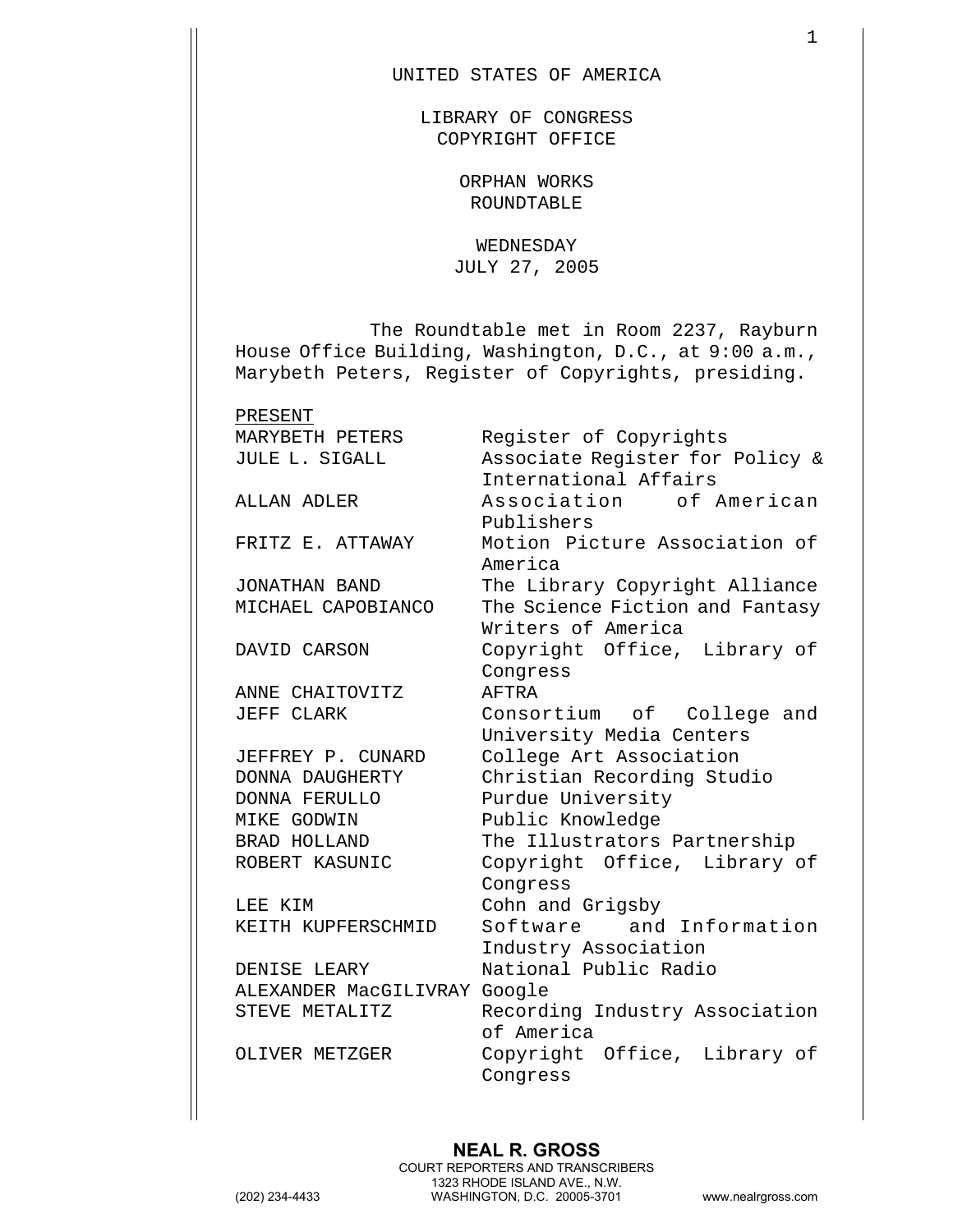PHILIP MOILANEN Photo Marketing Association KAY MURRAY **Authors' Guild** BRIAN NEWMAN National Video Resources ROBERT OAKLEY The Library Copyright Alliance VICTOR PERLMAN American Society of Media Photographers GARY M. PETERSON Society of American Archivists JAY ROSENTHAL Recording Artist Coalition ROBERT ROZEN Director's Guild of America LISA SHAFTEL Graphic Artists Guild MATTHEW SKELTON Copyright Office, Library of Congress PAUL SLEVEN Health Spring Publishers CHRISTOPHER SPRIGMAN Creative Commons and Save the Music MICHAEL TAFT Archive of Folk Culture, American Folk Life Center Library of Congress DAVID TRUST Professional Photographers of America JENNIFER URBAN Association of Independent Video and Film Makers NANCY E. WOLFF Picture Archive Council of America

2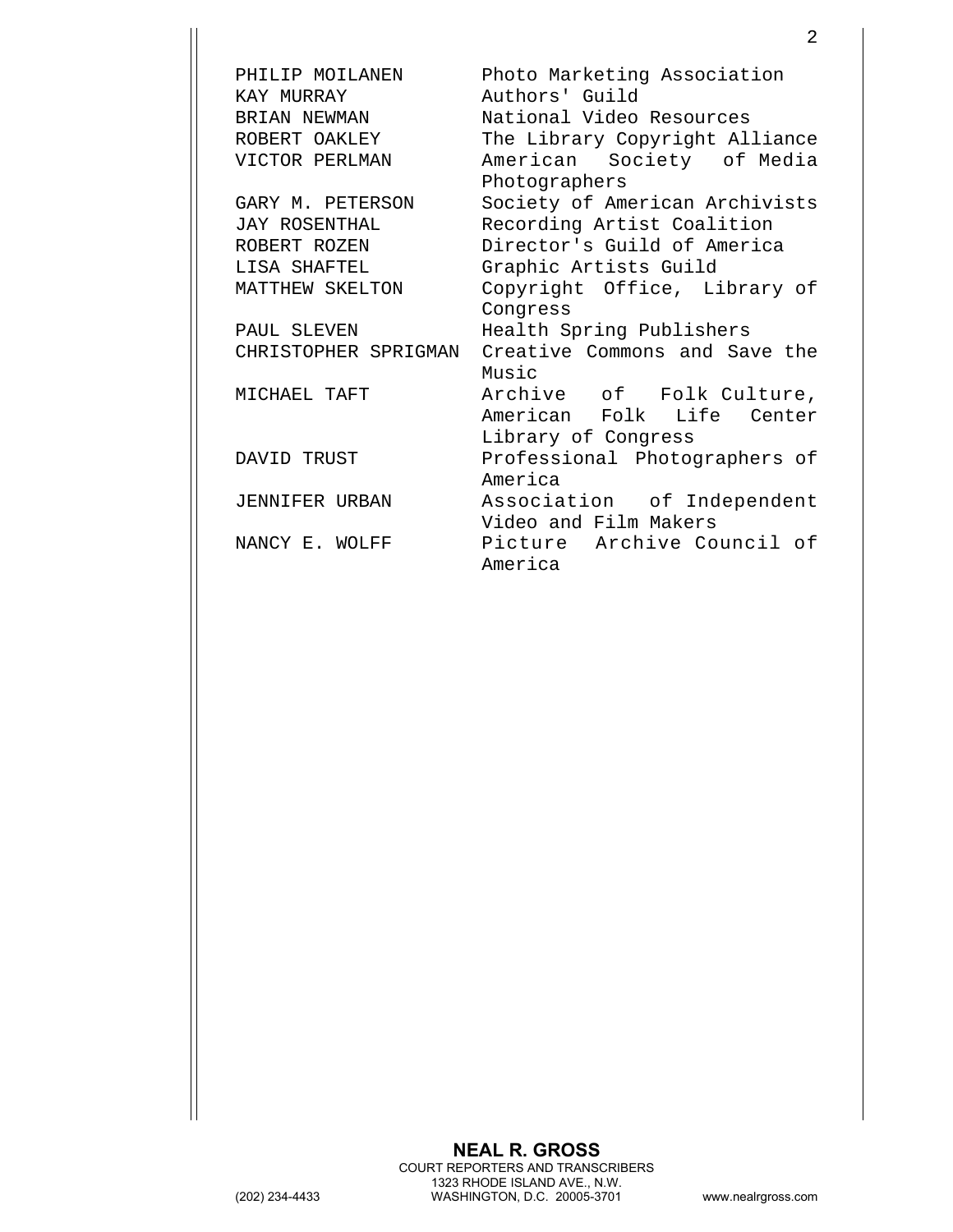| $\mathsf 3$    |
|----------------|
|                |
| <b>PAGE</b>    |
| $\overline{4}$ |
| 109            |
|                |
|                |
|                |
|                |
|                |
|                |
|                |
|                |
|                |
|                |
|                |
|                |
|                |
|                |
|                |
|                |
|                |
|                |
|                |
|                |
|                |
|                |
|                |
|                |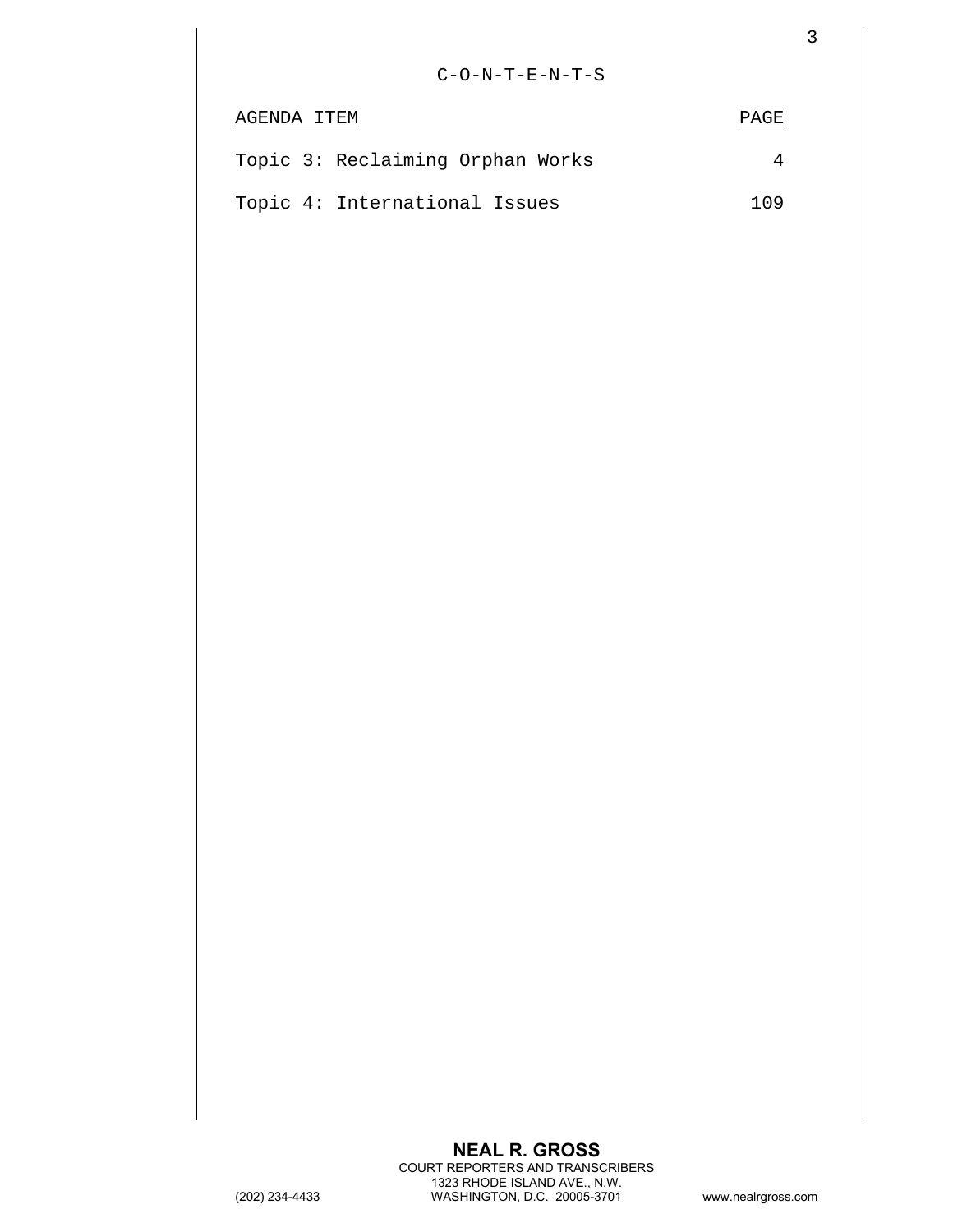|    | 4                                                   |
|----|-----------------------------------------------------|
| 1  | $P-R-O-C-E-E-D-I-N-G-S$                             |
| 2  | (9:07 a.m)                                          |
| 3  | MR. SIGALL: Welcome back to the Orphan              |
| 4  | Works Roundtables Project.                          |
| 5  | This is Topic 3 in the morning. This is             |
| 6  | the topic of "Reclaiming Orphan Works," or what is  |
| 7  | done when a copyright owner resurfaces and seeks to |
| 8  | enforce their rights in their copyright against an  |
| 9  | orphan work user.                                   |
| 10 | Let's go around and introduce everyone on           |
| 11 | the panel again. We have some new faces, I think.   |
| 12 | And so everyone knows who's participating in this   |
| 13 | panel.                                              |
| 14 | I'm Jule Sigall, associated registrar for           |
| 15 | policy and international affairs at the Copyright   |
| 16 | Office.                                             |
| 17 | MS. PETERS: Maybeth Peters. Registrar of            |
| 18 | copyrights.                                         |
| 19 | MR. KASUNIC: Rob Kausunic, principal                |
| 20 | legal adviser to the Copyright Office.              |
| 21 | MR. TAFT: Michael Taft, archivist of folk           |
| 22 | culture, American Folklife Center, Library of       |
| 23 | Congress.                                           |
| 24 | MR. SPRIGMAN: Chris Sprigman, University            |
| 25 | of Virginia School of Law, on behalf of Creative    |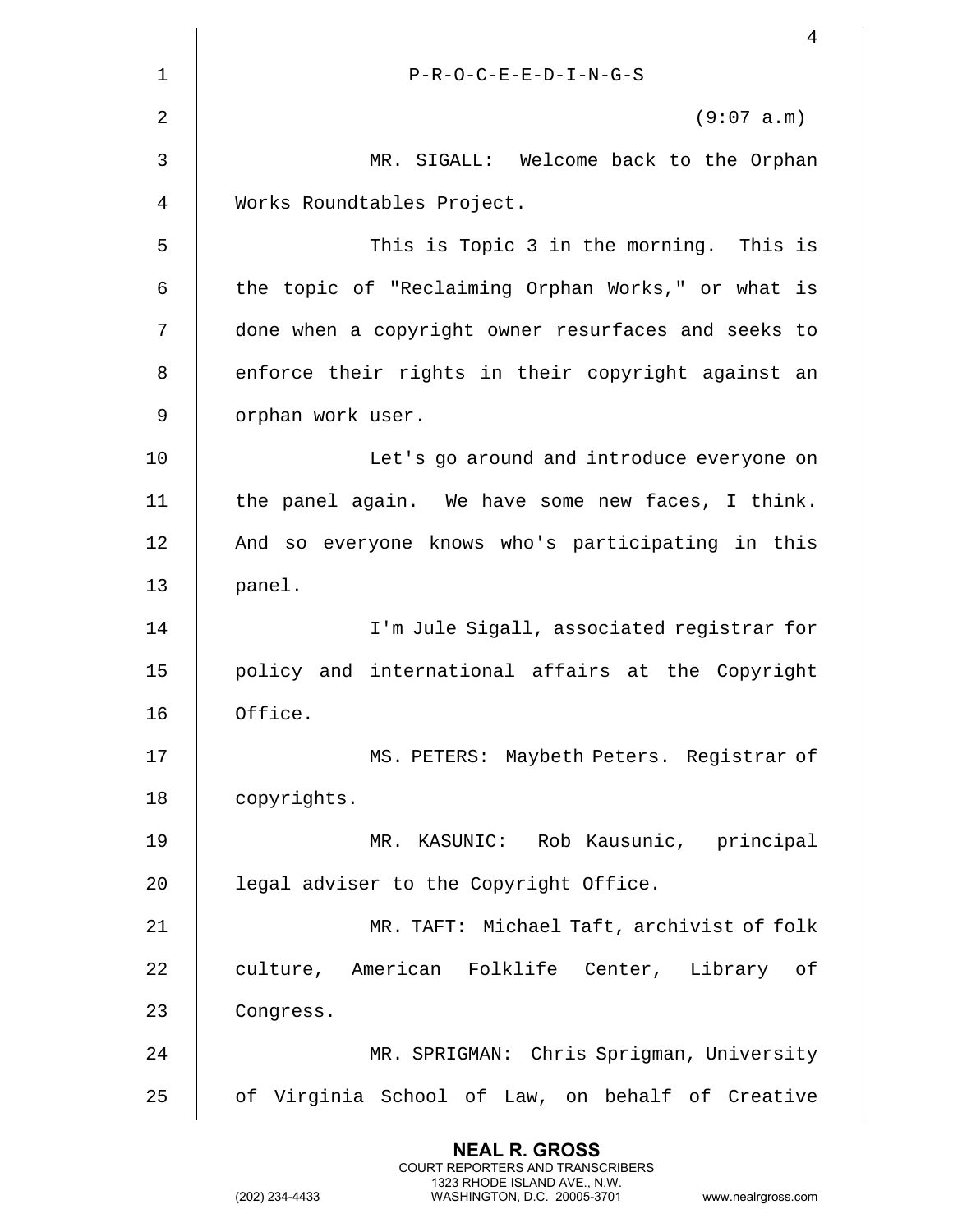|                | 5                                                     |
|----------------|-------------------------------------------------------|
| $\mathbf 1$    | Commons.                                              |
| $\overline{2}$ | MR. ADLER: Allan Adler, on behalf of the              |
| $\mathfrak{Z}$ | Association of American Publishers.                   |
| 4              | MR. ROSENTHAL: Jay Rosenthal with the                 |
| 5              | Recording Artists Coalition.                          |
| 6              | MR. SLEVEN: Paul Sleven, Health Spring                |
| 7              | Publishers.                                           |
| 8              | MS. MURRAY: Kay Murray, the Authors                   |
| 9              | Guild.                                                |
| 10             | MR. METALITZ: Steve Metalitz, Smith &                 |
| 11             | Metalitz, for the Recording Industry Association of   |
| 12             | America.                                              |
| 13             | MS. URBAN: Jennifer Urban from USC Law                |
| 14             | School. I'm here on behalf of the Association of      |
| 15             | Independent Video and Filmmakers today.               |
| 16             | MR. HOLLAND: I am Brad Holland.<br>I'm an             |
| 17             | artist, and I'm here on behalf of five different      |
| 18             | artists' groups.                                      |
| 19             | MR. KUPFERSCHMID: Keith Kupferschmid with             |
| 20             | the Software and Information Industry Association.    |
| 21             | MR. OAKLEY: Bob Oakley, I'm the head of               |
| 22             | the law library at Georgetown, and I'm here on behalf |
| 23             | of five major library associations.                   |
| 24             | MR. CUNARD: Jeffrey Cunard, representing              |
| 25             | the College Art Association.                          |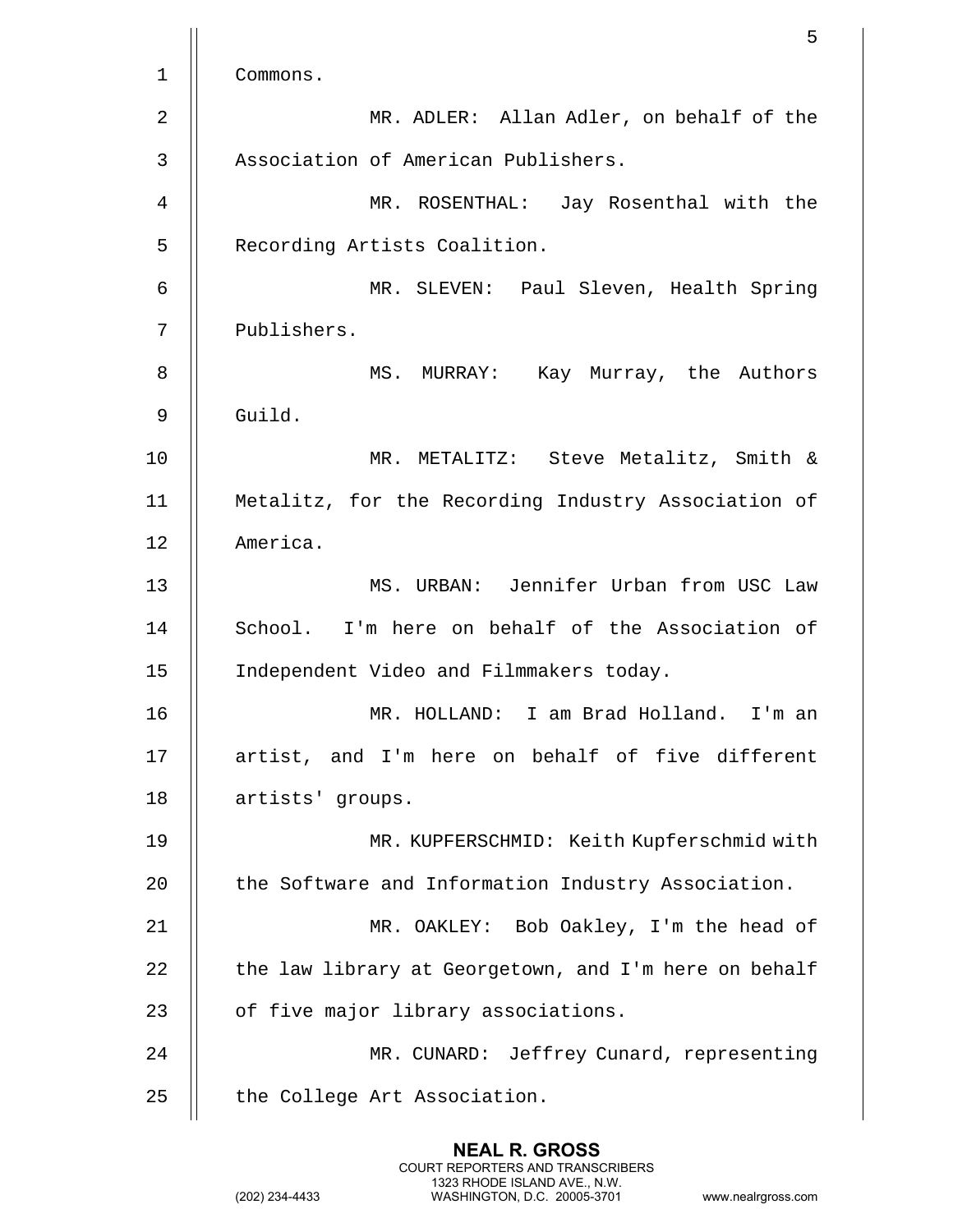|                | 6                                                     |
|----------------|-------------------------------------------------------|
| $\mathbf 1$    | MS. SHAFTER: Lisa Shaftel from the                    |
| $\overline{2}$ | Graphic Artists Guild.                                |
| 3              | MR. ATTAWAY: Fritz Attaway representing               |
| 4              | the Motion Picture Association of America.            |
| 5              | MR. SKELTON: Matt Skelton, attorney                   |
| 6              | adviser at the Copyright Office.                      |
| 7              | MR. METZGER: Oliver Metzger, Copyright                |
| 8              | Office.                                               |
| 9              | MR. SIGALL: Okay, Matt is going to get us             |
| 10             | started with an introduction to this topic and the    |
| 11             | opening question.                                     |
| 12             | MR. SKELTON: As Jule said, this is Topic              |
| 13             | 3: Reclaiming Orphan Works.                           |
| 14             | As we've done with the prior topics, we               |
| 15             | would also like you to limit your discussion and your |
| 16             | comments here just to the topic of reclaiming orphan  |
| 17             | works.                                                |
| 18             | However there may be particularly with                |
| 19             | this topic a great deal of overlap with the prior     |
| 20             | discussions.<br>You may need to refer to<br>the       |
| 21             | consequences of an orphan work designation in talking |
| 22             | about the tradeoffs that should result for the        |
| 23             | copyright owner should they resurface.                |
| 24             | So if you do need to refer to a prior                 |
| 25             | topic of discussion, just please remind us what       |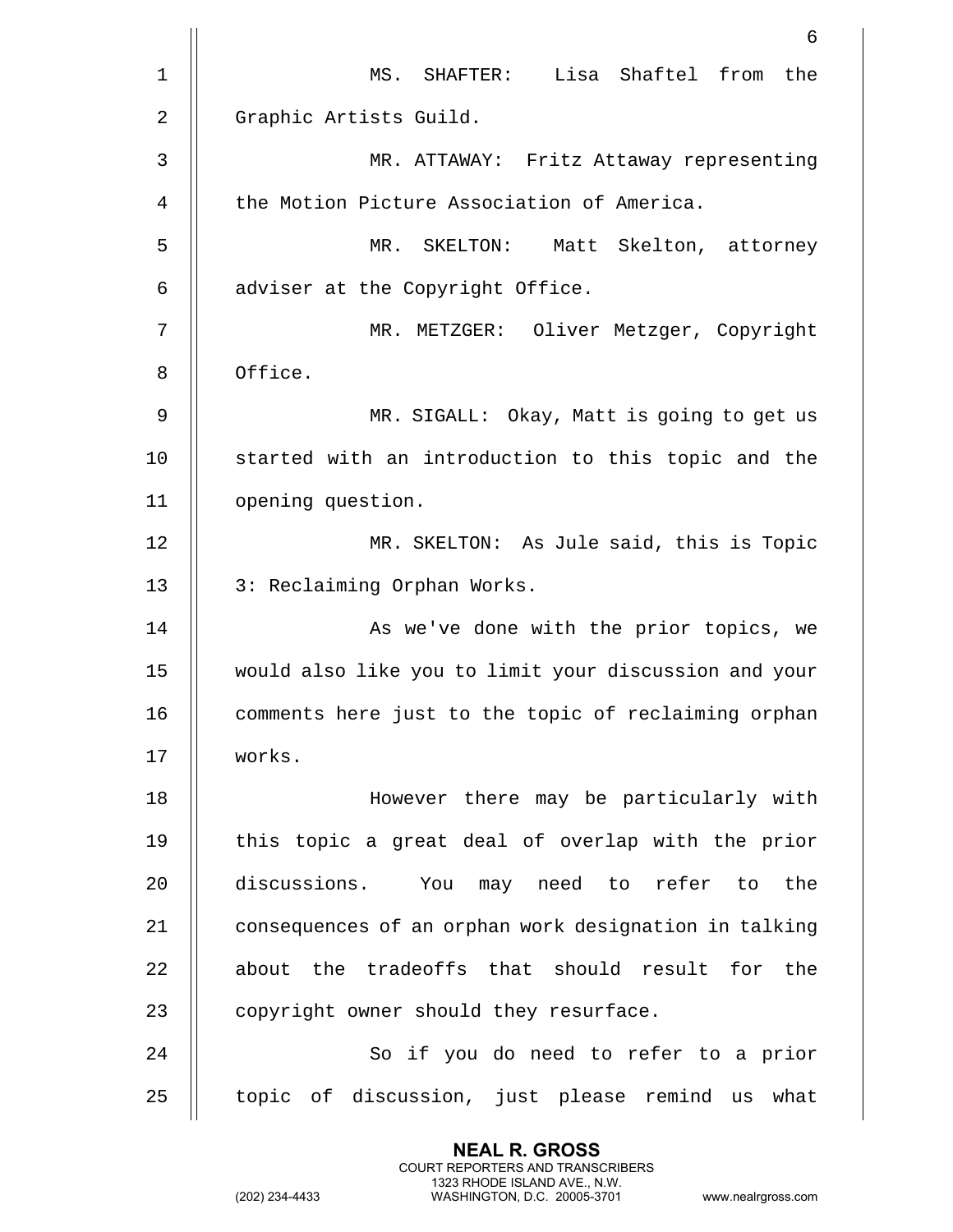|             | 7                                                      |
|-------------|--------------------------------------------------------|
| $\mathbf 1$ | assumptions you're working from, or what your          |
| $\sqrt{2}$  | organization's position was if you advocated a         |
| 3           | limitation on remedies approach. Just remind us if     |
| 4           | you were favoring a cap on damages, or reasonable      |
| 5           | royalty and so forth.                                  |
| 6           | I think at least informally here in the                |
| 7           | office as we've been trying to approach the topic of   |
| 8           | reclaiming orphan works by resurfacing copyright owner |
| 9           | we've tried to think very practically about the        |
| 10          | circumstances in which it would happen.                |
| 11          | And I think it bears repeating that if                 |
| 12          | we've done our work properly with the prior two topics |
| 13          | of identifying orphan works, a resurfacing copyright   |
| 14          | owner would be an extremely rare circumstance. But at  |
| 15          | the same time, it still might happen, and we should be |
| 16          | prepared to think about the consequences.              |
| 17          | Thinking practically about how that might              |
| 18          | happen, we identified several subtopics that we'd like |
| 19          | to address. And we listed those in the notice of       |
| 20          | roundtables, but I'll just repeat them briefly here.   |
| 21          | First<br>the<br>consequences of<br>owner               |
| 22          | reappearance during various stages of preparation and  |
| 23          | exploitation of an orphan work.                        |
| 24          | The burdens of proof in litigation, such               |
| 25          | as whether, as stated in some proposals, the copyright |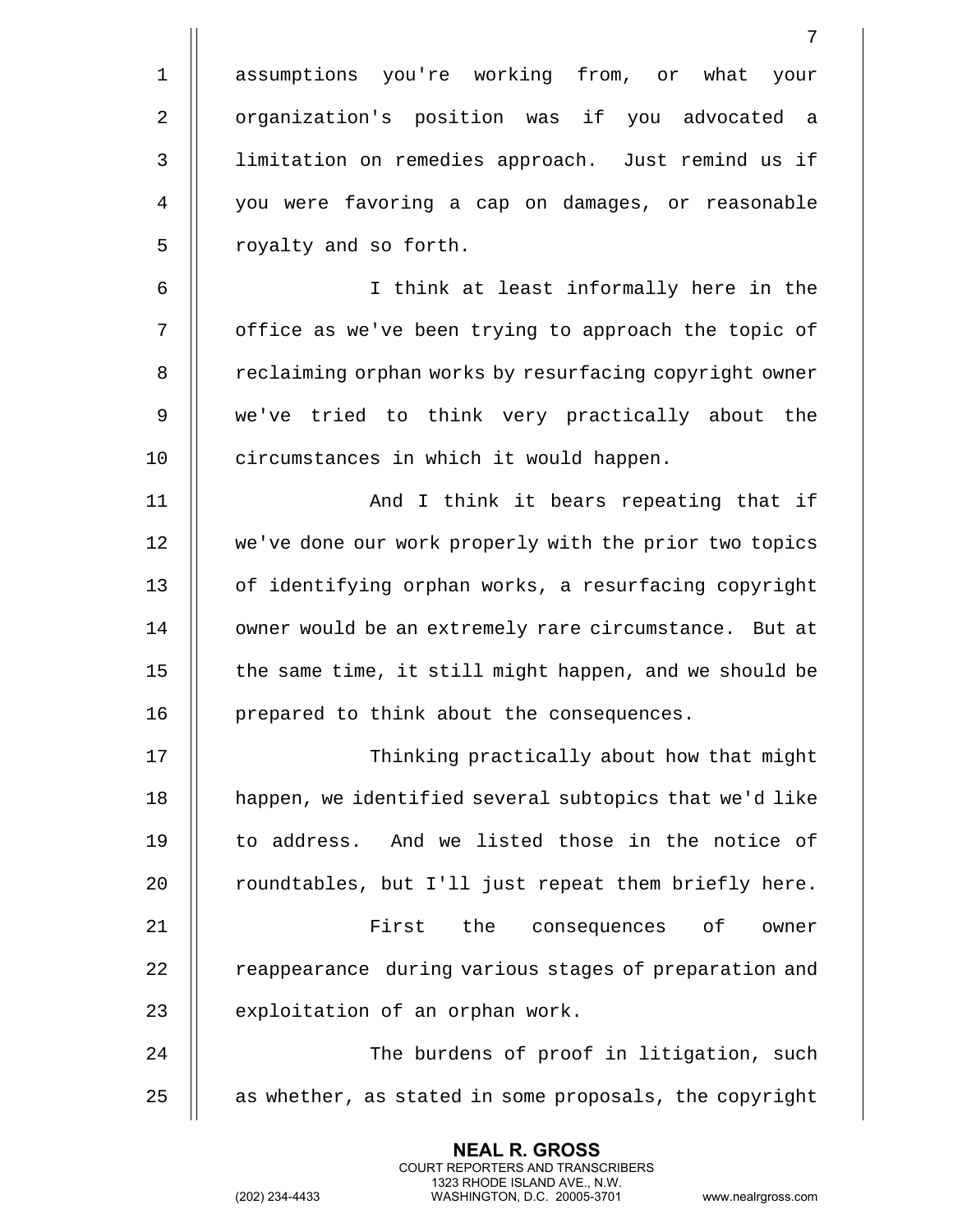|              | 8                                                      |
|--------------|--------------------------------------------------------|
| $\mathbf 1$  | owner would bear the burden of proving that a search   |
| $\mathbf{2}$ | was unreasonable, versus other proposals that suggest  |
| 3            | the burden of proof might be better borne by the user. |
| 4            | The availability or unavailability of                  |
| 5            | statutory damages and attorneys' fees.                 |
| 6            | And lastly, rights in derivative works, or             |
| 7            | transformative uses, based on an orphan work.          |
| 8            | I'd like to start off with a question                  |
| 9            | related to topic A, the consequences of owner          |
| 10           | reappearance, and specifically addressing the extent   |
| 11           | to which preexisting uses, or works that are completed |
| 12           | and being exploited should be allowed to continue,     |
| 13           | should an owner reappear.                              |
| 14           | There appears to be some consensus in the              |
| 15           | written comments that a work based on an orphan work   |
| 16           | should be allowed to continue. And I would just like   |
| 17           | to ask if anyone would like to contradict that.        |
| 18           | that a circumstance in which<br>Is<br>an               |
| 19           | injunctive remedy against ongoing use of an orphaned   |
| 20           | work should be available?                              |
| 21           | MS. MURRAY: Yes, the Authors Guild's                   |
| 22           | position is that in most cases an injunction should be |
| 23           | allowed if a diligent search was undertaken and then   |
| 24           | a rights holder reappears.                             |
| 25           | But there are certain circumstances, and               |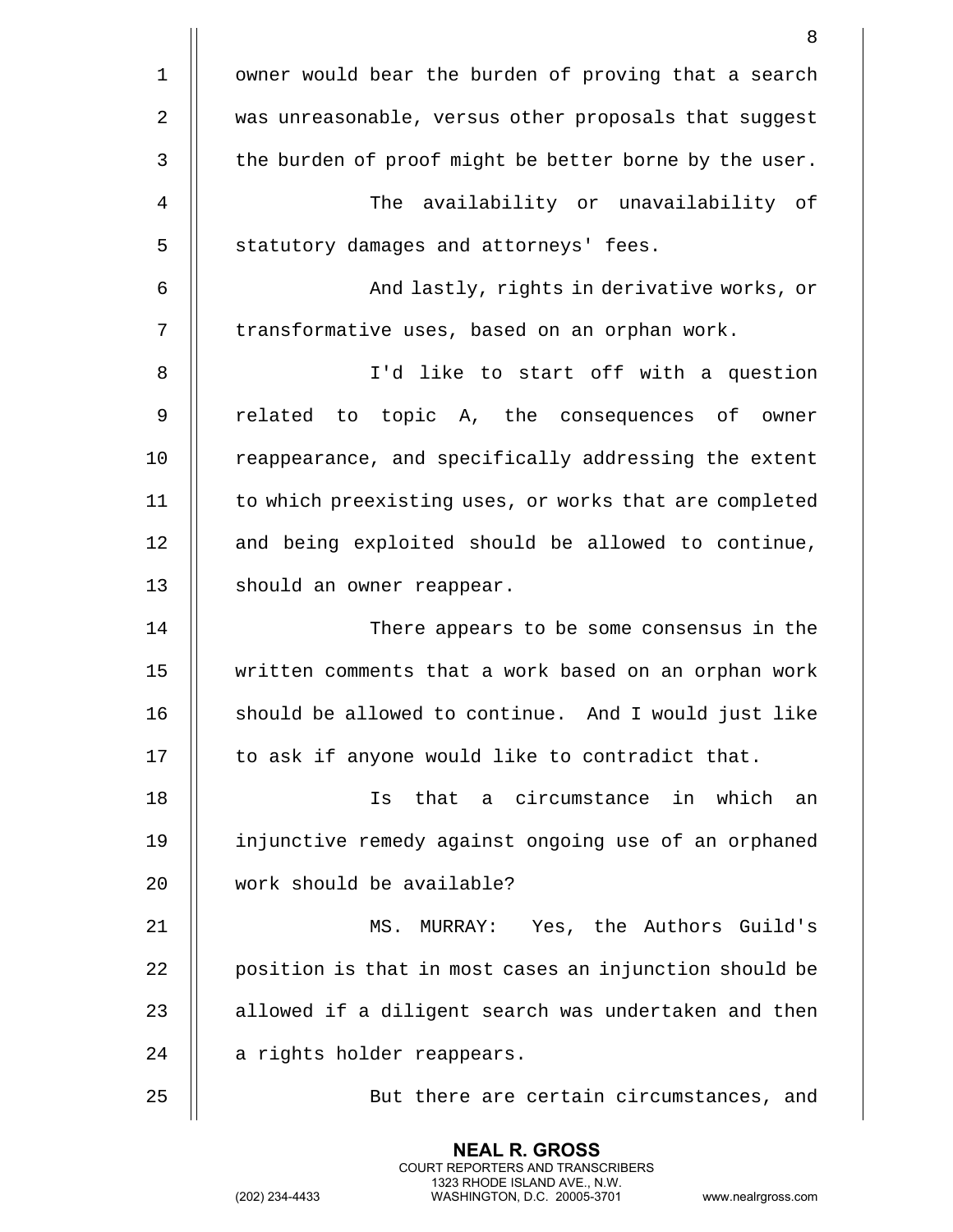|                | 9                                                      |
|----------------|--------------------------------------------------------|
| $\mathbf 1$    | I think the representative from Google yesterday, who  |
| $\overline{2}$ | is not here today, alluded to that.                    |
| 3              | We are concerned about the situation in                |
| 4              | which a digital archive copy of a book or other        |
| 5              | product is made and released to the public, or made    |
| 6              | available to the public.                               |
| 7              | And if an owner emerges after that is                  |
| 8              | done, we think then, that's a situation where          |
| 9              | basically there will be no further market for the      |
| 10             | work.                                                  |
| 11             | Paul can probably back me up, but if a                 |
| 12             | book is completely available online, a publisher is    |
| 13             | probably not going to do another - is not going to     |
| 14             | publish it again.                                      |
| 15             | So we think in those circumstances, where              |
| 16             | there is no meaningful compensation either.            |
| 17             | And by the way, we favor a reasonable                  |
| 18             | license fee and not a cap.                             |
| 19             | But in that situation, there is no money               |
| 20             | coming from that now. There is no market for it.<br>So |
| 21             | in those kinds of situations, to prevent an injustice, |
| 22             | we think that there should be the opportunity to ask   |
| 23             | for - or to get an injunction to stop the use.         |
| 24             | In the case of visual<br>MS. SHAFTEL:                  |
| 25             | images, whether it's photographs or an illustration,   |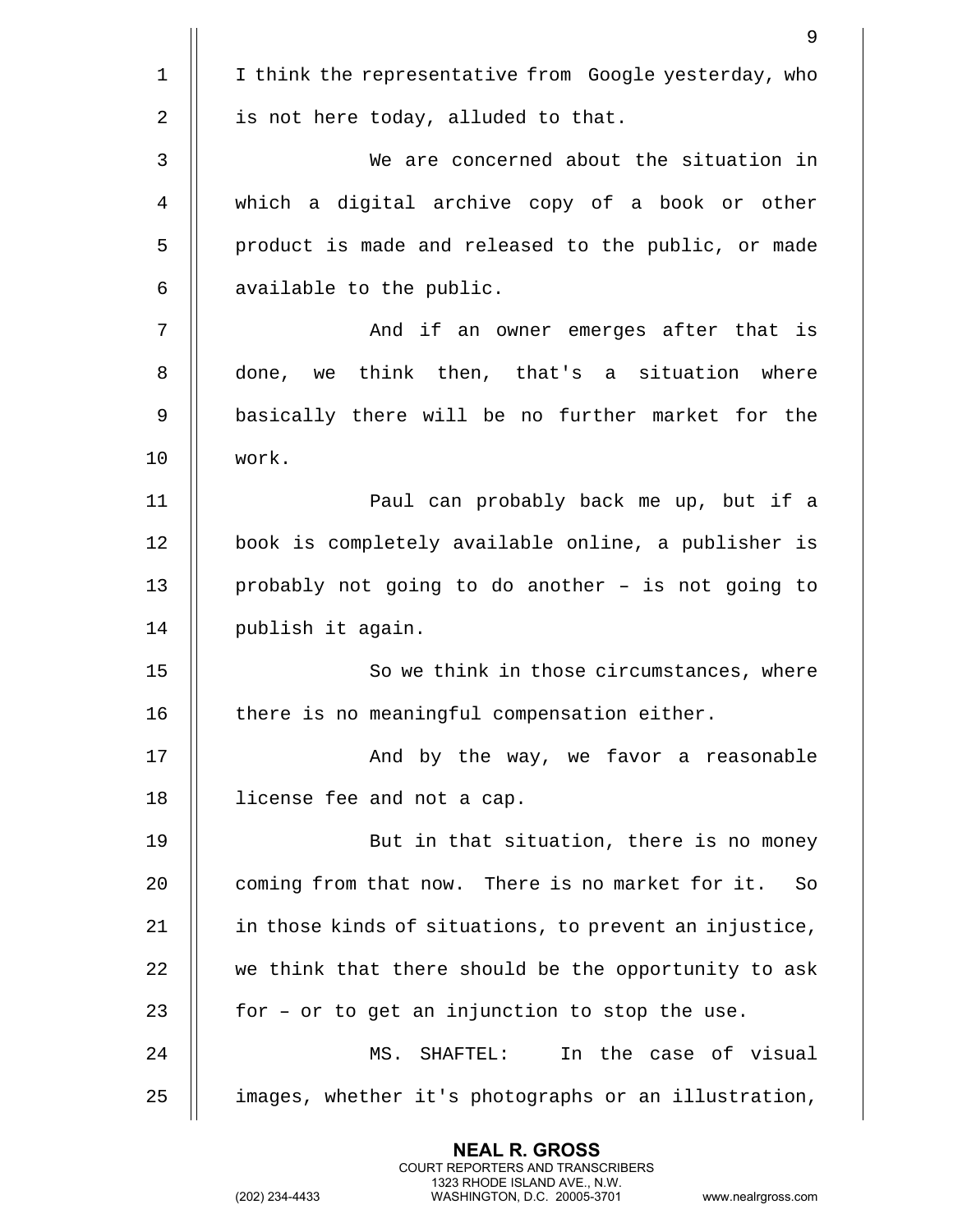|                | 10                                                     |
|----------------|--------------------------------------------------------|
| $\mathbf{1}$   | those are often used, incorporated in other works such |
| $\overline{2}$ | as a website or other publication as literally to      |
| 3              | illustrate a point or an event.                        |
| 4              | And it is certainly not unlikely that a                |
| 5              | user might take an orphan work, an orphan illustration |
| 6              | or photograph, to use in another work that would be    |
| 7              | something either of a political nature, or social or   |
| 8              | religious nature, that the creator might not agree     |
| 9              | with or would find objectionable for any number of     |
| 10             | reasons.                                               |
| 11             | And in that sense, certainly the creator               |
| 12             | of a visual work should be allowed injunctive relief   |
| 13             | to prevent their image from being used in association  |
| 14             | with someone else's work that they personally would    |
| 15             | not support or find objectionable.                     |
| 16             | I basically have the same<br>MR.<br>ATTAWAY:           |
| 17             | thought that Lisa just expressed.                      |
| 18             | Let me ask you a question: Are we talking              |
| 19             | here only about injunctive relief to enforce rights    |
| 20             | under the copyright law which I think we would agree   |
| 21             | with.                                                  |
| 22             | But speaking on behalf of our friends at               |
| 23             | the guilds, I certainly believe that artists should    |
| 24             | have the right to injunctive relief for violations of  |
| 25             | the Lanham Act or any state statutes providing moral-  |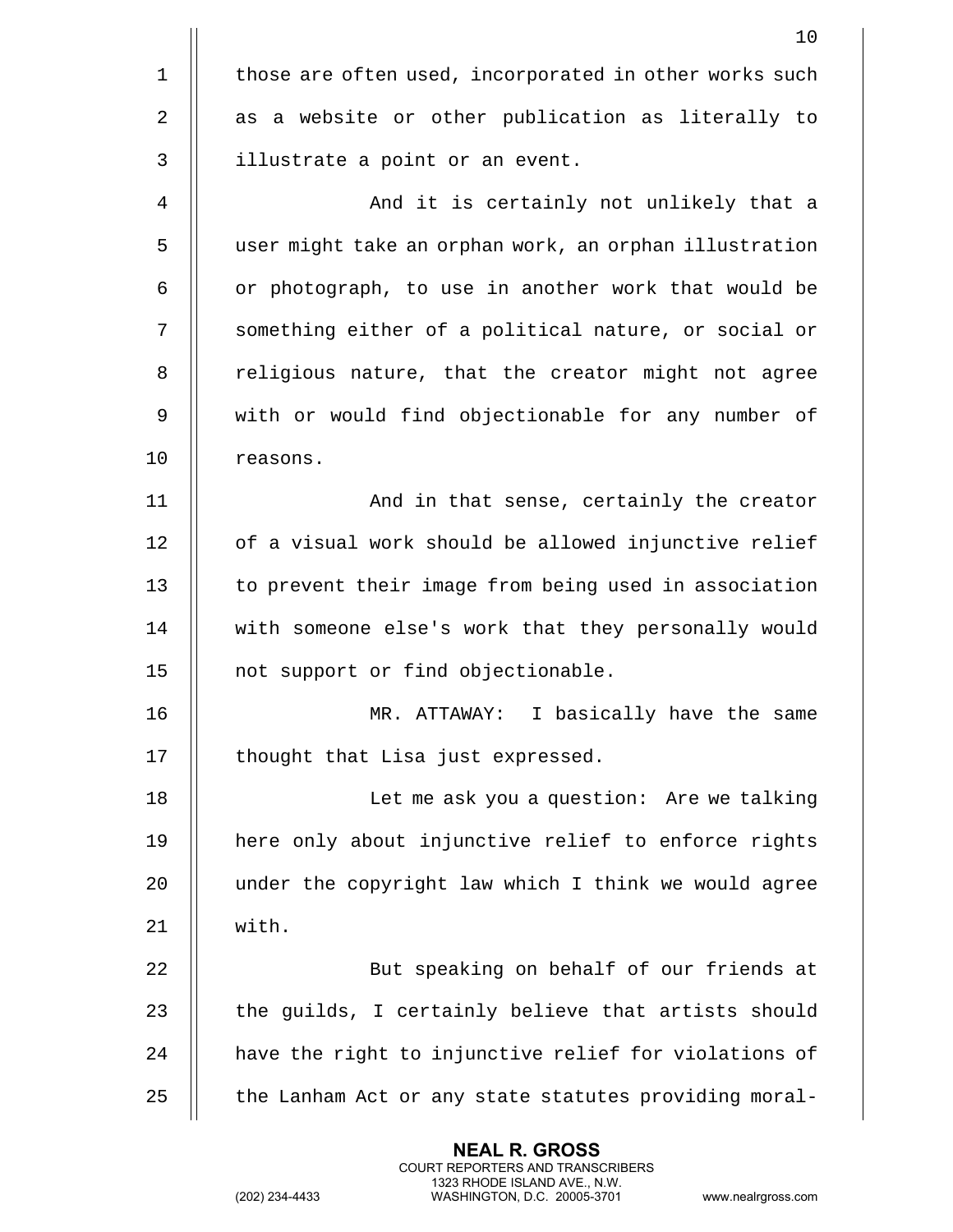|              | 11                                                     |
|--------------|--------------------------------------------------------|
| $\mathbf 1$  | type rights.                                           |
| 2            | MR. SIGALL: Well, to answer your                       |
| $\mathsf{3}$ | question, we've only consider this in the context of   |
| 4            | the copyright law and changes to the copyright law.    |
| 5            | So I believe that, at least for today's                |
| 6            | purposes, that's the purpose of this discussion.       |
| 7            | MR. ROSENTHAL: To amplify those remarks,               |
| 8            | and I do agree with them, I think that while the       |
| 9            | circumstances may be limited, there are certainly      |
| 10           | times when artists are put in a position where their   |
| 11           | use of certain works are offensive.                    |
| 12           | And this<br>is why in contractual                      |
| 13           | negotiations, if there are any rights that are         |
| 14           | retained by artists, it's to approve uses in areas     |
| 15           | that might be offensive, whether it's pornographic     |
| 16           | works, whether it's endorsing certain products, which  |
| 17           | really kind of brings in the Lanham Act, whether       |
| 18           | you're endorsing something or not.                     |
| 19           | But it's hard to separate the two. If you              |
| 20           | have a SAM (phonetic) recording by an artist used in   |
| 21           | a commercial without their authority, it may trigger   |
| 22           | the Lanham Act, but we're still dealing with an orphan |
| 23           | work scenario.                                         |
| 24           | So there certainly are situations where an             |
| 25           | artist may not want their works to be used in a        |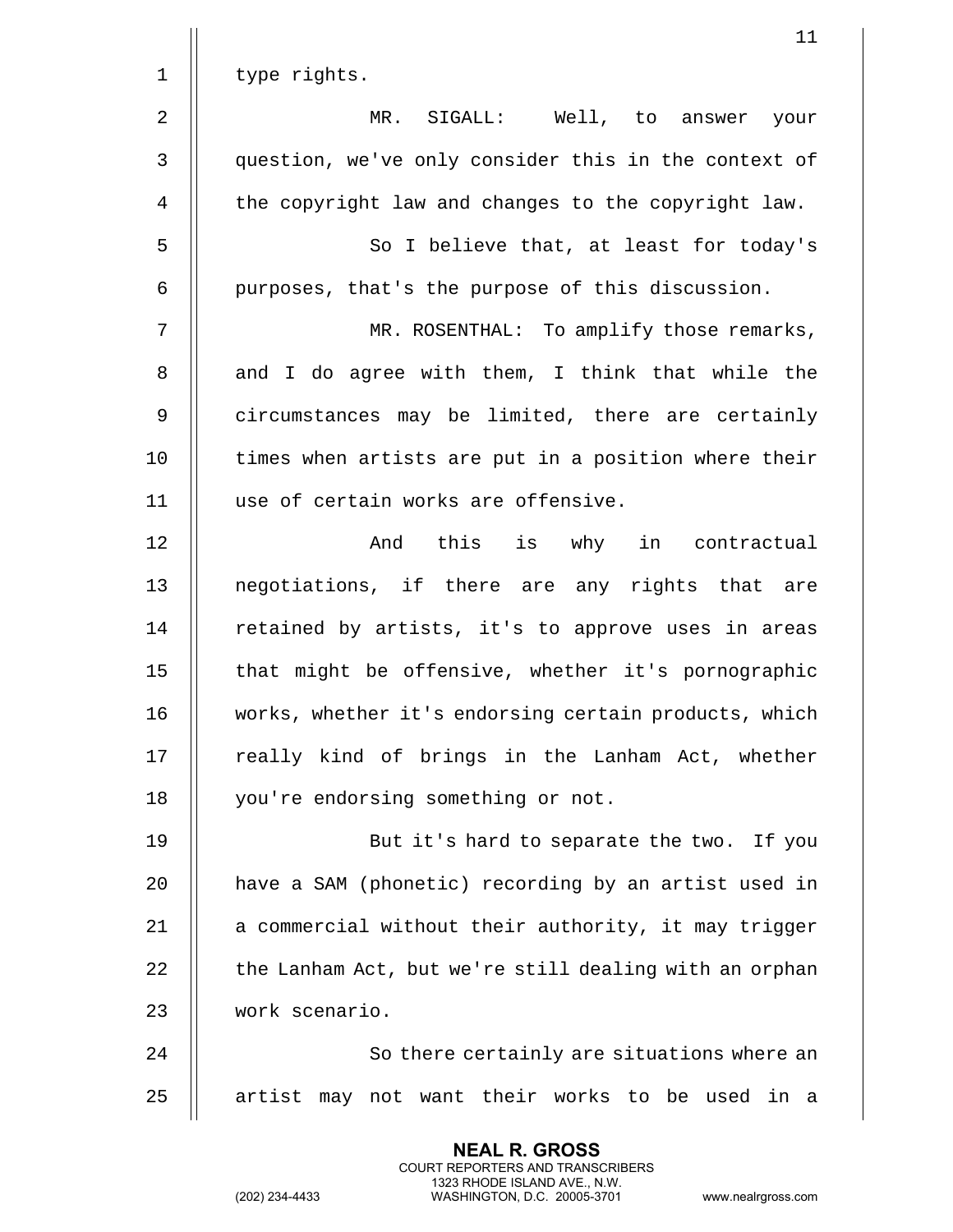| 12                                                     |
|--------------------------------------------------------|
| certain way, and in those situations, I think,         |
| injunctive relief should be available to them.         |
| MR. SLEVEN: As a book publisher, let me                |
| speak out in favor of objectionable works.             |
| I feel strongly that as a matter of                    |
| copyright, copyright is not addressing the Lanham Act  |
| issues, the various other issues that might cause      |
| people to object to the use of their works in another  |
| work and might or might not give them a cause of       |
| action, arising from them, a lot of quote              |
| objectionable uses are going to be socially beneficial |
| ones.                                                  |
| If for example you have two sides of a                 |
| heated debate - I think abortion comes to mind as the  |
| most heated - and somebody wants to do a book taking   |
| right to life position and feature materials<br>a      |
| promulgated by the other side as part of their         |
| exploration of where the other side is coming from -   |
| and you could reverse the sides and make the same      |
| argument - that's something that copyright law should  |
| not stand in the way of.                               |
| If it's borderline fair use, it may or may             |
| not be depending on the four factors, but it's I think |
| the least candidate for special negative treatment     |
| under an orphan works provision.                       |
|                                                        |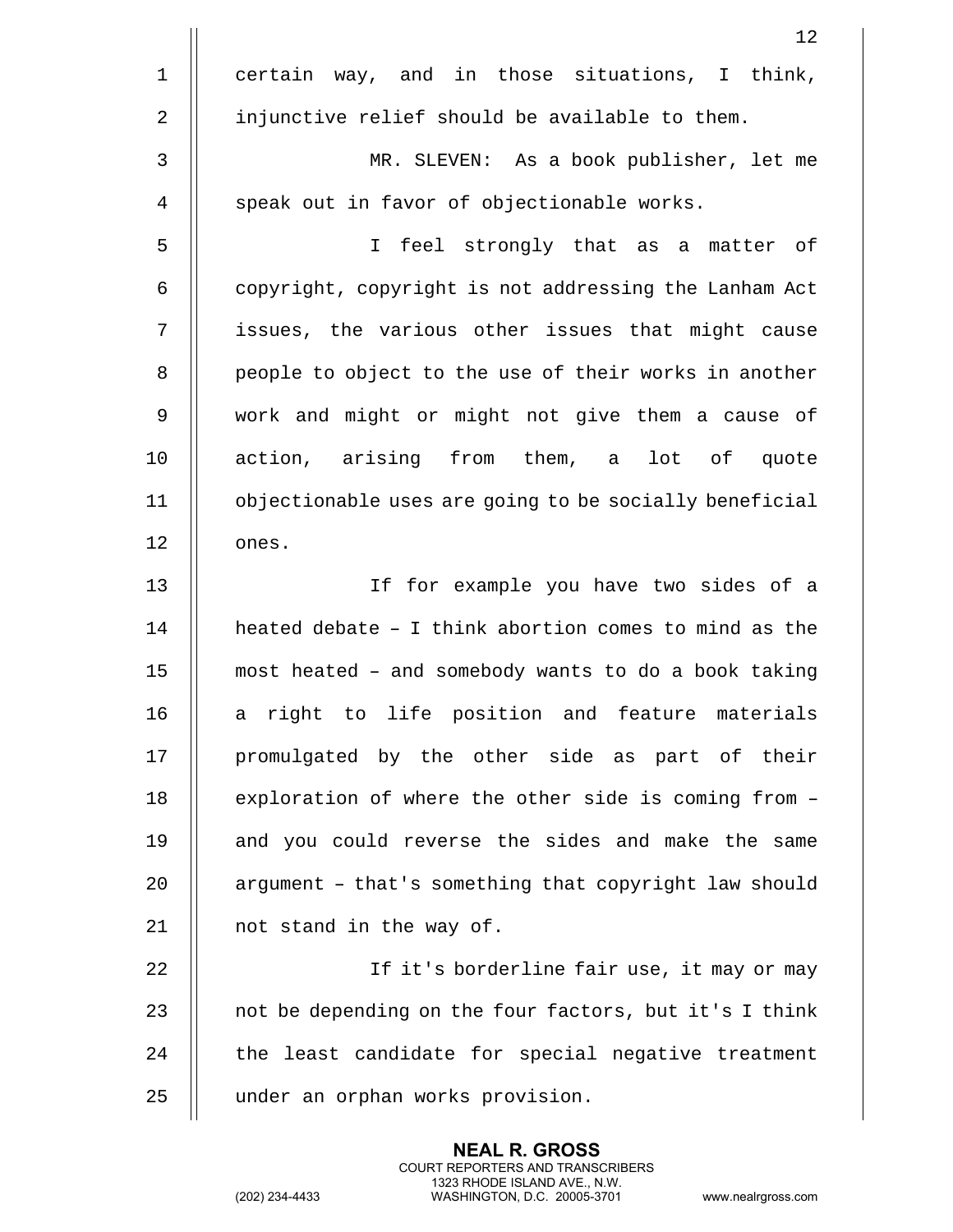|                | 13                                                     |
|----------------|--------------------------------------------------------|
| 1              | MR. SPRIGMAN: I would echo that. We have               |
| $\overline{2}$ | the Lanham Act, and Passing Off Law. We have state     |
| 3              | defamation law which will address some uses.           |
| 4              | I would see any way of giving artists a                |
| 5              | veto, a kind of ideological veto, over use of their    |
| 6              | That could be cabined to instances where a<br>works.   |
| 7              | veto would be acceptable.                              |
| 8              | I wouldn't even know what that category                |
| 9              | would be. So I think we have law to take care of       |
| 10             | that, and developing that law is a separate            |
| 11             | discussion.                                            |
| 12             | MR. METALITZ: I would agree with a lot of              |
| 13             | what Kay - the general approach that Kay had outlined, |
| 14             | but I just wanted to actually picking up on what Matt  |
| 15             | said at the outset, I just want to emphasize how       |
| 16             | difficult it is to segregate this issue and look at it |
| 17             | in isolation from some of the issues we discussed      |
| 18             | yesterday.                                             |
| 19             | For example, defining what due diligence               |
| 20             | Due diligence, if you were able to identify and<br>is. |
| 21             | locate the copyright owner, but you simply get no      |
| 22             | answer when you ask for a license, and if the only     |
| 23             | remedy that you have is a nominal sum and a cap such   |
| 24             | as in the proposals we talked about yesterday, then    |
| 25             | you can easily see a situation with a copyright owner  |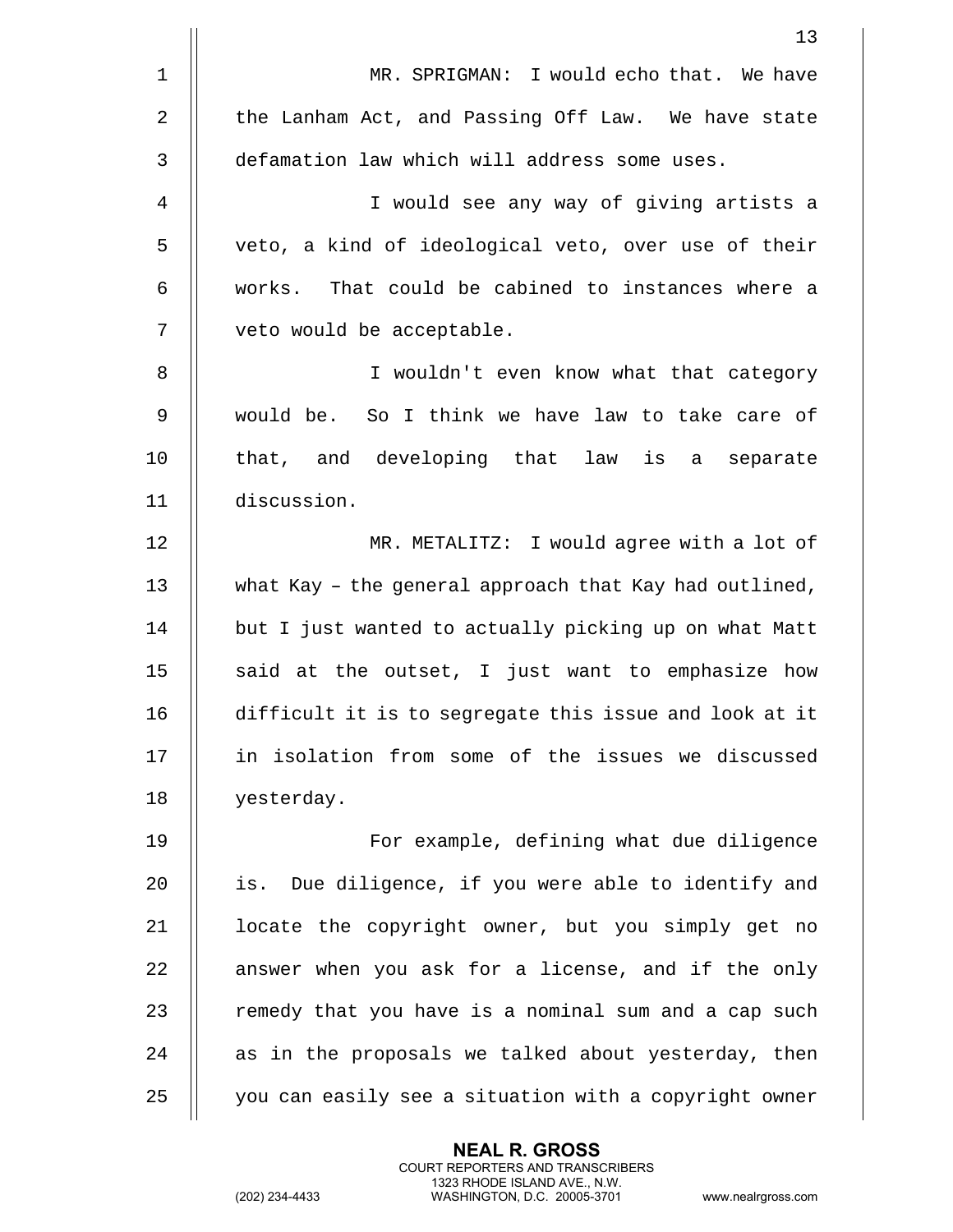| 14                                                     |
|--------------------------------------------------------|
| for failing to answer two or three letters perhaps, is |
| left with no remedy at law, no damage remedy, and if   |
| they also have no injunctive remedy, it's hard to -    |
| and of course if the use that's made of the orphan     |
| work may be an extremely valuable commercial use, it's |
| hard to see any equity in that situation, the          |
| copyright owner, they are basically penalized for not  |
| answering their mail, and in a totally confiscatory    |
| way.                                                   |
| So in that sense I'm not sure you should               |
| rule out injunctive relief in some circumstances.      |
| On the other hand, if you have a more                  |
| realistic due diligence standard, and if you actually  |
| provide this reasonable license or fee remedy, then I  |
| think the balance of equity goes much more in the      |
| direction of being extremely reluctant to issues       |
| injunctions against ongoing uses such as this.         |
| And again, at least the copyright owner                |
| remedy and some recompense for this<br>has<br>some     |
| unauthorized use. And again, it might be a very        |
| commercially valuable use that's being made of the     |
| work.                                                  |
| MS. URBAN: I am going to second what Paul              |
| said on behalf of for example the documentary          |
| filmmaker who may be telling a story that not everyone |
|                                                        |

(202) 234-4433 WASHINGTON, D.C. 20005-3701 www.nealrgross.com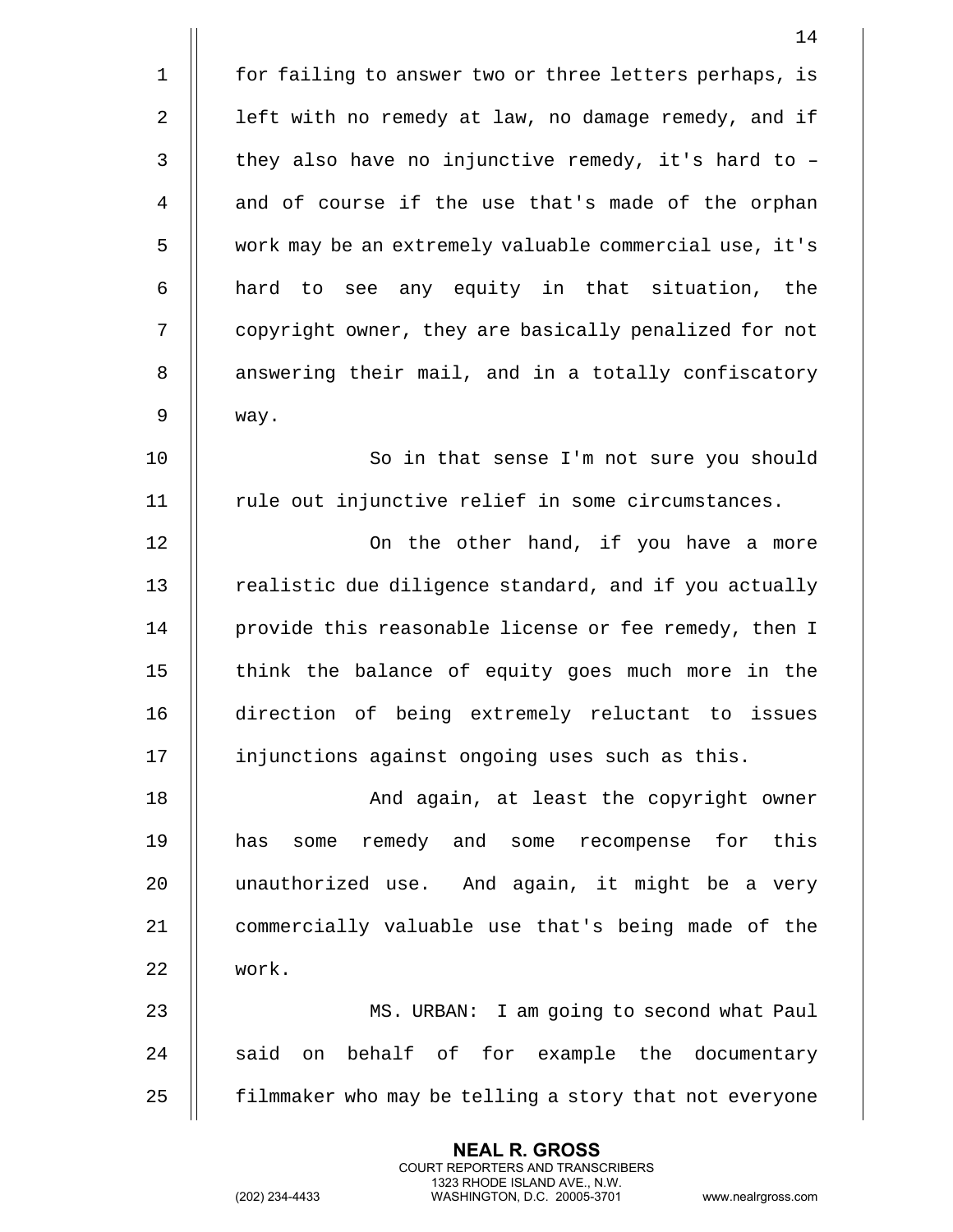|             | 15                                                    |
|-------------|-------------------------------------------------------|
| $\mathbf 1$ | wants to hear, but is a very important story.         |
| 2           | And having that documentary filmmaker have            |
| 3           | to pull the film off the shelves and out of public    |
| 4           | debate because someone surfaces and is offended       |
| 5           | strikes me as the kind of policy we wouldn't want to  |
| 6           | promulgate here today.                                |
| 7           | However, I would like to point out, as                |
| 8           | everyone else says, we are prefacing this on a robust |
| 9           | definition of an orphan work, and having identified   |
| 10          | orphan works in a meaningful way to begin with.       |
| 11          | In addition, Kay's comments were directed             |
| 12          | towards archival use and other kinds of uses where it |
| 13          | may not be as damaging to remove the work from the    |
| 14          | database or whatever it might be. So it could be that |
| 15          | this is a solution that will be different for         |
| 16          | different kinds of works.                             |
| 17          | But for transformative works, such as                 |
| 18          | films and books, we feel strongly that allowing for   |
| 19          | injunctive relief is something that should be thought |
| 20          | through very carefully if at all.                     |
| 21          | MR. ADLER: We so far I think have been                |
| 22          | fairly willing to stand clear of any kind of          |
| 23          | categorical rules in this, which I think is a wise    |
| 24          | approach to take.                                     |
| 25          | But one of the things that we've talked               |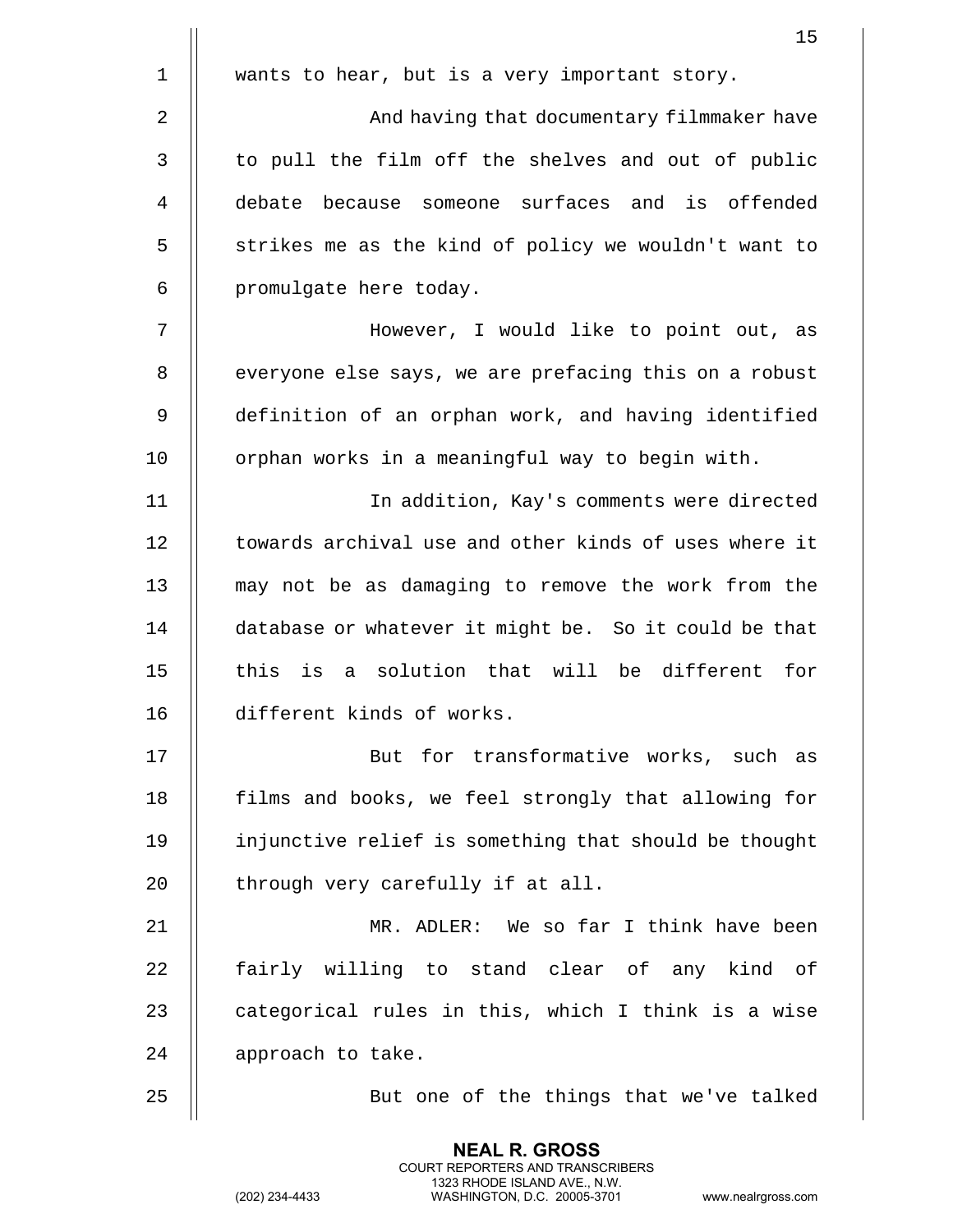|              | 16                                                     |
|--------------|--------------------------------------------------------|
| $\mathbf 1$  | about within the publishing industry which<br>is       |
| 2            | particularly relevant to us, and I think is relevant   |
| $\mathsf{3}$ | to this issue, is, at least as a consideration in any  |
| 4            | case, is whether we're talking about an orphan work    |
| 5            | that has been embedded as part of another work where   |
| 6            | it may in fact be a relatively minor or even           |
| 7            | incidental part of the work as a whole, as compared to |
| 8            | when we're talking about the orphaned work itself      |
| 9            | being used in a significant economic way in its        |
| 10           | entirety.                                              |
| 11           | When you talk about republishing a work                |
| 12           | for example in its entirety, it's a very different     |
| 13           | situation. There may be different equities in terms    |
| 14           | of other kinds of remedies that one would consider as  |
| 15           | appropriate.                                           |
| 16           | Clearly in the situation where you're                  |
| 17           | talking about the orphaned work being embedded,        |
| 18           | particularly where it's a relatively minor part of the |
| 19           | new work, we would argue that the equities weigh       |
| 20           | against, in most cases, injunctive, relief, and that   |
| 21           | another form of relief would probably be more suited.  |
| 22           |                                                        |
| 23           | MS. MURRAY: I think that if you don't do               |
| 24           | something to limit the availability of injunctive      |
| 25           | relief, then requiring whether it's a reasonable       |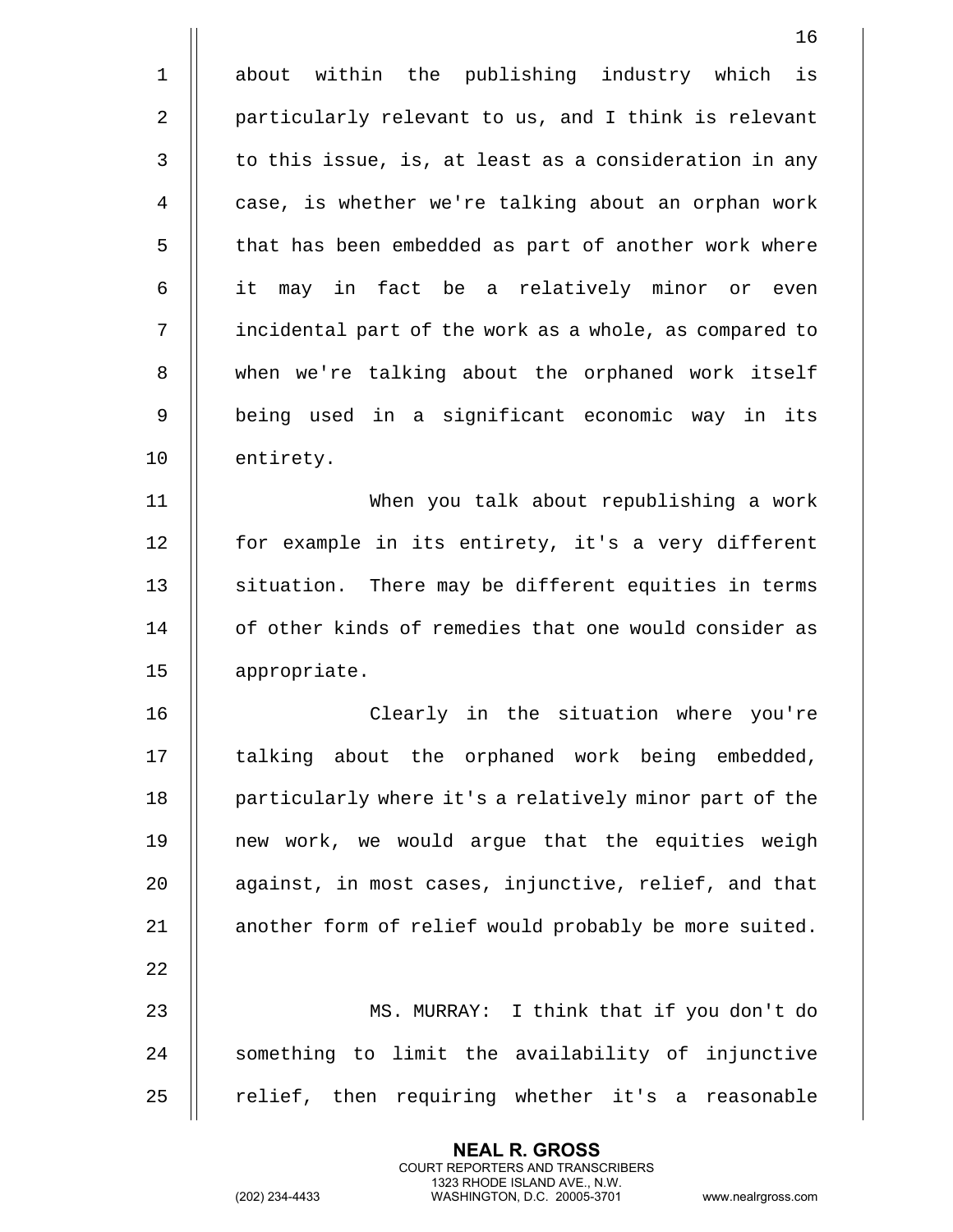|                | 17                                                     |
|----------------|--------------------------------------------------------|
| $\mathbf 1$    | license fee, or a statutory cap, would really be       |
| $\overline{2}$ | rendered meaningless, obviously, because somebody      |
| $\mathbf{3}$   | could stop the use and hold up the user for whatever   |
| 4              | amount of money that they wanted.                      |
| 5              | As well, I think that if you allow for an              |
| 6              | exception to be made for an artist or a copyright      |
| 7              | owner who is offended by the use being made, you're    |
| 8              | really going to swallow the rule.                      |
| 9              | MR. HOLLAND: If copyright gives artists                |
| 10             | the exclusive right to how their work is used, then    |
| 11             | it's hard to see how they don't have an ideological    |
| 12             | veto over how someone else uses their work.            |
| 13             | Particularly if their work is being used               |
| 14             | because they can't be found, or because somebody       |
| 15             | hasn't found them. Which may not be exactly the same   |
| 16             | things.                                                |
| 17             | And second, insofar as remedies in court,              |
| 18             | Vic Perlman pointed out yesterday what most artists    |
| 19             | know, that while you may have any number of remedies   |
| 20             | in court, you also need the resources to stay in       |
| 21             | court, often against entities with infinitely more     |
| 22             | resources and more time at their disposal than any     |
| 23             | artist or group of artists will have.                  |
| 24             | And so giving them any kind - making the               |
| 25             | - making the situation turn on one's ability to sue in |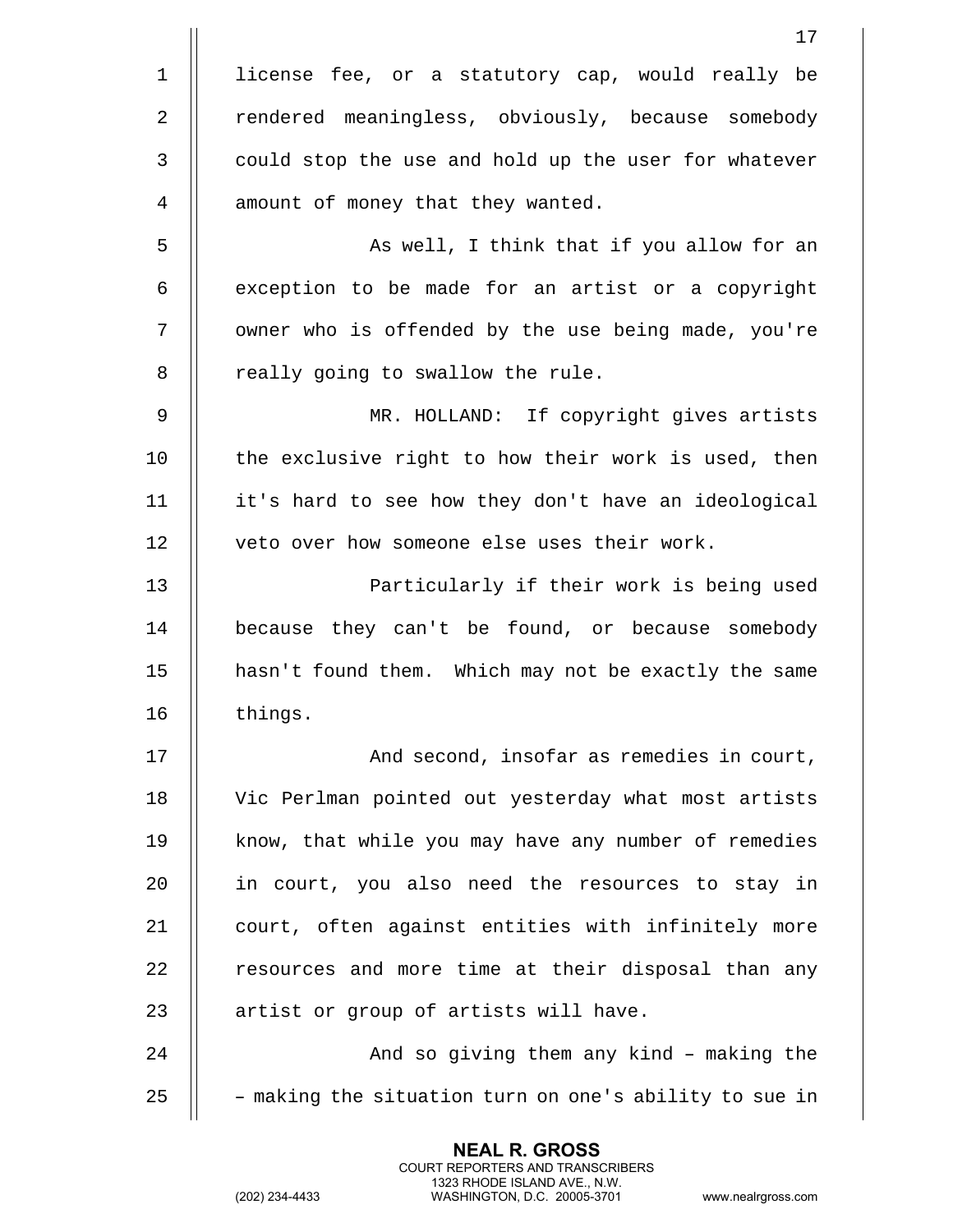|             | 18                                                     |
|-------------|--------------------------------------------------------|
| $\mathbf 1$ | court is just not realistic for most artists.          |
| 2           | MR. KUPFERSCHMID: Let me touch upon a few              |
| 3           | of the issues that have been talked about so far.      |
| 4           | One, first off, I guess with regard to offensive uses, |
| 5           | I consider that to be sort of a nonissue here, because |
| 6           | it is actionable under other provisions of the         |
| 7           | trademark law and fair competition, Lanham Act, things |
| 8           | like that.                                             |
| 9           | And I think it needs to be made clear that             |
| 10          | whatever we do here, obviously, under copyright law,   |
| 11          | doesn't affect those other laws.                       |
| 12          | To a large extent, whether there can be an             |
| 13          | injunction or not, I think to decide that you'd have   |
| 14          | to take a look at I guess what the results of the      |
| 15          | first two sessions were, the most important of course  |
| 16          | being whether there is a cap, or whether this is a     |
| 17          | reasonable royalty type approach.                      |
| 18          | Having said that, I just want to mimic                 |
| 19          | Allan's comments about, I think there could very well  |
| 20          | be a different type of standard where you've got a     |
| 21          | work that is embedded in another work, an orphan work  |
| 22          | which is embedded in another work, in which case I     |
| 23          | can't see a situation where there should be an         |
| 24          | injunction that's allowable, where you've got a work   |
| 25          | that is wholly encompassed, it's an orphan work that   |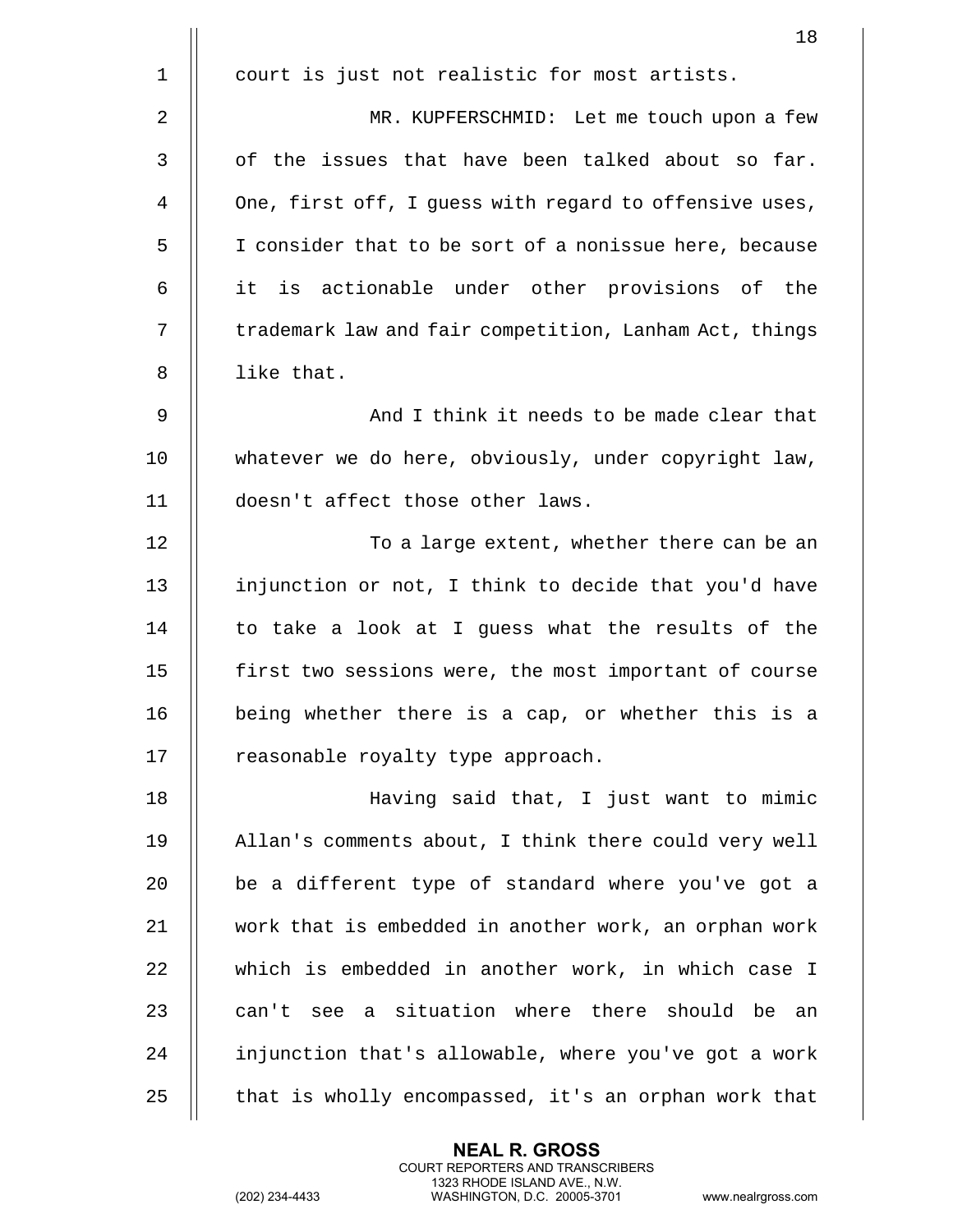19 1 | you're distributing, in that case maybe there might be 2  $\parallel$  a situation, for instance the situation that Kay had 3 mentioned, where you're usurping the market, you're 4 not giving the copyright owner any chance to recoup 5 | any funds, because you're using up that entire market,  $6$  || well then maybe in that type of situation an 7 | injunction ought to be considered. 8 || But then we have to look at the backdrop, 9  $\parallel$  100k at all the other - sort of the foundation of the 10 || rest of the limitation that will be decided on the 11 | other issues that we discussed on the previous days. 12 MR. CUNARD: I find it hard to imagine the 13 | circumstances in which allowing for injunctive relief 14 would further the purposes of what we're trying to 15 accomplish here. 16 || As several people have suggested, the way 17 || in which the orphan works statute might play out is 18 || that people in fact do a reasonable due diligence 19 || search; they would go to the gatekeeper, they would  $20$  || explain to the gatekeeping I fall within this 21 || statutory provision. I've done everything I can. I 22  $\parallel$  cannot identify, cannot find, the copyright owner.

23 And the gatekeeper says, well, what 24 || happens if the copyright owner does emerge? Well,  $25$  | they'd get injunctive relief.

> **NEAL R. GROSS** COURT REPORTERS AND TRANSCRIBERS 1323 RHODE ISLAND AVE., N.W.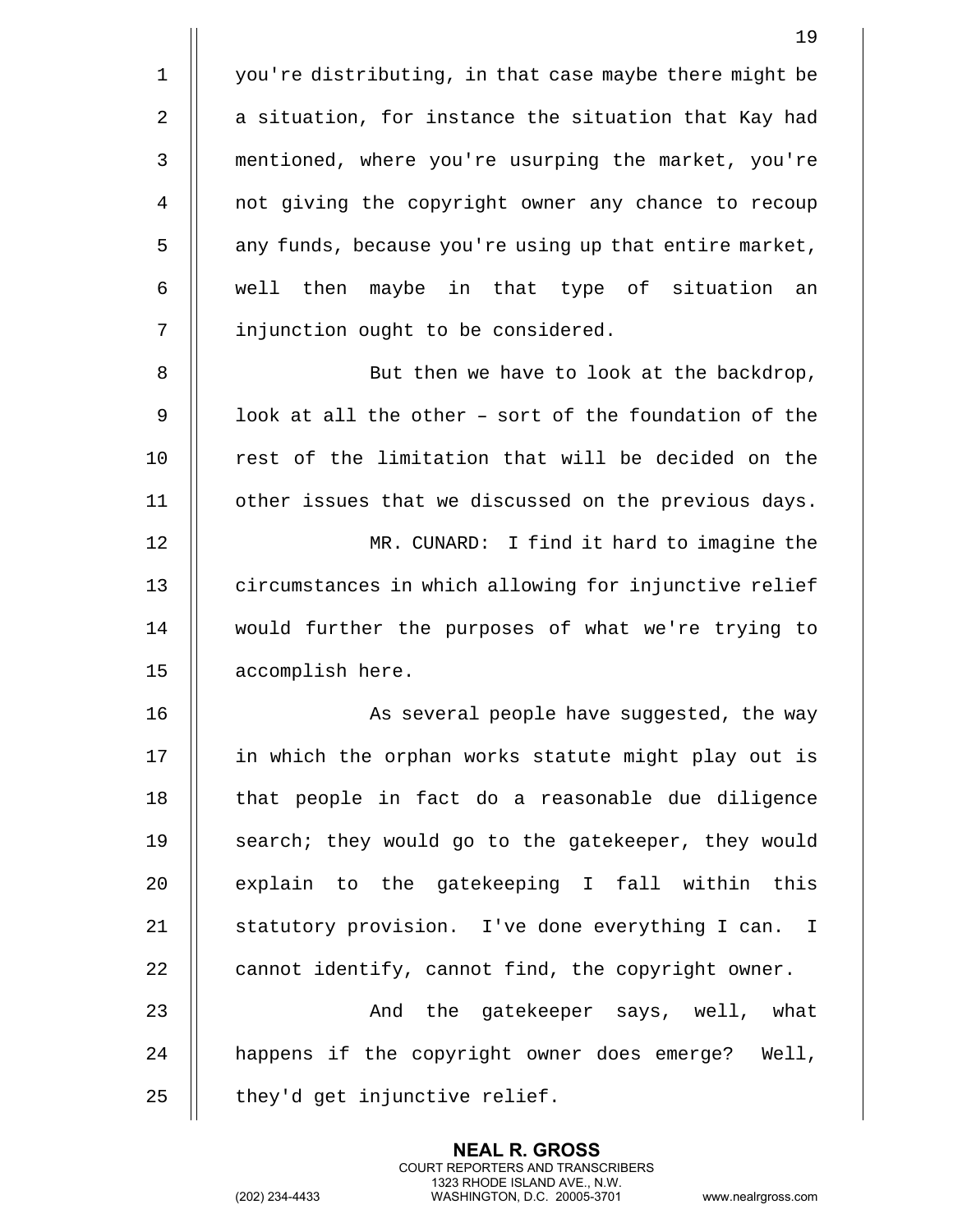|              | 20                                                     |
|--------------|--------------------------------------------------------|
| $\mathbf 1$  | Well, then how are we any better off                   |
| 2            | except with respect to a limitation on monetary        |
| $\mathbf{3}$ | remedies than we are today?                            |
| 4            | Inevitably what will happen is, the                    |
| 5            | gatekeeper will have to say, well, is my use actually  |
| 6            | fair use? And then that takes<br>the<br>to<br>a<br>us  |
| 7            | uncertainties which the Copyright Office had so        |
| 8            | eloquently described in the notice.                    |
| $\mathsf 9$  | I'm not actually sure we would<br>So                   |
| 10           | accomplish very much by providing for injunctive       |
| 11           | relief.                                                |
| 12           | I'm also intrigued by the idea that there              |
| 13           | is a difference between the use of a work that is      |
| 14           | embedded in another work, or the use of the work in    |
| 15           | some other fashion. I mean certainly with respect to   |
| 16           | visual images and photographs, the entirety of a work  |
| 17           | is often use, and the entirety of the work may be used |
| 18           | apart from a book about the work.                      |
| 19           | But even with respect to nonvisual images,             |
| 20           | imagine finding essentially an anonymous<br>I.<br>can  |
| 21           | manuscript in someone's attic, doing everything I can  |
| 22           | to track down the author of the manuscript, I decide   |
| 23           | to republish the manuscript, or I decide to turn it    |
| 24           | into a play.                                           |
| 25           | And why there should be a difference                   |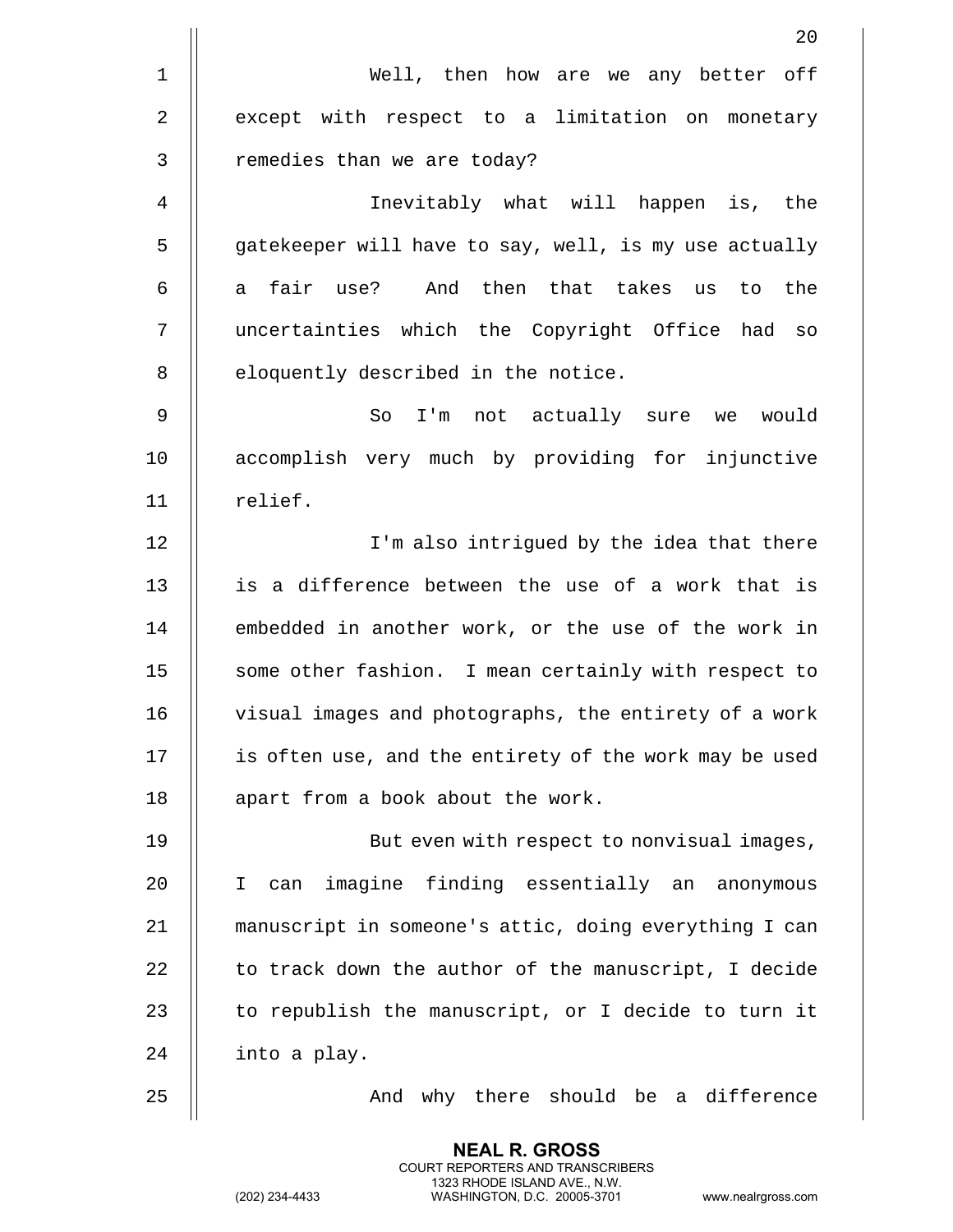|                | 21                                                    |
|----------------|-------------------------------------------------------|
| $\mathbf 1$    | between that kind of a use, and the use of a visual   |
| $\overline{2}$ | image, in an art historical book doesn't strike me    |
| $\mathsf{3}$   | immediately.                                          |
| $\overline{4}$ | MR. SLEVEN: A couple of points about the              |
| 5              | interplay on injunction and damages. AAP and I        |
| 6              | personally favor elimination of the right to an       |
| 7              | injunction, and a full market licensing fee is the    |
| $\, 8$         | owner comes forward.                                  |
| 9              | And I think I would agree with Steve that             |
| 10             | those two are a pair. It's hard to tell an owner that |
| 11             | they get a \$100 licensing fee and no right to an     |
| 12             | injunction.                                           |
| 13             | But I think the idea of an orphan work                |
| 14             | statute is to make the works useable. And for us, and |
| 15             | a lot of others, I think the right of an injunction   |
| 16             | would make orphan works not useable as a practical    |
| 17             | matter.                                               |
| 18             | And to respond to what Kay said at the                |
| 19             | outset about usurping the market, I would think that  |
| 20             | a market-licensing fee would measure the degree of    |
| 21             | usurpation. It's not going to be 100 or zero. It's    |
| 22             | going to be 90 or 80 or 70.                           |
| 23             | Most authors give their publishers                    |
| 24             | electronic rights. Occasionally an author will        |
| 25             | reserve the right to put the book on the web him or   |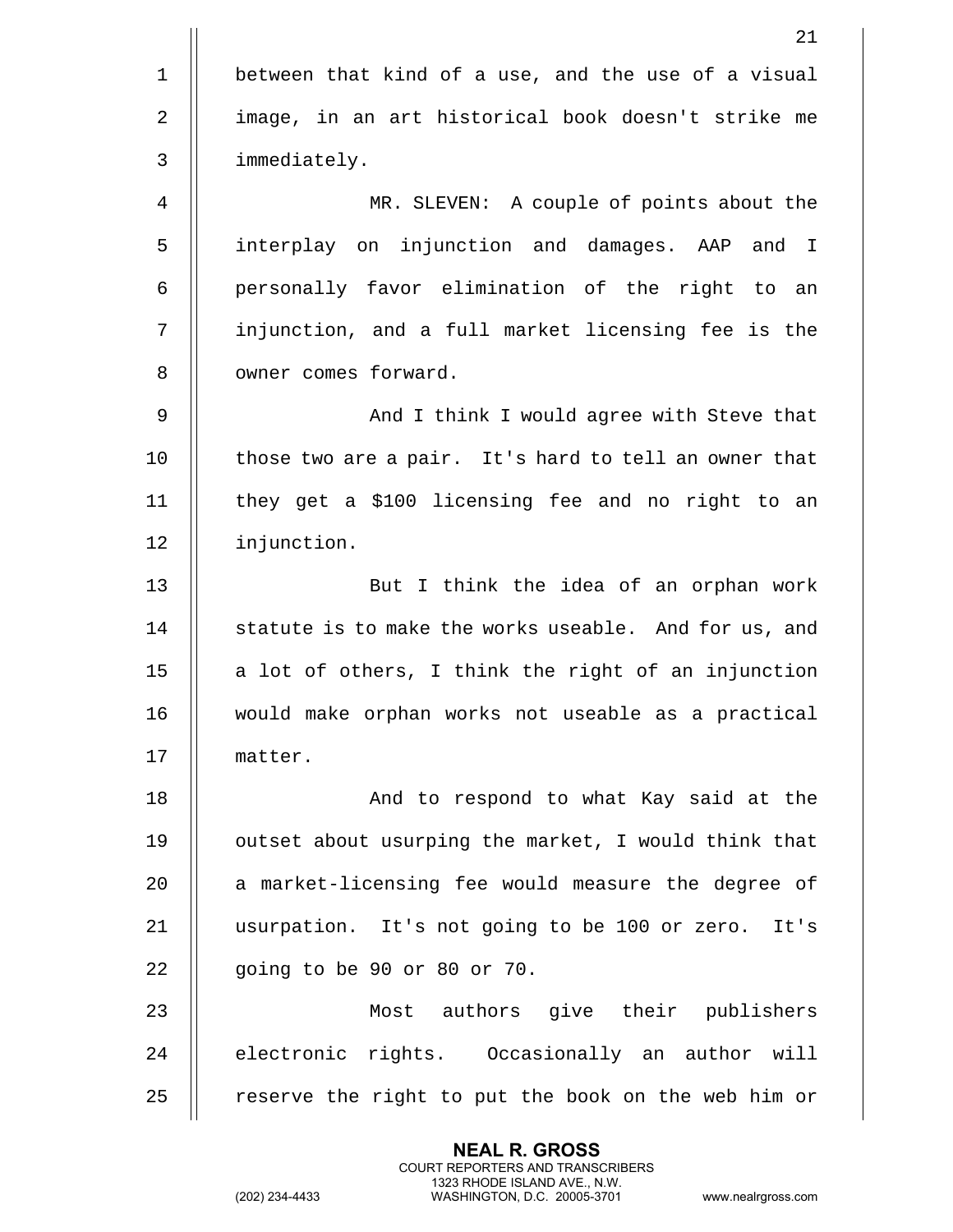1 || herself, and that may affect the deal. But there are 2 | cases where publishers don't refuse to publish under 3 || those circumstances. 4 Let me throw out an idea about dealing 5 | with this injunction issue. When the rights owner  $6$   $\parallel$  comes forward that would be entitled to a full market 7 || licensing fee for the use, the user might then be 8 | given a choice. Take it down, accept an injunction, 9 || and pay a market licensing fee only for the use to 10 date, or decline to accept an injunction but be 11 || responsible to pay a market licensing fee for the 12 | ongoing, for the continuation of the orphan use. 13 || And that choice might better divide the

14 || issue that statutory language can between uses that 15 || are separate and apart and easily pulled down, as 16 || Google's attorney said theirs were, and uses that are 17 || embedded and not ceaseable without harming a 18 | subsequent work.

19 MR. ADLER: I just wanted to add in 20 | response to Jeff's comments that injunctive relief of 21 || course is an equitable doctrine, where when a court  $22$   $\parallel$  considering a request for an injunction is going to  $23$   $\parallel$  see where not only the merits lie in terms of one's 24 | legal position but also in particular is going to make  $25$   $\parallel$  an assessment of where the hardships would lie with

> **NEAL R. GROSS** COURT REPORTERS AND TRANSCRIBERS 1323 RHODE ISLAND AVE., N.W.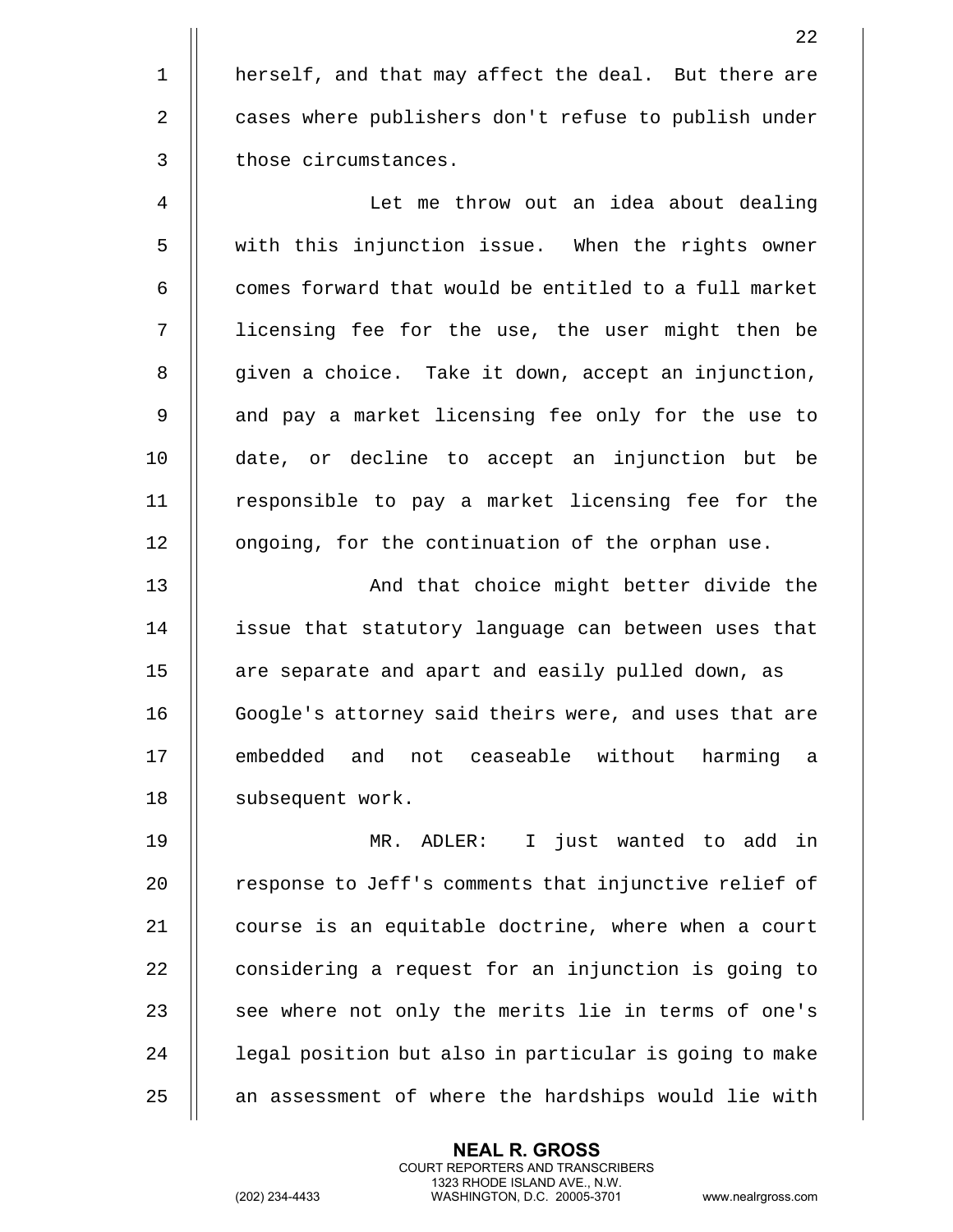1 | respect to whether an injunction issues or it doesn't.

2 || The point about the material being 3 || embedded, versus material that is used on a stand-4 | alone basis is that I would think in almost any case 5 where the material is embedded as a larger work, the 6 || hardship calculation is going to work against the 7 || issuance of an injunction.

8 And the point is, in considering this as 9 || a general framework, whether you really want to leave 10 || that in each instance up to the court to have to 11 decide, or whether the rules that we're talking about 12 || should make a general statement about that 13 consideration.

14 The other thing I wanted to just mention 15 | in response to this question about offensive material, 16 || and whether or not injunction should be available on  $17$   $\parallel$  that basis, I had mentioned again yesterday that when 18 || we defined in our comments what we thought an orphan 19 work was, in addition to talking about the situation 20 | of the inability to locate or identify the copyright 21 || owner, we also talked about the fact that in that 22 II instance the user wants to make use of the work that 23 || would not be the subject of a limitation provided by  $24$   $\parallel$  copyright law with respect to the rights of the 25 | copyright owner, whether it's fair use or some other

> **NEAL R. GROSS** COURT REPORTERS AND TRANSCRIBERS 1323 RHODE ISLAND AVE., N.W.

(202) 234-4433 WASHINGTON, D.C. 20005-3701 www.nealrgross.com

23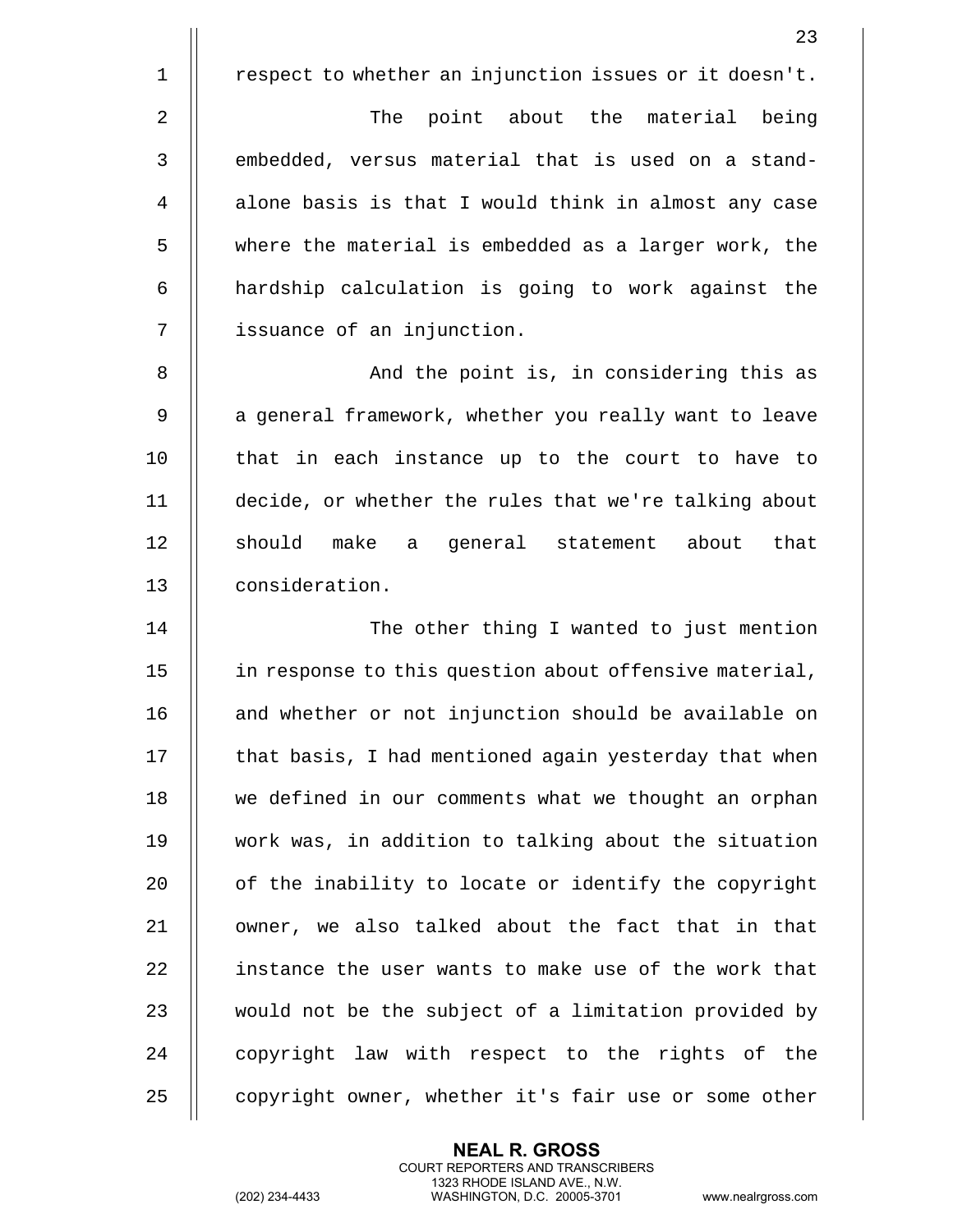1 | exemption under the law.

 One of the questions, the reason we mentioned that was because if in fact somebody is making use of the work under fair use doctrine, or under one of those limitations, we don't believe that it should be considered within the orphan works 7 || rubric, because at that point it really isn't a 8 || question of whether or not you could identify the 9 || copyright owner and locate them to ask for prior permission, because you wouldn't ask for prior permission under any circumstances.

12 When you're talking here about the 13 | situation where the copyright owner emerges, I guess 14 || the difficulty is in sort of framing the issue in 15 || terms of whether the first time the fair use issue 16 would arise is in response to the emergence of the 17 || copyright owner, or whether it's reasonable to say 18 whether or not a person's use of the orphaned work 19 following an unsuccessful but reasonable search for 20 || the copyright owner would ordinarily involve a 21 declaration of some sort, or not a declaration since 22 || we were not in favor of statements of intent to use, 23  $\parallel$  but an understanding on the part of the user that if  $24$   $\parallel$  their purpose is to use it, and they believe that 25 || would be within fair use, whether in fact the

> **NEAL R. GROSS** COURT REPORTERS AND TRANSCRIBERS 1323 RHODE ISLAND AVE., N.W.

(202) 234-4433 WASHINGTON, D.C. 20005-3701 www.nealrgross.com

24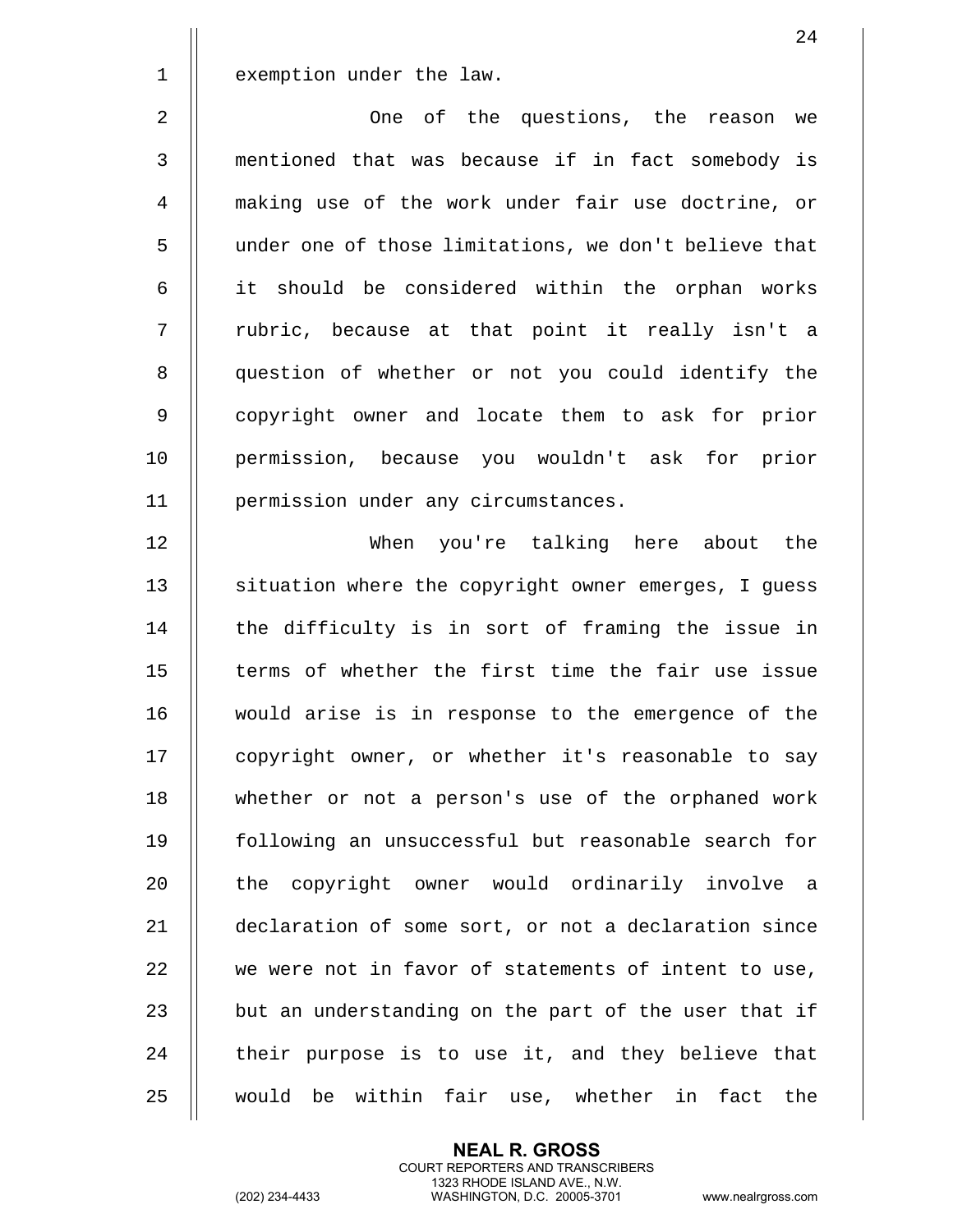|             | 25                                                     |
|-------------|--------------------------------------------------------|
| $\mathbf 1$ | subsequent emergence of the copyright owner is subject |
| 2           | to the same kinds of limitations that we would apply   |
| 3           | to remedies when we're not dealing with the situation  |
| 4           | of a use that is subject to limitations of the rights  |
| 5           | of the copyright owner under the law.                  |
| 6           | MS. MURRAY: Just quickly in response to                |
| 7           | something that Paul said. I just wanted to clarify     |
| 8           | that our view on this allowing for remaining ability   |
| 9           | to get injunctive relief is only in those situations   |
| 10          | where there is no reasonable license fee. It would be  |
| 11          | a nominal fee or no fee at all.                        |
| 12          | And the Google or any digital archive is               |
| 13          | an example of that.                                    |
| 14          | MR. OAKLEY: Thanks. One of the reasons                 |
| 15          | why we're engaged in this discussion is, we have some  |
| 16          | goal of trying to make these works more available than |
| 17          | they have been in the past; to be able to make use of  |
| 18          | these works which have seemingly been abandoned.       |
| 19          | So we have a user, and they take advantage             |
| 20          | of whatever scheme we put into place here, and they do |
| 21          | everything they can - this is the due diligence that   |
| 22          | Steve was talking about.                               |
| 23          | So they've done everything they can to                 |
| 24          | assure themselves that the copyright owner can't be    |
| 25          | found.                                                 |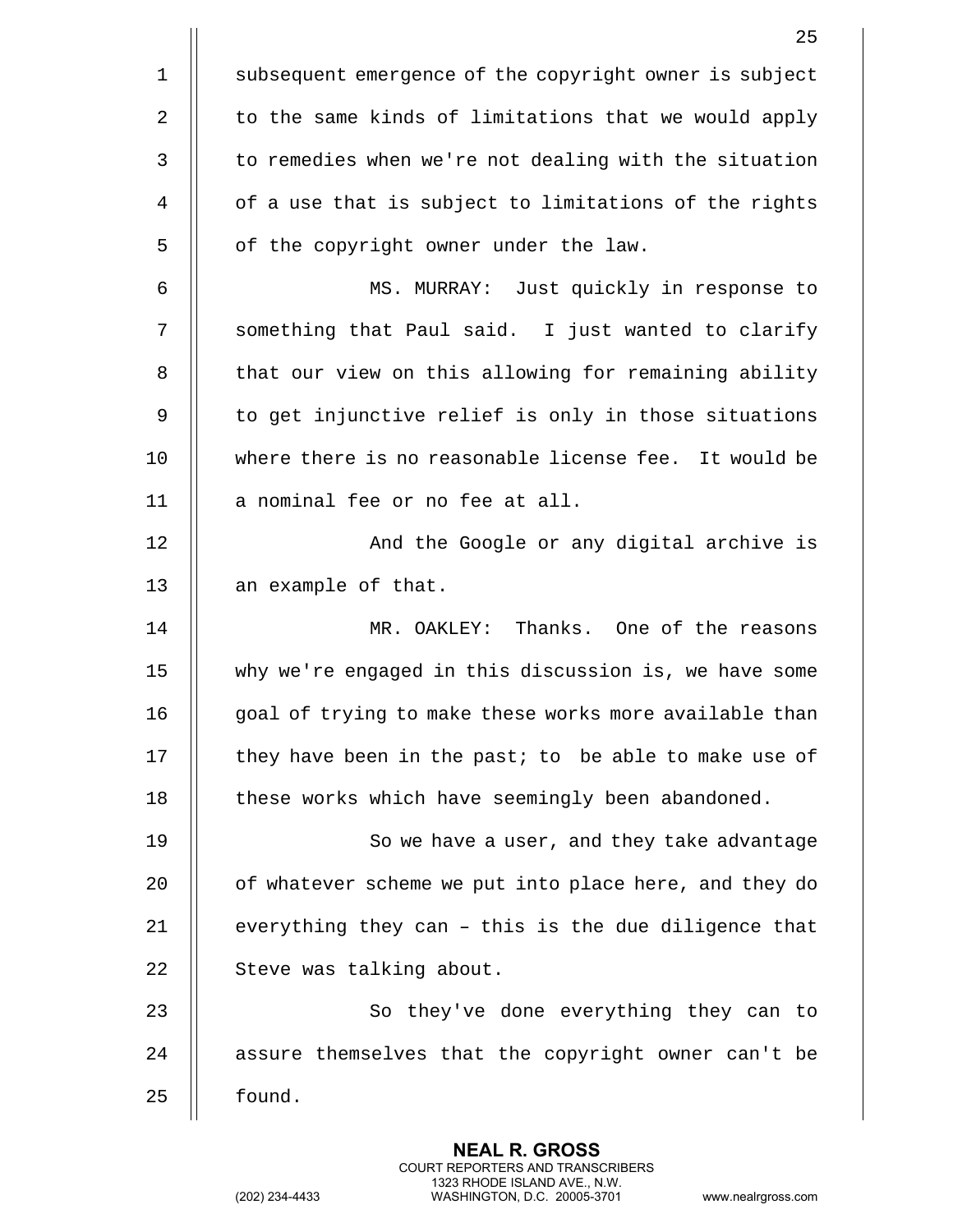|             | 26                                                     |
|-------------|--------------------------------------------------------|
| $\mathbf 1$ | After that - and I'm surprised this hasn't             |
| $\sqrt{2}$  | come up here - the user is going to be making some     |
| 3           | kind of fairly significant investment in whatever it   |
| 4           | is they want to do.                                    |
| 5           | If it's a library they are likely to be                |
| 6           | preserving it in some fashion.<br>If it's a book       |
| 7           | publisher, they're likely to be incorporating it into  |
| 8           | a new book, or republishing the book, or some such     |
| 9           | thing.                                                 |
| 10          | If<br>it's a movie maker, they may be                  |
| 11          | investing big bucks in turning it into a movie.        |
| 12          | And in case there is reliance on the                   |
| 13          | put into place, and investment going<br>scheme we      |
| 14          | forward, to either allow injunctive relief or at least |
| 15          | in the case of libraries, the market approach, is to   |
| 16          | make that kind of meaningless and sort of defeat the   |
| 17          | whole purpose of what we're about here.                |
| 18          | So that's why we come down in favor of no              |
| 19          | injunction, and the cap on the remedies.               |
| 20          | MR. CUNARD: Just for 30 seconds.                       |
| 21          | I agree with what Bob has said, but Allan              |
| 22          | has, as always, made me think harder about this        |
| 23          | position on injunction.                                |
| 24          | had been assuming that you were<br>I.                  |
| 25          | referring to injunctive relief as<br>we currently      |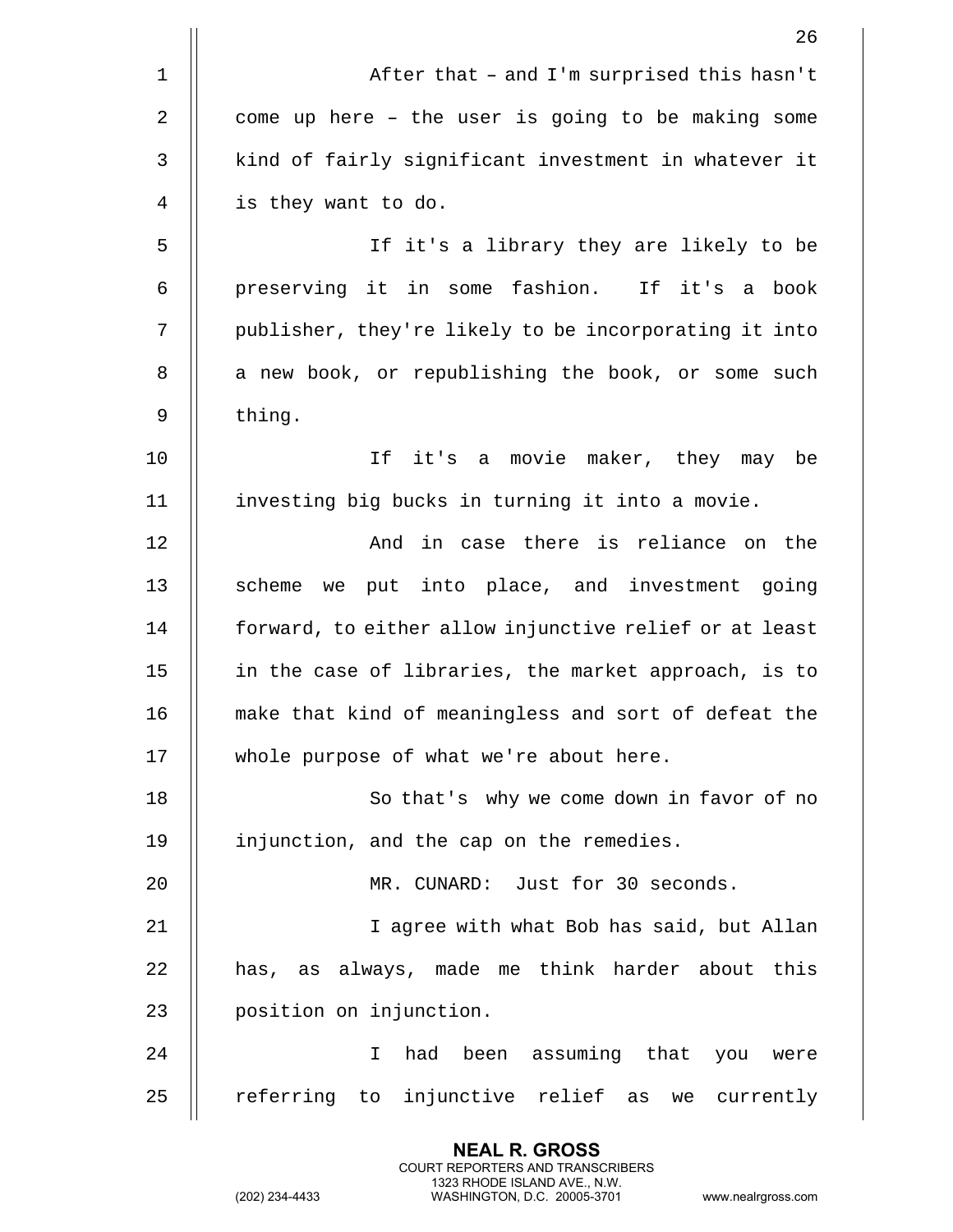|             | 27                                                     |
|-------------|--------------------------------------------------------|
| $\mathbf 1$ | contemplate it under the copyright law, which          |
| 2           | basically presumes that someone is entitled to an      |
| 3           | injunction if the work is infringing.                  |
| 4           | Here, since this isn't going to be fair                |
| 5           | use, for the reasons I think we agreed, basically the  |
| 6           | copyright owner would come forward and say, the work   |
| 7           | is infringing. There is no fair use defense.<br>If     |
| 8           | is a fair-use defense, the work isn't<br>there         |
| 9           | infringing, so this whole issue doesn't really emerge. |
| 10          | In which case, I think it is more likely               |
| 11          | than not in those circumstances that the judge would   |
| 12          | under current copyright law issue an injunction.       |
| 13          | MR. SIGALL: Just to clarify, not limiting              |
| 14          | it to the common law of injunctions, or copyright.     |
| 15          | There are examples in the copyright act, in the ISP    |
| 16          | liability provisions for example, where the statute    |
| 17          | has sort of readjusted or provided additional factors  |
| 18          | for a court to consider in whether or not to impose an |
| 19          | injunction or not.                                     |
| 20          | So I think we can think broadly here if we             |
| 21          | need to to determine whether the scope of the          |
| 22          | injunction, or what factors the court has to consider  |
| 23          | in doing it.                                           |
| 24          | But so it's that we should try to thin if              |
| 25          | there are ways to adjust whatever the common law is on |
|             |                                                        |

(202) 234-4433 WASHINGTON, D.C. 20005-3701 www.nealrgross.com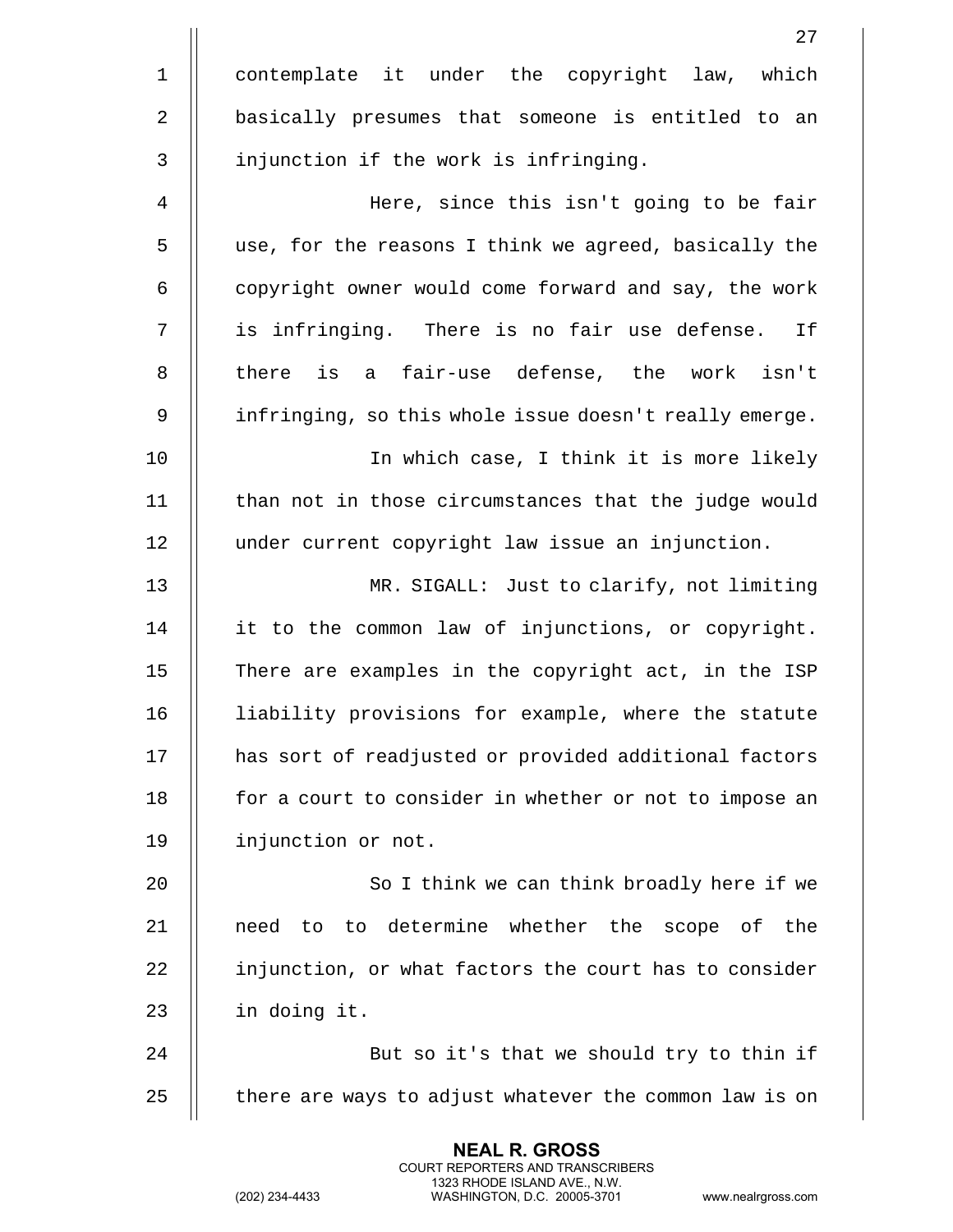|             | 28                                                     |
|-------------|--------------------------------------------------------|
| $\mathbf 1$ | that to address the circumstance.                      |
| 2           | MR. HOLLAND: I'd like to make the                      |
| $\mathsf 3$ | observation that some of the same people who yesterday |
| 4           | were determining that orphaned works were worthless,   |
| 5           | and that artists would be happy to see them used in    |
| 6           | some way, and should be gratified to see them used,    |
| 7           | are now making the argument that if the artist is not  |
| 8           | happy to see them used, they should have nothing to    |
| 9           | say about it and no remedies in court.                 |
| 10          | And while I know we're supposed to take a              |
| 11          | studied approach to all this, I want to make it        |
| 12          | personal for a minute. Because I don't think anyone    |
| 13          | here understands - well maybe some do - what a         |
| 14          | situation an individual artist is up against in a      |
| 15          | society in which almost all the values are speed,      |
| 16          | popularity, ratings, economy, where you're isolated in |
| 17          | a society with no real safety net, trying to create    |
| 18          | something in a society in which people often don't     |
| 19          | care, and in which a bunch of lawyers can sit in a     |
| 20          | and talk about how their work is probably<br>room      |
| 21          | worthless except in some sort of spiritual sense, that |
| 22          | they are supposed to be gratified if they see their    |
| 23          | work used.                                             |
| 24          | The reality is that it takes a great deal              |
| 25          | of commitment to produce something that is personal;   |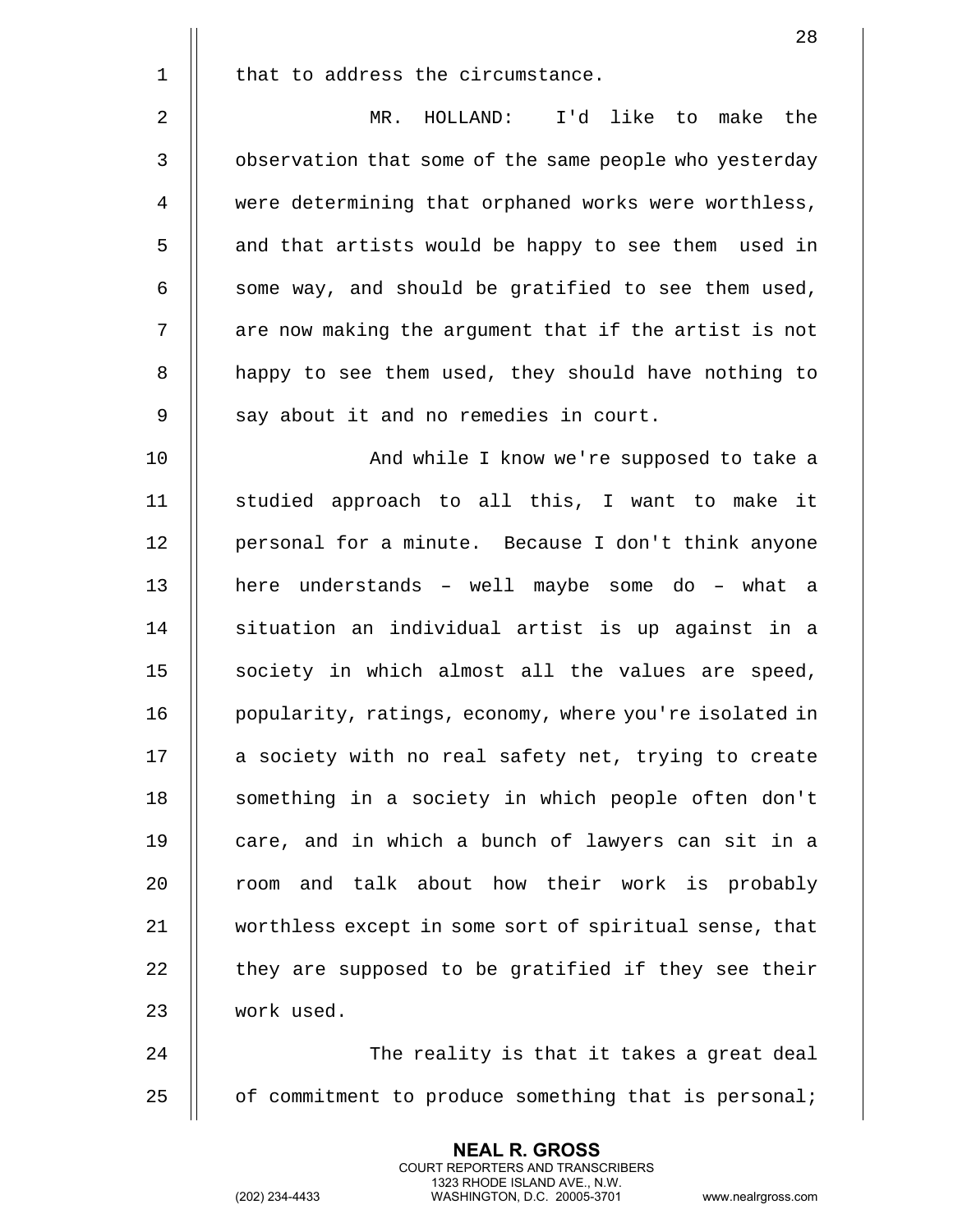1 || that's creative; that's imaginative; that begins 2 | originally not with something that you download off 3 || the Internet, but which you start with this and with 4 || this, with a blank piece of paper and a pencil, or 5 | something, an implement of some sort, and something 6 | that comes out of your head, that comes out of your 7 | experience, that comes out of your psychology, vision 8 || even, in some cases.

9 And then put it out into a world in which, 10 || often to produce a work, you are forced to sign your 11 work away under work for hire agreements. This goes 12 | back before the 1978 law, and it extends now into the 13 || future, with corporations like Conde Nast which  $14$  | require that if you want to do a spot illustration for 15 | a magazine, you have to sign all of your rights away 16 || forever and in perpetuity for all media now known or 17 || yet to be invented throughout the universe, 18 | prospectively and retroactively, for any publication 19  $\parallel$  that they may buy.

20 What do you do? Somebody just out of art 21  $\parallel$  school who knows nothing about this, who knows nothing 22 | about the copyright act, who knows nothing about the 23 | TRIPS agreement, who knows nothing abou8t WIPO or any 24 || of the rest of this stuff, will sign his rights away  $25$  || for the rest of his life for any publication that

> **NEAL R. GROSS** COURT REPORTERS AND TRANSCRIBERS 1323 RHODE ISLAND AVE., N.W.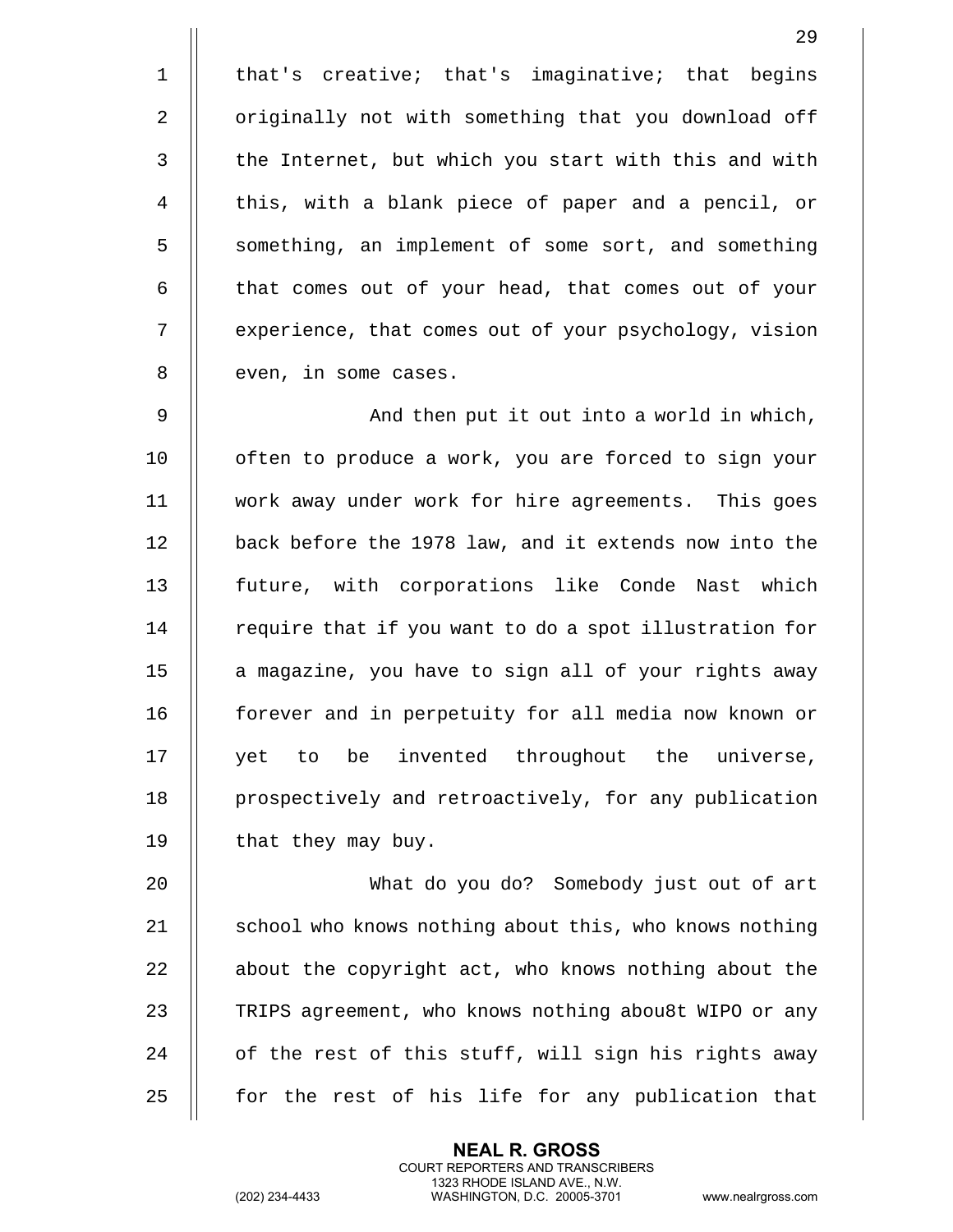|              | 30                                                     |
|--------------|--------------------------------------------------------|
| $\mathbf 1$  | Conde Nast may ever buy.                               |
| $\sqrt{2}$   | And it doesn't do any good to be told in               |
| $\mathbf{3}$ | room someplace with a lot of attorneys and<br>а        |
| 4            | administrators that they may have injunctive relief,   |
| 5            | or that they may have recourse in the courts.          |
| 6            | Cynthia Turner who has been here with me               |
| 7            | has been with a number of defendants in a medical      |
| 8            | illustration infringement case, they've been in court  |
| 9            | seven years. They've been through several<br>for       |
| 10           | lawyers, one of whom has died, several of whom have    |
| 11           | just given up on the case I guess. And they can stay   |
| 12           | in court forever, and they will end up probably losing |
| 13           | their rights.                                          |
| 14           | The only agreement they've got so far is               |
| 15           | the publisher will let them work again if they will    |
| 16           | agree to give up all the rest of their rights for any  |
| 17           | publications that they do for them in the future.      |
| 18           | So for someone to say that, yes, if you                |
| 19           | give me more minute, I apologize, if you give me one   |
| 20           | more minute.                                           |
| 21           | Yesterday, Jeffrey, you made the comment               |
| 22           | that we had all come down here to talk about orphaned  |
| 23           | works. And here were all these rights holders, these   |
| 24           | professional artists sitting at the table. And where   |
| 25           | were the batik makers, and where were the Yiddish folk |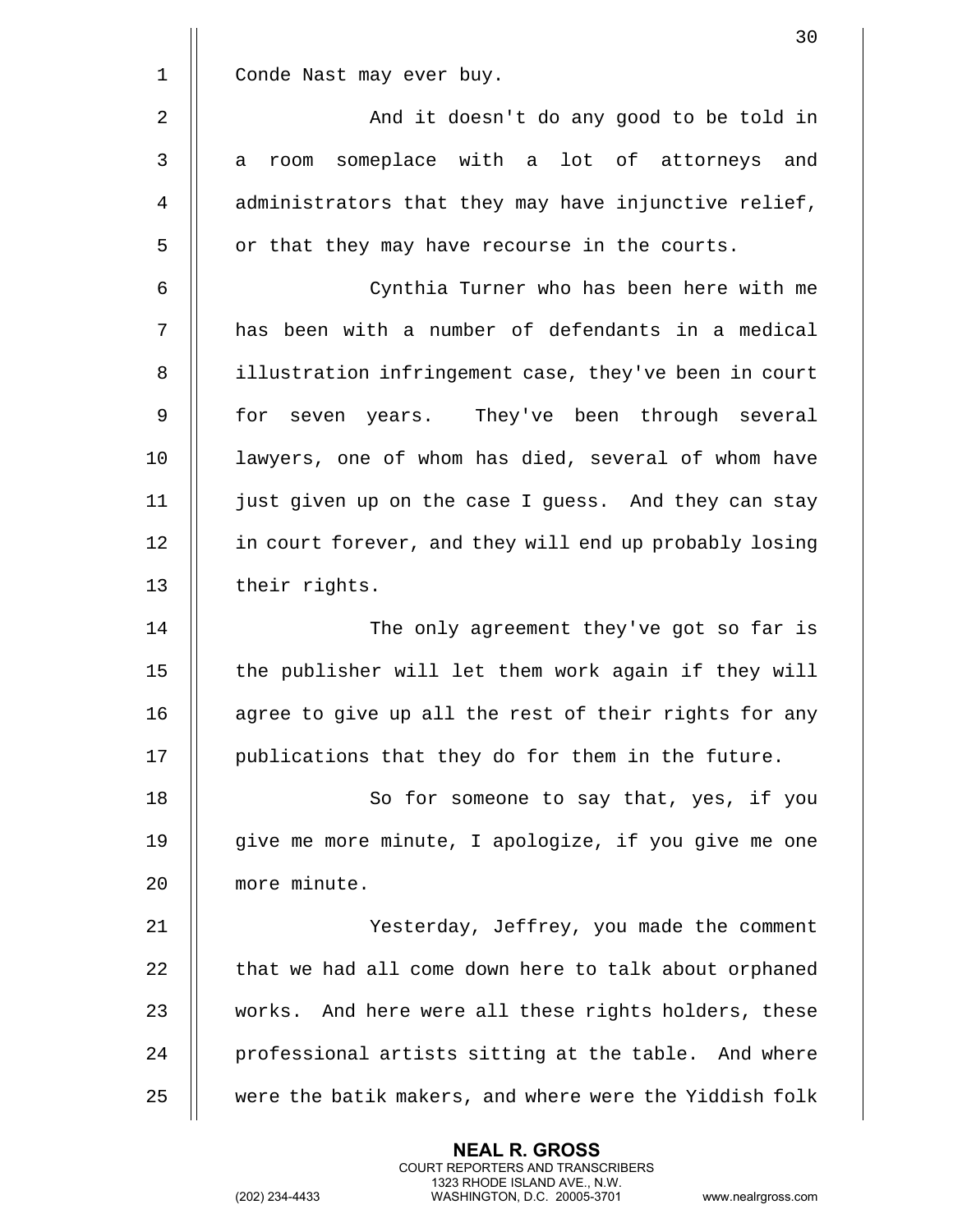|             | 31                                                     |
|-------------|--------------------------------------------------------|
| $\mathbf 1$ | singers, and so on?                                    |
| 2           | But I would have to venture the guess that             |
| 3           | the batik makers have more in common with a commercial |
| 4           | illustrator who has to do a job for Time magazine on   |
| 5           | a 24-hour deadline than either the batik maker or the  |
| 6           | illustrator has in common with all those people who    |
| 7           | would like to use their work for little or no money,   |
| 8           | or who would even go so far as to say that the work is |
| 9           | worthless, or that perhaps like opera, it should be    |
| 10          | subsidized, which is the same argument one could have  |
| 11          | made 150 years ago about Stephen Foster who had to     |
| 12          | sell all of his rights to his work.                    |
| 13          | One could make the argument that if the                |
| 14          | author of "Beautiful Dreamer" couldn't make a living,  |
| 15          | then the work was worthless. Yet of course if ASCAP    |
| 16          | had been around, Stephen Foster would probably have    |
| 17          | survived to produce more songs.                        |
| 18          | The idea that whatever scheme we - I don't             |
| 19          | know about we, because I won't be part of this - but   |
| 20          | whatever scheme the Copyright Office puts in place     |
| 21          | will satisfy any number of parties. But it still       |
| 22          | won't solve the basic problem that artists have in     |
| 23          | this society.                                          |
| 24          | So to just say that they have injunctive               |
| 25          | relief somewhere down the line, that they should have  |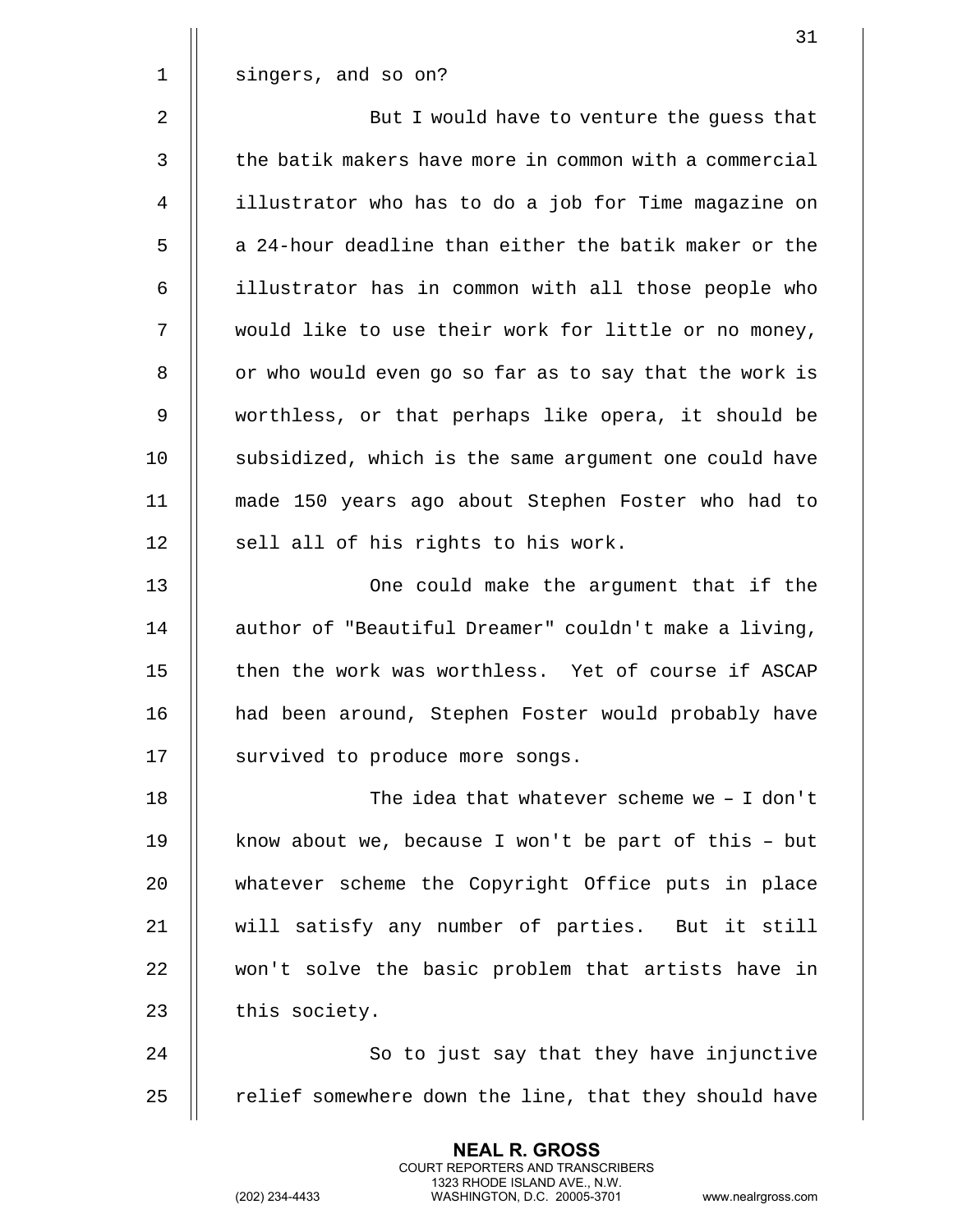|                | 32                                                     |
|----------------|--------------------------------------------------------|
| $\mathbf 1$    | no say in how their work is used, does a disservice to |
| $\overline{2}$ | artists who are already having a hard enough time to   |
| 3              | find their way in an extremely commercial society.     |
| 4              | I'm sorry, I just wanted to make that                  |
| 5              | personal for a minute, if you'll forgive me.           |
| 6              | Lisa.<br>MR. SIGALL:                                   |
| 7              | MS. SHAFTEL: To touch on something that                |
| 8              | Vic Perlman mentioned yesterday, there is a premise in |
| 9              | room that all copyrighted works should be<br>this      |
| 10             | permitted to be used; all orphaned works should        |
| 11             | automatically be permitted to be used, because there   |
| 12             | possibly is no locatable copyright holder who would    |
| 13             | deny usage, and we've already discussed yesterday a    |
| 14             | number of reasons why the creator might not want them  |
| 15             | to be used.                                            |
| 16             | There is also a loss of distinction, as I              |
| 17             | brought up yesterday, between a one-time noncommercial |
| 18             | use, for example a library, an archive<br>or           |
| 19             | preservationist, and a commercial use.                 |
| 20             | As it is, today, certainly in the United               |
| 21             | States and around the world, copyright infringement is |
| 22             | rampant, of visual images, of recorded music, of       |
| 23             | motion pictures. Known copyrighted work is being       |
| 24             | infringed at a rapid pace by dubbing, digital media,   |
| 25             | through the Internet.                                  |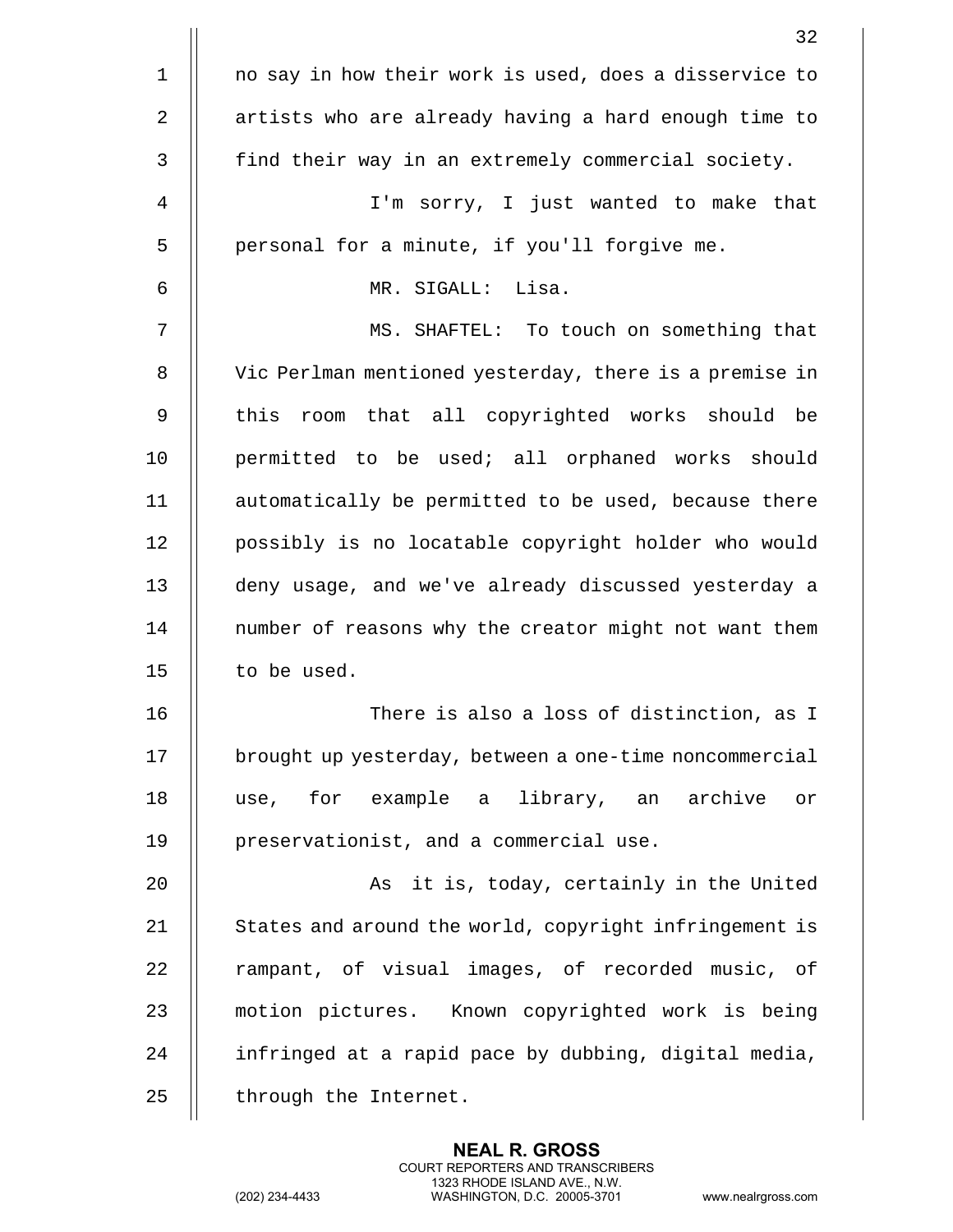|              | 33                                                     |
|--------------|--------------------------------------------------------|
| $\mathbf 1$  | And despite a number of very public                    |
| 2            | lawsuits, the public still believes that anything      |
| $\mathsf{3}$ | posted on the Internet is public domain; that any book |
| 4            | that's in a library is public domain; that if they buy |
| 5            | a book or if they buy a CD or DVD, or they buy a       |
| 6            | poster, that somehow that because they own that        |
| 7            | physical copy of that copyrighted work that they also  |
| 8            | own the copyright, and that they can reproduce it at   |
| 9            | will.                                                  |
| 10           | So as we are right now, and we're talking              |
| 11           | about whether or not the creator should have the       |
| 12           | right, an injunctive right to stop duplication or      |
| 13           | usage of their work, the American public, and most of  |
| 14           | the people in the world, are rampantly infringing on   |
| 15           | known copyrighted work as it is.                       |
| 16           | To give an example of what is copyright                |
| 17           | infringement but what can happen to an orphan work, in |
| 18           | a parallel situation of a work that is protected,      |
| 19           | there was an illustrator in Canada who created an      |
| 20           | illustration of Saddam Hussein a number of years ago   |
| 21           | for an editorial article. And there basically is no    |
| 22           | copyright law in Iraq, or if there is, he didn't care. |
| 23           | And someone in his crew pointed out to him             |
| 24           | over the Internet this illustrator's portrait of       |
| 25           | himself on the illustrator's portfolio website, and    |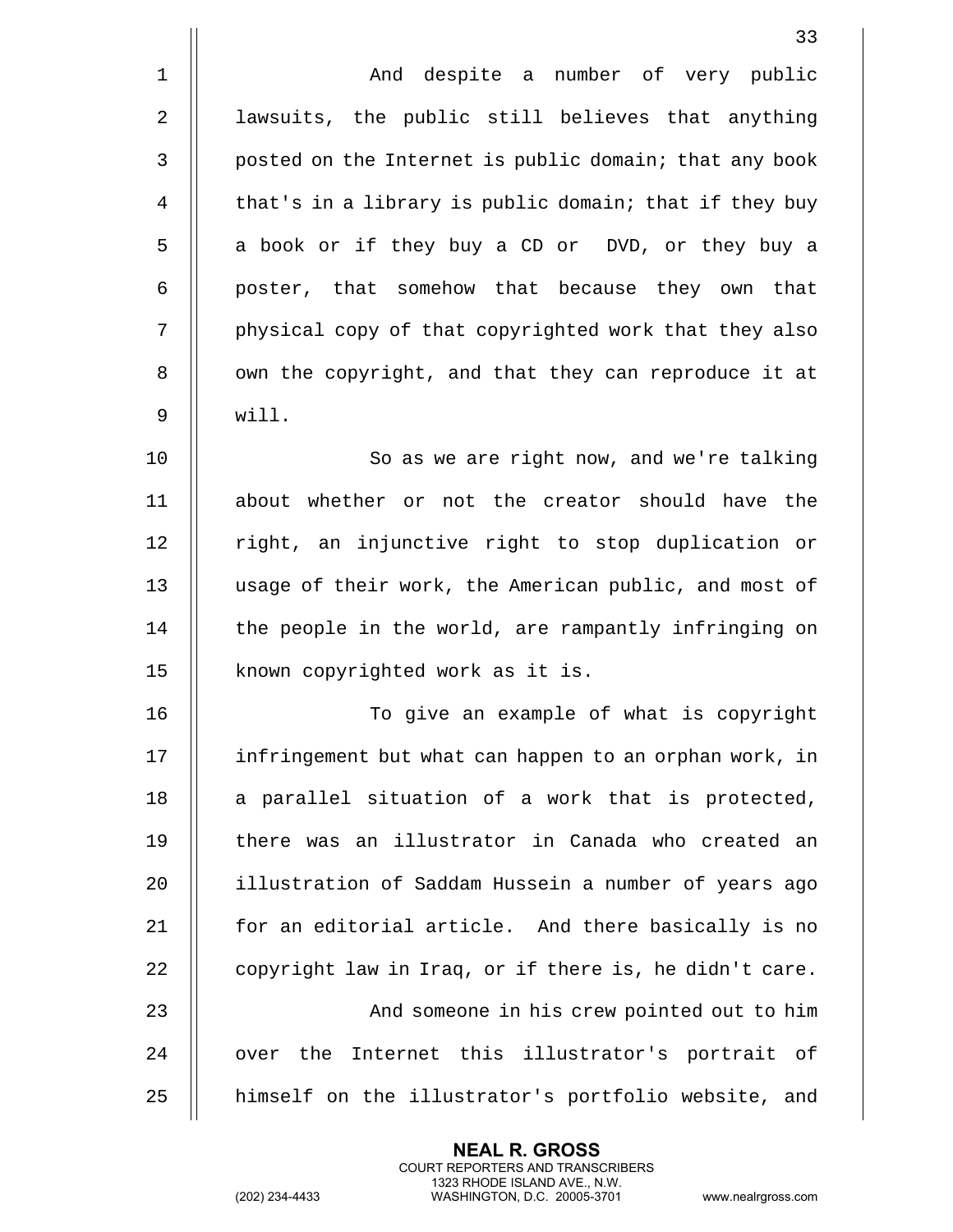|              | 34                                                     |
|--------------|--------------------------------------------------------|
| $\mathbf 1$  | Saddam Hussein liked it so much that he ordered this   |
| 2            | printed on the cover of his biography.                 |
| $\mathbf{3}$ | And the illustrator obviously would not                |
| 4            | have approved his illustration being used for this     |
| 5            | purpose, regardless of how much Saddam Hussein would   |
| 6            | have been willing to pay him. He would not have        |
| 7            | wanted this used.                                      |
| 8            | And this was an illustrator who is known               |
| 9            | and easily locatable.                                  |
| 10           | Well, and we are also operating under the              |
| 11           | presumption that none of the authors or copyright      |
| 12           | holders or an orphaned work would ever come forward.   |
| 13           | Most visual works do not have the name of              |
| 14           | the creator on them, whether it's an illustration or   |
| 15           | a photograph, either because the creator doesn't want  |
| 16           | to put their name on it, or in most cases, the clients |
| 17           | request that their names not be on it. This is very    |
| 18           | typical for most illustration, that the clients        |
| 19           | request their name not be on it.                       |
| 20           | There are gazillions of visual images out              |
| 21           | there that have been created very recently where the   |
| 22           | photographer or the artist is alive and well, and      |
| 23           | their name is not on their work.                       |
| 24           | How could a user possibly identify that                |
| 25           | image and find the creator? It's very possible that    |
|              |                                                        |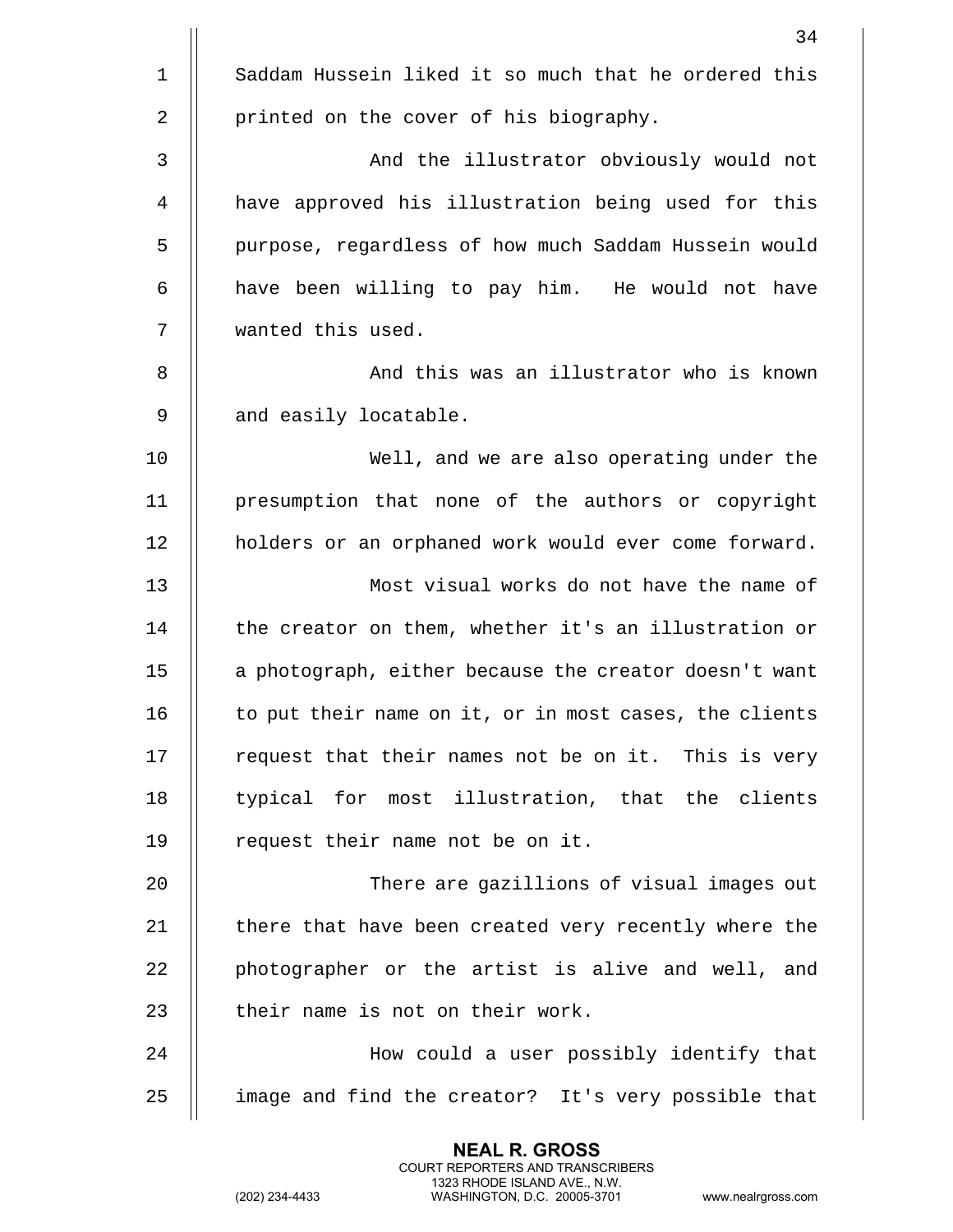|                | 35                                                    |
|----------------|-------------------------------------------------------|
| $\mathbf 1$    | the creator could see their image used in another     |
| $\overline{2}$ | purpose. Maybe, in most cases they wouldn't object to |
| 3              | a noncommercial use such as a library or an archive,  |
| 4              | but they would object to a commercial use.            |
| 5              | It's not just about that they would say,              |
| 6              | automatically say okay if they would get paid for it. |
| 7              | Maybe they would object to it, and they are alive and |
| 8              | well, and they don't know that somebody is using it   |
| 9              | until they actually see it out there.                 |
| 10             | MR. SPRIGMAN: So I can imagine two kinds              |
| 11             | of injunctions, and I wonder if it might focus the    |
| 12             | discussion a little bit to distinguish between them.  |
| 13             | have an injunction that I could<br>You                |
| 14             | imagine against users once a work that was once       |
| 15             | orphaned is removed from orphan status by the author  |
| 16             | identifying him or herself.                           |
| 17             | So we didn't discuss this at any length in            |
| 18             | our proposal, but I can imagine, under a registry     |
| 19             | approach, or a reasonable efforts approach, steps an  |
| 20             | author could take to make sure that the author was    |
| 21             | known to the public, either formal steps or informal  |
| 22             | steps, but a work that was once orphaned could be     |
| 23             | reclaimed in a sense.                                 |
| 24             | If a reclamation takes place, and again,              |
| 25             | I think registration would be a very clear way of     |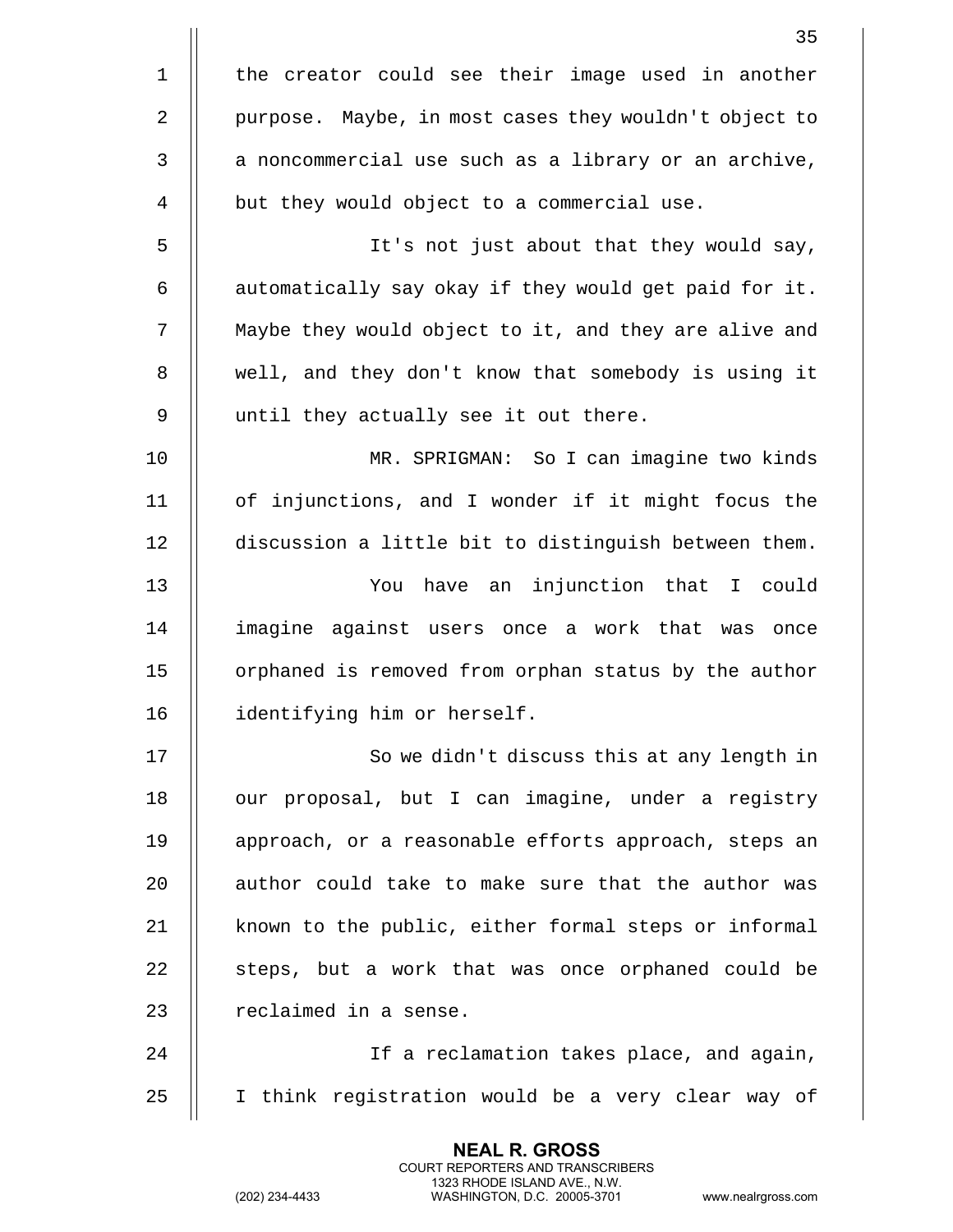|                | 36                                                     |
|----------------|--------------------------------------------------------|
| $\mathbf 1$    | reclaiming, under a reasonable efforts approach.<br>We |
| $\overline{2}$ | could talk about what the criteria would be.           |
| 3              | But if a reclamation did take place, and               |
| 4              | I could imagine injunctive relief against use that     |
| 5              | occurs after the orphan status ends.                   |
| 6              | So that's one kind of injunction. And I                |
| 7              | don't think I have any fundamental objection to that   |
| 8              | if the conditions for that applying are properly       |
| 9              | defined.                                               |
| 10             | The other kind of injunction, which is the             |
| 11             | one I think we were talking about, is the injunction   |
| 12             | that would occur against use that commenced while the  |
| 13             | work was orphaned under whatever standard is decided   |
| 14             | for orphan works.                                      |
| 15             | I don't - I think if we are looking for                |
| 16             | certainty, an injunction, as Jeff said and I agree,    |
| 17             | basically destroys certainty. It would prevent any     |
| 18             | significant investment from taking place in the use of |
| 19             | orphaned works, either in their distribution or their  |
| 20             | use in second-stage creation, which would basically    |
| 21             | take away any benefit from the orphan works regime.    |
| 22             | The other point that I think is worth                  |
| 23             | making at this point is, we have in copyright law,     |
| 24             | built into copyright law, a mechanism through which    |
| 25             | people now, in current copyright law, through which    |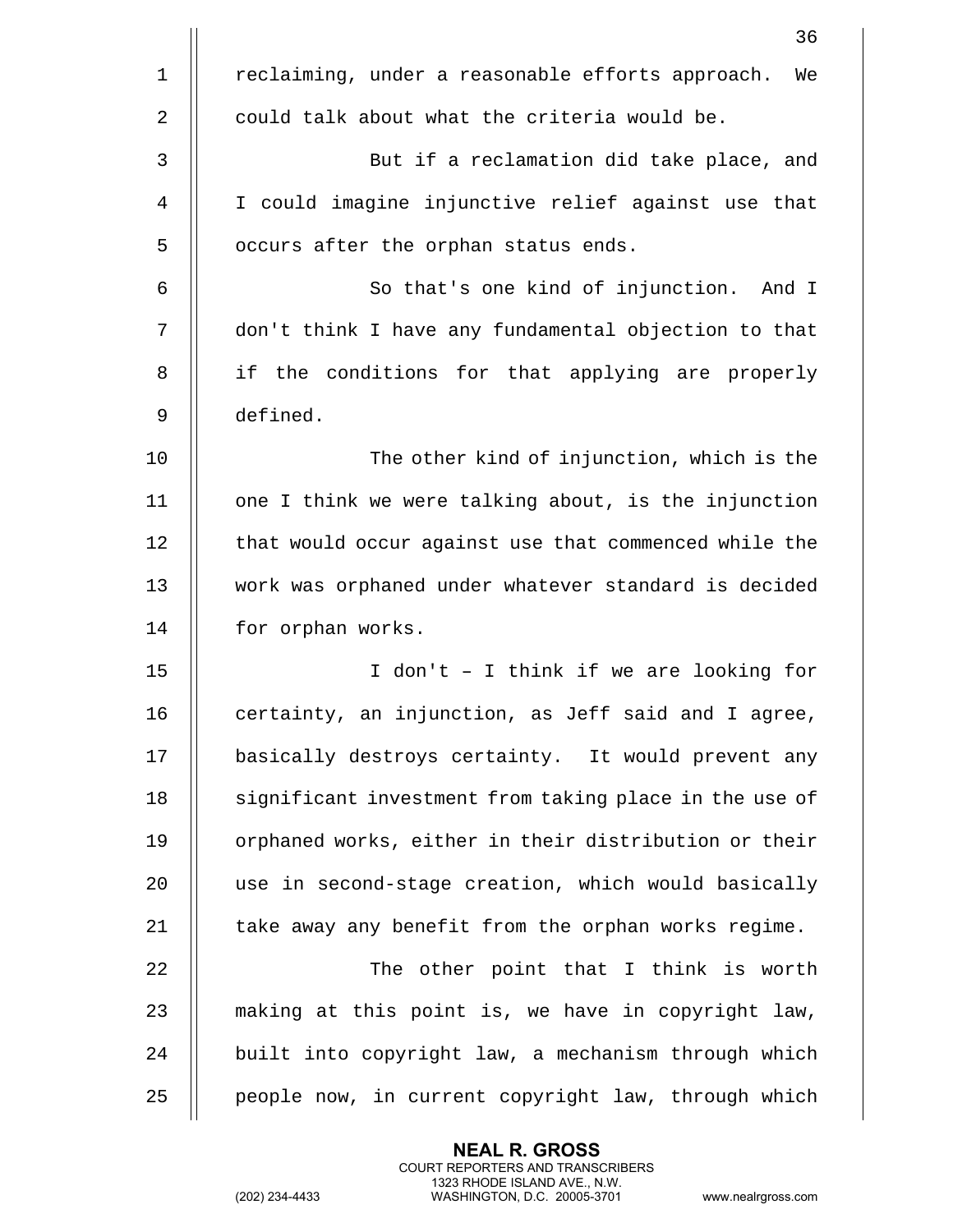|                | 37                                                     |
|----------------|--------------------------------------------------------|
| $\mathbf 1$    | people can prevent in most cases their works from      |
| $\overline{2}$ | falling into a category of orphaned works, and that is |
| 3              | the voluntary registry that we have in the Codbury     |
| 4              | (phonetic) law.                                        |
| 5              | You know artists certainly have rights                 |
| 6              | under the Codbury law. Maybe it also makes some sense  |
| 7              | to talk about responsibilities. And if you want to     |
| 8              | have the full panoply of remedies that the copyright   |
| 9              | law already allows including statutory damages,        |
| 10             | registration is a good way to do it.                   |
| 11             | to the extent that<br>So<br>incent<br>we               |
| 12             | registration in the voluntary system, through an       |
| 13             | orphan works regime, that is also a very good result.  |
| 14             | MR. CARSON:<br>Let me try to get some                  |
| 15             | reaction to something that, forgive me if it's been    |
| 16             | said before I walked in, but strikes me as an approach |
| 17             | that might do the proper kind of balancing here, and   |
| 18             | I think balancing is what we want, and that's sort of  |
| 19             | a hint of where I'm going, because the law has some    |
| 20             | built-in tools that I think could already be used to   |
| 21             | reconcile all the interests that arise in this         |
| 22             | situation.                                             |
| 23             | Most of us are lawyers. Most of us know                |
| 24             | that in your typical copyright case if at the end of   |
| 25             | the case the plaintiff wins, a permanent injunction is |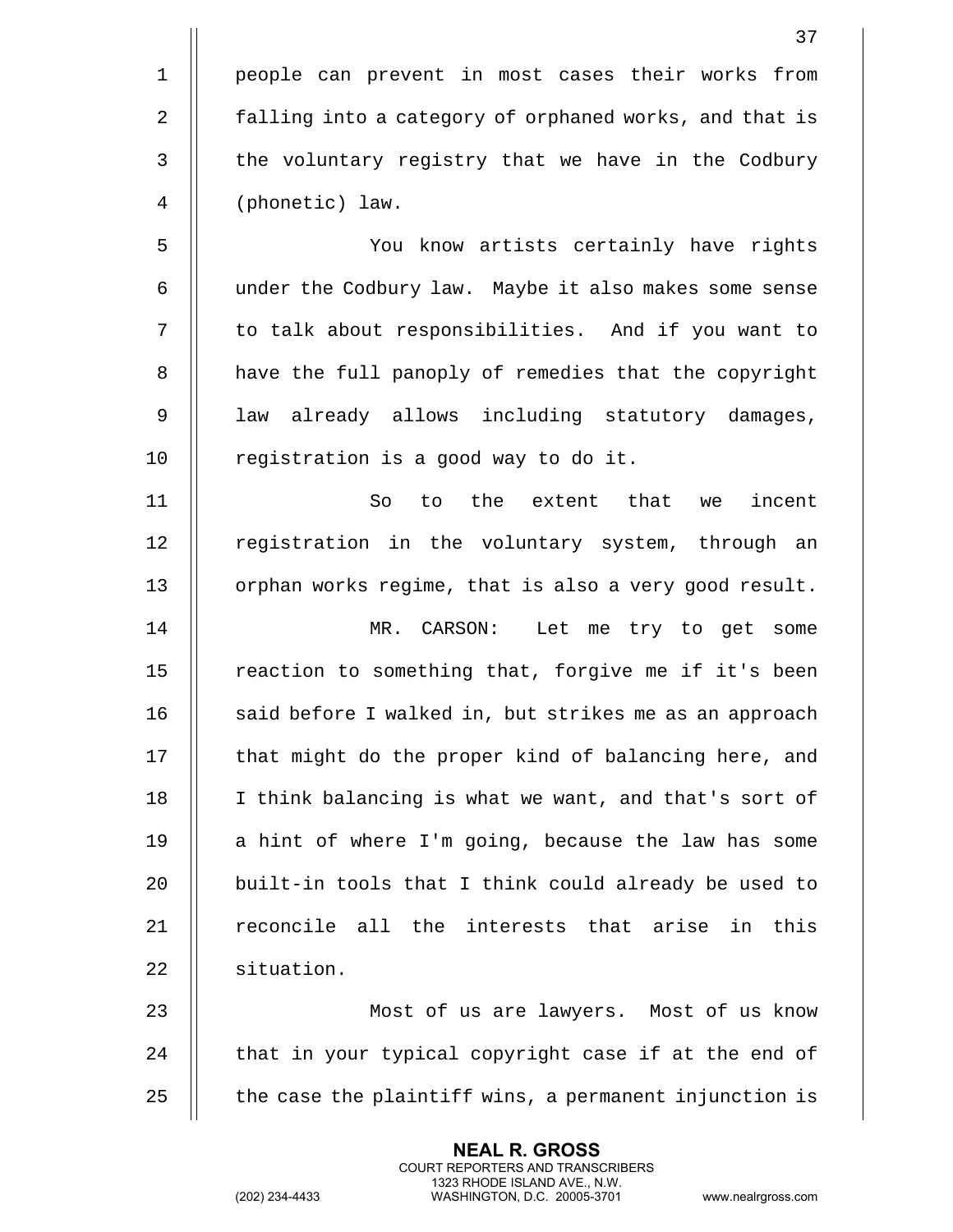|                | 38                                                    |
|----------------|-------------------------------------------------------|
| $\mathbf 1$    | virtually automatic.                                  |
| $\overline{2}$ | Most of us know that at a preliminary                 |
| 3              | injunction stage in a copyright suit, the court will  |
| 4              | conclude, make a preliminary conclusion as to         |
| 5              | likelihood of success on the merits. And if a court   |
| 6              | concludes that the plaintiff is likely to succeed on  |
| 7              | the merits, the court almost always is going to       |
| 8              | presume irreparable harm and issue a preliminary      |
| 9              | injunction.                                           |
| 10             | Maybe the answer in the situation where               |
| 11             | someone has already commenced use of an orphaned work |
| 12             | and then the copyright owner arises is that those     |
| 13             | rules are suspended, and at both the preliminary      |
| 14             | injunction stage and the permanent injunction stage,  |
| 15             | the court borrows tools that are the general tools    |
| 16             | when they're issuing preliminary<br>courts<br>use     |
| 17             | injunctions anyway, which is, balance the harms. Look |
| 18             | at the harm to the plaintiff, look at the harm to the |
| 19             | defendant. Do not presume irreparable harm to the     |
| 20             | plaintiff in this situation.                          |
| 21             | You can take into account the concerns                |
| 22             | that Lisa brought forward. You can take into account  |
| 23             | the concerns that Brad brought forward. You can take  |
| 24             | into account the concerns that users have brought     |

| forward about the fact that they relied on orphan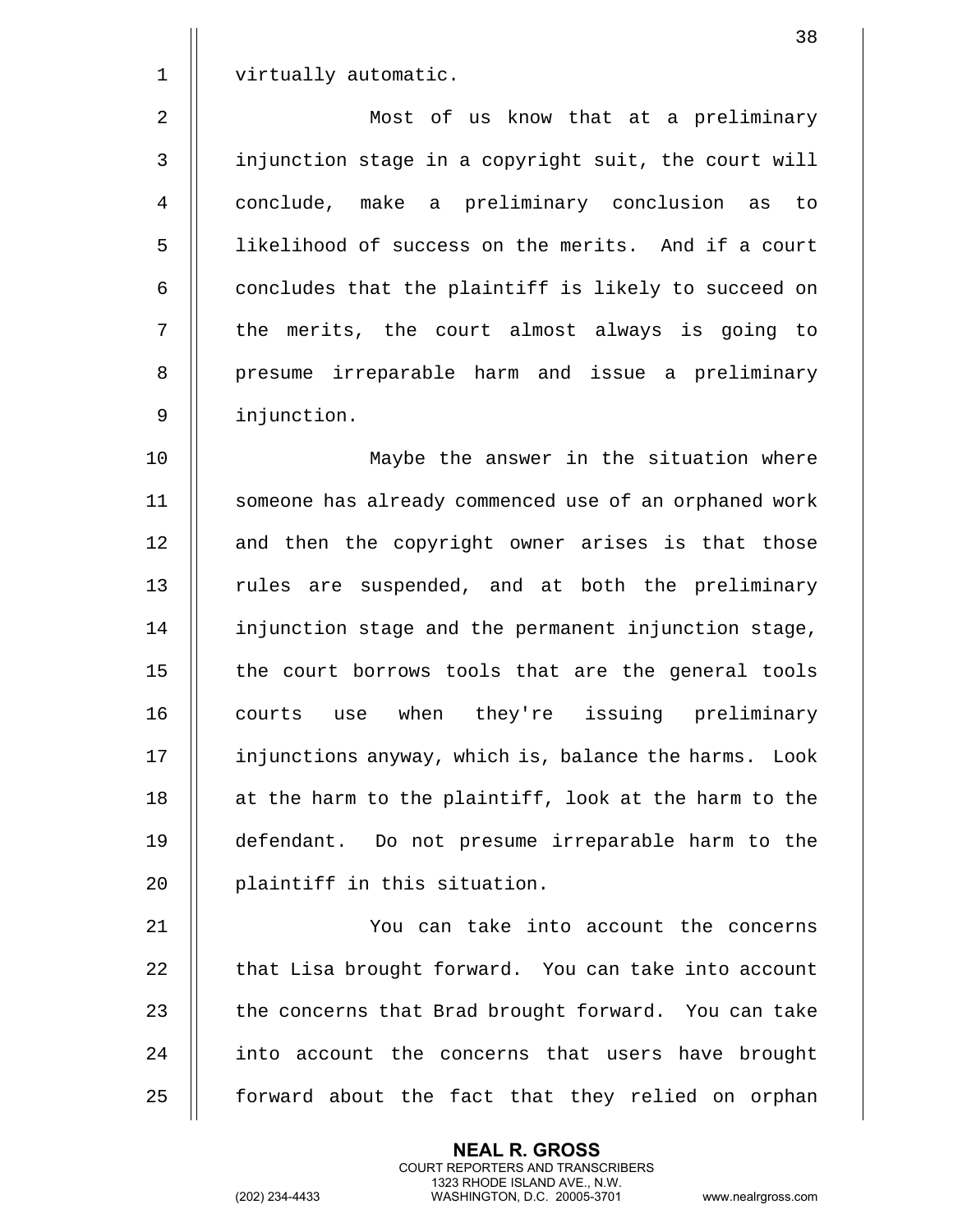|              | 39                                                     |
|--------------|--------------------------------------------------------|
| $\mathbf{1}$ | status, and the court can then make a judgment on the  |
| 2            | particular facts on this case. I am or I am not going  |
| 3            | to enjoin, based on all the facts that are in front of |
| 4            | me, looking at the hardship to the plaintiff by        |
| 5            | letting the use go forward, and looking at the harm to |
| 6            | the defendant if I enjoin the defendant<br>from        |
| 7            | continuing to do what the defendant has already        |
| 8            | commenced doing.                                       |
| 9            | Doesn't that really solve the problem?                 |
| 10           | MR. SPRIGMAN: That just replicates the                 |
| 11           | uncertainty. It makes it a little bit more favorable   |
| 12           | to the defendant, but it doesn't make more predictable |
| 13           | either immediately or over time what is actually going |
| 14           | to happen.                                             |
| 15           | And in terms of planning for risk, that's              |
| 16           | not a rule; it's just a balancing test. It puts too    |
| 17           | much weight on the courts.                             |
| 18           | MR. ROSENTHAL: As an academic matter, I                |
| 19           | think you're right. It does put a little bit more      |
| 20           | equitability, let's say, between the two.              |
| 21           | I want to step back here for a second and              |
| 22           | look at this - we're all looking at this to see        |
| 23           | whether this is a good idea or not. You presume in     |
| 24           | that that we're in court, that somebody has actually   |
| 25           | gotten to court, and we're dealing with, is this a     |

(202) 234-4433 WASHINGTON, D.C. 20005-3701 www.nealrgross.com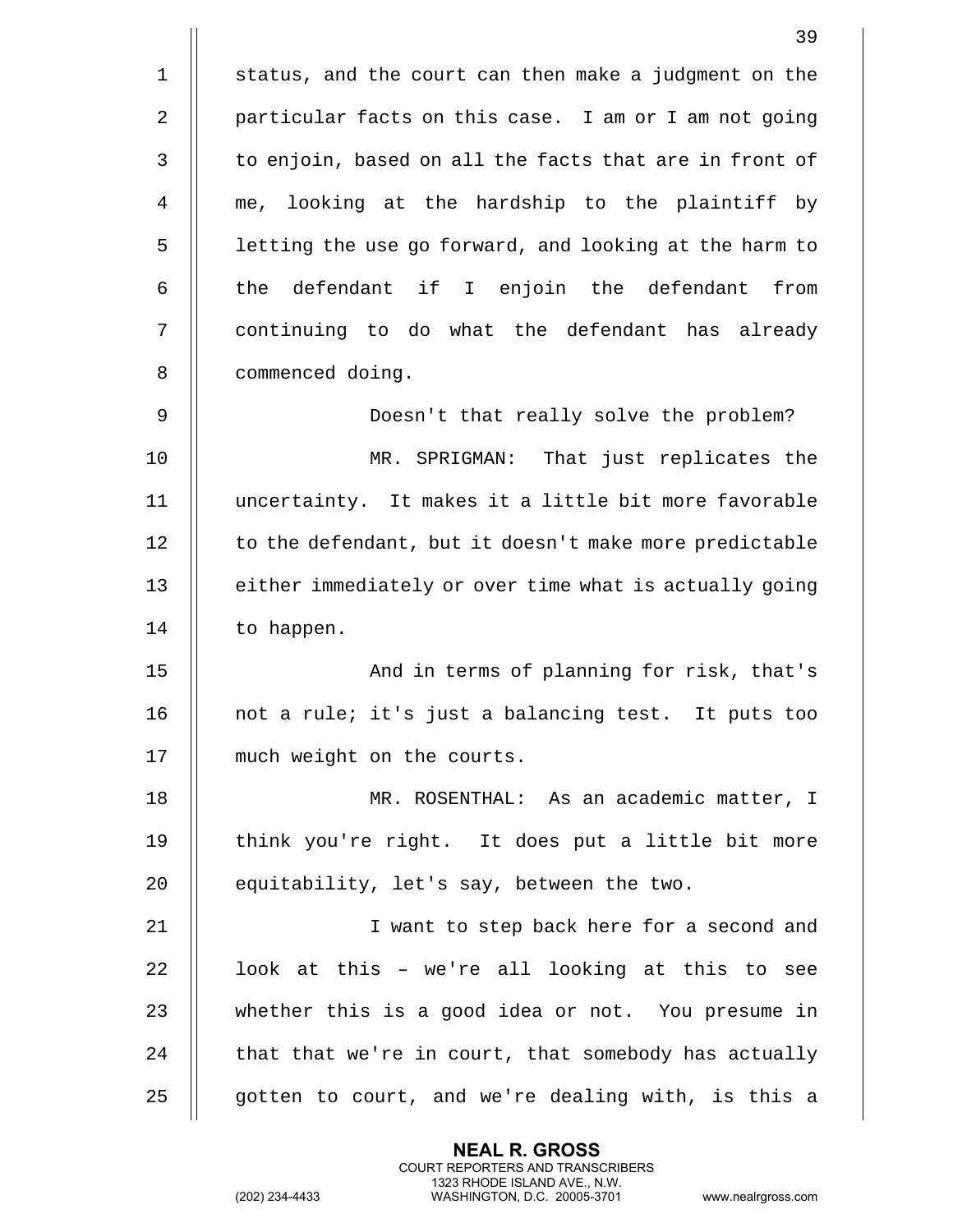1 | permanent injunction, do we step over certain steps 2 | like a preliminary to get to others. Do we take out 3 | certain steps so it makes it easier, or it makes it 4 | this and that.

5 I'm thinking in terms of the unintended  $6$   $\parallel$  consequences of all this. And while there are 7 wonderful uses, and wonderful reasons why everyone is 8 | talking about this is a good idea to use orphan works, 9 || I think in terms of the abuse, and what happens to an 10 || artist in the position of having to deal with that 11 abuse.

12 || And to give you a real-life example, what 13 || if you're dealing with the estate of an old jazz  $14$  | artist who actually does have the rights to the sound 15 || recordings. It has been somehow reverted to them 16 || either by the company, who was originally released 17  $\parallel$  them, or maybe they had the rights anyway. The jazz 18 || artist died. The wife who has the rights to this is 19 living out in Maryland somewhere. And we're dealing 20 with a rock producer who is looking to make a cheap 21 | record.

 And they think, well, the best way to make  $\parallel$  a cheap record is to do digital samples of things for 24 || nothing. And they find this new system that's here,  $\parallel$  called orphaned works. And because it is self serving

> **NEAL R. GROSS** COURT REPORTERS AND TRANSCRIBERS 1323 RHODE ISLAND AVE., N.W.

(202) 234-4433 WASHINGTON, D.C. 20005-3701 www.nealrgross.com

40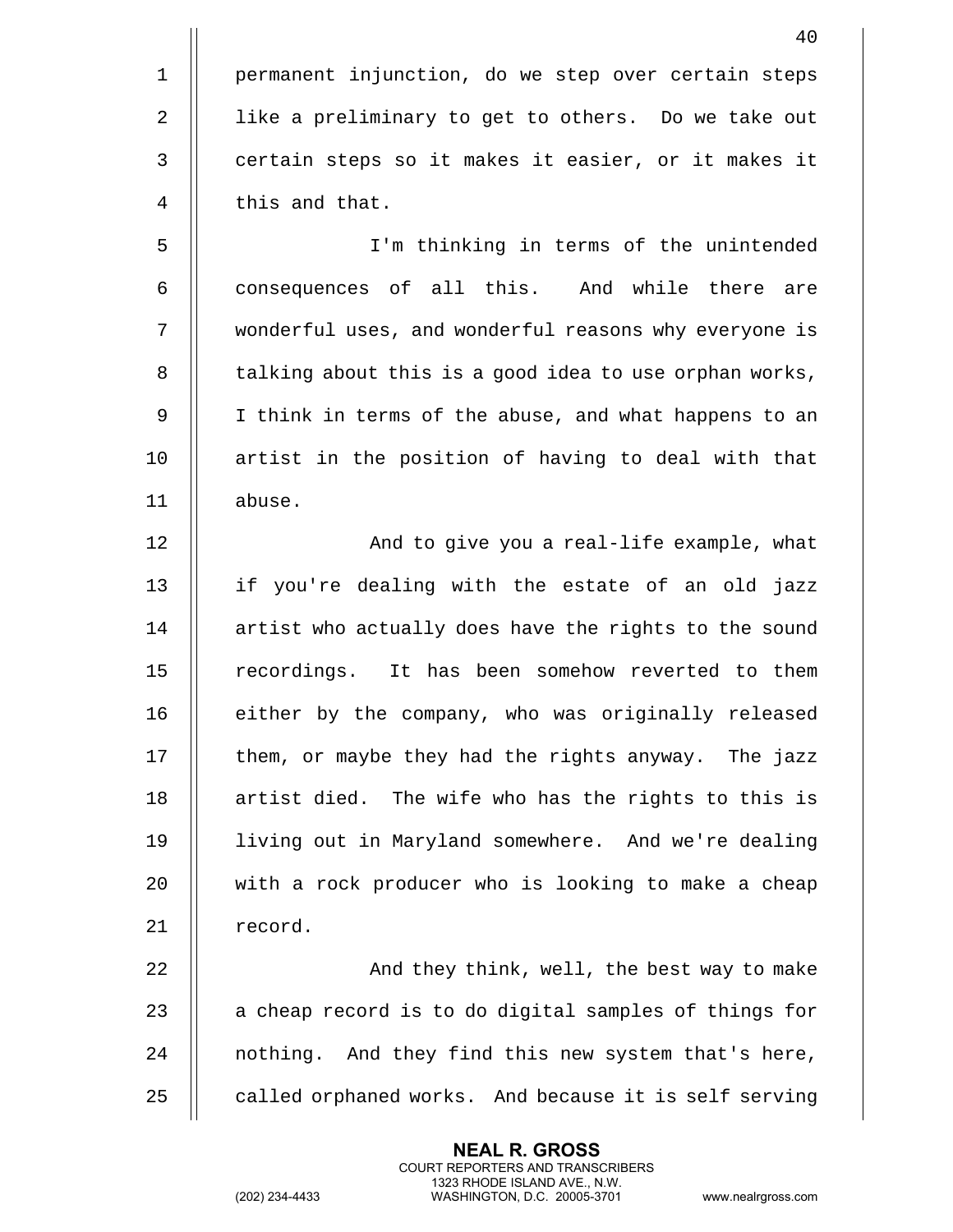1 || for them to go forward and to make a declaration that 2  $\parallel$  they have, yes, used everything at their - let's just 3 || say reasonableness. Let's say they have engaged in a 4 | reasonable search for everything, and they have made 5 | some kind of affidavit, and we have an orphaned works 6 designation.

7 And then all of a sudden they put this 8 | sound recording, a little bit of it, in a rap record 9 || that deals with violence against women, that deals 10 with killing cops, that deals with who knows what.

 And you have somebody, the heir, sitting 12 || out in Maryland, not being able to be found, not because it wasn't registered, because you register - -  $\parallel$  that sound recording could be registered in the first instance. And yet you still can't find them because 16 || people move. This is real world.

 Do you have to go back to the copyright 18 || office now as an heir, everytime you move, you give 19 || them your new address? Let's just say you can't find  $\parallel$  this person because they've moved a couple of times,  $\parallel$  and we're looking at a scenario of, okay, there is || some injunctive relief. That is not realistic.

23 || The person, the heir, has to accept the  $24$   $\parallel$  reality that somebody has used a work without their  $25$  || authority in a way that harms the integrity - and

> **NEAL R. GROSS** COURT REPORTERS AND TRANSCRIBERS 1323 RHODE ISLAND AVE., N.W.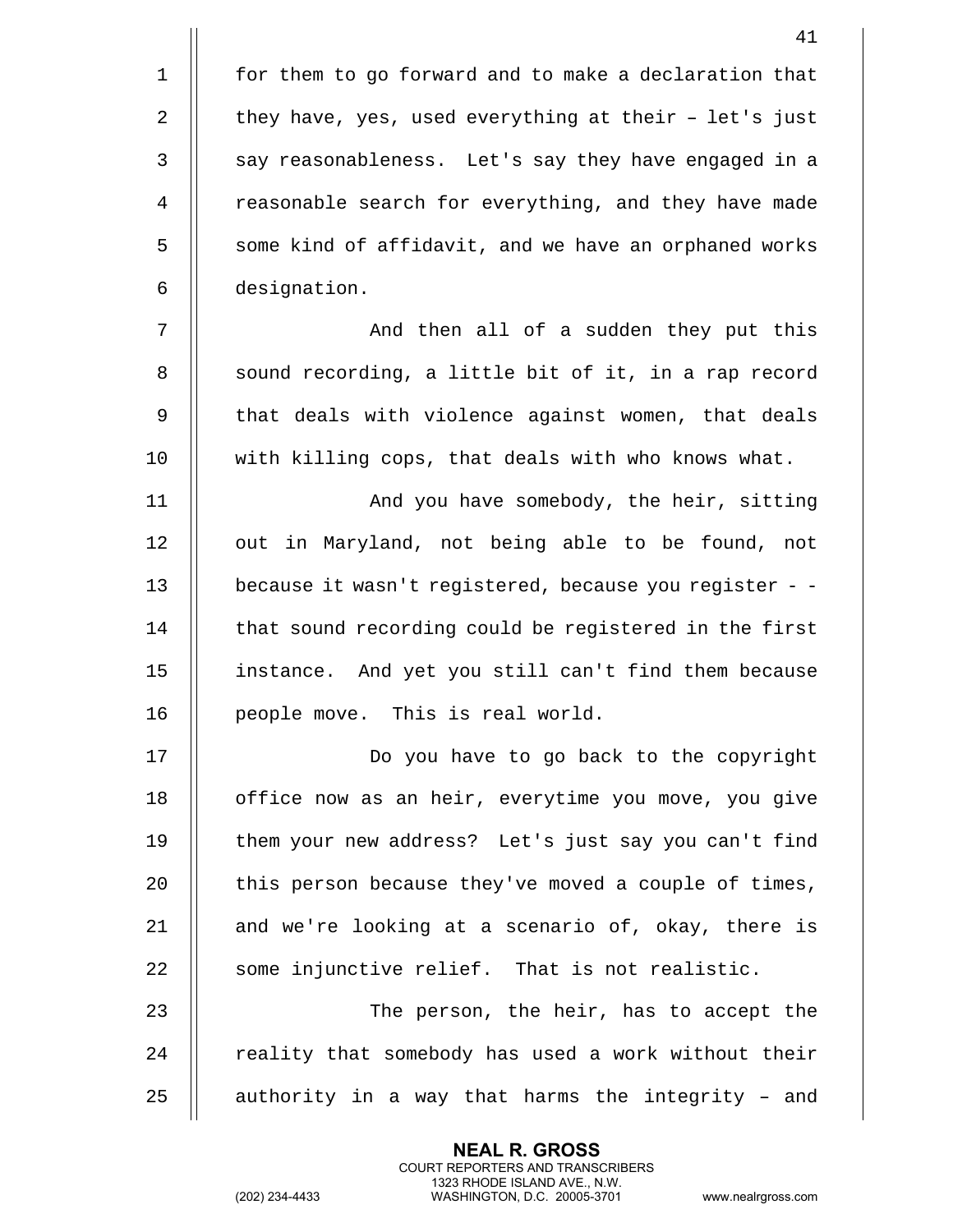1 maybe we're talking a little bit about moral rates 2 | here, not like we have any, but at least the concept  $3 \parallel$  - that there is the integrity of the artist being 4 damaged, and there's nothing to do, because they don't  $5$  || have the resources to fight it in court, and they  $6$   $\parallel$  don't have the ability to really hire an attorney 7 | except if you go to the lawyers for the arts who will 8 || do it for free, and all that. 9 || It just seems to me that - and I just want  $10$   $\parallel$  to amplify what Brad said - in a world where artists'  $11$  | rights are being eviscerated right across the board, 12 || the unintended consequences here is just another 13 | example of that. You're setting up a scenario where, 14 while it's fantastic when we're dealing with museums 15 | or we're dealing with archives, and I agree with that 16 intent and concept, but you're also dealing with the 17 | companies that put out compilation records without 18 || authority, and they make a little bit of a search, and 19 || then they just put it out, the rap producer, even the 20 movie producer who makes somewhat of a half-hearted 21  $\parallel$  self-serving search, and then puts some music into a 22 | movie that may be objectionable, or whatnot, that is 23  $\parallel$  just the unfortunate reality that we live in today. 24 || I always think of the Internet in this 25 || way. Everybody talked about the Internet being such

> **NEAL R. GROSS** COURT REPORTERS AND TRANSCRIBERS 1323 RHODE ISLAND AVE., N.W.

(202) 234-4433 WASHINGTON, D.C. 20005-3701 www.nealrgross.com

42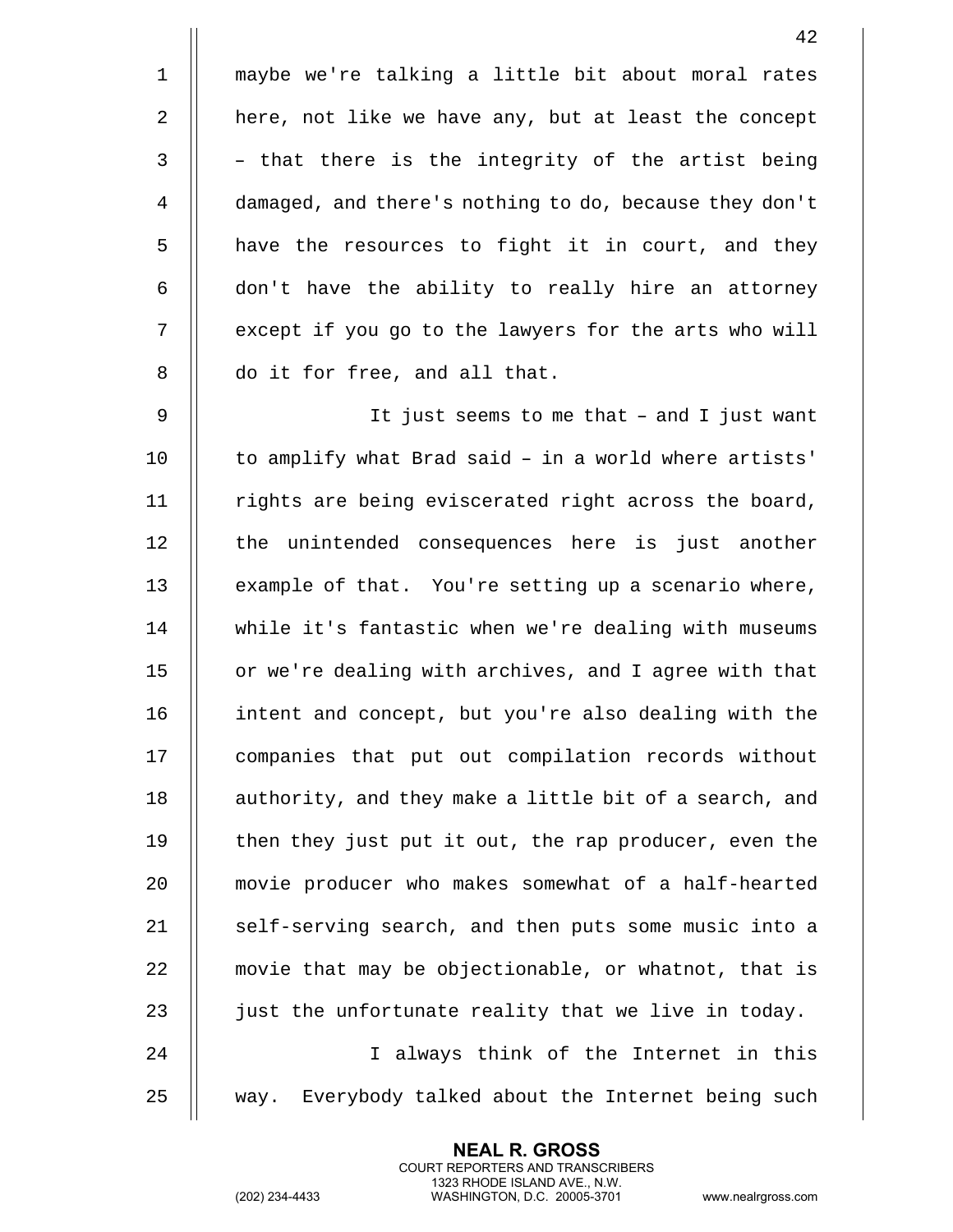| 43                                                     |
|--------------------------------------------------------|
| a great thing for culture and all of this. And yet we  |
| all know at the end of the day, who makes the most     |
| money on the Internet? Pornographers and gambling      |
| companies.                                             |
| It's unfortunate, but it's real. I look                |
| at this in terms of what's there for abuse, and I      |
| think this area, which by the way, somebody mentioned  |
| about there are other remedies, when you're dealing    |
| with offensive materials, certainly the Lanham Act is  |
| other remedies. But it goes beyond that.               |
| We're talking about here again<br>the                  |
| integrity of the artist, and there may not be a remedy |
| for the Lanham Act in the scenario that I just gave,   |
| which is a matter of personal integrity. There is no   |
| such law yet.                                          |
| Maybe if you can pass this with moral                  |
| rights legislation I'd feel better. But that's not     |
| going to happen. So I just wanted to point out the     |
| downside to all this.                                  |
| There is an ugly underbelly that could                 |
| occur without some kind of incentive for the potential |
| user to not use a work in a certain way. And I think   |
| having injunctive relief somewhere in the system has   |
| to be there to keep everything equal where somebody is |
| not going to abuse and harm someone's integrity.       |
|                                                        |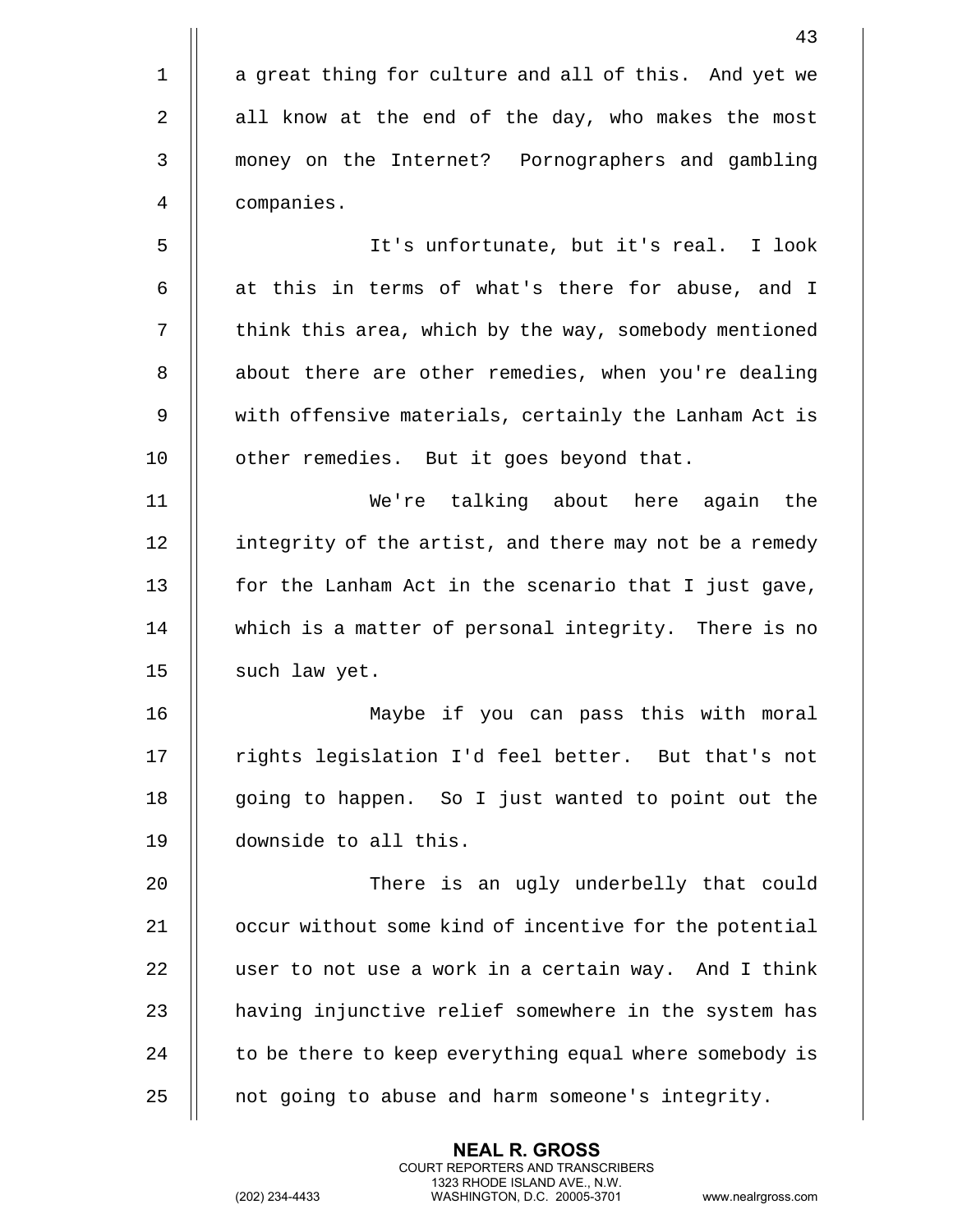|              | 44                                                     |
|--------------|--------------------------------------------------------|
| $\mathbf{1}$ | MS. MURRAY: I think that the solution you              |
| 2            | proposed, David, probably wouldn't do the trick. I     |
| 3            | agree with Jay that an individual rights holder who by |
| 4            | definition probably will be the emerging rights holder |
| 5            | couldn't afford to hire a lawyer to prove irreparable  |
| 6            | harm on those terms. So I don't think it would do the  |
| 7            | trick.                                                 |
| 8            | I.<br>also want to just comment<br>about               |
| 9            | something<br>Christopher said, talking<br>about        |
| 10           | registration. I don't think we want to make whether    |
| 11           | or not a work was originally registered, the copyright |
| 12           | was originally registered, a factor in determining     |
| 13           | whether a work is orphaned.                            |
| 14           | There are plenty of things that have been              |
| 15           | registered with the office where the owner can't be    |
| 16           | found now.                                             |
| 17           | MR. ATTAWAY: You know whether you call it              |
| 18           | equity or fairness or as David did balance, I've noted |
| 19           | in trying to think through these issues from the time  |
| 20           | we were drafting our comments, that quite frequently   |
| 21           | we find those values juxtaposed against efforts of     |
| 22           | achieving certainty.                                   |
| 23           | And constantly throughout these issues, I              |
| 24           | find that there seems to be the need to have a         |

 $\parallel$  tradeoff between how much certainty you can build into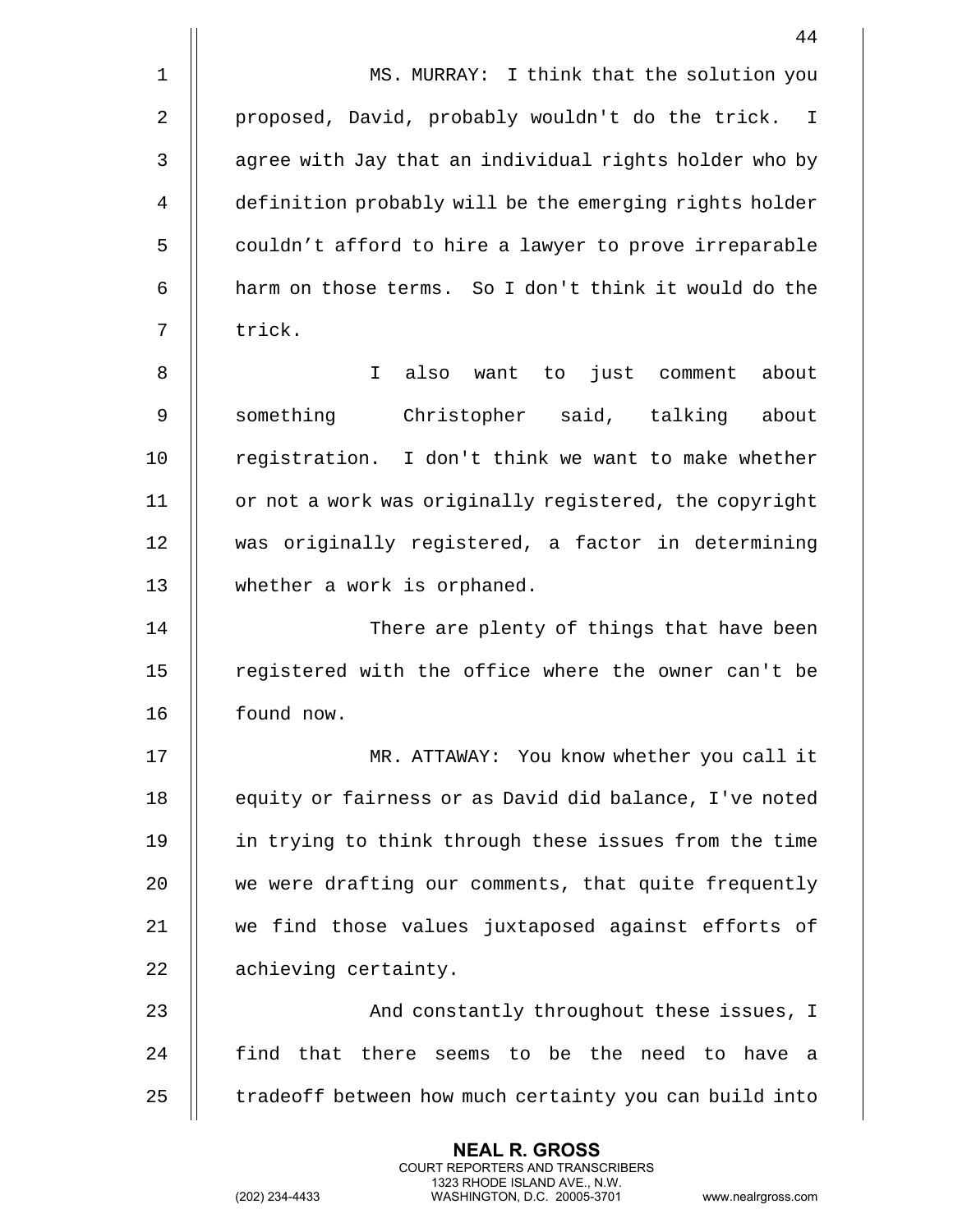|                | 45                                                     |
|----------------|--------------------------------------------------------|
| $\mathbf 1$    | the process, and whether or not the process ultimately |
| $\overline{2}$ | is going to treat the primary stakeholders fairly.     |
| 3              | And so that is why I had suggested before              |
| 4              | you came into the room that while we do advocate in    |
| 5              | our comments and have advocated a reasonable licensing |
| 6              | fee solution that generally would preclude injunctive  |
| 7              | relief, I think injunctive relief viewed as<br>an      |
| 8              | exceptional remedy in this instance might<br>be        |
| 9              | appropriate, but only in those cases where there       |
| 10             | really is a hardship issue.                            |
| 11             | And the hardship issue, the one that I                 |
| 12             | illustrated, the very common one for publishers, where |
| 13             | the difference is that typically we will be using an   |
| 14             | orphaned work more than likely as part of a larger     |
| 15             | work; it will be embedded within that work.            |
| 16             | So if injunctive relief goes against the               |
| 17             | user there, it's almost extortionate, because the loss |
| 18             | in terms of the overall work is going to be so much    |
| 19             | more that the person is almost going to have to cave   |
| 20             | in.                                                    |
| 21             | But my point was in saying that rather                 |
| 22             | than turn the issue over in the classical sense to     |
| 23             | have the court decide hardship questions in the first  |
| 24             | instance, I just wondered whether it would be          |
| 25             | possible, maybe even in the sectoral roundtables that  |

**NEAL R. GROSS**

COURT REPORTERS AND TRANSCRIBERS 1323 RHODE ISLAND AVE., N.W.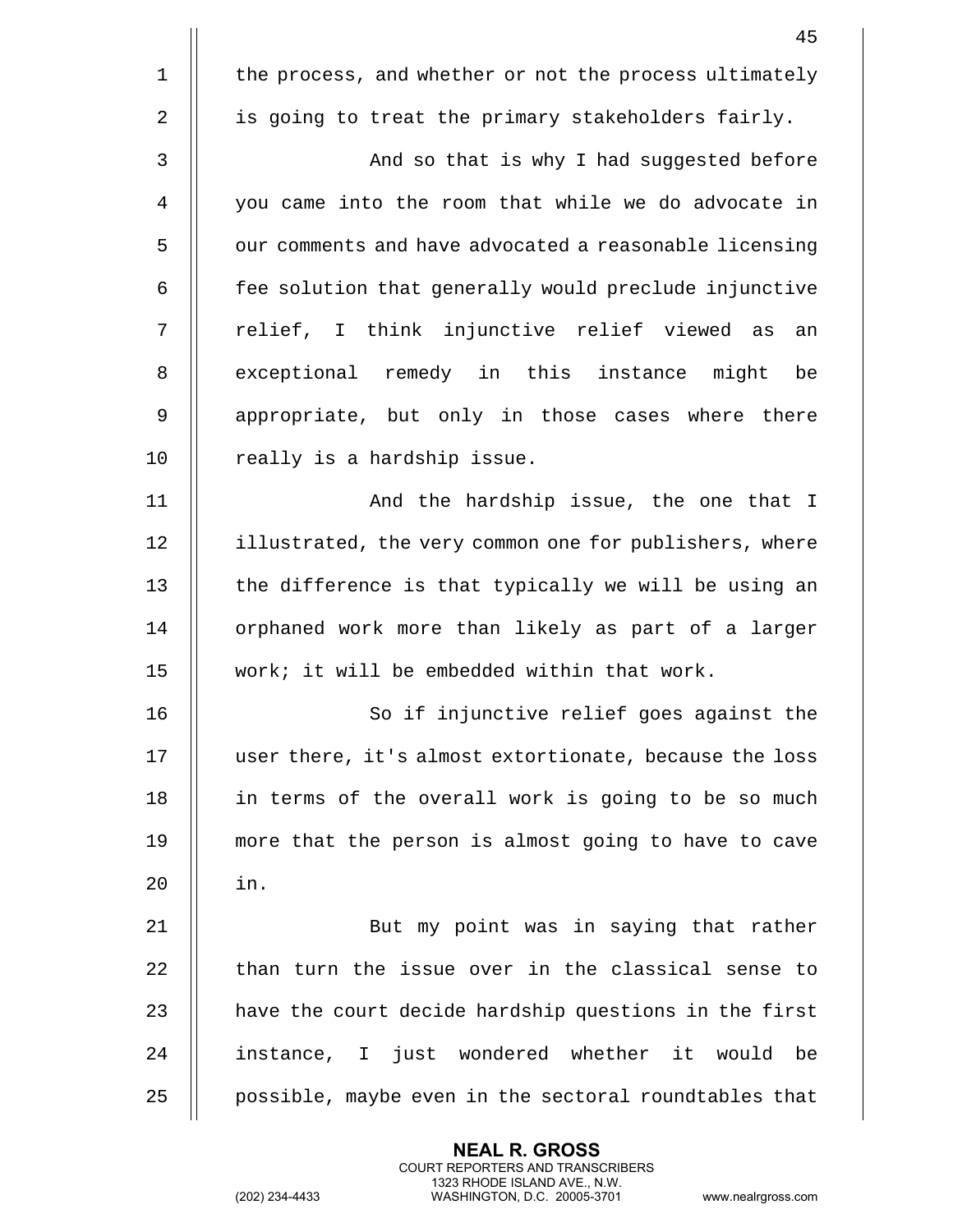1 | Steve has talked about, for there to be a discussion 2 | about whether an analysis and criteria with respect to 3 | considering hardships can just be built into the rule; 4 not simply left to the question of what a court will 5 | do, but actually in these circumstances something that 6 would be built into the rule.

7 MR. SIGALL: Just so I can clarify, you 8 || mean the rule to determining what an orphan work is? 9 What do you mean by the rule, just so I understand?

10 MR. ADLER: Well, this rule as I  $11$  || understand it is going to provide - if in fact you 12 were to adopt, say, the basic approach that we have 13 || espoused which is one of limitation of remedies, it's 14 | not going to be bound by existing traditional remedies 15 under copyright law for infringement. It's going to 16 || look to provide a remedy scheme that takes into 17 account the overall purpose of an orphan works 18 || process.

19 || And I would say the same thing with  $20$  || respect to looking at injunctive relief as the 21 || exceptional remedy, but looking at it strictly  $22$   $\parallel$  basically in terms of hardship criteria that we might 23  $\parallel$  be able to build into the rule beforehand. Similar 24 | in the way that in the ISP liability provisions of the 25 | DMCA, that was the discussion that occurred prior to

> **NEAL R. GROSS** COURT REPORTERS AND TRANSCRIBERS 1323 RHODE ISLAND AVE., N.W.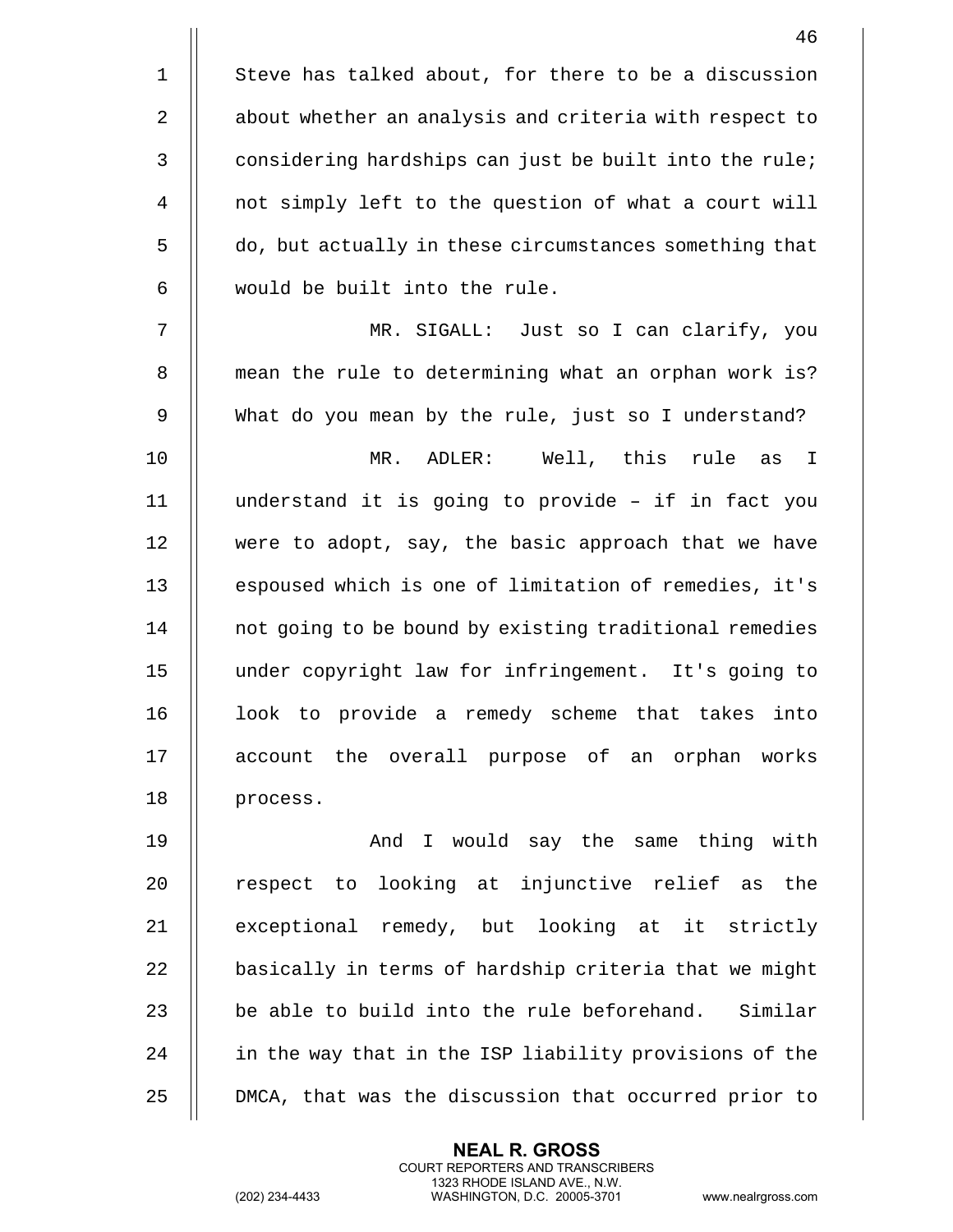|                | 47                                                     |
|----------------|--------------------------------------------------------|
| $\mathbf 1$    | codifying those considerations.                        |
| $\overline{2}$ | MR. ATTAWAY: Just quickly to add to what               |
| 3              | Allan just said. I don't think our objective here is   |
| 4              | certainty. If our objective was certainty, we have     |
| 5              | certainty now. You can't use a creative work without   |
| 6              | permission of the author, period.                      |
| 7              | We are trying t0o achieve equity, and                  |
| 8              | David, I think what you have proposed goes in that     |
| 9              | direction. Is it enough? I don't know. But I think     |
| 10             | that it is in the right direction for the same reason  |
| 11             | that we think that there should be some equitable      |
| 12             | remuneration if the copyright owner shows up after his |
| 13             | work has been used.                                    |
| 14             | It's the right thing to do.                            |
| 15             | MR. METALITZ: Three comments. First, I                 |
| 16             | know we'll be getting into this later this morning,    |
| 17             | but it is important to draw a distinction between the  |
| 18             | ongoing uses that began while the work was in orphan   |
| 19             | status, and the new uses that begin after the rights   |
| 20             | holder steps forward.                                  |
| 21             | I think once the work - especially if the              |
| 22             | use is one that is very public, that may increase the  |
| 23             | chances greatly that the right holder will step        |
| 24             | forward. We don't know what percentage that will be,   |
| 25             | but at least it's out there. Somebody could say, hey,  |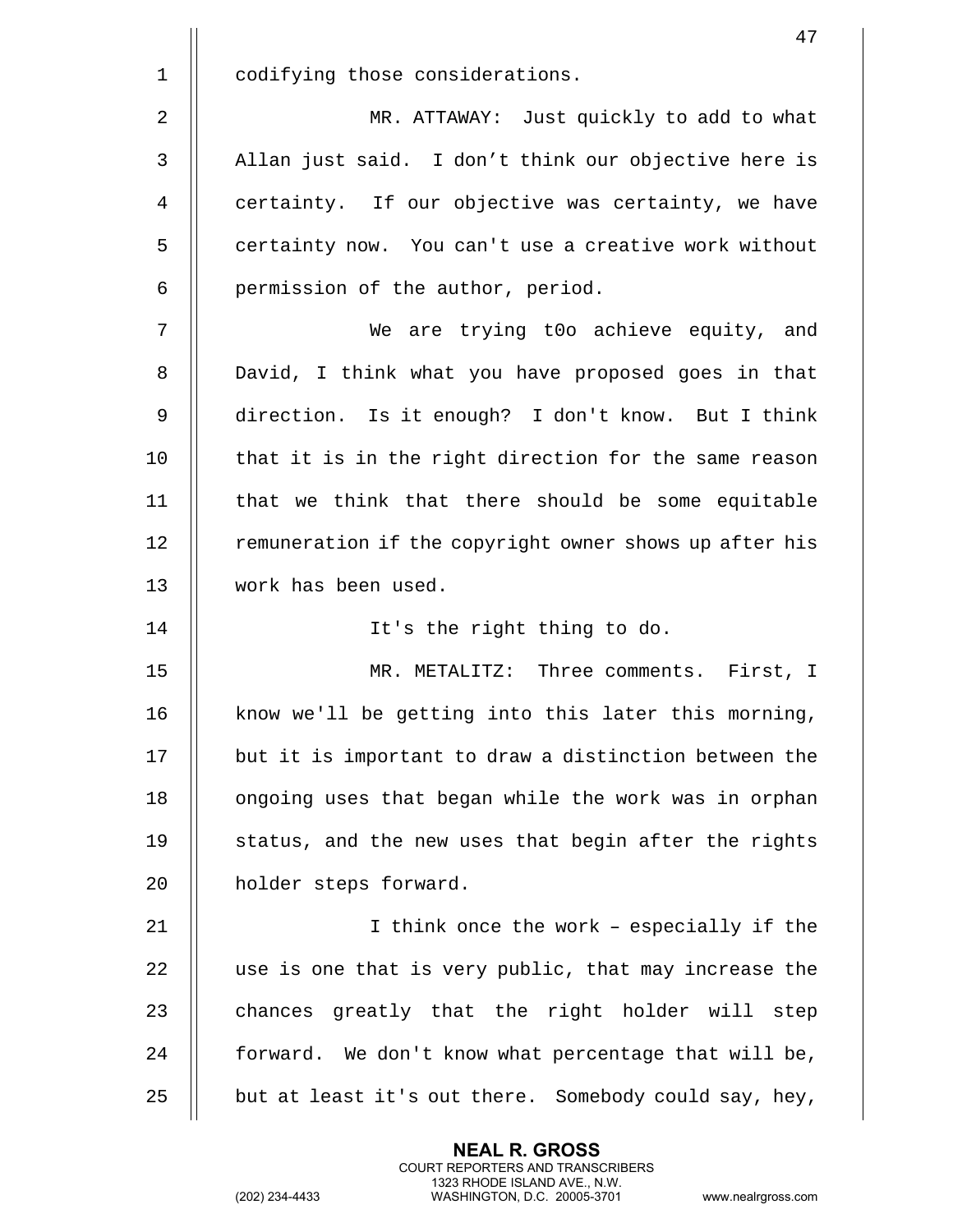|             | 48                                                     |
|-------------|--------------------------------------------------------|
| $\mathbf 1$ | that's my illustration; that's my work.                |
| 2           | And in that case, of course, the right                 |
| 3           | holder has some steps that they could take. They may   |
| 4           | wish to register at that point, and then for any       |
| 5           | infringement that commences after registration, they   |
| 6           | may have enhanced remedies.                            |
| 7           | And certainly you don't want to treat                  |
| 8           | those two situations the same. So I think when we're   |
| 9           | talking about restrictions on injunctive relief, I     |
| 10          | hope we're just talking about it in the context of the |
| 11          | ongoing uses.                                          |
| 12          | I recognize there are difficulties in                  |
| 13          | drawing the boundaries between ongoing uses and new    |
| 14          | uses. And Paul raised some of those yesterday. But     |
| 15          | I think it's an important marker to put down.          |
| 16          | Second, I think Jay made a very important              |
| 17          | point, although I don't agree with a lot of what he    |
| 18          | I think one of his - I think his approach is<br>said.  |
| 19          | right in this sense, that we have to take into account |
| 20          | I won't say the possibility, I'd say the certainty,    |
| 21          | that this system won't be abused, and that people will |
| 22          | cut corners and make the use, come up with some type   |
| 23          | of affidavit - yeah, maybe they'll get caught later,   |
| 24          | but probably they won't. And we obviously can't -      |
| 25          | there can't be any system that is bullet proof.        |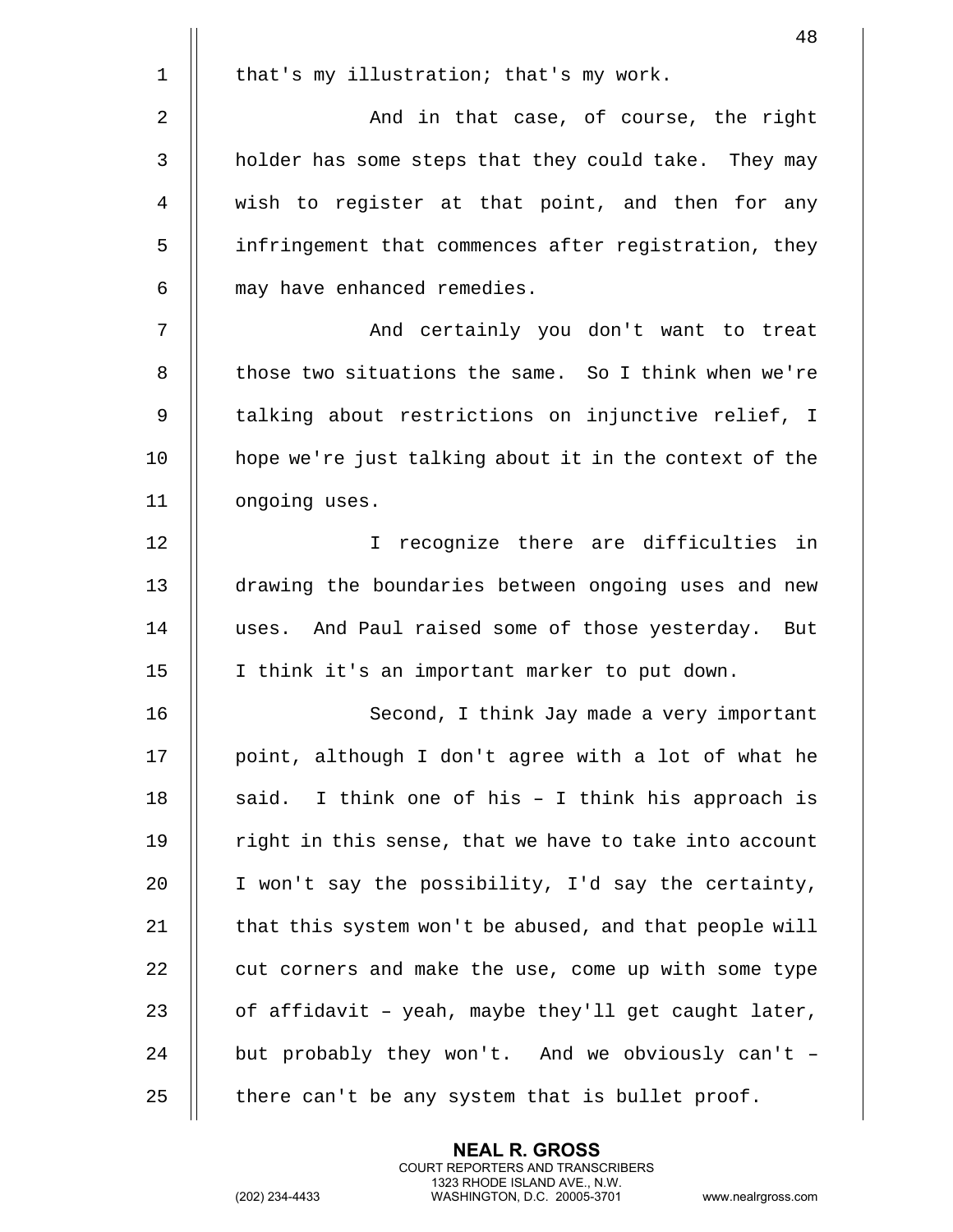|    | 49                                                     |
|----|--------------------------------------------------------|
| 1  | But I think we all could come up with a                |
| 2  | great system hypothesize how people will use it.       |
| 3  | But I think experience teaches us, we                  |
| 4  | should plan for abuse and have some safety valves and  |
| 5  | mechanisms that respond to that.                       |
| 6  | And finally, I think Brad and Lisa very                |
| 7  | eloquently outlined some of the problems<br>and        |
| 8  | difficulties from the perspective of the individual    |
| 9  | creator. And I take Brad's point about all the talk    |
| 10 | about court and who has the burden of proof and what   |
| 11 | are the remedies is somewhat hypothetical in many      |
| 12 | real-life situations.                                  |
| 13 | And so I would again - and this came up                |
| 14 | very briefly yesterday - but I think we should         |
| 15 | consider whether there are at least some disputes that |
| 16 | are arising out of orphan work that we should have     |
| 17 | some very simple arbitration system set up.            |
| 18 | Now this is not going to cover everything,             |
| 19 | and in a typical case, when the right holder comes     |
| 20 | forward and wants to assert his or her rights, there   |
| 21 | often will be a fair use claim. And I don't see how    |
| 22 | you could take that away from the courts. The courts   |
| 23 | have to decide whether it's infringement or not.       |
| 24 | But there also would be a number of cases              |
| 25 | in which it's not really disputed that it's<br>an      |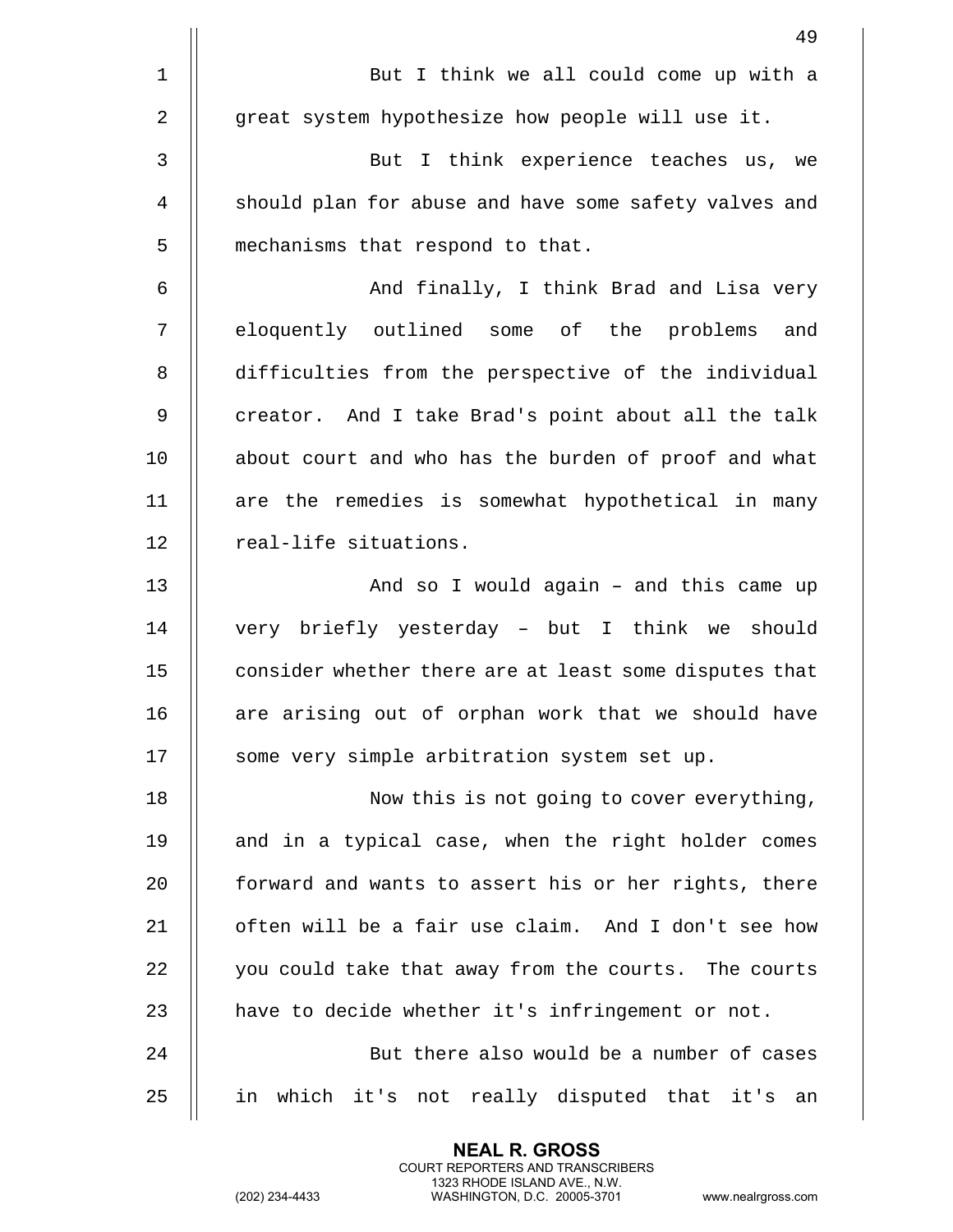|                | 50                                                     |
|----------------|--------------------------------------------------------|
| $\mathbf 1$    | infringement, and the question I think in our model    |
| $\overline{2}$ | anyway would be, what is the reasonable licensing fee  |
| 3              | that ought to be paid.                                 |
| 4              | And I think RIAA, from the perspective of              |
| 5              | a user of orphan works, as we've outlined in our       |
| 6              | submission, we would support the idea of a very quick  |
| 7              | simple procedure without all the difficulties of going |
| 8              | to federal court, that would allow - would arise at a  |
| 9              | decision of the reasonable licensing fee is X that we  |
| 10             | need to pay.                                           |
| 11             | And I think that would certainly be                    |
| 12             | beneficial to individual rights holders.               |
| 13             | Again, there are a lot of cases where this             |
| 14             | wouldn't apply. And if there is a viable fair use      |
| 15             | claim, and so forth. But I think there is a - it may   |
| 16             | be something to consider as an option in some of these |
| 17             | cases.                                                 |
| 18             | MR. SPRIGMAN: I just want to try to                    |
| 19             | summarize how baroque this system may get.             |
| 20             | So we take a reasonable efforts standard               |
| 21             | as the first question. What is my reasonable search?   |
| 22             | I don't know. Maybe courts will add some clarity over  |
| 23             | time; maybe they won't. Maybe I'm going to have to     |
| 24             | post my search to some kind of website to tell the     |
| 25             | world what I did. Posting what I did makes me kind of  |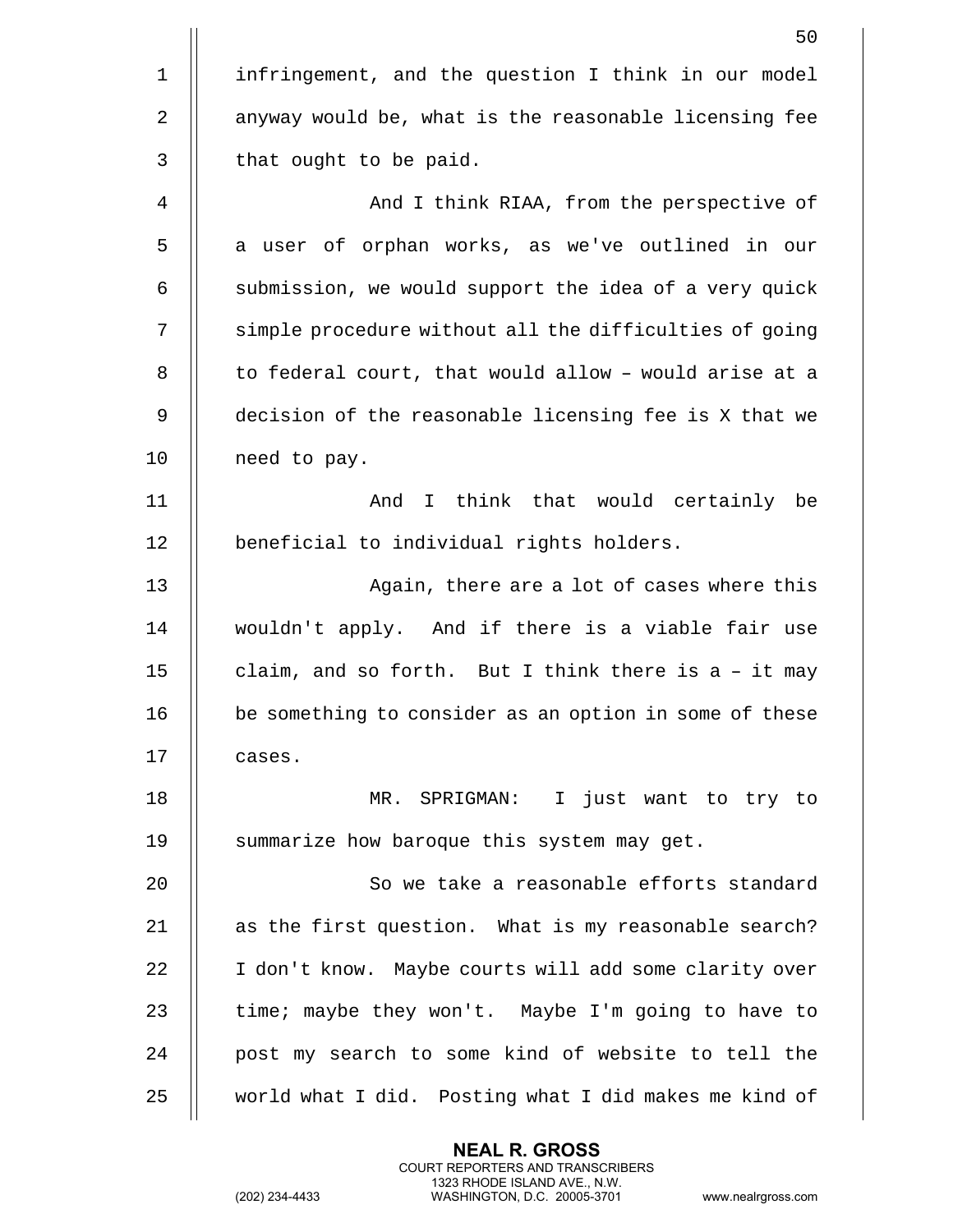|             | 51                                                     |
|-------------|--------------------------------------------------------|
| $\mathbf 1$ | uncomfortable, but I'm going to do it I guess, because |
| 2           | the standard requires me to do it.                     |
| 3           | Then I make uses of the work, and later,               |
| 4           | a rights holder comes forward and sues me for a        |
| 5           | reasonable royalty, so I have to have some judge, I    |
| 6           | have to rely on some judge or maybe some arbitration   |
| 7           | panel to make market decisions where a market doesn't  |
| 8           | exist, which is what the Soviet Union used to do.      |
| 9           | It's kind of hard to do; that's why they didn't do     |
| 10          | very well.                                             |
| 11          | And then at the end of the day, maybe if               |
| 12          | the conditions are right, this judge or arbitration    |
| 13          | panel gives them an injunction thereby destroying the  |
| 14          | value of investments that might have made in a use.    |
| 15          | So that's how baroque the system can get.              |
| 16          | Of you could go completely the other way,              |
| 17          | and make it - you could take the Occam's Razor         |
| 18          | approach and make the system formalistic. Either       |
| 19          | you're in or you're out. Either you indicated as the   |
| 20          | user that you want all the remedies, or you didn't.    |
| 21          | That system is very simple. So someone                 |
| 22          | said here, we're after equity. Well, I mean in some    |
| 23          | great sense we're always after equity.                 |
| 24          | But one rubric for how we think about                  |
| 25          | equity is, we think about efficiency. We think about   |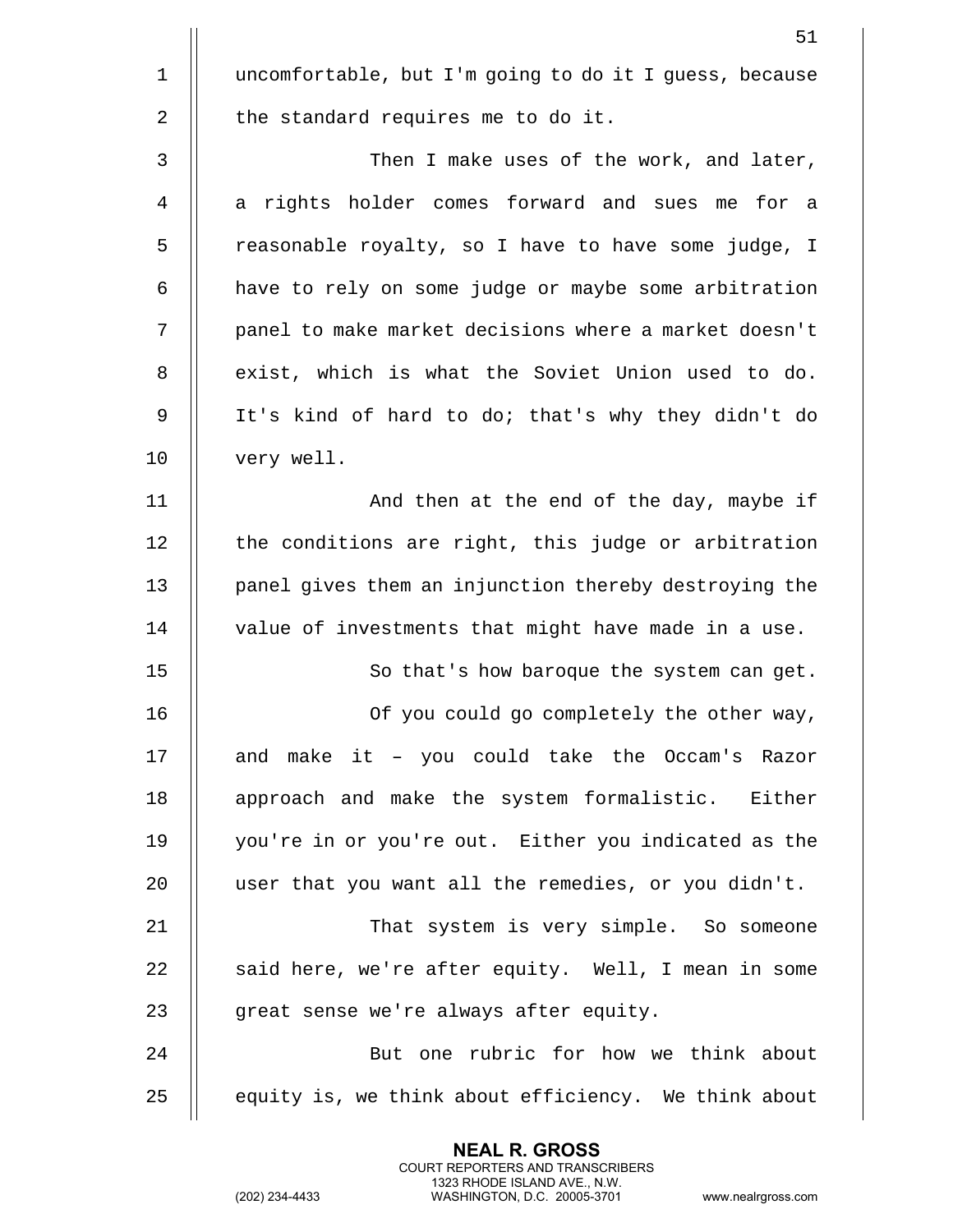|             | 52                                                     |
|-------------|--------------------------------------------------------|
| $\mathbf 1$ | what creates social welfare, and then we adjust here   |
| 2           | and there to try to take account of equity.            |
| 3           | Most of these orphan works, and I'll                   |
| 4           | repeat this, they are not actively managed properties, |
| 5           | because they do not earn money for the owner. That is  |
| 6           | why they are not actively managed properties.          |
| 7           | For most of these orphan works, uses that              |
| 8           | are made of them are not depriving any current owner   |
| 9           | of any rents. They may in fact create social welfare   |
| 10          | through a use that for some reason or another finds a  |
| 11          | market.                                                |
| 12          | If that's the social welfare we're looking             |
| 13          | to create, we should be thinking about cheap ways to   |
| 14          | create it. And if the system gets too baroque, and     |
| 15          | like I said before, we are not opposed to a reasonable |
| 16          | efforts system that is properly constructed, but a     |
| 17          | reasonable efforts system that also<br>includes        |
| 18          | injunctions, and does not include a cap on damages but |
| 19          | a market rate is not in our view properly constructed. |
| 20          | MR. SLEVEN: In talking about injunction,               |
| 21          | I understand where we're situated, I'm assuming - I    |
| 22          | think I said yesterday - I prefer the phrase, orphan   |
| 23          | I assume we are talking about orphan uses. I<br>use.   |
| 24          | assume that new uses that begin after the rights       |
| 25          | holder has emerged are outside the discussion.         |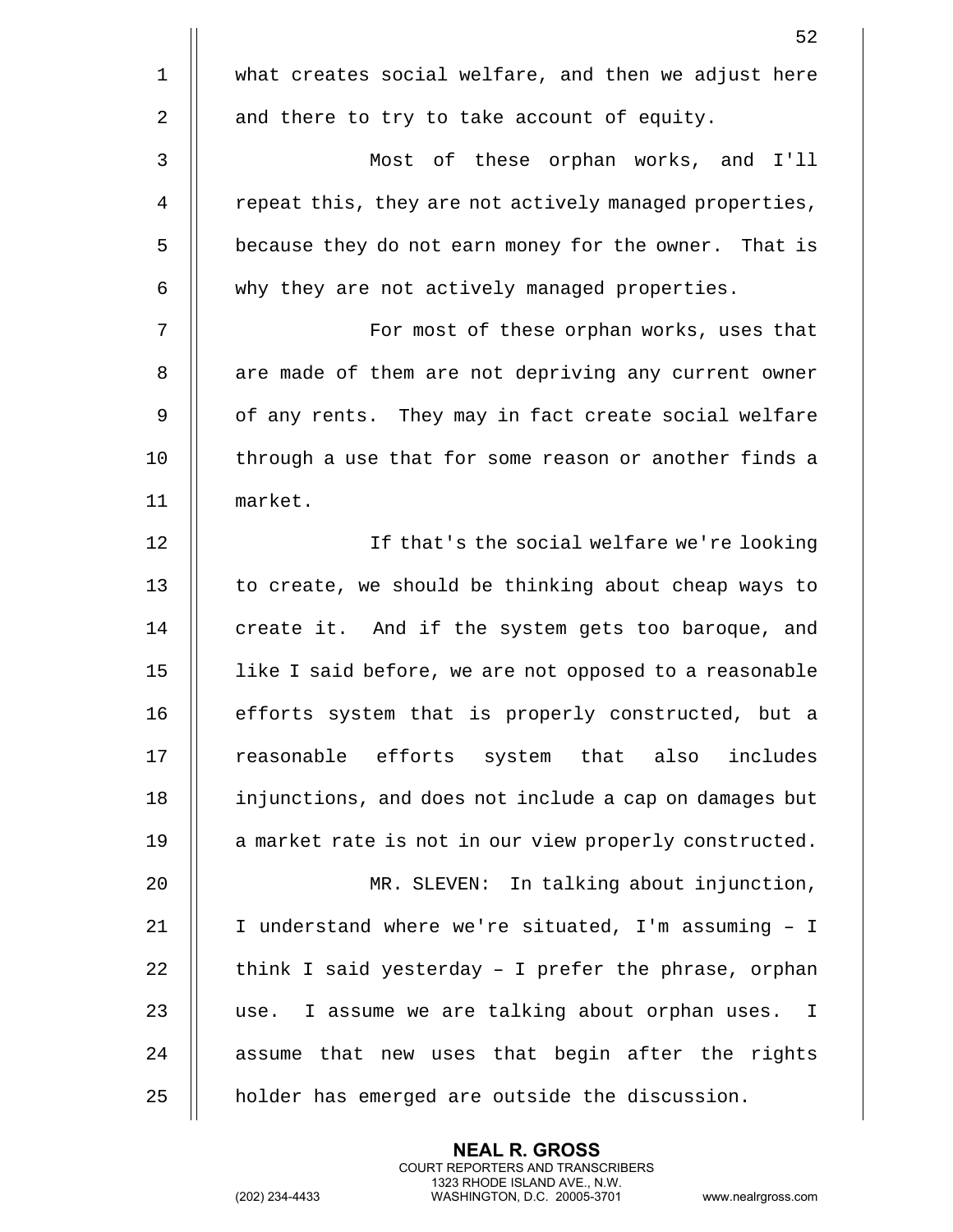|             | 53                                                     |
|-------------|--------------------------------------------------------|
| $\mathbf 1$ | Again, there are line drawing problems,                |
| 2           | but let's leave those aside for the moment.            |
| 3           | So it goes without saying that after the               |
| 4           | rights holder has emerged, any new use is outside the  |
| 5           | orphaned works rubric, and the full panoply of         |
| 6           | remedies apply.                                        |
| 7           | I take David's comment to be an approach               |
| 8           | within the orphan works rubric. I'm agnostic to it in  |
| 9           | the circumstances where the orphan use is not embedded |
| 10          | in another work of intellectual property.              |
| 11          | I suggested one approach earlier, allowing             |
| 12          | an injunction. I don't have a problem with that.       |
| 13          | Once something is embedded, if you have the risk of an |
| 14          | injunction, you are going to make the system much      |
| 15          | less frequently used by those whose uses would be      |
| 16          | embedding an orphan work in something else, because    |
| 17          | you put your entire new work at risk based on a        |
| 18          | potential equitable decision.                          |
| 19          | I also want to explore what the factors                |
| 20          | would be. On the irreparable harm side, right now we   |
| 21          | all assume irreparable in a normal copyright           |
| 22          | injunction situation. You take that away, either       |
| 23          | there is no harm at all, because by hypothesis the     |
| 24          | owner is going to get paid in full by the reasonable   |
| 25          | life market licensing fee. However, it's imperfect,    |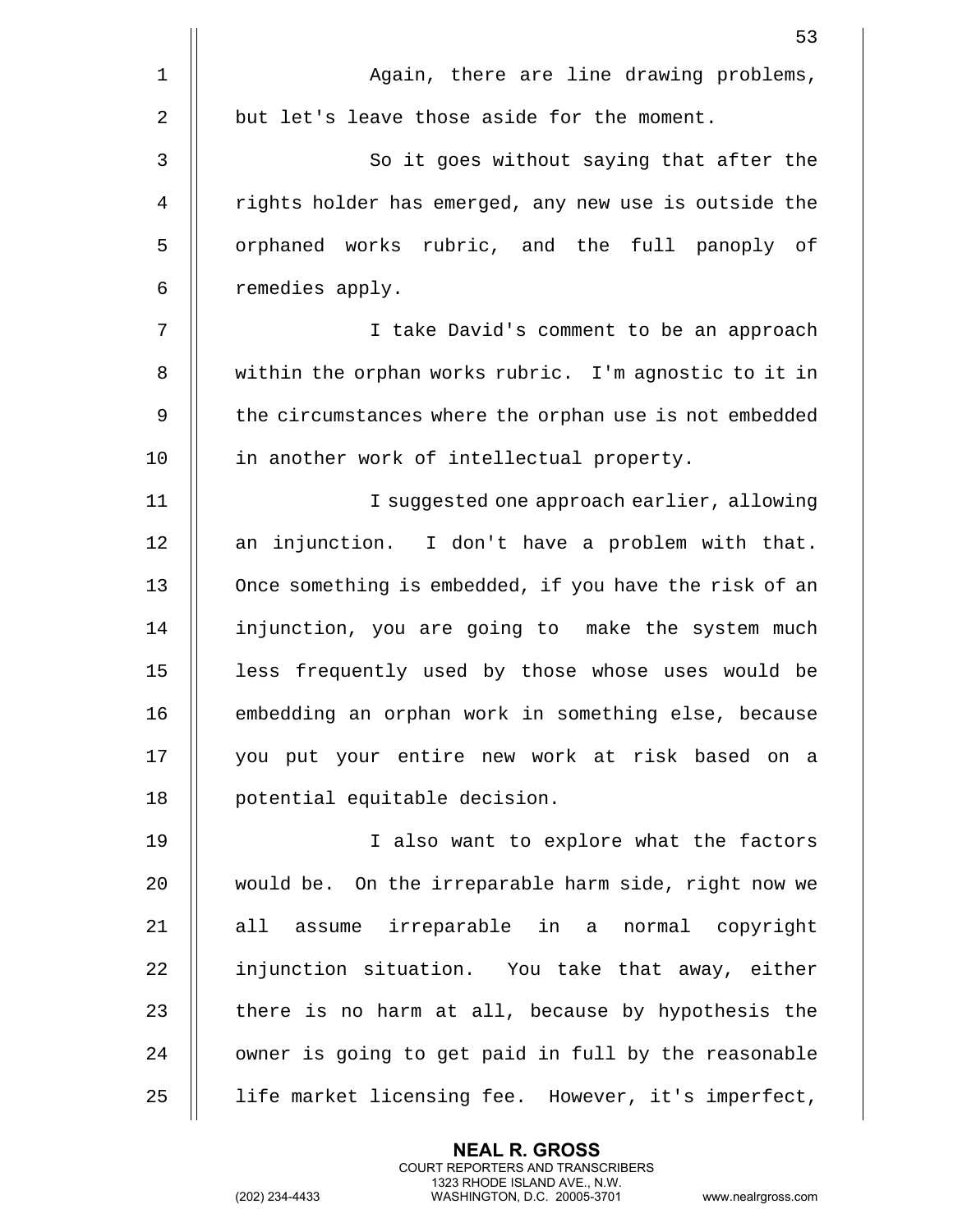|             | 54                                                     |
|-------------|--------------------------------------------------------|
| $\mathbf 1$ | but assuming that is the approach adopted, that is     |
| 2           | fair compensation.                                     |
| 3           | Or there is irreparable harm for the same              |
| 4           | reason there is always irreparable harm assumed in     |
| 5           | copyright - payment isn't enough. The owner has the    |
| 6           | right to control his work. I don't know what - how a   |
| 7           | court is going to think about that side of the         |
| 8           | equation outside of those two - in between those two   |
| 9           | certainties.                                           |
| 10          | On the user's side, you often - when we're             |
| 11          | talking about embedded uses - often have the reliance  |
| 12          | interest in current jurisprudence. Tough on the user.  |
| 13          | Your reliance interest gets you nowhere if you relied  |
| 14          | on an infringement.                                    |
| 15          | If we take that away, I mean I guess I can             |
| 16          | imagine a court trying to say, well, your book was out |
| 17          | two years. You had a good chance at the market.        |
| 18          | We'll enjoin you now. It's not a lot of harm to the    |
| 19          | user.                                                  |
| 20          | I'm troubled by how a court is going to                |
| 21          | weigh that, although there are variables depending on  |
| 22          | how much chance to get recompense that the user has    |
| 23          | had. So I'm not sure it's workable in the embedded     |
| 24          | system, in the situation where an orphan work is       |
| 25          | embedded in another work.                              |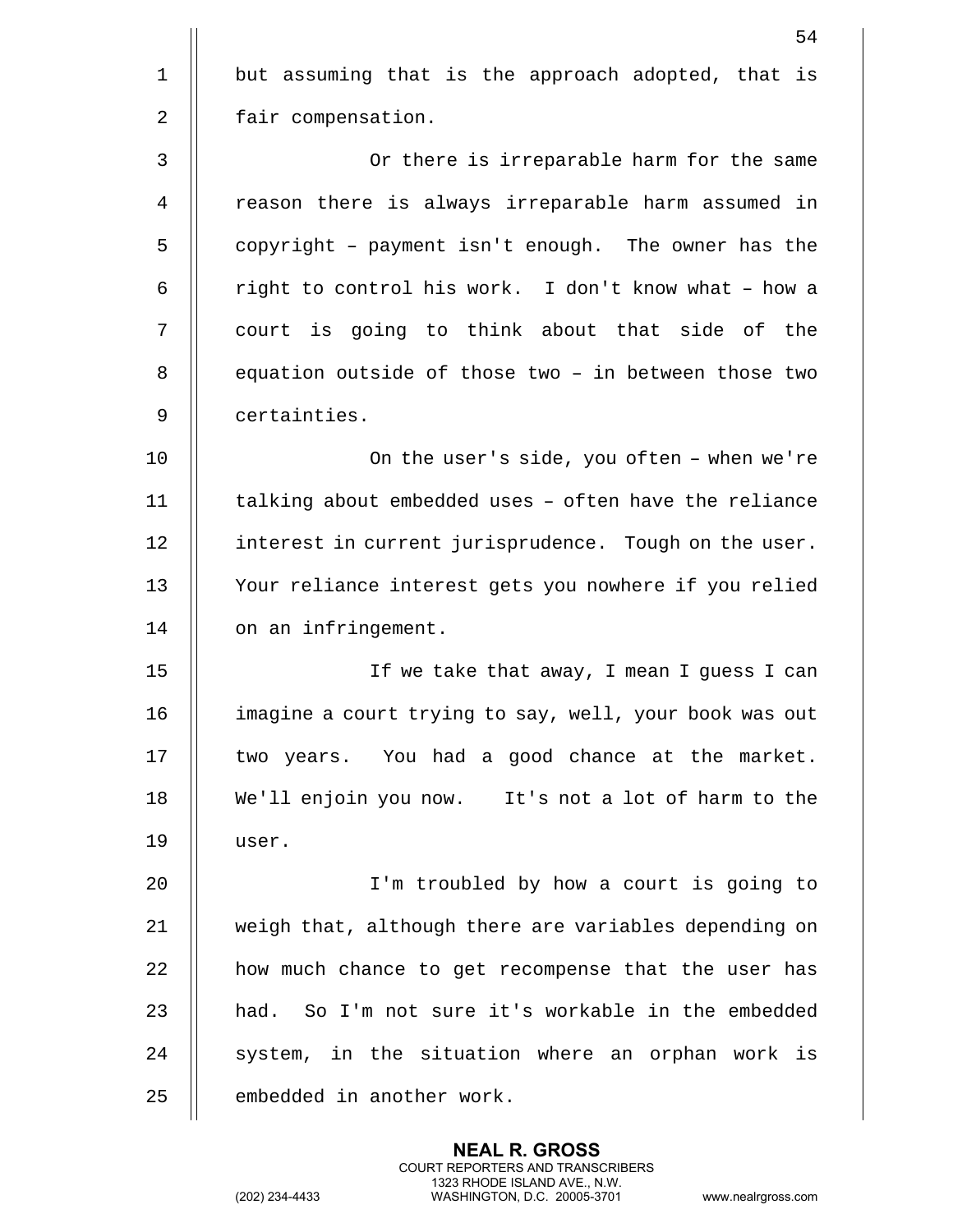1 || I also want to comment just separate from 2 || this, a few people have talked about gaming the 3 || system, or the possibility that people will take 4 | advantage. It must be remembered: anybody who does 5 || not make a reasonable search, however defined, is  $6$   $\parallel$  subject to suit for copyright infringement with the 7 || full panoply of copyright remedies.

8 You always have that risk of a court 9 || finding you didn't do enough. So I think any user who  $10$  || is worried about an infringement suit - there's 11 nothing you can do about the users who aren't worried 12 || about the infringement suits because they've got a 13 website in Kazakhstan. The users who are worried 14 || about an infringement suit are going to have to go 15 | overboard in being reasonable to try to find the owner 16 || to find the injunction, to avoid the statutory 17 damages, maybe attorney's fees, because maybe the work 18 || is registered; but to avoid certainly the injunction, 19 which is what I worry about as a publisher, and 20 **potentially statutory damages and attorney's fees in** 21 | additional to full actual damages.

 MR. CUNARD: Just building on something  $\parallel$  Paul had said, a lot of people talk about the system. 24 || There's actually really isn't a system. What we're  $\parallel$  really focused on is what happens if somebody actually

> **NEAL R. GROSS** COURT REPORTERS AND TRANSCRIBERS 1323 RHODE ISLAND AVE., N.W.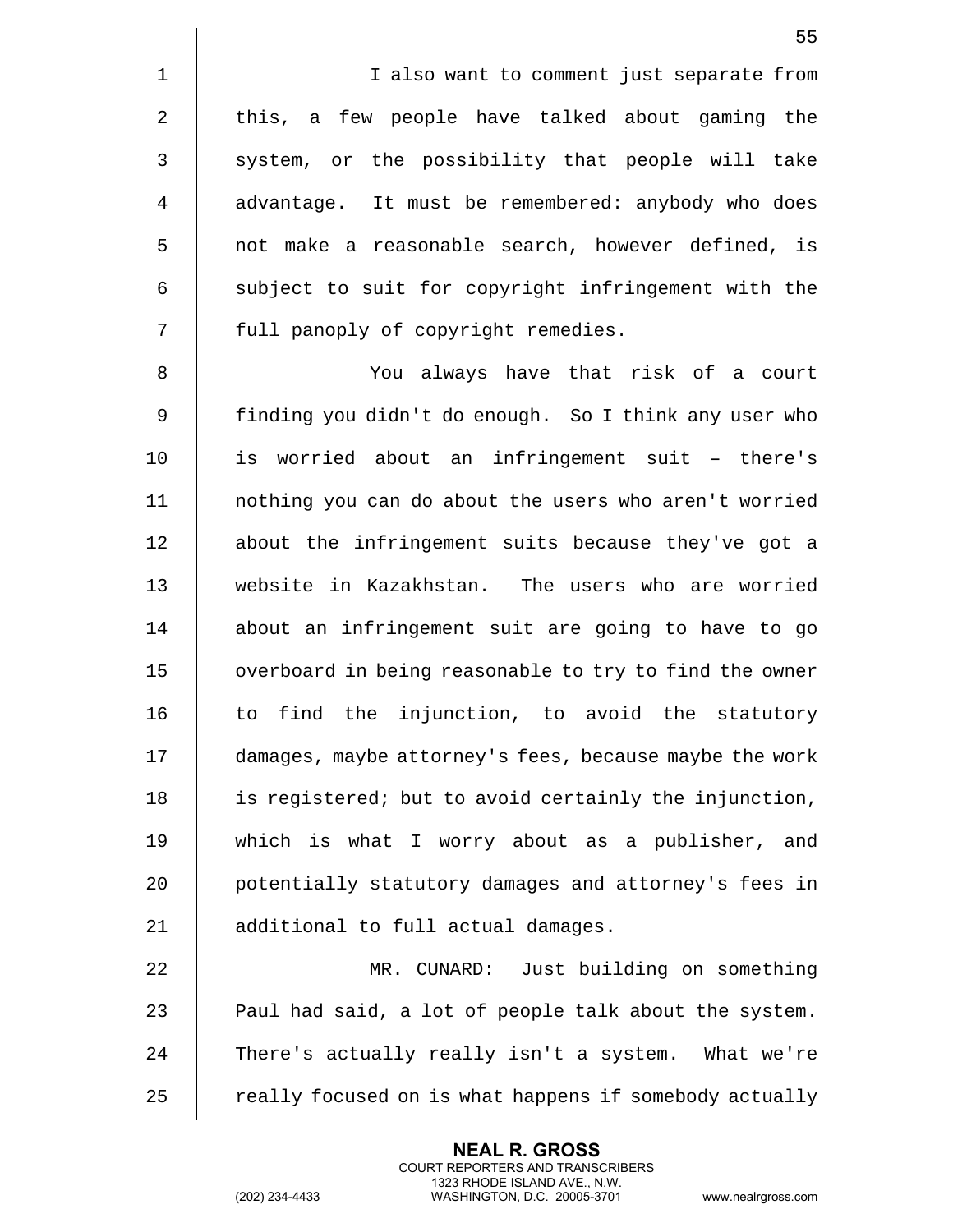1 || sues you in court? Are you able to interpose some set 2 | of facts that might limit remedies, and whether the 3 | remedies would be cap or reasonably royalty, or would 4 | be an injunction or not an injunction. So it's not as 5 || if we're talking about getting a license by filing a 6 || notice of intent to use or something else at the 7 | Copyright Office.

8 || So I would say to Brad and Lisa, if you're 9 || not planning on - if you're not able to go to court 10 || today, where there is a known illustrator, and a known 11 user who is making a blatantly infringing work, this 12 || system in quotes won't help you one way or another. 13 || You're just not going to be able to go into court. 14 || And whether you can get an injunction, can't get an 15 injunction, get a reasonable royalty or get a full set 16 || of damages, if the fundamental problem is not being 17 || able to go to court, this whole issue of orphaned 18 works is completely irrelevant fundamentally to your 19 concerns.

20 You have lots of completely legitimate 21 | concerns, maybe some of which are addressed by Steve's  $22$  || idea that there is some other scheme that might be  $23$   $\parallel$  available to vindicate rights outside of federal 24 | courts with respect to the use of orphaned works. But 25 | it's kind of irrelevant to people who are not going to

> **NEAL R. GROSS** COURT REPORTERS AND TRANSCRIBERS 1323 RHODE ISLAND AVE., N.W.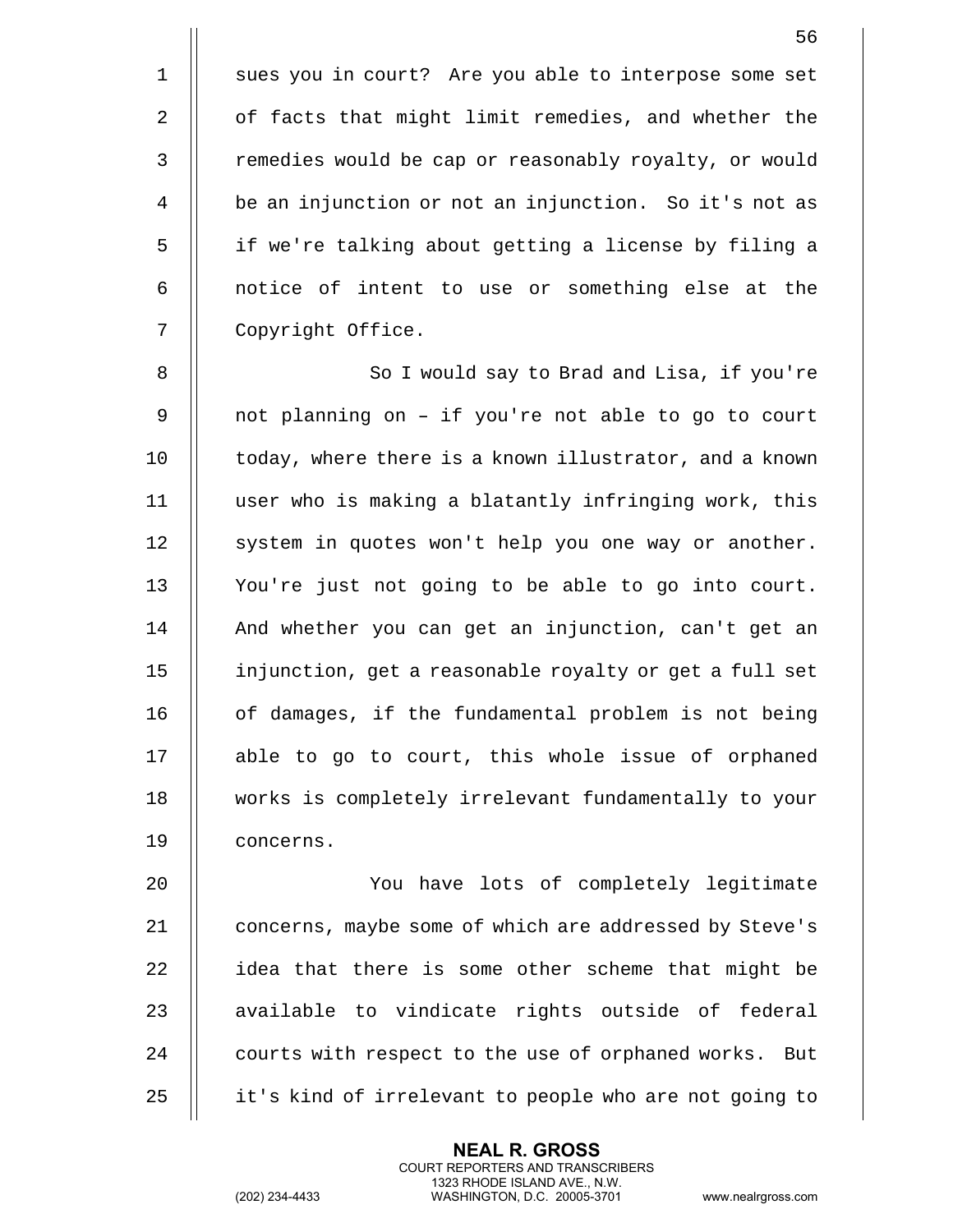|                | 57                                                     |
|----------------|--------------------------------------------------------|
| 1              | court.                                                 |
| $\overline{2}$ | And I think the second point is, related               |
| $\mathsf{3}$   | to this, which has to do with the relationships that   |
| 4              | Allan has identified between risk and certainty, if    |
| 5              | you don't - the whole point of this exercise in some   |
| 6              | part is to give you more certainty, particularly if    |
| 7              | you're a noncommercial user, that you have on your     |
| 8              | fair use.                                              |
| 9              | If you don't actually, are not going to                |
| 10             | benefit from getting more certainty and potentially a  |
| 11             | more limited set of remedies, then no one is going to  |
| 12             | essentially rely on orphan work status in picking a    |
| 13             | work. They will simply say, well, I won't pick that    |
| 14             | work. I will only pick works for which I either can    |
| 15             | certainly rely on fair use, or that are in the public  |
| 16             | domain, or from which I can get clearance.             |
| 17             | And in those cases, again, I think                     |
| 18             | legitimate rights holders aren't very likely to pursue |
| 19             | someone in court.                                      |
| 20             | So I think, although it's important to                 |
| 21             | understand the relationship between<br>risk and        |
| 22             | certainty, if we're trying to create a regime that is  |
| 23             | more certain today, then we should come down on the    |
| 24             | side of certainty rather than letting people assess    |
| 25             | the risks as they do today.                            |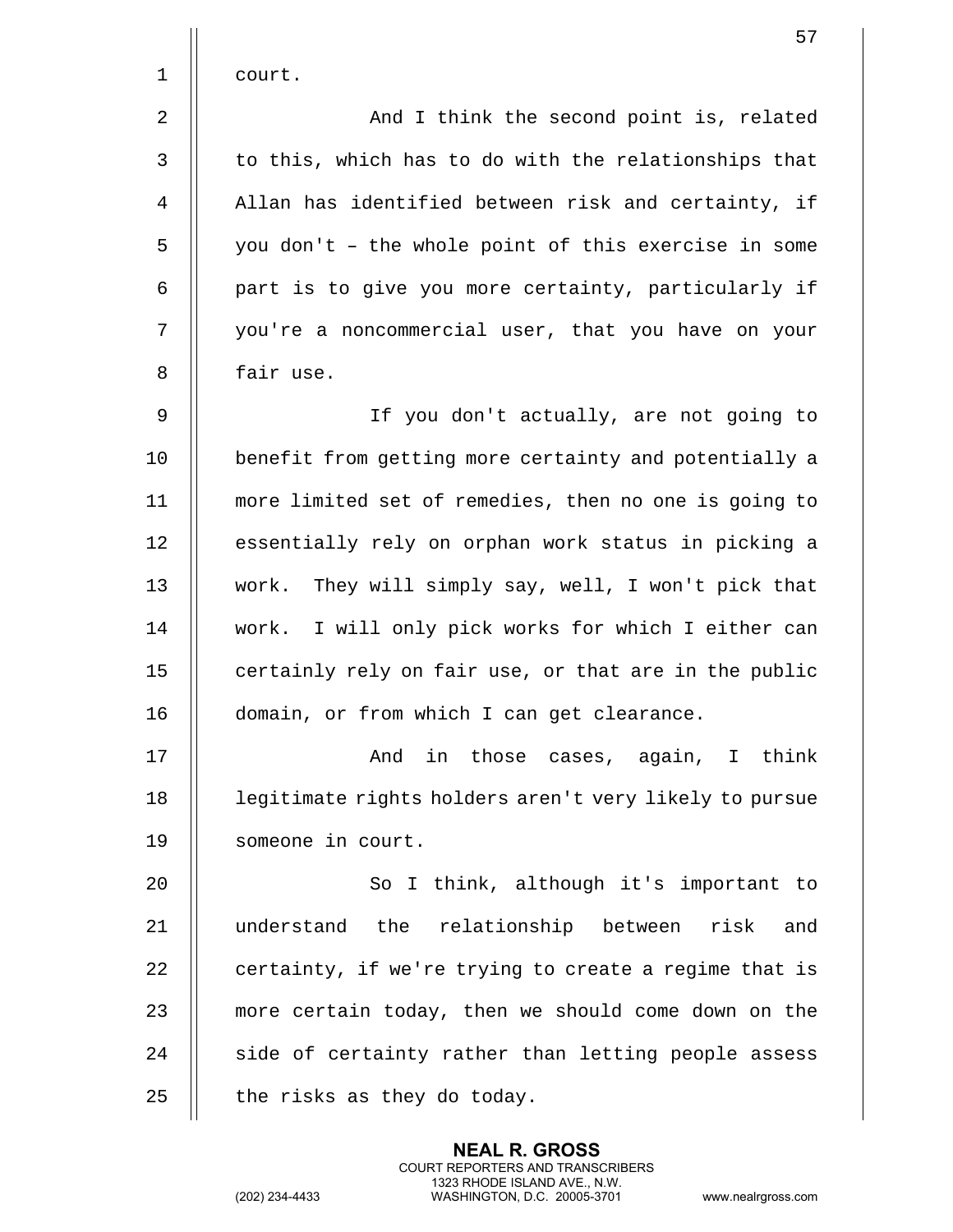|              | 58                                                     |
|--------------|--------------------------------------------------------|
| $\mathbf 1$  | MR. SIGALL: I think now would be a good                |
| 2            | time for a break. We've gone about an hour and 15      |
| $\mathbf{3}$ | minutes. Why don't we take a break until 10:30, and    |
| 4            | then come back and pick up the discussion, finish this |
| 5            | discussion off, and then we can go on to some other    |
| 6            | topic areas on this issue.                             |
| 7            | Thanks.                                                |
| 8            | (Whereupon at 10:17 a.m. the above-                    |
| 9            | mentioned proceeding went off the record, to return on |
| 10           | the record at $10:33$ a.m.)                            |
| 11           | MR. SIGALL: Okay, I want to give anyone                |
| 12           | a chance who before the break wanted to say something  |
| 13           | about what we were discussing and didn't get a chance  |
| 14           | before the break.                                      |
| 15           | Brad.                                                  |
| 16           | I just wanted to follow up<br>MR. HOLLAND:             |
| 17           | on something Vic Perlman said yesterday when he said   |
| 18           | that everybody in this room is talking about something |
| 19           | else.                                                  |
| 20           | I think the subject of orphan works, we                |
| 21           | probably ought to be specific about what we're talking |
| 22           | If we're talking about archival works, in<br>about.    |
| 23           | legitimate archival situations, I don't think any      |
| 24           | artist would want to interfere with legitimate         |
| 25           | archival functions.                                    |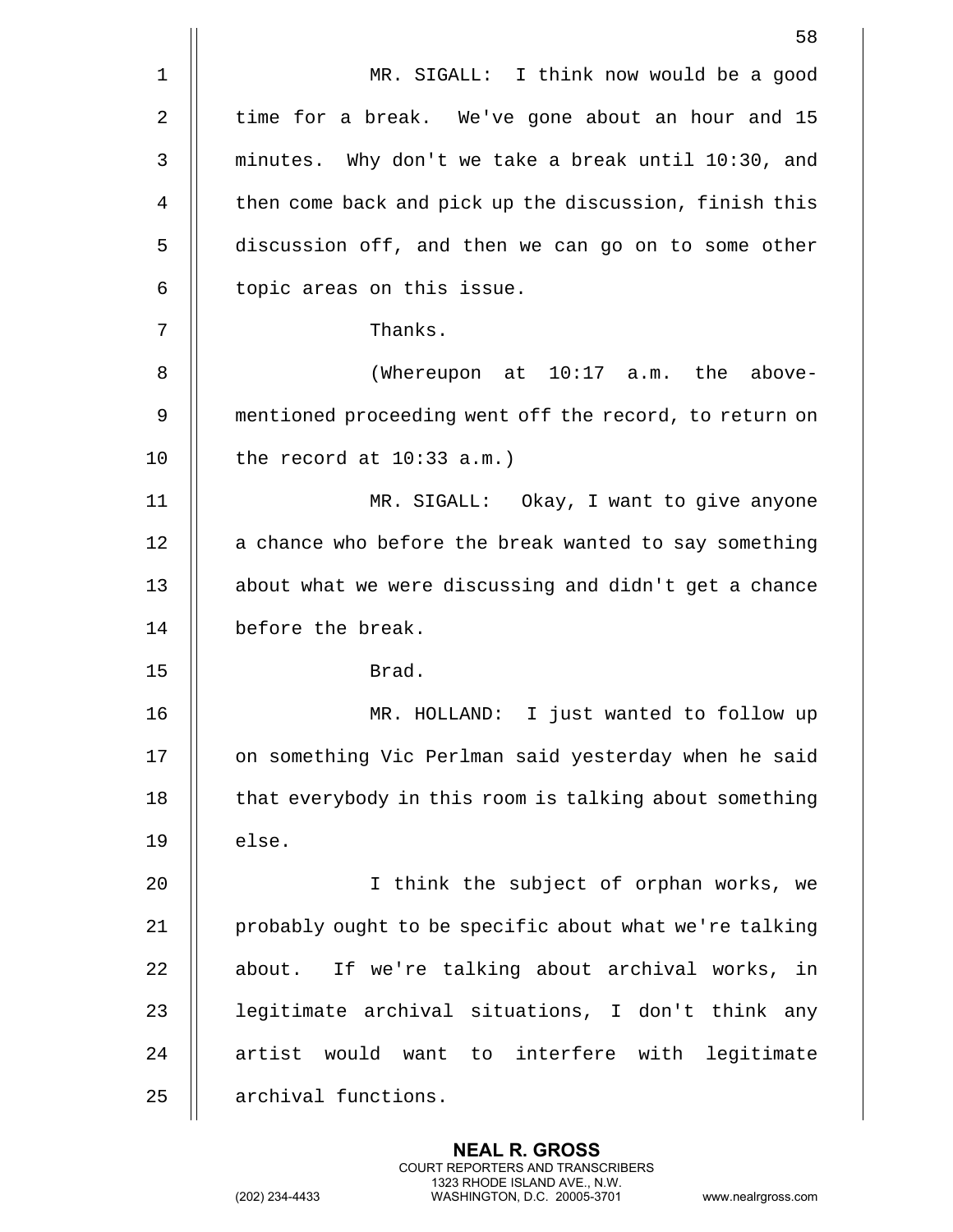| 59                                                     |
|--------------------------------------------------------|
| If we're talking about direct exploitation             |
| of the kind that Jeff was talking about a little while |
| then certainly there should be remedies<br>ago,        |
| available, whether it avails the artist to pursue      |
| those remedies or not.                                 |
| And there's the third case in which orphan             |
| works are used in derivative works. And someone has    |
| expressed a concern that the system might not be used  |
| to its fullest. And I'm not really sure why that       |
| should be a problem.                                   |
| If people don't have sufficient access to              |
| orphaned works to use in their own derivative works,   |
| then we'd simply see more original work, would we not? |
| mean wouldn't there be some incentive to force<br>I.   |
| people to take a blank piece of paper and a pencil and |
| create something?                                      |
| MR. SIGALL: The next issue that we'd like              |
| to talk about is the question of burden, burden of     |
| proof on - in the case where the owner comes up.       |
| One of the proposals I think from the                  |
| Copyright Clearance Initiative at American University  |
| was that the orphan work user would only have to show  |
| the fact that they made a search and demonstrate and   |
| produce their efforts for making a search.             |
| But at that point the burden would shift               |
|                                                        |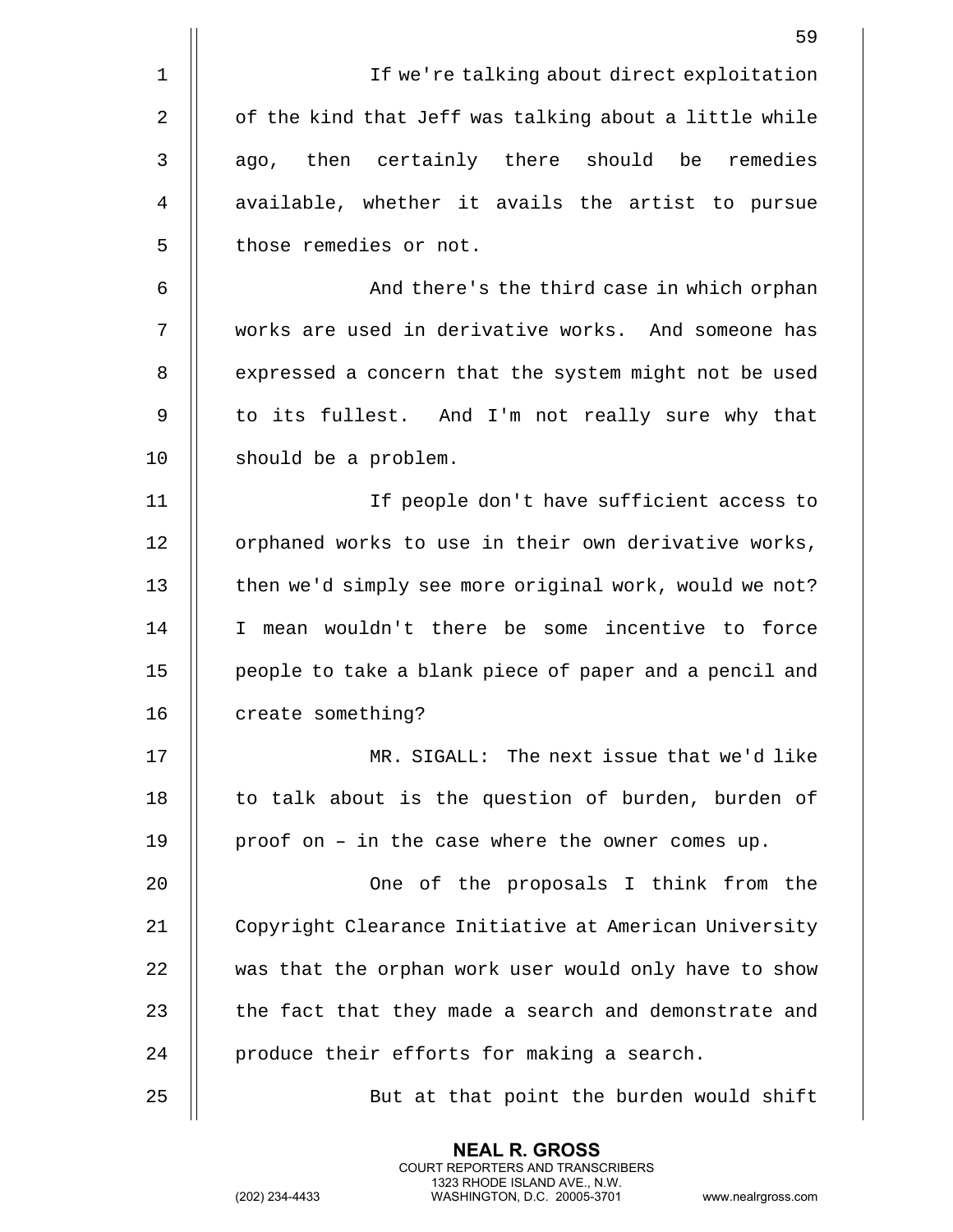60 1 || to the copyright owner to prove whether that search 2 || was reasonable or not. 3 And the question is, what are folks 4 || reaction to that approach? And what would their 5 || suggestions be if they disagree with it? But also a  $6$  | broader thought as to whether adjusting the burdens in  $7$   $\parallel$  these type - these situations could be used as a means 8 || to help ameliorate some of the concerns and issues 9 | that people raised before the break this morning. 10 || So let's spend a little bit of time on the 11 burdens of proof issue, and what people think about 12 | that issue. 13 MR. TAFT: This goes back to yesterday's 14 discussion. But if we had good guidelines to begin 15 with as to what a diligent search was, then I think 16 || that perhaps the user supplying evidence of using  $17$   $\parallel$  those criteria, using those guidelines, would be a big 18 || help toward establishing, yes, this is a diligent 19 | search. 20 MR. ADLER: We have responded in our reply 21 || comments to the CCI proposal, which we viewed as 22  $\parallel$  splitting the burden in terms of initially placing the 23 || factual burden on the user to demonstrate what steps 24 || were taken. But then their proposal shifted back to 25 | the copyright owner the burden of arguing whether or

> **NEAL R. GROSS** COURT REPORTERS AND TRANSCRIBERS 1323 RHODE ISLAND AVE., N.W.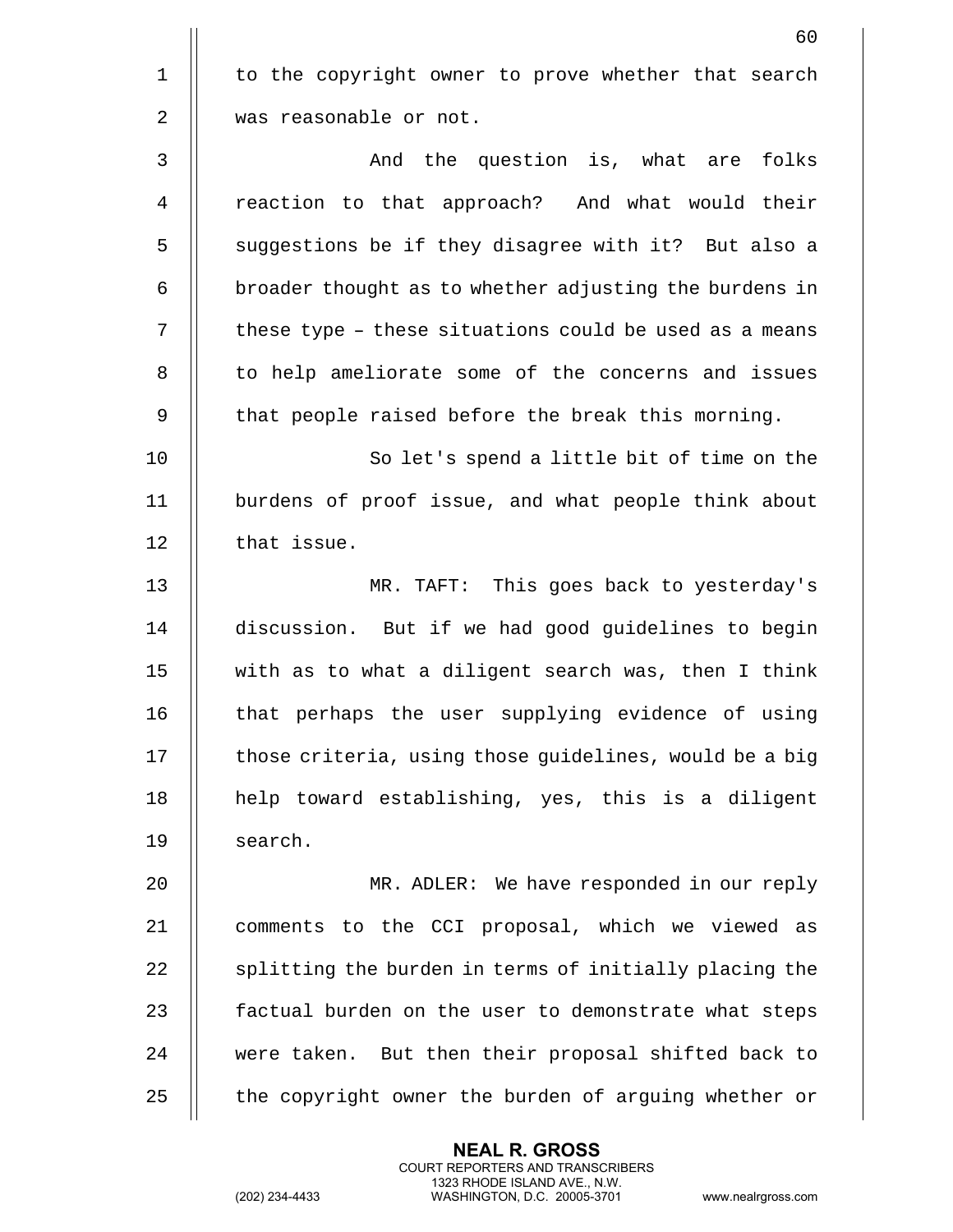61 1 || not those steps met the reasonableness standard under  $2 \parallel$  the law. 3 And the concern that we had about that, we 4 | think basically that both burdens should be on the 5 user. Otherwise what you has is a situation where the 6 | factual account of what was done is almost going to 7 || establish a legal presumption that the search is 8 | reasonable, because the burden then is on the emergent 9 || copyright owner to argue that those steps were not. 10 And under the circumstances B and again, 11 | this does assume that there is adequate guidance, that 12 we have really done a good job in getting this 13 || threshold step in this entire orphan works process 14 || right, which I think is the most important step

 || involved - we took the position that the burdens  $\parallel$  really shouldn't be separated; that they're really  $\parallel$  related in an important way; that the user should have 18 || to come forward in making the argument.

19 MR. CUNARD: I think to think that this is 20 | more of an academic issue than one that would really 21 | pose an issue in real litigation. What would really  $22$  | happen is that the user would say, you're suing me for 23 || infringement, and your remedies are limited, because 24 | here is what I've done.

25 || And of course I have to invoke this orphan

**NEAL R. GROSS** COURT REPORTERS AND TRANSCRIBERS 1323 RHODE ISLAND AVE., N.W.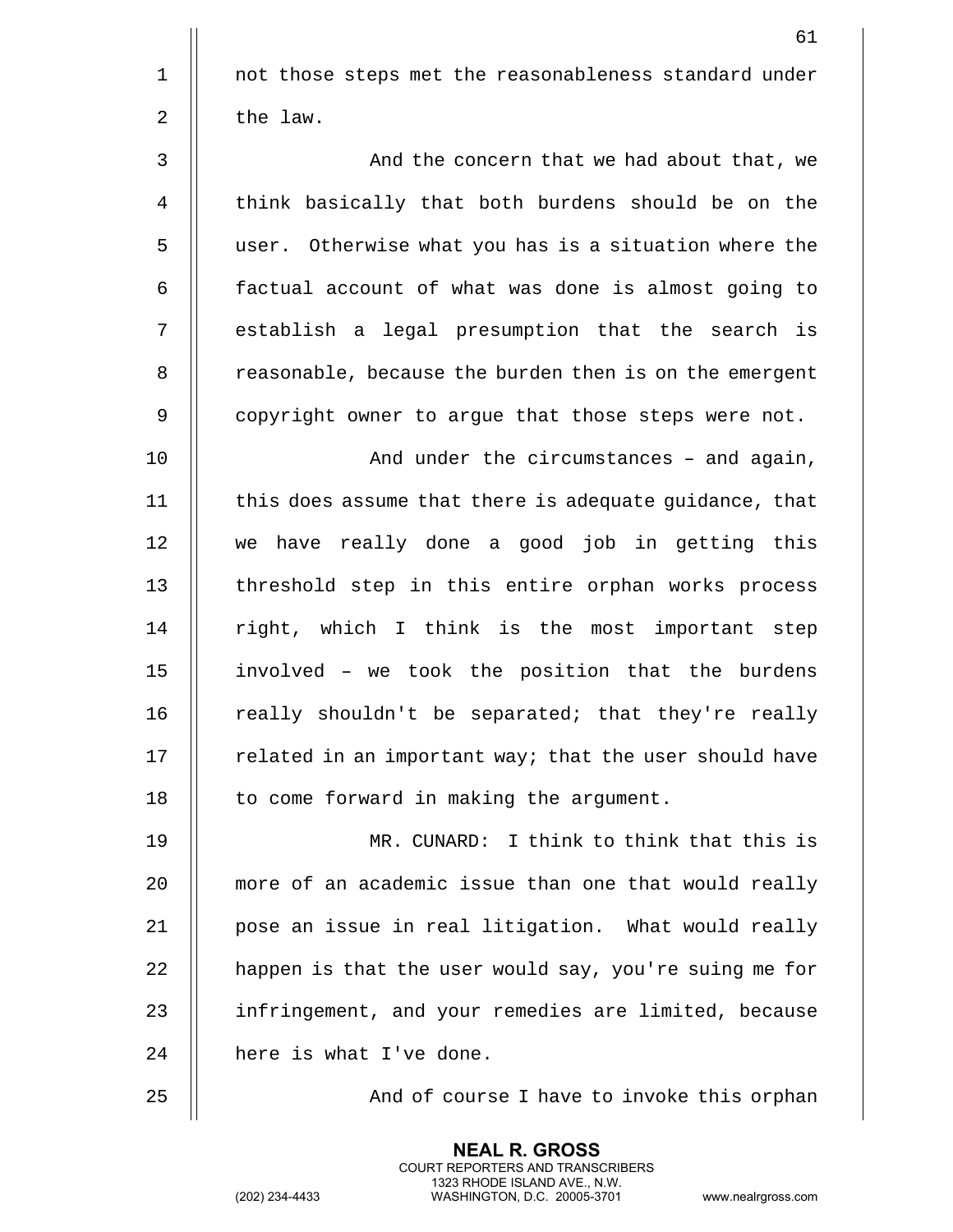|              | 62                                                     |
|--------------|--------------------------------------------------------|
| $\mathbf{1}$ | works provision that says the remedies are limited     |
| 2            | where what I've done is reasonable.                    |
| 3            | Inevitably, the plaintiff is going to have             |
| 4            | back and say, what you've done is<br>to<br>come        |
| 5            | unreasonable, I think, and then the - in the reply     |
| 6            | brief, defendant would say, no, not true. And there    |
| 7            | would be a factual dispute, and the motion for summary |
| 8            | judgment wouldn't be granted. And so you'd be at       |
| 9            | trial and people would be producing evidence as to     |
| 10           | whether or not what the defendant had done was or      |
| 11           | wasn't reasonable. And a judge would ultimately make   |
| 12           | a determination as to whether what was done was        |
| 13           | reasonable.                                            |

14 || I mean I think it's important perhaps to  $\parallel$  get it perfectly clear in the statute, although we 16 || tend not to focus on sort of allocating burdens of  $\parallel$  proof in the statutory language as such. But I think 18 || in the real world both sides will have some burden of 19 || proving either reasonableness or unreasonableness as | the case may be.

 MS. URBAN: We agreed with Jeff in that 22 | proposal, and our proposal on this, after thinking  $\parallel$  about it.

24 || And again it came down to our attempt to || front load the certainty issue a little bit, put some

> **NEAL R. GROSS** COURT REPORTERS AND TRANSCRIBERS 1323 RHODE ISLAND AVE., N.W.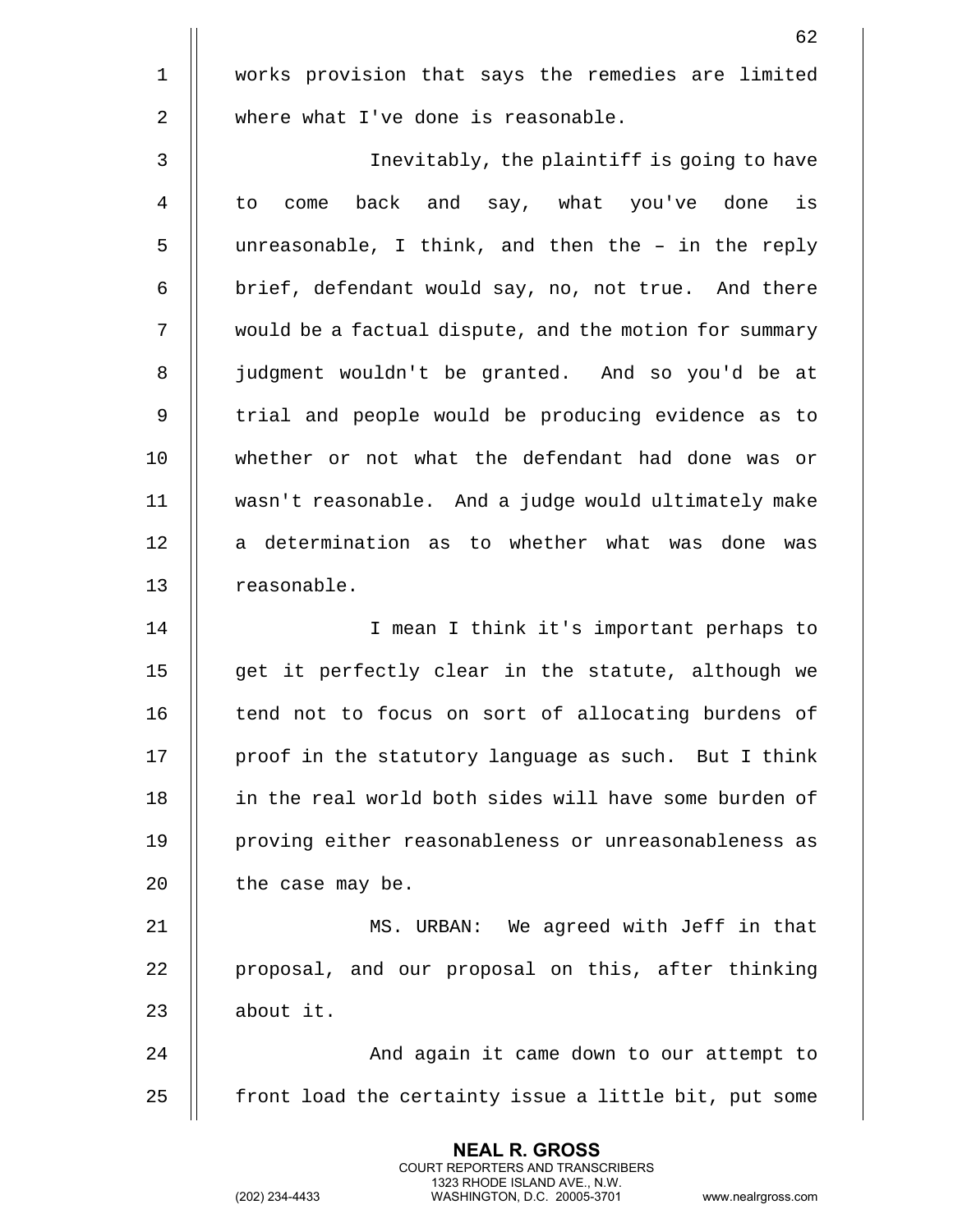63 1 || serious burdens on the user to really do a robust 2 | search, and do everything they can, and possibly have 3 | that buttressed by some guidelines to help them make 4 | a robust search. 5 And we talked about all of these 6 || registries, and boot strapping possibilities for 7 | giving owners every opportunity to be found, and users 8 || every opportunity to find them. 9 And then trying to offset that by letting 10 || the user know that going into court they would have 11 | some kind of a presumption. 12 I agree with Jeff that practically 13 || speaking they are going to have to argue for 14 | reasonableness, and the copyright holder is going to 15 | have to argue for unreasonableness, if they think so. 16 || But I actually think that the risk here for a 17 || situation such as Dave brought up before the break 18 || isn't probably practically as great as some might 19 worry, because it seems clear to me that anytime a 20 user has done a sham search, or anytime a user has 21  $\parallel$  engaged in bad faith, that a court would find that  $22$   $\parallel$  that would be unreasonable. 23 And perhaps we just can't, in this 24 || process, get anything more set than that. 25 MR. METALITZ: Yes, a couple of points,

> **NEAL R. GROSS** COURT REPORTERS AND TRANSCRIBERS 1323 RHODE ISLAND AVE., N.W.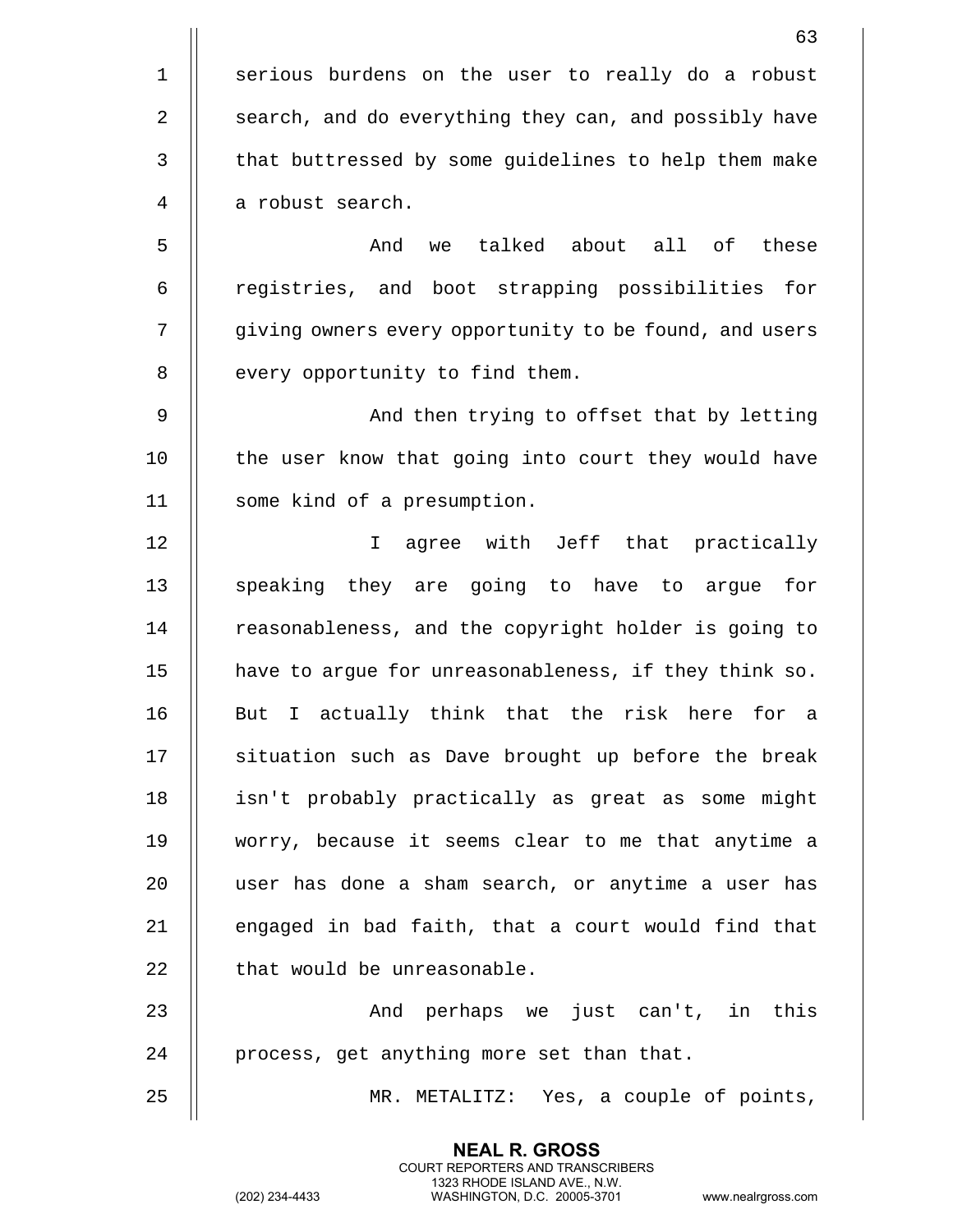|             | 64                                                     |
|-------------|--------------------------------------------------------|
| $\mathbf 1$ | first just responding to what Jennifer said.           |
| 2           | One problem that we had with the way this              |
| 3           | was formulated by the CCI proposal and some of the     |
| 4           | others was that it seemed to distinguish between       |
| 5           | reasonable searches and sham or pretextual searches    |
| 6           | that are carried out in bad faith.                     |
| 7           | And it seems to me, and I think we had a               |
| 8           | lot of comments yesterday that would support this,     |
| 9           | there's probably going to be a big area in between,    |
| 10          | the area honest incompetence, that I think we have to  |
| 11          | - and I think this will be very common. Because the    |
| 12          | skills for searching to try to locate unidentified     |
| 13          | copyright owners may be better developed in some areas |
| 14          | than others                                            |
| 15          | And we have to figure out what to do when              |
| 16          | If someone is honestly and in good<br>that comes up.   |
| 17          | faith just performed an incompetent search, I don't    |
| 18          | think that that qualifies as an orphaned work.         |
| 19          | Now this is not - leaving aside the                    |
| 20          | question of who has the burden of showing that, I just |
| 21          | think it - the ultimate question is one whether a      |
| 22          | reasonably diligent effort was made.                   |
| 23          | I agree also with one of the comments                  |
| 24          | earlier that this problem will be minimized, or some   |
| 25          | pressure will be taken off this problem, let's say     |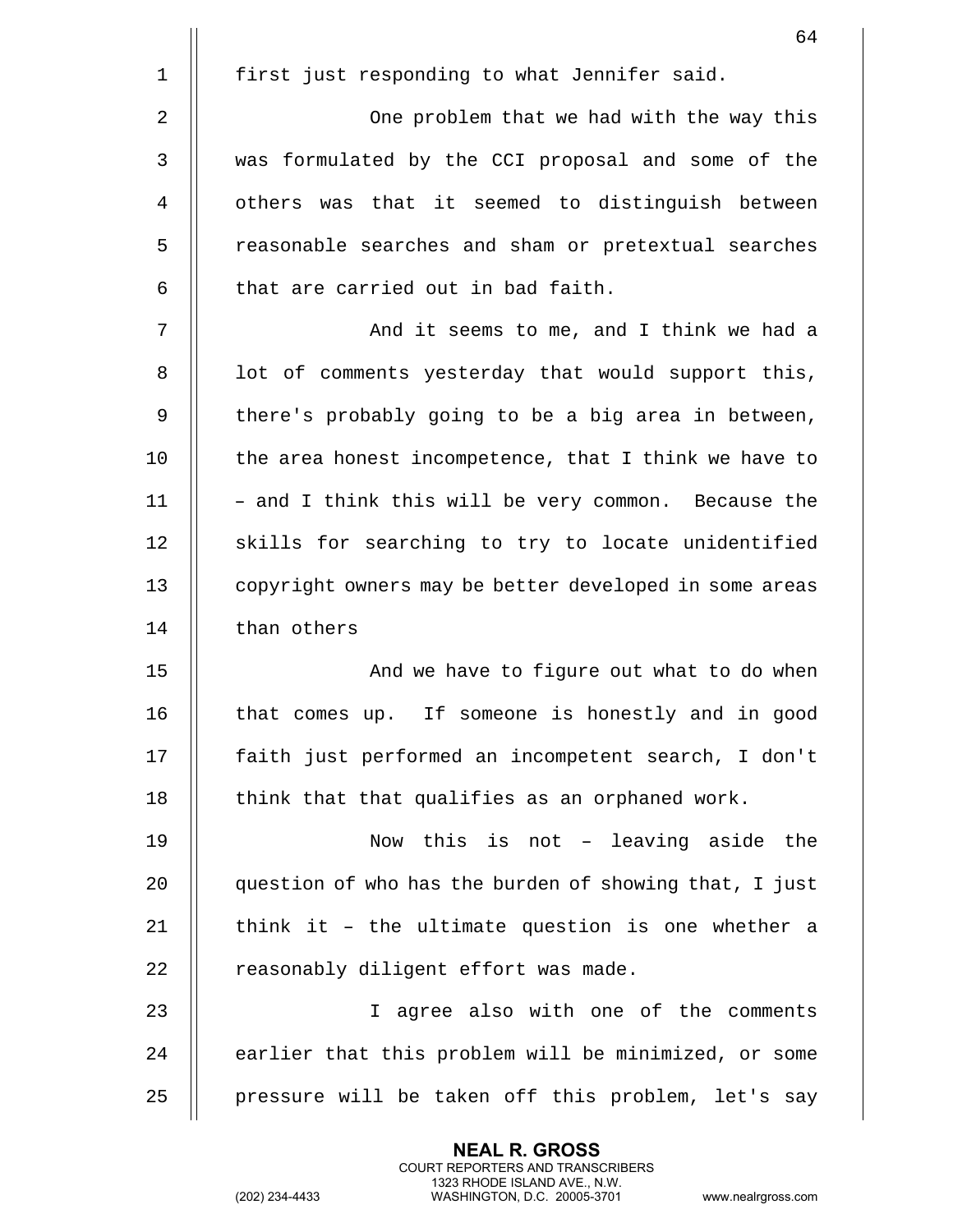|                | 65                                                    |
|----------------|-------------------------------------------------------|
| $\mathbf 1$    | that, if we have some pretty specific sectoral        |
| $\overline{2}$ | guidelines worked out, kind of a benchmark that the   |
| $\mathfrak{Z}$ | courts can use in trying to resolve these questions.  |
| $\overline{4}$ | Actually, Jeff raised a point I hadn't                |
| 5              | really thought about, which is whether reasonableness |
| 6              | is an issue of fact or law. I would think that if we  |
| 7              | have some good guidelines it might more often become  |
| 8              | a question of law, and you could see if they had done |
| 9              | the things that the guidelines call for.              |
| 10             | But I think a lot of that does turn on                |
| 11             | having a good discussion, and trying to build a       |
| 12             | consensus from sector to sector on what would         |
| 13             | constitute reasonable diligence.                      |
| 14             | MS. URBAN: I just wanted to respond to                |
| 15             | that quickly to say that I agree with Steve. One of   |
| 16             | the things that my constituency was really concerned  |
| 17             | about was their own level of competence. And they     |
| 18             | would really - because they - we are copyright        |
| 19             | holders, and we really do want to find people and pay |
| 20             | them.                                                 |
| 21             | And so we did ask for some manner of                  |
| 22             | guidelines. That would be incredibly helpful. I       |
| 23             | don't know if you could get to the level of making it |
| 24             | a question of law; that would be excellent.<br>But    |
| 25             | guidelines would I think really help ameliorate the   |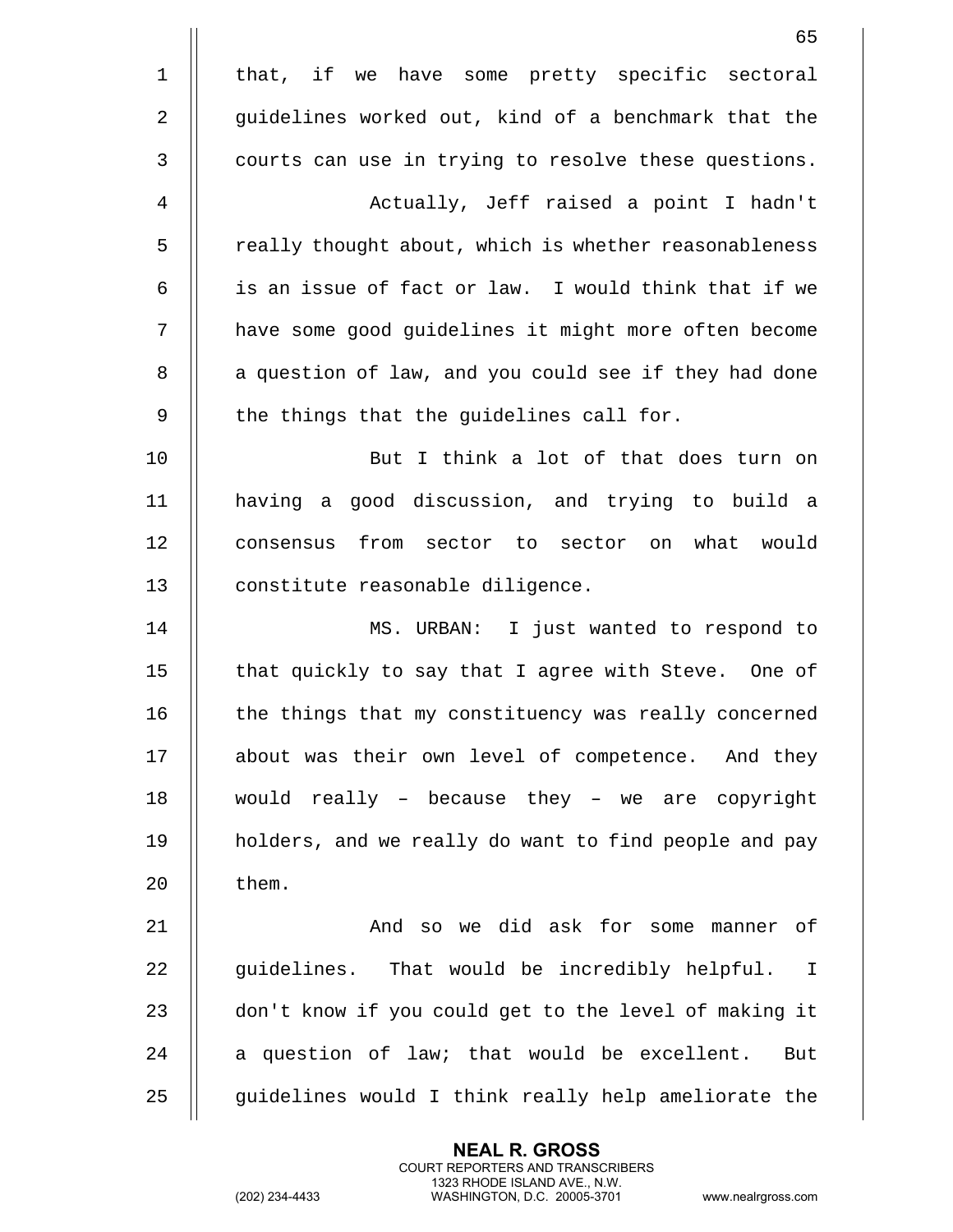|              | 66                                                     |
|--------------|--------------------------------------------------------|
| $\mathbf 1$  | problem down the line of concerns of people of using   |
| 2            | the system.                                            |
| $\mathsf{3}$ | MR. ROSENTHAL: The idea of using                       |
| 4            | professionals to do this might be thought about, and   |
| 5            | the issue of is it reasonable or unreasonable to think |
| 6            | that somebody who's not in the business of finding     |
| 7            | somebody is that a - that may be unreasonable, to      |
| 8            | think that somebody who doesn't do it could do it.     |
| 9            | Working on Sound Exchange, on the board of             |
| 10           | Sound Exchange, after years of looking for recording   |
| 11           | artists, we still are having an unbelievable problem.  |
| 12           | And I'm thinking about the users who are               |
| 13           | sitting out there thinking, okay, I'm going to try and |
| 14           | find somebody. It may be totally unreasonable to       |
| 15           | think that a nonprofessional could actually do it in   |
| 16           | the first place, and maybe that could be something     |
| 17           | that triggers a nice presumption, that you use a       |
| 18           | professional to find somebody at the end of the day.   |
| 19           | I would feel much better, being the jaded              |
| 20           | cynical one, I would feel much better if you would     |
| 21           | have a search done by the same kind of people who      |
| 22           | usually clear digital samples, for instance, involved  |
| 23           | in it. And I'm not quite sure how you would put this   |
| 24           | into regulations or even rules, but it's certainly     |
| 25           | something to think about in terms of whether in fact   |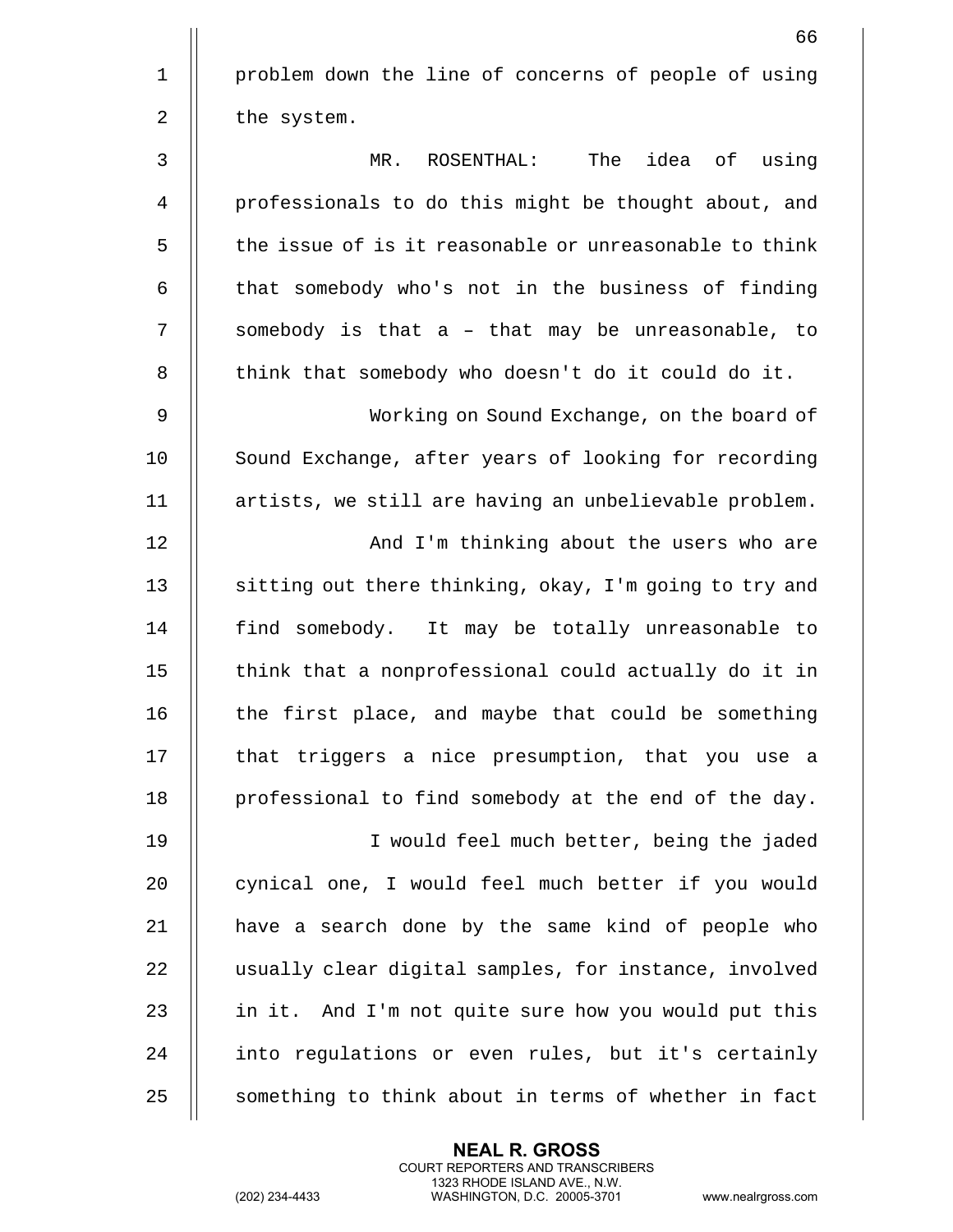|             | 67                                                     |
|-------------|--------------------------------------------------------|
| $\mathbf 1$ | the search can be reasonable or not.                   |
| 2           | Let's have somebody who knows what the                 |
| 3           | heck they're doing.                                    |
| 4           | MR. SLEVEN: I'd be very concerned about                |
| 5           | any kind of rule or comment or anything that suggested |
| 6           | that hiring a third party to do this work was          |
| 7           | necessary to constitute a reasonable search.           |
| 8           | As I said yesterday, our authors are                   |
| 9           | responsible for this. I would like to think that an    |
| 10          | historian's or biographer's training includes          |
| 11          | research, and that they would be good at this. But I   |
| 12          | would be concerned about saying, no, you have to -     |
| 13          | they're not search specialists. They are many other    |
| 14          | things above and beyond researchers in this narrow     |
| 15          | type of sense.                                         |
| 16          | And you'd make it again very difficult for             |
| 17          | our authors to take advantage of an orphaned work      |
| 18          | provision if they had to go out of pocket to hire Jay  |
| 19          | and his new business or any of the other professionals |
| 20          | to conduct a search or to get the benefit of orphaned  |
| 21          | work, orphan use status by virtue - for the search.    |
| 22          | MR. SPRIGMAN: So I've actually done                    |
| 23          | orphan work searches. For example I was searching for  |
| 24          | the copyright owner of some articles by Leo Alexander, |
| 25          | who was a psychiatrist who was the chief psychological |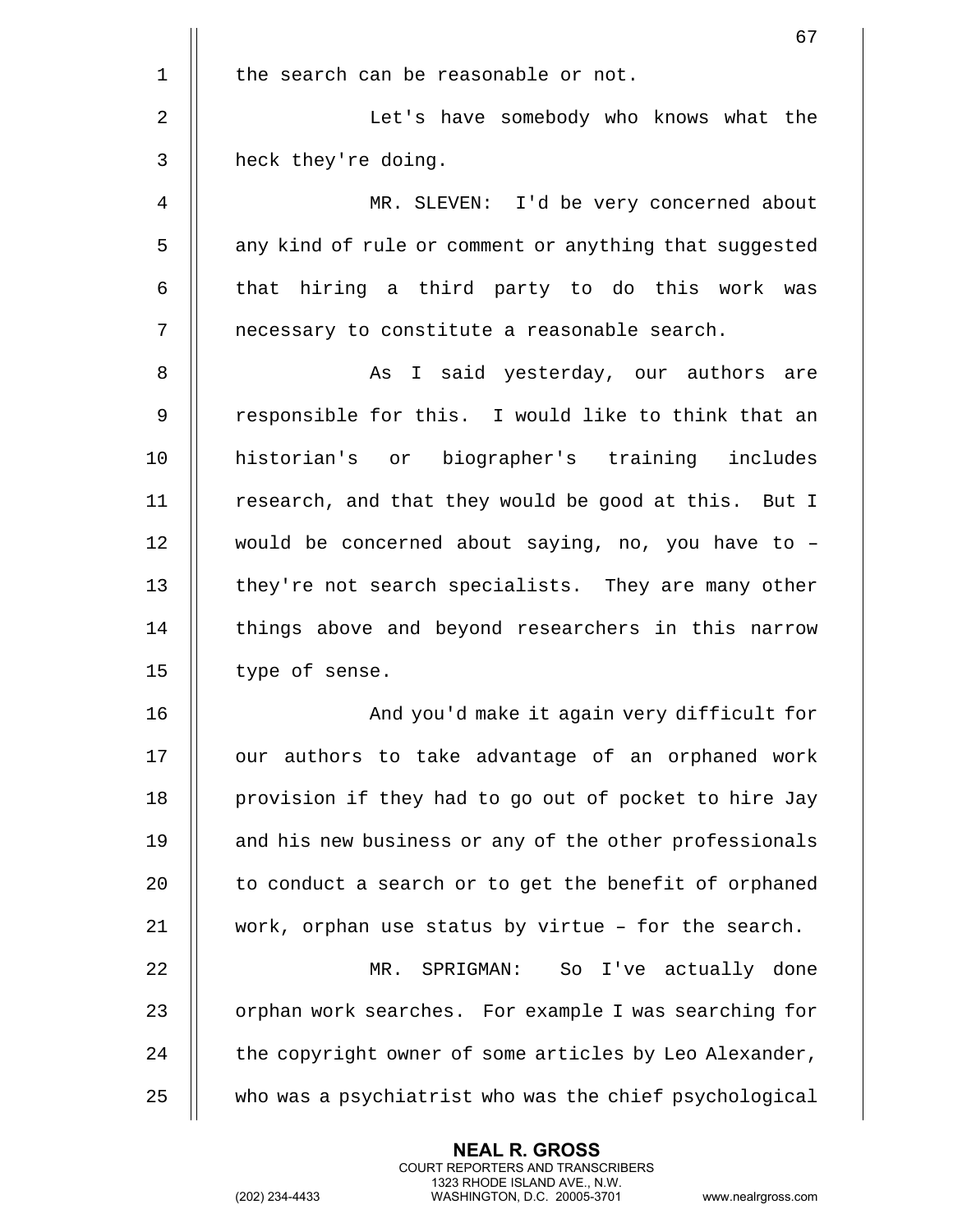|             | 68                                                     |
|-------------|--------------------------------------------------------|
| $\mathbf 1$ | consultant at the Nuremberg war crimes tribunals, and  |
| 2           | wrote some very interesting psychological profiles of  |
| 3           | Nazis.                                                 |
| 4           | And this is a guy whose work I think is                |
| 5           | deserving of wider attention. A lot of what he says    |
| 6           | is potentially relevant to understanding al Qaeda a    |
| 7           | little bit better.                                     |
| 8           | So having done this orphan work search, I              |
| 9           | can report that it is very expensive to search probate |
| 10          | records, and sometimes very difficult to search        |
| 11          | probate records.                                       |
| 12          | And it requires a bit of expertise.<br>And             |
| 13          | often when - especially when you're looking at older   |
| 14          | works that are orphan works, there has been transfers, |
| 15          | and recordation of transfers is al something that is   |
| 16          | difficult to deal with.                                |
| 17          | So I think on a practical level this is                |
| 18          | another issue that is going to have to be dealt with   |
| 19          | if we take a reasonable efforts approach. A            |
| 20          | reasonable efforts approach might be quite useful if   |
| 21          | the reasonable effort required is actually reasonable  |
| 22          | given the economic value of the use that is foreseen.  |
| 23          | If a reasonable effort is actually the                 |
| 24          | effort you could make if you could throw infinite      |
| 25          | resources at the effort, then that effort is never     |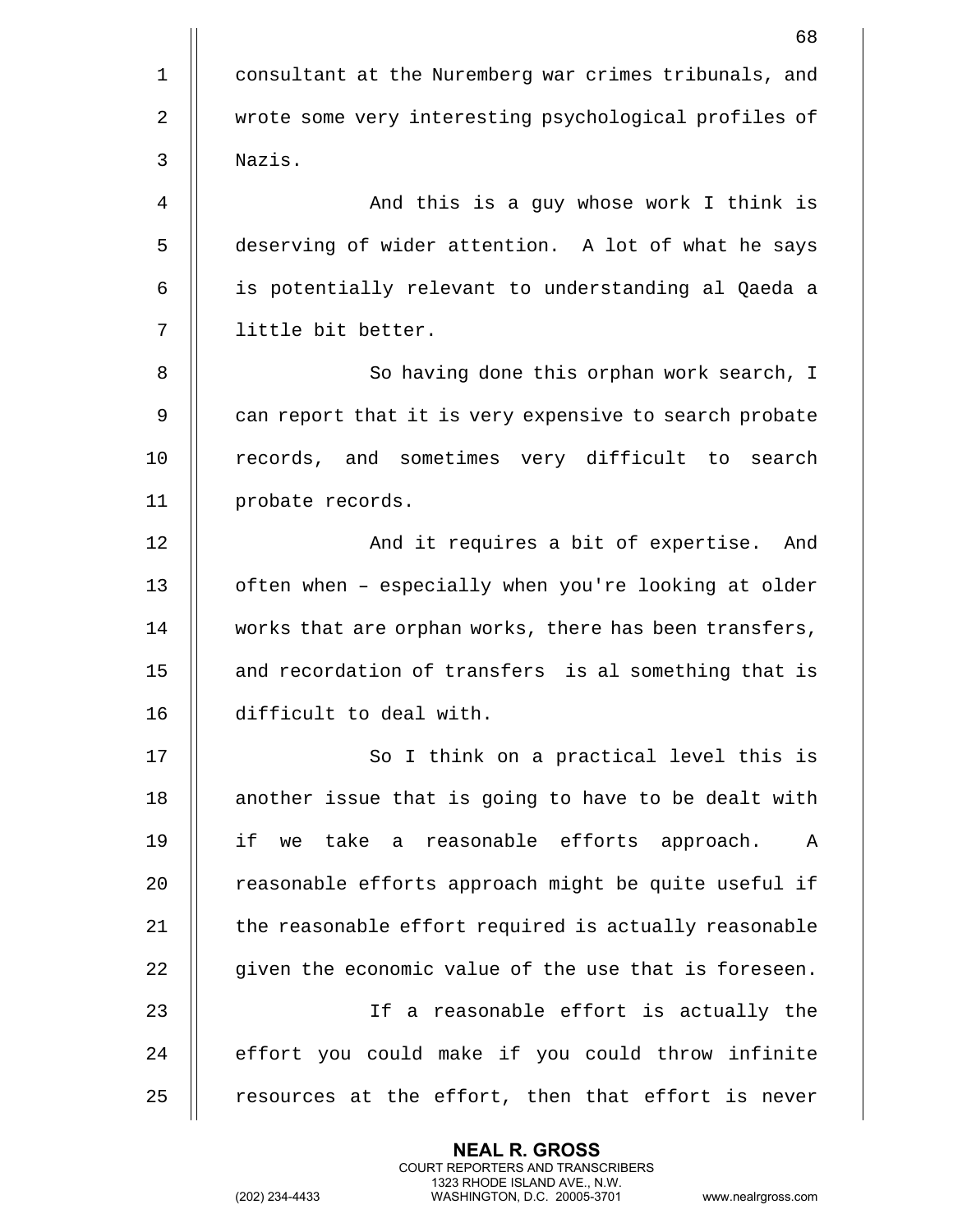|                | 69                                                     |
|----------------|--------------------------------------------------------|
| $\mathbf 1$    | going to be made.                                      |
| $\overline{2}$ | So again, we have a choice between making              |
| 3              | everybody do searches, and if we are going to do that, |
| 4              | we had better be careful about what reasonable search  |
| 5              | is, or we can make authors reveal some information,    |
| 6              | much cheaper, much more efficient.                     |
| 7              | If we're not going to do that, then we                 |
| 8              | better be very careful about the scope of what is      |
| 9              | reasonable.                                            |
| 10             | MR. HOLLAND: I think once again Vic                    |
| 11             | Perlman's observation that we're talking about         |
| 12             | different things is relevant.                          |
| 13             | I would agree with Paul. I would think                 |
| 14             | most historians not only understand the necessity of   |
| 15             | checking sources, and understand the protocols and the |
| 16             | techniques of sourcing their material properly, but    |
| 17             | the remix artists who are coasting along the Internet  |
| 18             | looking for things to incorporate into their own work  |
| 19             | don't have the same training as historians.            |
| 20             | MR. OAKLEY: So one of the things that                  |
| 21             | librarians is good at is conducting searches. But if   |
| 22             | we're going to have sort of the burden of proof at the |
| 23             | outset of showing that the search we conducted was     |
| 24             | reasonable, then we need a benchmark. We need to know  |
| 25             | what the threshold is that meets that reasonableness   |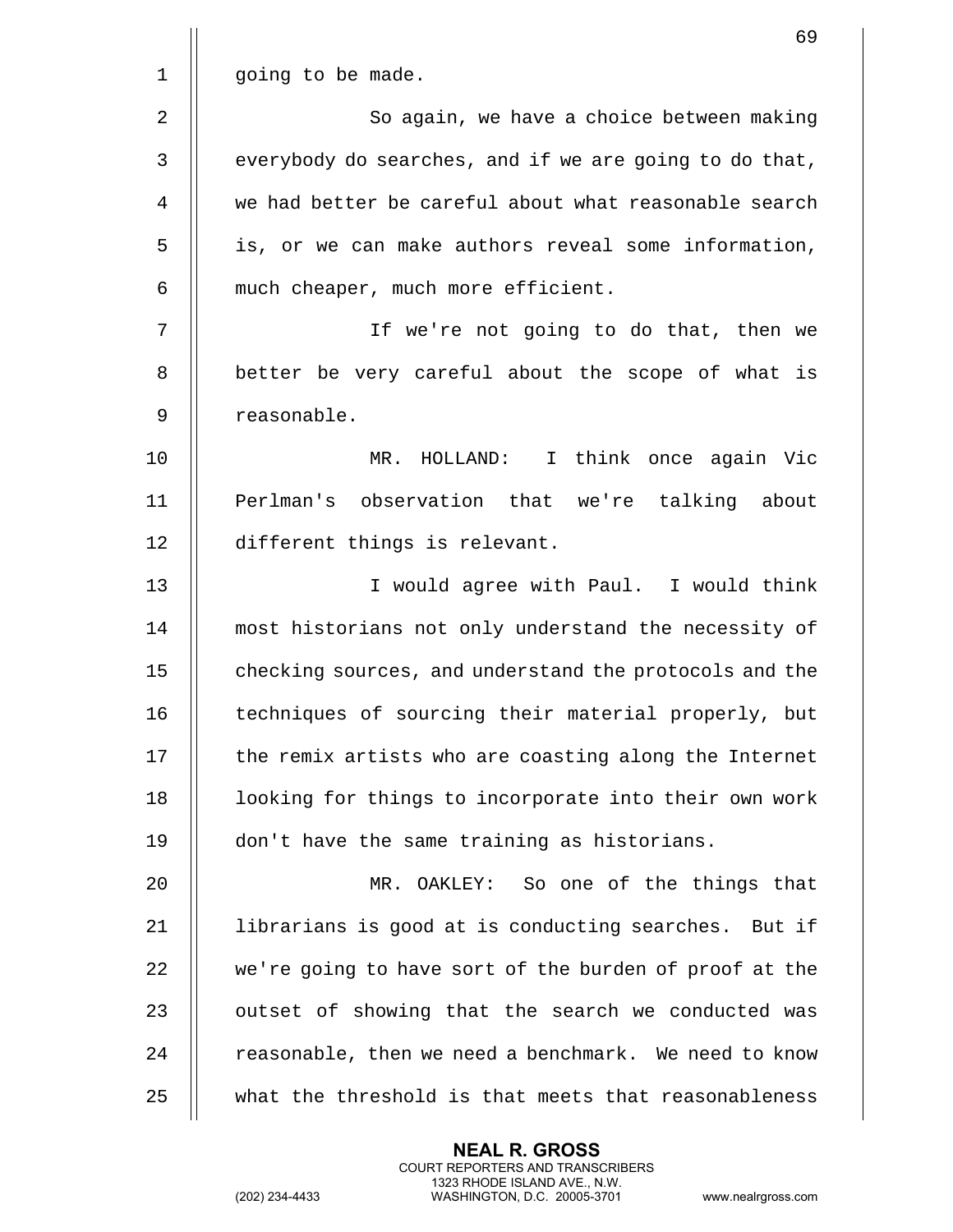|             | 70                                                     |
|-------------|--------------------------------------------------------|
| $\mathbf 1$ | test. So that does bring us back perhaps to the        |
| 2           | sectoral discussions of trying to define what those    |
| 3           | reasonable searches would be.                          |
| 4           | So at the end, the user is going to claim              |
| 5           | that what they did was reasonable. And the other side  |
| 6           | will necessarily have to come forward if they're going |
| 7           | to continue the lawsuit and say, no, that's not good   |
| 8           | enough. The standards that you developed weren't       |
| 9           | sufficient, and they're going to have to show why.     |
| 10          | as a practical matter, that's<br>So                    |
| 11          | essentially the same as the CCI proposal. A user       |
| 12          | comes forward and says, I did what was reasonable. I   |
| 13          | met the sectoral best practices standard. And the      |
| 14          | other side is going to have to say, no you didn't and  |
| 15          | explain why.                                           |
| 16          | Yes, I just wanted to point<br>MS. MURRAY:             |
| 17          | out that in our survey we found out that, again, 85    |
| 18          | percent of the people who have done searches for       |
| 19          | copyrighted works had little or not problem finding    |
| 20          | the - or rarely failed to find the owner of the        |
| 21          | rights.                                                |
| 22          | And another question we asked was whether              |
| 23          | you incurred any expense in trying to reach the rights |
| 24          | holder. And interestingly, 87 percent said no, except  |
| 25          | for nominal costs, and 13 percent said yes.            |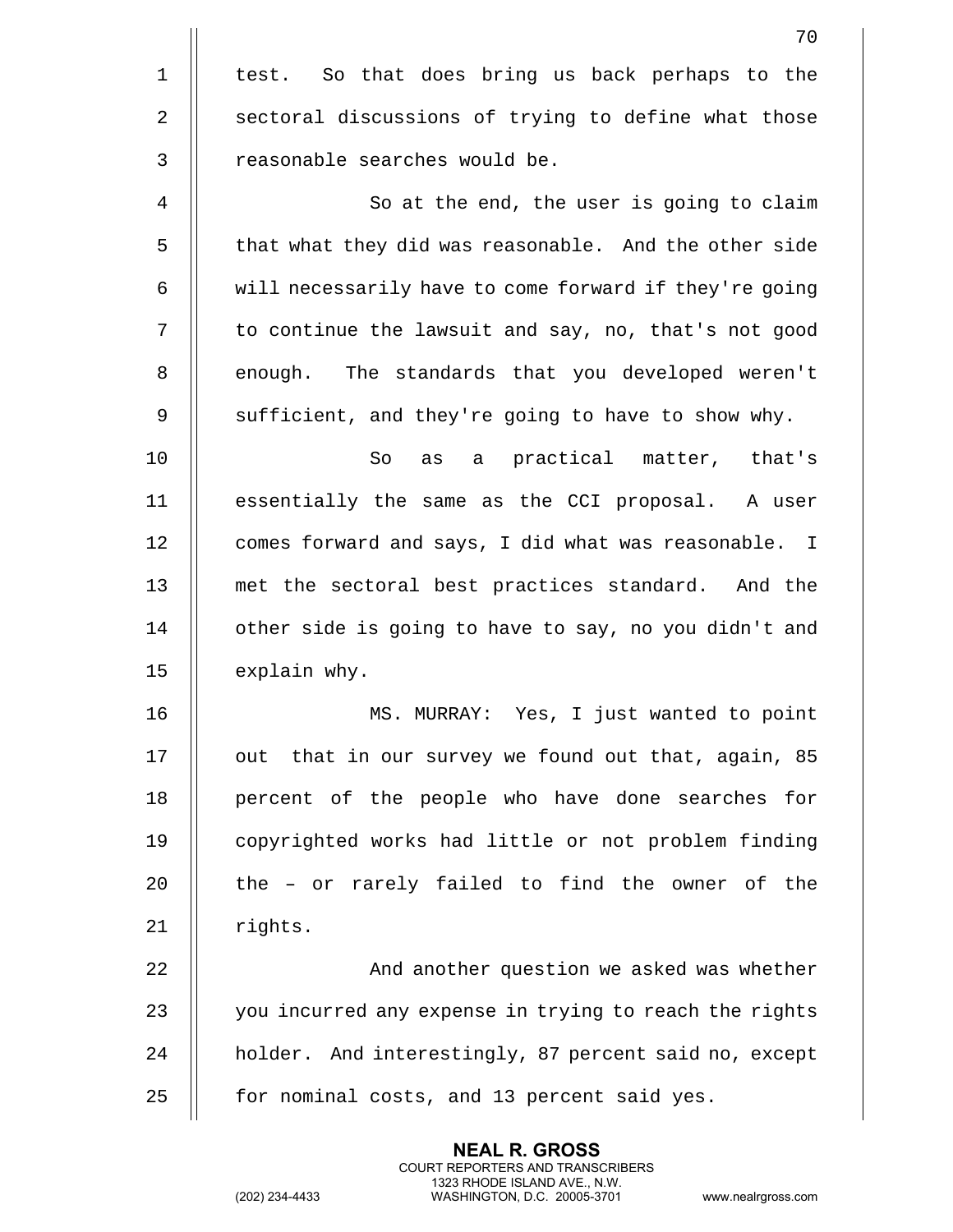|             | 71                                                     |
|-------------|--------------------------------------------------------|
| $\mathbf 1$ | We also asked them what their methods                  |
| 2           | were, what kinds of searches they did. And again,      |
| 3           | this is probably very unique to the writing industry,  |
| 4           | but most of them, 87 percent, started by contacting    |
| 5           | the works publisher, and then other publishers of that |
| 6           | author.                                                |
| 7           | Eight percent did a copyright office                   |
| 8           | search, and 30 percent did online research, and used   |
| 9           | directly assistance, and sort of self-help methods.    |
| 10          | And again, they were quite successful in               |
| 11          | reaching the rights holder.                            |
| 12          | MR. CUNARD: Just picking up on something               |
| 13          | that Lisa said, there is a difference between textual  |
| 14          | works and visual images. So in the art historical      |
| 15          | area, or where you have artists who are not actually   |
| 16          | creating things from their - necessarily just from     |
| 17          | their brain and putting it on a blank sheet of paper,  |
| 18          | but perhaps making collages or repurposing other work, |
| 19          | or working with ephemera of some sort, it can be in    |
| 20          | effect very, very difficult to figure out anything     |
| 21          | about the work.                                        |
| 22          | have a photograph that has<br>You<br>no                |
| 23          | identifying information. You don't know when it was    |
| 24          | taken, who took it, maybe even what it is, other than  |
| 25          | maybe some anonymous soldier marching off to war.      |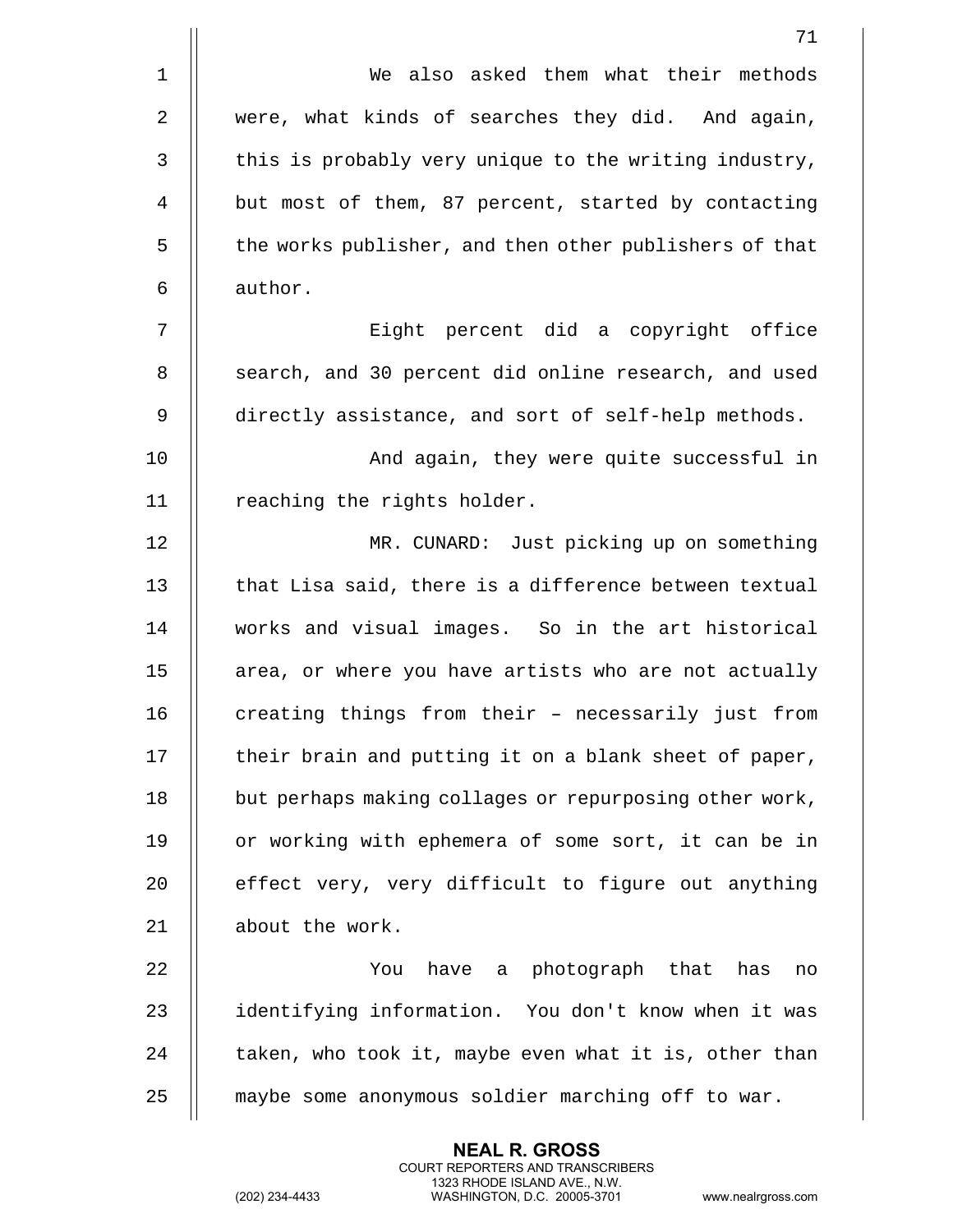|             | 72                                                    |
|-------------|-------------------------------------------------------|
| $\mathbf 1$ | So what are you supposed to do? People do             |
| 2           | what they can, but frankly, there isn't a lot of      |
| 3           | purchase. There just isn't a lot of ways in which to  |
| 4           | sort of tackle the problem.                           |
| 5           | And this is not merely academic, although             |
| 6           | it occurs a lot in academic environments. You have    |
| 7           | literally hundreds and hundreds of people who are     |
| 8           | writing Ph.D. dissertations every year who are not    |
| 9           | only art historians, who are historians of American   |
| 10          | history, who are in many, many other fields,          |
| 11          | sociology, economic, who are working with orphan      |
| 12          | works.                                                |
| 13          | They are not experienced searchers. They              |
| 14          | are not yet fully trained historians. And so telling  |
| 15          | them in some way, shape or form what is a reasonable  |
| 16          | search is I think an important thing, because         |
| 17          | frequently they will be taking that document, they    |
| 18          | will be going to a publisher, and they'll say, I'd    |
| 19          | like to see if this can be published.                 |
| 20          | And then of course as Paul has pointed                |
| 21          | out, the onus is on them to have done the right       |
| 22          | search. So some measure of guidance as to what's      |
| 23          | reasonable is important. If the standard is, you have |
| 24          | to have thrown an untold amount of money at it, and   |
| 25          | spent five years on it, these works aren't going to   |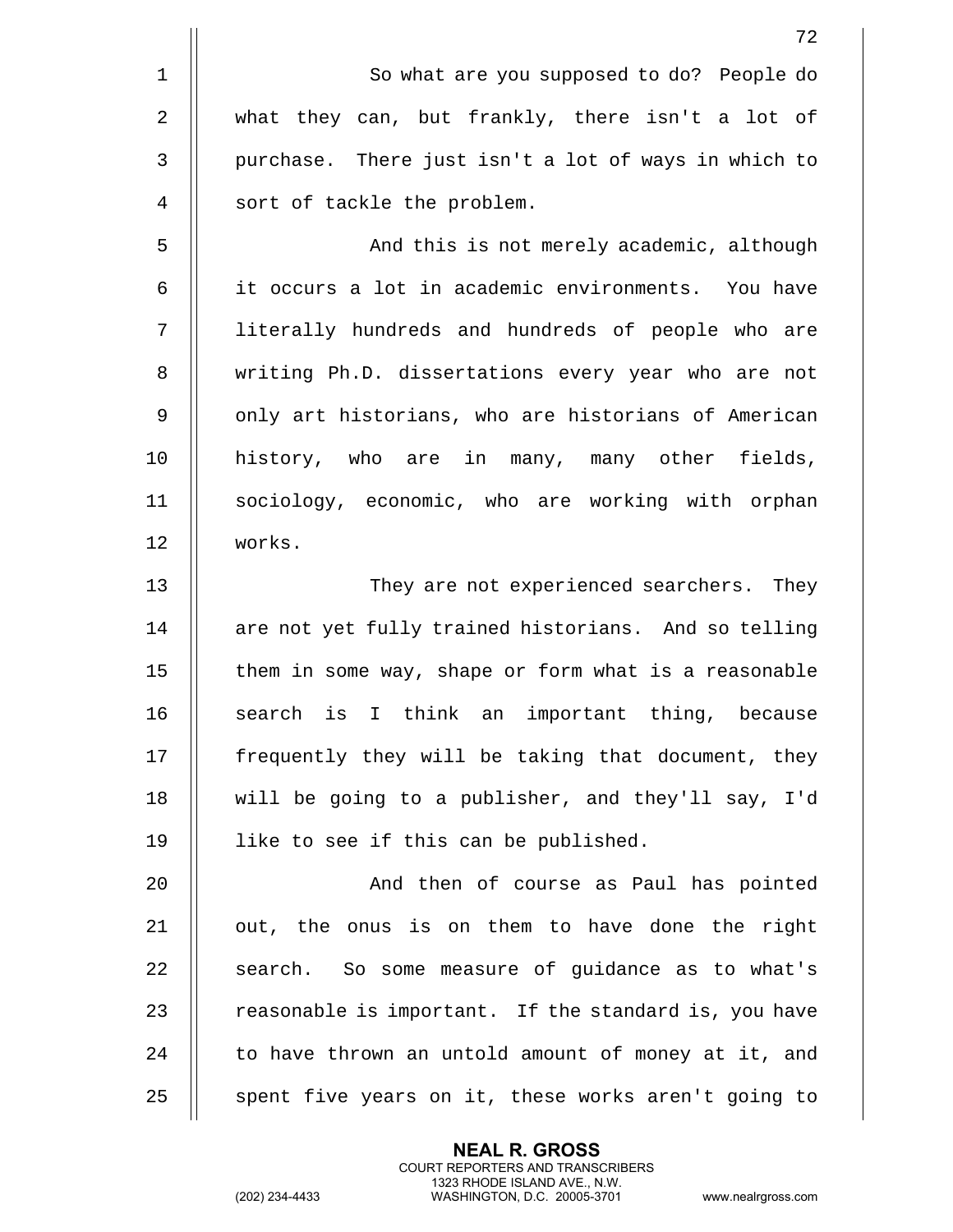|             | 73                                                    |
|-------------|-------------------------------------------------------|
| $\mathbf 1$ | get published and we'll be back sort of where we are  |
| 2           | today.                                                |
| 3           | MR. SIGALL: Let me ask a related                      |
| 4           | question, and it actually might be restating a        |
| 5           | question I asked yesterday that I don't think anyone  |
| 6           | precisely answered.                                   |
| 7           | But I'm thinking in the practical realm of            |
| 8           | how these cases are going to come up in a reasonable  |
| 9           | efforts system, which is that you will have post hoc, |
| 10          | looking backward, litigation.                         |
| 11          | And I think if we talk about people who               |
| 12          | maybe aren't out to abuse the system, but who others  |
| 13          | find themselves stuck with an infringement litigation |
| 14          | in front of them, they will probably assert in        |
| 15          | litigation that they did a reasonable search, whether |
| 16          | they did or not.                                      |
| 17          | And one of the questions related to what              |
| 18          | I asked yesterday is, when do you determine what a    |
| 19          | reasonable search is? At what point are you looking   |
| 20          | at? Before the use? During the use? In the middle     |
| 21          | of the use? All the way up to the point of            |
| 22          | litigation?                                           |
| 23          | How do you fix that moment in time where              |
| 24          | the court would be determining reasonableness?        |
| 25          | And the precise question I asked yesterday            |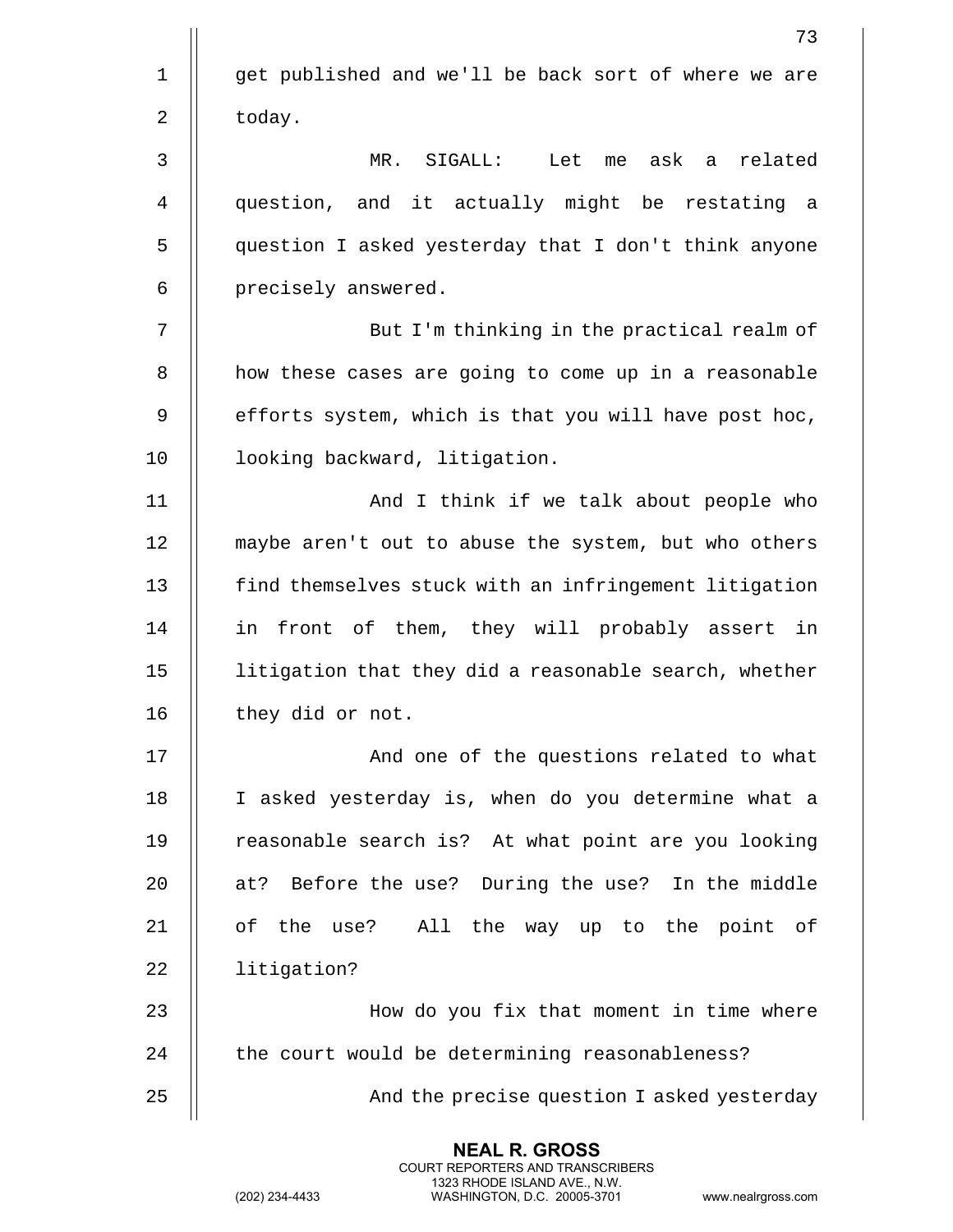|             | 74                                                     |
|-------------|--------------------------------------------------------|
| $\mathbf 1$ | that I don't think was answered is, what happens when  |
| 2           | at that precise moment a reasonable search was done,   |
| 3           | but then for whatever reasons, it could be shown that  |
| 4           | the person receive information about the owner after   |
| 5           | that fact, after that point in time, does that affect  |
| 6           | the analysis?                                          |
| 7           | And in thinking about this in this topic,              |
| 8           | it's really a question of, how does the court sort all |
| 9           | of this out? Because I think it'll always - it'll in   |
| 10          | most cases be presented to them all in a lump, that I  |
| 11          | did a reasonable search, and then it'll be trying to   |
| 12          | sort out when that occurred, and how that was changed, |
| 13          | or not changed, by subsequent information.             |
| 14          | So I've got Paul and Chris and Jay and                 |
| 15          | Keith.                                                 |
| 16          | I think conceptually the<br>MR. SLEVEN:                |
| 17          | point in time as of which you have to have completed   |
| 18          | a reasonable search is the time when I'll call it      |
| 19          | significant reliance on the ability to use the work    |
| 20          | kicks in.                                              |
| 21          | With us, I guess it would be around when               |
| 22          | second pass pages are circulated. Even that is a       |
| 23          | little late. I'd prefer to have it when the book is    |
| 24          | submitted to copyediting.                              |

(202) 234-4433 WASHINGTON, D.C. 20005-3701 www.nealrgross.com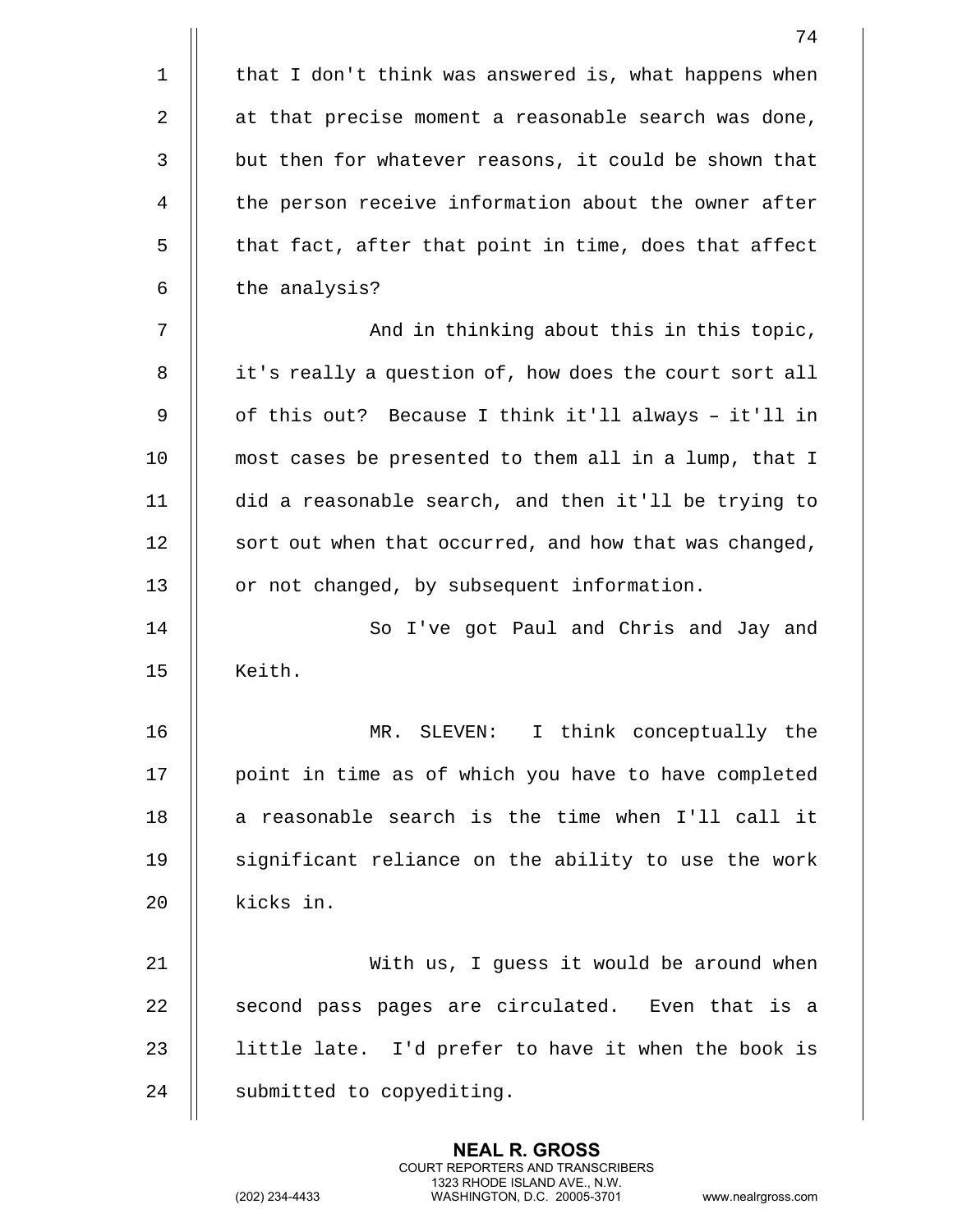|                | 75                                                       |
|----------------|----------------------------------------------------------|
| $\mathbf 1$    | But at some point, and I know you're not                 |
| $\overline{2}$ | going to write a reg that covers the book industry.      |
| 3              | But that is the concept.                                 |
| 4              | At some point in the making of a movie,                  |
| 5              | you're done. As Mike Less (phonetic) used to say,        |
| 6              | pencils down.                                            |
| 7              | There is a pencils down point in the                     |
| 8              | creation or use of any work. And I would think that      |
| 9              | would have to be the point.                              |
| 10             | Now how do you figure that out? How do                   |
| 11             | you say that? I don't exactly know, because it           |
| 12             | differs from use to use.                                 |
| 13             | would think after that point, an<br>$\mathbf{I}$         |
| 14             | emerging rights owner should be in the orphan works      |
| 15             | rubric. Otherwise you're in a situation where we've      |
| 16             | already printed X number of copies, and they're going    |
| 17             | to the bookstores next week, or a number of prints of    |
| 18             | the movie have been made and they're about to go out,    |
| 19             | and it's an injunction at the worst time.                |
| 20             | So how do you fix that? Maybe, I mean                    |
| 21             | fortunately, in this litigation situation, you are       |
| 22             | looking retroactively at when the user began to rely,    |
| 23             | began to print, began to duplicate whatever it is.<br>So |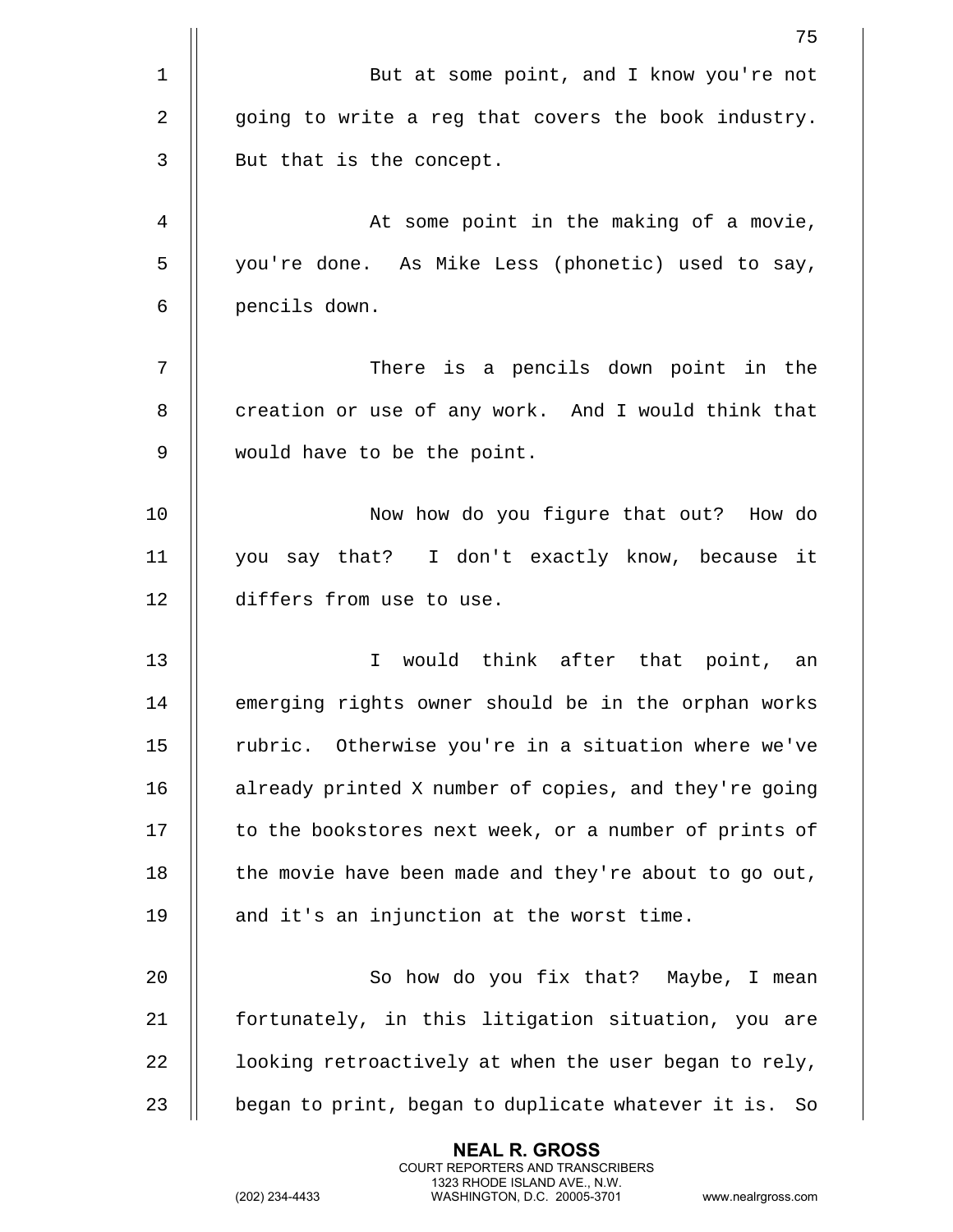|                | 76                                                     |
|----------------|--------------------------------------------------------|
| $\mathbf 1$    | the user presumably has evidence of the timeframe of   |
| $\overline{2}$ | their actions. So you can go back and see when they    |
| 3              | relied.                                                |
| 4              | How do you define in legislation what the              |
| 5              | pencils-down point is I don't have a good answer for   |
| 6              | you. I apologize.                                      |
| 7              | MR. ROSENTHAL: There we go. Maybe we                   |
| 8              | could look at trademark practice. I don't know of any  |
| 9              | competent IP attorney who wouldn't say, hey before you |
| 10             | use the mark, do a Thompson & Thompson search.         |
| 11             | And maybe you kind of have to work it up               |
| 12             | where you get to that point, and I think you were      |
| 13             | alluding to this, you have to do some preproduction    |
| 14             | work to get to the point where you really even know    |
| 15             | you want to use the orphan work.                       |
| 16             | Now granted that is probably viable, but               |
| 17             | certainly before publication. I mean you've got to go  |
| 18             | down the road of engaging in a search.                 |
| 19             | And again, I think maybe trademark law is              |
| 20             | something to look at, trademark practice. I can't      |
| 21             | conceive of anybody using - at least somebody who I    |
| 22             | would advise, using a trademark without engaging a     |
| 23             | professional search company. And it's always got to    |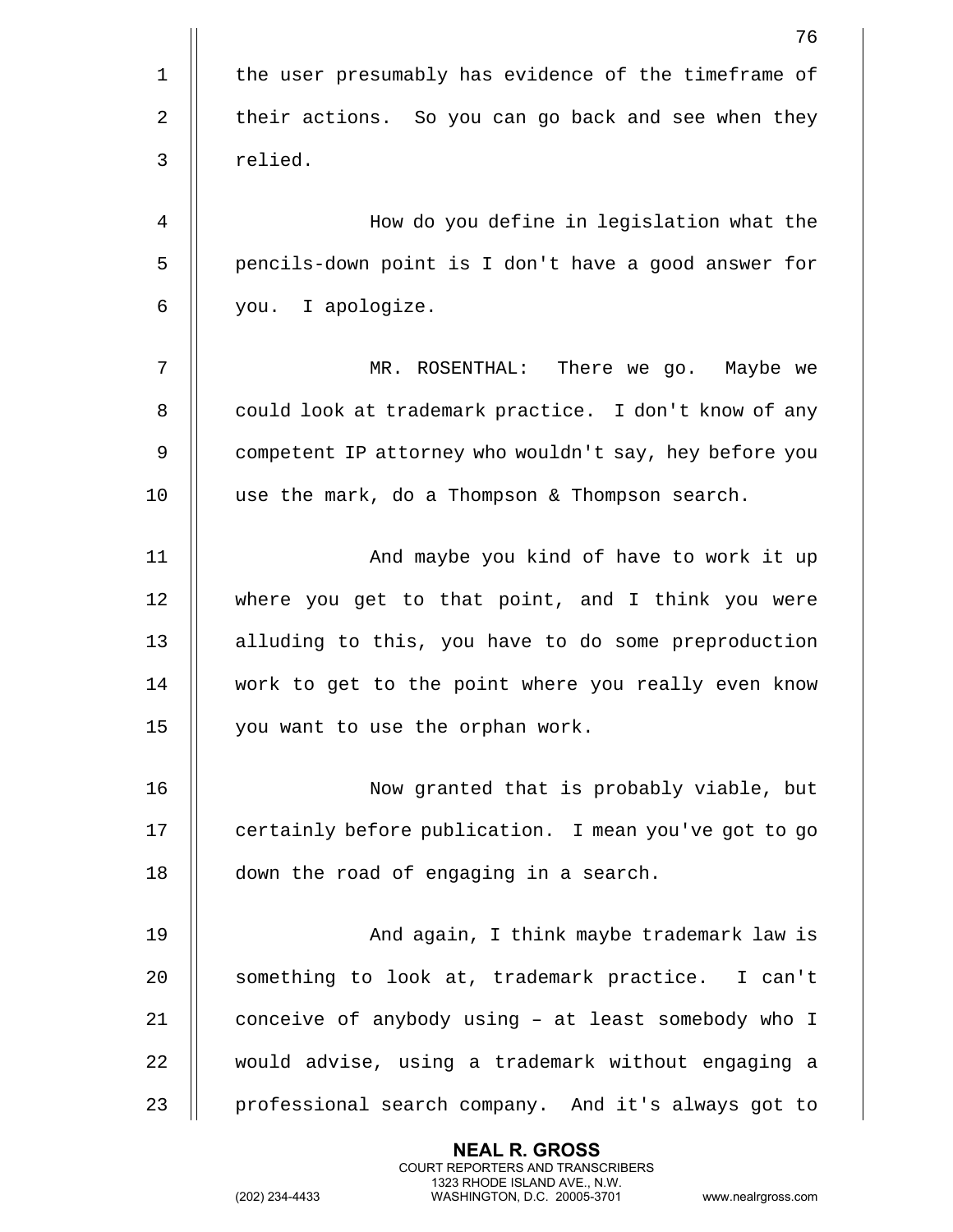|             | 77                                                     |
|-------------|--------------------------------------------------------|
| $\mathbf 1$ | be before you use it.                                  |
| 2           | MR. KUPFERSCHMID: Yes, we've talked a                  |
| 3           | little bit about worrying concerns about abuse of the  |
| 4           | system. I think the easiest thing that could be done   |
| 5           | is to make sure that the search occurs before the use. |
| 6           | If we want to define some line before that, that's a   |
| 7           | different story. But if you really want to open this   |
| 8           | thing up to abuse, and defenses that really shouldn't  |
| 9           | be made here, then you could open it up to something   |
| 10          | past use, which we do not want to do. I mean that      |
| 11          | would create a whole bunch of problems.                |
| 12          | In addition, forgetting about just sort of             |
| 13          | abuse, in other words, people are just infringing the  |
| 14          | works to begin with, think about what we're trying to  |
| 15          | accomplish here.                                       |
|             |                                                        |
| 16          | What we're trying to do is make these                  |
| 17          | works available and disseminated to the public. If     |
| 18          | somebody is going to go ahead and use a work and not   |
| 19          | do any searching of it anyway, they've basically       |
| 20          | rolled the dice and taken the chance that they may or  |
| 21          | may not be infringing to begin with. So it's not that  |
| 22          | group of people I think we need to address this with   |
| 23          | the<br>approach we're suggesting, limitation and       |
|             |                                                        |

**NEAL R. GROSS** COURT REPORTERS AND TRANSCRIBERS 1323 RHODE ISLAND AVE., N.W. (202) 234-4433 WASHINGTON, D.C. 20005-3701 www.nealrgross.com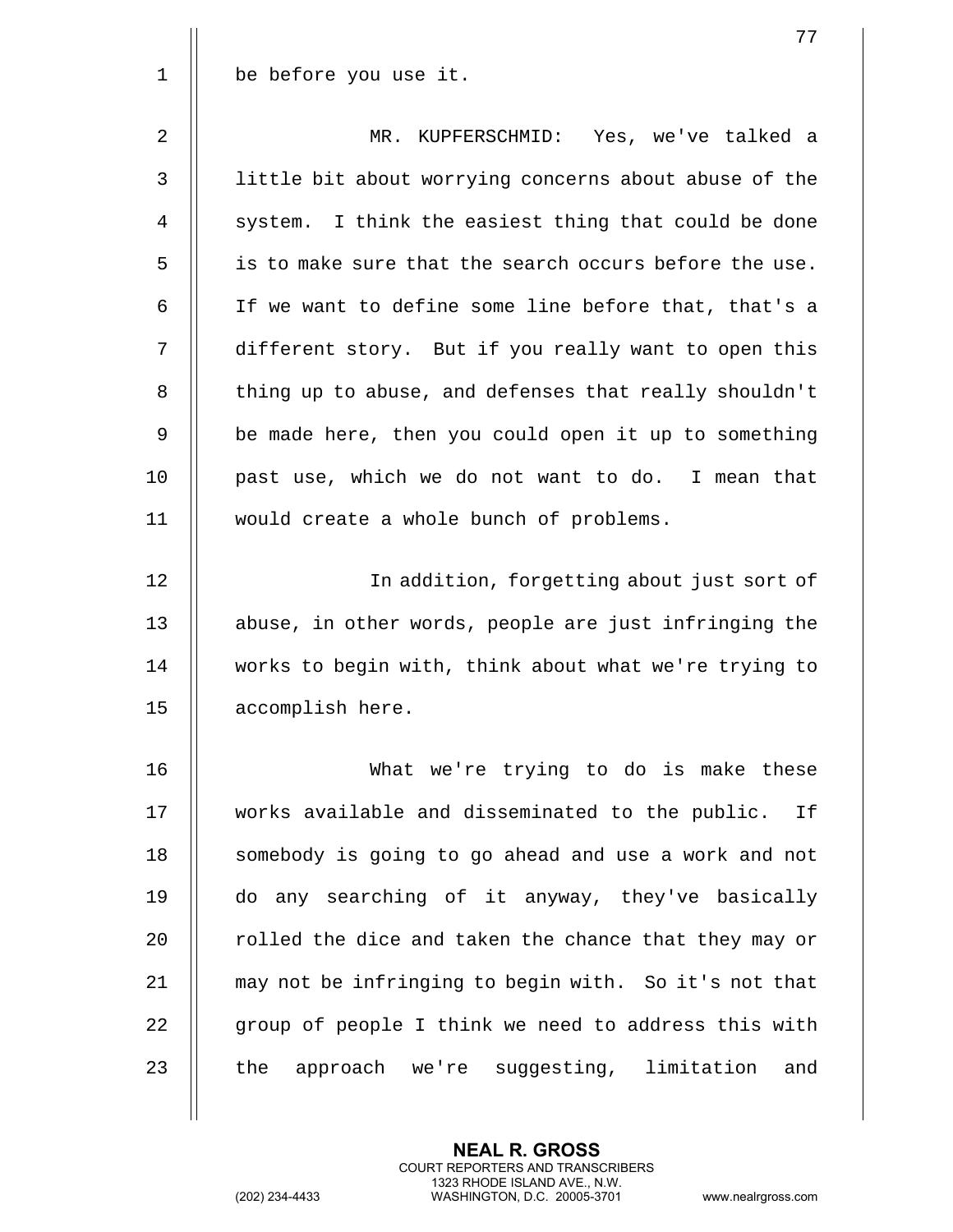|             | 78                                                     |
|-------------|--------------------------------------------------------|
| $\mathbf 1$ | remedies. I don't think it's that group of people      |
| 2           | that we need to be concerned about here, because       |
| 3           | they're willing to take a chance and make that work    |
| 4           | available in some form or another, and not even        |
| 5           | worrying about looking for who the owner is, because   |
| 6           | it's purposeful, or was as Steve said, honest          |
| 7           | incompetence, or whatever.                             |
| 8           | So I think it quite clearly, any search                |
| 9           | that takes place, it has to go to absolutely be before |
| 10          | the use of the work commences. Otherwise you really    |
| 11          | run the risk of abuse of the system. And also we're    |
| 12          | addressing a problem that we don't need to address     |
| 13          | here.                                                  |
| 14          | MR. SPRIGMAN: I think that current law,                |
| 15          | unless you changed it specifically, and whatever       |
| 16          | orphan works arrangement is enacted, would suggest     |
| 17          | that you would have to make the search before          |
| 18          | undertaking any activity that treads upon any of the   |
| 19          | exclusive rights granted to the copyright owner.       |
| 20          | So I think the reasonable search would                 |
| 21          | have to be done before reproduction or distribution or |
| 22          | the creation of a derivative work. That would be,      |
| 23          | absent some specific direction otherwise, where I      |

(202) 234-4433 WASHINGTON, D.C. 20005-3701 www.nealrgross.com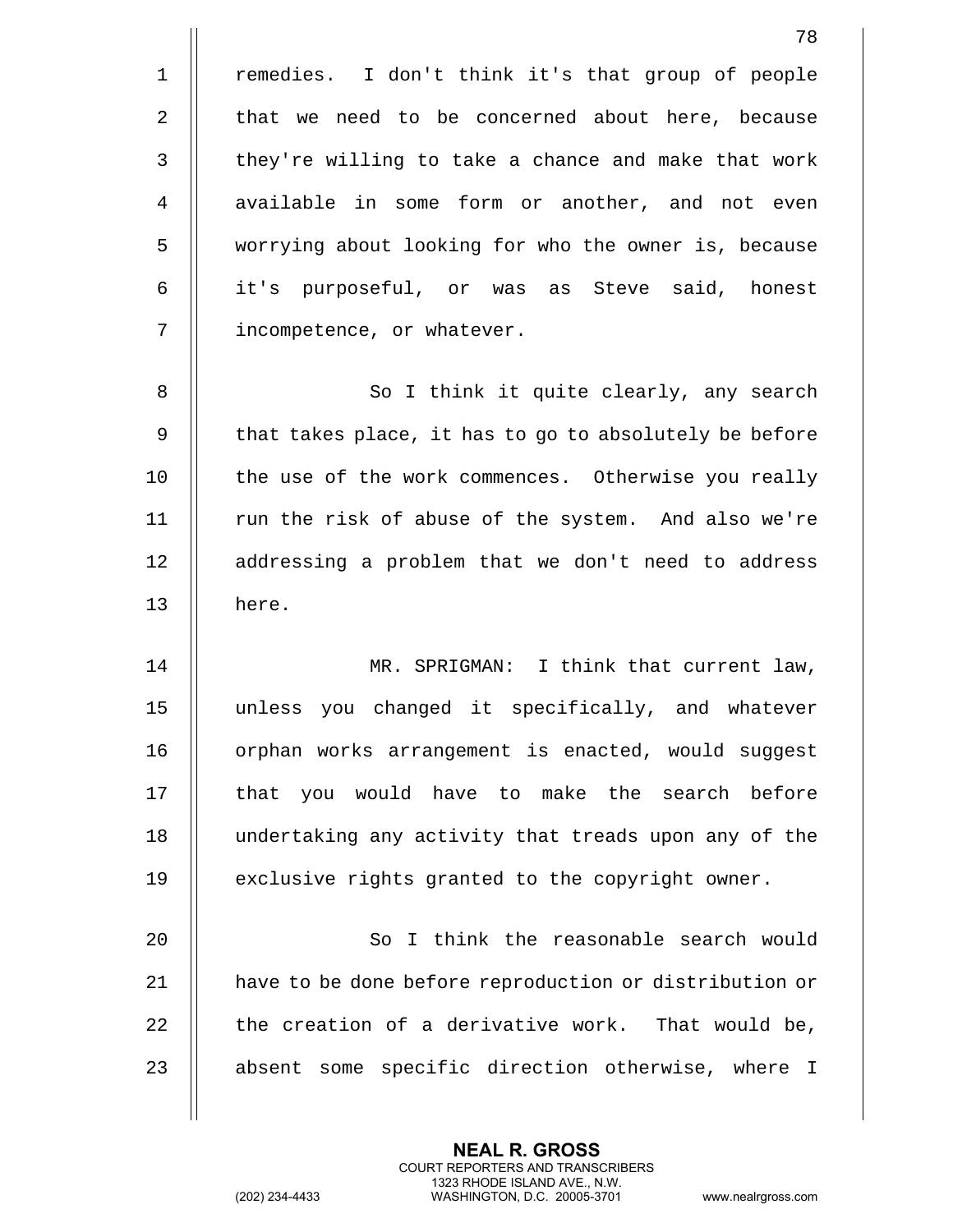|                | 79                                                    |
|----------------|-------------------------------------------------------|
| $\mathbf 1$    | think courts would go, in assessing this.             |
| $\overline{2}$ | the second question is really<br>So                   |
| 3              | interesting. So what happens if you do a reasonable   |
| 4              | search, however that is defined. And then later,      |
| 5              | which I can easily imagine happening, you learning    |
| 6              | something, because a reasonable search isn't          |
| 7              | necessarily a perfect search, right? You learn        |
| 8              | something that later would tell you who is the rights |
| 9              | holder.                                               |
| 10             | Again, we're running up against the risk              |
| 11             | of uncertainty that becomes paralyzing, uncertainty   |
|                |                                                       |
| 12             | that prevents us from realizing the benefits of the   |
| 13             | uses of works that are otherwise orphaned, otherwise  |
| 14             | not used.                                             |
| 15             | I think we need to do a reasonable search             |
| 16             | that is going to have to immunize you going forward,  |
| $17\,$         | and that the reasonable search, once discharged, is   |
| 18             | enough.                                               |
| 19             | Now, again, I'm not saying that a                     |
| 20             | subsequent user doesn't have to do their own search,  |
| 21             | and if facts change, what constitutes a reasonable    |
|                |                                                       |
| 22             | might change, because information about<br>search     |
| 23             | someone's identity might become available such that a |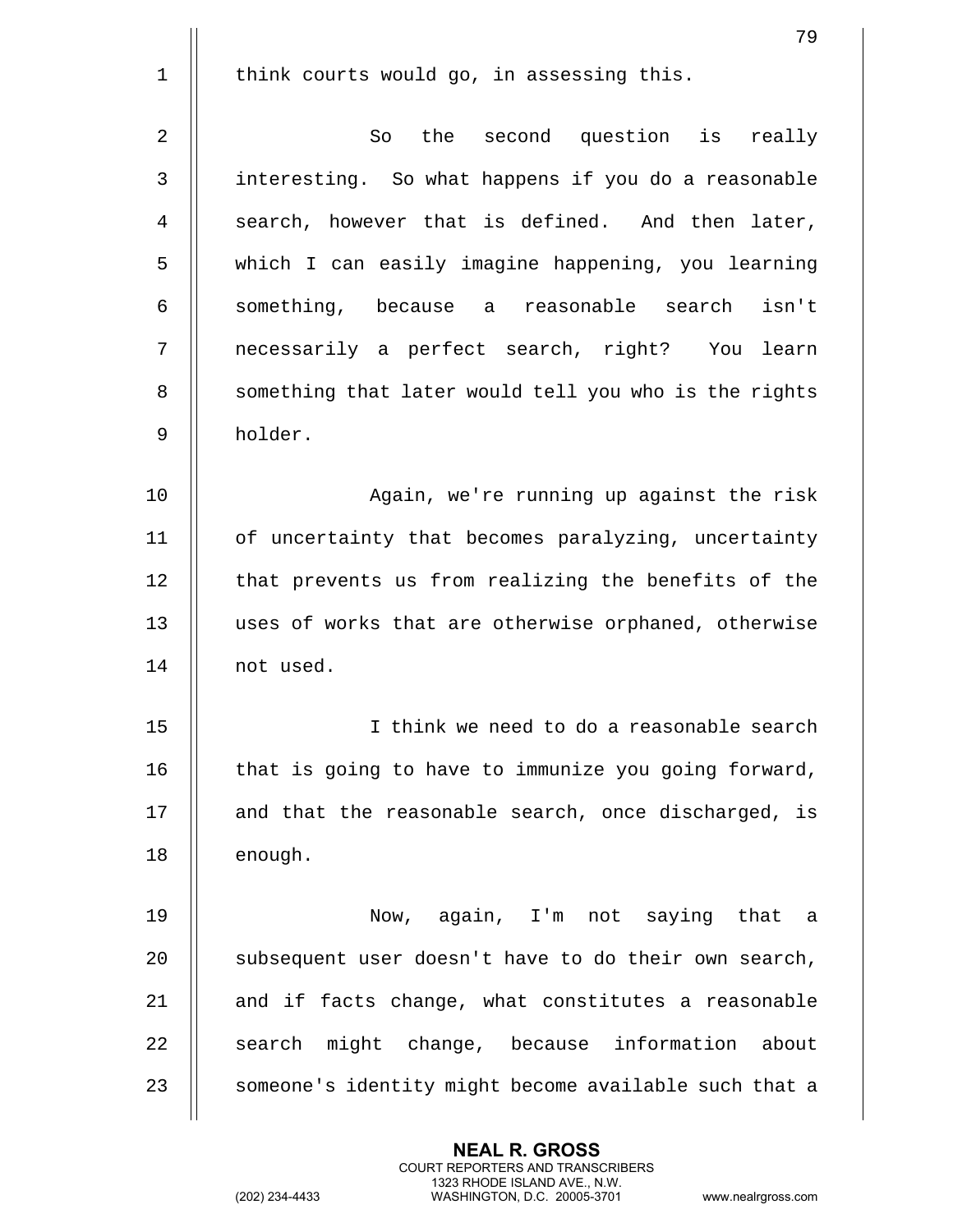|                | 80                                                     |
|----------------|--------------------------------------------------------|
| $\mathbf{1}$   | reasonable search would pick it up. So an orphan work  |
| $\overline{2}$ | for person A may no longer be an orphan work for       |
| 3              | person B, who makes a use somewhat later.              |
| 4              | And in addition, you know, we talked about             |
| 5              | reclamation, and I think this is related to            |
| 6              | reclamation. We should encourage authors who detect    |
| 7              | uses of their work to make themselves known, and the   |
| 8              | voluntary registry the Copyright Office has now is a   |
| 9              | tool.                                                  |
| 10             | MR. METALITZ: I have to disagree with                  |
| 11             | Chris' last point. I think we have to draw a           |
| 12             | distinction between a duty to search, and a duty to    |
| 13             | act on knowledge that comes to you.                    |
| 14             | I agree that at some point you've done                 |
| 15             | your reasonable search, and you haven't found, located |
| 16             | the person, that's fine. It may be an orphan work.     |
| 17             | But then if information comes to you, not              |
| 18             | because you searched again but because it comes to you |
| 19             | because it identifies and locates the copyright owner  |
| 20             | - I mean the whole purpose of this, assuming we're not |
| 21             | going down the road of formalism, the purpose of this  |
| 22             | is not to go through the formality of the search or    |
| 23             | the steps of the search, it's to see, can you locate   |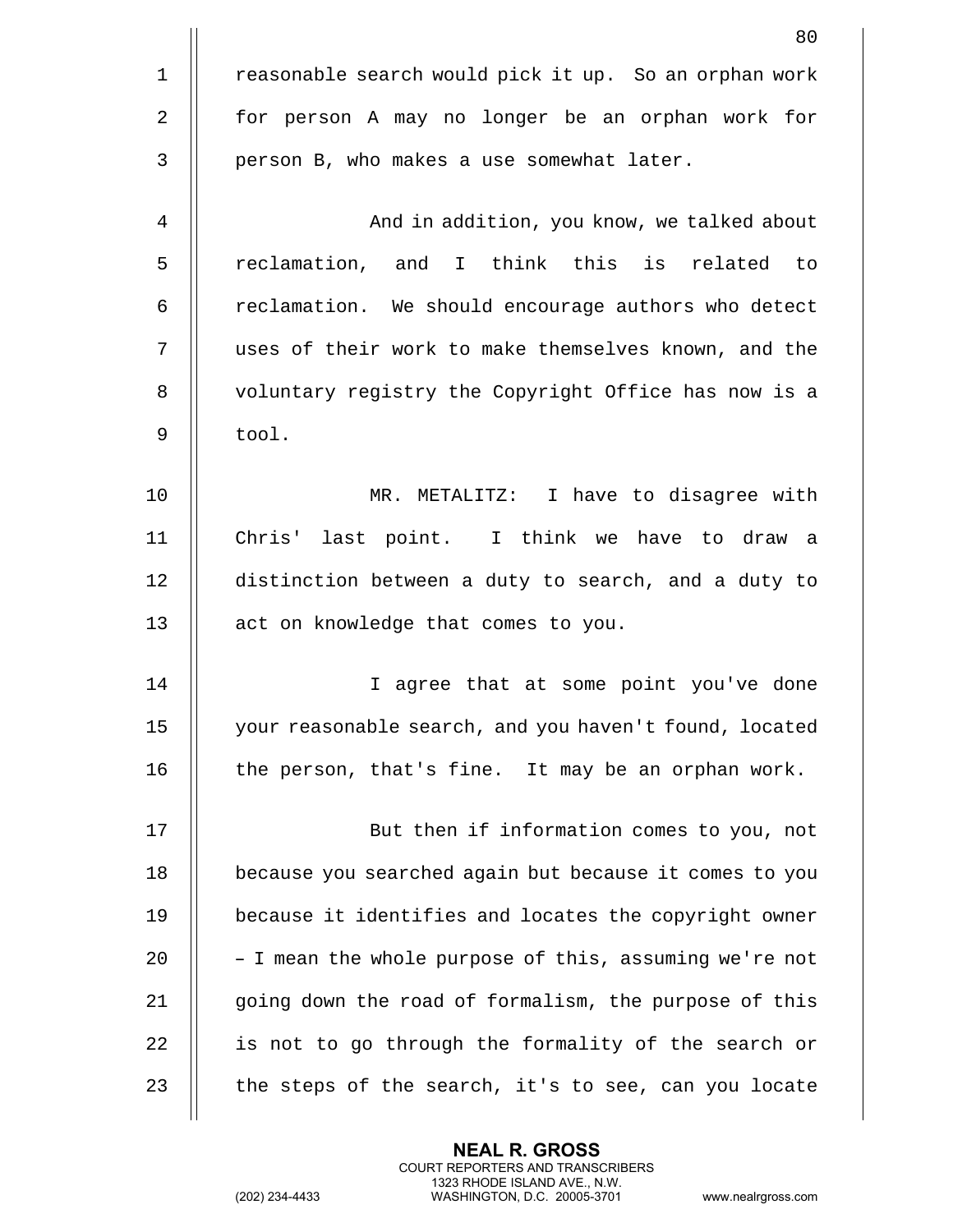|             | 81                                                     |
|-------------|--------------------------------------------------------|
| $\mathbf 1$ | or identify the copyright owner.                       |
| 2           | And if you can, even if not as a result of             |
| 3           | your search, I don't think from that point forward it  |
| 4           | could be considered as being in orphan work status.    |
| 5           | I would also say in terms of the other                 |
| 6           | question you raise, Jule, it certainly would help the  |
| 7           | court in that situation I think if a user had posted   |
| 8           | a notice of intent to use at a certain date and        |
| 9           | explain what he or she had done to try to identify and |
| 10          | locate the copyright owner as of that date.            |
| 11          | Then you'd at least have something, a                  |
| 12          | statement from the defendant at a fixed point in time  |
| 13          | -- you could figure out whether that was before or     |
| 14          | after pencils down - of what they had done. You could  |
| 15          | then try and address the reasonableness of what had    |
| 16          | been done.                                             |
| 17          | even if it were not a<br>So<br>mandatory               |
| 18          | requirement, perhaps there would be ways to encourage  |
| 19          | users to do this.                                      |
| 20          | And<br>finally on<br>the<br>question<br>оf             |
| 21          | professionals which Jay raised, I would agree that you |
| 22          | couldn't really have a per se rule that you have to    |
| 23          | hire a professional to do this, but on the other hand  |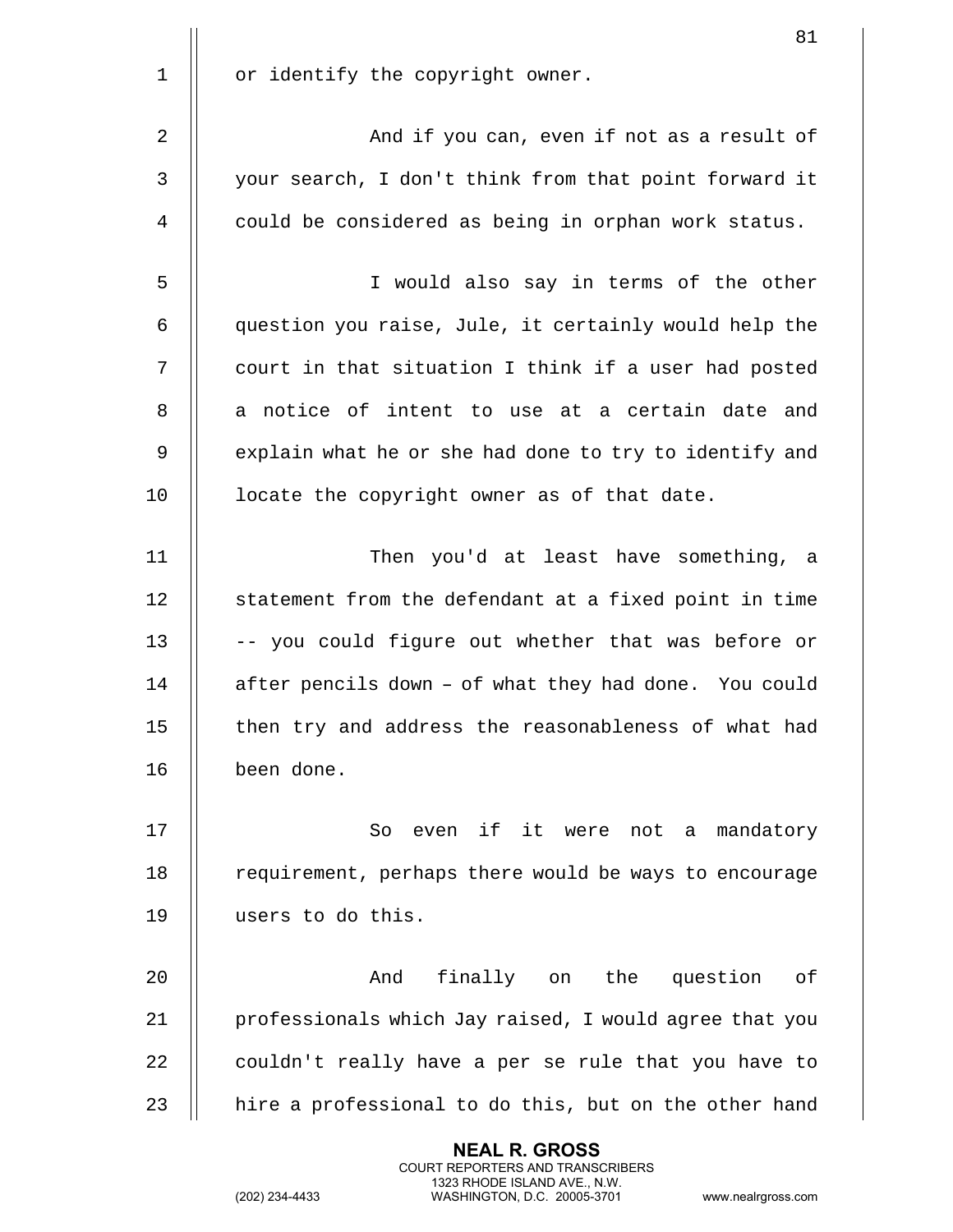|             | 82                                                     |
|-------------|--------------------------------------------------------|
| $\mathbf 1$ | there certainly are circumstances in which users who   |
| 2           | not skilled may not be able to achieve a<br>are        |
| 3           | reasonable search unless they do hire a professional.  |
| 4           | Again, if we're trying to encourage people             |
| 5           | to undertake good searches to try to identify and      |
| 6           | locate copyright owners, and if our goal, or one of    |
| 7           | our goals, is to try to bring together owners and      |
| 8           | users in a way so that they can try to work out a deal |
| 9           | on the use of this material, I don't think there is    |
| 10          | anything wrong with encouraging people to use          |
| 11          | professionals in trying to make people aware of the    |
| 12          | fact that there are professionals in this area.        |
| 13          | So I don't think that's a downside of                  |
| 14          | this. Again, I don't think it could possibly be a per  |
| 15          | But I think if, as a result of these<br>se rule.       |
| 16          | changes, there were more work for copyright searchers  |
| 17          | and clearance of permission people, people with those  |
| 18          | skills, and if more people went into that business, I  |
| 19          | think that might be a sign of success.                 |
| 20          | MR. STEVEN:<br>I wanted to respond to                  |
| 21          | something Steve said about the notice of intent to     |

| use.

23 || I had thought it was being conceptualized

**NEAL R. GROSS** COURT REPORTERS AND TRANSCRIBERS 1323 RHODE ISLAND AVE., N.W.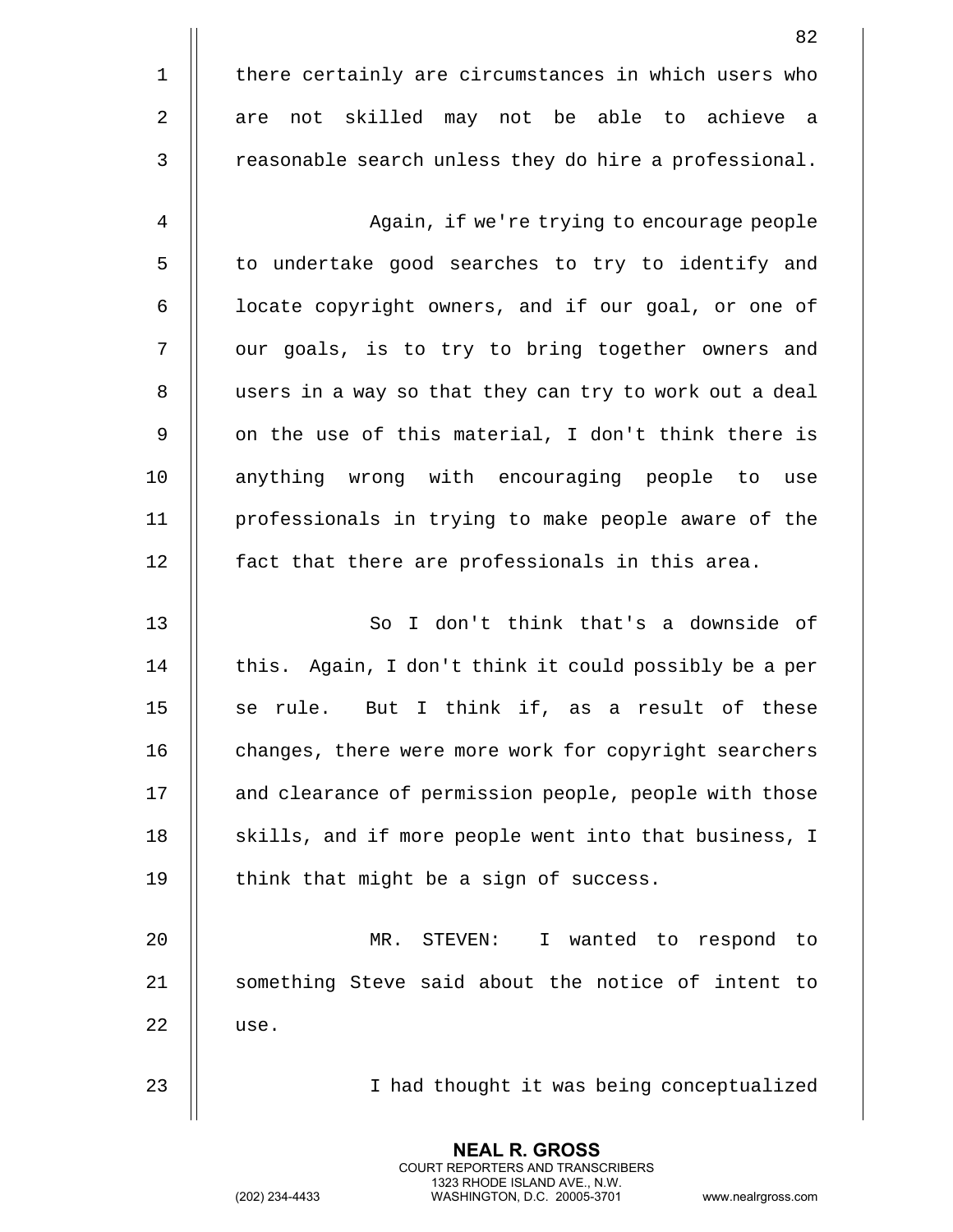|             | 83                                                     |
|-------------|--------------------------------------------------------|
| $\mathbf 1$ | yesterday as a step in the search process to try and   |
| 2           | draw out the owner. I don't think it's sensible to     |
| 3           | require that, but to instead have a notice after the   |
| 4           | fact, well, you're done. Are you now requiring a       |
| 5           | period of time after you've done your search and       |
| 6           | before you finalize to allow that? That has the delay  |
| 7           | problem we talked about, talked about yesterday.       |
| 8           | That's all, thanks.                                    |
| 9           | MR. SPRIGMAN: We're not going down the                 |
| 10          | road of formalism, maybe. But the road of formalism    |
| 11          | is straight, level, and smoothly paved, okay, compared |
| 12          | idea that we are going to assess<br>the<br>to          |
| 13          | reasonableness.                                        |
| 14          | And then if I heard Paul right, and Steve              |
| 15          | as well, at some point we're going to have<br>an       |
| 16          | assessment of whether somebody who found out something |
| 17          | about an author after conducting a reasonable search   |
| 18          | sufficiently relied, invested sufficient resources in  |
| 19          | a use such that an injunction which is assessed on its |
| 20          | common law rules shouldn't be issued.                  |
| 21          | Now again, if we sat here, I'm sure we're              |
| 22          | all smart enough to build an incredibly complicated    |
| 23          | machine like say the copyright law to cover orphan     |

(202) 234-4433 WASHINGTON, D.C. 20005-3701 www.nealrgross.com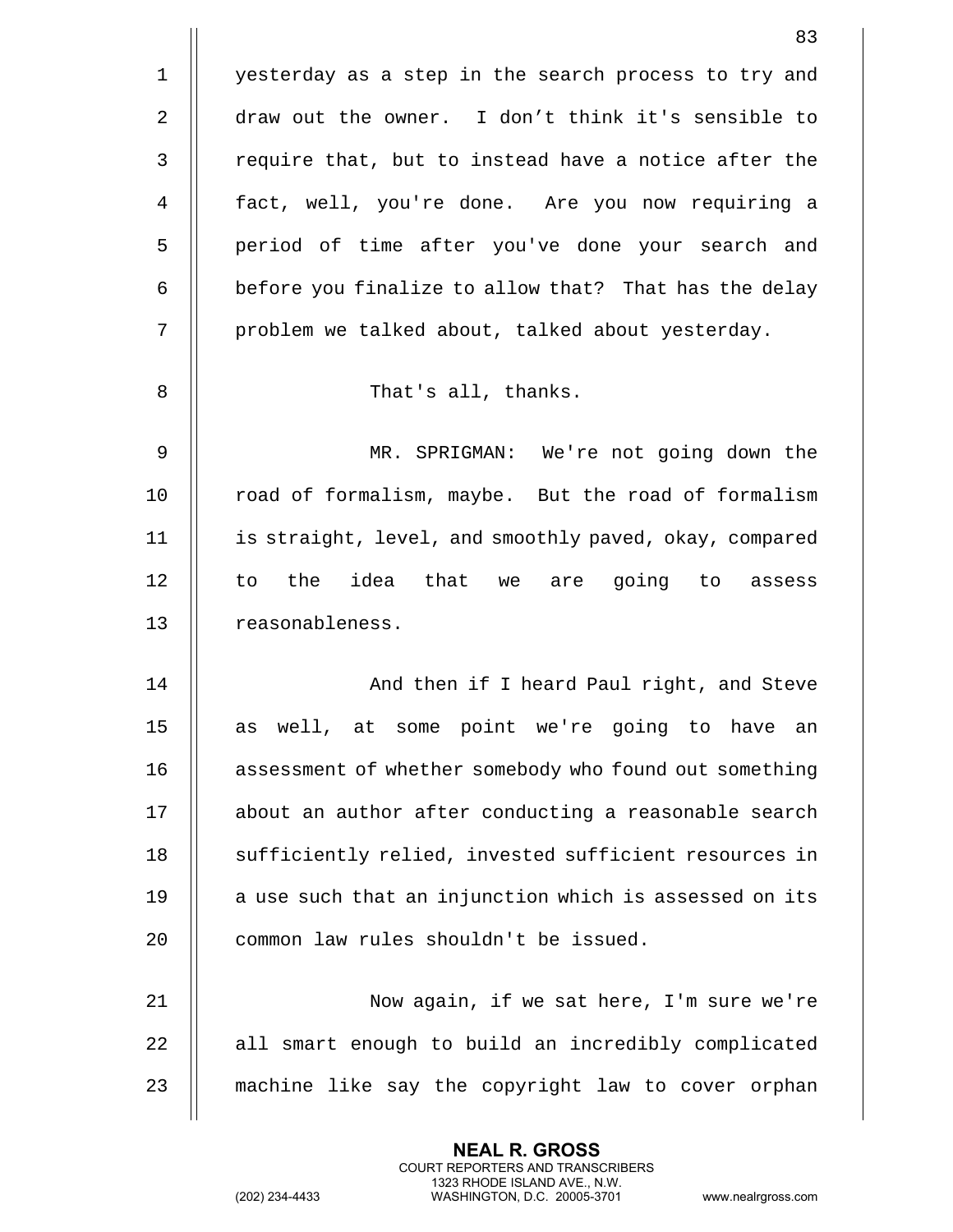|             | 84                                                     |
|-------------|--------------------------------------------------------|
| $\mathbf 1$ | The difference is that the copyright law is<br>works.  |
| 2           | supposed to incent the creation of works and then give |
| 3           | exclusive rights so that these works can be profited   |
| 4           | from without the danger of free riding.                |
| 5           | And that works very well for works with                |
| 6           | significant value. The copyright law is a big,         |
| 7           | complicated, expensive machine, but that works very    |
| 8           | well for works that are very valuable.                 |
| 9           | It doesn't work very well at this point                |
| 10          | for works that lack significant commercial value. To   |
| 11          | add a kind of epicycle to the very complicated system  |
| 12          | obscure reference - but to add another<br>an           |
| 13          | complicated system on top, all right, and then say     |
| 14          | that we're going to impose this complicated costly     |
| 15          | system to free up orphan works is basically just going |
| 16          | to be futile.                                          |
| 17          | It has to be a cheap system, again, cheap,             |
| 18          | simple, formal - that's typically how we do these      |
| 19          | things. If we don't want to go formal because we have  |
| 20          | some deep opposition to the idea of authors having to  |
| 21          | reveal information, then fine, we can do a reasonable  |
| 22          | efforts proposal, but we have to be very careful to    |
| 23          | make it quick, certain and cheap.                      |
|             |                                                        |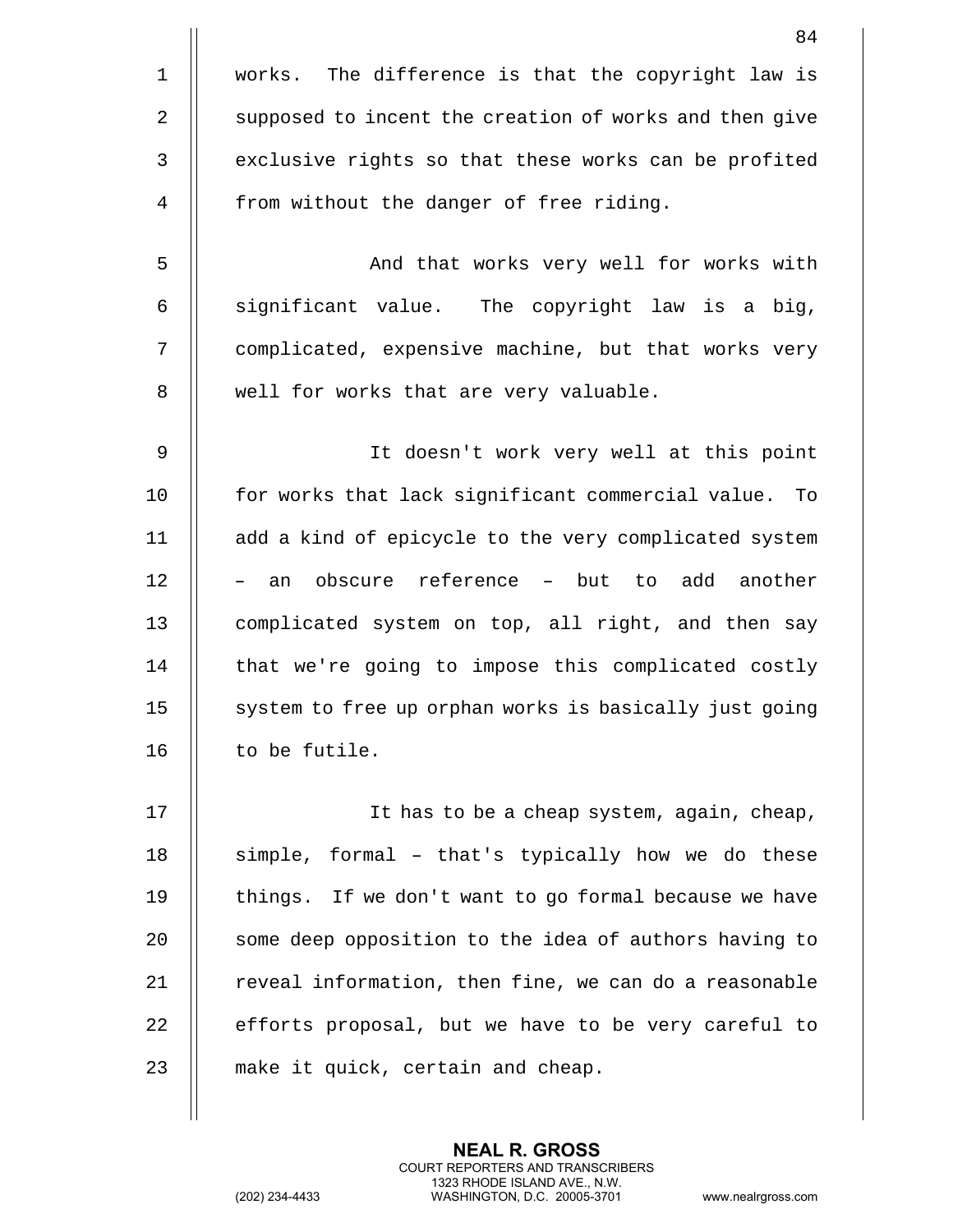| 85                                                       |
|----------------------------------------------------------|
| MS. URBAN: So in our proposal, and I                     |
| think similarly in Kay's Authors Guild proposal, she     |
| can correct me, we had suggested what we discussed       |
| yesterday, the idea that you have an affirmation of      |
| good faith, and perhaps you fill out a form that in      |
| some level of detail describes your efforts.             |
| Presumably that would be dated, and then                 |
| presumably there would be a record of that search.<br>It |
| seems to me that that would be a pretty easy date from   |
| which to determine when the reasonable search was        |
| done, and when the fees commence.                        |
| MR. CUNARD: I think that whatever the                    |
| merits of that approach might be, I certainly agree      |
| with almost everything that has been said with regard    |
| to the date - the date has to be a date prior to         |
| publication or the date of the infringing use. That      |
| seems to me sensible. You can't sort of continue to      |
| do the search in what I would regard as a pretextual     |
| way in preparation for litigation.                       |
|                                                          |

20 || I think the more complicated question is | the one that you raise, which is, what happens if  $\parallel$  after the reasonable search is conducted the rightful 23 | copyright holder comes forward?

> **NEAL R. GROSS** COURT REPORTERS AND TRANSCRIBERS 1323 RHODE ISLAND AVE., N.W.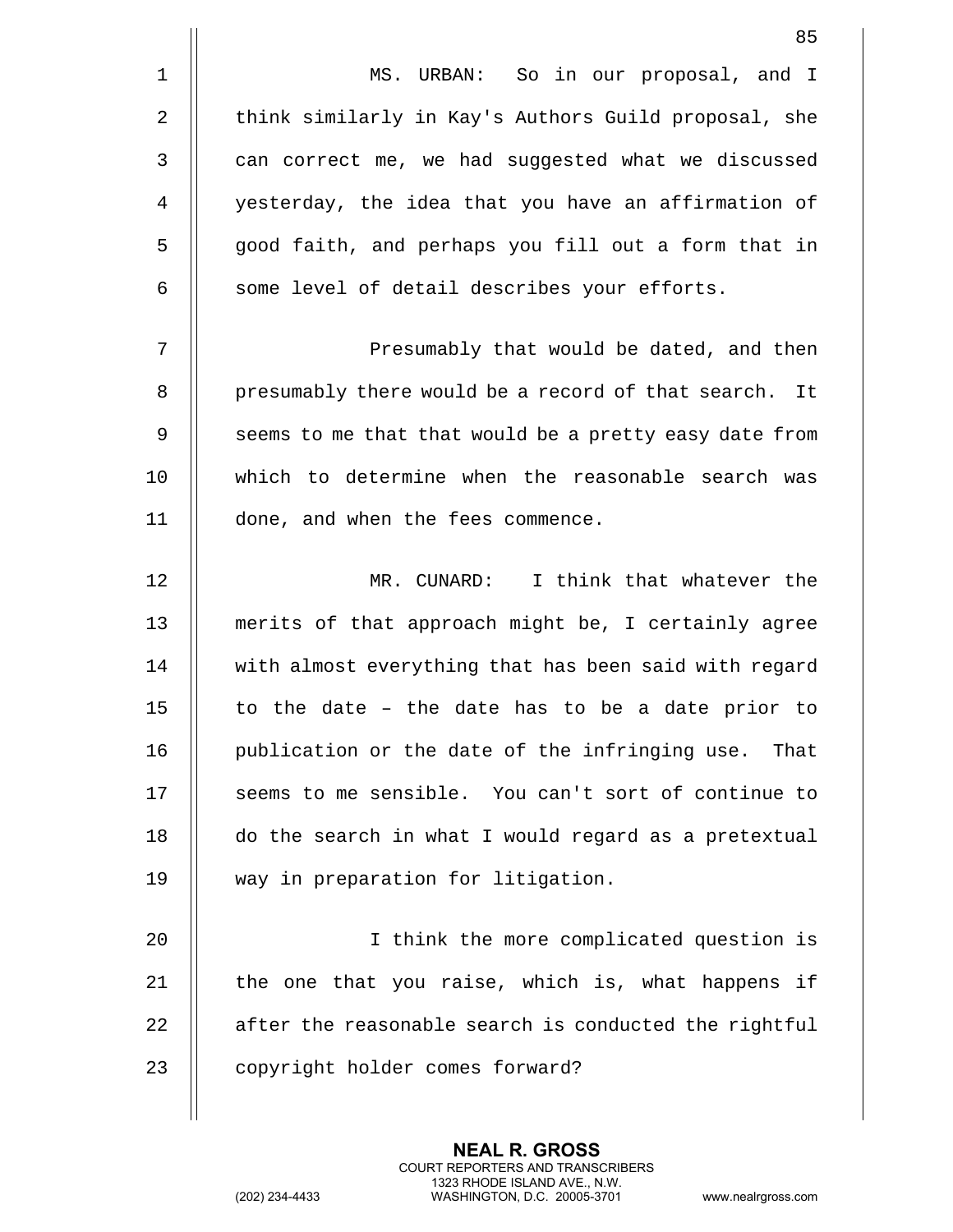|             | 86                                                     |
|-------------|--------------------------------------------------------|
| $\mathbf 1$ | Clearly, if the rightful copyright holder              |
| 2           | comes forward the day after you sign the form, I don't |
| 3           | think formalism should go so far as to say well, you   |
| 4           | can ignore that.                                       |
| 5           | If<br>the other<br>hand<br>the<br>rightful<br>on       |
| 6           | copyright owner comes forward on the day that your     |
| 7           | 50,000 books are on the shipping dock, where you've    |
| 8           | made your decision to include this particular image a  |
| 9           | book, then I think it's more problematic to say, well, |
| 10          | we're going to recall all the books and rip out the    |
| 11          | pages just because we now know who the copyright owner |
| 12          | is, and gee, the whole purpose of this was to get      |
| 13          | copyright owners coming together with users.           |
| 14          | So I think again it may not be appropriate             |
| 15          | to be overly formal with respect to this.<br>But       |
| 16          | certainly if<br>have actual<br>knowledge,<br>you       |
| 17          | notwithstanding what your search is, prior to the time |
| 18          | that you've spent a lot of money, or prior to the time |
| 19          | of pencils down, you certainly I think need to respond |
| 20          | to that.                                               |
| 21          | MR. HOLLAND: There has been a lot of                   |
| 22          | attention, or there is a lot of talk about the         |
| 23          | certainty that the use would have in making use of an  |
|             |                                                        |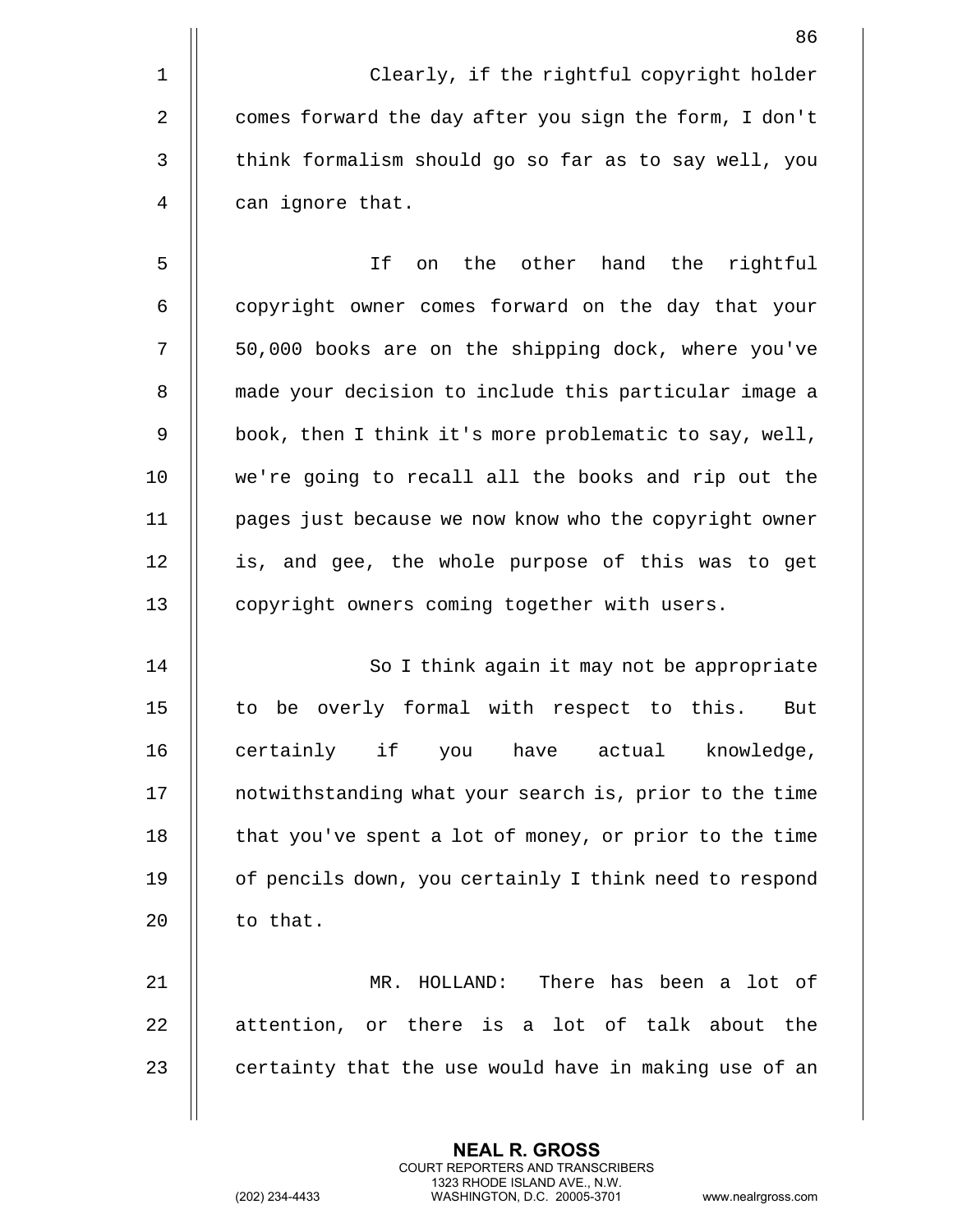|             | 87                                                      |
|-------------|---------------------------------------------------------|
| $\mathbf 1$ | orphaned work. But what I'm concerned about is the      |
| 2           | certainty that the rights holder has that his work was  |
| 3           | protected under copyright law.                          |
| 4           | And I'm not sure why the prejudice should               |
| 5           | shift in favor of the user, since the copyright holder  |
| 6           | was under the impression that his work was protected.   |
| 7           | And as I said yesterday, once this law is               |
| 8           | changed, a lot of artists will never know that the law  |
| 9           | has changed. They will think that their work has been   |
| 10          | protected.                                              |
| 11          | I also pointed out yesterday that even if               |
| 12          | you find the rights holder in the cases especially in   |
| 13          | a lot of pre-1978 work, and in a lot of work going      |
| 14          | under these<br>forward, because<br>new work for<br>hire |
| 15          | agreements that artists have to sign in order to work   |
| 16          | for Conde Nast, or to do a Time cover or other          |
| 17          | situations, you may be able to find that a publishing   |
| 18          | company has forfeited its rights. You've located that   |
| 19          | the work has been abandoned, but that hasn't returned   |
| 20          | the rights to the author.                               |
| 21          | And in that situation, shouldn't there be               |
| 22          | some provision that where you found that the - that     |
| 23          | the publishing company has forfeited rights, that the   |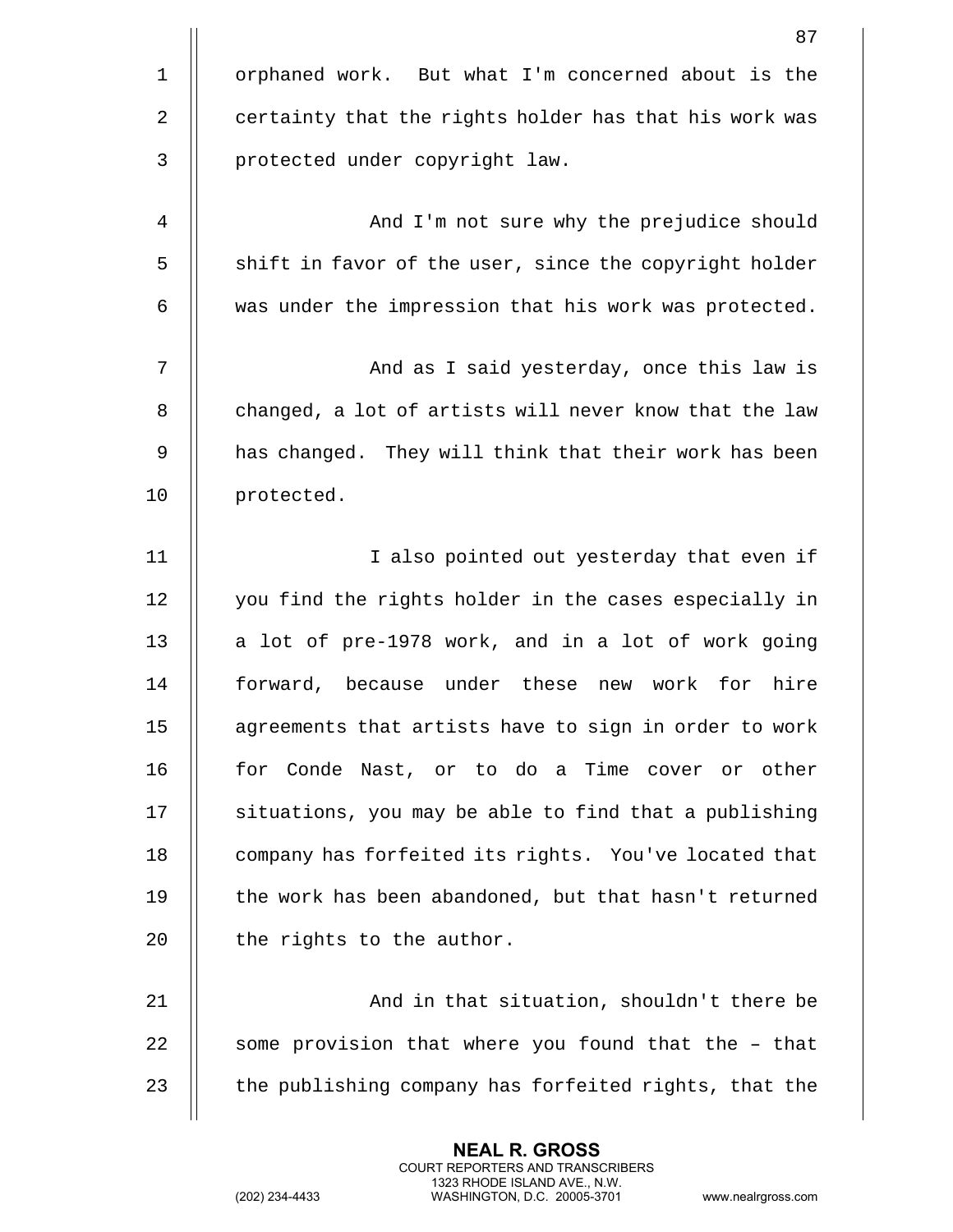1 work has been orphaned, shouldn't there be an 2 || opportunity for the author of that work or their 3 | estate to reclaim rights? Otherwise you're taking 4 | away rights from the author on two occasions, once 5 when he's forced to sign away his rights in return for 6 | work, and second, when the work is given to the public 7 || because the people who bought his work didn't care 8 | enough about it to maintain the copyright. 9 || I would argue that if you invited a lot of 10 || time and work into the work that you do, and as a 11 | condition of being paid for it you sign your rights 12 || away, you may have signed those rights away under a 13 | form of duress, and that that then becomes a legal 14 justification for the author's losing his rights to 15 | the public domain.

16 MR. ROSENTHAL: Let me respond to what you 17 || just said, Brad. I think whatever else the harms that 18 || may come to artists from inequitable bargaining power 19 with large publishers, if the artist has signed the 20 | rights away to a Conde Nast or a Time-Warner, and the 21 work of art was published in those journals, it is 22 | much, much less likely to be an orphaned work than if 23 | the rights had reverted, because everyone knows where 24 | to find Conde Nast and Time.

> **NEAL R. GROSS** COURT REPORTERS AND TRANSCRIBERS 1323 RHODE ISLAND AVE., N.W.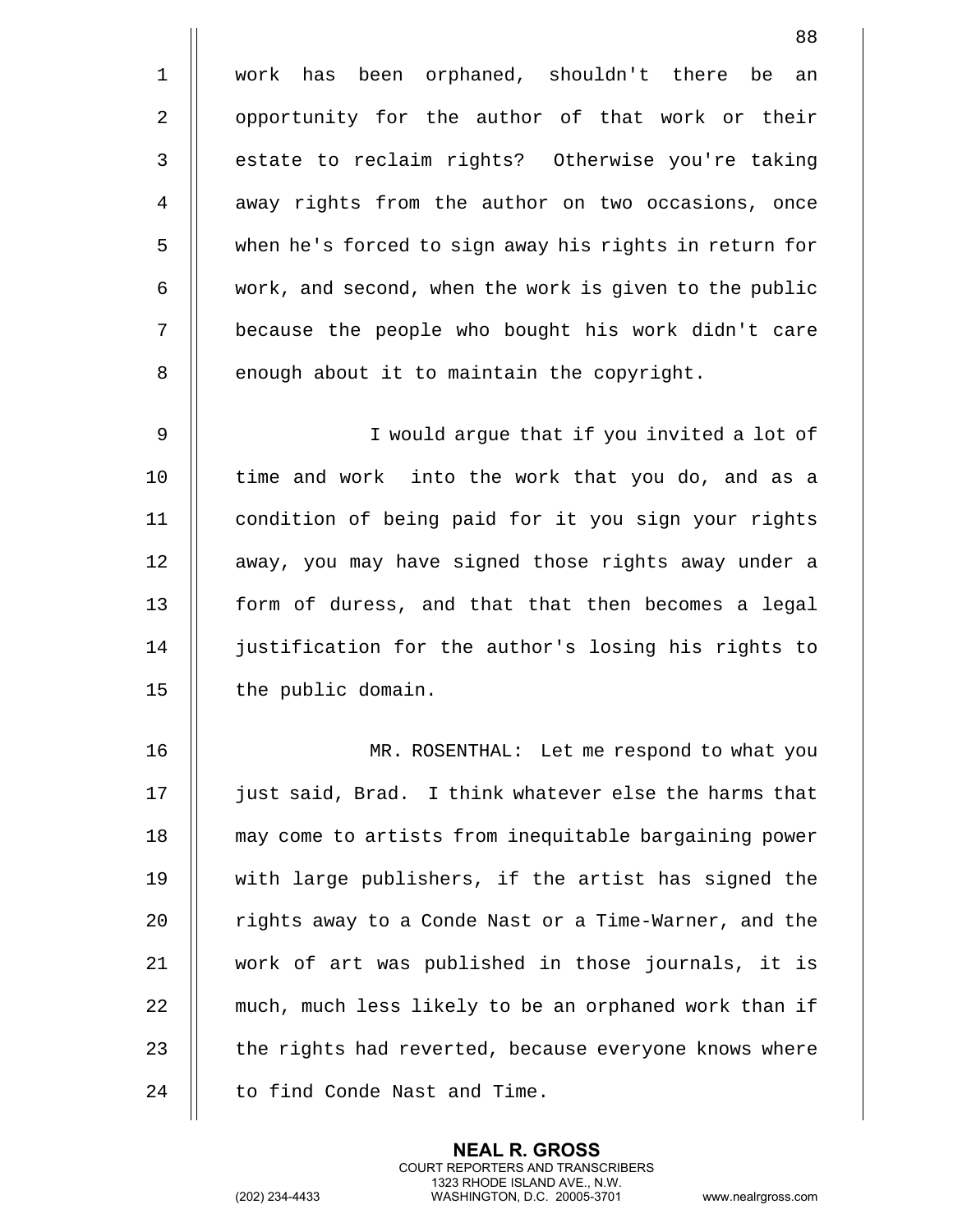|                | 89                                                     |
|----------------|--------------------------------------------------------|
| $\mathbf{1}$   | So I think you have other problems that                |
| $\overline{2}$ | you have articulated, but orphaned work law isn't      |
| 3              | exacerbating it in those cases.                        |
| 4              | MR. HOLLAND: Yes, I understand, but we're              |
| 5              | talking about years in to the future. I have a         |
| 6              | specific example of some work that I did years ago for |
| 7              | Bankers Trust in which they bought all the rights, for |
| 8              | a good deal of money, and it was worth it to me at the |
| 9              | time to make that transaction.                         |
| 10             | Bankers Trust has been bought by                       |
| 11             | DeutscheBank. And in a couple of cases I know of       |
| 12             | specific infringements that I informed DeutscheBank    |
| 13             | about. They didn't have enough concern in protecting   |
| 14             | that copyright that the work has now gone out.         |
| 15             | If they didn't want it, I'd have been                  |
| 16             | happy to have taken the rights back, and I would have  |
| 17             | protected my copyrights. But I have no control now     |
| 18             | work that DeutscheBank has essentially<br>the<br>over  |
| 19             | forfeited.                                             |
| 20             | MR. ROSENTHAL: Following on a point that               |
| 21             | Steve just made, I think the issue of certainly        |
| 22             | publication or prepublication is the moment where you  |
| 23             | have to determine whether a search was reasonable, I'm |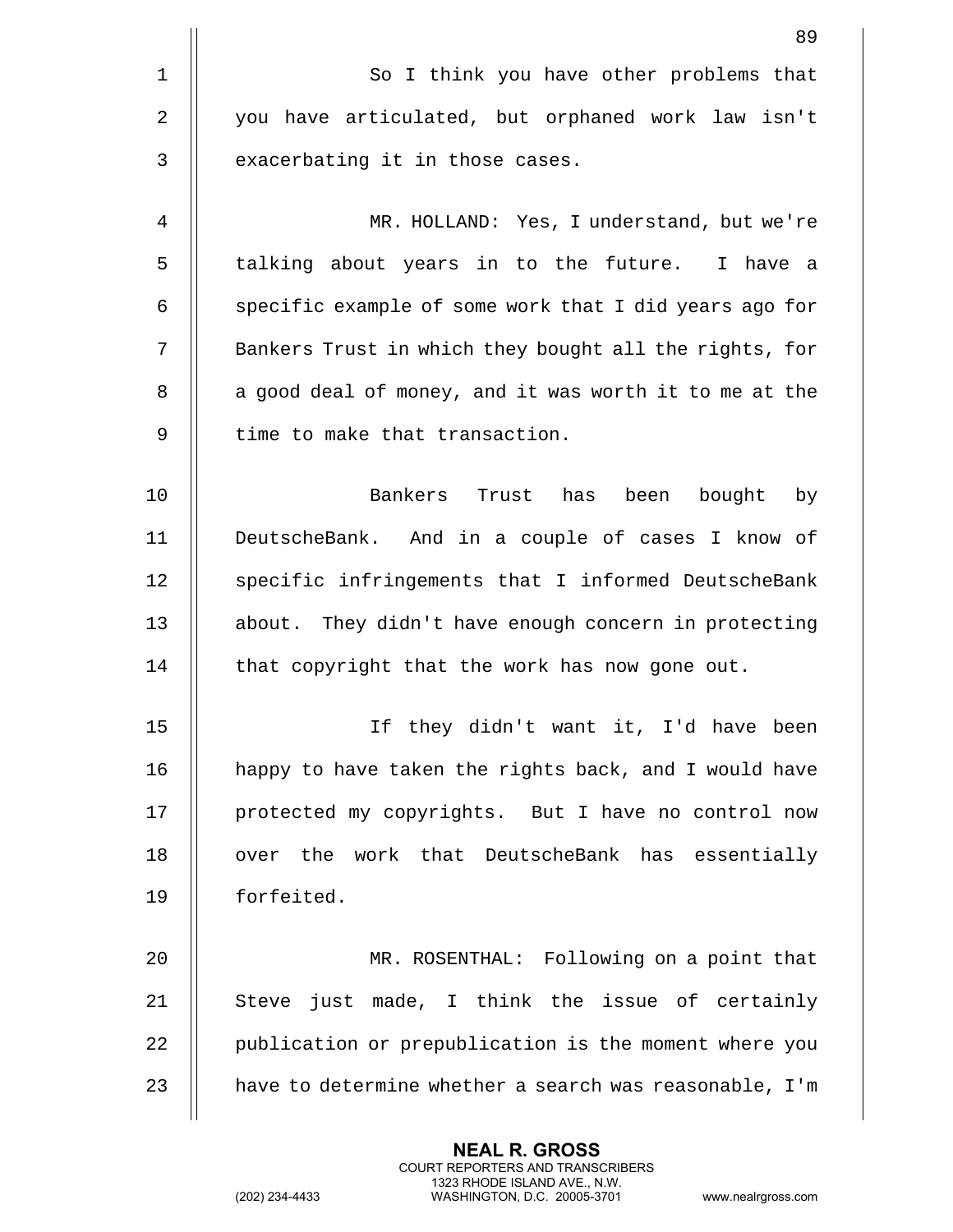1 wondering if there shouldn't be an ongoing 2 | responsibility as well, and the thought of requiring  $3$  || some kind of a notice that is placed on the work, that 4 || there is an orphan work incorporated within this new 5 derivative work might be something to think about, 6 | because some people already do that. Publishers do 7 || that with certain copyrights that they can't clear. 8 || They say, we can't clear this. If anybody knows who 9 || owns this, please contact us. I have seen that 10 || numerous times in books, and it might be something 11 again to make everybody deal in good faith. Just a 12 | thought. 13 MR. SIGALL: We got into some of those 14 | issues yesterday afternoon. So if nobody has anything 15 || further on this issue, I'd like to turn to another one 16 || that Matt mentioned, which was, availability of 17 || statutory damages or attorneys' fees. 18 It seems that there is close to a 19 || consensus that in most cases those remedies are not 20 || Available. Those seem to be the remedies that most 21 || people want to limit in the orphan work situation. 22 || Those are the ones that give users the 23 || most concern about going ahead and using a work in 24 || this situation.

> **NEAL R. GROSS** COURT REPORTERS AND TRANSCRIBERS 1323 RHODE ISLAND AVE., N.W.

(202) 234-4433 WASHINGTON, D.C. 20005-3701 www.nealrgross.com

90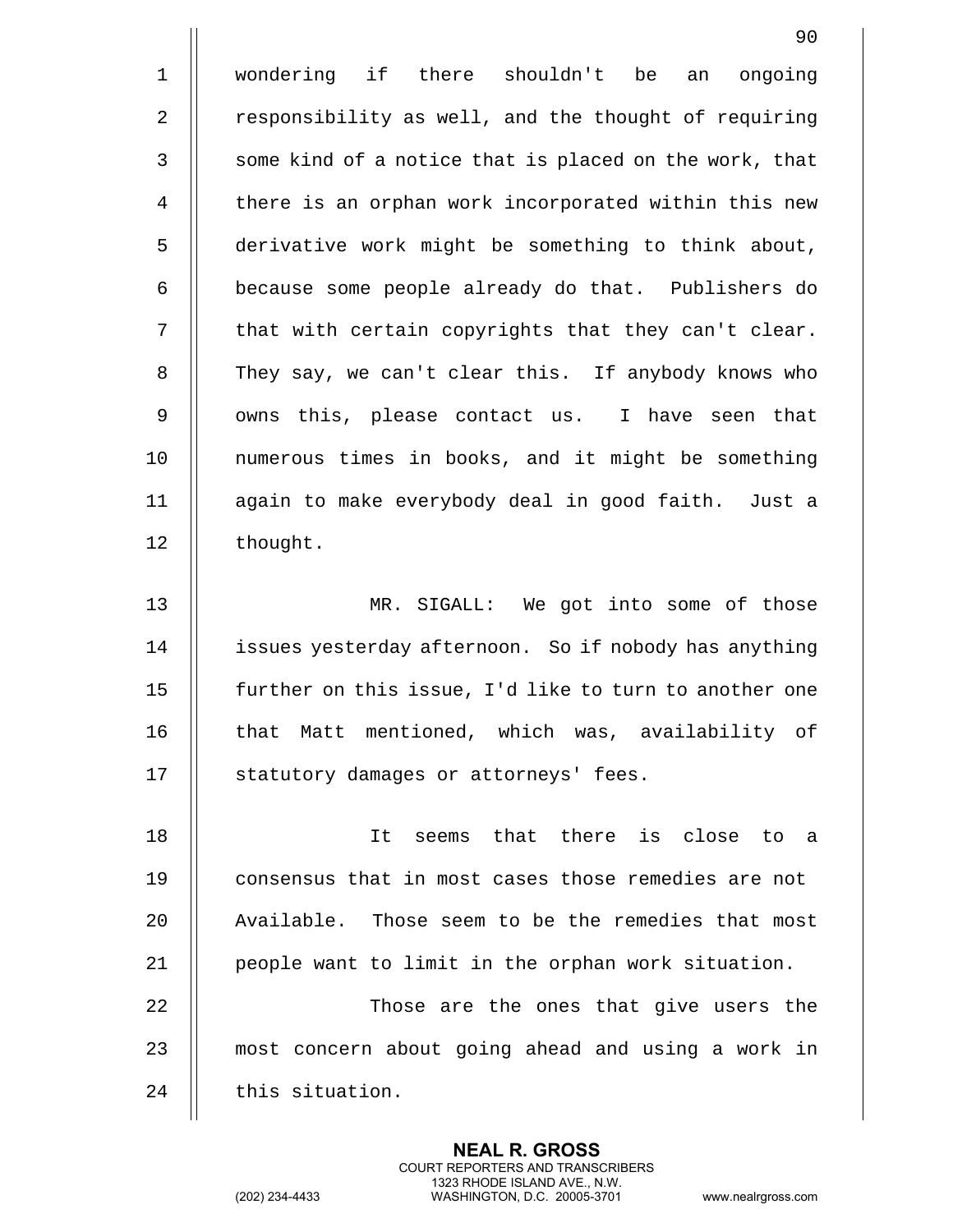|             | 91                                                     |
|-------------|--------------------------------------------------------|
| $\mathbf 1$ | A question I have is, is there any room                |
| 2           | for those kinds of remedies to address in a reasonable |
| 3           | efforts search system, to address abuse of the system  |
| 4           | either by owners or who purport to be owners<br>оf     |
| 5           | orphaned works and show up later and say that was my   |
| 6           | work when in fact it wasn't; or users who purport to   |
| 7           | say they've done a reasonable search and it's just a   |
| 8           | pretext and there's really no evidence of that search  |
| 9           | at all.                                                |
| 10          | And in thinking about that question, think             |
| 11          | about whether existing law addresses those concerns    |
| 12          | now without change, or whether we have to change the   |
| 13          | law with request to statutory damages and attorneys'   |
| 14          | fees to address those questions.                       |
| 15          | MR. CUNARD: So CCI and a number of other               |
| 16          | organizations obviously supported the view that there  |
| 17          | should be a cap and there should be no statutory       |
| 18          | damages and attorneys' fees.                           |
| 19          | But again, the way you formulated the                  |
| 20          | question is a big puzzling. In the absence of being    |
| 21          | able to prove that there's been a reasonable search,   |
| 22          | and the plaintiff not being able to prove that it is   |
| 23          | unreasonable, the full panoply of remedies<br>is       |
| 24          | available, including statutory damages if appropriate  |
| 25          | formalities have been complied with.                   |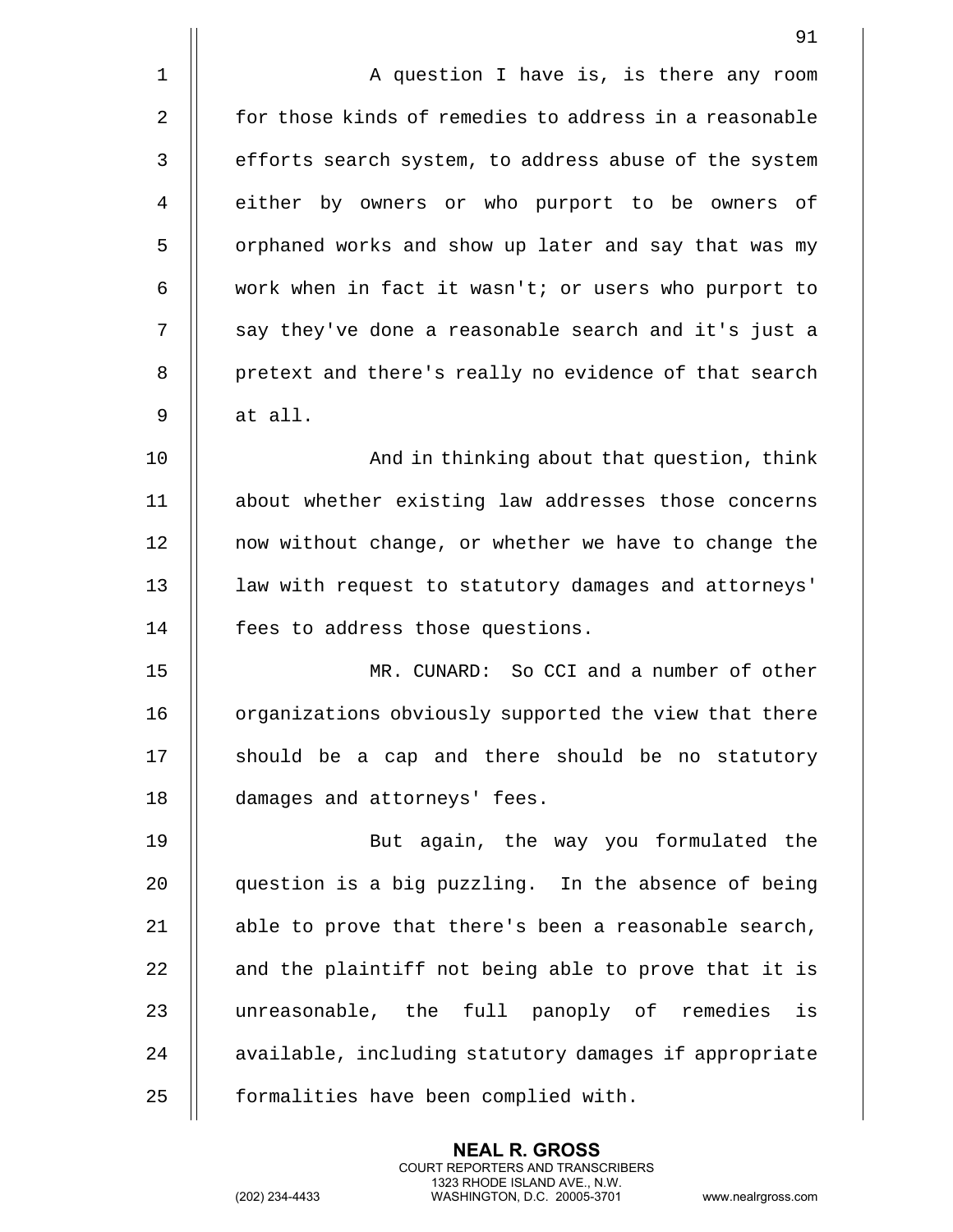|             | 92                                                       |
|-------------|----------------------------------------------------------|
| $\mathbf 1$ | So I think we're only talking about a                    |
| 2           | situation here where the search is reasonable, and       |
| 3           | then - so it was presumably done in good faith, and it   |
| 4           | was done competently. So then the question is, should    |
| 5           | there be statutory damages? In mean in some sense the    |
| 6           | cap that we proposed is a kind of statutory damage       |
| 7           | that replaces the statutory damage provisions that are   |
| 8           | in the current copyright act.                            |
| 9           | But if the full availability of statutory                |
| 10          | damages is available, and you've got attorneys' fees     |
| 11          | and you can get an injunction, even if you have          |
| 12          | undergone a reasonable effort to search why are we       |
| 13          | here? What is the point?                                 |
| 14          | It will be a dead letter provision of the                |
| 15          | statute, as far as I'm concerned.                        |
| 16          | MR. SIGALL: From the user's perspective,                 |
| 17          | the question might be also was it from a false owner     |
| 18          | claim perspective. And maybe again the answer might      |
| 19          | be that the current law deals with the situation, but    |
| 20          | let me hear what you think.                              |
| 21          | MR. METALITZ: Jules, as I understood your                |
| 22          | question, I think that the - I agree with Jeff that if   |
| 23          | it's within the orphaned works rubric, we're talking     |
| 24          | about what the remedy would be. Because ordinarily       |
| 25          | that<br>would<br>include statutory damages<br>not<br>and |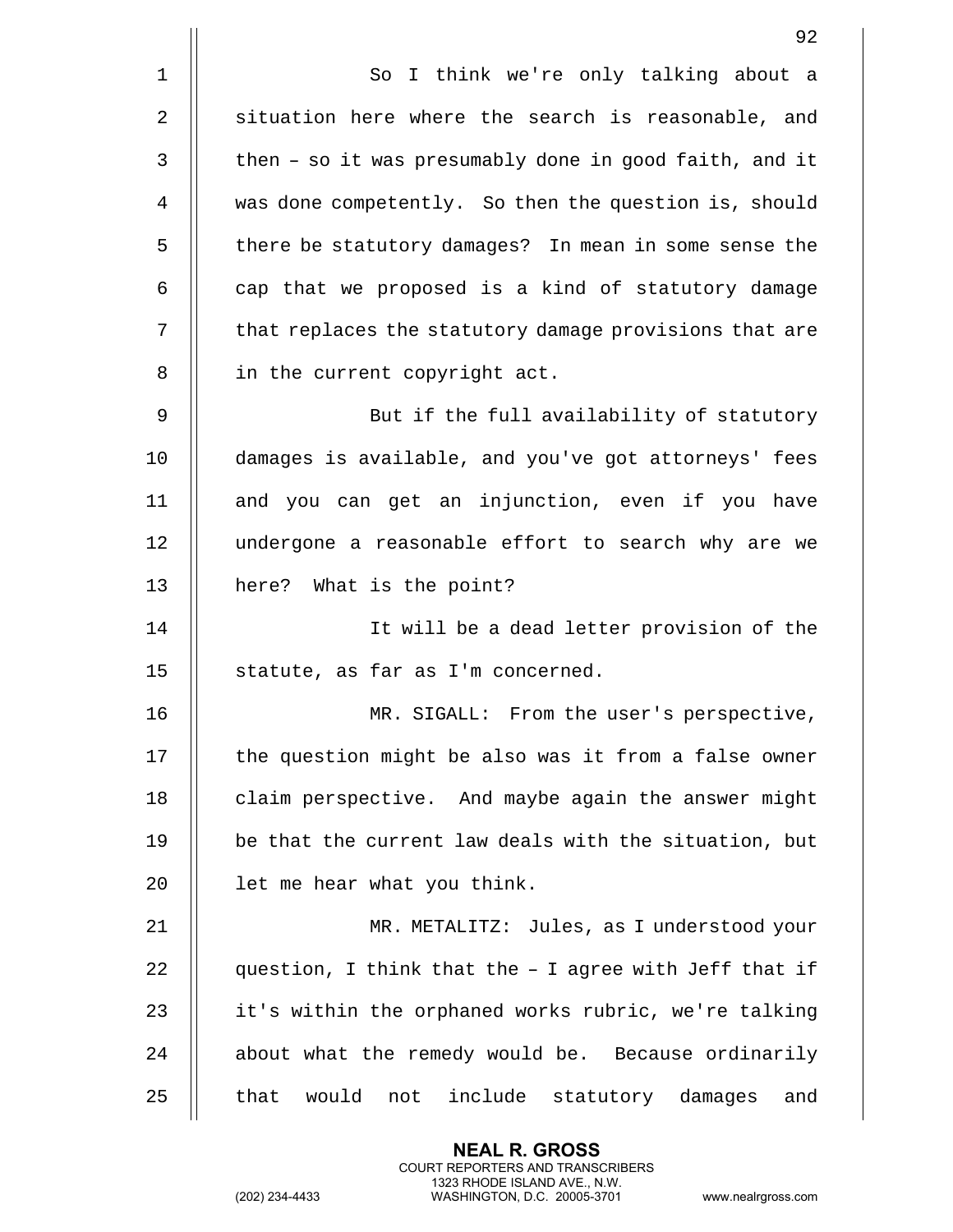|                | 93                                                    |
|----------------|-------------------------------------------------------|
| $\mathbf 1$    | attorneys' fees.                                      |
| $\overline{2}$ | But you raised a question of where there              |
| $\mathbf{3}$   | has been a bad faith claim of a reasonable search for |
| 4              | example. And the problem is, I guess - I mean a lot   |
| 5              | of these works are not going to have been registered, |
| 6              | and therefore, the attorneys' fees and statutory      |
| 7              | damages are not available, and so the question        |
| 8              | becomes, would actual damages, and I guess an         |
| 9              | injunction, be an adequate remedy for those cases?    |
| 10             | Is that the question?                                 |
| 11             | MR. SIGALL: That's part of it. I'm just               |
| 12             | trying to explore if there is any area where          |
| 13             | attorneys' fees or statutory damages might be useful  |
| 14             | in the situation to either guard against abuse on     |
| 15             | either side of the issue.                             |
| 16             | The RAA position is that<br>MR. METALITZ:             |
| 17             | there should be some additional remedies in that      |
| 18             | circumstance. I don't know whether they would take    |
| 19             | the form of statutory damages or attorneys' fees. I   |
| 20             | think the analogy we look at is Section 512, where    |
| 21             | there are penalties for material misrepresentation in |
| 22             | the notice of take down process or the put back       |
| 23             | process for online liability.                         |
| 24             | Similarly here, either someone who with               |
| 25             | the requisite bad intent falsely claims that they had |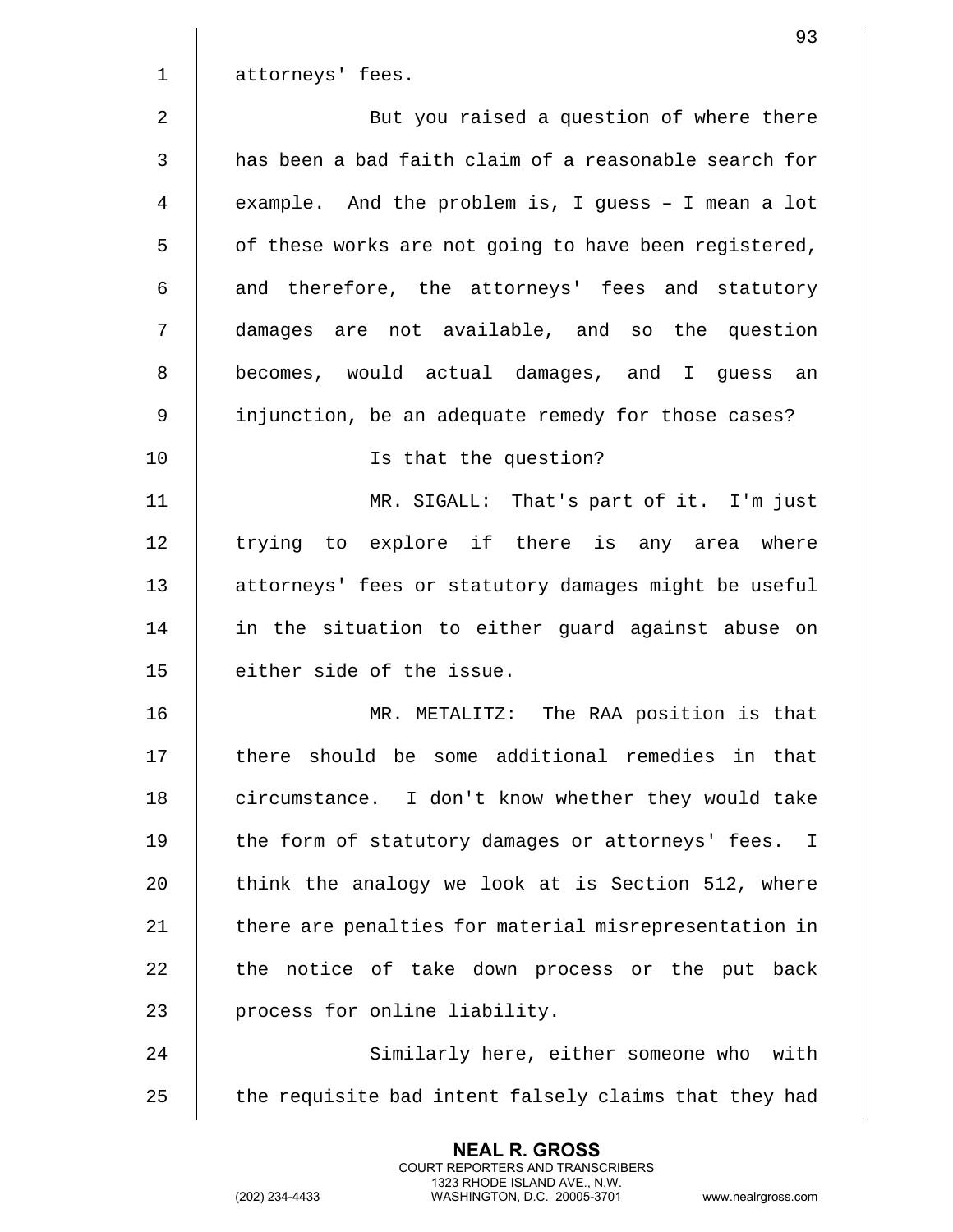|             | 94                                                     |
|-------------|--------------------------------------------------------|
| $\mathbf 1$ | made a reasonable search before making the use, or     |
| 2           | someone who after the use is made, and perhaps if      |
| 3           | there is a notice on the work or in some other way     |
| 4           | it's come to their attention, in any case they falsely |
| 5           | step forward and say, I'm really the author.           |
| 6           | I think there probably should be some                  |
| 7           | additional penalties in those circumstances. I'm not   |
| 8           | sure whether it makes sense for those to take the form |
| 9           | at least in the first instance, they could take the    |
| 10          | form of statutory damages and attorneys' fees. I'm     |
| 11          | not sure whether that is the right approach. Or maybe  |
| 12          | partly that's an approach, where there would be some   |
| 13          | type of penalty that would be imposed.                 |
| 14          | But I do think we need some type of                    |
| 15          | deterrent for misconduct in the system, and one that   |
| 16          | doesn't impact the user who in good faith did          |
| 17          | something, but who goes after the people that have     |
| 18          | abused the situation.                                  |
| 19          | MR. SLEVEN: I have been assuming that the              |
| 20          | structure of the orphaned works statute that we're     |
| 21          | talking about would be analogous to 412. It would      |
| 22          | say, under these circumstances, whatever they may be,  |
| 23          | these remedies are not available to a copyright owner  |
| 24          | in an infringement suit.                               |
| 25          | If we adhere to that analogy, and do not               |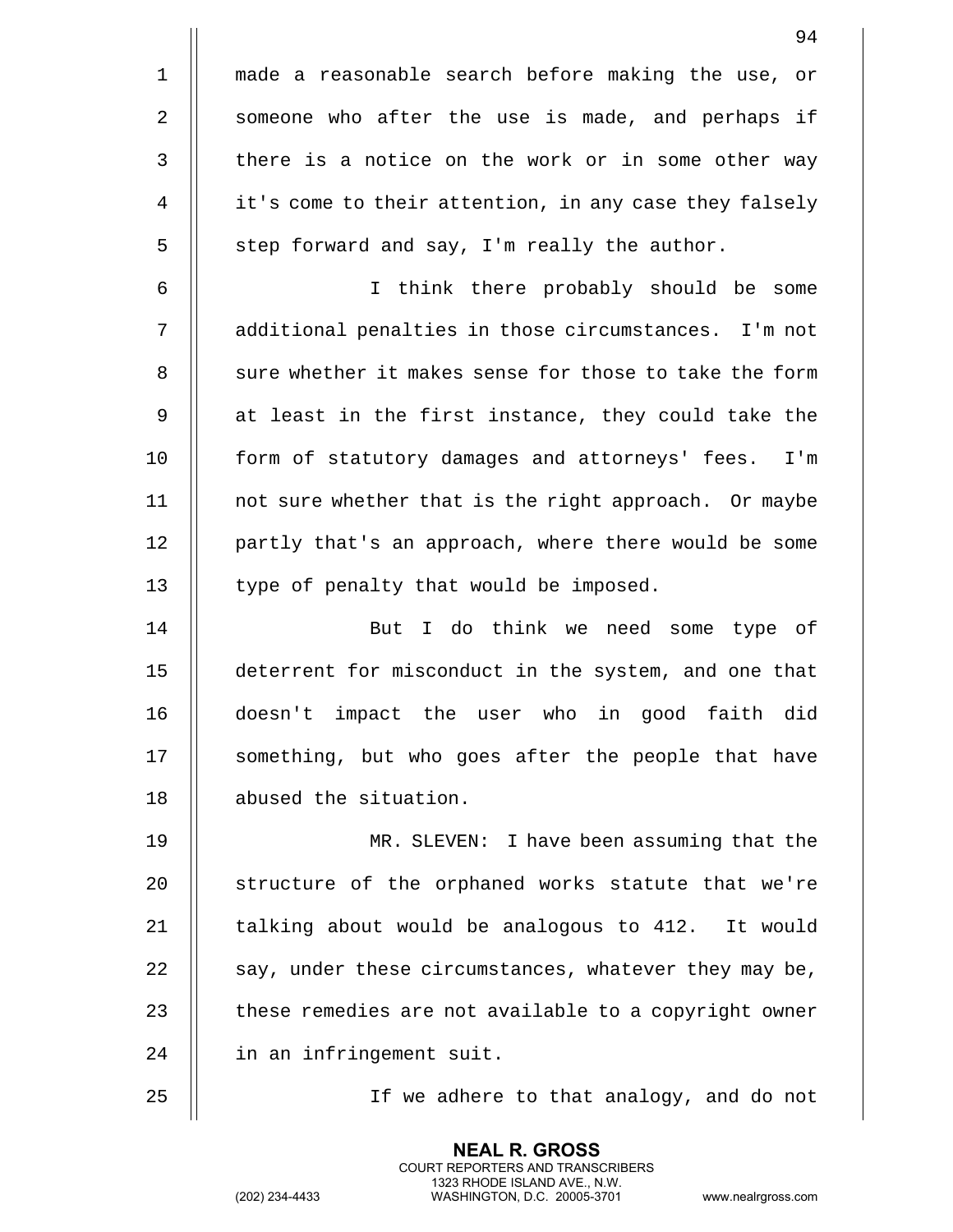|                | 95                                                     |
|----------------|--------------------------------------------------------|
| $\mathbf 1$    | make any other changes, then attorneys' fees would be  |
| $\overline{2}$ | available to a defendant under the same circumstances  |
| $\mathbf{3}$   | as they are now, and I don't see any reason to change  |
| 4              | that one way or the other.                             |
| 5              | MR. ROSENTHAL: Certainly from the abuse                |
| 6              | standpoint of the owner, an owner stepping up and      |
| 7              | making a false claim, I agree. I think attorneys'      |
| 8              | fees should be available for the user, because that's  |
| 9              | bad faith.                                             |
| 10             | I assume that other than the situation                 |
| 11             | where a copyright owner intentionally hides, which is  |
| 12             | a hard thing to do, I think, or to prove even, other   |
| 13             | than that I cannot conceive of a copyright owner being |
| 14             | - a legitimate copyright owner not being awarded       |
| 15             | attorneys' fees. You stop the process of legitimate    |
| 16             | copyright owners, or at least disincentivize the       |
| 17             | process of them stepping forward.                      |
| 18             | This is part of the license. The user                  |
| 19             | wants to stop out and use something. They can't find   |
| 20             | the owner. The owner is really out there. And they     |
| 21             | step forward. This is the cost of the use. At least    |
| 22             | attorneys' fees should be paid. I'm still out on       |
| 23             | statutory damages, that concept. But attorneys' fees   |
| 24             | should certainly be part of that process.              |
| 25             | MS. MURRAY: Well, attorneys' fees in most              |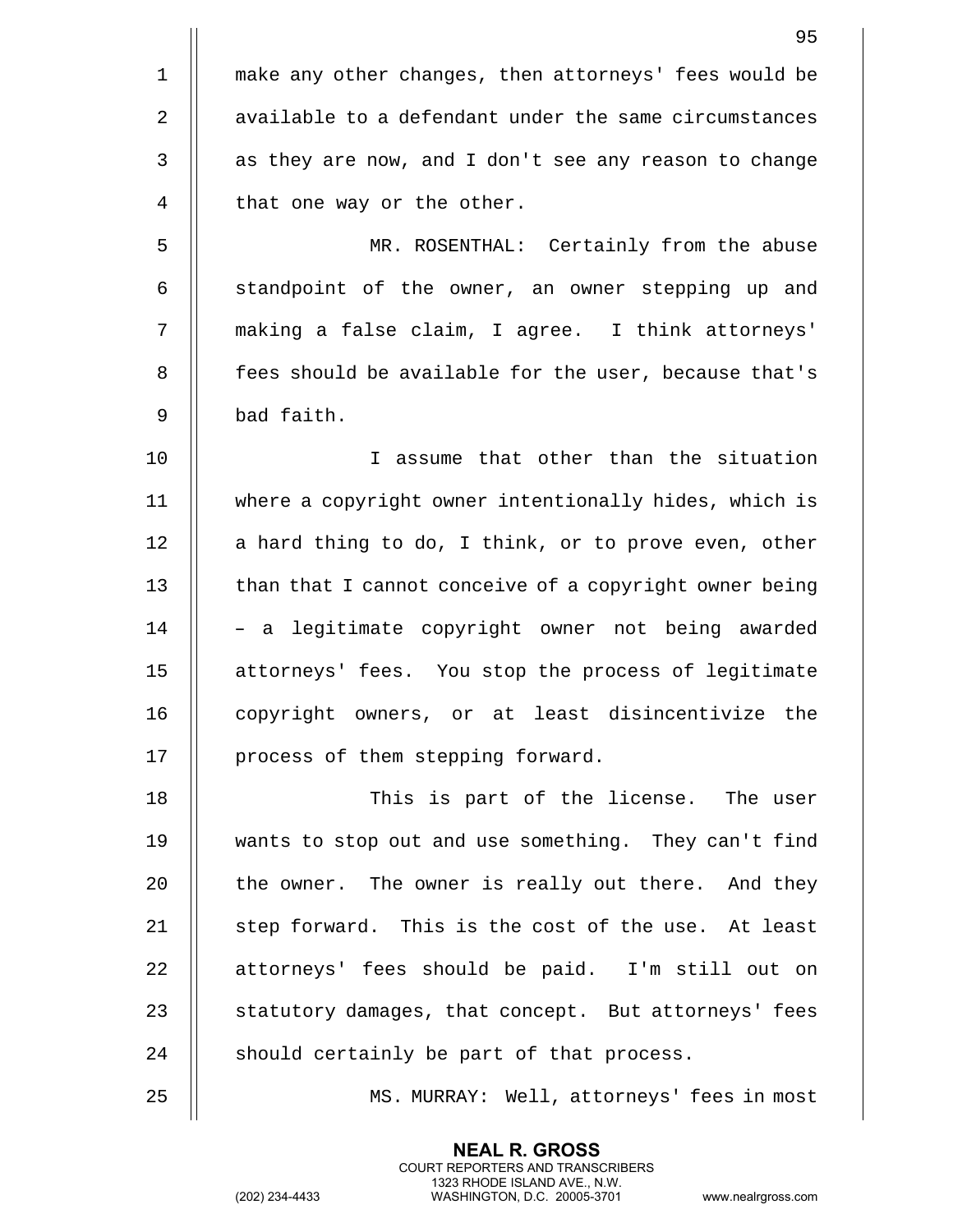1 || cases would probably vastly exceed the reasonable 2 || license, never mind a cap. So we favor the 3 | elimination of attorneys' fees unless there is a case 4 | of abuse.

5 And just would like to be on the record as  $6$   $\parallel$  supporting the AAP's position that in cases where 7 || there is a user who made a reasonably diligent search 8 || then refused unfairly or in bad faith to pay a 9 || reasonable license fee, then the full panoply, at 10 least attorneys' fees and statutory damages, if 11 otherwise appropriate, because the use of the owner, 12 || the original copyright owner at least registered the 13 || work timely, should be available.

14 MR. SPRIGMAN: The reason why Fritz' 15 | proposal here is kind of on the horn of a dilemma, if 16 || you include attorneys' fees as something a plaintiff, 17 || an owner who steps forward, can recover in an orphan 18 works category lawsuit, then you destroy the ability 19 || of the reasonable efforts proposal to actually 20 || facilitate most of the uses of orphan works that 21 | anyone would want to make.

22 || It's only the major commercial uses that 23  $\parallel$  are going to go forward. And really that's only a 24 || small part of what we're talking about.

> **NEAL R. GROSS** COURT REPORTERS AND TRANSCRIBERS 1323 RHODE ISLAND AVE., N.W.

25 If on the other hand you deny attorneys'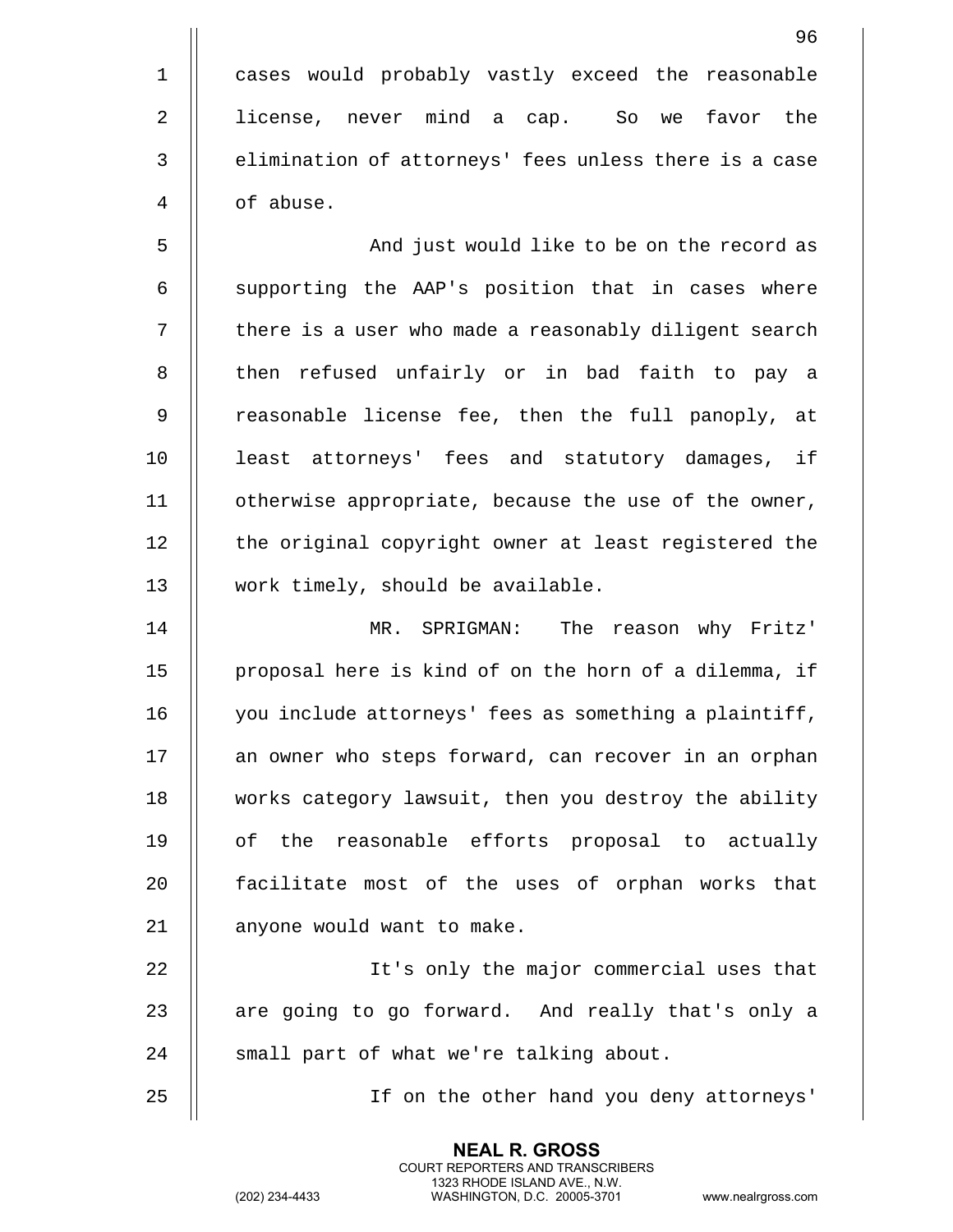1 || fees to plaintiffs, and I think frankly very few 2 | | lawsuits are every going to be brought, because under 3 || any market licensing scheme, it's going to cost more 4 | to determine, to have your lawyer make an argument 5 | about what the market rate should be than what you're  $6$  | eventually going to get. 7 || So you're not going to have lawsuits. So 8 || this kind of reasonable effort system either does 9 || nothing at all for the use of - or very little for the 10 use of orphaned works, or it does nothing at all for 11 | owners who want to get paid. 12 || So again, why not instead of this system 13 || of lawsuits, have a different system of liability 14 || rule? Now however you determine what a orphaned work 15 is, whether you do it formalistically or through some 16 | reasonable efforts system, you could have that system 17 | for determining orphaned works result in a license, a 18 default license I call it, a kind of statutory payment  $19$   $\parallel$  that is due, and that is claimable. 20 || And that is a much cheaper system than  $21$  | having a judge sift through the cost of a market 22 | license, certainly. And the attorneys' fees problem 23 || I think makes the hope of litigation pretty faint.

24 MR. ATTAWAY: I think I found something  $25$  | that I can agree with Chris on.

> **NEAL R. GROSS** COURT REPORTERS AND TRANSCRIBERS 1323 RHODE ISLAND AVE., N.W.

(202) 234-4433 WASHINGTON, D.C. 20005-3701 www.nealrgross.com

97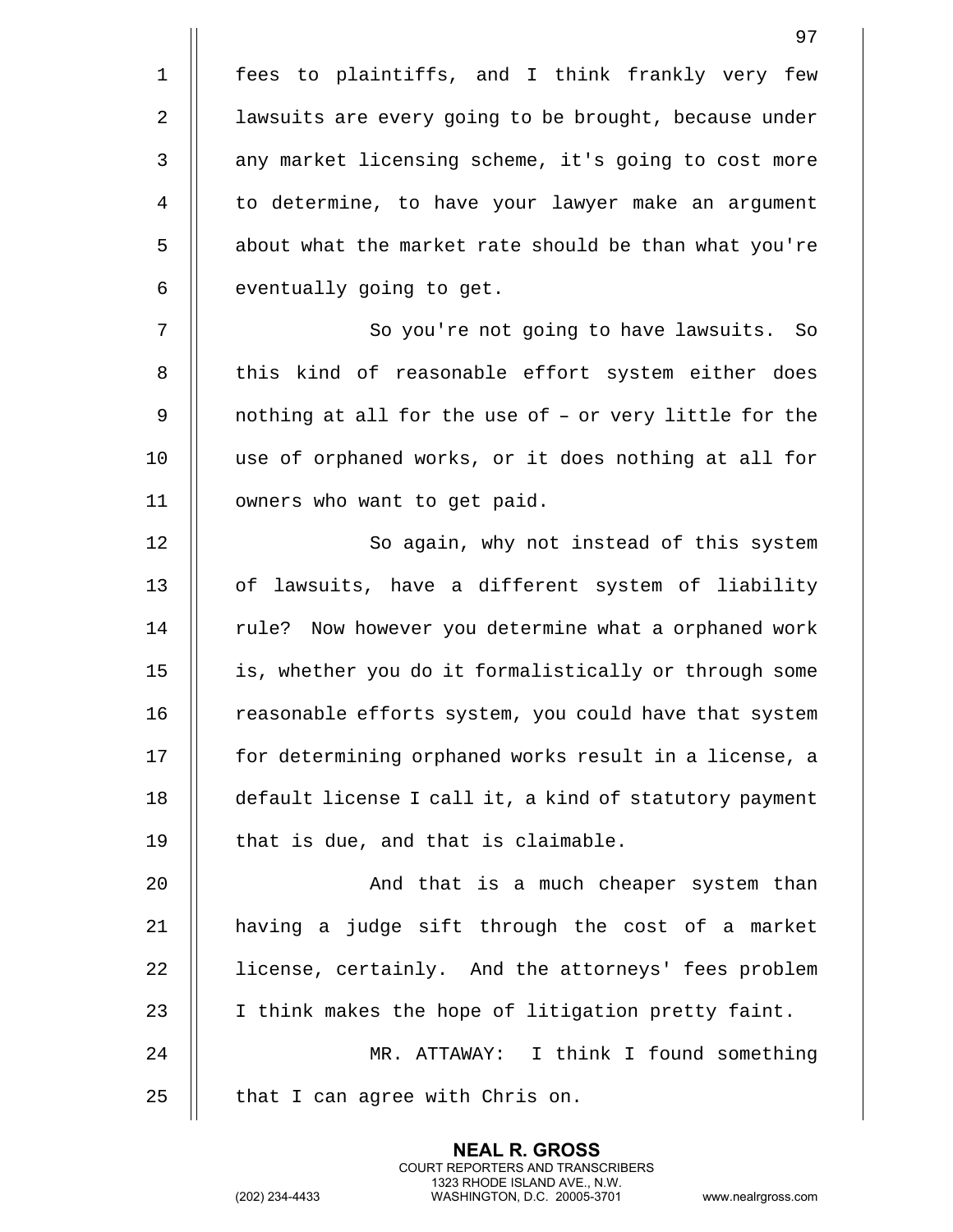|                | 98                                                     |
|----------------|--------------------------------------------------------|
| $\mathbf{1}$   | I think the best way to prevent abuses on              |
| $\overline{2}$ | the users side is to require reasonable compensation   |
| 3              | if the true owner shows up.                            |
| 4              | Without that ability, users are going to               |
| 5              | be tempted to engage, or to not engage in, due         |
| 6              | diligent searches, knowing that if the copyright owner |
| 7              | does show up, that he's going to have to go to court,  |
| 8              | go through the expense of trying to prove lack of due  |
| 9              | diligence, and probably many copyright owners just     |
| 10             | won't have the resources to do that.                   |
| 11             | But if the user knows that at best it,                 |
| 12             | from his perspective, if the copyright owner shows up, |
| 13             | he's going to have to pay reasonable compensation, his |
| 14             | incentive to try to scam the system I think is         |
| 15             | reduced.                                               |
| 16             | MR. ADLER: But I think the continuation                |
| 17             | of that thought is whether you run into the situation  |
| 18             | where the user decides not to pay, and essentially     |
| 19             | says, it's up to you now, copyright owner, you either  |
| 20             | come to court after me or I just don't pay.            |
| 21             | And in those circumstances, unless you                 |
| 22             | have attorneys' fees, I can't imagine what the         |
| 23             | incentive would be for the copyright owner to be able  |
| 24             | to make that exchange, the reasonable search or the    |
| 25             | reasonable licensing fee when the copyright owner      |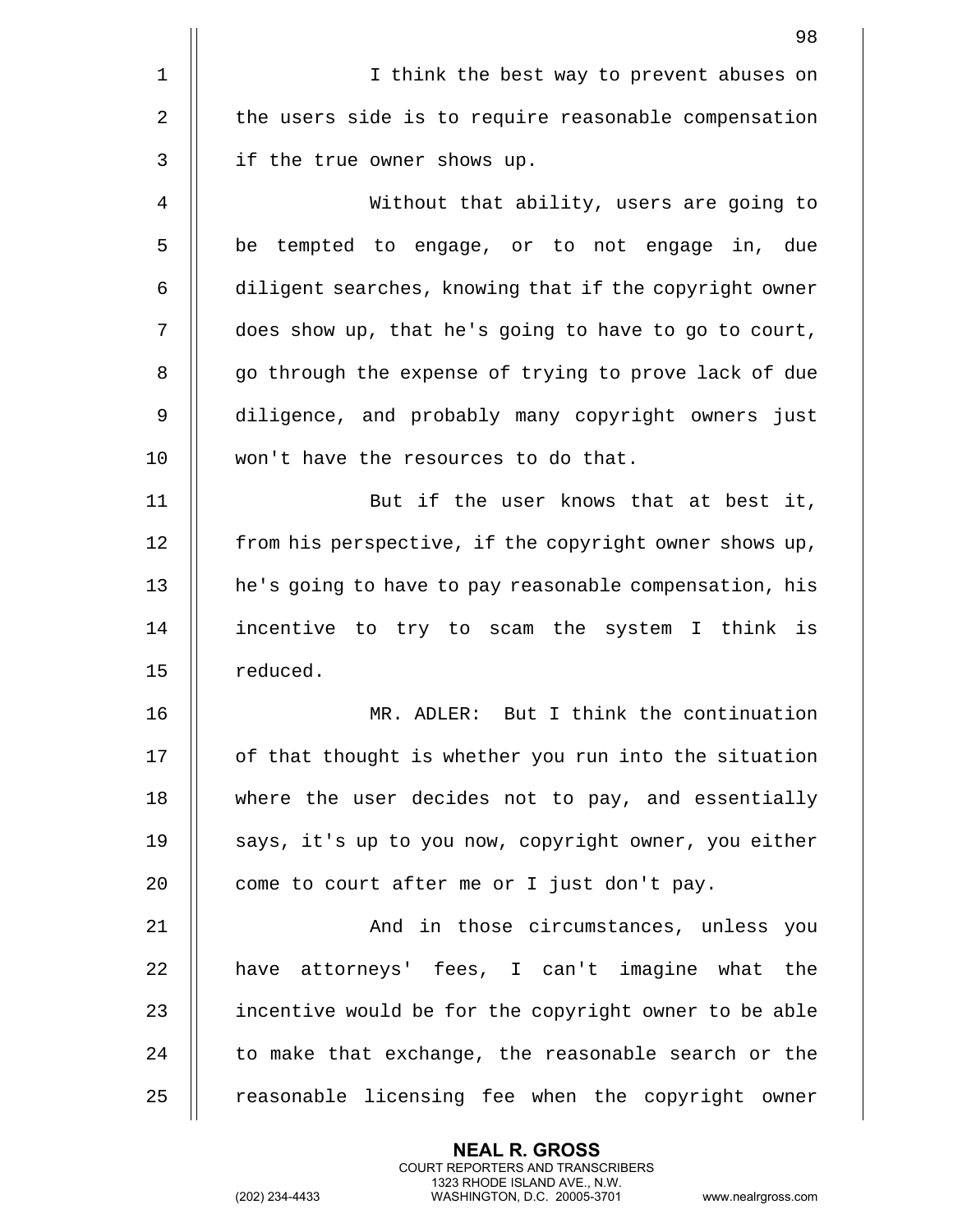| ٧ |  |  |
|---|--|--|
|   |  |  |

emerges, actually work.

2 || And again, as we keep saying on almost 3 || every one of these issues, the premise of this is 4 || going to be that there will be very few cases where a 5 | copyright owner is expected to emerge, so that this 6 issue shouldn't even arise.

7 MR. SPRIGMAN: The issue that Allan just 8 || raised is easy to address. You could probably 9 | incentivize users by telling them that, look, you can 10 || pay a statutory license fee, a default license. And 11 I would set the fee quite low, because the point I 12 make before I think holds, which is that the market 13 || value of these works is measured by their abandonment, 14 | in many instances, is low.

15 || So you make the payment, or if you don't 16 make the payment, and this person surfaces and has to 17 || come after you in court, you are not entitled to 18 || shelter within the orphan works system. You are 19 || exposed to the full measure of damages.

20 || So any but a very reckless person is going 21  $\parallel$  to do what they're supposed to do. Now, again, you  $22$   $\parallel$  could incentivize misbehavior on the owner part, 23 || fraudulent claims of ownership, by the same kind of 24 || penalties you'd have for example for a fraudulent 25  $\parallel$  registration. And that's not - I don't think that is

> **NEAL R. GROSS** COURT REPORTERS AND TRANSCRIBERS 1323 RHODE ISLAND AVE., N.W.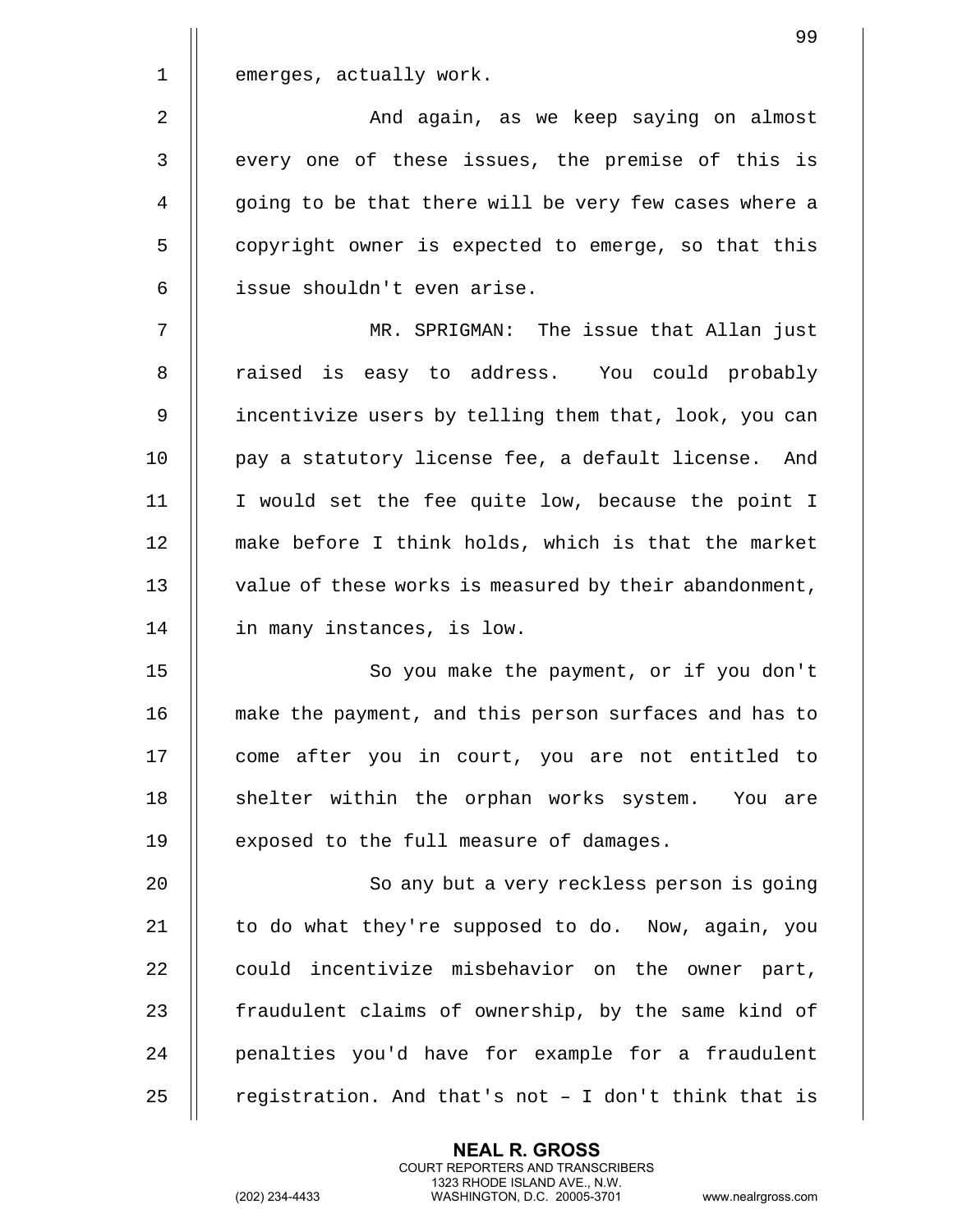|             | 100                                                     |
|-------------|---------------------------------------------------------|
| $\mathbf 1$ | a complicated matter either.                            |
| 2           | So again, if we're looking to simplify                  |
| 3           | this, we should get it out of court.                    |
| 4           | MR. CUNARD: I think Allan and Fritz'                    |
| 5           | point which tied us to the reasonable license fee       |
| 6           | approach that they support is instructive because if    |
| 7           | after the fact a copyright owner emerges to say, well,  |
| 8           | the reasonable license fee is \$30,000 for the use of   |
| 9           | that photo in your book. And the way I calculate that   |
| 10          | is because my grandfather sold a comparable painting    |
| 11          | in 1945 for \$3,000, and we have to take account of     |
| 12          | inflation and the like, and the user says, what, ho,    |
| 13          | I'm only planning on making \$2,000 in profit, or       |
| 14          | \$5,000 in profit from the sale of this entire book.    |
| 15          | And the author who is supposed to indemnify doesn't     |
| 16          | have \$30,000 to their name. And so the user and the    |
| 17          | author says, no, \$30,000 is not a reasonable approach. |
| 18          | As I understand the AAP proposal, that                  |
| 19          | exposes the defendant - and remember in this situation  |
| 20          | we're only talking about the reasonable, good faith,    |
| 21          | due diligence activity, the rare case, not where        |
| 22          | somebody is actually - you potentially are exposed to   |
| 23          | attorneys' fees in that circumstance.                   |
| 24          | Or there is a litigation over the question              |
| 25          | of whether or not \$30,000 is or isn't a reasonable     |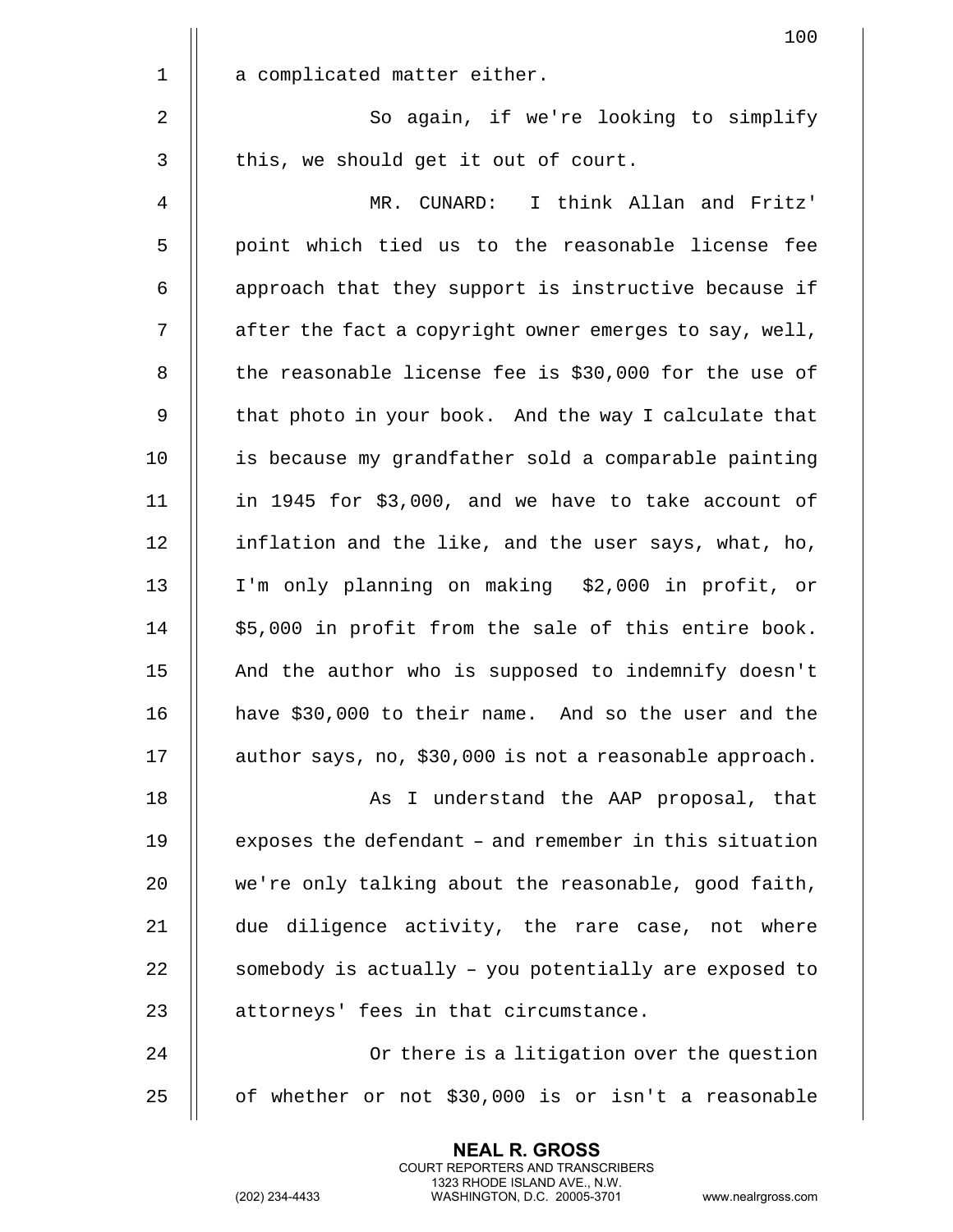|                | 101                                                    |
|----------------|--------------------------------------------------------|
| $\mathbf{1}$   | number for purposes of determining whether or<br>not   |
| $\overline{2}$ | attorneys' fees should be paid.                        |
| $\mathbf{3}$   | And frankly a system so baroque, so filled             |
| 4              | with epicycles, is realistically not going to be used. |
| 5              | MR. ADLER: Can I just respond to that?                 |
| 6              | Again, I think that the operating                      |
| 7              | principle here is that the risk of what Jeff has       |
| 8              | outlined occurring is mightily discounted by the       |
| 9              | probability of the situation even arising.             |
| 10             | MR. CUNARD: This whole conversation is                 |
| 11             | about that, it's not about the 99 percent of           |
| 12             | situations where it doesn't occur. The whole purpose   |
| 13             | of this topic is to focus on that one situation. It's  |
| 14             | irrelevant if no one comes forward, but we're not      |
| 15             | talking about a future where no one is coming forward. |
| 16             | So this topic is focused on what is the                |
| 17             | remedy when the plaintiff comes to court and sues the  |
| 18             | user?                                                  |
| 19             | MR. ADLER: But the problem is that in                  |
| 20             | order to avoid that for example, in Chris' comments,   |
| 21             | we have to again return to his notion of the rather    |
| 22             | nominal licensing fee that is the only thing that will |
| 23             | be available to the copyright owner.                   |
| 24             | And I think we discussed yesterday at                  |
| 25             | great length why in many instances that is going to be |
|                |                                                        |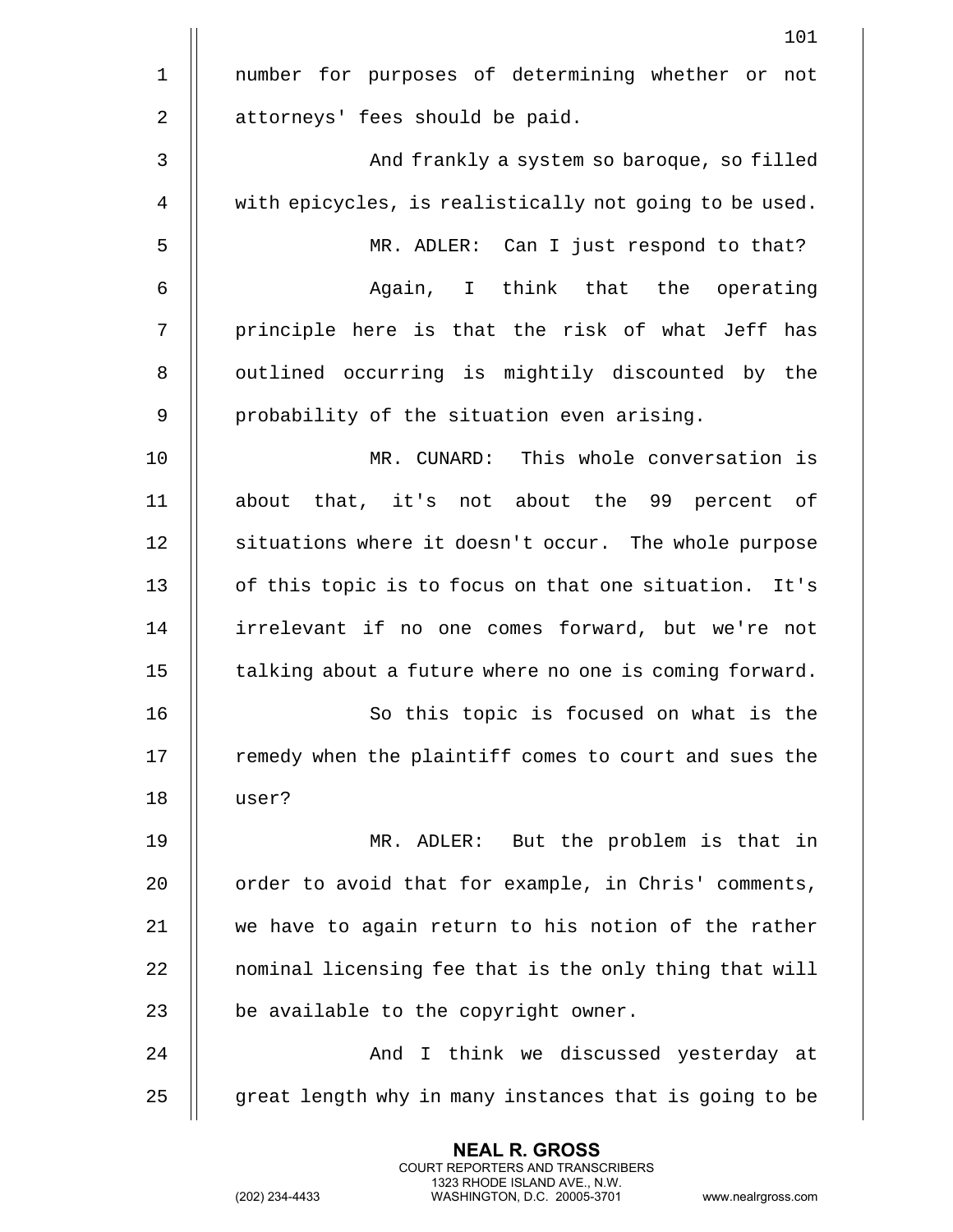| $\mathbf 1$<br>wholly inequitable.<br>2<br>address Jeff's<br>MR.<br>SLEVEN:<br>Let<br>me<br>3<br>scenario. I agree with Allan, it's going to be a very<br>rare one, but I agree with Jeff, it's not going to be<br>4<br>5<br>an unheard of one.<br>6<br>Somebody will come forward to me and say,<br>7<br>you included my photo in your book, and a reasonable<br>8<br>licensing fee is \$30,000.<br>9<br>Now, I have to sit here and say, if, A, if<br>10<br>a fees proposal is adopted, if there is attorneys'<br>11<br>fees for unreasonable refusal to pay, I have to say,<br>12<br>okay, I have to be in the realm of reason. I don't<br>13<br>have to agree with 30 grand. I have to be in the<br>14<br>realm of reasonable.<br>15<br>And we pay between \$5 and \$1,500 per photo<br>for the photos in this book, and that's a normal<br>16<br>17<br>range, let's assume for the hypothesis, in this type<br>18<br>of book.<br>19<br>I'm going to offer this person \$2,000 so<br>20<br>there is no debate whether I've been reasonable, and<br>21<br>something I can afford the extra \$500 because I didn't<br>22<br>pay for the other orphaned works because the owner<br>23<br>didn't come forward.<br>24<br>I think, our attorneys' fees proposal is<br>not intended to award attorneys' fees when the user<br>25 | 102 |
|-------------------------------------------------------------------------------------------------------------------------------------------------------------------------------------------------------------------------------------------------------------------------------------------------------------------------------------------------------------------------------------------------------------------------------------------------------------------------------------------------------------------------------------------------------------------------------------------------------------------------------------------------------------------------------------------------------------------------------------------------------------------------------------------------------------------------------------------------------------------------------------------------------------------------------------------------------------------------------------------------------------------------------------------------------------------------------------------------------------------------------------------------------------------------------------------------------------------------------------------------------------------------------------------------------------------------------|-----|
|                                                                                                                                                                                                                                                                                                                                                                                                                                                                                                                                                                                                                                                                                                                                                                                                                                                                                                                                                                                                                                                                                                                                                                                                                                                                                                                               |     |
|                                                                                                                                                                                                                                                                                                                                                                                                                                                                                                                                                                                                                                                                                                                                                                                                                                                                                                                                                                                                                                                                                                                                                                                                                                                                                                                               |     |
|                                                                                                                                                                                                                                                                                                                                                                                                                                                                                                                                                                                                                                                                                                                                                                                                                                                                                                                                                                                                                                                                                                                                                                                                                                                                                                                               |     |
|                                                                                                                                                                                                                                                                                                                                                                                                                                                                                                                                                                                                                                                                                                                                                                                                                                                                                                                                                                                                                                                                                                                                                                                                                                                                                                                               |     |
|                                                                                                                                                                                                                                                                                                                                                                                                                                                                                                                                                                                                                                                                                                                                                                                                                                                                                                                                                                                                                                                                                                                                                                                                                                                                                                                               |     |
|                                                                                                                                                                                                                                                                                                                                                                                                                                                                                                                                                                                                                                                                                                                                                                                                                                                                                                                                                                                                                                                                                                                                                                                                                                                                                                                               |     |
|                                                                                                                                                                                                                                                                                                                                                                                                                                                                                                                                                                                                                                                                                                                                                                                                                                                                                                                                                                                                                                                                                                                                                                                                                                                                                                                               |     |
|                                                                                                                                                                                                                                                                                                                                                                                                                                                                                                                                                                                                                                                                                                                                                                                                                                                                                                                                                                                                                                                                                                                                                                                                                                                                                                                               |     |
|                                                                                                                                                                                                                                                                                                                                                                                                                                                                                                                                                                                                                                                                                                                                                                                                                                                                                                                                                                                                                                                                                                                                                                                                                                                                                                                               |     |
|                                                                                                                                                                                                                                                                                                                                                                                                                                                                                                                                                                                                                                                                                                                                                                                                                                                                                                                                                                                                                                                                                                                                                                                                                                                                                                                               |     |
|                                                                                                                                                                                                                                                                                                                                                                                                                                                                                                                                                                                                                                                                                                                                                                                                                                                                                                                                                                                                                                                                                                                                                                                                                                                                                                                               |     |
|                                                                                                                                                                                                                                                                                                                                                                                                                                                                                                                                                                                                                                                                                                                                                                                                                                                                                                                                                                                                                                                                                                                                                                                                                                                                                                                               |     |
|                                                                                                                                                                                                                                                                                                                                                                                                                                                                                                                                                                                                                                                                                                                                                                                                                                                                                                                                                                                                                                                                                                                                                                                                                                                                                                                               |     |
|                                                                                                                                                                                                                                                                                                                                                                                                                                                                                                                                                                                                                                                                                                                                                                                                                                                                                                                                                                                                                                                                                                                                                                                                                                                                                                                               |     |
|                                                                                                                                                                                                                                                                                                                                                                                                                                                                                                                                                                                                                                                                                                                                                                                                                                                                                                                                                                                                                                                                                                                                                                                                                                                                                                                               |     |
|                                                                                                                                                                                                                                                                                                                                                                                                                                                                                                                                                                                                                                                                                                                                                                                                                                                                                                                                                                                                                                                                                                                                                                                                                                                                                                                               |     |
|                                                                                                                                                                                                                                                                                                                                                                                                                                                                                                                                                                                                                                                                                                                                                                                                                                                                                                                                                                                                                                                                                                                                                                                                                                                                                                                               |     |
|                                                                                                                                                                                                                                                                                                                                                                                                                                                                                                                                                                                                                                                                                                                                                                                                                                                                                                                                                                                                                                                                                                                                                                                                                                                                                                                               |     |
|                                                                                                                                                                                                                                                                                                                                                                                                                                                                                                                                                                                                                                                                                                                                                                                                                                                                                                                                                                                                                                                                                                                                                                                                                                                                                                                               |     |
|                                                                                                                                                                                                                                                                                                                                                                                                                                                                                                                                                                                                                                                                                                                                                                                                                                                                                                                                                                                                                                                                                                                                                                                                                                                                                                                               |     |
|                                                                                                                                                                                                                                                                                                                                                                                                                                                                                                                                                                                                                                                                                                                                                                                                                                                                                                                                                                                                                                                                                                                                                                                                                                                                                                                               |     |
|                                                                                                                                                                                                                                                                                                                                                                                                                                                                                                                                                                                                                                                                                                                                                                                                                                                                                                                                                                                                                                                                                                                                                                                                                                                                                                                               |     |
|                                                                                                                                                                                                                                                                                                                                                                                                                                                                                                                                                                                                                                                                                                                                                                                                                                                                                                                                                                                                                                                                                                                                                                                                                                                                                                                               |     |
|                                                                                                                                                                                                                                                                                                                                                                                                                                                                                                                                                                                                                                                                                                                                                                                                                                                                                                                                                                                                                                                                                                                                                                                                                                                                                                                               |     |
|                                                                                                                                                                                                                                                                                                                                                                                                                                                                                                                                                                                                                                                                                                                                                                                                                                                                                                                                                                                                                                                                                                                                                                                                                                                                                                                               |     |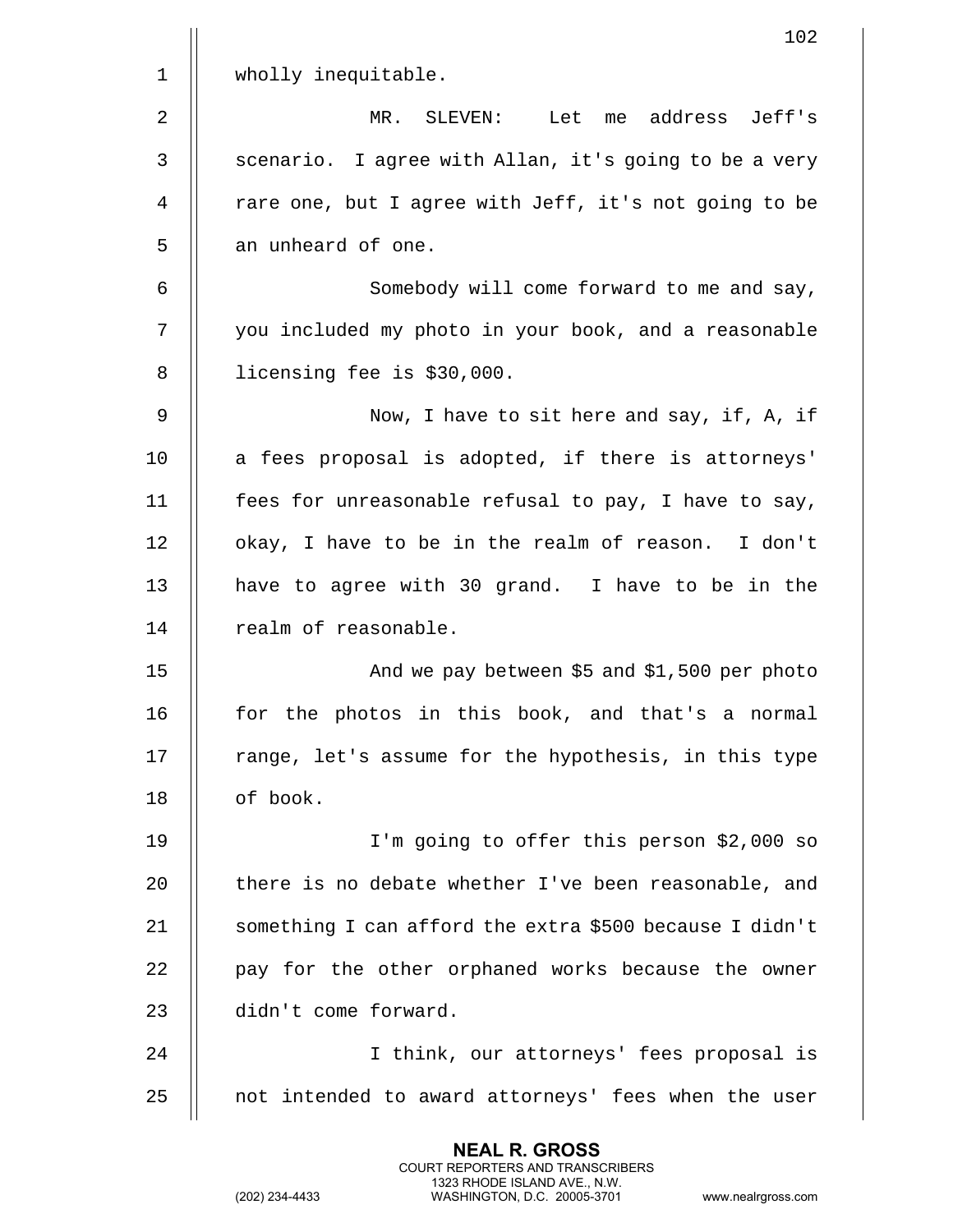|             | 103                                                    |
|-------------|--------------------------------------------------------|
| $\mathbf 1$ | has acted - has made whether you call it reasonable or |
| 2           | good faith offer of market value, even if the court    |
| 3           | says, this is the Picasso of photos, it's worth a lot  |
| 4           | more, if you're acted reasonably, the idea is not for  |
| 5           | attorneys' fees to be awarded.                         |
| 6           | scenario in which we proposed<br>The                   |
| 7           | attorneys' fees is, the owner comes forward and says,  |
| 8           | I want money. And we say, you know something, you      |
| 9           | can't afford to sue us, ha ha ha, we're not going to   |
| 10          | offer \$2,000. Then the only way to avoid that         |
| 11          | scenario is to allow attorneys' fees for an owner who  |
| 12          | has - the owner's effort not by the way attorneys'     |
| 13          | fees in the fight over whether it was an orphaned use  |
| 14          | or anything else, attorneys' fees to recover the       |
| 15          | reasonable license fee once it was established that it |
| 16          | was an orphaned use.                                   |
| 17          | If it's not an orphaned use, full                      |
| 18          | attorneys' fees are available already by definition.   |
| 19          | It's outside the orphan works exception. And I think   |
| 20          | - I see David looking very puzzled - courts do this    |
| 21          | all the time. They say you can get attorneys' fees on  |
| 22          | issues one, three and five, not on issues two and      |
| 23          | four. It's a standard show me your time sheets and     |
| 24          | let's assess how much time you spent on the issues for |
| 25          | which attorneys' fees are awardable.                   |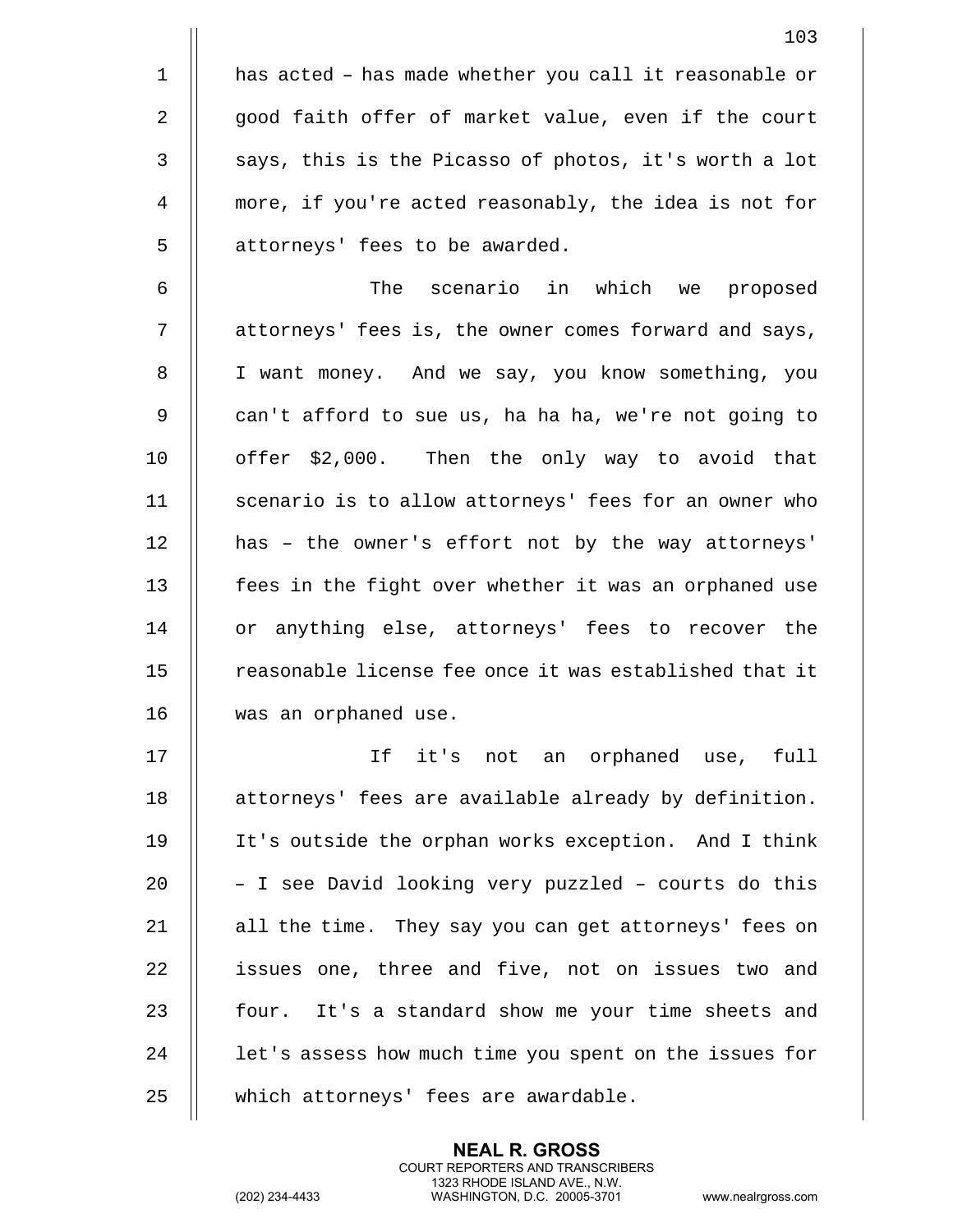|              | 104                                                    |
|--------------|--------------------------------------------------------|
| $\mathbf{1}$ | MR. SIGALL: Let me just get a point of                 |
| 2            | clarification from Paul and maybe Allan.               |
| 3            | What you just described sounded like a                 |
| 4            | system not of owner makes a reasonable offer that is   |
| 5            | denied by user, but the key point is that the user     |
| 6            | makes a reasonable offer to pay.                       |
| 7            | And I guess my next question is, is there              |
| 8            | any difference in that? And what do others think       |
| 9            | about looking at it that way, that the burden is on    |
| 10           | the user to make a reasonable offer.                   |
| 11           | MR. SLEVEN: It proceeds from the                       |
| 12           | hypothesis that a demand and an offer can both be      |
| 13           | reasonable even if they differ. And in that scenario,  |
| 14           | there's no attorneys' fees, there is just a            |
| 15           | negotiation and eventually a payment.                  |
| 16           | MR. HOLLAND: In response to Christopher                |
| 17           | again, I think we should note that the value of this   |
| 18           | work is not determined by the fact that it's been      |
| 19           | abandoned.                                             |
| 20           | have not abandoned my work simply<br>T.                |
| 21           | because somebody can't find me. I know a lot of        |
| 22           | people who came into the illustration business, earned |
| 23           | a living at it for five, 10 years, in some cases did   |
| 24           | incredibly good work, but couldn't make enough of a    |
| 25           | living at it that when they turned 30 or 35 and they   |
|              |                                                        |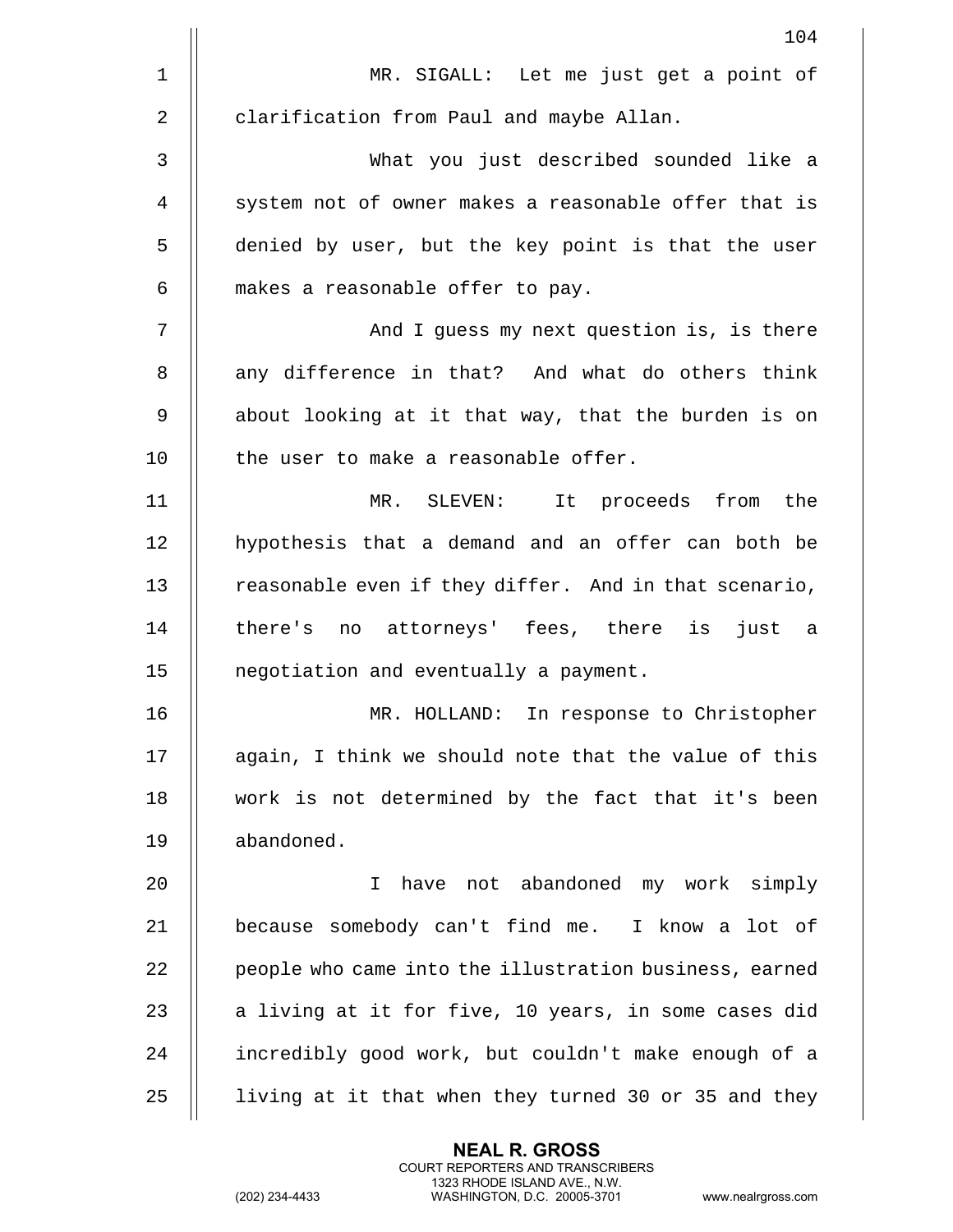|              | 105                                                    |
|--------------|--------------------------------------------------------|
| $\mathbf 1$  | wanted to have a family, they took a real job and      |
| 2            | gradually drifted out of the business.                 |
| $\mathbf{3}$ | They haven't abandoned their copyrights;               |
| 4            | they've simply stopped being artists. And because      |
| 5            | they've stopped being artists and moved to another     |
| 6            | city, they may not be locatable anymore. But their     |
| 7            | work hasn't been abandoned. It's just - it's their     |
| 8            | property, and nobody should be allowed to take that    |
| 9            | property from them anymore than you should take my     |
| 10           | banjo away from me because I don't play it any longer, |
| 11           | and because somebody out there might want a banjo and  |
| 12           | could put it to better use than I could.               |
| 13           | MR. SPRIGMAN: I want your banjo.                       |
| 14           | MR. HOLLAND: I am reluctant to wade into               |
| 15           | the<br>business of attorneys' fees surrounded by       |
| 16           | attorneys. But I would think first of all that except  |
| 17           | in cases of false claims of ownership, attorneys' fees |
| 18           | should not be available to users who have<br>made      |
| 19           | insufficient searches, or it would be a disincentive   |
| 20           | to artists, authors of any kind, to try to reclaim     |
| 21           | their rights.                                          |
| 22           | On the other hand if you made attorneys'               |
| 23           | fees available to authors, it might be an incentive to |
| 24           | users to make a more diligent search.                  |
| 25           | I just want to follow<br>MR. KUPFERSCHMID:             |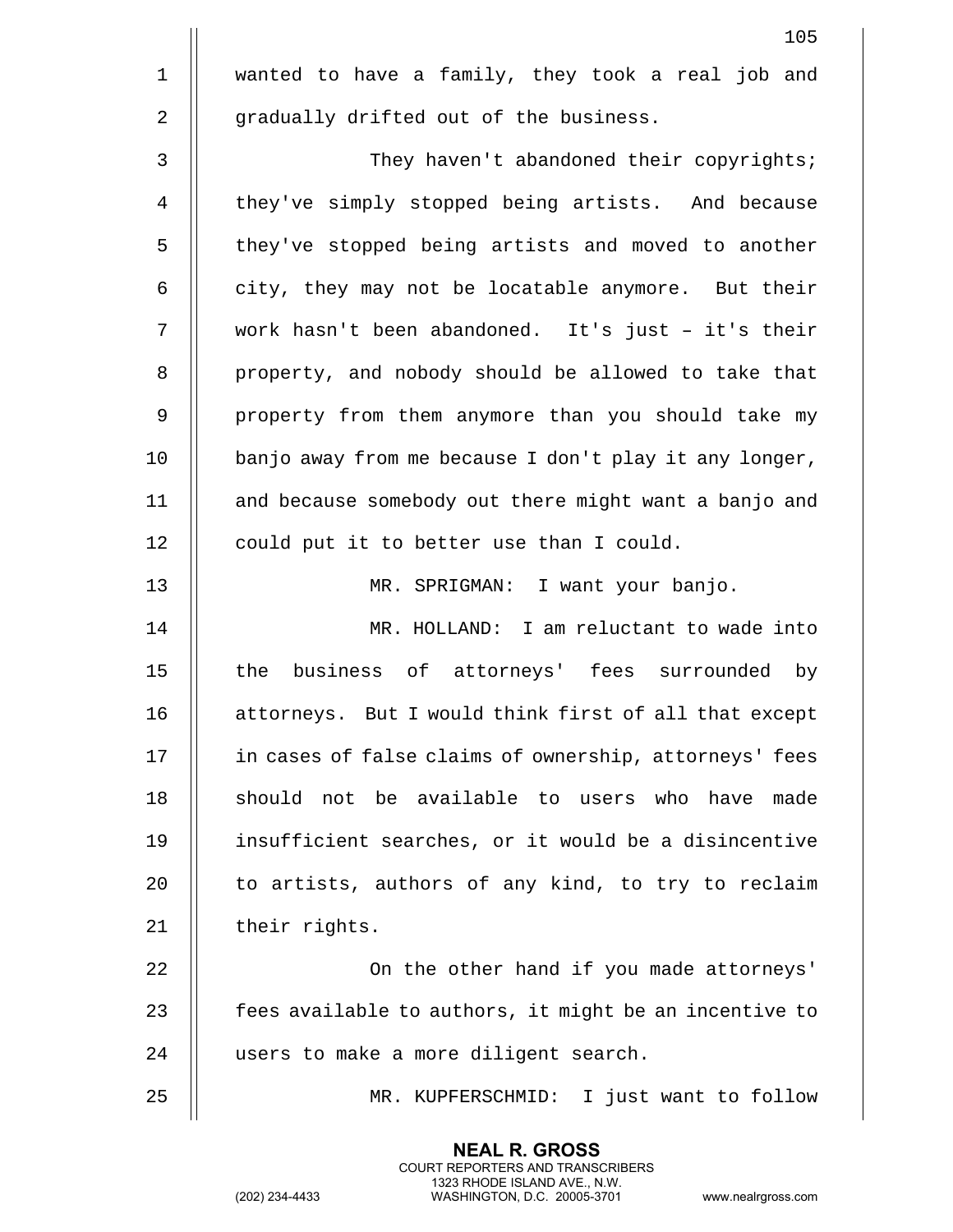1 up on what Paul was saying, and Jule, your follow up 2 | question to Paul and Allan, and to be clear, and to 3 || reiterate what the comments that AAP and SIA and AAUP 4 || filed. It talks about attorneys' fees and court costs 5 | being incurred as a result of quote unquote bad faith  $6 \parallel$  on the part of the user.

7 || So that's really what we're talking about 8 | here is where a user just says, you know what, you're 9 | | not going to sue me, I'm not paying you anything. And 10 || there has got to be some other leverage in that case 11 if the owner has to say, wait a minute, this guy is 12 | just being totally unreasonable, and because the fee 13 || is so low, that otherwise the reasonable licensing fee 14 || here would be so low that there is really no other 15 alternative.

16 And it's really in cases of bad faith, 17 | there has got to be some avenue here, and that's what 18 || the comments here are suggesting; not the case where 19 || the user says, well, I'll give you X amount, and 20  $\parallel$  that's a lot lower than what the owner has suggested,  $21$   $\parallel$  and there is some kind of reasonable negotiation going  $22 \parallel \cdot \cdot \cdot$  on. 23 MR. SPRIGMAN: I think we'd all agree that 24 it would be bad if we assigned an orphan works system

25  $\parallel$  that did no useful work at the end of the day, right?

**NEAL R. GROSS** COURT REPORTERS AND TRANSCRIBERS 1323 RHODE ISLAND AVE., N.W.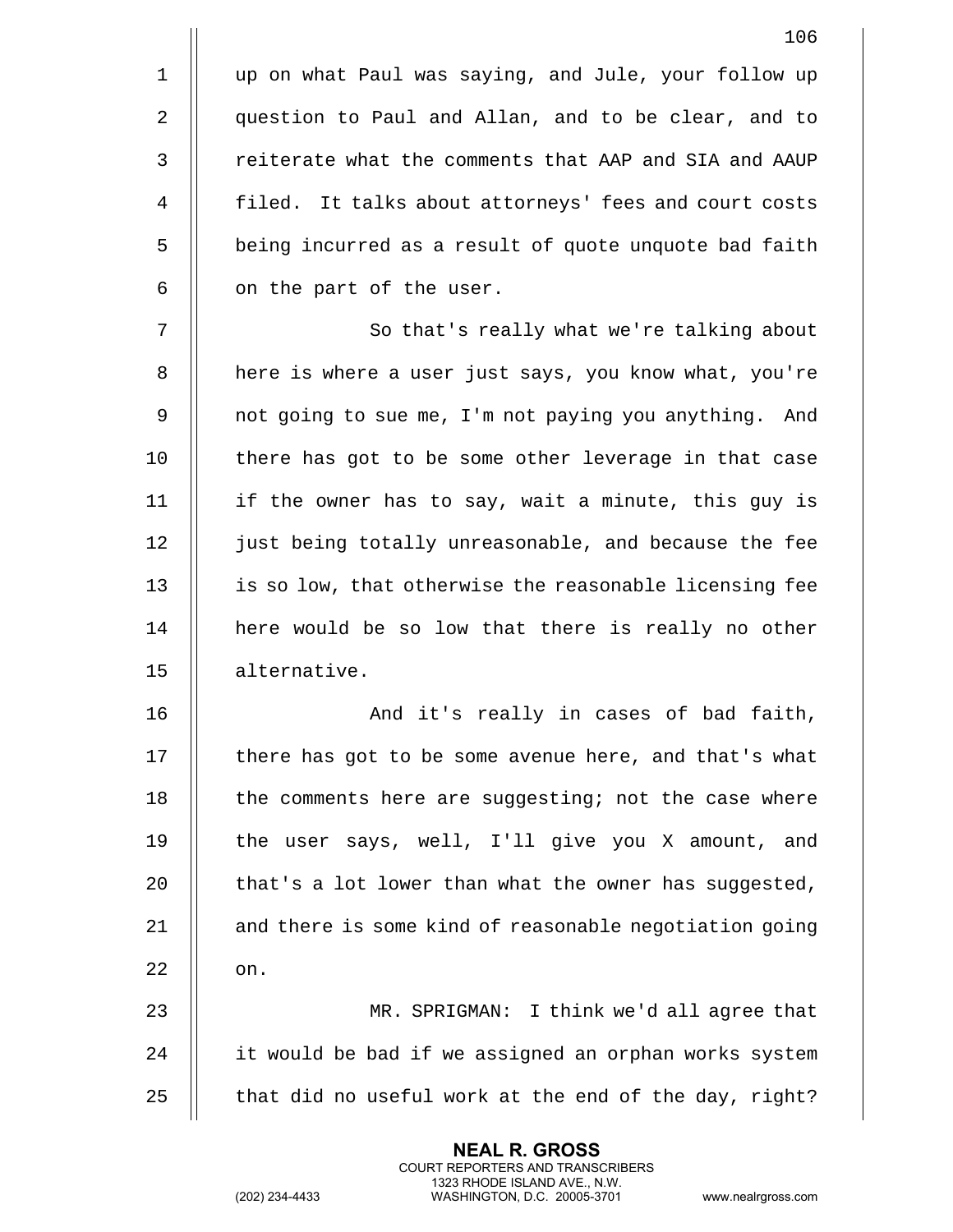|             | 107                                                    |
|-------------|--------------------------------------------------------|
| $\mathbf 1$ | And the reason all these comments<br>are               |
| 2           | important is, they get to this issue of damages and    |
| 3           | attorneys' fees and presumptions that make litigation  |
| 4           | either very expensive or relatively inexpensive,       |
| 5           | right?                                                 |
| 6           | the<br>reason you care about<br>how<br>And             |
| 7           | expensive it is to settle these issues of the use of   |
| 8           | an orphan work is, if the typical use of an orphan     |
| 9           | work is not going to make someone very much money, if  |
| 10          | the underlying work is not that valuable, then very    |
| 11          | few people are going to be willing to<br>spend         |
| 12          | significant resources to make a use.                   |
| 13          | So the Copyright Office collects data that             |
| 14          | suggests that in fact we have something to worry about |
| 15          | here; that in fact the underlying works are<br>not     |
| 16          | typically all that valuable.                           |
| 17          | So here's the data. The Copyright Office               |
| 18          | collects registration data every year, and if you      |
| 19          | graph that registration data, one thing you notice is  |
| 20          | that it's been rising from 1910 to 1991, it rose and   |
| 21          | rose and rose. The economy grew. People created more   |
| 22          | and more works. The population grew. The expressive    |
| 23          | output of the country grew. And the Copyright Office   |
| 24          | gets more and more registrations as a result. That     |
| 25          | makes a ton of sense.                                  |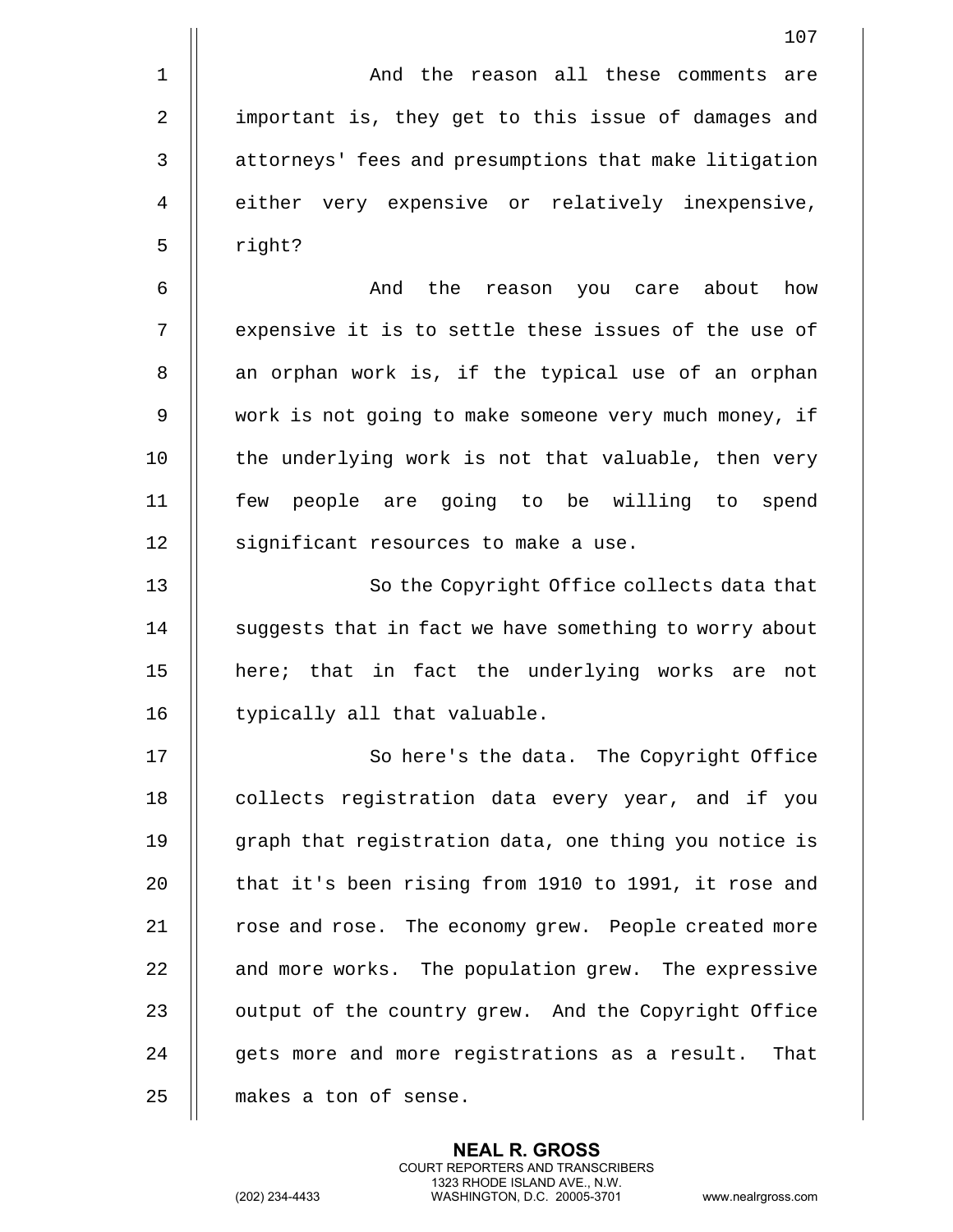|                | 108                                                    |
|----------------|--------------------------------------------------------|
| 1              | Okay, then suddenly in 1991 the number of              |
| 2              | registrations begins to fall, and it keeps falling,    |
| 3              | and by 2000 registrations have declined about 20       |
| $\overline{4}$ | percent from their peak in 1991.                       |
| 5              | Now we didn't get less creative after '91.             |
| 6              | So how do you explain this? The population continued   |
| 7              | to grow. The economy god knows continued to grow.      |
| 8              | Why are we registering fewer works?                    |
| 9              | And the reason I think is because the                  |
| 10             | copyright office increased its fee for registration    |
| 11             | from \$10 to \$20 in 1991, and then increased it again |
| 12             | to \$30 in 2000.                                       |
| 13             | this is like a<br>little natural<br>And                |
| 14             | experiment in economic terms, and what this experiment |
| 15             | suggests is that users, I'm sorry rights owners, make  |
| 16             | decisions, authors make decisions whether to register  |
| 17             | or not.                                                |
| 18             | And a work that may be worth registering               |
| 19             | at \$10 is not worth registering at \$20, because that |
| 20             | \$10 delta exceeds the net expected value to put it in |
| 21             | terms that relatively few people would use, but that's |
| 22             | what they're thinking, of the work.                    |
| 23             | So again if the central point here is that             |
| 24             | the works we are seeking to free up are works that     |
| 25             | don't produce much economic value in their current     |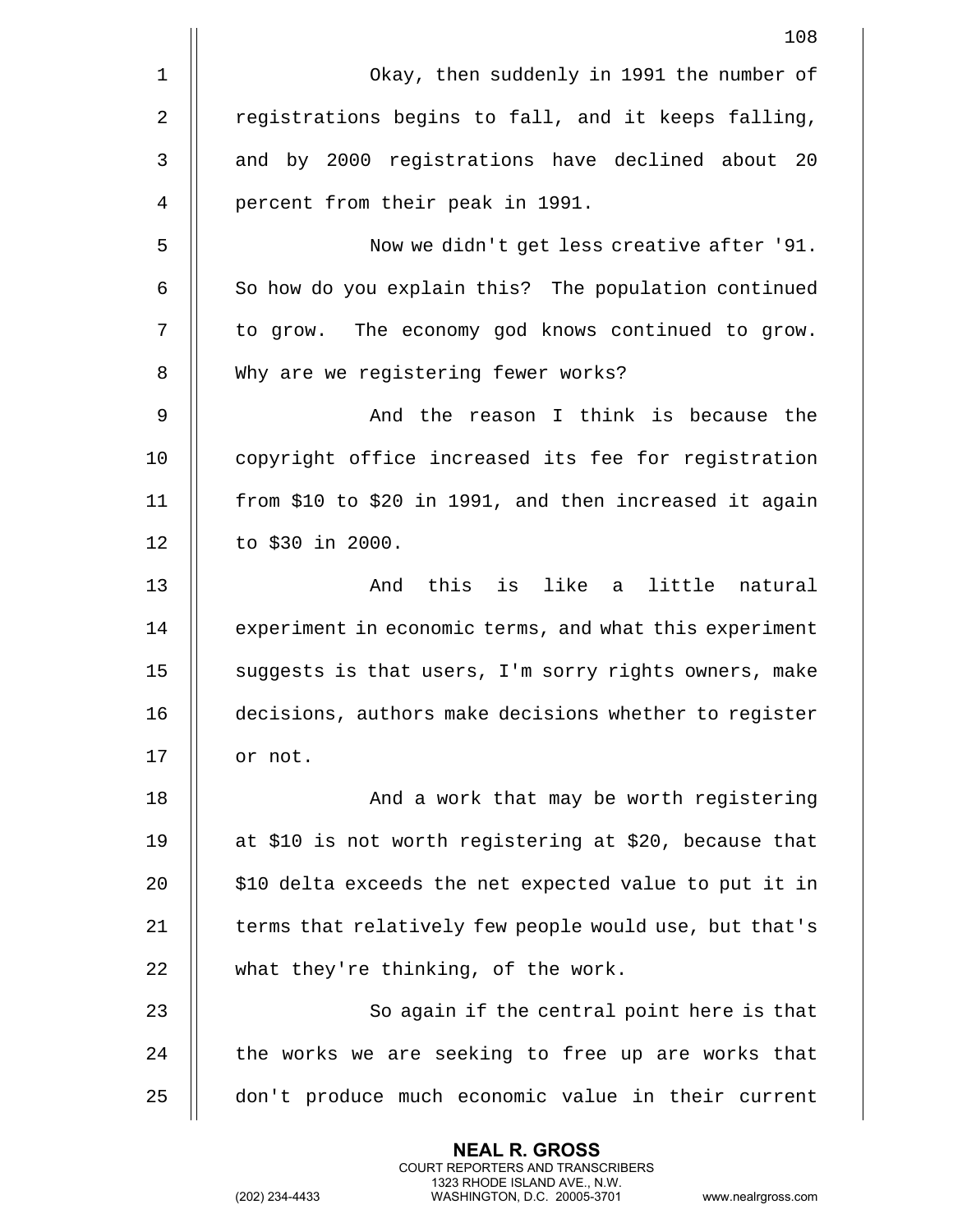|             | 109                                                    |
|-------------|--------------------------------------------------------|
| $\mathbf 1$ | form, then we had better have a cheap simple system to |
| 2           | do it, or the system will exist but it will do         |
| 3           | nothing.                                               |
| 4           | MR. SIGALL: We have run out of our                     |
| 5           | questions and discussion. I'll open it up for one      |
| 6           | more if anyone has some last thoughts on this issue    |
| 7           | about what happens when the copyright owner            |
| 8           | resurfaces, or reactions to what other people said.    |
| 9           | Otherwise, I think we can wrap up this                 |
| 10          | session now. Okay, let's start back up at 2:00         |
| 11          | o'clock here for the international issues panel.       |
| 12          | (Whereupon at 11:39 a.m. the above-                    |
| 13          | mentioned proceeding went off the record, to return on |
| 14          | the record at $2:04$ p.m.)                             |
| 15          | MR. SIGALL: Okay, I think we'll get                    |
| 16          | started with the last session, Topic 4: International  |
| 17          | Issues.                                                |
| 18          | Just for the record, we should introduce               |
| 19          | the roundtable participants. I think everyone knows    |
| 20          | who the Copyright Office is, and we haven't changed.   |
| 21          | There is at least one new face on the roundtable for   |
| 22          | this topic.                                            |
| 23          | So let's start with Chris, introduce                   |
| 24          | yourself and who you represent.                        |
| 25          | Chris Sprigman<br>from<br>MR.<br>SPRIGMAN:             |

(202) 234-4433 WASHINGTON, D.C. 20005-3701 www.nealrgross.com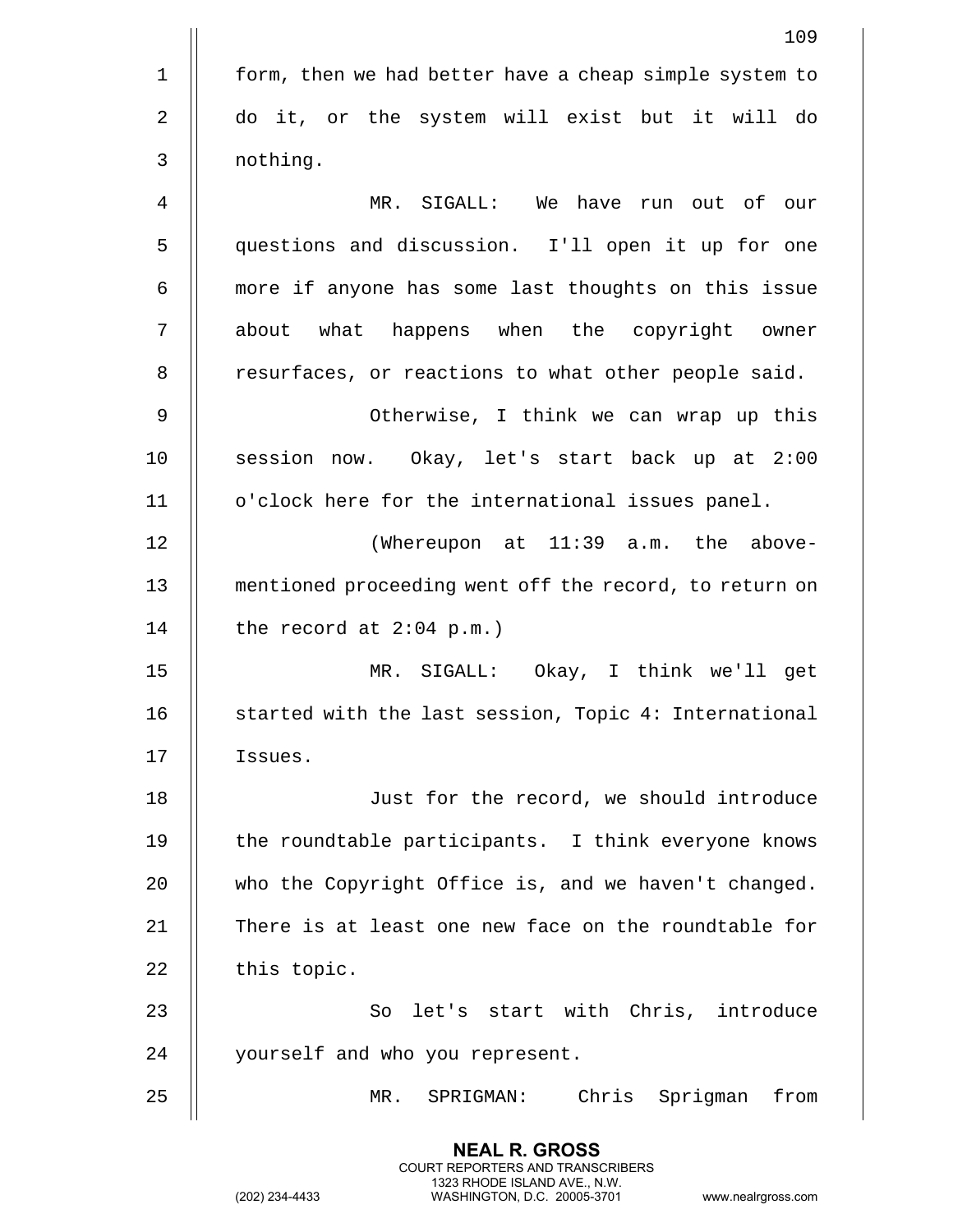|                | 110                                                    |
|----------------|--------------------------------------------------------|
| $\mathbf 1$    | University of Virginia law school representing         |
| $\sqrt{2}$     | Creative Commons and Save the Music.                   |
| 3              | MR. TAFT: Michael Taft, archive of folk                |
| $\overline{4}$ | culture, American Folk Life Center, Library of         |
| 5              | Congress.                                              |
| 6              | MR. HOLLAND: Brad Holland representing                 |
| 7              | the Illustrators Partnership.                          |
| 8              | MR. FEDER: Ted Feder representing the                  |
| 9              | Artist Rights Society, which in turn represents the    |
| 10             | interests of most 20th century artists in the states,  |
| 11             | and every European Union artist rights society here as |
| 12             | well. These individuals include Picasso, Matisse,      |
| 13             | Chagall, Pollack, de Kooning and numerous others.      |
| 14             | MR. OAKLEY: Bob Oakley. I'm at                         |
| 15             | Georgetown University, head of the law library, and    |
| 16             | I'm here representing five major library associations. |
| 17             | MR. CUNARD: Jeffrey Cunard, representing               |
| 18             | the College Art Association.                           |
| 19             | MS. SHAFTEL: Lisa Shaftel, Graphic                     |
| 20             | Artists Guild.                                         |
| 21             | MR. ATTAWAY: Fritz Attaway, Motion                     |
| 22             | Picture Association.                                   |
| 23             | MR. SIGALL: Okay, on this last topic                   |
| 24             | we're going to be dealing with international issues.   |
| 25             | And I think we've touched on it a little bit in        |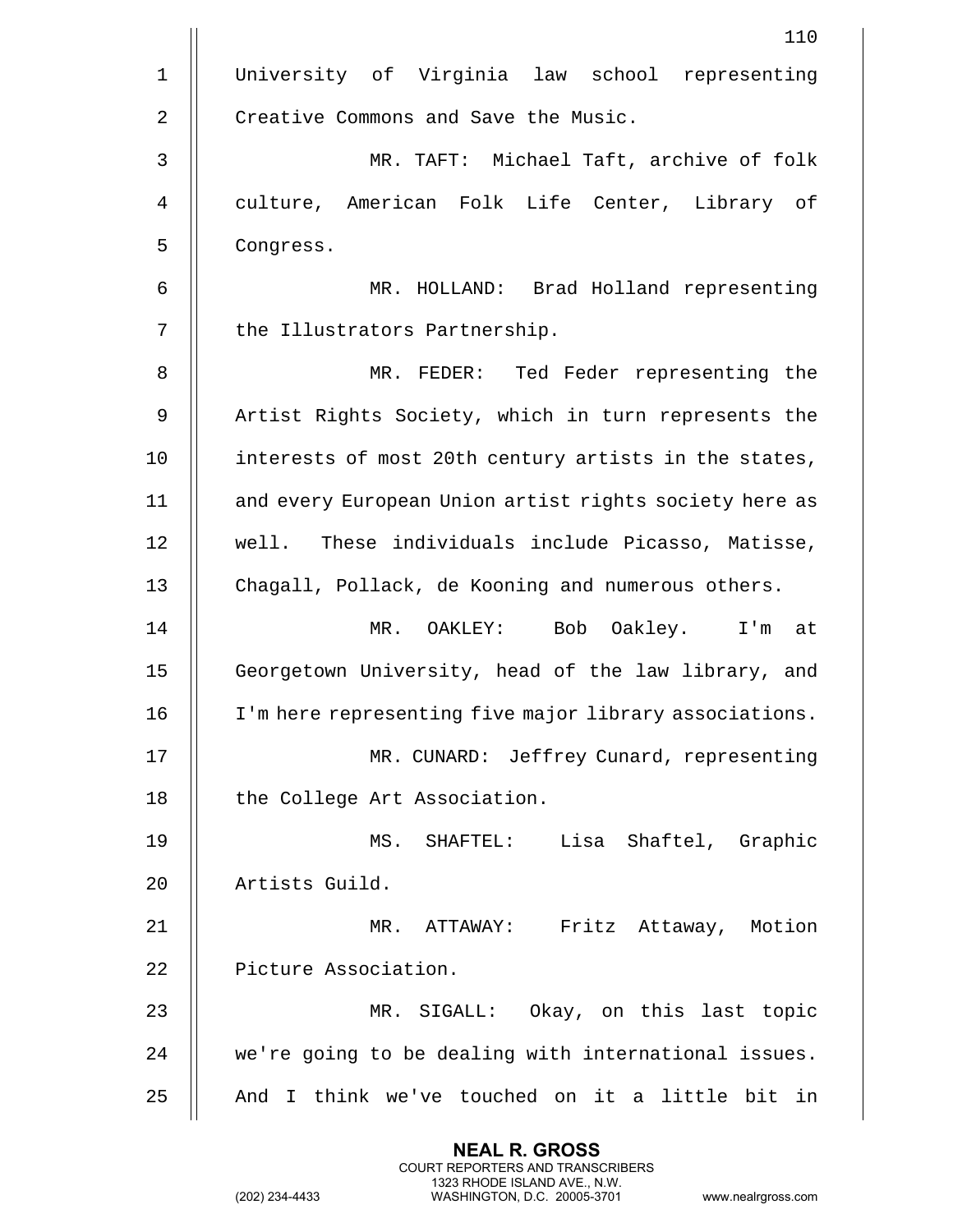1 previous topics, but we haven't looked at it 2 | specifically.

3 This is the overarching international 4 framework for copyright, which has direct bearing on 5 | the kinds of things you might do to address the orphan  $6$   $\parallel$  works situation; the question of what international 7 | copyright rules might limit, how they might limit what 8 || we could do as a matter of solving this problem or 9 | addressing this problem, and how that interplays with 10 || the types of mechanisms we would choose to help 11 | resolve this problem.

12 || The four subtopics that we've identified 13 || are, first two are probably the most important, the 14 question of how the prohibition on formalities in the 15 || Bern Convention and incorporated into the TRIPS 16 || agreement would affect and how it should shape 17 whatever solution we're proposing and the issues that 18 | we've discussed over the past day and a half.

19 The second major issue is how the  $20$  || limitations on exceptions - or the requirements for 21 | exceptions and limitations to copyright embodied in 22 | one place at least, TRIPS Article 13, would affect the  $23$   $\parallel$  solution that we might come up with and what 24 | parameters we were required to operate under or within  $25$  | in coming up with a solution.

> **NEAL R. GROSS** COURT REPORTERS AND TRANSCRIBERS 1323 RHODE ISLAND AVE., N.W.

(202) 234-4433 WASHINGTON, D.C. 20005-3701 www.nealrgross.com

111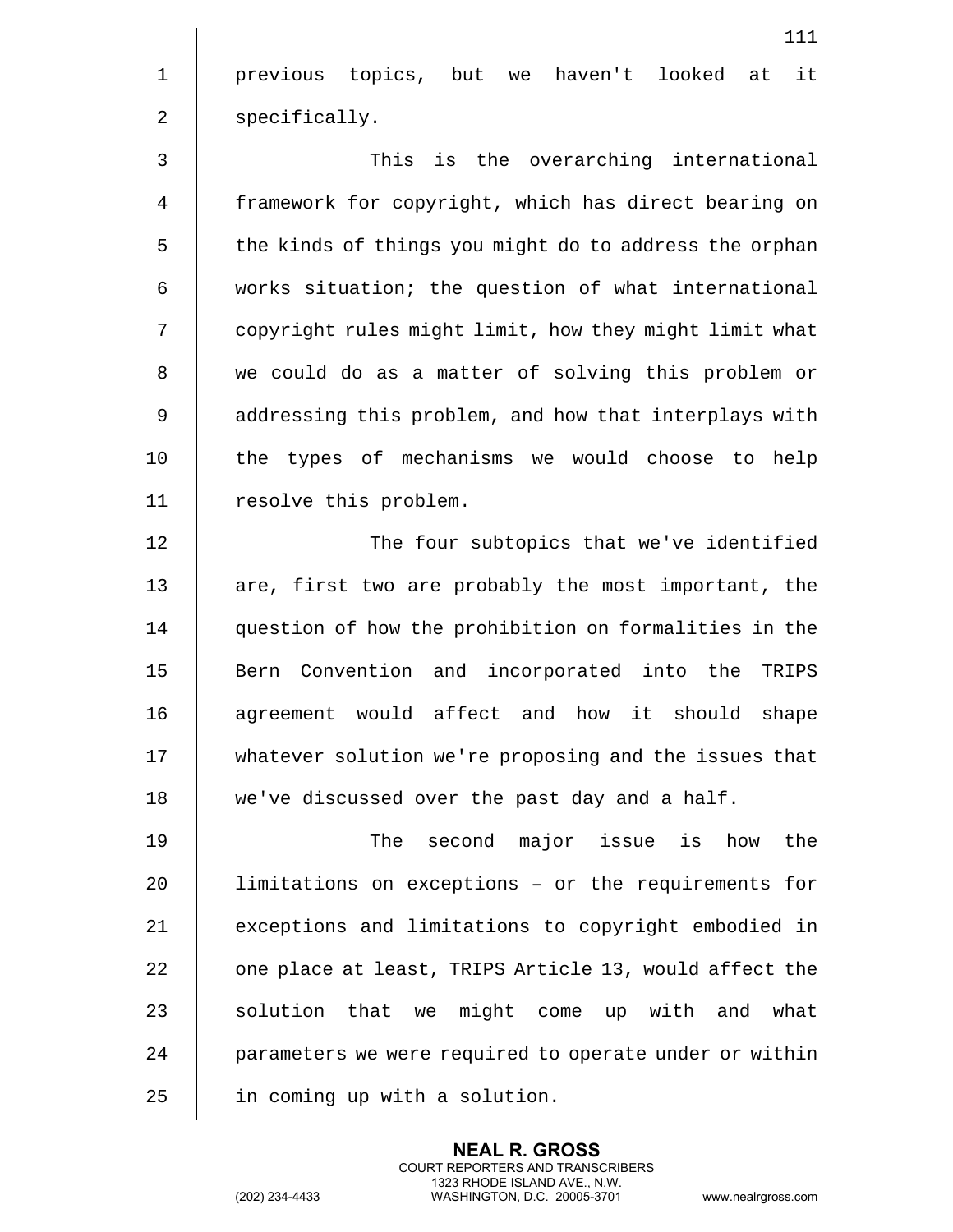1 || The other two subtopics that we've 2 || identified are the question of whether, given the 3 | analysis of those first two topics, whether excluding 4 foreign works from an orphan works system is 5 | appropriate or something that should be considered to  $6$  | help avoid international issues that might come up, or 7 || any other ways that we might address international

9 And the fourth one is a question as to 10 || whether there is any learning that we can benefit from 11 in foreign countries regarding this problem, 12 || considering the fact that for almost 100 years now 13 || it's been well settled in almost every other country 14 || that formalities like registration and other 15 mechanisms were not present.

8 | copyright issues that might arise from such a system.

16 The question is, can we learn anything 17 about whether an orphan works situation has arisen in 18 || those countries, or whether we can get information 19 about how this issue or problem was dealt with in 20 || those countries, if it had arisen over the past 21 | century or so.

22 || So those are the four main areas. I will  $23$   $\parallel$  start with a question related to the formalities 24 | issue, and the Bern Convention, which is this: If you 25 || went with a reasonable search approach, and through

> **NEAL R. GROSS** COURT REPORTERS AND TRANSCRIBERS 1323 RHODE ISLAND AVE., N.W.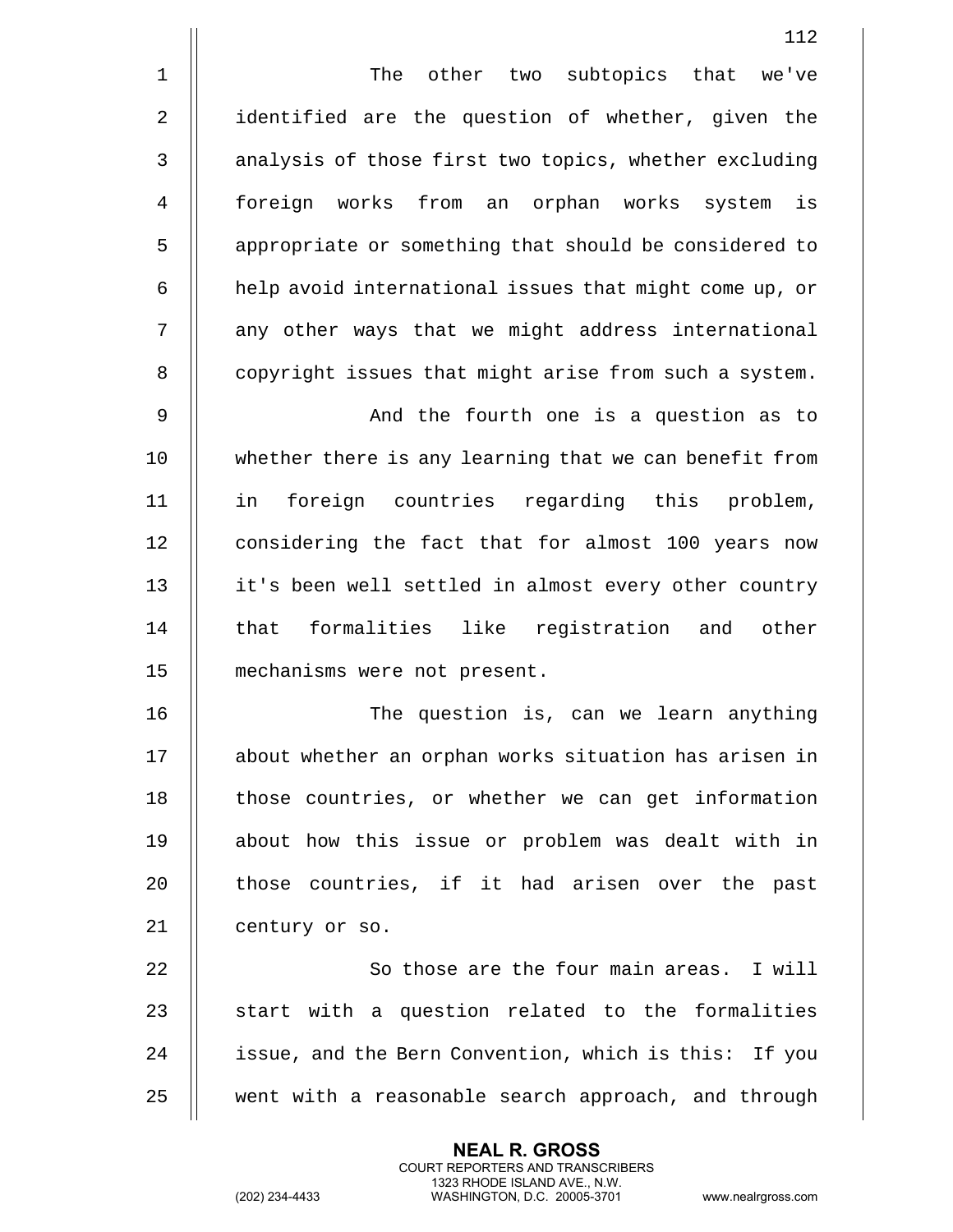|                | 113                                                    |
|----------------|--------------------------------------------------------|
| $\mathbf 1$    | either sectoral roundtables that came<br>with<br>up    |
| $\overline{2}$ | guidelines or common law developments in the courts it |
| $\mathbf{3}$   | was determined for, let's say a particular sector of   |
| 4              | copyrighted works, photographs or illustrations or     |
| 5              | something like that, it was determined essentially     |
| 6              | that registration in a voluntary registry, an author's |
| 7              | failure to do that would almost always result or very  |
| 8              | likely result in a designation of the orphan work,     |
| 9              | designation for the purpose of the system.             |
| 10             | If that were the case, would that de facto             |
| 11             | raise international formalities issues, in the sense   |
| 12             | that as a matter of practice someone, an author for    |
| 13             | example, would essentially have to register in one of  |
| 14             | these so-called voluntary registries in order to       |
| 15             | forestall an orphan works designation, and the         |
| 16             | limitations and remedies that it might entail, if as   |
| 17             | a result of those discussions or other case law that   |
| 18             | seemed to be where things were headed.                 |
| 19             | Does that raise the formalities issue in               |
| 20             | the Bern Convention, and the question of whether there |
| 21             | is a violation of the formalities prohibition.         |
| 22             | I think Chris and Steve and Ted had their              |
| 23             | hands up.                                              |
| 24             | MR. SPRIGMAN: So I think the answer to                 |
| 25             | your question is, in my view it's very unlikely that   |

(202) 234-4433 WASHINGTON, D.C. 20005-3701 www.nealrgross.com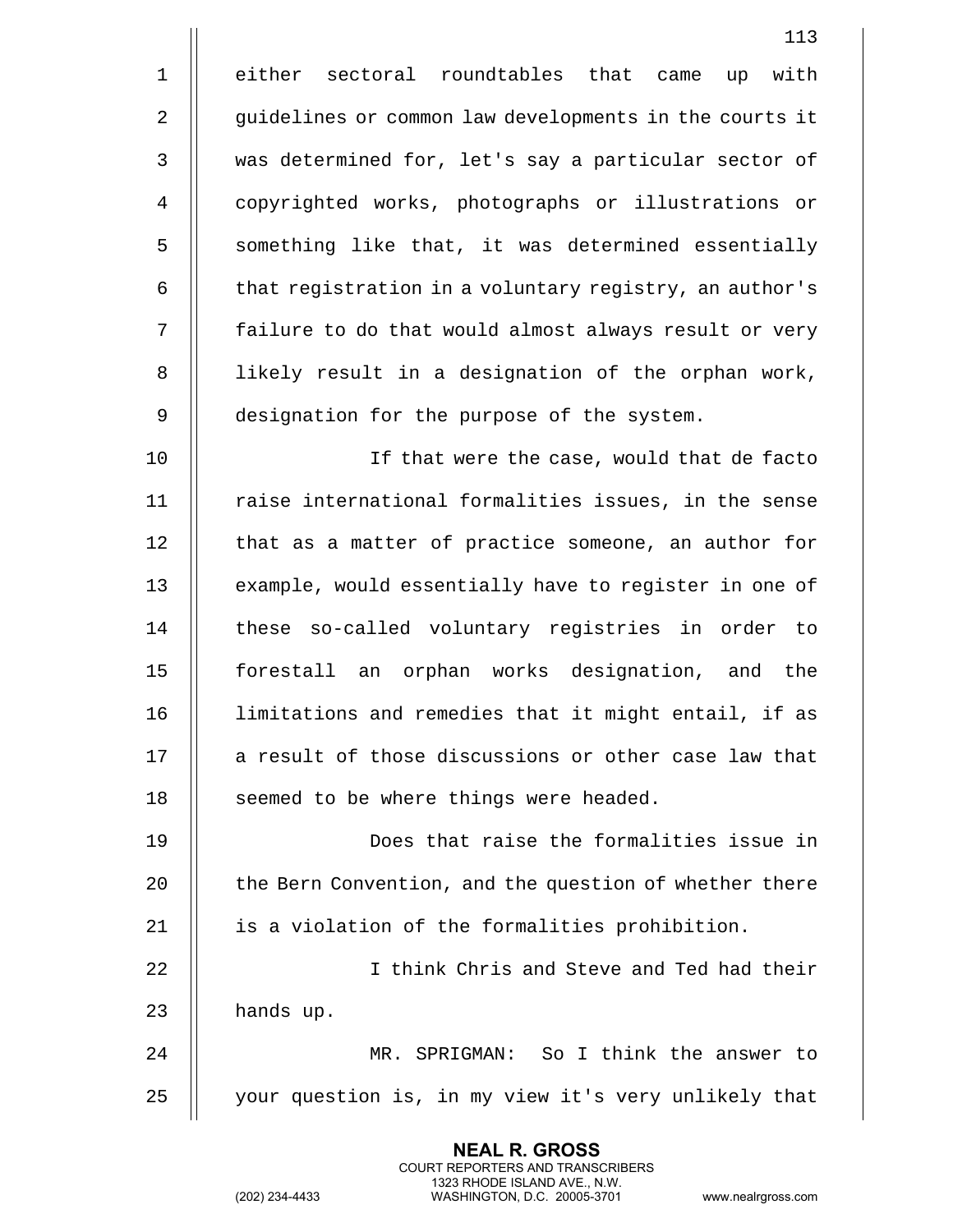|              | 114                                                    |
|--------------|--------------------------------------------------------|
| $\mathbf 1$  | it would raise an issue of Bern or TRIPS compliance.   |
| $\mathbf{2}$ | And let me back up a little bit to try to              |
| 3            | explain why. So the formalities provision, Article 5-  |
| 4            | 2 in Bern, as adopted by TRIPS, is not a flat ban on   |
| 5            | formalities. It's a limited ban on formalities,        |
| 6            | limited in a couple of different ways.                 |
| 7            | First, it does not apply to a nation - to              |
| 8            | the works of any Bern signatory's own nations, so      |
| 9            | you've been over that in your introduction. So all of  |
| 10           | the works in the U.S., for example, of U.S. nationals, |
| 11           | you could condition protection on any formality, and   |
| 12           | Bern would have nothing to say about it.               |
| 13           | So we're limited to the works of foreign               |
| 14           | nationals, and there is another limitation in the      |
| 15           | provision, in the text of the provision, which is, the |
| 16           | provision proscribes formalities that affect the       |
| 17           | exercise and enjoyment of copyright, okay. And some    |
| 18           | formalities do affect the exercise and enjoyment of    |
| 19           | copyright and some don't.                              |
| 20           | have formalities in the copyright<br>We                |
| 21           | system now, and those formalities don't affect the     |
| 22           | exercise and enjoyment of copyright in a way that      |
| 23           | violates Bern.                                         |
| 24           | For example if you do not register your                |
| 25           | work, you are unable to get statutory damages for the  |
|              |                                                        |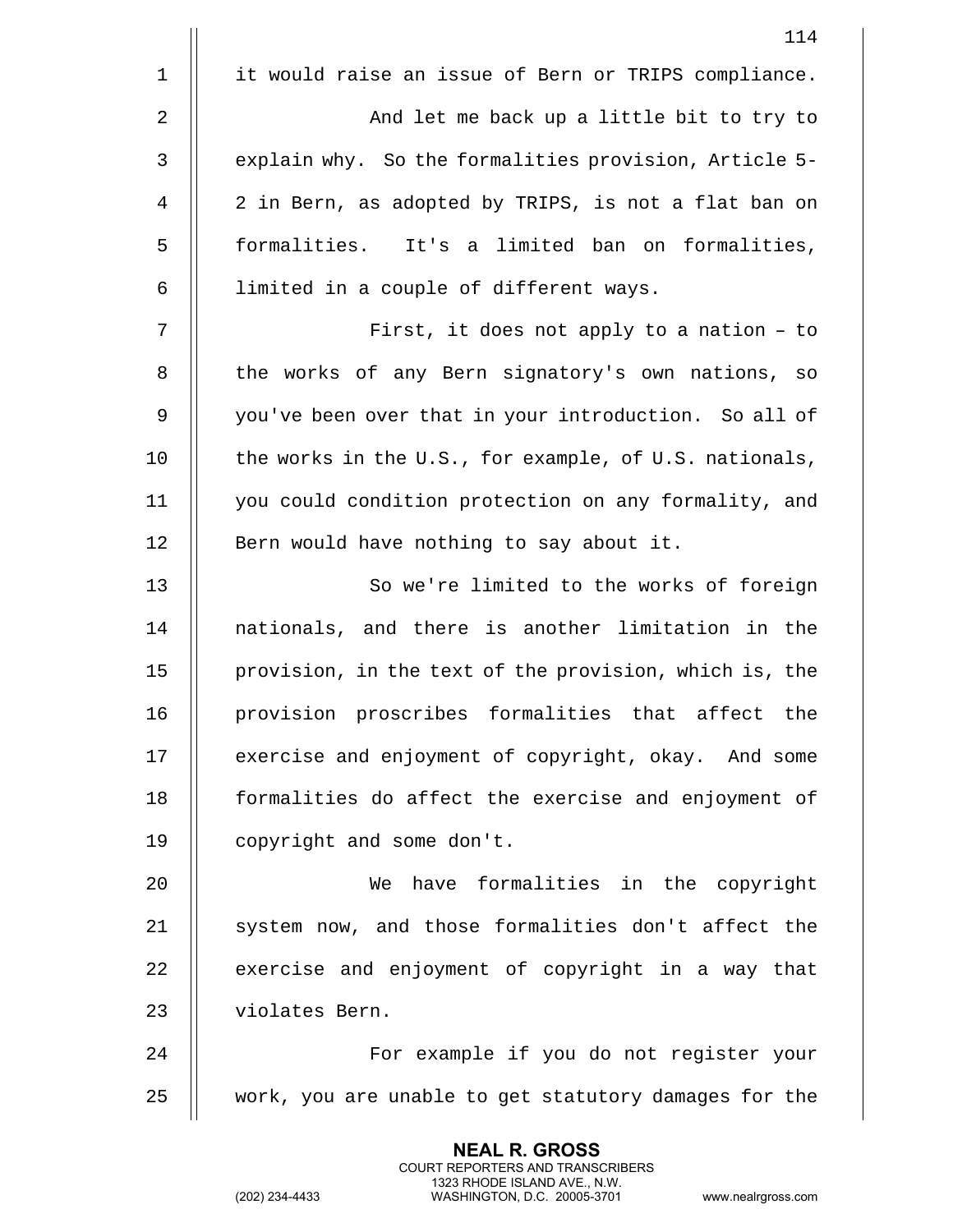|                | 115                                                       |
|----------------|-----------------------------------------------------------|
| $\mathbf 1$    | period - for any infringement commencing before           |
| $\overline{2}$ | registration actually occurs.                             |
| $\mathfrak{Z}$ | So there is a limitation on liability that                |
| 4              | is often a very meaningful limitation on liability        |
| 5              | that applies across the board, and that is a              |
| 6              | limitation on remedies but not one that the U.S.          |
| 7              | feels, as is evident by its existence in the law,         |
| $\,8\,$        | affects the exercise or enjoyment of copyright in a       |
| $\mathsf 9$    | way that runs afoul of the Bern Convention, and by        |
| 10             | virtue of TRIPS adopted of Bern's standards, TRIPS.       |
| 11             | Okay. The Creative Commons and Save the                   |
| 12             | Music proposal has a voluntary registry that our          |
| 13             | registry, if you don't register a work in it, the work    |
| 14             | is deemed categorically to be an orphan. It's a very      |
| 15             | simple, straightforward approach, and remedies are        |
| 16             | limited to the compensation that you would get under      |
| 17             | what we call a default license, which is a license fee    |
| 18             | that is payable to you if you identify yourself.          |
| 19             | We don't think that runs afoul of Bern for                |
| 20             | the following reasons. The exercise and enjoyment of      |
| 21             | that<br>copyright<br>for<br>works<br>unregistered,<br>are |
| 22             | registration sends a signal we believe that a work is     |
| 23             | valuable. Nonregistration often sends a signal that       |
| 24             | it's not.                                                 |
| 25             | And so for those works, you get the notion                |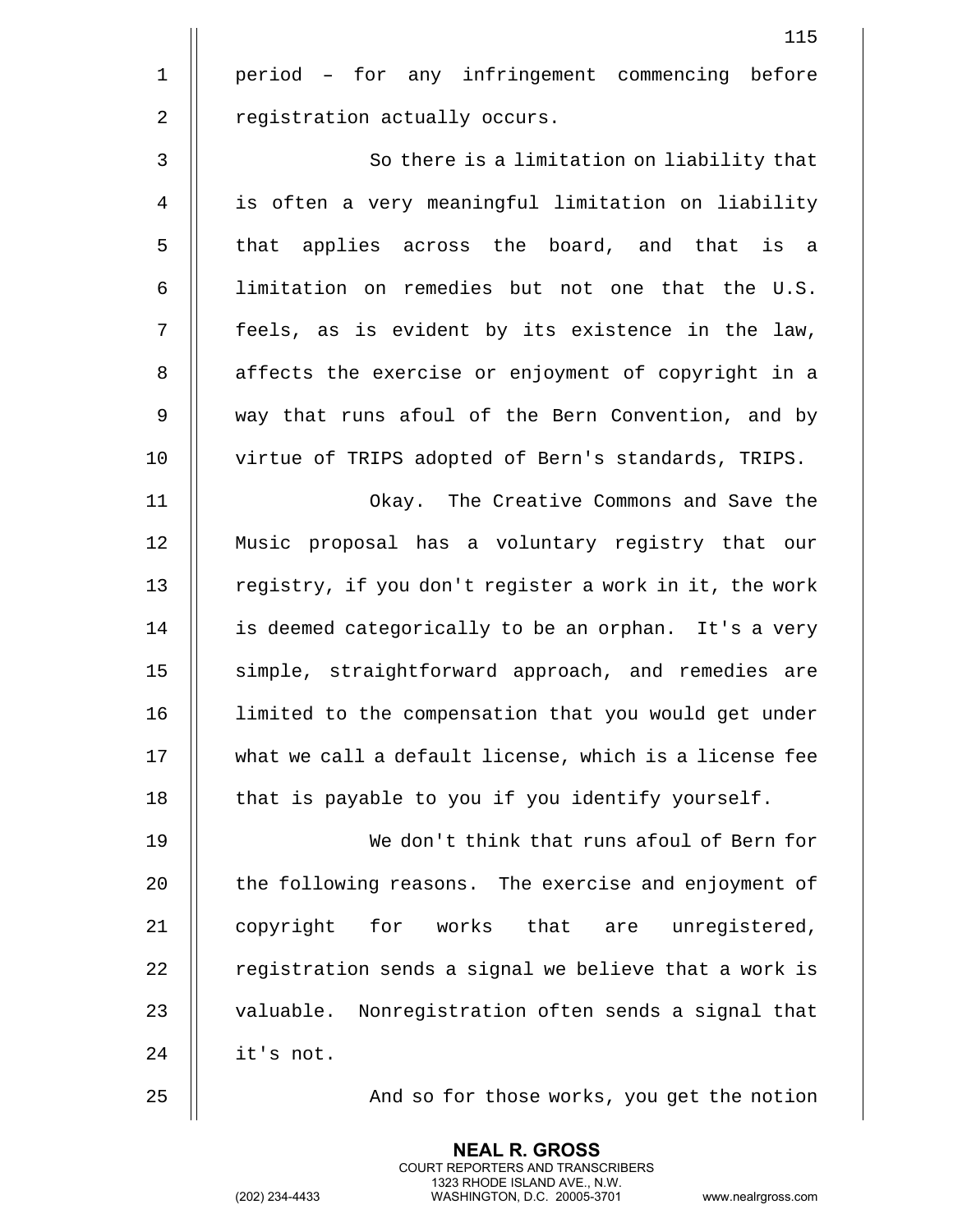1 | that these works are not sufficiently valuable enough 2 | to exploit through the expensive mechanism that the 3 || copyright law currently provides, which is 4 infringement, damages, lawsuits, customized licensing. 5 | These are all very expensive ways of exploiting works. 6 | They work very well for commercially valuable works. 7 | They work not so well for other works. 8 || For those other works which don't find a 9 market for the typical copyright law, what we call the 10 property rule, establishing a liability rule, 11 establishing a rule where you can make a use without 12 | the need to find the author and ask permission, you

13 | can make the use, but you have to pay something, that 14 || helps those works find some kind of market where they 15 || might not otherwise.

16 || And that, you know, in purely economic 17 || terms, is if anything increasing an author's 18 || opportunity to enjoy and exercise the benefits of his 19 || or her copyright. And of course whether an author's 20 || work falls within the liability rule or the property 21  $\parallel$  rule is in the first instance the choice of the 22 | author.

23 This is not to say that some authors won't 24 make mistakes. Some will. Some will choose to 25 || register works that frankly can't be exploited

> **NEAL R. GROSS** COURT REPORTERS AND TRANSCRIBERS 1323 RHODE ISLAND AVE., N.W.

116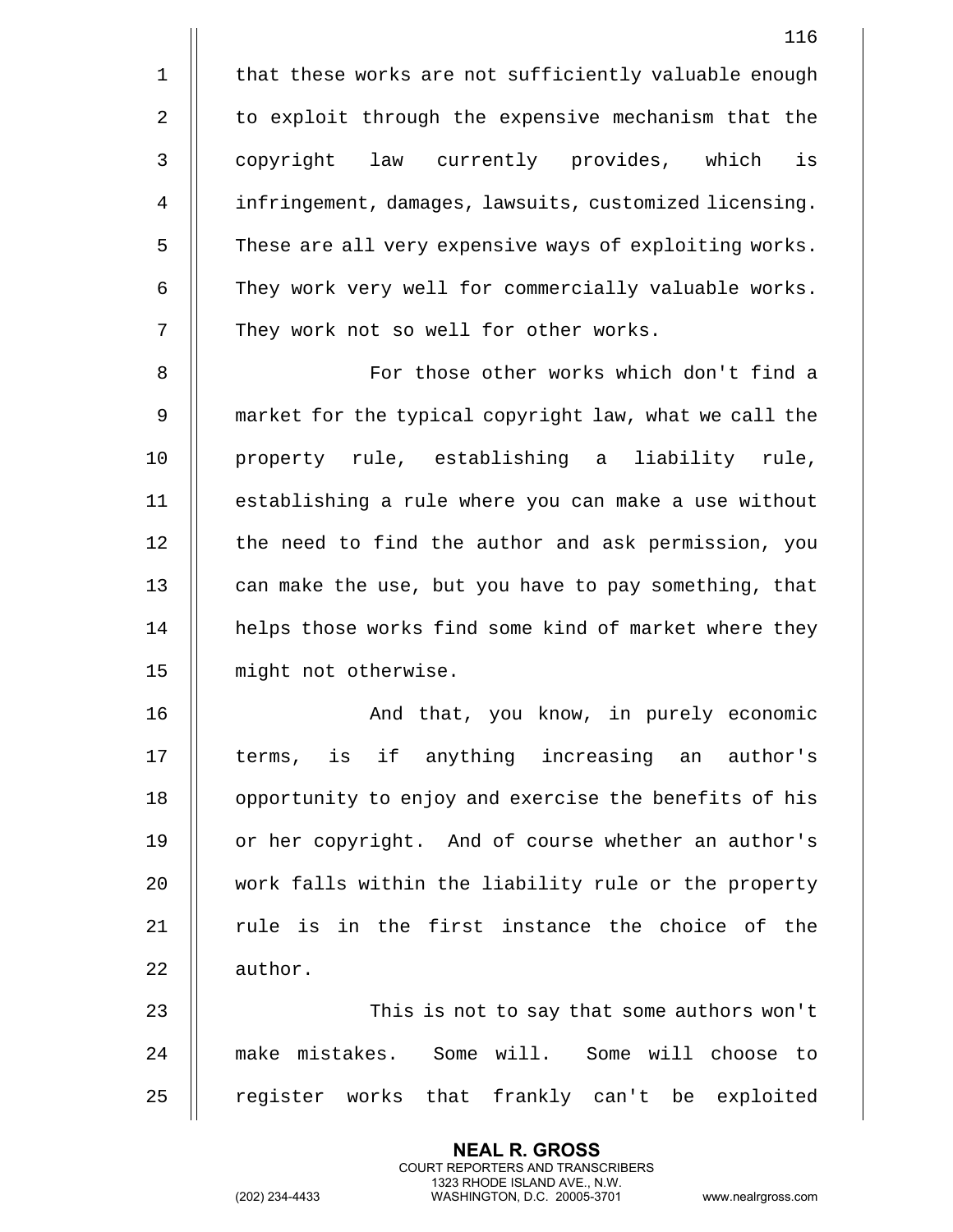|             | 117                                                    |
|-------------|--------------------------------------------------------|
| $\mathbf 1$ | effectively through an expensive property rule system. |
| 2           | Some will choose not to register works                 |
| 3           | that will frankly be best exploited through a property |
| 4           | rule system, and they will default to the liability    |
| 5           | rule. And if you're worried about that, you can        |
| 6           | design a recapture provision like the ones we talked   |
| 7           | about in yesterday's and this morning's session, a     |
| $\,8\,$     | recapture provision that allows people to cut off      |
| 9           | prospectively uses of works where those works turn out |
| 10          | to be valuable.                                        |
| 11          | So that's our position under the Bern                  |
| 12          | Convention, and we think a formality like the one      |
| 13          | you've proposed, which is a kind of meta-formality in  |
| 14          | the sense that it's not the kind of formality that     |
| 15          | we're typically accustomed to. It's a kind of de       |
| 16          | facto formality, if we think that no other information |
| 17          | is available other than registry information.          |
| 18          | I'm not sure if that's the way the world               |
| 19          | actually is, but assume for the moment that that is    |
| 20          | the way the world actually is, still, I think the same |
| 21          | arguments apply even more forcefully to that kind of   |
| 22          | formality.                                             |
| 23          | MR. METALITZ: Thank you.                               |
| 24          | In response to your question, Jule, I                  |
| 25          | think that there would be issues under Bern, at least  |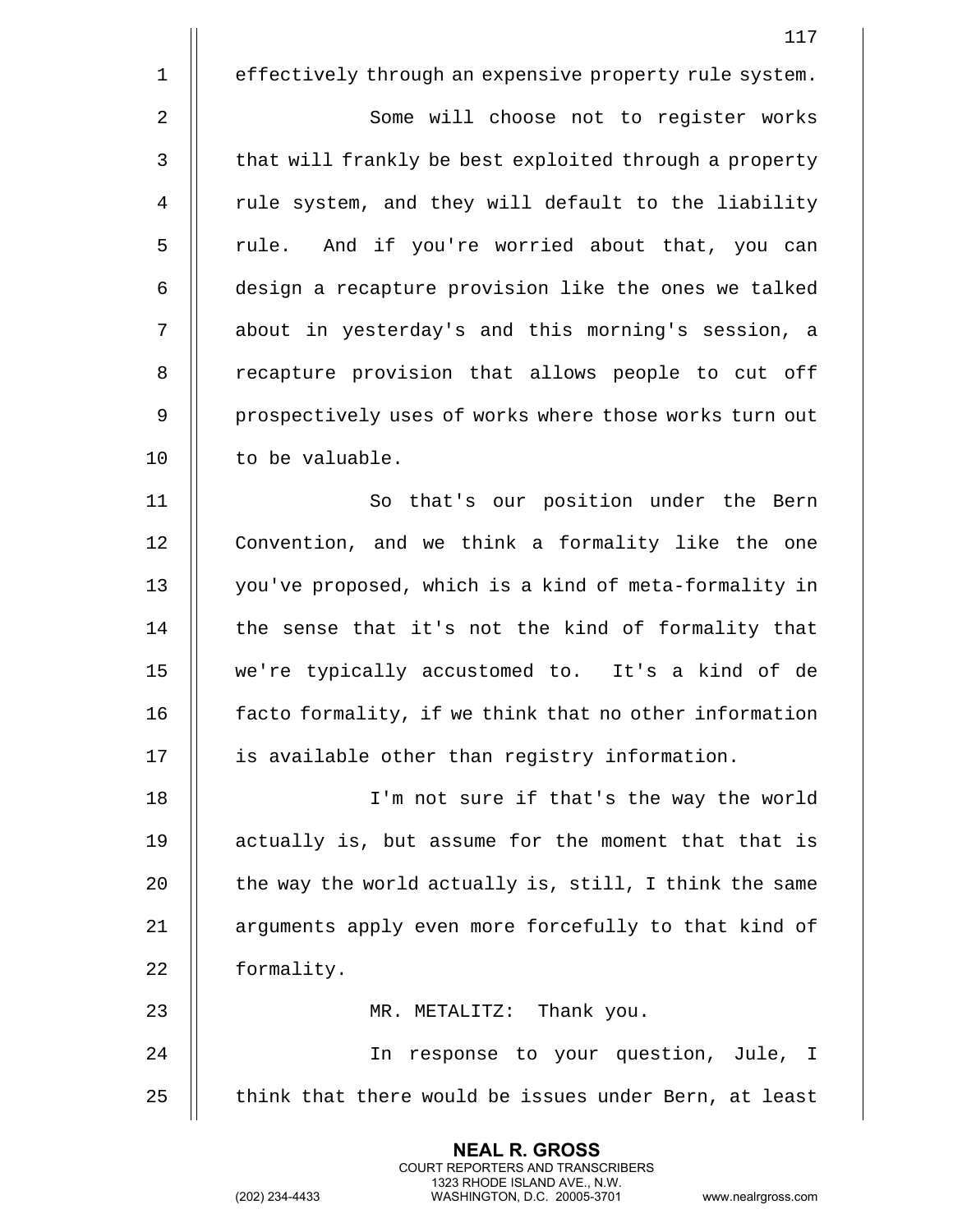|             | 118                                                    |
|-------------|--------------------------------------------------------|
| $\mathbf 1$ | for non-U.S. works. In the situation you described,    |
| 2           | which was that your failure to register in a voluntary |
| 3           | registry meant that you were almost always deemed an   |
| 4           | orphan, I suppose it might be different if you could   |
| 5           | show that almost all works in a particular category    |
| 6           | were in fact registered there, and I suppose at some   |
| 7           | point it becomes a de minimum issue if one out of a    |
| 8           | million isn't.                                         |
| 9           | But I think in the real world this is why              |
| 10          | a voluntary registry approach, which we support for    |
| 11          | copyright owners, due diligence can't simply mean      |
| 12          | consulting that one registry. It has to be more than   |
| 13          | that to come up to the level of good faith, of a       |
| 14          | reasonably diligent search.                            |
| 15          | think with regard<br>to Chris'<br>$\mathbf{I}$         |
| 16          | intervention, I agree with the first paragraph. Bern   |
| 17          | Article 5.2 doesn't affect U.S. works. And there's a   |
| 18          | lot more freedom for deciding how U.S. works are       |
| 19          | treated than non-U.S. works under our international    |
| 20          | obligations.                                           |
| 21          | To me that's a good reason for $-$ if we are           |
| 22          | to move towards statutory change for an orphan works   |
| 23          | system, that's a good reason to make the first step    |
| 24          | apply only to U.S. works. That way we avoid the        |
| 25          | question, which I think are serious questions, about   |

(202) 234-4433 WASHINGTON, D.C. 20005-3701 www.nealrgross.com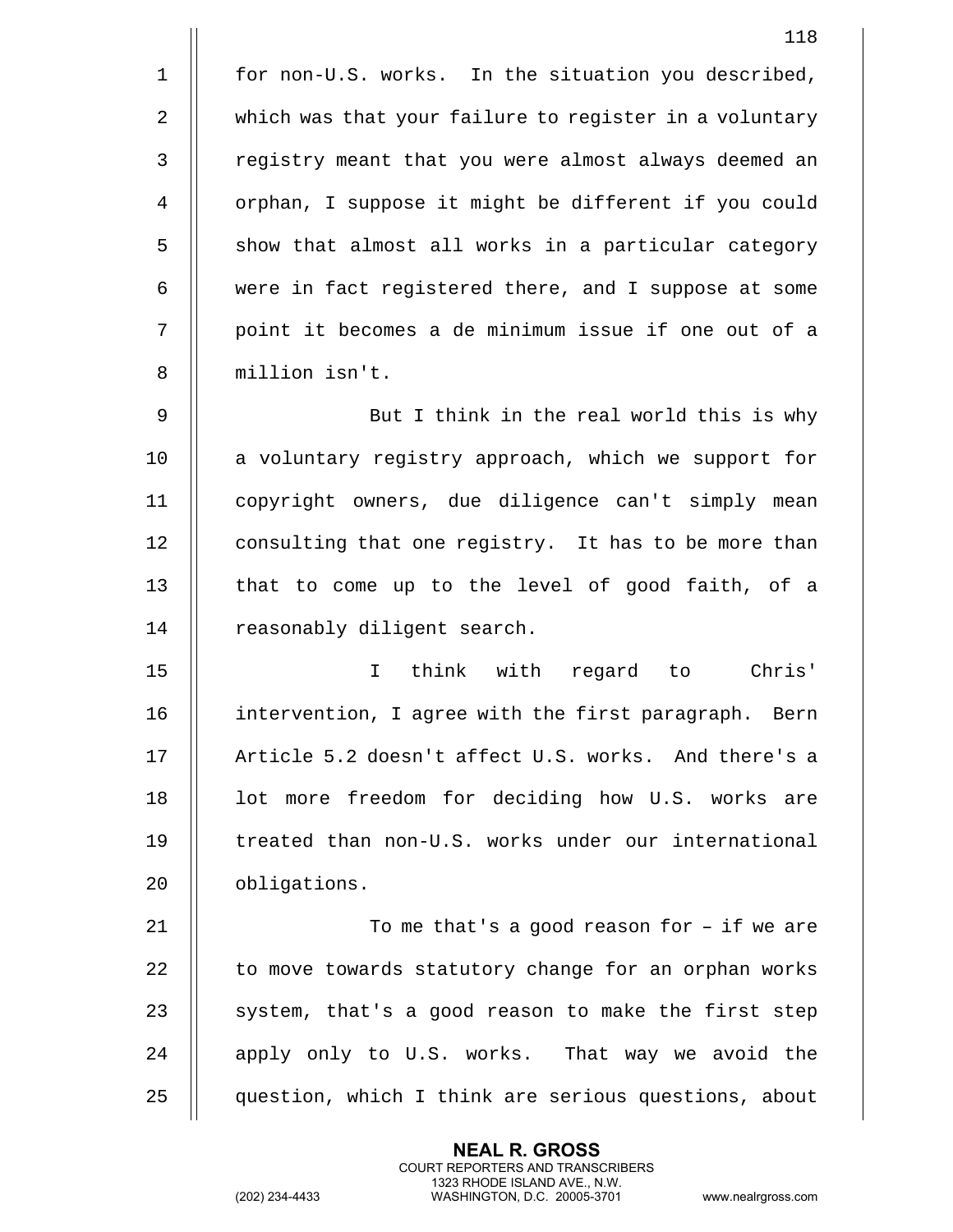1 || whether the kind of system we're talking about here, 2 | even one that involves a reasonable efforts approach, 3 || and one that involves very s harp restrictions on the  $4$  || remedies that are available, I think this does raise 5 questions under our international obligations, not 6 | necessarily insoluble questions, but we can avoid 7 | those questions.

8 And by the way, the reasonable efforts 9 || approach is not mostly formalities questions, it's 10 || questions on the three-step test for exemptions and 11 limitations.

12 || But we can avoid those questions by  $\parallel$  saying, at least at first, that this applies only to 14 | U.S. works. Obviously we then have to have a way of dealing with works whose national origin aren't known.  $\parallel$  But I think that we can probably - that's something | that could be arranged.

18 || But I think that's one of the arguments 19 || for saying that this should apply first. It should 20  $\parallel$  not apply at the outset to foreign works.

21 MR. FEDER: I think it's regrettable to 22 || prejudice American works while seeming to favor 23 | foreign works. Although I'm speaking mostly really on 24 || behalf of foreign artists, American artists are of  $25$  | concern to me as well.

> **NEAL R. GROSS** COURT REPORTERS AND TRANSCRIBERS 1323 RHODE ISLAND AVE., N.W.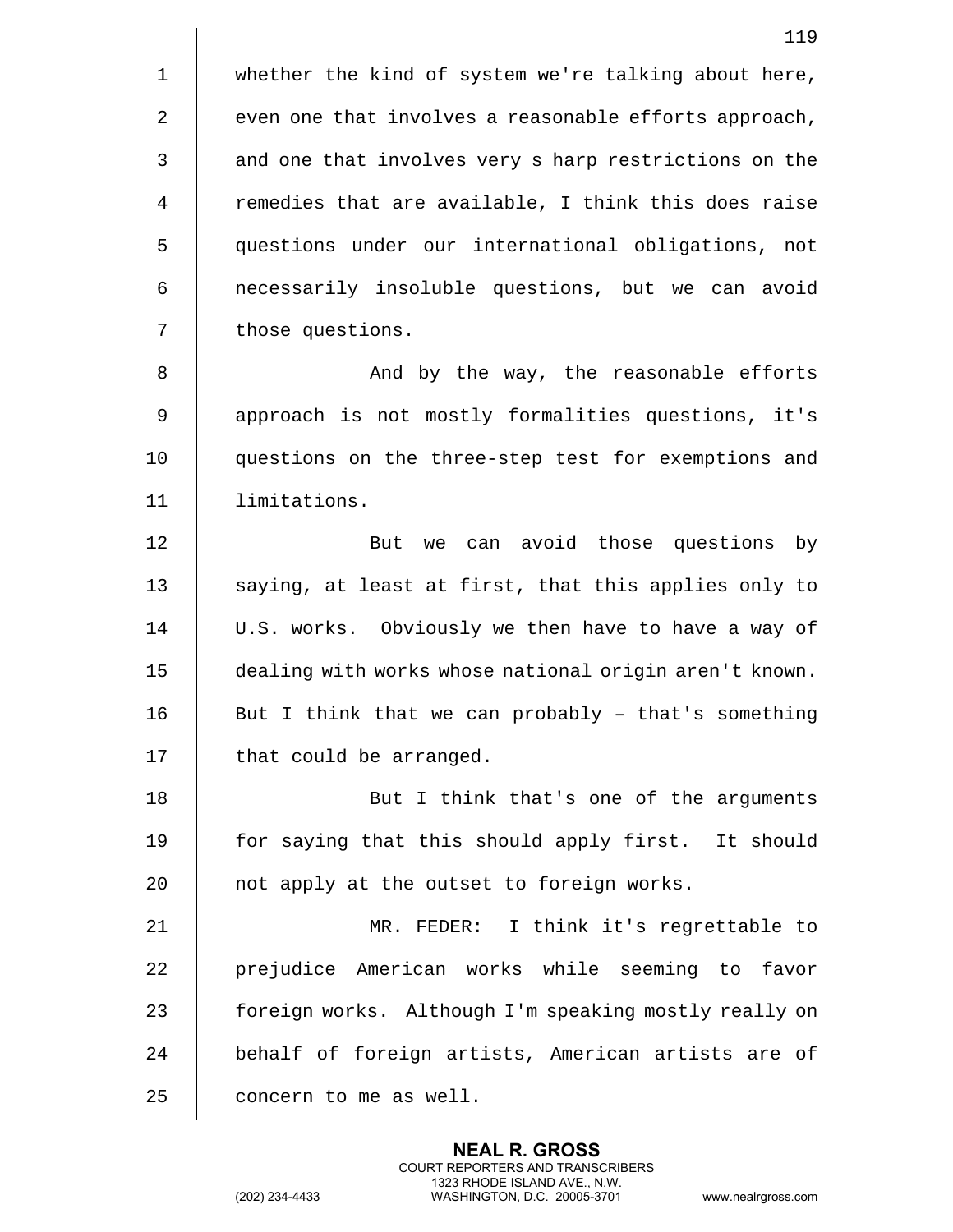1 || Bern Article 5 Subsection 2 says, it's 2 | very short, quote: "The enjoyment and the exercise of  $3$   $\parallel$  these rights shall not be subject to any formality," 4 unquote. It doesn't say, good formalities are okay; 5 | bad ones are not. It doesn't say convenient ones are  $6 \parallel$  okay.

7 Our experience has been that any foreign 8 | registration is anathema to our members, whether they 9 | are European or American. Indeed, the 1909 copyright 10 || law which was formulated I think mostly with writers 11 of books in view, made some sense when you have let us 12 || say a prolific writer who might put out as many as one 13 | or two books a year. That's a prolific example.

14 But artists very often create 2, 3, 4, 500 15 works in a given year, if you include all the 16 | sketches, drawing, preparatory works and so on. And 17 || very few American artists - I'm not even speaking 18 || about European; this is certainly true of European 19  $\parallel$  artists as well - went to the trouble of registering 20 || their works as they did them. Most of them didn't  $21$   $\parallel$  even know that this requirement was in place. 22  $\parallel$  But it is - they did not - had they known,

 $23$   $\parallel$  they did not choose to spend their time filling out 24 | forms, sending in fees, and so on, thereby protecting 25 | their works.

> **NEAL R. GROSS** COURT REPORTERS AND TRANSCRIBERS 1323 RHODE ISLAND AVE., N.W.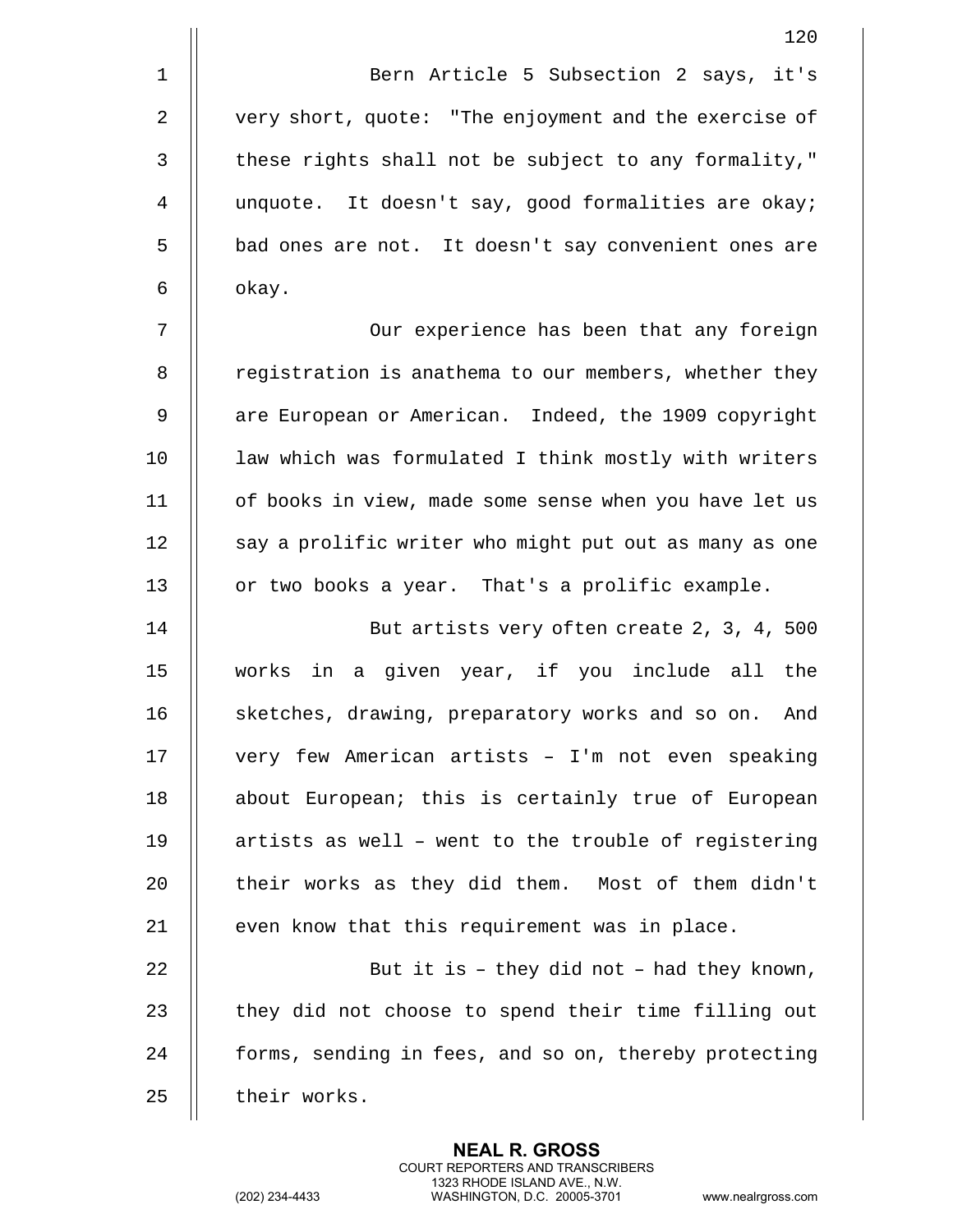|              | 121                                                    |
|--------------|--------------------------------------------------------|
| $\mathbf{1}$ | They may or may not have been cognizant of             |
| 2            | the Bern Convention approach, which is that works are  |
| 3            | protected from the instant of creation.                |
| 4            | Just one other thing I'd like to say. It               |
| 5            | relates to the three step test for the limitations.    |
| 6            | But I don't mean to be facetious about this, but there |
| 7            | are three steps that are available now to would be     |
| 8            | users of copyrights, and I don't think we need to add  |
| 9            | a fourth.                                              |
| 10           | And those three are the following if I                 |
| 11           | may. The first is fair use. And this is essentially    |
| 12           | for noncommercial purposes. So persons can use         |
| 13           | copyrighted work without authorization under a fair    |
| 14           | use regime.                                            |
| 15           | The second use is a commercial use, where              |
| 16           | the would be commercial user does a risk analysis, of  |
| 17           | trying to determine whether or not they should go      |
| 18           | ahead and reproduce an unlocatable work.               |
| 19           | And thirdly, and this is something a                   |
| 20           | little bit related to the second, but not entirely,    |
| 21           | because it applies good faith, and that is where a     |
| 22           | good faith user makes a disclaimer. And the VRA has    |
| 23           | published, one is quite common and occurs in many      |
| 24           | publications, let me read it and then I'll stop.       |
| 25           | Quote: We have made every effort to                    |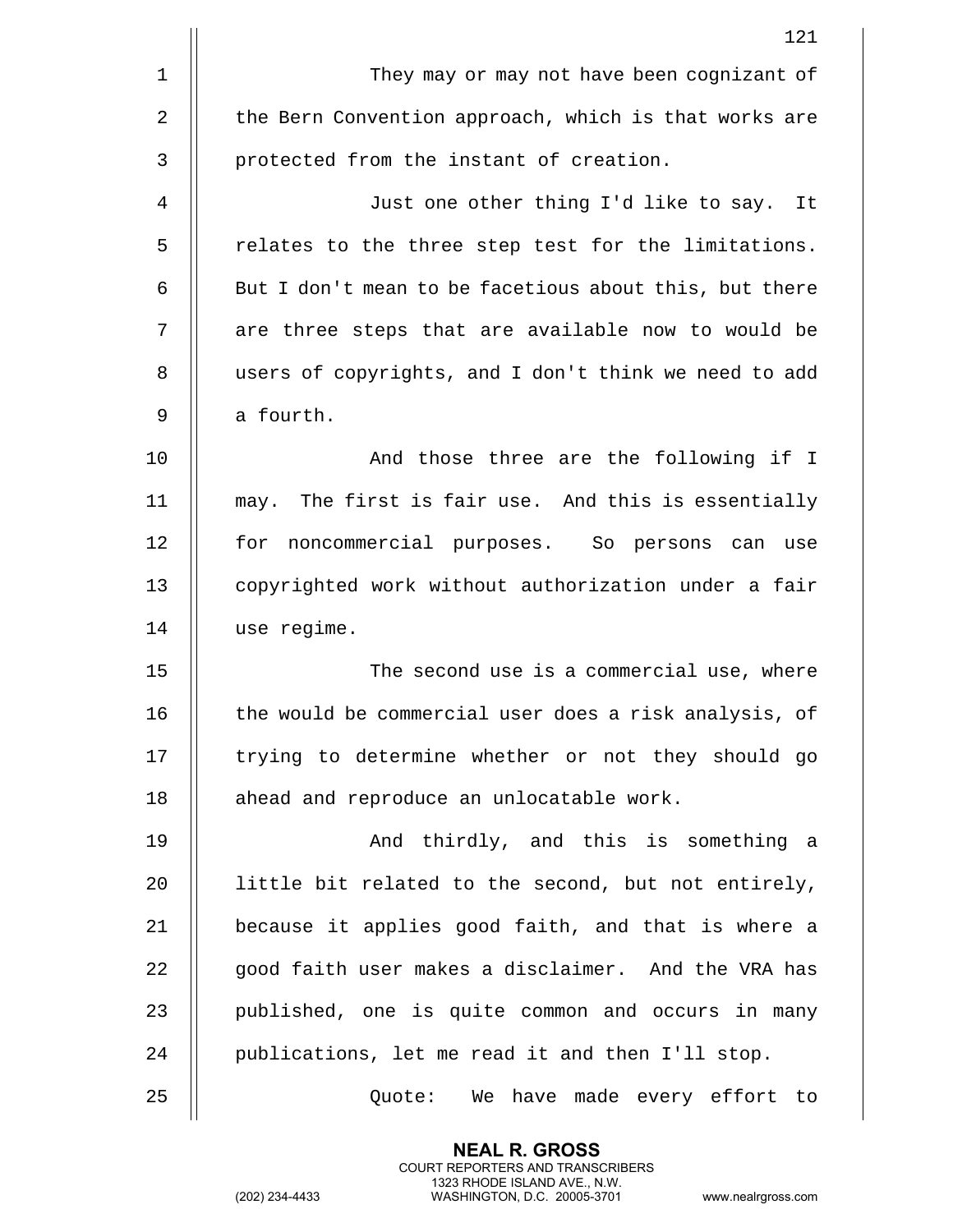|              | 122                                                    |
|--------------|--------------------------------------------------------|
| $\mathbf{1}$ | obtain permissions of all copyrighted and protected    |
| 2            | images. If you have copyright protected work in this   |
| 3            | publication and you have not given us permission,      |
| 4            | please contact us.                                     |
| 5            | And that happens at times, just as it                  |
| 6            | happens that a commercial user is informed that the    |
| 7            | copyright holder is locatable.                         |
| 8            | These things are almost always negotiated.             |
| 9            | We issue thousands of permissions and licenses in a    |
| 10           | year, and I dare say the number of times we've had to  |
| 11           | go to court could be counted on one hand.              |
| 12           | They are subject to negotiation, and I do              |
| 13           | not know of any extreme case such as the one Jeffrey   |
| 14           | brought up this morning about the \$30,000 instance.   |
| 15           | Though I think Jeffrey conceded that that would be     |
| 16           | a great exception.                                     |
| 17           | MR. CUNARD: For the record, I've actually              |
| 18           | not come up with that example. It was described the    |
| 19           | day before by somebody else.                           |
| 20           | MR. SIGALL: I apologize to both. I think               |
| 21           | it was Jonathan Band, and he is currently unlocatable, |
| 22           | so you're fine.                                        |
| 23           | Can I just ask Ted to give just a little               |
| 24           | more information about what you just described, this   |
| 25           | disclaimer, and how it's used, and in what context     |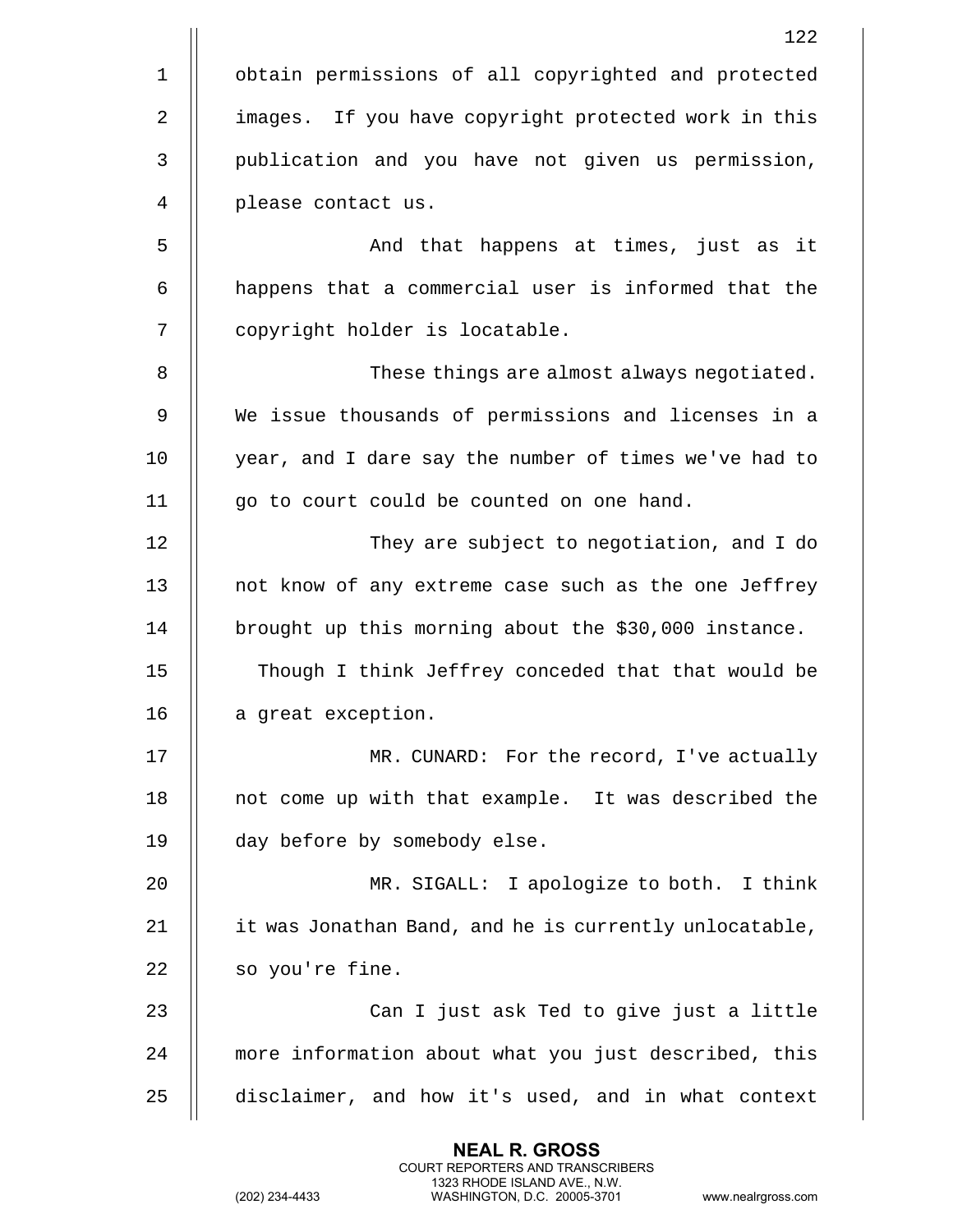|                | 123                                                    |
|----------------|--------------------------------------------------------|
| $\mathbf 1$    | it's used?                                             |
| $\overline{2}$ | MR. FEDER: I see it most often in books,               |
| $\mathbf{3}$   | but it can be used in any format, in a game or any     |
| 4              | product that somebody chooses to put out. That is      |
| 5              | where the manufacturer or publisher puts the           |
| 6              | disclaimer someplace on the product. Very often it     |
| 7              | occurs either on the facing title page or on the back  |
| 8              | page, in which the publisher or<br>the                 |
| 9              | producer/manufacturer puts a notice up to the effect   |
| 10             | that they're tried to locate the copyright holder, but |
| 11             | they have been unsuccessful. But if that holder comes  |
| 12             | across this use and calls it to our attention, we'll   |
| 13             | be happy to make amends.                               |
| 14             | That seems to be an eminently reasonable               |
| 15             | way of dealing with this issue.                        |
| 16             | The other way, as I've tried to point out,             |
| 17             | is the fair use way. And lastly the commercial way,    |
| 18             | which is a risk analysis.                              |
| 19             | We see this all the time, where people                 |
| 20             | have used works by our members, because they say they  |
| 21             | couldn't find them. We'll assume that they did it in   |
| 22             | good faith. We approach them and we have a             |
| 23             | discussion. And either it's done, it's negotiated      |
| 24             | out, or some other methodology is found, perhaps a     |
| 25             | discontinuance of the product, or if it's distributed  |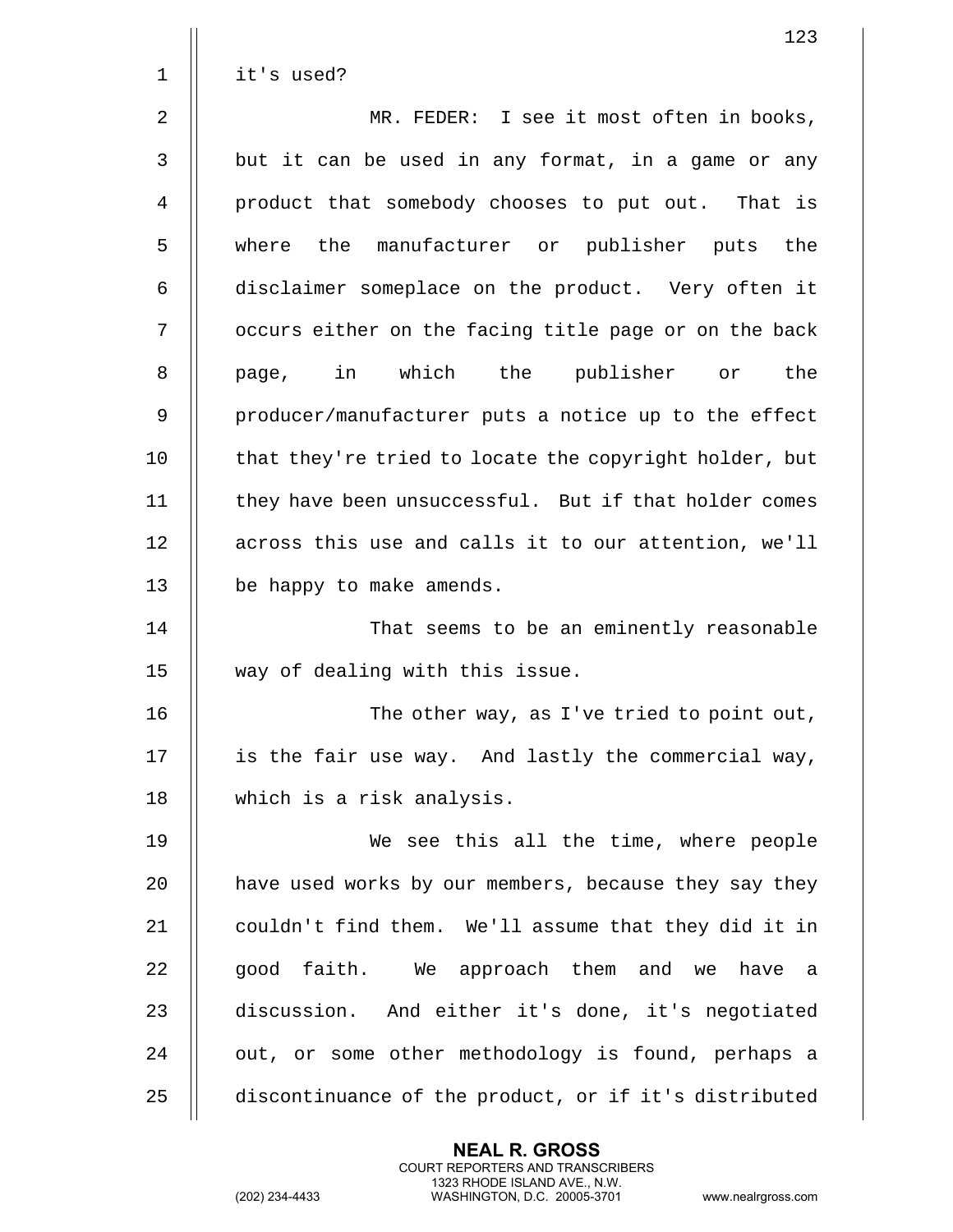|                | 124                                                    |
|----------------|--------------------------------------------------------|
| $\mathbf 1$    | abroad, we look to sanctions in Europe.                |
| $\overline{2}$ | MR. SIGALL: I don't want to get too far                |
| 3              | this road because it takes us away from<br>down        |
| $\overline{4}$ | international issues, but if anyone wants to comment?  |
| 5              | Jeff?                                                  |
| 6              | I wanted to comment on that.<br>MR. CUNARD:            |
| 7              | I don't know if I'm in sequence on<br>the<br>But       |
| 8              | international - maybe it's because the CCI membership  |
| 9              | has worked so closely with Ted and his group for a     |
| 10             | long period of time, including with respect to the two |
| 11             | publications that we publish, that we're basically     |
| 12             | sympathetic to this last point we made.                |
| 13             | And it's in some sense the genesis of the              |
| 14             | point in the CCI proposal, which is that if a work is  |
| 15             | an orphan, one way or another, you kind of identify it |
| 16             | as such. You say, we haven't been able to find the     |
| 17             | copyright owner. You wouldn't necessarily say that as  |
| 18             | a credit for every single photo, but you might have    |
| 19             | some designation at the end that says this is what     |
| 20             | this means.                                            |
| 21             | We've really looked hard, but we haven't               |
| 22             | found the person. I think reputable scholars and       |
| 23             | artists will try to do that.                           |
| 24             | So that was the basis for the proposal                 |
| 25             | that we discussed yesterday. I guess we're going to    |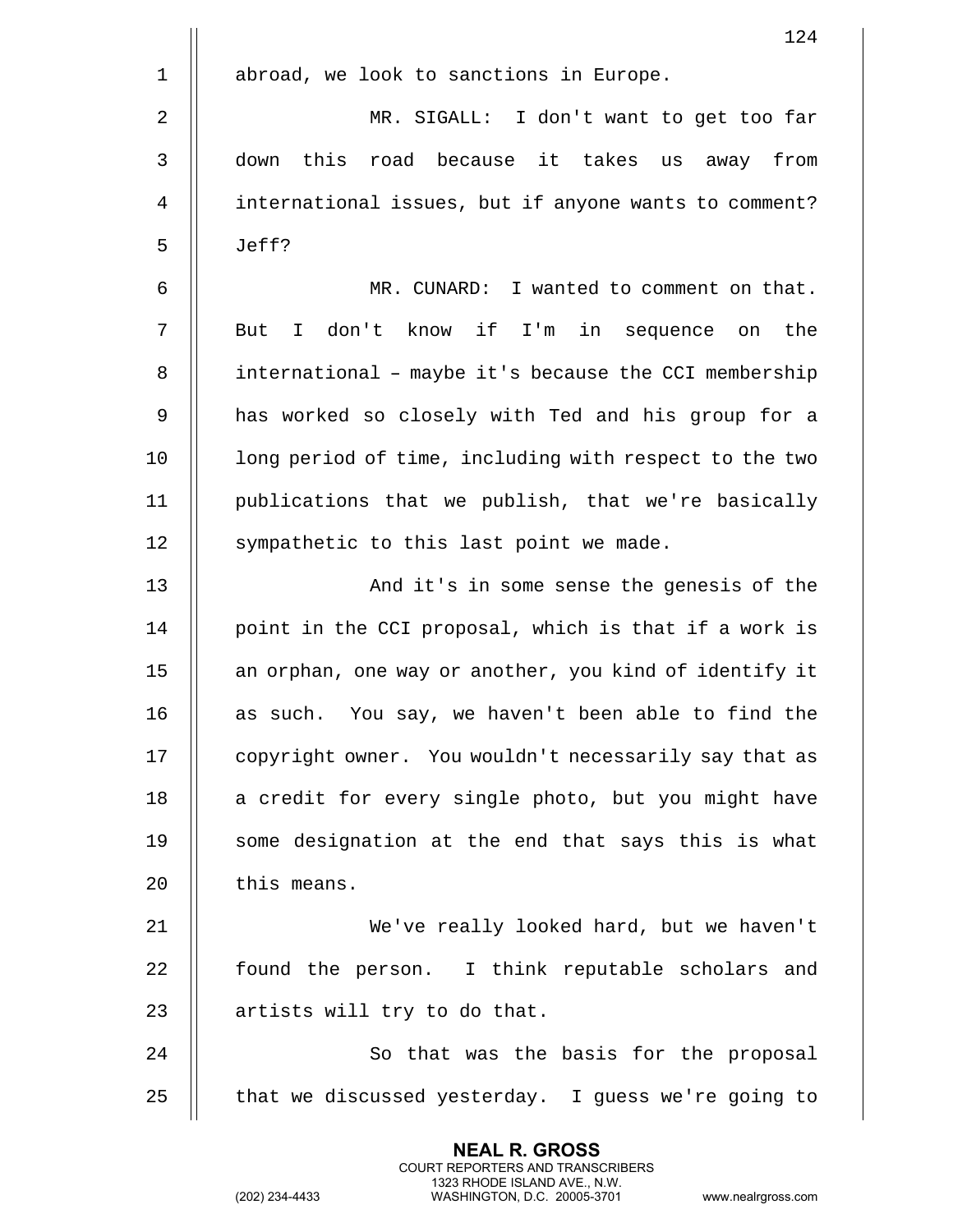|                | 125                                                    |
|----------------|--------------------------------------------------------|
| $\mathbf 1$    | come later to the inclusion or exclusion of foreign    |
| 2              | works, a topic on which I have quite a bit to say.     |
| 3              | But I would say with respect to the                    |
| $\overline{4}$ | question that you put on the table that it's not clear |
| 5              | to me that conditioning the right to pursue particular |
| 6              | remedies would run afoul of the exercise and enjoyment |
| 7              | languages in 5.2, maybe for the reasons Chris has      |
| 8              | pointed out.                                           |
| 9              | But we sort of crossed that bridge with                |
| 10             | respect to Section 412. And I'd like just as we're     |
| 11             | kicking off this discussion, I'd like to read from the |
| 12             | preliminary working group report on accession to Bern, |
| 13             | which says, the president and the Congress determine   |
| 14             | whether U.S. copyright law, other statutes, and common |
| 15             | law are compatible with Bern, and what changes if any  |
| 16             | are required to provide compatibility.                 |
| 17             | So we can certainly inform the president               |
| 18             | and the Congress on that, and of course that's the     |
| 19             | principal job of the Copyright Office. But at the end  |
| 20             | of the day it doesn't matter what academics think,     |
| 21             | what all sorts of other people think, fundamentally    |
| 22             | the first call on this is what the Congress and the    |
| 23             | president have said, and at least with respect to the  |
| 24             | one data point we have in Section 412, they've         |
| 25             | apparently concluded that some sort of formality and   |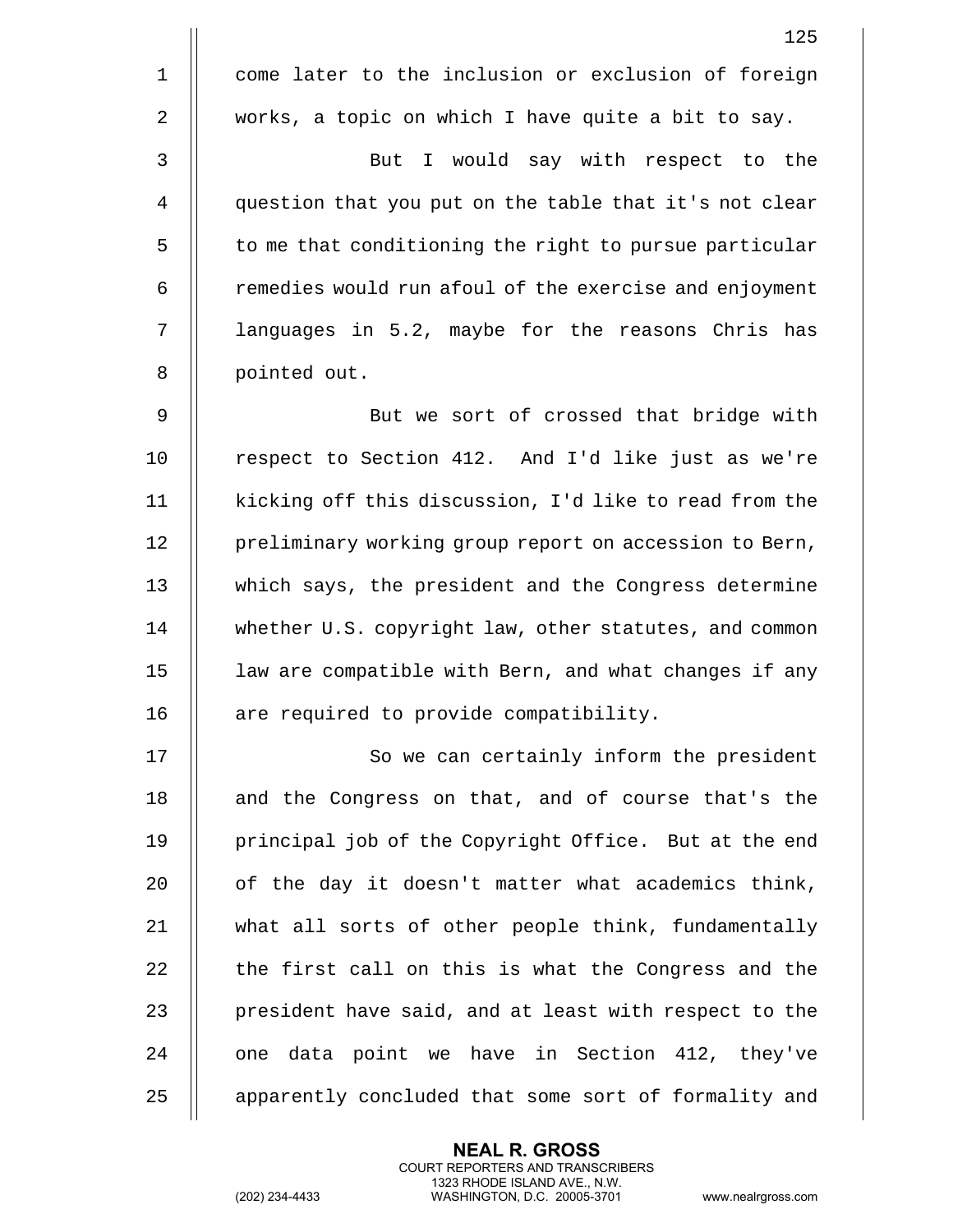|             | 126                                                    |
|-------------|--------------------------------------------------------|
| $\mathbf 1$ | condition with pursuit of remedies is not inconsistent |
| 2           | with 5.2.                                              |
| 3           | MR. SPRIGMAN: And here is why they've                  |
| 4           | concluded that, because WIPO itself has made that      |
| 5           | clear. WIPO has said that limitations on remedies      |
| 6           | typically are outside the scope of what 5.2 is talking |
| 7           | about.                                                 |
| 8           | And what we heard from Ted was a kind of               |
| 9           | absolutist view of 5.2, that any formality runs afoul  |
| 10          | of 5.2                                                 |
| 11          | Well, we've absolutist views for example               |
| 12          | about the First Amendment. Hugo Black on the Supreme   |
| 13          | Court reminded us that the text of the First Amendment |
| 14          | is, Congress shall make no law abridging the freedom   |
| 15          | of speech. Well, wait a minute, we have laws banning   |
| 16          | criminal solicitation. That's a law bridging free      |
| 17          | speech. I can't solicit you to join me in committing   |
| 18          | a crime.                                               |
| 19          | Similarly, just like that absolutist                   |
| 20          | reading of the First Amendment kind of ignores         |
| 21          | reality, the absolutist reading of Article 5.2 of Bern |
| 22          | kind of ignores reality. And the copyright law has     |
| 23          | formalities in it which have extremely meaningful      |
| 24          | consequences.                                          |
| 25          | The failure to register, I'll say again,               |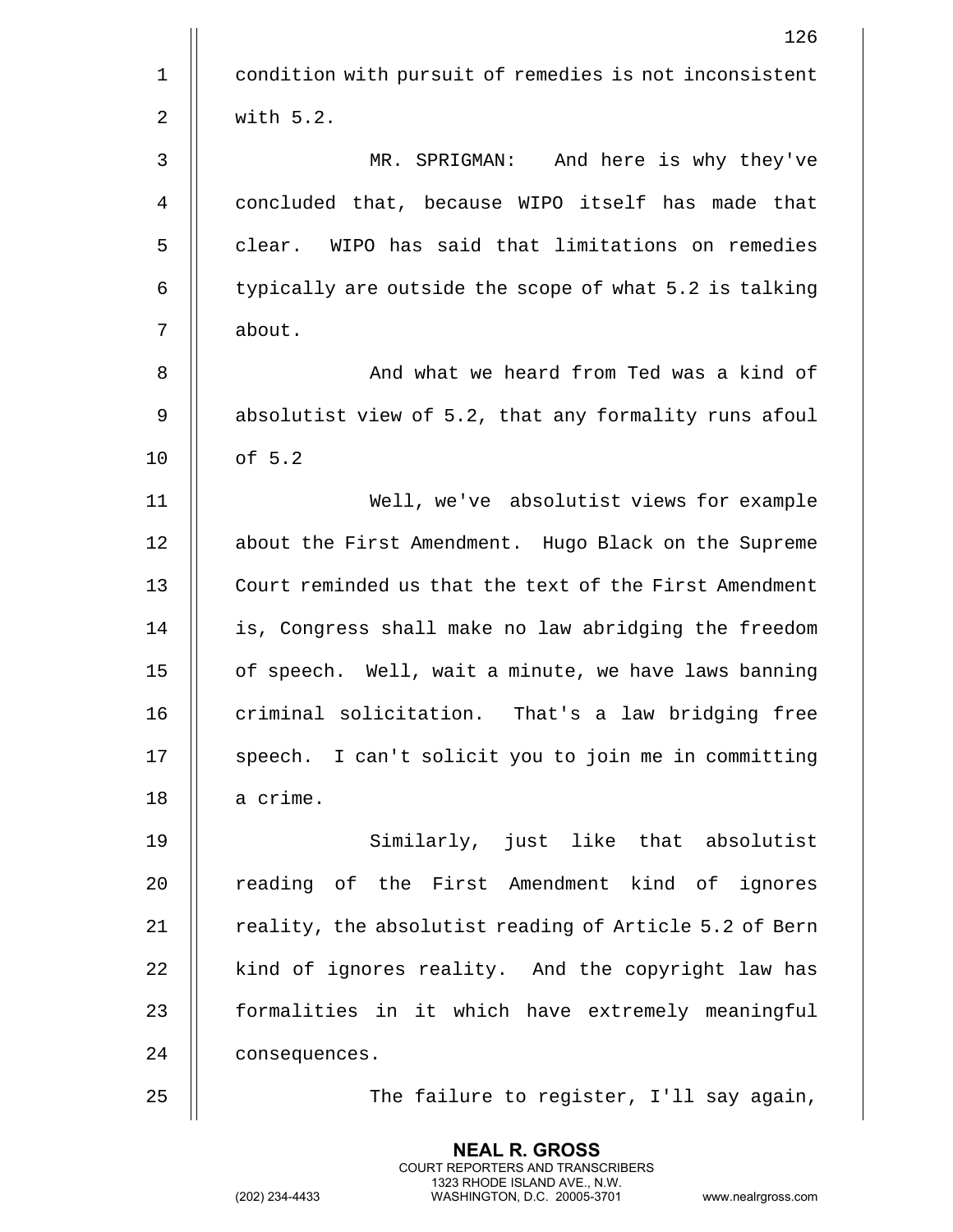|                | 127                                                    |
|----------------|--------------------------------------------------------|
| $\mathbf 1$    | not only takes away statutory damages, but takes away  |
| $\overline{2}$ | the possibility of attorneys' fees. And think again    |
| $\mathbf{3}$   | about the realities of litigation that we've been      |
| 4              | talking a little bit about today.                      |
| 5              | That means that for many, many, many uses              |
| 6              | there will be no lawsuits for injunctions; there will  |
| 7              | be no lawsuits for actual damages; there will be no    |
| 8              | enforcement of the extant copyright.                   |
| 9              | For many copyright owners, for reasons I               |
| 10             | think Brad Holland has pointed out, that means there   |
| 11             | is no recourse to law, absent a cease and desist       |
| 12             | letter that is ignored.                                |
| 13             | So we have that built already into our                 |
| 14             | copyright law, a series of formalities that shifts     |
| 15             | burdens potentially, that creates a reasonable efforts |
| 16             | standard, and that limits liability I think is         |
| 17             | completely consonant with what we have now.            |
| 18             | MR. METALITZ: Yes, I actually wanted to                |
| 19             | ask Ted a question. You obviously have a lot of        |
| 20             | experience in this area. You've talked about a lot of  |
| 21             | situations, and the disclaimer prong of what you       |
| 22             | talked about.                                          |
| 23             | I wonder if you have any observations                  |
| 24             | about how the arrangement that is ultimately           |
| 25             | negotiated relates at all to the license fee that      |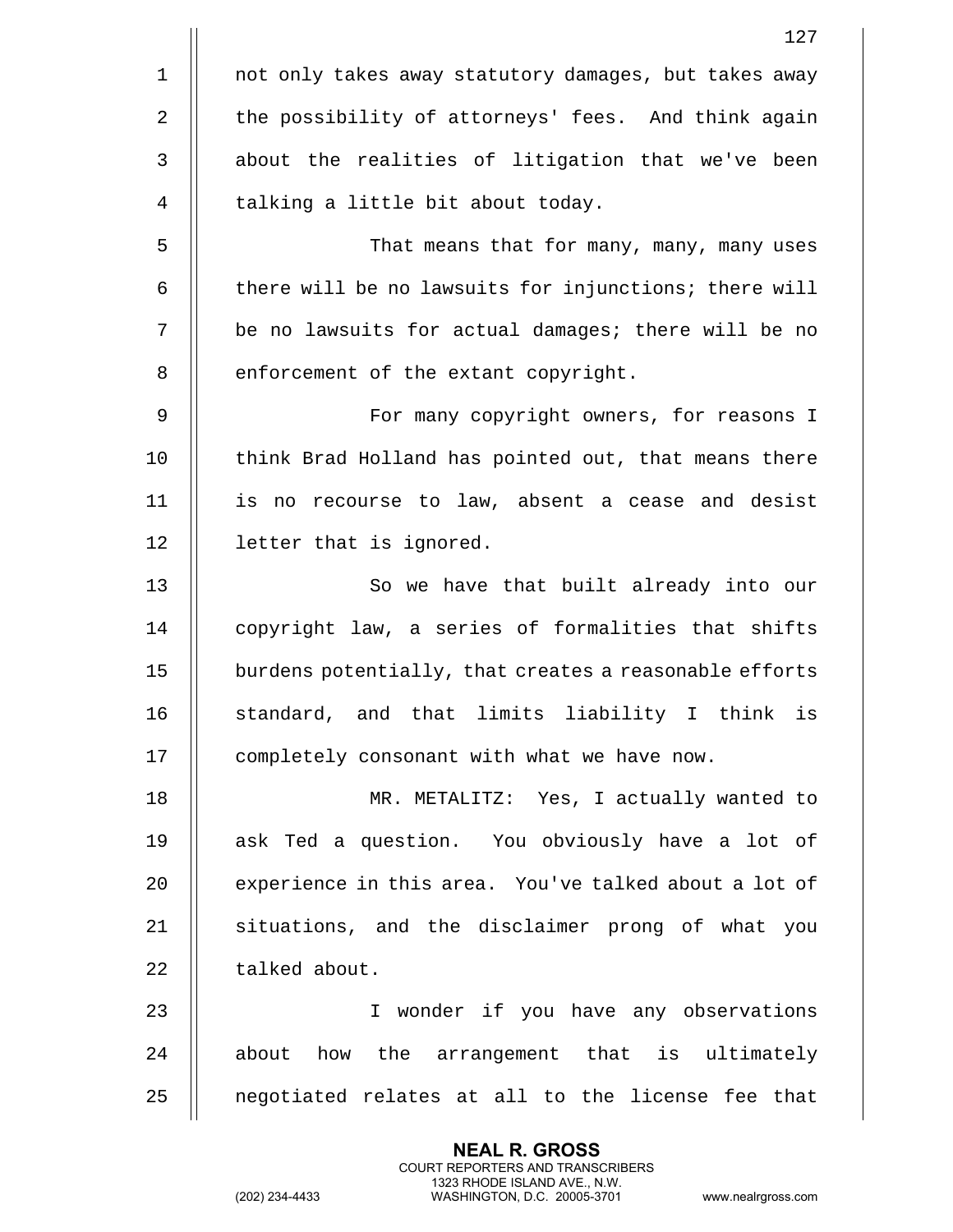|              | 128                                                    |
|--------------|--------------------------------------------------------|
| $\mathbf{1}$ | would have been charged up front if in situations, in  |
| 2            | a book they may have 50 illustrations, if they can     |
| 3            | find 40 people and there is a license fee negotiated,  |
| 4            | how does that compare when the other 10 or some of the |
| 5            | other 10 come forward after publication? Can you       |
| 6            | generalize about that?                                 |
| 7            | MR. FEDER: Yes, the way that's normally                |
| 8            | done is this, you go to the user or publisher, and     |
| 9            | there are two or three types of fees, I don't know if  |
| 10           | Steve explained that to you.                           |
| 11           | The basic fee we would charge is a normal              |
| 12           | In other words, had you come to us at the<br>fee.      |
| 13           | beginning and the cost of that reproduction was \$75,  |
| 14           | that's what we would charge, you so pay us. There is   |
| 15           | a provision among the societies internationally that   |
| 16           | does prescribe a penalty for those who go ahead and    |
| 17           | reproduce work without permission. And that generally  |
| 18           | runs about 50 percent.                                 |
| 19           | We sometimes apply the penalty and we                  |
| 20           | sometimes don't. When we apply the penalties it's      |
| 21           | because our members have asked us to.                  |
| 22           | So you have one - you have either the                  |
| 23           | standard fee or the fee plus penalty. And those are    |
| 24           | the two basic ways.                                    |
| 25           | MR. CUNARD: Okay, then, I guess I would                |
|              |                                                        |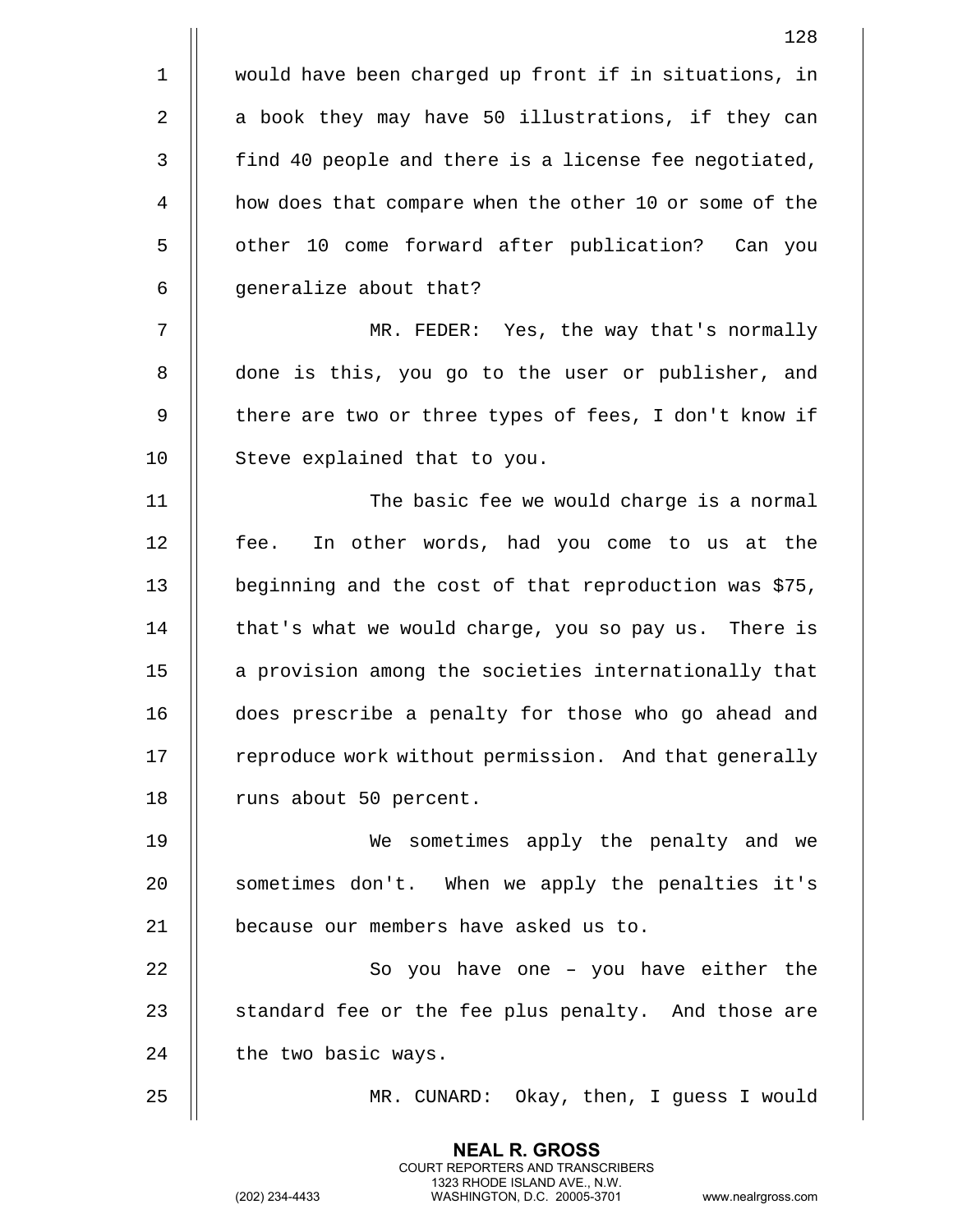1 || ask Jeff at this point, if that is the method, then 2 | your clients who you are very familiar with and have 3 | worked under for so long, I wonder why you have such 4 || an objection to a similar system coming into place 5 || with regard to orphan work in general under which if 6 | the copyright owner comes forward after orphan work 7 || status is established, the user would be liable for 8 || paying a reasonable licensing fee. 9 MR. FEDER: For the most part my 10 || organization does not charge College Art Association 11 for reproductions in its two basic publications. So 12 | this issue doesn't come up. And we don't charge as an 13 | accommodation. 14 || And maybe that is an indirect way of  $15$   $\parallel$  saying that not all the copyright holders are just 16 | looking to exploit and get as much use as they can out 17 | of every use. 18 || Sorry. 19 MR. CUNARD: That's a fair point, and 20 || thank you. But I'm really glad you asked the 21 question, because it means we're starting to 22 communicate. 23 || Think with respect to - most of Ted's 24 | organization's clients are known. I think most of us  $25$   $\parallel$  have heard the names he mentioned. And that would be

> **NEAL R. GROSS** COURT REPORTERS AND TRANSCRIBERS 1323 RHODE ISLAND AVE., N.W.

(202) 234-4433 WASHINGTON, D.C. 20005-3701 www.nealrgross.com

129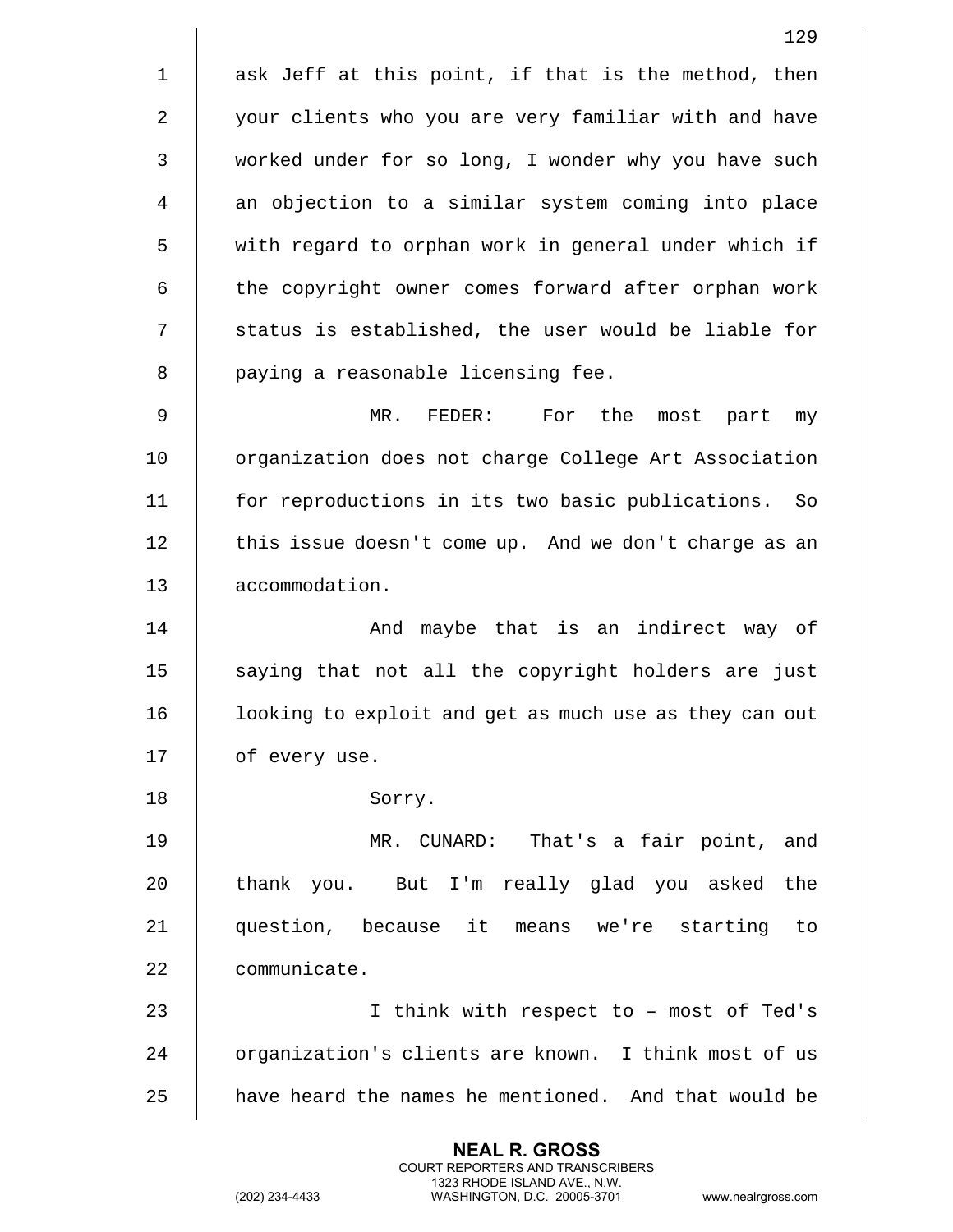|              | 130                                                    |
|--------------|--------------------------------------------------------|
| $\mathbf 1$  | also true of VGA. The starting point of any due        |
| 2            | diligence search is going to ARS and VGA. There is a   |
| $\mathbf{3}$ | standard rate card. You've got to be a pretty bad      |
| 4            | scholar, historian, researcher not to start with the   |
| 5            | principal collecting societies if what you are         |
| 6            | interested in is 20th century or now 21st century art. |
| 7            | So what we've all been focusing on here in             |
| 8            | my litany yesterday are people who don't have standard |
| 9            | rate cards, who are note generally speaking in the     |
| 10           | markets to create works, exploit them. They are not    |
| 11           | in Brad's group, they are not in Lisa's group.         |
| 12           | And there is a large cadre of works that               |
| 13           | are created by those sorts of people who don't have    |
| 14           | any rate card, who don't have any standard rate, where |
| 15           | you can't obviously go and even start to find out what |
| 16           | a commercial rate would be.                            |
| 17           | MR. HOLLAND: That's why our proposal has               |
| 18           | been that artists be given time to create the kind of  |
| 19           | organization that Ted already has established.         |
| 20           | Because it would give artists not only a chance to     |
| 21           | gather their copyrights and put them under one         |
| 22           | umbrella where they could be found and negotiated in   |
| 23           | a rational fashion, and with the certainty that some   |
| 24           | people are looking for for the user, but it would      |
| 25           | going forward give artists of the future a chance to   |

(202) 234-4433 WASHINGTON, D.C. 20005-3701 www.nealrgross.com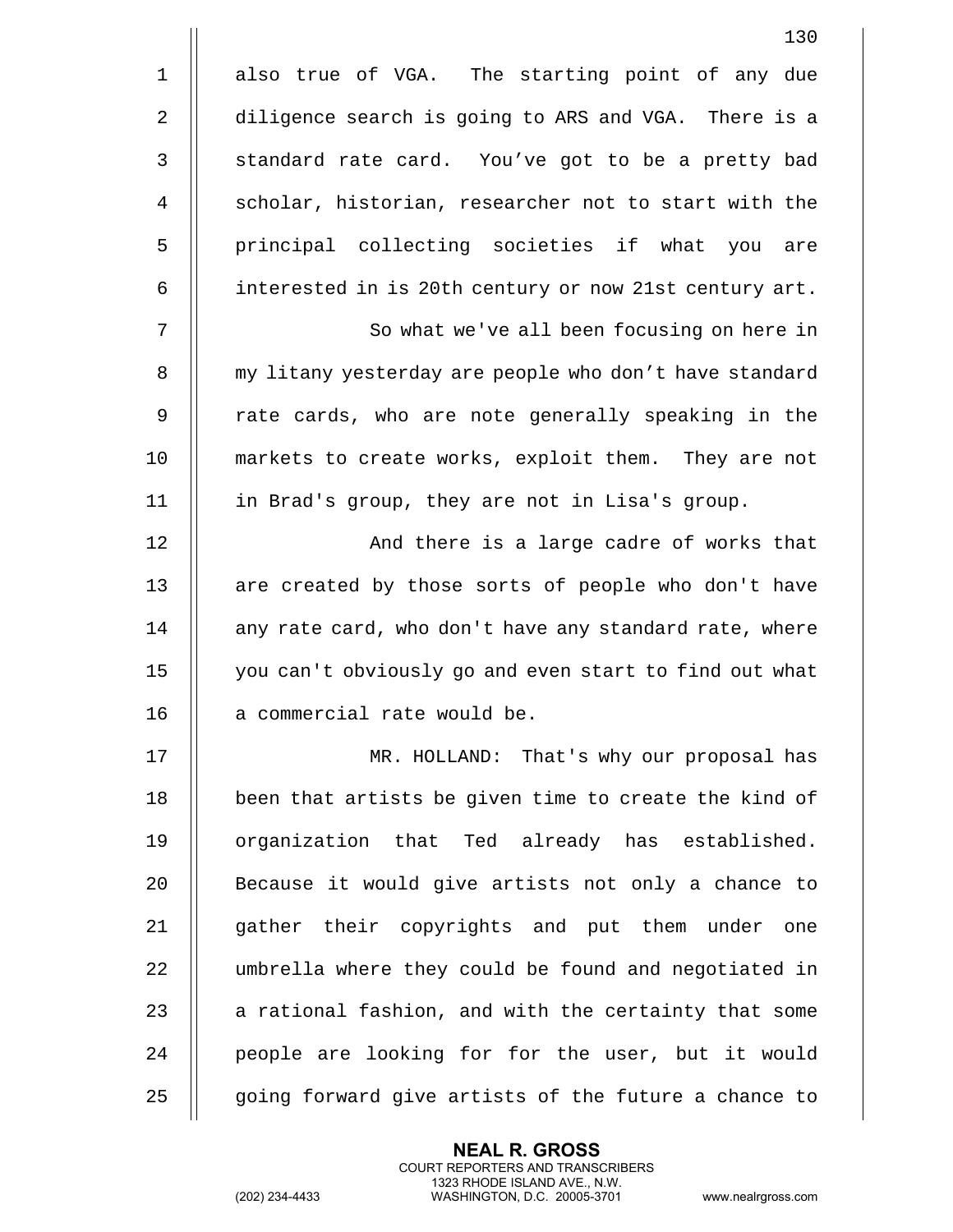131 1 || put their work under one umbrella for protection 2 | against future orphaning. 3 MR. FEDER: I just wanted to address one 4 | remark to Chris. If I understood correctly, Chris, 5 || you regretted the situation where if there were no 6 | registration, the copyright holder could not sue with 7 || the hope of getting attorneys' fees and statutory 8 damages when a user used their work without 9 permission. 10 || I think there is a simple solution to that 11 problem, and that is, abolish the registration 12 || requirement. Let the artist or whoever sue with the 13 | possibility of getting attorneys' fees and statutory 14 damages without having to register. It is the  $15$  | registration that is anathema to so many, and which is 16 | abhorrent I must say to the European mind. 17 And the worst part of it is, if I 18 understand the requirement correctly, the registration 19 would have had to have occurred either prior to the 20 | actual illicit use, or maybe within a very short time 21  $\parallel$  thereafter, and most people are just not in a position  $22$  | to do that. 23 MR. SPRIGMAN: So a couple of responses. 24 || I don't regret the absence of statutory damages and 25  $\parallel$  attorneys' fees. I celebrate. I think that - no, I

> **NEAL R. GROSS** COURT REPORTERS AND TRANSCRIBERS 1323 RHODE ISLAND AVE., N.W.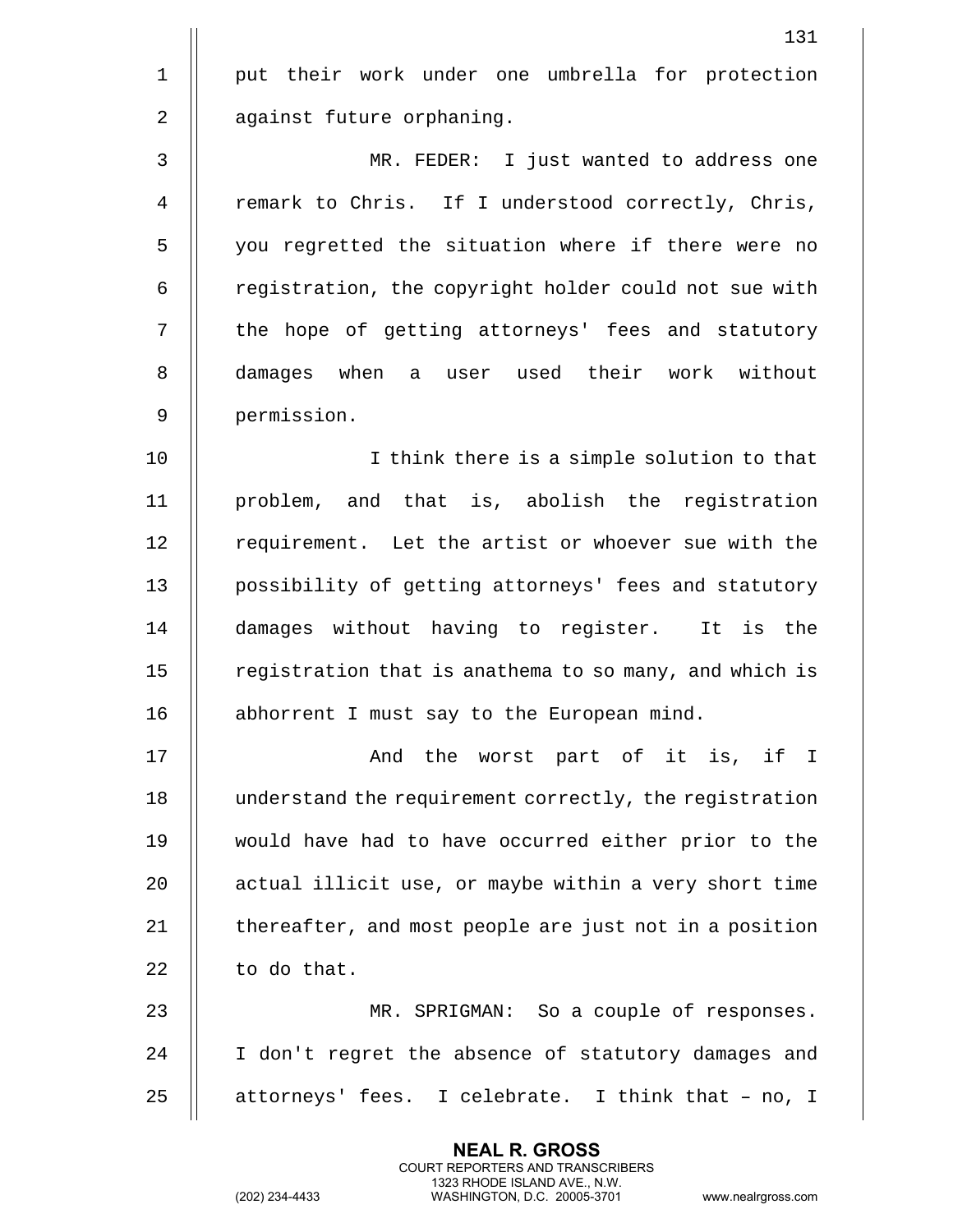$1$  | understand - I think that the reason for statutory 2 damages and attorneys' fees being limited for 3 || nonregistration is a lingering and I think eminently 4 || sensible desire on the part of the United States 5 || policy to incent registration for reasons that are 6 | pretty obvious. 7 You want to understand something about 8 || ownership, because understanding something about 9 | ownership makes bargained for exchanges, licenses, 10 which are kind of the life blood of how these works 11 | are exploited, makes licensing easier. 12 || So we think that producing information 13 || about ownership is good, and we think that about many 14 | forms of property, not just copyright. 15 || So I'm happy with the setup as far as it 16 || qoes, which is, we have a registry and there are 17 || significant inducements to register. 18 Now, I would note though that for the 19 || orphan works that we're talking about today, these 20 || inducements are not sufficient. Because again these 21 || are not works by and large for which owners foresee a 22 || significant possibility of infringement damages, and 23 | injunctions or attorneys' fees. 24 || And so they do not - the inducements to 25  $\parallel$  register that I think work very well for valuable,

> **NEAL R. GROSS** COURT REPORTERS AND TRANSCRIBERS 1323 RHODE ISLAND AVE., N.W.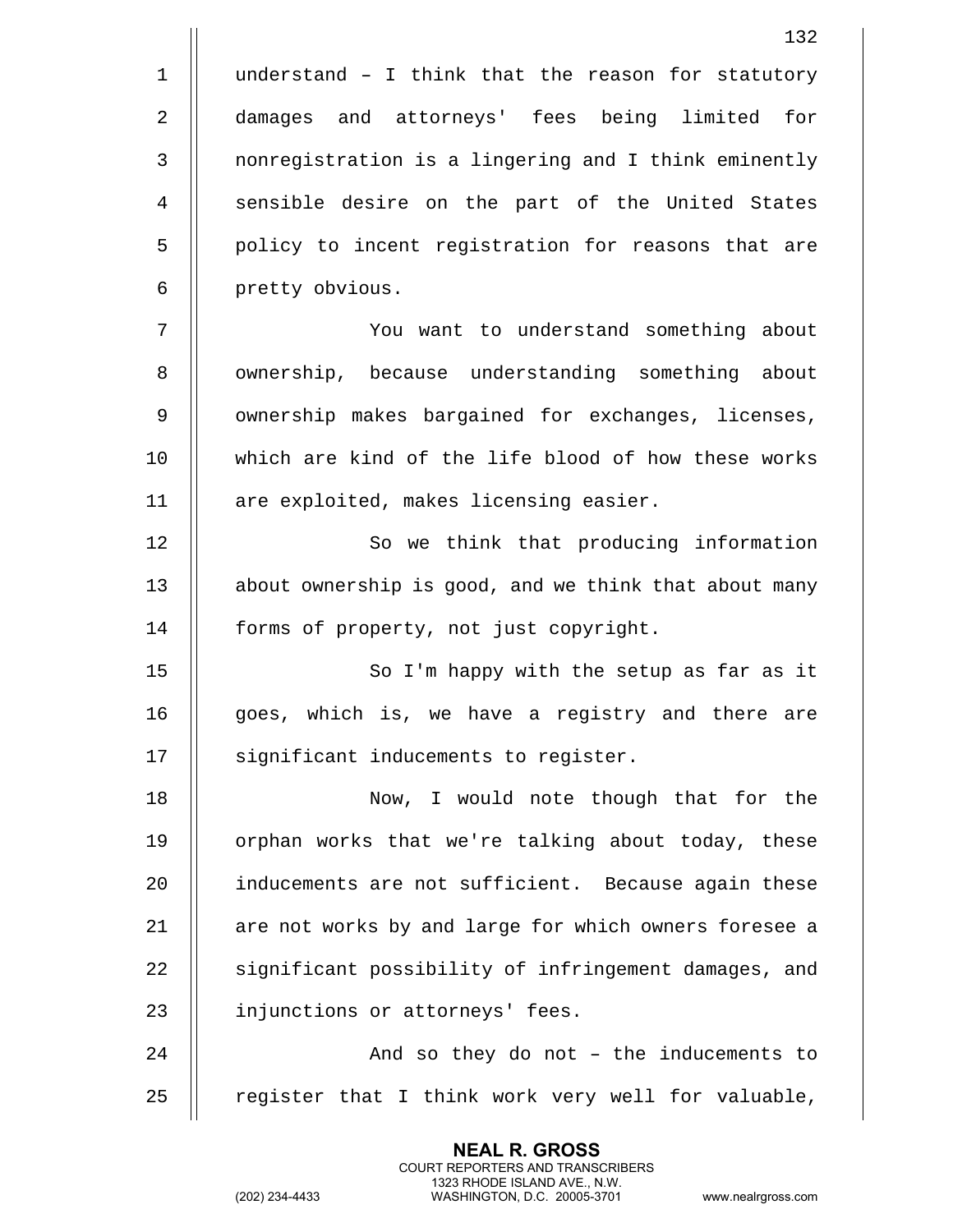|              | 133                                                   |
|--------------|-------------------------------------------------------|
| $\mathbf{1}$ | commercially valuable works, do not work particularly |
| 2            | well for commercially less valuable works, which to   |
| 3            | pick up on a comment by Jon Band yesterday, might be  |
| 4            | very valuable in other ways. They might be valuable   |
| 5            | culturally. They may be valuable historically.        |
| 6            | They also may be valuable commercially if             |
| 7            | used in a derivative work, reset, or differently      |
| 8            | marketed.                                             |
| 9            | So there is a lot of value of different               |
| 10           | kinds waiting here to be unlocked. The question is,   |
| 11           | how do we unlock that. And the voluntary registration |
| 12           | system is good as far as it goes, but it doesn't do   |
| 13           | that work.                                            |
| 14           | Complicated proofs of<br>MR. FEDER:                   |
| 15           | ownership of copyright is a particularly American     |
| 16           | not required in Europe.<br>The<br>construct.<br>It's  |
| 17           | assumption was again that the work is protected at    |
| 18           | creation.                                             |
| 19           | Article 15 of Bern, I'll just read part of            |
| 20           | In order that the author of a literary or<br>it:      |
| 21           | artistic work be regarded as such, it shall be        |
| 22           | sufficient for his name to appear on the work. That's |
| 23           | it. You don't need any more.                          |
| 24           | And their system has worked for 120-some-             |
| 25           | odd years since Bern in the 1890s.                    |
|              |                                                       |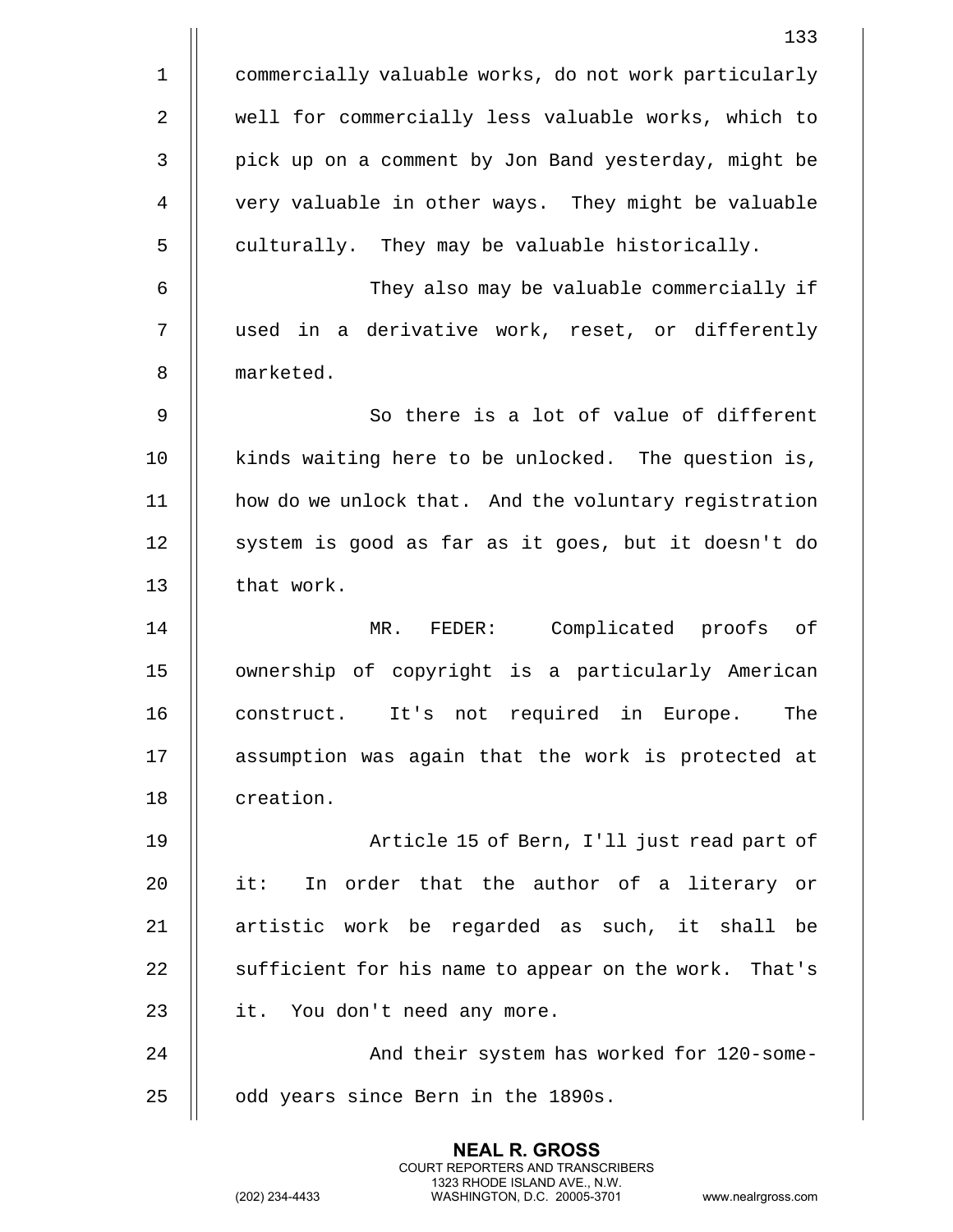|             | 134                                                    |
|-------------|--------------------------------------------------------|
| $\mathbf 1$ | MR. SIGALL: Let me just skip to the third              |
| 2           | subtopic, because I think we're at a point to talk     |
| 3           | about that.                                            |
| 4           | Ted, you just said that it's worked for                |
| 5           | 100-and-some-odd years. And the impression I get,      |
| 6           | which may be an incorrect one, and if it is if someone |
| 7           | could correct me I'd appreciate it, is that the orphan |
| 8           | works issue has not arisen in any great degree in      |
| 9           | European countries, particularly in countries that do  |
| 10          | not have formal registration systems or other formal   |
| 11          | systems.                                               |
| 12          | One theory - if that is the case - one                 |
| 13          | theory that I think may explain that is the            |
| 14          | prevalence of collecting societies and rights          |
| 15          | management organizations in Europe, which are much     |
| 16          | more prevalent than they are here for<br>lots of       |
| 17          | different types of uses and works, than are here in    |
| 18          | the United States.                                     |
| 19          | Is that a correct assumption or theory as              |
| 20          | to help explain why there - to explain the conclusion  |
| 21          | that the orphan works problem hasn't really arisen in  |
| 22          | European countries and other foreign countries?        |
| 23          | And if both those things are the case,                 |
| 24          | then shouldn't we try to devise a system that creates  |
| 25          | an incentive to - for owners to organize in collective |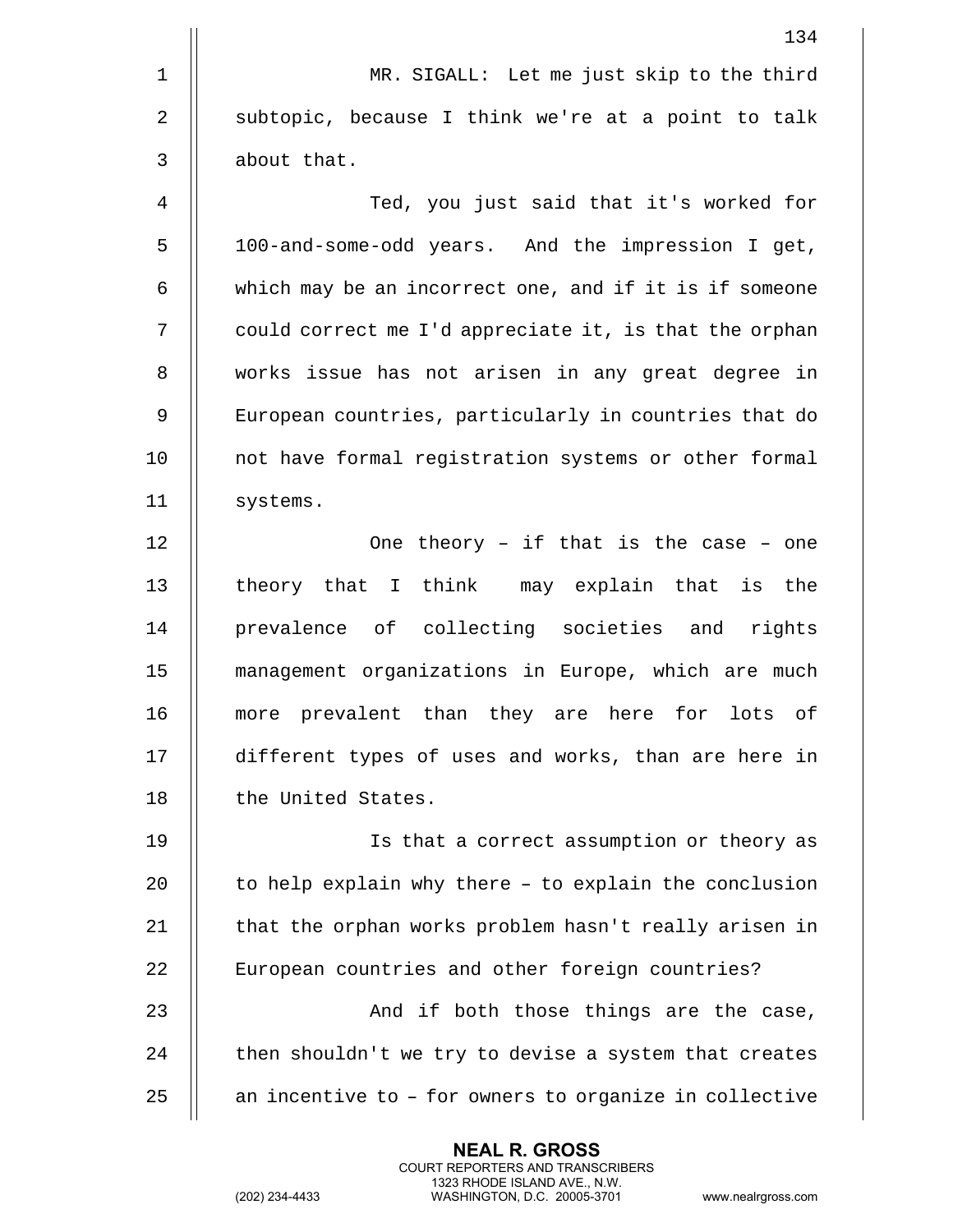|                | 135                                                    |
|----------------|--------------------------------------------------------|
| $\mathbf 1$    | management organizations in a way that essentially     |
| $\overline{2}$ | they serve a function of not only collecting and       |
| $\mathsf{3}$   | distributing royalties, but essentially they become    |
| 4              | the searchers for copyright owners, in a sense that    |
| 5              | folks like members or others go to these organizations |
| 6              | and say, we want to use these works, and the           |
| 7              | organizations are the ones trying to find the          |
| 8              | illustrators that Brad represents, or others, and say, |
| 9              | these people are using these works. Let's get them     |
| 10             | together.                                              |
| 11             | Is that a sort of model that we're trying              |
| 12             | to reach for in coming up with a system that maybe not |
| 13             | - Brad hasn't talked about time to create those        |
| 14             | things, but also maybe an incentive to help            |
| 15             | illustrators organize, and graphic artists organize,   |
| 16             | in a way that helps solve that problem.                |
| 17             | So if anyone has reactions to that.                    |
| 18             | MR. FEDER: We do that to some degree.                  |
| 19             | But I think our European partners do it, carry this    |
| 20             | further than we.                                       |
| 21             | By the way, what we try to do, we maintain             |
| 22             | a registry - and I'm not in favor of registries as a   |
| 23             | requirement for orphan works, don't get me wrong - but |
| 24             | we have one of about 40,000 names, and if somebody     |
| 25             | comes to us and looks for an artist, not on our list,  |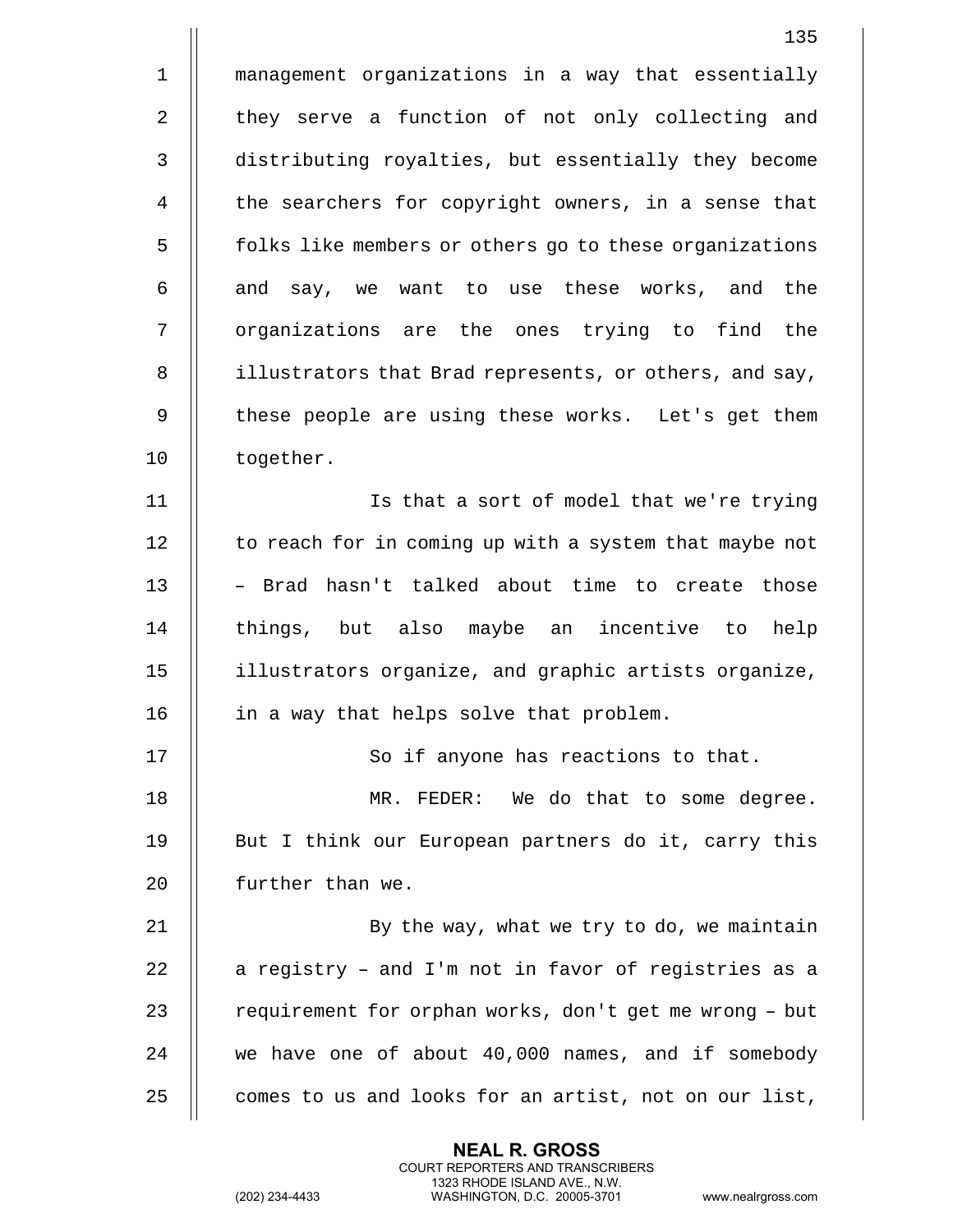|             | 136                                                    |
|-------------|--------------------------------------------------------|
| $\mathbf 1$ | and if we have that information, we do make an attempt |
| 2           | to keep information on nonmembers, we very happily     |
| 3           | give that to the inquirer, but we don't always have    |
| 4           | such things.                                           |
| 5           | In Europe what often happens is that when              |
| 6           | it comes to the distribution of collective monies, it  |
| 7           | may be repro graphic fees, or retransmission, cable    |
| 8           | retransmission fees, the distributing body in the      |
| 9           | country gives a chunk of money to various qualified    |
| 10          | claimants including the artists rights societies.      |
| 11          | They don't distinguish between the members             |
| 12          | of those societies, and the nonmembers. The notion     |
| 13          | there being that the society will retain the           |
| 14          | nonmembers' money in escrow, and maybe will print in   |
| 15          | their newsletters, and perhaps in other formats as     |
| 16          | well, other fora, that this money is available.        |
| 17          | And they will at times ask their own staff             |
| 18          | to try and check and track these people down.<br>When  |
| 19          | the claimant can be found, the formerly unlocatable    |
| 20          | artist can be found, then that money is given over to  |
| 21          | them.                                                  |
| 22          | And that is how a good deal of this is                 |
| 23          | done at the present.                                   |
| 24          | MR. SPRIGMAN: Okay, so collecting rights               |
| 25          | societies obviously have a big role to play, for       |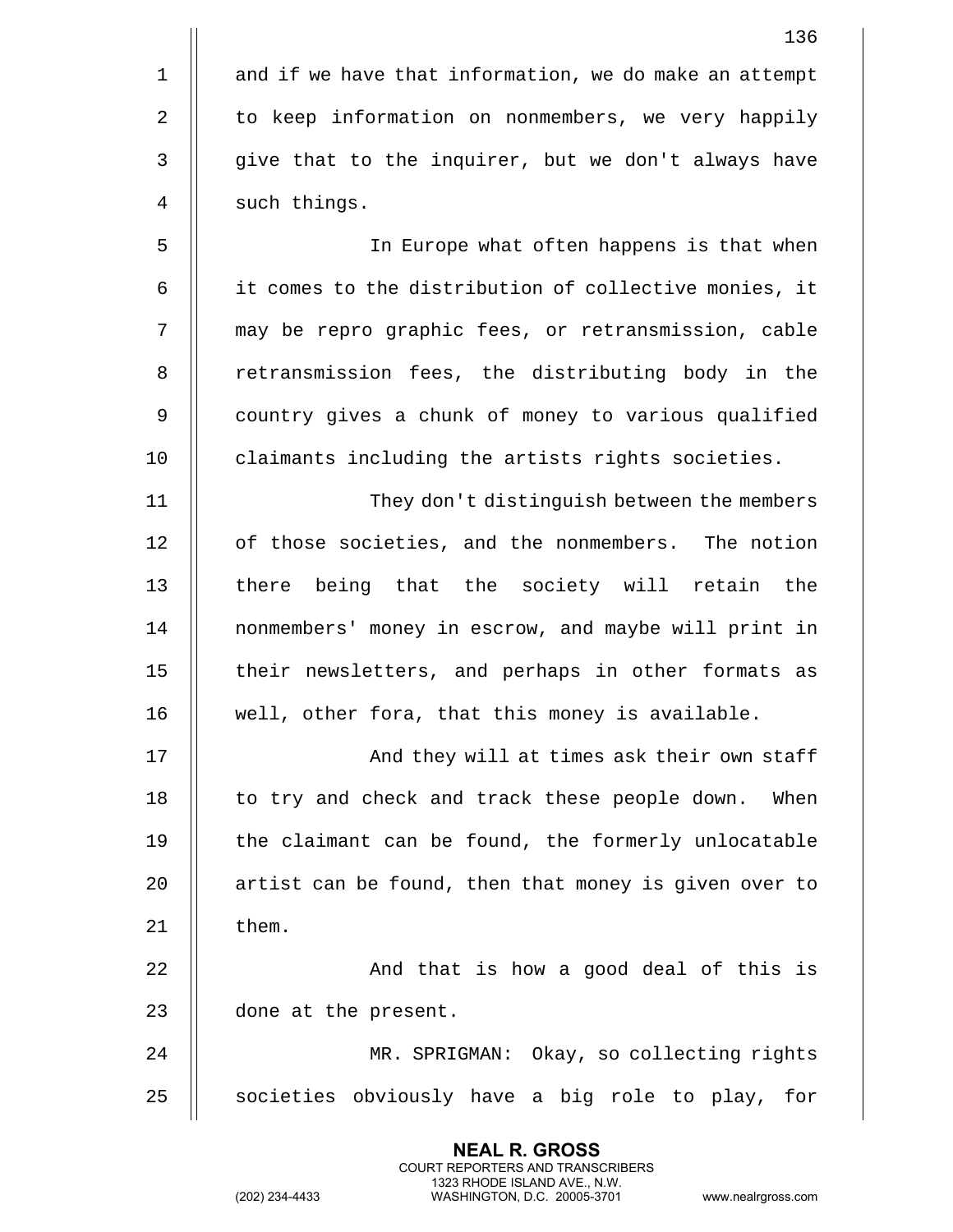|             | 137                                                    |
|-------------|--------------------------------------------------------|
| $\mathbf 1$ | commercial artists. And I think it is true to my       |
| 2           | observation that this is done better in Europe than    |
| 3           | it's done here.                                        |
| 4           | But for noncommercial artists, for all the             |
| 5           | people that Jeff has been talking about, and that Save |
| 6           | the Music is interested in, and many noncommercial     |
| 7           | artists interact with Creative Commons and offer their |
| 8           | works, for license, collecting societies are never     |
| 9           | going to be much of a factor.                          |
| 10          | These are people who are not the kinds of              |
| 11          | creators who are going to be well served by a          |
| 12          | collecting society. They are too diffused, their       |
| 13          | interests are too different. What they want is too     |
| 14          | different. And their works are too idiosyncratic       |
| 15          | often to kind of fit in to the standard rate card type |
| 16          | format.                                                |
| 17          | So I think there the collecting rights                 |
| 18          | societies have a limited role to play.                 |
| 19          | Now with respect to the issue of why is                |
| 20          | this a problem, orphaned works now versus before, I    |
| 21          | think it's pretty obvious. We've gone through this     |
| 22          | huge transition from an analog to a digital world.     |
| 23          | And that transition has enormous implications, and one |
| 24          | of the biggest implications is that it absolutely      |
| 25          | transforms the economics of publishing.                |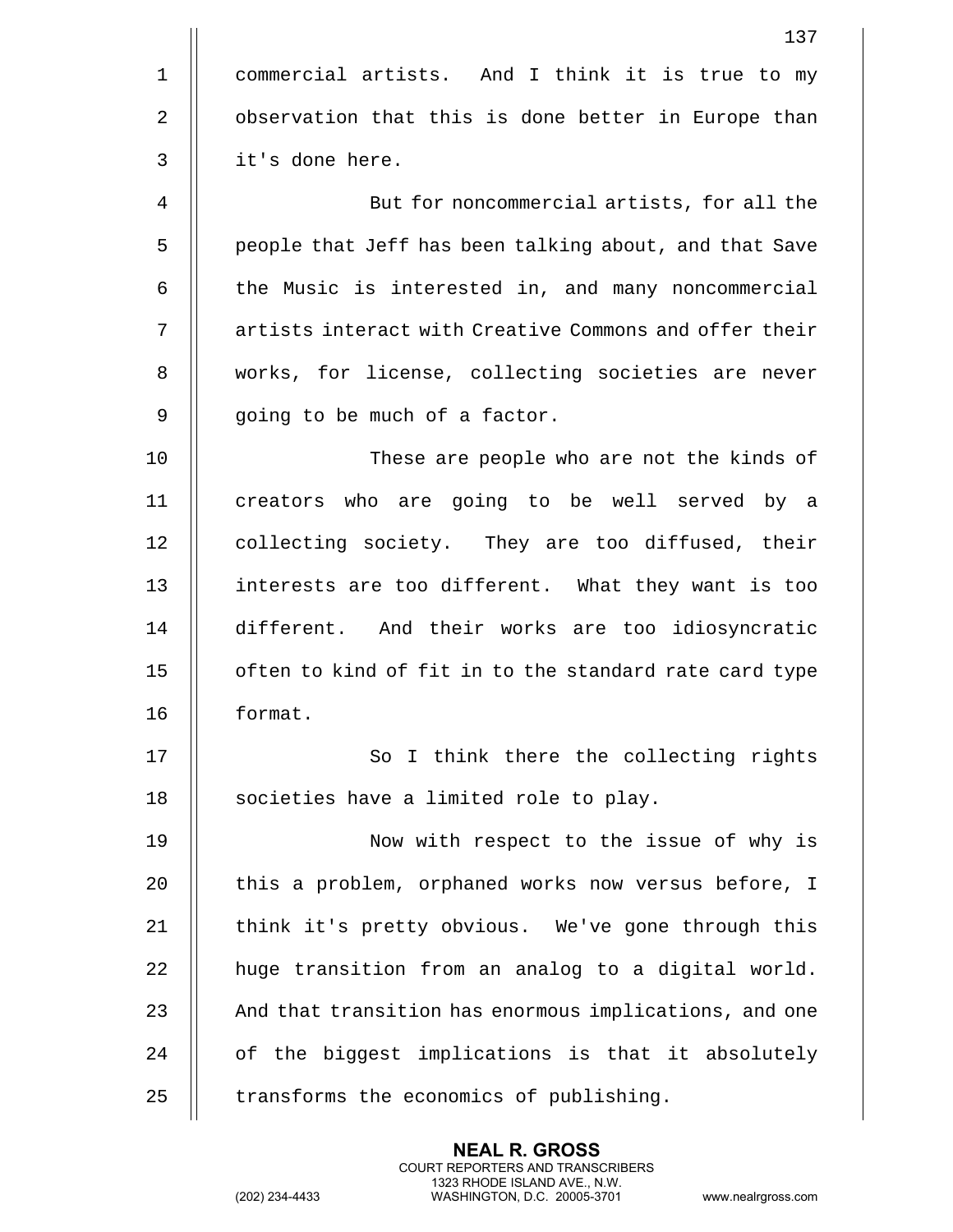|             | 138                                                    |
|-------------|--------------------------------------------------------|
| $\mathbf 1$ | It's not like traditional publishing                   |
| 2           | houses are going to disappear, but their role is going |
| 3           | to be different, and there is going to be other kinds  |
| 4           | of publishing operations that operate digitally and    |
| 5           | operate in a much lower cost environment.              |
| 6           | And in this kind of environment where the              |
| 7           | economics of publishing are more happy, it's cheaper   |
| 8           | to publish, lots of works and lots of uses of orphan   |
| 9           | works that economics never would have allowed in the   |
| 10          | past economics now allows.                             |
| 11          | And the barrier used to be economics, but              |
| 12          | now it's law, because economics has fallen away as a   |
| 13          | barrier. No one ever thought about an orphan works     |
| 14          | regime when virtually every use you might want to make |
| 15          | of an orphaned work was too expensive to be worth it.  |
| 16          | So some major publishing houses might use              |
| 17          | orphaned works, but they have the resources to invest  |
| 18          | in big searches. But now creativity is distributed.    |
| 19          | We talked about the cell phone cameras yesterday in    |
| 20          | the London bombings. Creativity is distributed. News   |
| 21          | reporting is more distributed.                         |
| 22          | And in that world, the orphaned works                  |
| 23          | problem become a real problem. Europe is going to      |
| 24          | have the problem too. It may be that the European      |
| 25          | mindset is a little bit different, and typically I'm   |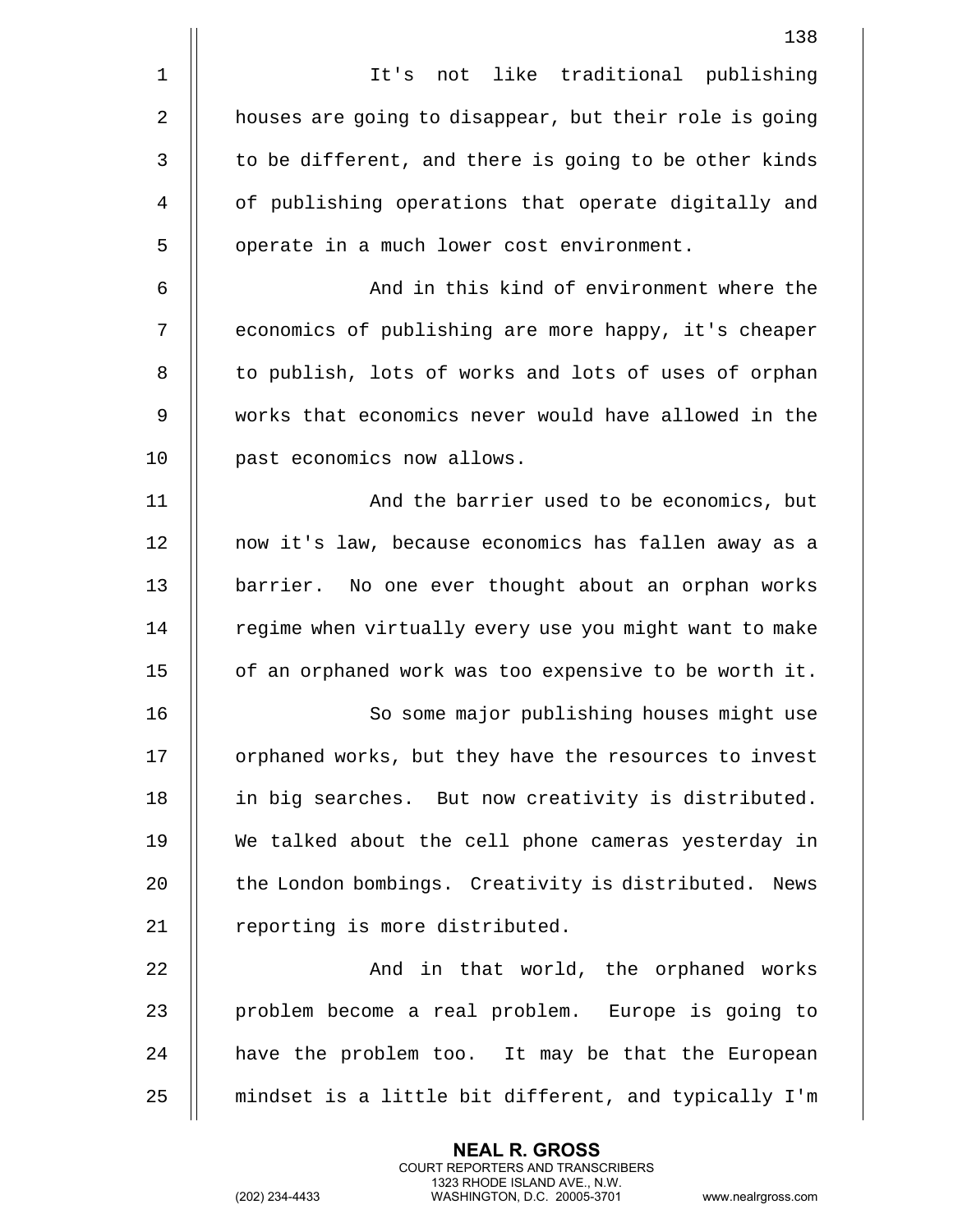| 139                                                    |
|--------------------------------------------------------|
| an admirer of the European mindset. In copyright, I    |
| think it's a little bit muddled.                       |
| Article 15 is as you state, but it has                 |
| nothing to do with what the copyright remedies are for |
| an author's work. It's what an author has to do to be  |
| identified with the work, which feeds into what moral  |
| rights he might be due, which the U.S. subscribes to   |
| only in passing.                                       |
| But I think in looking at this that we                 |
| have a problem, the Europeans have a problem, and      |
| we've kind of beaten them to the punch in recognizing  |
| it. And that's good.                                   |
| MR. HOLLAND: I am still uncomfortable                  |
| with people trying to determine in advance what work   |
| is worth something and which isn't. A good example     |
| would be B.B. King who for the majority of his career  |
| probably was uncommercial and now does<br>silly        |
| commercials by virtue of his musicianship.             |
| Cynthia Turner and I were contacted by a               |
| woman, Lisa Hampton, the director of Copydan in        |
| Denmark, who said she had the names of a number of     |
| American illustrators for whom she had checks but no   |
| way to find a way to deliver them.                     |
| This is almost the opposite of orphaned                |
| works. There's no system in the United States willing  |
|                                                        |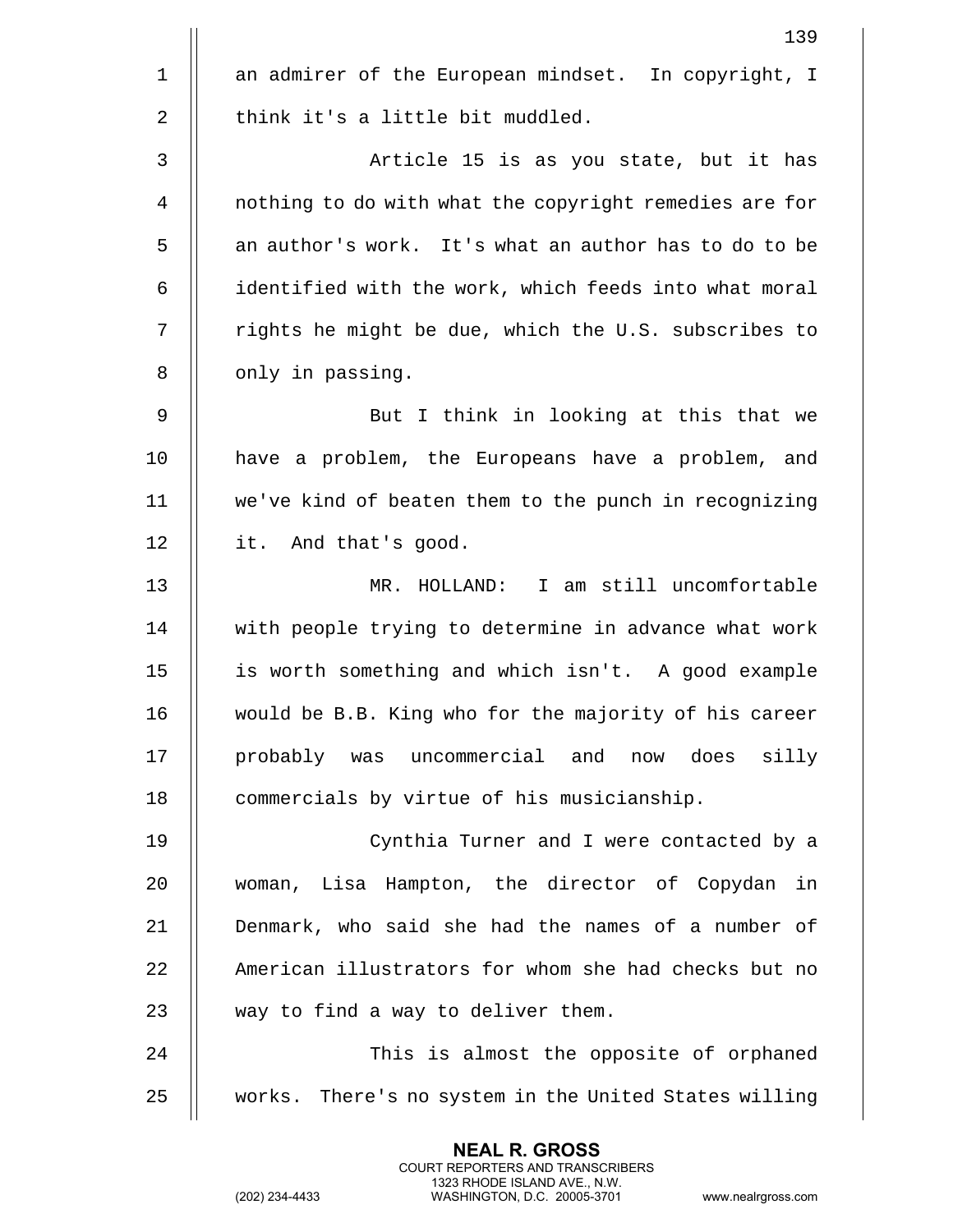|                | 140                                                    |
|----------------|--------------------------------------------------------|
| $\mathbf 1$    | to find those authors and to indemnify Copydan against |
| $\overline{2}$ | false claimants.                                       |
| 3              | But if there were, then there would be an              |
| 4              | exchange between Denmark and the United States, plus   |
| 5              | Danish artists, however many of them there are, whose  |
| 6              | work is used in the United States, could be returned   |
| 7              | to them.                                               |
| 8              | Also if you'll notice, Krissy Tipner, the              |
| 9              | CEO of Vizcopy in Australia, in her submission to the  |
| 10             | Copyright Office, mentioned that in her opinion the    |
| 11             | lack of a reprographics collecting society for         |
| 12             | American illustrators has probably hurt our market     |
| 13             | value.                                                 |
| 14             | We agree, which is why we have made a                  |
| 15             | proposal as far as back as three years ago to the      |
| 16             | Copyright Clearance Center to try working with us to   |
| 17             | put something like that in place for American          |
| 18             | illustrators.                                          |
| 19             | We were asked to come up with a system                 |
| 20             | that would allow us to track artists, because they     |
| 21             | said they had no way of tracking artists. So we        |
| 22             | proposed a system to them of persistent identify,      |
| 23             | objective identifiers that they could use.             |
| 24             | We sent the proposal to them along with a              |
| 25             | flowchart of a copyright bank and how the entire thing |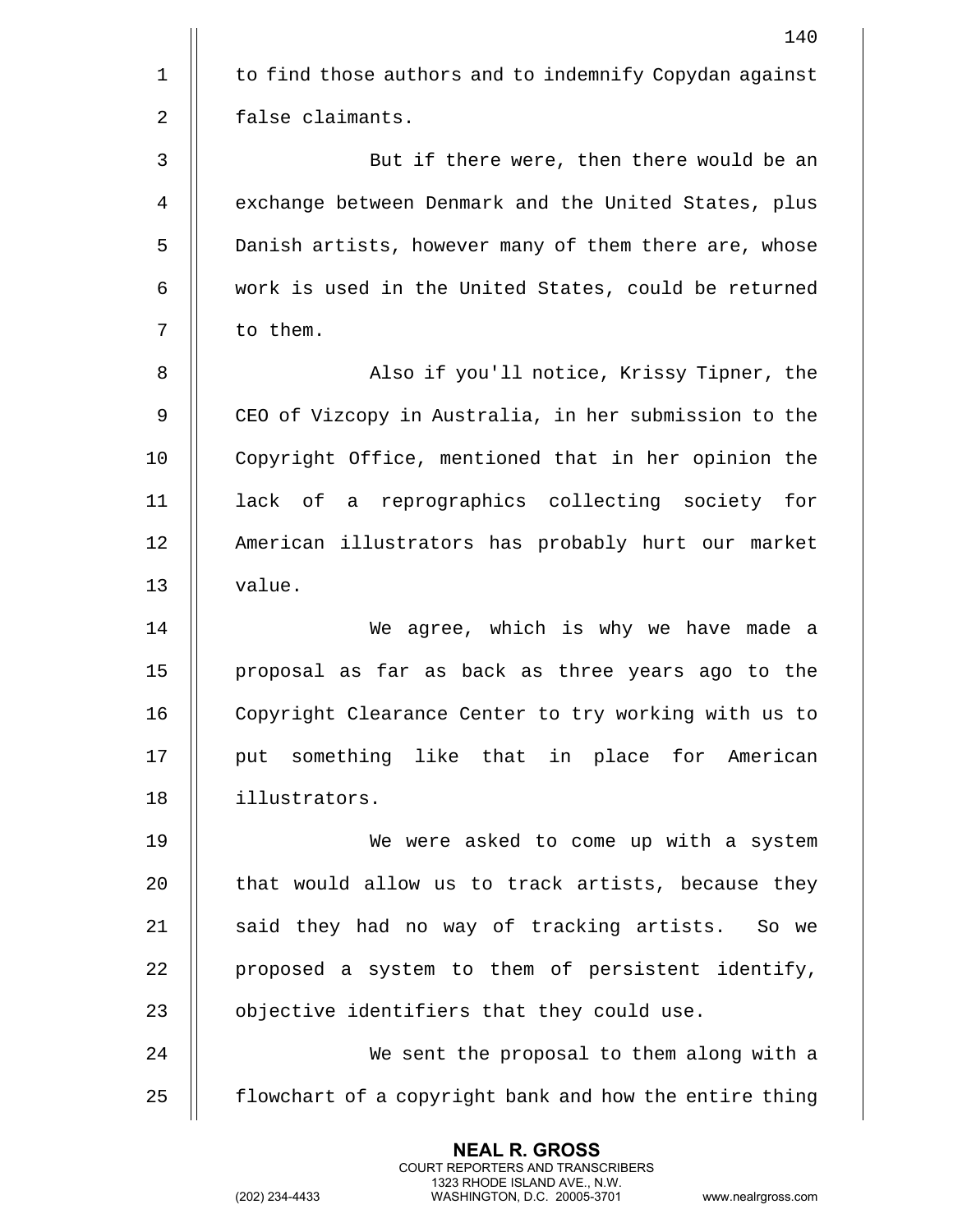|             | 141                                                    |
|-------------|--------------------------------------------------------|
| $\mathbf 1$ | would work last October. And we've been sent a letter  |
| 2           | thanking us for our patience, and waiting for a        |
| 3           | response.                                              |
| 4           | They can send us a letter again and again,             |
| 5           | because I think they're expecting our patience for     |
| 6           | quite awhile.                                          |
| 7           | That's why I'm thinking, I think you are               |
| 8           | right, Jule, that we would welcome not just the time   |
| 9           | but an incentive on the part of publishers to work     |
| 10          | with us to create a system that would give not only    |
| 11          | users but artists the mechanism to come together and   |
| 12          | facilitate the kind of transactions that everyone is   |
| 13          | interested in facilitating here.                       |
| 14          | MR. CUNARD: Of course that would be a                  |
| 15          | wonderful goal. But I sort of share Chris' concern     |
| 16          | that for a vast majority, for a large majority of      |
| 17          | works that would be used, there isn't ever going to be |
| 18          | a collecting society.                                  |
| 19          | This whole discussion over the last 2-1/2              |
| 20          | been at the level of considerable<br>has<br>days       |
| 21          | abstraction. But you have solicited comments from the  |
| 22          | public at large, including, you know, we filed         |
| 23          | comments, which had hundreds and hundreds of real      |
| 24          | world examples.                                        |
| 25          | So the question is to Brad and to you and              |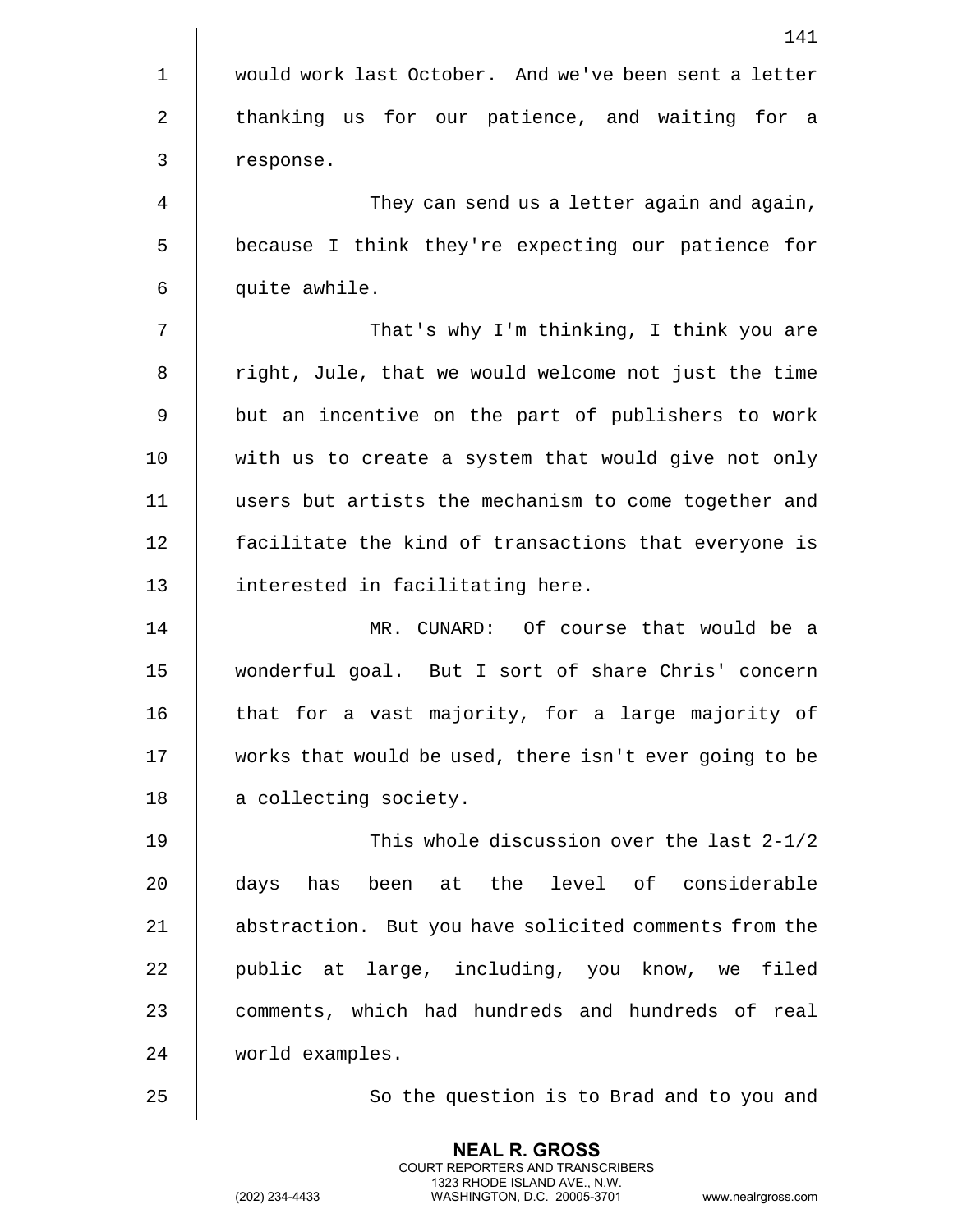|                | 142                                                    |
|----------------|--------------------------------------------------------|
| $\mathbf 1$    | to others would be, how would you deal in the real     |
| $\overline{2}$ | world with all of these examples? It's great to say,   |
| $\mathfrak{Z}$ | I'm an illustrator, somebody is ripping off my work.   |
| 4              | No one wants that to happen. If the illustrator was    |
| 5              | permitted to put his or her name at the bottom, and we |
| 6              | could go to a collecting society organized by Brad,    |
| 7              | every single one of my members I'm sure would be       |
| 8              | delighted with that.                                   |
| 9              | But that is not the real world. The real               |
| 10             | world is, I'm publishing photographs of works by       |
| 11             | Haitian artists. The works are often not signed, or    |
| 12             | the signature is illegible. It's impossible to trace   |
| 13             | current ownership.                                     |
| 14             | The real world is, I'm told, uncredited                |
| 15             | photos of an early black architect from the yearbook   |
| 16             | of a major university. The publisher of the yearbook   |
| 17             | is out of business.                                    |
| 18             | And there are, we documented 100 such                  |
| 19             | examples. I'm just giving you two at random.           |
| 20             | The collecting society is not going -                  |
| 21             | there is no collecting society going to be established |
| 22             | for those kinds of works. And Brad Holland's group     |
| 23             | and Lisa's group aren't going to help me with respect  |
| 24             | to those, nor frankly is ARS or VAGA. I think.         |
| 25             | MR. HOLLAND: Then use a disclaimer, use                |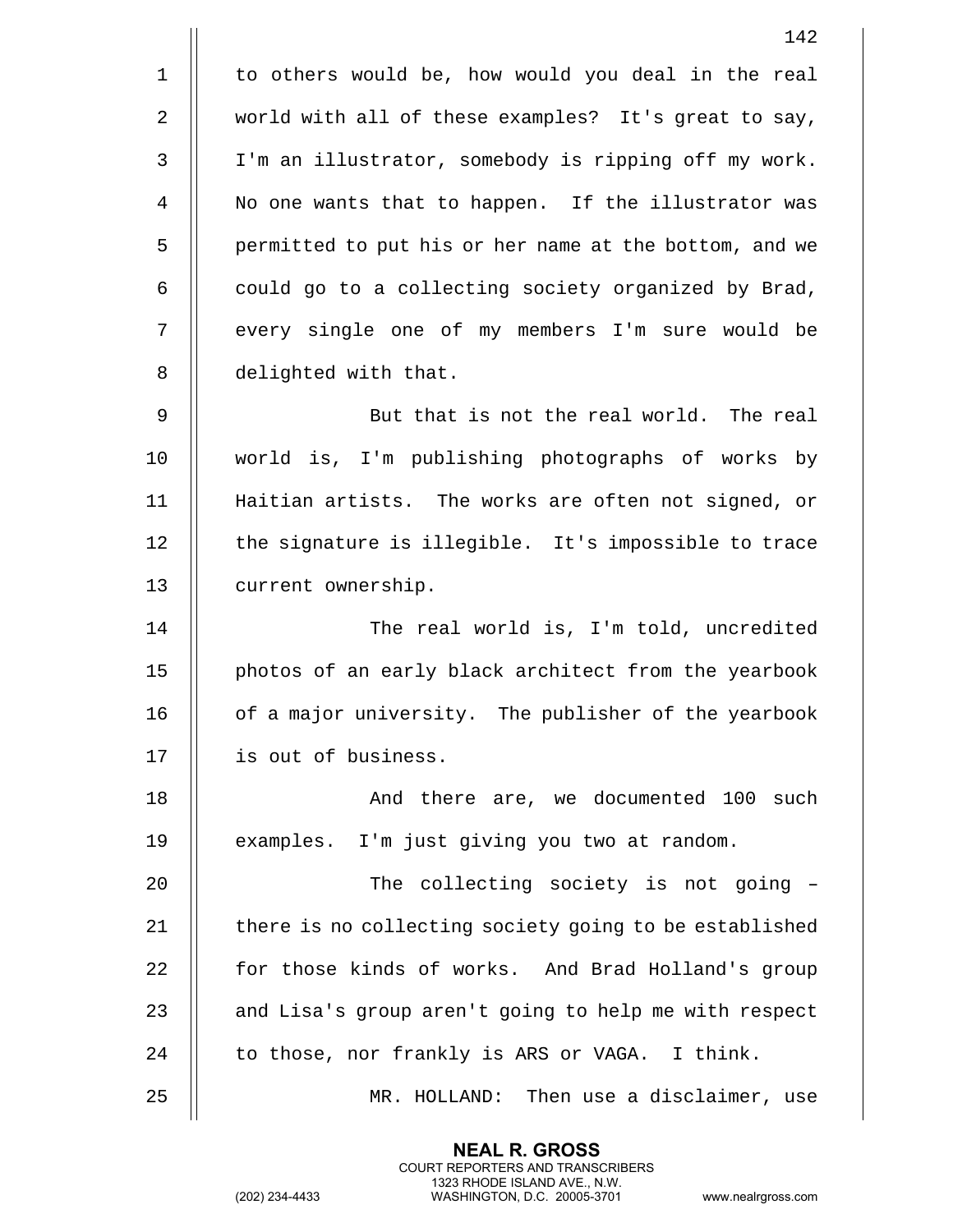|                | 143                                                   |
|----------------|-------------------------------------------------------|
| $\mathbf 1$    | them and have the disclaimer. That solves it.         |
| $\overline{2}$ | MR. CUNARD: The whole purpose of this                 |
| 3              | activity is, what happens if the photographer comes   |
| 4              | out of the woodwork, or the Haitian artist's          |
| 5              | grandchild comes to the United States and says, that  |
| 6              | work was prepared by my grandfather 25, 30 years ago, |
| 7              | or something like that.                               |
| 8              | But I happen to be using one foreign work             |
| 9              | and one domestic work. We could have equally colorful |
| 10             | and vivid examples from purely U.S. sources.          |
| 11             | That I think is the hard question that I              |
| 12             | think we should be focusing on.                       |
| 13             | MR. HOLLAND: I would recognize that there             |
| 14             | is probably a broad number of cases that can't be     |
| 15             | solved. We're talking about situations that can be    |
| 16             | solved. If an orphaned work system includes the work  |
| 17             | of Haitian authors, batik makers and Yiddish folk     |
| 18             | singers and commercial illustrators, well, we're      |
| 19             | dealing with a very wide range of artists.            |
| 20             | We may not be able to solve the problems              |
| 21             | for all those situations. What do I do with           |
| 22             | photographs that I found in my grandmother's attic    |
| 23             | that I'd like to duplicate? That is a different       |
| 24             | system. I'd like to duplicate it.                     |
| 25             | When I read the notice of intent, I made              |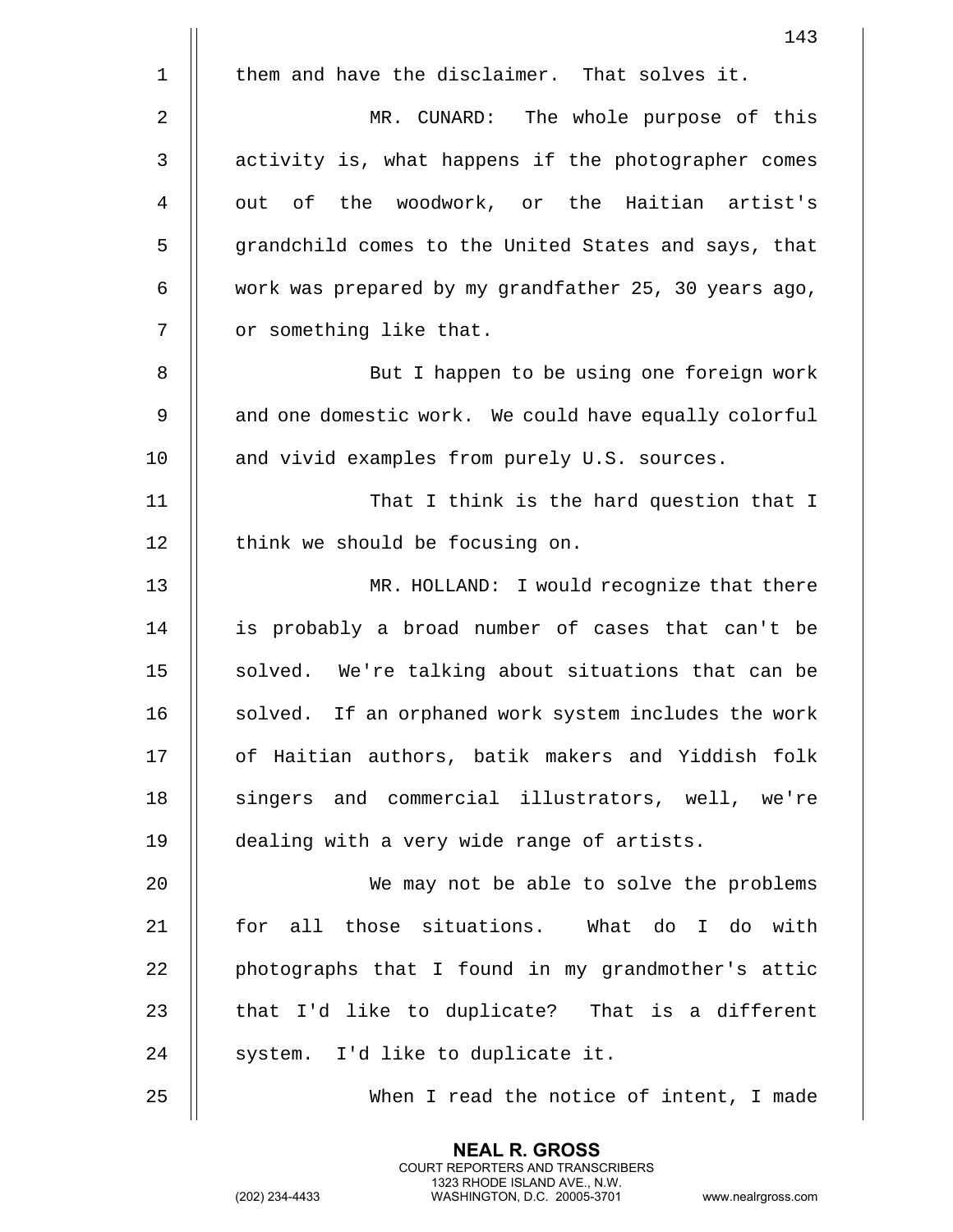|                | 144                                                    |
|----------------|--------------------------------------------------------|
| $\mathbf 1$    | a - to try to take the position of the user, I made a  |
| $\overline{2}$ | list of situations where I had tried to track work,    |
| 3              | one to give a speech, one to do a book actually from   |
| 4              | the Library of Congress where I found some old stories |
| 5              | from the WPA from the 1930s.                           |
| 6              | In each of those cases I could see a                   |
| 7              | number of situations where I would be hindered from    |
| 8              | using that work if I had to track all the authors.     |
| 9              | But I know that if the system somehow involves         |
| 10             | releasing copyrights on work, based on whether they    |
| 11             | can be located, whether the author can be located or   |
| 12             | not, you're using a very wide net to catch all sides'  |
| 13             | fish.                                                  |
| 14             | If you came to us and said, this is a                  |
| 15             | great system, the idea of proposing a licensing        |
| 16             | collecting society for commercial<br>system, a         |
| 17             | illustrators is fine, let's work on that, and then     |
| 18             | we'll deal with the Haitian artists as a separate      |
| 19             | category, that would be great.                         |
| 20             | MR. CUNARD: The problem is, we're dealing              |
| 21             | with the copyright law as we have it today. And the    |
| 22             | copyright law as we have it today draws<br>not         |
| 23             | distinction in terms of rights as far as I understand  |
| 24             | it between a Haitian artist, Picasso's estate, or a    |
| 25             | photographer who was doing photographs for a yearbook  |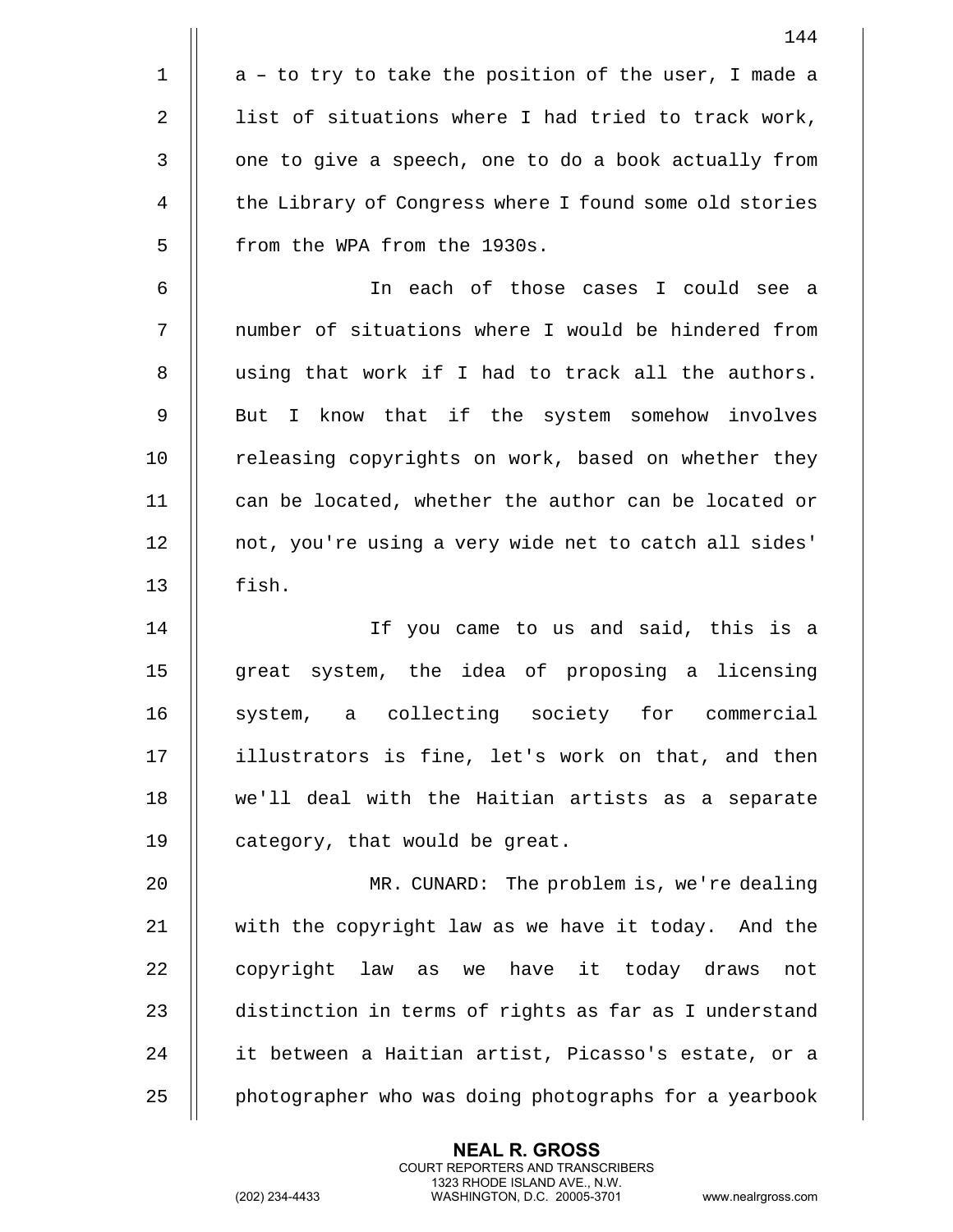|             | 145                                                    |
|-------------|--------------------------------------------------------|
| $\mathbf 1$ | in the 1940s, that's what we heard yesterday from all  |
| 2           | the people representing photographers.                 |
| 3           | The copyright law, as I understand it,                 |
| 4           | doesn't actually distinguish between those different   |
| 5           | kinds of works. Now, if we're only here organizing a   |
| 6           | system for illustrators and people who are in the      |
| 7           | market, in the U.S. market exploiting their works      |
| 8           | today, well, then we should be clear that that's all   |
| 9           | we ever really hope to accomplish.                     |
| 10          | If on the other hand we hope to be solving             |
| 11          | the orphan works problem writ large, which I would     |
| 12          | submit at least from the standpoint of my membership   |
| 13          | doesn't deal mainly with people who are actively       |
| 14          | exploiting works in the market today, Ted's            |
| 15          | organization's clients, Brad and Lisa's clients, the   |
| 16          | professional photographers, then we need to grapple    |
| 17          | with the larger universe of works that are protected   |
| 18          | by United States copyright law, both U.S. and foreign. |
| 19          | MR. SIGALL: I will get to you in just a                |
| 20          | Let me just clarify I think what I was<br>second.      |
| 21          | thinking of, at least in terms of incentive.           |
| 22          | We can as you mentioned, Jeff, try and                 |
| 23          | deal with the situation - I guess I look at it this    |
| 24          | way. We're trying to sort of smoke people out. And     |
| 25          | in the sense that if you create one way to incentivize |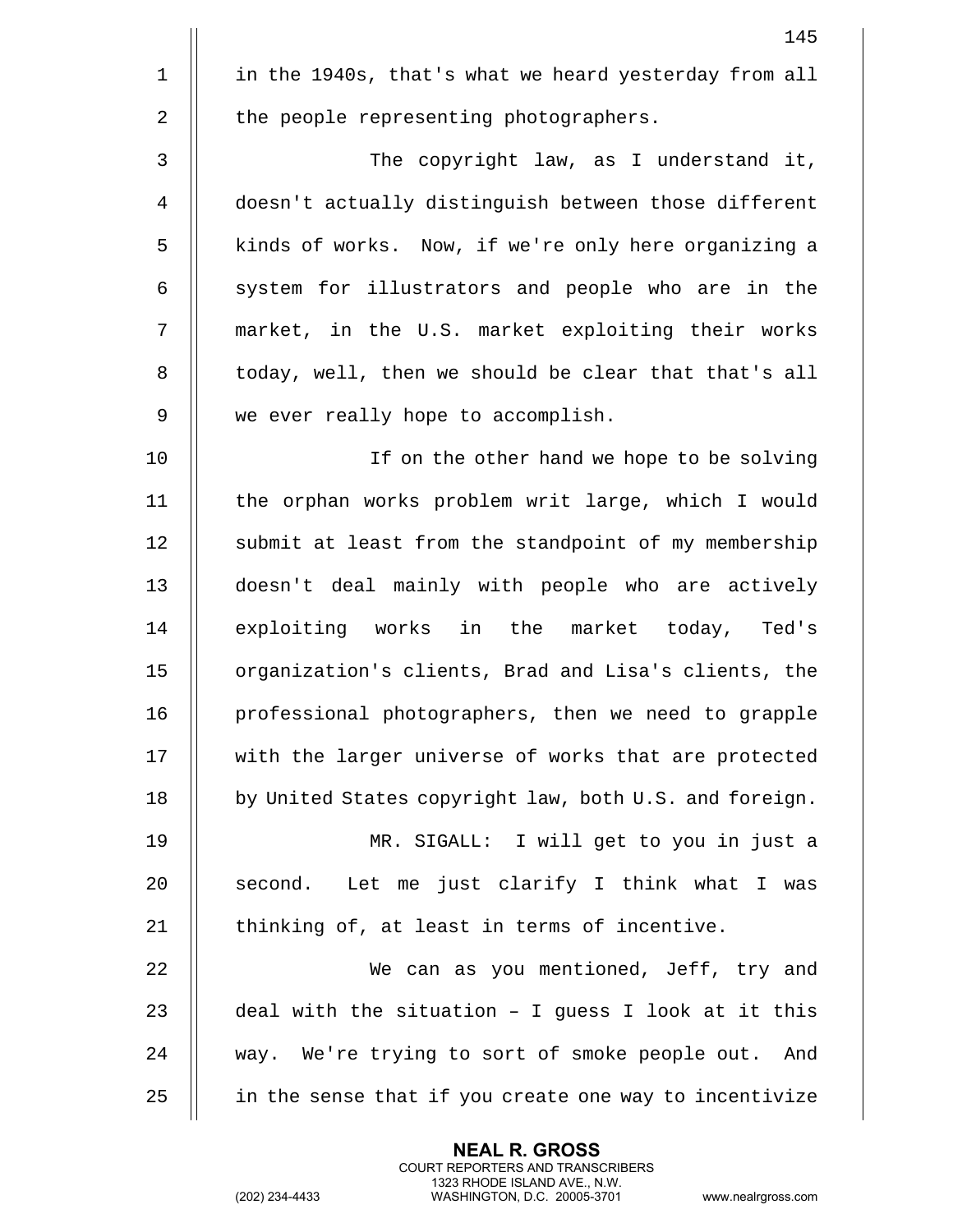|             | 146                                                    |
|-------------|--------------------------------------------------------|
| $\mathbf 1$ | folks in Brad or Lisa's group, they may not think that |
| 2           | this is the best way to go, they may object to this,   |
| 3           | one way is to create a orphan works system that says   |
| 4           | to the illustrator, if you don't start getting part of |
| 5           | a collective, if you don't start participating in that |
| 6           | way, you might suffer the consequences of being lumped |
| 7           | in with the batik printmakers who are taking a lot of  |
| 8           | abuse in this proceeding, you may be lumped in.        |
| 9           | I think the reality is that there is that              |
| 10          | gray area of people who are sort of on the fence.      |
| 11          | There are people who are very close to being in a      |
| 12          | situation where they for whatever reasons don't really |
| 13          | want to actively manage their copyright, and willingly |
| 14          | allow use or just would be perfectly happy with a      |
| 15          | default licenses I guess Chris would advocate.         |
| 16          | But they may also, after thinking about                |
| 17          | it, say, no, I want to start being like Brad Holland   |
| 18          | actively manage my copyright.                          |
| 19          | So the question is, maybe you can identify             |
| 20          | that group that your group wants to make most use of   |
| 21          | in the negative, in the sense they're the ones who     |
| 22          | have not managed to join a collective organization     |
| 23          | like the one Ted operates or the one that Brad is      |
| 24          | envisioning. They're the ones who haven't done that,   |
| 25          | and in the sense that if your group - people in your   |

(202) 234-4433 WASHINGTON, D.C. 20005-3701 www.nealrgross.com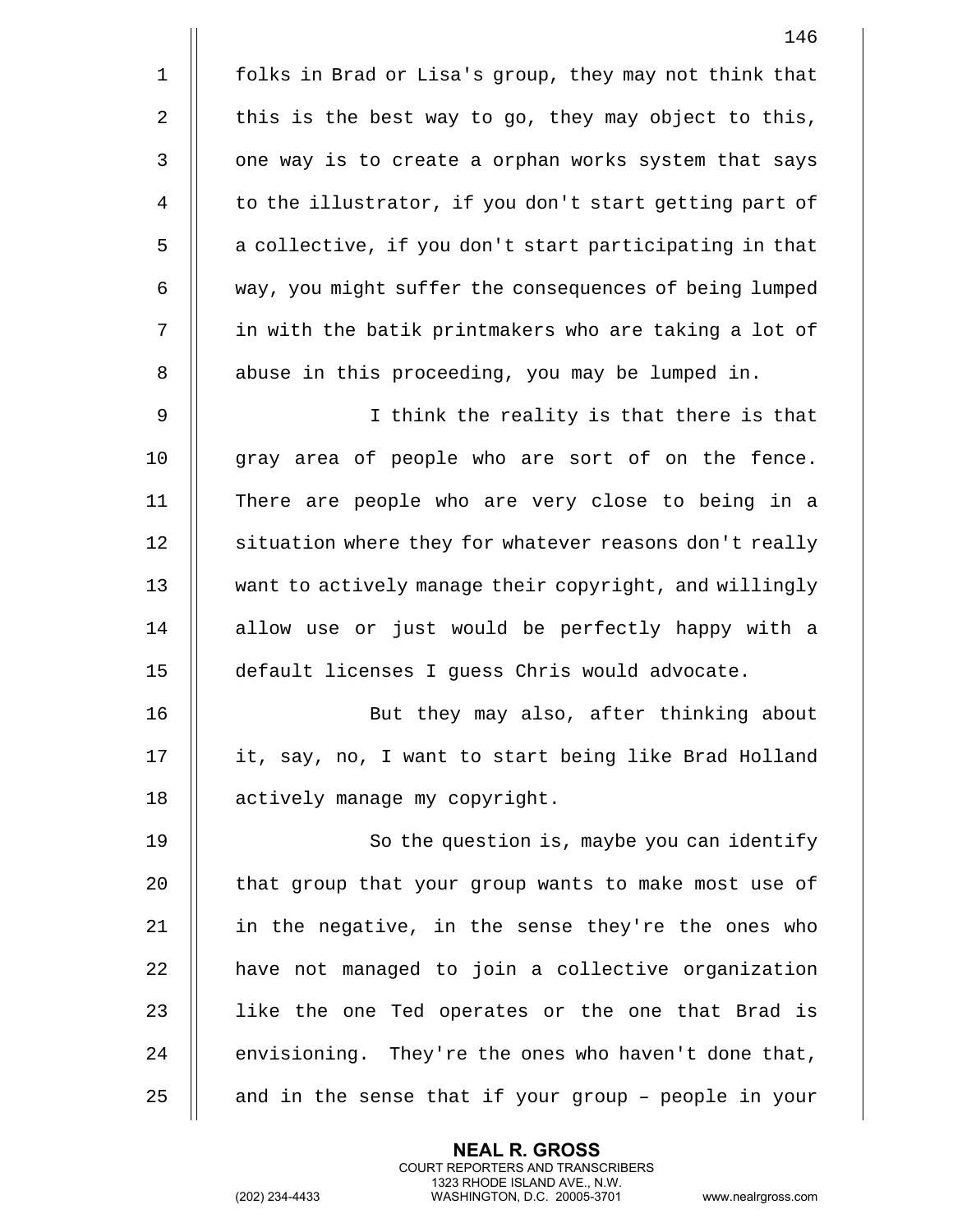1 || group are trying to search, they search those places 2  $\parallel$  that exist, and if they can't find them, that's most 3 || of the way there, that's most of the way to a 4 | reasonably diligent search, and you try to define 5 | people in the negative.

6 || And what you end up with is, I think, what 7 | | one of the goals as we described yesterday is that you 8 H have a situation where those folks who otherwise 9 || can't enforce their rights because litigation is 10 || expensive, they're sort of prompted to become part of 11 an organization where they can at least get paid 12 || something, and I think at the same time we're helping 13 || folks identify that class of owners who are truly 14 | orphaned works; they are truly not managed copyrights 15  $\parallel$  and not - and you free up that kind of use.

16 || So that's the sort of thinking in terms of 17 | incentive that at least I had in my mind.

18 || So I think Steve had his hand up.

 MR. METALITZ: Just an observation, that  $\parallel$  the discussion over the last few minutes, which I find  $\parallel$  really fascinating, helps to underscore the importance || of approaching this, a lot of this anyway, on a  $\parallel$  sectoral basis. Because the answers are going to be 24 || quite different depending on the different kinds of 25 work.

> **NEAL R. GROSS** COURT REPORTERS AND TRANSCRIBERS 1323 RHODE ISLAND AVE., N.W.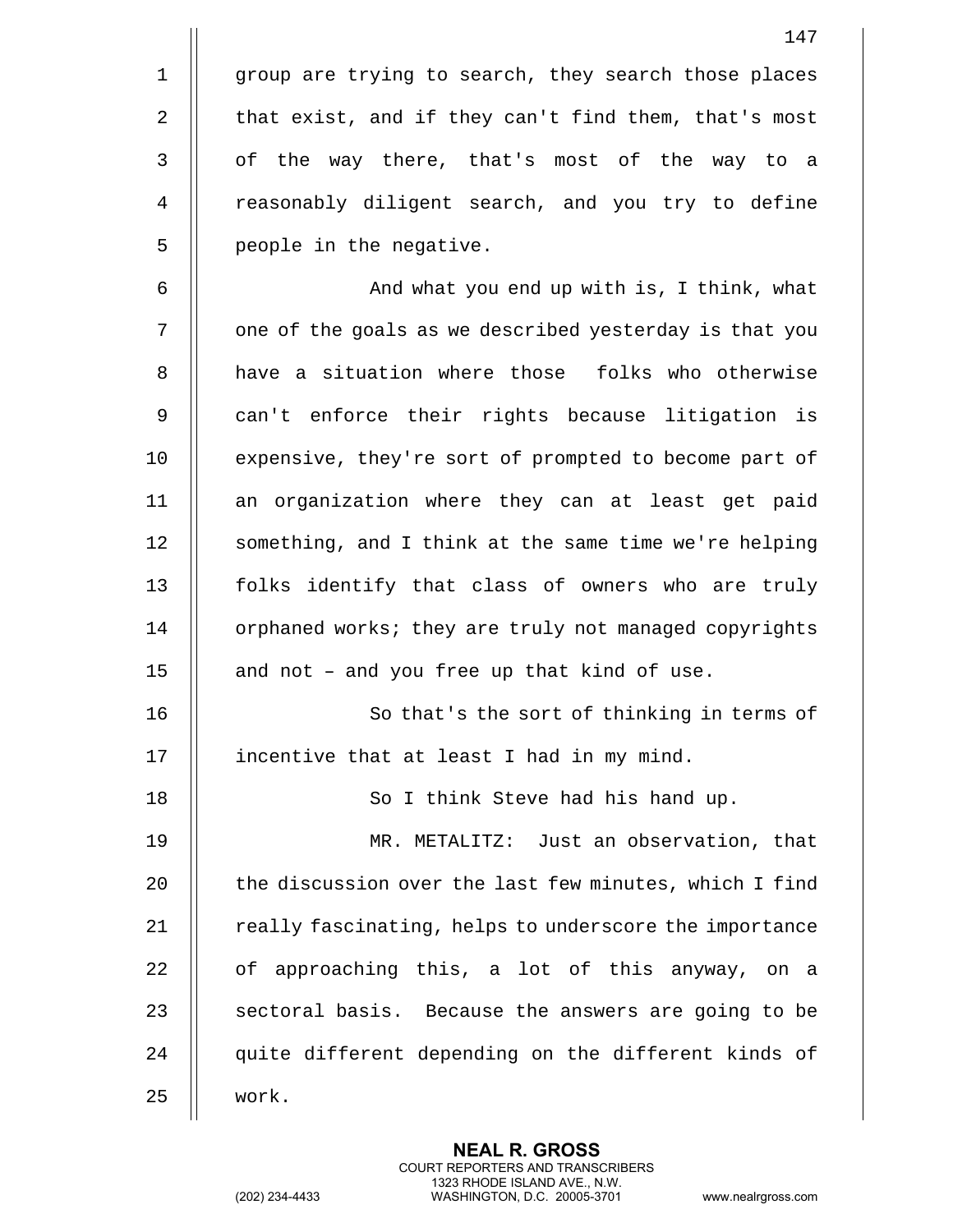|             | 148                                                    |
|-------------|--------------------------------------------------------|
| $\mathbf 1$ | I understand that Jeff and Brad, they're               |
| 2           | both talking about visual art works, but if you talk   |
| 3           | about, you have submissions in the record, for example |
| 4           | from ASCAP and BMI, that assert that the number of     |
| 5           | orphaned works in their sector would be either zero or |
| 6           | vanishingly small. I'm not asserting that it is zero,  |
| 7           | but it is certainly much smaller, especially if we did |
| 8           | this in a stepwise fashion and started with U.S.       |
| 9           | works.                                                 |
| 10          | That it seems like that the solution that              |
| 11          | would apply for music wouldn't be the same as they     |
| 12          | would apply to visual arts, whereas as we've just      |
| 13          | heard, there are going to be a lot of orphaned works,  |
| 14          | and there are collecting societies covering a great    |
| 15          | many of the people involved. And it's just a totally   |
| 16          | different environment.                                 |
| 17          | So I think the idea of moving toward                   |
| 18          | looking at this on a sector by sector basis, I think   |
| 19          | the discussion of the last few minutes supports that   |
| 20          | approach.                                              |
| 21          | MR. SPRIGMAN: So ASCAP put in some                     |
| 22          | comments, basically saying look, in our sector, we     |
| 23          | have less of an orphan works problem because we have   |
| 24          | ASCAP. I think that's what I heard from Steve.         |
| 25          | And that's just not true. So Save the                  |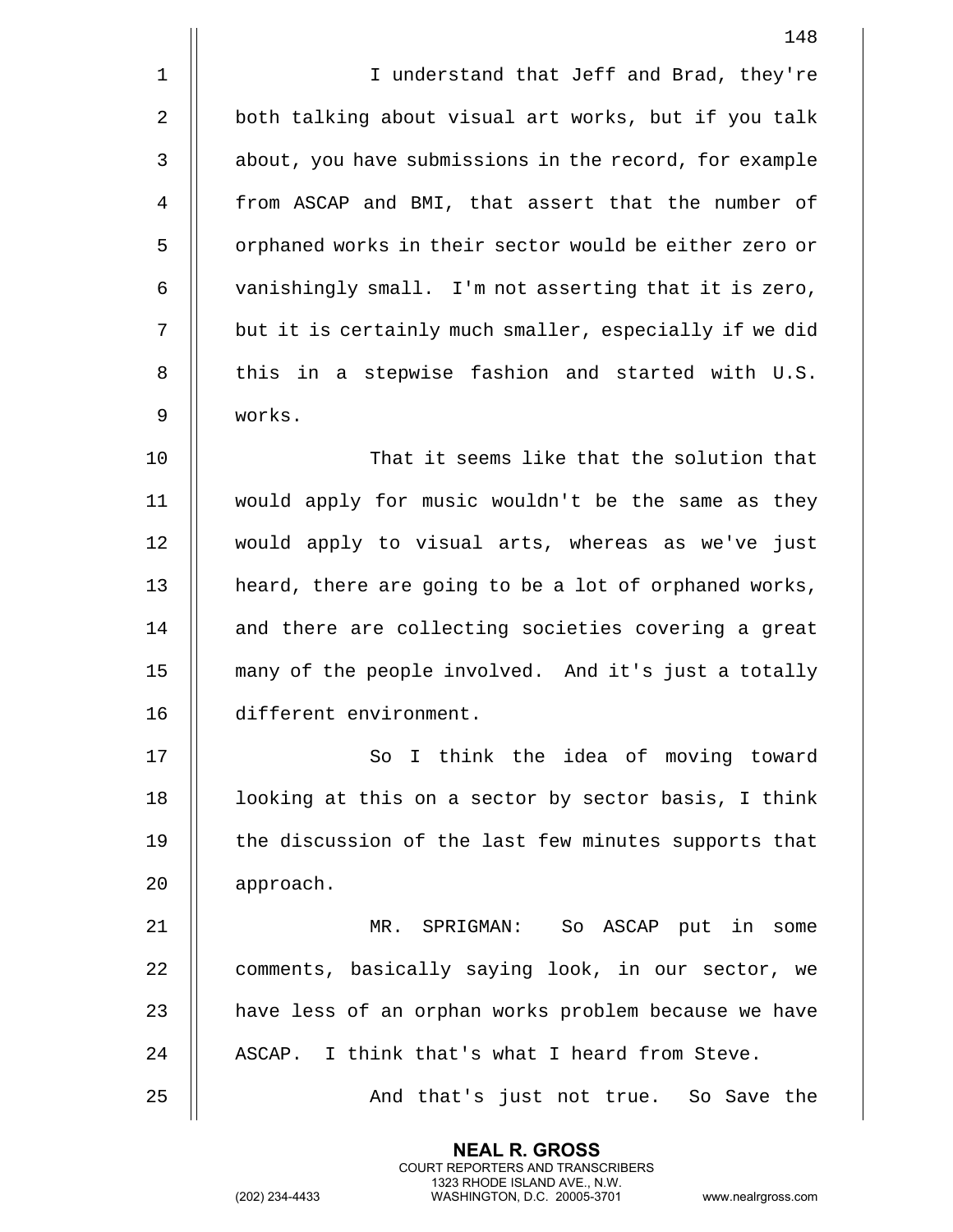1 Music again is an organization devoted to the 2 | preservation of Jewish culture, and especially Jewish 3 | cultural music. We got ASCAP's comments, and we kind 4 | of chuckled, because we've never been able to find 5 information about a work that we wanted to license 6 | through ASCAP or BMI. And in fact we went through our 7 || current list of things that we wanted to license, the 8 || search results are zero for those collecting rights 9 societies.

10 || And so the moral of the story is that 11 again there is a structural issue with the way this  $12$  | roundtable is going with who is sitting at the table. 13 || Save the Music is the closest I think organization 14 || here to an organization that is actually using music 15  $\parallel$  that isn't the kind of music that RA is concerned 16 || with, that ASCAP is concerned.

17 || But that is more and more our culture. So 18 || a lot of this Yiddish culture music was written by 19 || people who later went on to be big stars of Broadway, 20 || and they created kind of American culture, red white 21 || and blue American pie culture. This is where they 22 | came from.

23 || So this is enormously important to our own 24 || understanding of our history. This world that Save 25  $\parallel$  the Music lives in is orthogonal to the world, for the

> **NEAL R. GROSS** COURT REPORTERS AND TRANSCRIBERS 1323 RHODE ISLAND AVE., N.W.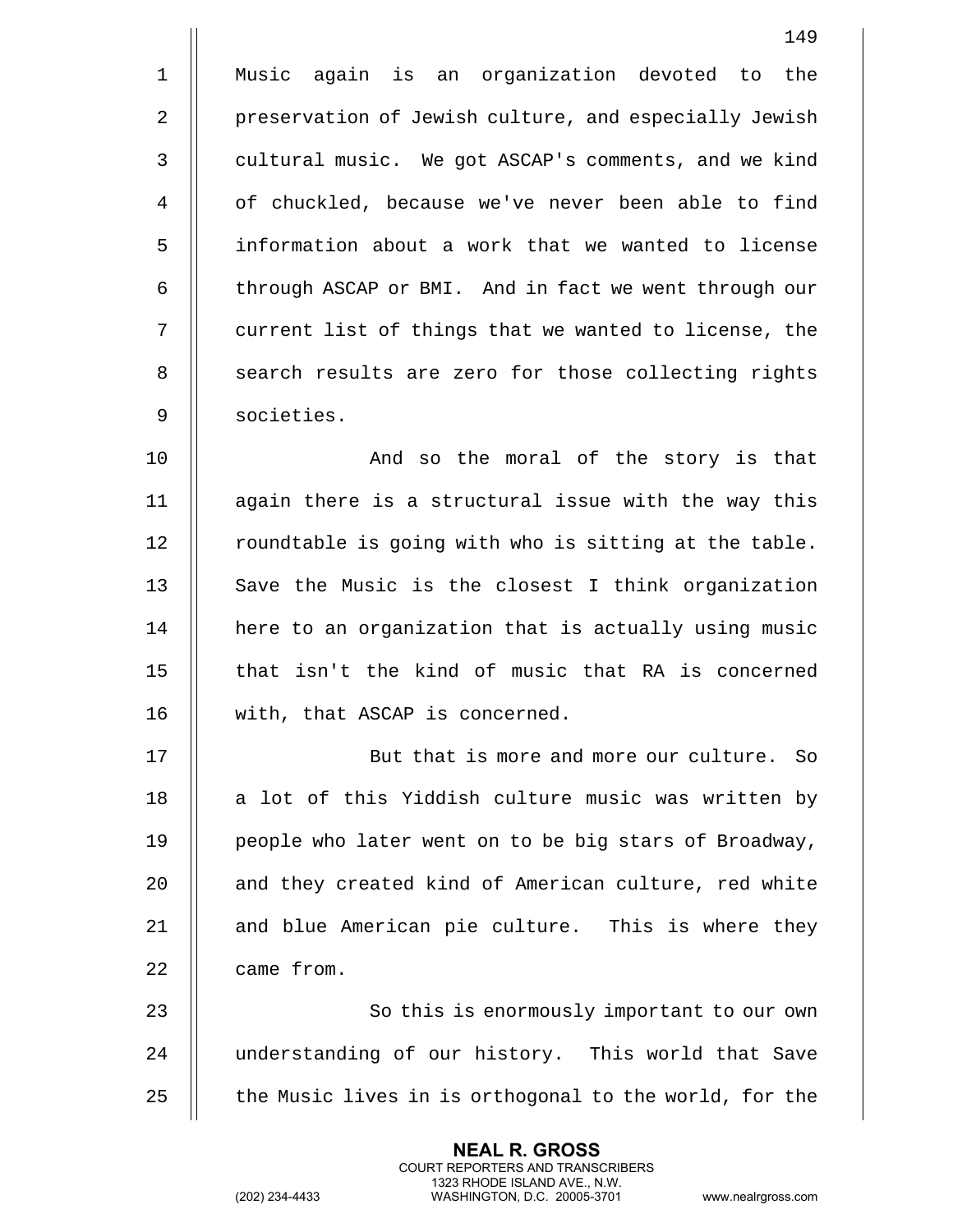|              | 150                                                    |
|--------------|--------------------------------------------------------|
| $\mathbf{1}$ | most part, that ASCAP, BMI and the RAA live in. That   |
| 2            | is the problem.                                        |
| 3            | to talk about collecting rights<br>So                  |
| 4            | societies is good, I'm glad we're doing it. They       |
| 5            | perform a very useful service. But they cannot cover   |
| 6            | the field.                                             |
| 7            | MR. METALITZ: If I could just respond,                 |
| 8            | because I did not say that ASCAP and BMI cover the     |
| 9            | field, although their submissions may have said that.  |
| 10           | And I'm not here to represent them today.              |
| 11           | But I think the point is still valid that              |
| 12           | they cover a heck of a lot of the field, especially if |
| 13           | we're talking about U.S. works. There are collecting   |
| 14           | societies in many other countries for music, for       |
| 15           | musical compositions. And I don't know<br>the          |
| 16           | particulars of your clients searches for example, and  |
| 17           | to their equivalents in the countries where that music |
| 18           | was developed, and whether that information is still   |
| 19           | available.                                             |
| 20           | But my point is simply that it's a matter              |
| 21           | of degree, but one that is so great that it becomes a  |
| 22           | difference of kind, that some sectors have<br>very     |
| 23           | different issue here than other sectors, and that      |
| 24           | probably ought to be recognized.                       |
| 25           | MR. CUNARD: The differences, though, are               |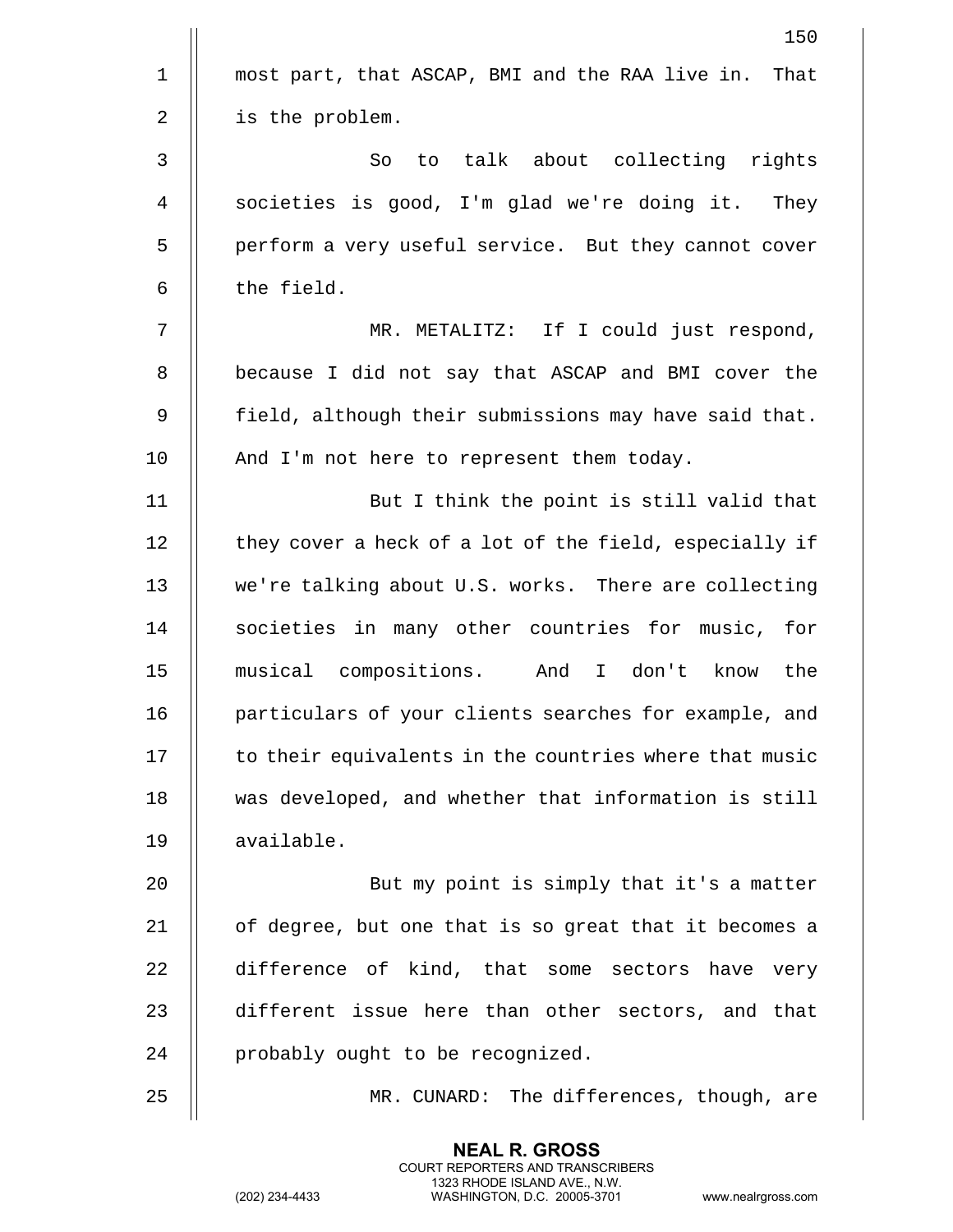151 1 || between coverage and sort of due diligence and 2 | searchability. 3 || So I think with respect to the sectors 4 | represented by your membership, by Fritz' membership, 5 | by ASCAP and BMI, the vast majority of works are never  $6$   $\parallel$  going to be orphaned, and it may be asymptotically 7 || approaching 100 percent or something like that, in 8 || which case you'll be kind of out of the system. 9 On the other hand, either Save the Music  $10$  | or the sorts of examples that we had in our comments, 11 || somebody who is dealing with music of the silent film 12 || era, the music was never recorded, so the ASCAP 13 || database doesn't have any of the music. 14 We publish folk and children's songs 15 because we couldn't locate copyrights, we have no 16 || original Native American song, Hanukkah song or 17 | Spanish language song. 18 || I'm a sound artist, I'm a creative artist, 19 || someone who wants to pursue copyright. And I sample 20 **from** a cassette, from somebody's discarded answering 21 machine, old records and so on and so forth. 22 And I've searched, but obviously the  $23$   $\parallel$  trails, the search trails are long since overgrown. 24 || How do we deal with those people who are outside the 25 || established systems of ASCAP, BMI, Sound Exchange,

> **NEAL R. GROSS** COURT REPORTERS AND TRANSCRIBERS 1323 RHODE ISLAND AVE., N.W.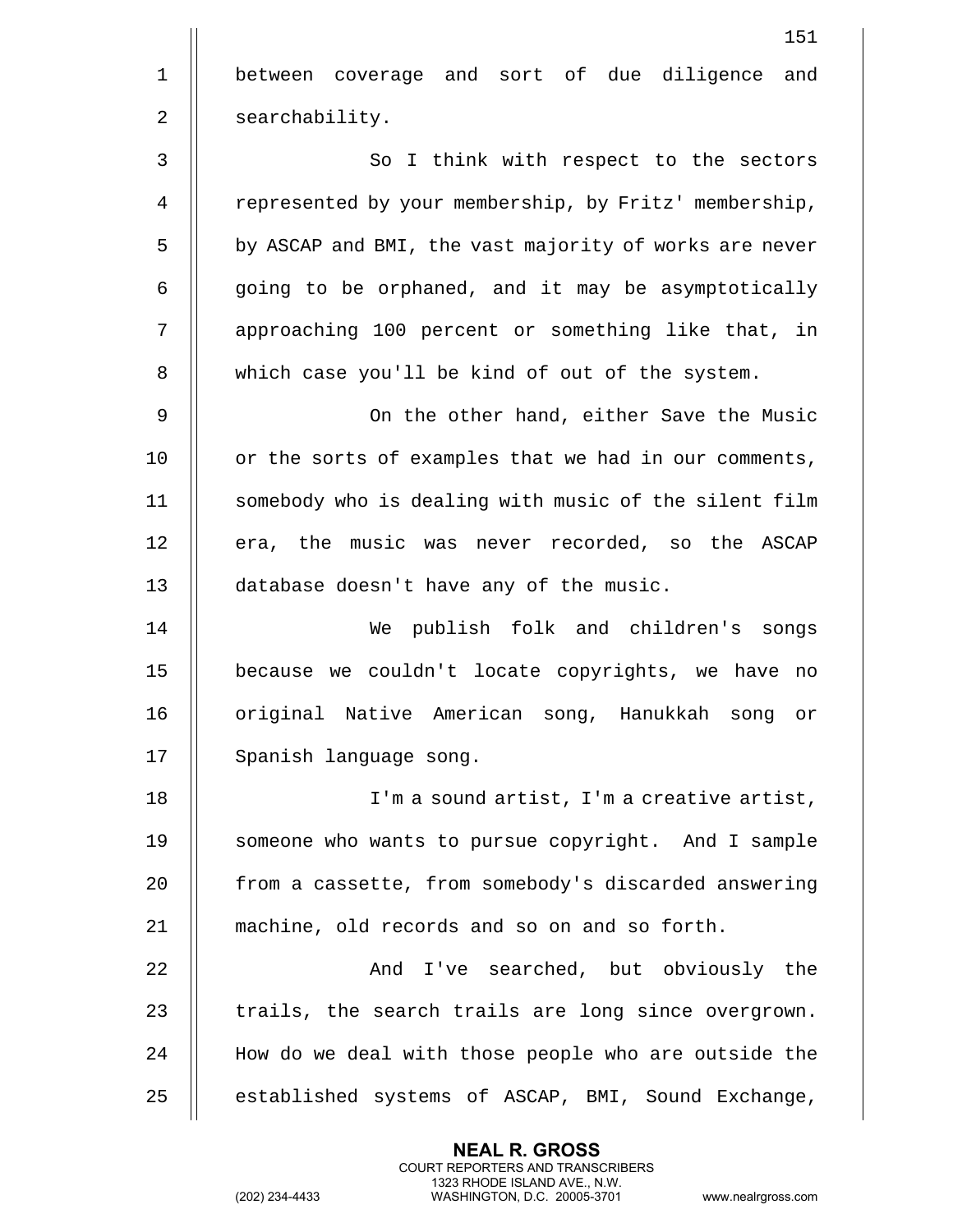|                | 152                                                    |
|----------------|--------------------------------------------------------|
| $\mathbf{1}$   | ARS, VAGA, the would-be illustrators partners,         |
| $\overline{2}$ | partnership. We're going to search every single        |
| 3              | illustration ever created in the United States.        |
| 4              | That's what I think this proceeding really             |
| 5              | should be focusing on, not the ones where it's         |
| 6              | relatively easy to go to a database and find and       |
| 7              | locate the copyright owner.                            |
| 8              | MR. SIGALL: I think now if people are                  |
| 9              | willing we could continue. But if we want to take a    |
| 10             | short 10-minute break and move on to the next segment, |
| 11             | we could do that. We've gone for about an hour now.    |
| 12             | I don't think we have much more to go through, I think |
| 13             | about another hour's worth of material, at least from  |
| 14             | our perspective.                                       |
| 15             | But we could continue, go on, and finish               |
| 16             | early if people want to do it that way, or not take a  |
| 17             | break.                                                 |
| 18             | Okay, sounds good.                                     |
| 19             | I guess just to clarify a little bit, I                |
| 20             | think to respond just a little bit to what Chris said, |
| 21             | I think what you just laid out in terms of with        |
| 22             | respect to Save the Music and the works they want to   |
| 23             | make use of is essentially the due diligence search    |
| 24             | argument.                                              |
| 25             | The non-presence of certain works in well              |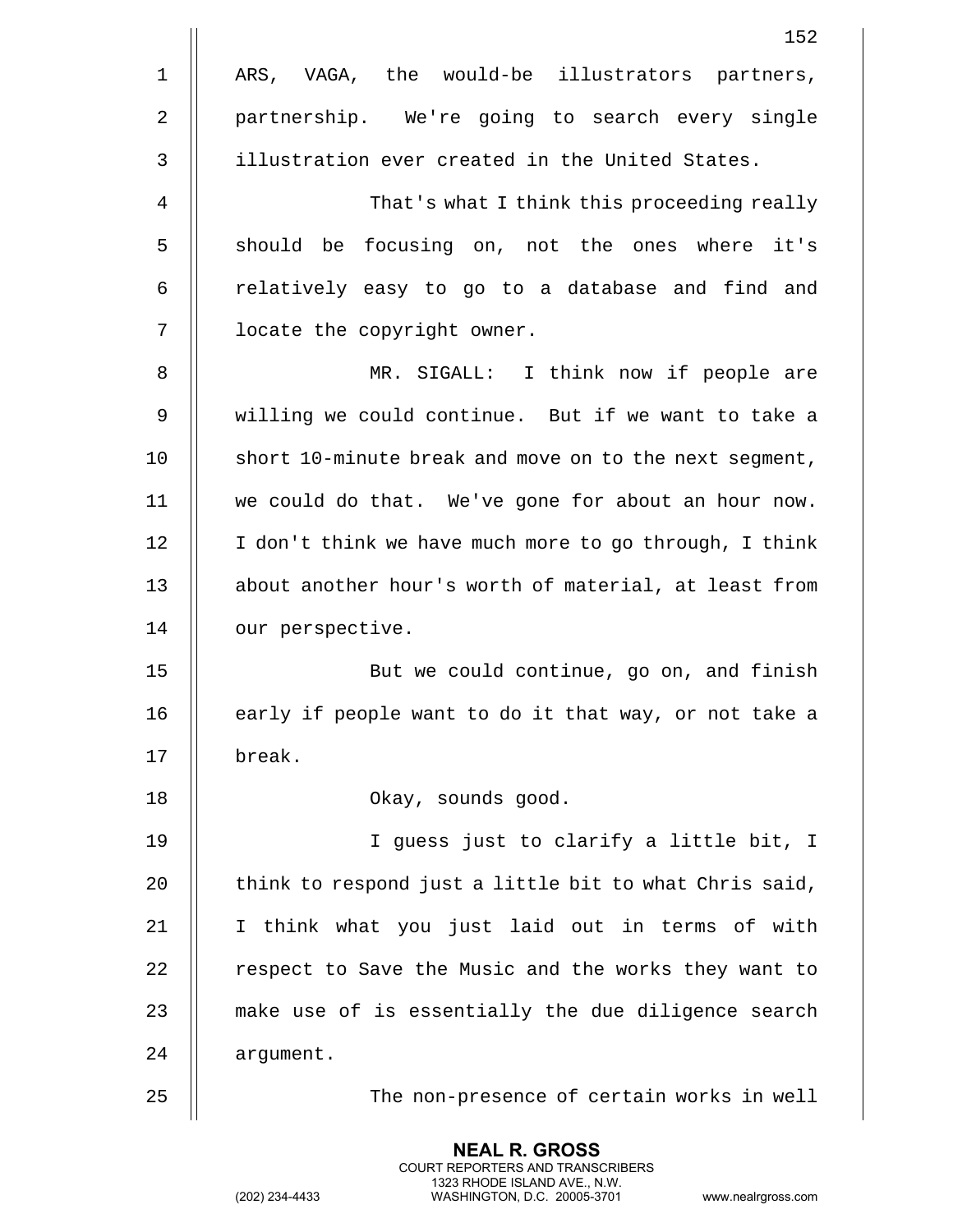1 known databases like ASCAP and BMI again takes you a 2 | long way there. And the question is, if you have a 3 || standard that says, not being present in these 4 databases helps establish that point, you may 5 incentivize people in Brad's group or Lisa's group or 6 | some of the others to become part of those, or to just  $7$  || stay on the sidelines in that sense.

8 || So I guess my point is that collective 9 | studies cannot cover the field, but the gap between  $10$   $\parallel$  the field and their coverage is, and ascertaining that 11 gap, is sort of exactly the kind of evidence you have 12 with respect to reasonable search that is I think the 13 || kind of things that courts or whomever is addressing  $14$  || this, that's what they're going to be looking at, 15 | that's really where the determination is going to be 16 made, those kind of gaps are what people are going to 17 describe.

18 Turning now to the question of the three-19 || step test, and the question of whether any system 20  $\parallel$  that's being developed would - how does the three-step 21 | test inform our deliberations about the type of system 22 | that should be developed? 23 || The first question that I have comes from

24  $\parallel$  the first part of the three-step test, which is, the 25 first prong is the WTO dispute panel in 2000

> **NEAL R. GROSS** COURT REPORTERS AND TRANSCRIBERS 1323 RHODE ISLAND AVE., N.W.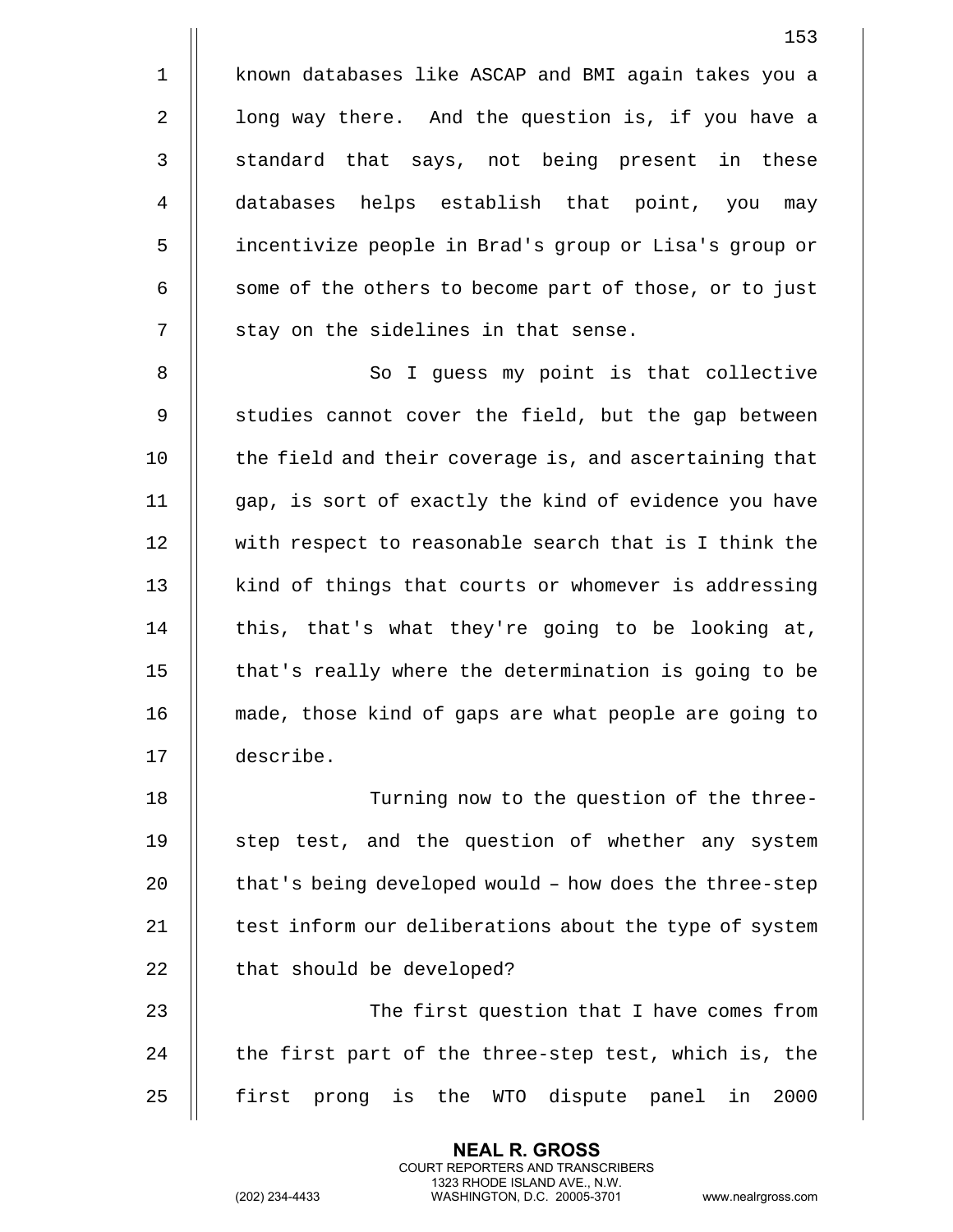|             | 154                                                    |
|-------------|--------------------------------------------------------|
| $\mathbf 1$ | identified, it has to be certain special cases.        |
| 2           | And I think there was a fair amount of                 |
| 3           | support and agreement for an orphan works regime that  |
| 4           | would apply to all types of works, and that it         |
| 5           | wouldn't be categorized into any type of work or even  |
| 6           | type of use or type of users. There was - most         |
| 7           | proposals we were talking about relatively broad       |
| 8           | coverage.                                              |
| 9           | And I guess the first question is, to                  |
| 10          | react to the assertion that such a broadly based       |
| 11          | regime, how that could fit into an argument that it    |
| 12          | fits certain special cases, as that's been interpreted |
| 13          | or as that's understood in WTO or in the international |
| 14          | community.                                             |
| 15          | So that's the first question. Chris and                |
| 16          | then Ted.                                              |
| 17          | MR. SPRIGMAN: Okay, so the first thing to              |
| 18          | say is that I think on anything but an absolutist      |
| 19          | reading of 5.2 you never get to the so-called three-   |
| 20          | step test, because the kind of formality that you're   |
| 21          | envisioning is not a prohibited formality; it's rather |
| 22          | the kind of permitted formality that we currently have |
| 23          | in copyright law.                                      |
| 24          | We've been over that.                                  |
| 25          | The second point, though, which I think is             |
|             |                                                        |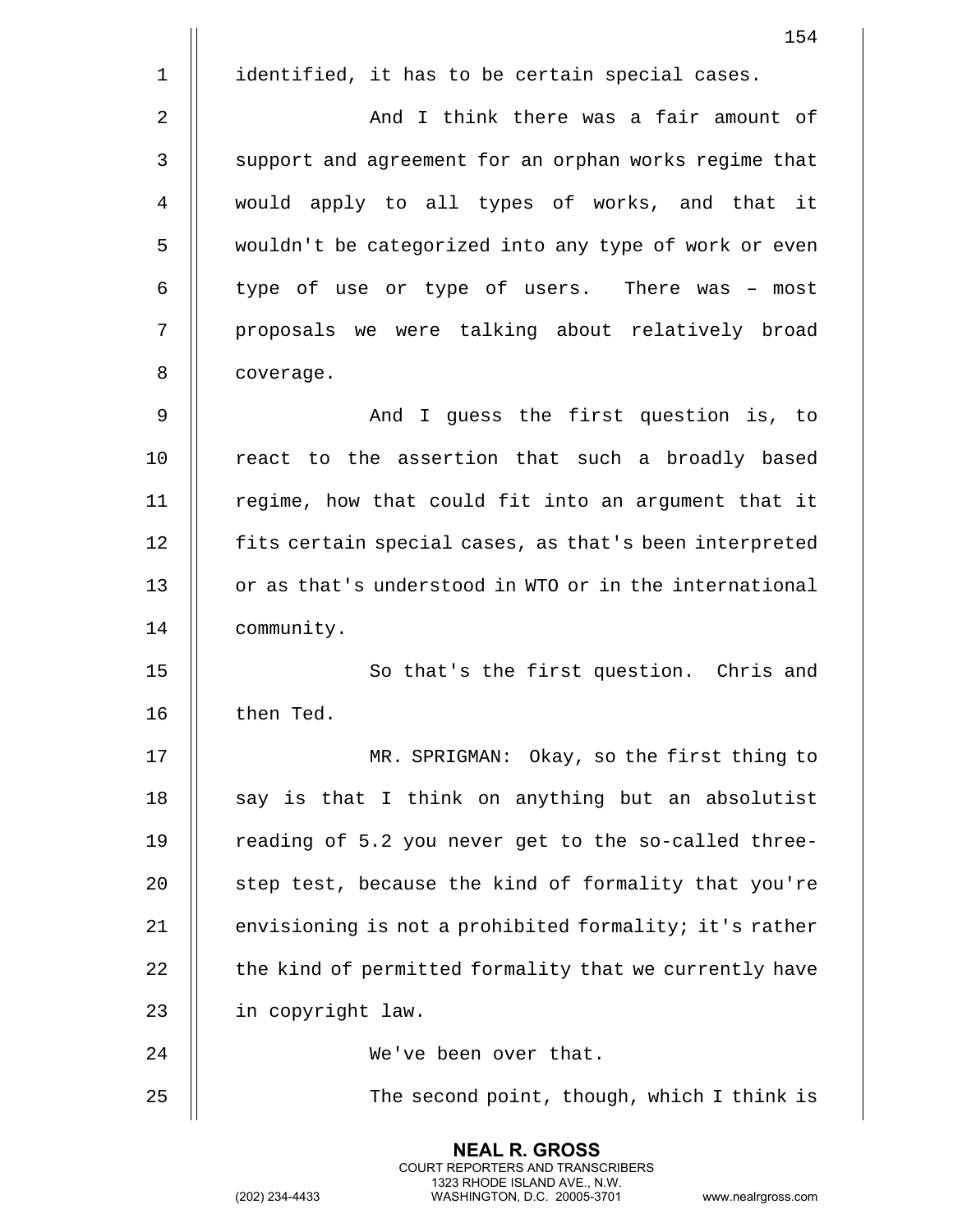|              | 155                                                   |
|--------------|-------------------------------------------------------|
| $\mathbf{1}$ | also important, is that even if you get to Article    |
| 2            | 9.2, TRIPS Article 13, and the so-called three-step   |
| 3            | test, it is far from clear that that three-step test  |
| 4            | is in fact a three-step test.                         |
| 5            | What - whether the special cases language             |
| 6            | has any independent fact on the determination at all  |
| 7            | I think is still up for grabs. And I'll read you a    |
| 8            | report on the Brank (phonetic) Revision Conference in |
| 9            | Stockholm from 1967, I'll ready you briefly what they |
| 10           | said about Article 9.2                                |
| 11           | If it is considered that reproduction                 |
| 12           | conflicts with the normal exploitation of the work,   |
| 13           | reproduction is not permitted at all. If it is        |
| 14           | considered that reproduction does not conflict with   |
| 15           | the normal exploitation of the work, the next step    |
| 16           | would be to consider whether it does not unreasonably |
| 17           | prejudice the legitimate interests of the author.     |
| 18           | Only if such is not the case would it be              |
| 19           | possible in certain special cases to introduce a      |
| 20           | compulsory license or to provide for use without      |
| 21           | payment.                                              |
| 22           | They're talking about a compulsory                    |
| 23           | license, or free use. Compulsory licenses, or some    |
| 24           | limited use of compulsory licenses, are specifically  |
| 25           | allowed for in Bern by virtue of that, separately,    |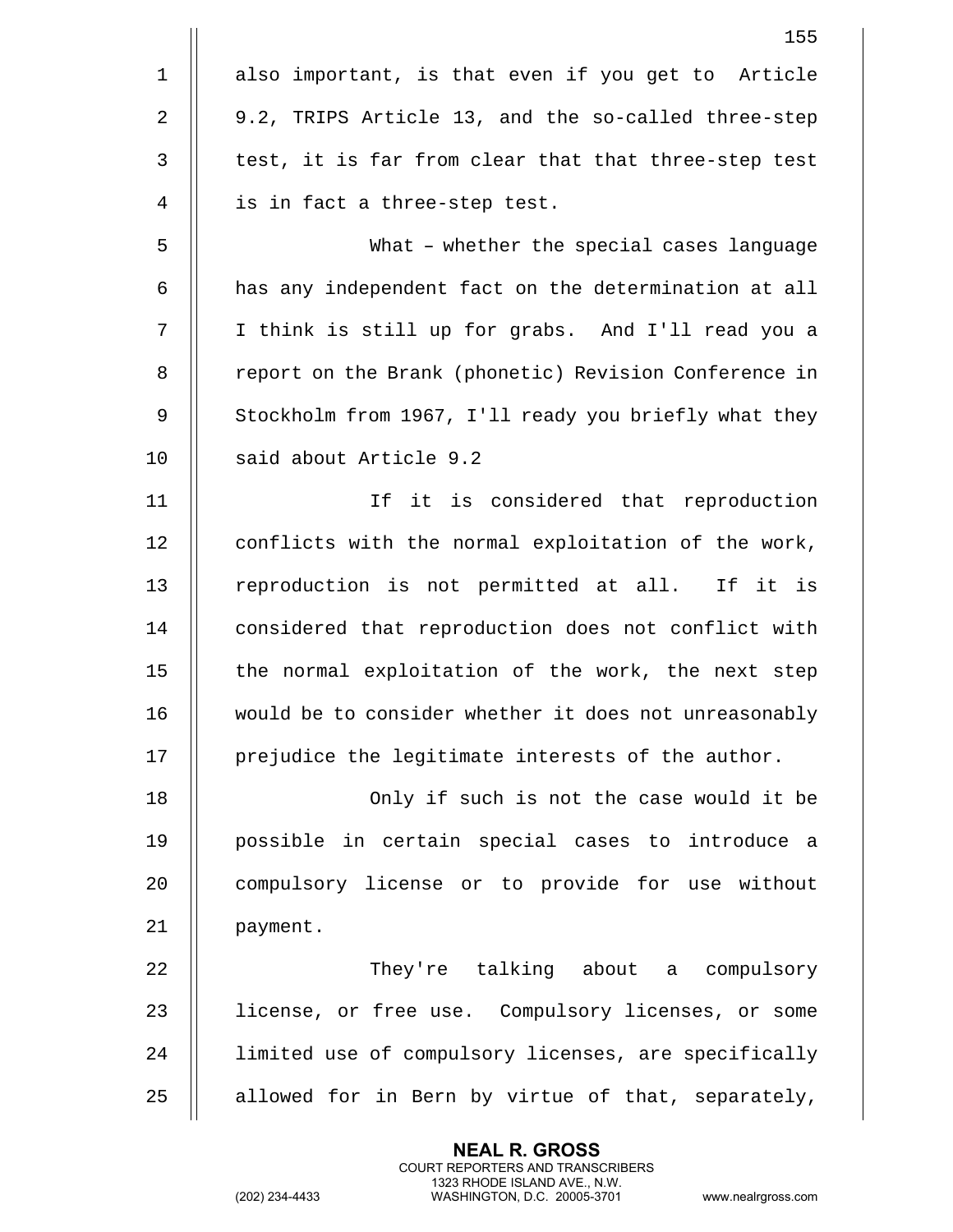|              | 156                                                    |
|--------------|--------------------------------------------------------|
| $\mathbf 1$  | TRIPS. And this article is really a limitation on the  |
| 2            | of compulsory licenses, gratis compulsory<br>use       |
| $\mathbf{3}$ | licenses.                                              |
| 4            | We're not talking about gratis compulsory              |
| 5            | We're talking about something very<br>licenses.        |
| 6            | different. We're talking about limitations on          |
| 7            | liability.                                             |
| 8            | And in that case you can understand -                  |
| 9            | well, let me back up. In the case of compulsory        |
| 10           | licenses, you can understand why certain special cases |
| 11           | might actually have some meaning. Because compulsory   |
| 12           | licenses are a removal of any copyright.               |
| 13           | They are basically a dedication to the                 |
| 14           | public domain for free is what they are equivalent to. |
| 15           | And in that case you would have the notion in your     |
| 16           | mind, I think rightfully, that if you do too much of   |
| 17           | that, in either a numerical or a relative sense, you   |
| 18           | destroy the market for that type of work, you take it  |
| 19           | away.                                                  |
| 20           | On the other hand, if you get a price                  |
| 21           | signal like in the case that I proposed, if you get a  |
| 22           | price signal from failure to either register or to     |
| 23           | actively police or to manage it in the sense that you  |
| 24           | are not findable, your work is an orphan, the damages  |
| 25           | that you get probably exceed even at a very low level  |
|              |                                                        |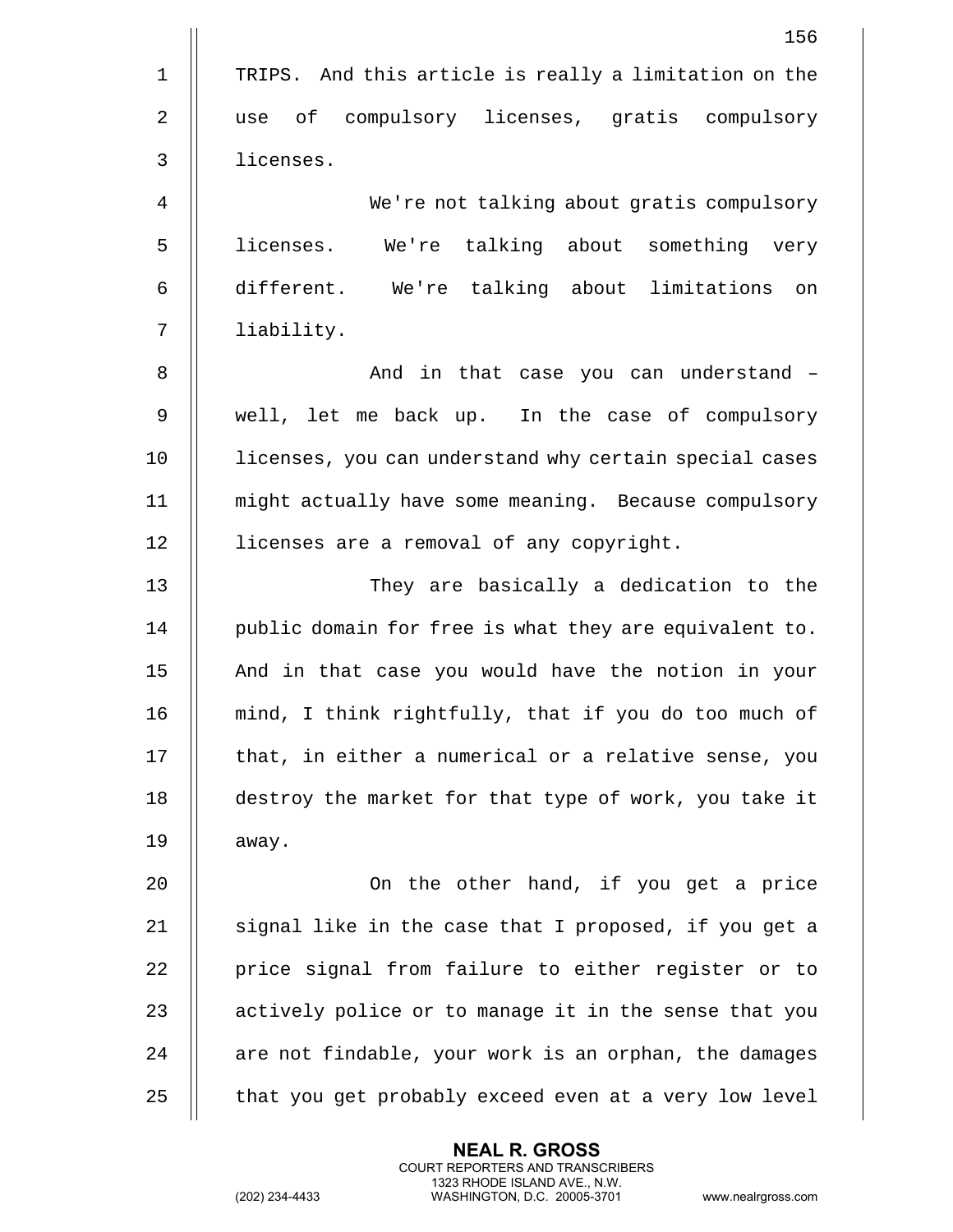|                | 157                                                    |
|----------------|--------------------------------------------------------|
| $\mathbf 1$    | the market value of the work, which is low.            |
| $\overline{2}$ | And so the normal exploitation of the work             |
| 3              | is not interfered with. The market for the work is     |
| 4              | not interfered with. And the certain special cases     |
| 5              | language doesn't have independent bite in that case.   |
| 6              | MR. FEDER: With regard to certain special              |
| 7              | cases, I think it was Professor Ginsburg who pointed   |
| 8              | out in her paper as to how could you define as a       |
| 9              | certain special case a situation where everything is   |
| 10             | available for orphan work?                             |
| 11             | Take your example for instance. If a                   |
| 12             | special case were Yiddish music of the late '20s and   |
| 13             | early '30s of the city of Lodz in Poland, I could see  |
| 14             | that as a special case. But the way this is            |
| 15             | presented, it means all music from all periods, and    |
| 16             | all ethnicities, are subject to being declared orphan. |
| 17             | And I think it goes against the meaning of             |
| 18             | this provision.                                        |
| 19             | MR. CUNARD: So I have a few thoughts.                  |
| 20             | First, I think the WTO panel decision is               |
| 21             | one data point, one massive almost unreadable data     |
| 22             | point, but a data point nonetheless, and was one       |
| 23             | obviously that was decided in a circumstance I think   |
| 24             | radically, almost 180 degrees different from what      |
| 25             | we're talking about here.                              |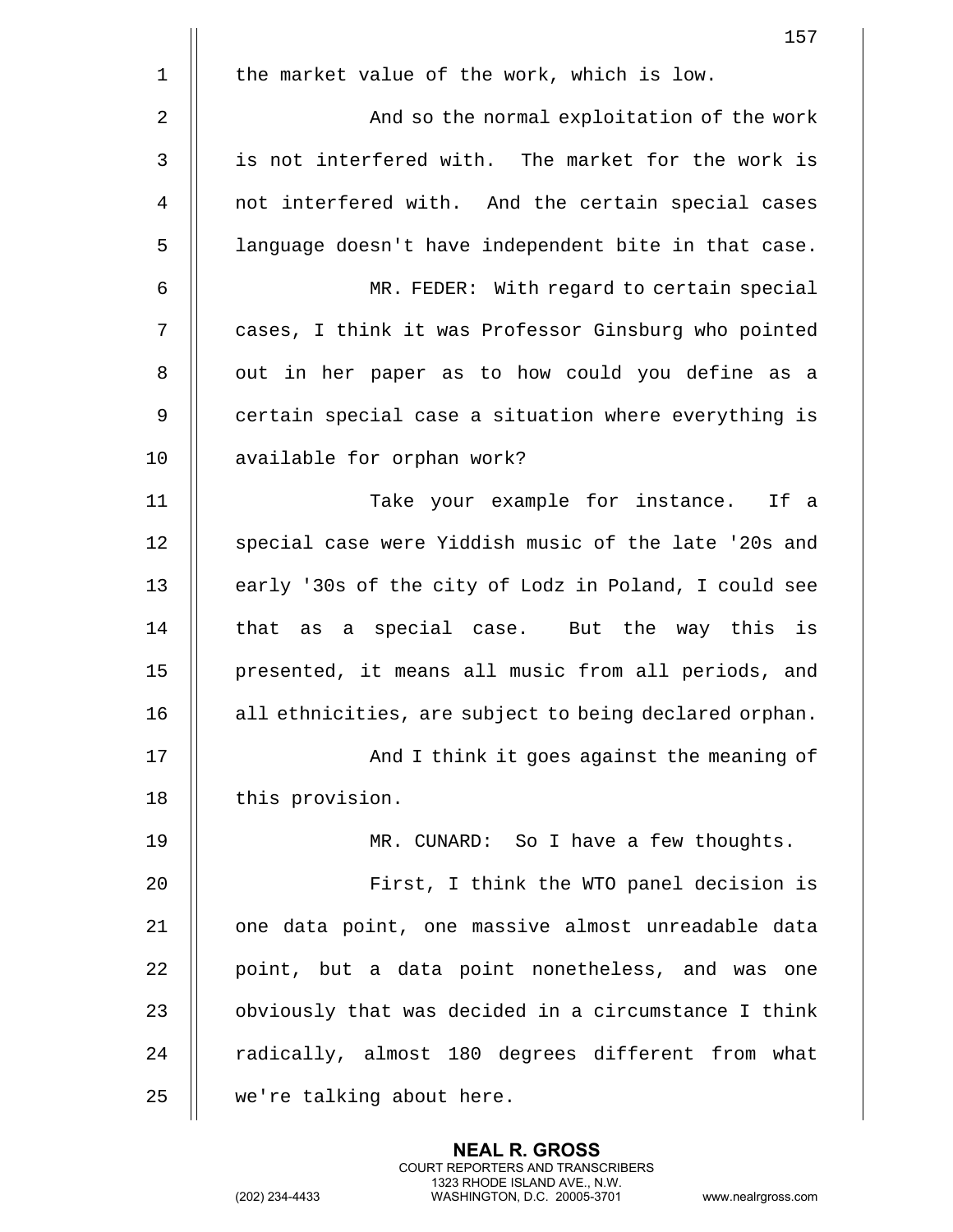|    | 158                                                    |
|----|--------------------------------------------------------|
| 1  | We're talking about some work where people             |
| 2  | had in fact normal exploitations of work that were     |
| 3  | ongoing and had been ongoing for several years, and    |
| 4  | they were being sort of pared back.                    |
| 5  | We're talking about something potentially              |
| 6  | quite different here.                                  |
| 7  | And second, with respect to the panel                  |
| 8  | decision and its view on special cases, if you look at |
| 9  | what it said, and you look at what Daniel Gervais      |
| 10 | (phonetic) says, there are sort of two ways in which   |
| 11 | you can think about a special case.                    |
| 12 | One is that it is clearly defined in                   |
| 13 | national legislation, and narrow in scope and reach.   |
| 14 | And I may disagree here with Ted that certain and      |
| 15 | defined doesn't mean with respect to a actual          |
| 16 | particular work or set of works.<br>It means           |
| 17 | particularized or narrowly circumscribed with respect  |
| 18 | to a particular application, and here, as we've        |
| 19 | described it, it's a very narrow, narrow, narrow set   |
| 20 | of circumstances, where the copyright owner's rights   |
| 21 | would be circumscribed.                                |
| 22 | And second, the panel I think intimated                |
| 23 | that it was possible that special purpose could be     |
| 24 | read by reference to a sort of special legislative ore |
| 25 | a national or a statutory or a public policy purpose,  |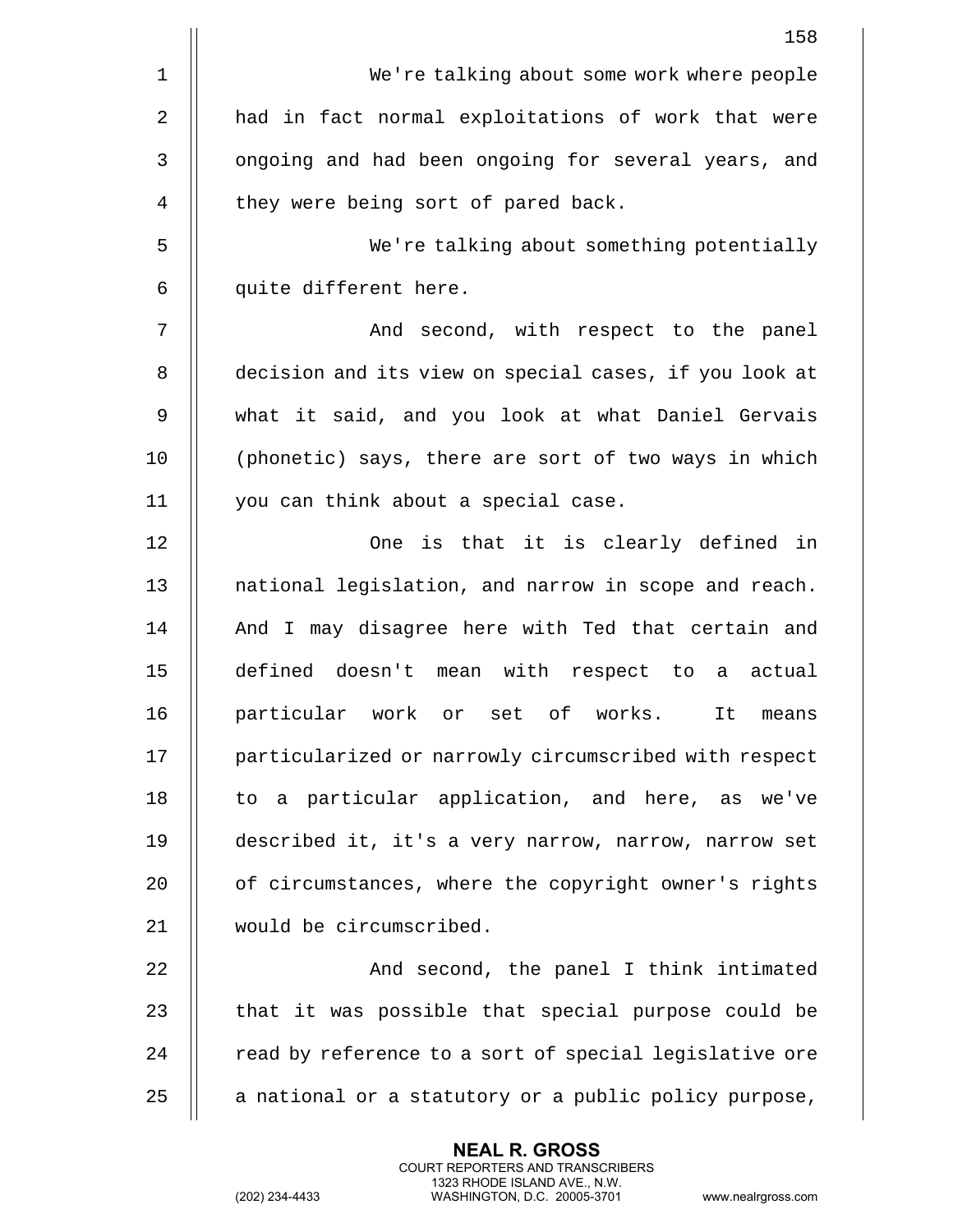|                | 159                                                    |
|----------------|--------------------------------------------------------|
| $\mathbf 1$    | and of course that's really the genesis of the         |
| 2              | copyright office's notice that under U.S. law it       |
| $\mathsf{3}$   | really makes some sense to have these works which are  |
| $\overline{4}$ | truly orphaned find their way back into the commonweal |
| 5              | of discourse, which seems to be in fact a very         |
| 6              | legitimate public policy purpose.                      |
| 7              | I also don't think we should ignore,                   |
| $\, 8$         | although Professor Ginsburg dismisses it, the idea     |
| 9              | that a limitation on remedies is not really a          |
| 10             | limitation or exception in the way that we have        |
| 11             | referred to these things in U.S. copyright law.        |
| 12             | We in fact have structured our copyright               |
| 13             | law to put the limitations and exceptions in one       |
| 14             | place, and the remedies in another place. And so       |
| 15             | although some have dismissed the notion that the       |
| 16             | proposal here is possibly not subject to the three-    |
| 17             | part test, we shouldn't ignore the possibility that    |
| 18             | maybe the three-part test isn't really applicable in   |
| 19             | this circumstance.                                     |
| 20             | METALITZ: Just a couple<br>оf<br>MR.                   |
| 21             | observations.                                          |
| 22             | Certainly to the extent that the orphan                |
| 23             | works regime is clearly defined, and the due diligence |
| 24             | standard is well defined and I guess I would say       |
| 25             | rigorous, that helps the case that this is a special   |

(202) 234-4433 WASHINGTON, D.C. 20005-3701 www.nealrgross.com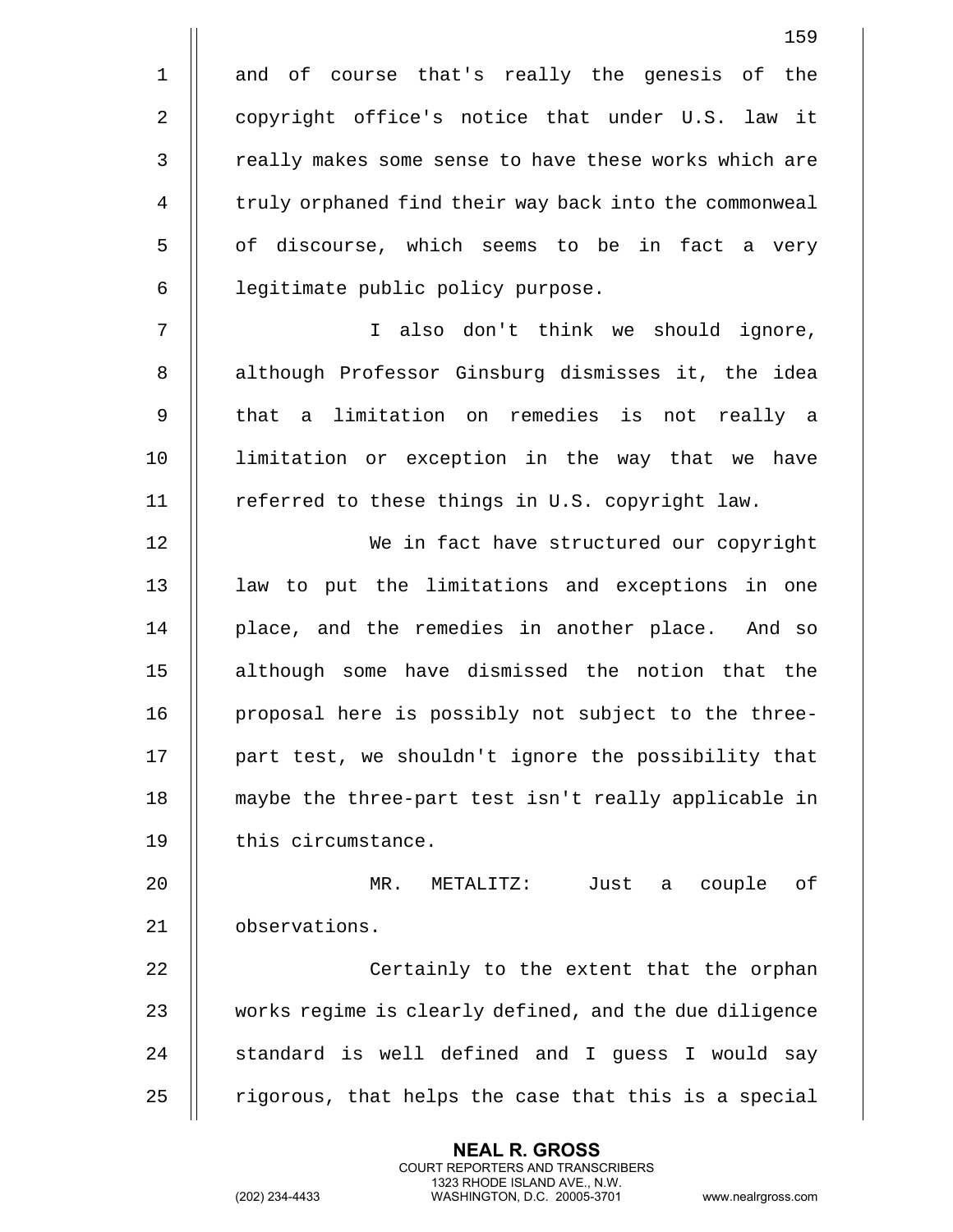|             | 160                                                    |
|-------------|--------------------------------------------------------|
| $\mathbf 1$ | That was one of the points that Jeff made.<br>case.    |
| 2           | The fact that, at least we've heard many               |
| 3           | times, and most recently from Jeff but others have     |
| 4           | said it and we've said it, that there are certain      |
| 5           | sectors in which there will be very, very few orphan   |
| 6           | works, certainly I think is some evidence that it is   |
| 7           | not the situation where everything has equal potential |
| 8           | to be an orphan work.                                  |
| 9           | In practical terms, I think it's fair to               |
| 10          | say, a commercially released sound recording in the    |
| 11          | United States has very little potential to be an       |
| 12          | orphaned work. It's not zero, but it's very small.     |
| 13          | Whereas Jeff has given us many examples of works of    |
| 14          | visual art that may have a very high risk or potential |
| 15          | to be treated as orphan works.                         |
| 16          | I think that differential in itself again              |
| 17          | suggests that we're talking about a special case.      |
| 18          | I guess the final point I would make,                  |
| 19          | which I've made before, is one way to take a little of |
| 20          | the tension off this question is to apply this to U.S. |
| 21          | works, and I say that even though from the perspective |
| 22          | as the recording industry's user, it would probably    |
| 23          | make sense for it to be applied to all works, because  |
| 24          | we may want to use non-U.S. works whose authors can't  |
| 25          | be found or identified.                                |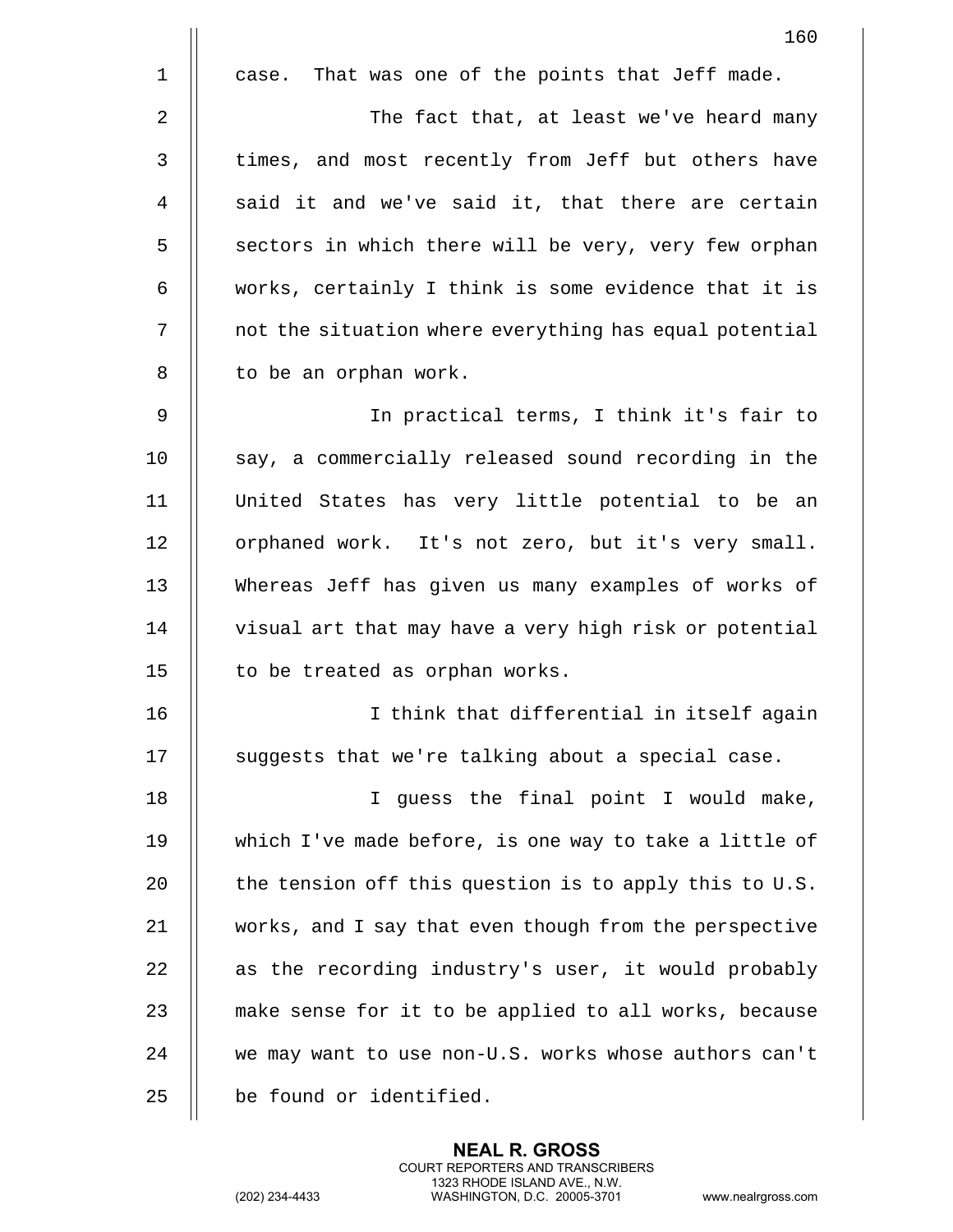|             | 161                                                    |
|-------------|--------------------------------------------------------|
| $\mathbf 1$ | But for other reasons I guess we'll get                |
| 2           | into later, this is one reason why it would probably   |
| 3           | make sense to start just by dealing just with U.S.     |
| 4           | works, because then you don't have to confront this    |
| 5           | question.                                              |
| 6           | $MR.$ FEDER:<br>I am by no means a Bern                |
| 7           | Convention expert, so I've been reluctant to say a     |
| 8           | whole lot. But if I may just offer what may be very    |
| 9           | simplistic thoughts, it seems to me that if we require |
| 10          | a standard of due diligence in determining what work   |
| 11          | is an orphan, that limits the category of works to a   |
| 12          | small and limited number.                              |
| 13          | And if you require compensation as I hope              |
| 14          | you do in the event that the author does eventually    |
| 15          | show up, then I think the standard of normal           |
| 16          | exploitation and prejudice to the author is met, and   |
| 17          | it seems to me that you have satisfied the three-step  |
| 18          | test.                                                  |
| 19          | UNIDENTIFIED SPEAKER (SC) 3:11:03): But                |
| 20          | I think it misses the point, because you're going to   |
| 21          | undertake the due diligence after you've chosen the    |
| 22          | work from the world's work, and therefore, it's the    |
| 23          | category of the world's work which is not the special  |
| 24          | case. You've taken one and you've applied due          |
| 25          | diligence to it. That doesn't make it somehow a        |

**NEAL R. GROSS** COURT REPORTERS AND TRANSCRIBERS

1323 RHODE ISLAND AVE., N.W.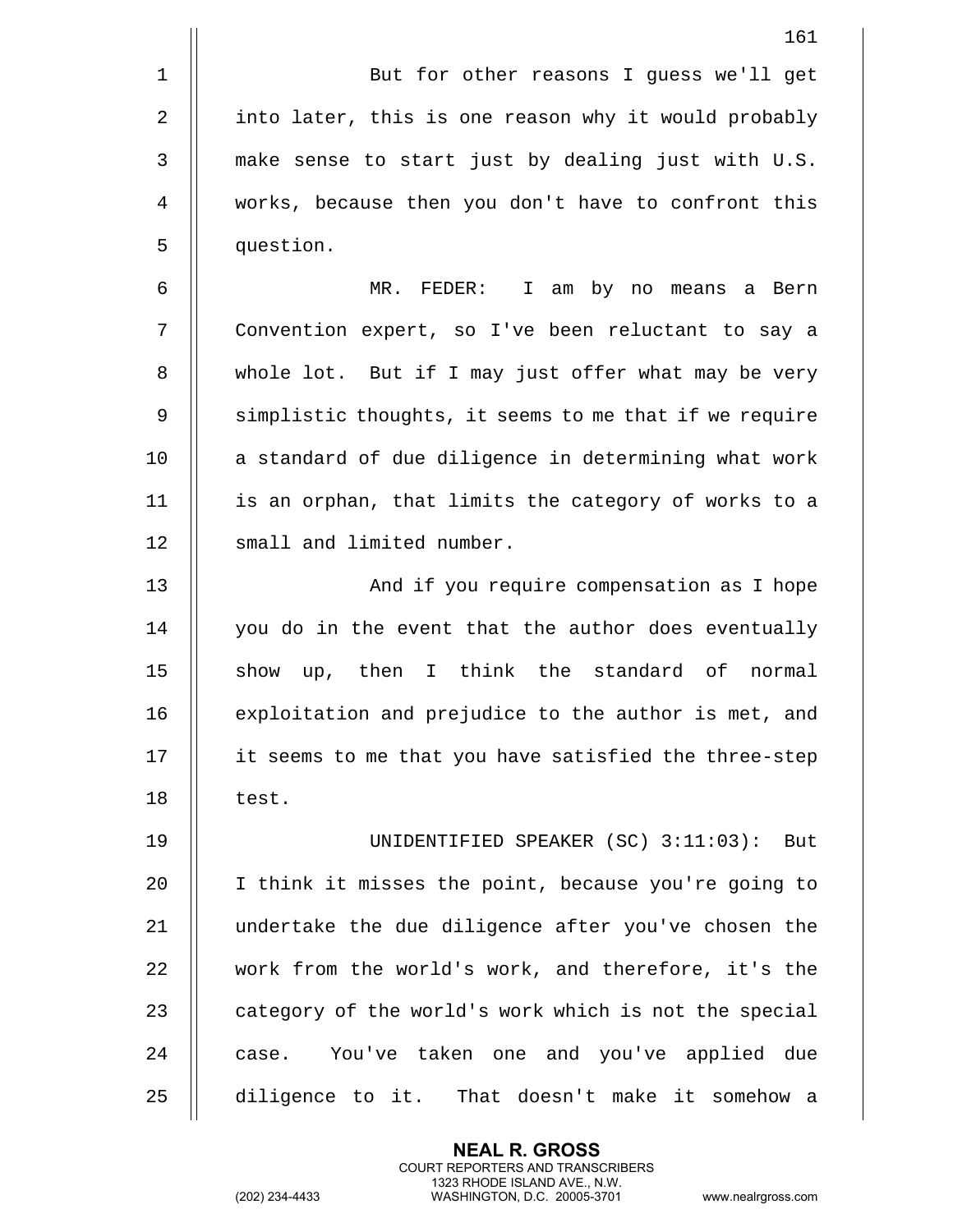|                | 162                                                    |
|----------------|--------------------------------------------------------|
| $\mathbf 1$    | special case.                                          |
| $\overline{2}$ | It's a special case perhaps in everyday                |
| 3              | parlance for you, it's important to do that. But you   |
| 4              | had the world's copyrighted works to choose from.      |
| 5              | It's not as if you had narrowed it down to a 100 works |
| 6              | of a particular kind, a particular genre, and said,    |
| 7              | now I'm going to do due diligence on one.              |
| 8              | So I just wanted to bring that up.                     |
| 9              | MR. SIGALL: The next question I have is                |
| 10             | going to the next element of the three step test, the  |
| 11             | question of conflicting with the normal exploitation   |
| 12             | of the work, and specifically, would a provision as we |
| 13             | discussed earlier today and yesterday, a provision     |
| 14             | allowing continuing use after the owner surfaces, of   |
| 15             | sort, how does that interplay with<br>the<br>some      |
| 16             | requirement that the limitation or exception, assuming |
| 17             | that you've gotten past the hurdle that it is a        |
| 18             | limitation or exception, should not conflict with the  |
| 19             | normal exploitation of the work?                       |
| 20             | How does that all sort of come out in the              |
| 21             | mix of this analysis?                                  |
| 22             | MR. METALITZ: Well, I think to echo what               |
| 23             | Fritz was saying, to the extent that the system        |
| 24             | provides in that circumstance for the copyright owner  |
| 25             | who comes forward to, even if they're not able to      |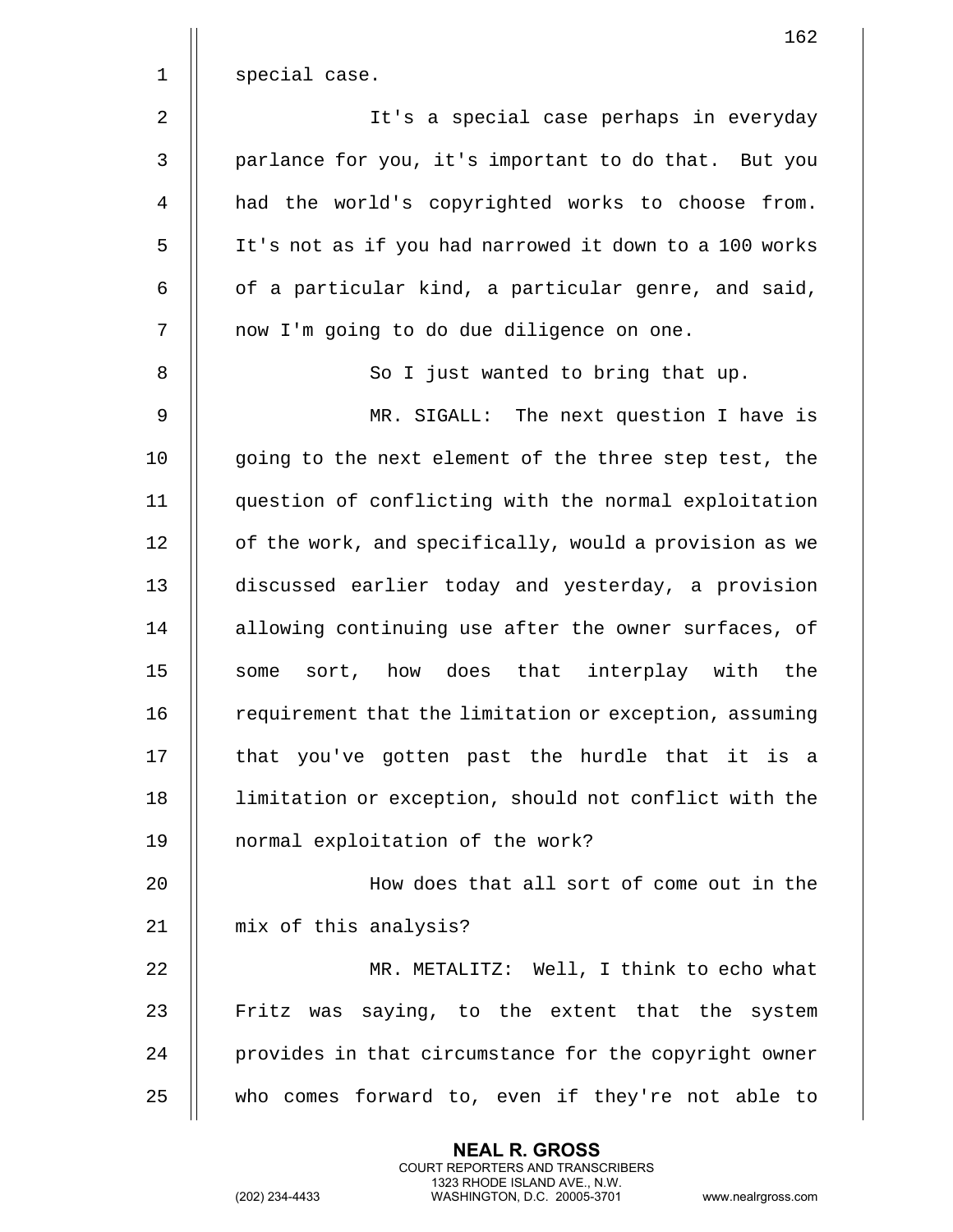|             | 163                                                    |
|-------------|--------------------------------------------------------|
| $\mathbf 1$ | enjoin further ongoing use is what you're saying, even |
| 2           | if they're not able to enjoin that, if they are able   |
| 3           | to claim compensation that is equal to what the        |
| 4           | reasonable licensing fee would have been, it would     |
| 5           | certainly ameliorate at least the impact on the normal |
| 6           | exploitation of the work.                              |
| 7           | They would be presumably in the same                   |
| 8           | situation they would have been had they been reached   |
| 9           | and had they agreed.                                   |
| 10          | Now obviously they were never given a                  |
| 11          | chance to refuse based on the facts here. But had      |
| 12          | they been reached, and had they agreed, they in theory |
| 13          | would have come up with the same outcome.              |
| 14          | So I think that would at least weigh in                |
| 15          | favor of the argument that this doesn't conflict with  |
| 16          | normal exploitation of the work.                       |
| 17          | If in fact they get nothing, or they get               |
| 18          | only a nominal amount that doesn't bear any relation   |
| 19          | to what the market might have produced, then you might |
| 20          | have a different situation.                            |
| 21          | MR. FEDER: I think it very much depends                |
| 22          | on what happens after the work has been exploited. It  |
| 23          | seems to me if no author shows up, then the user of    |
| 24          | course is likely to continue to exploit the work       |
| 25          | without having to pay a fee.                           |

(202) 234-4433 WASHINGTON, D.C. 20005-3701 www.nealrgross.com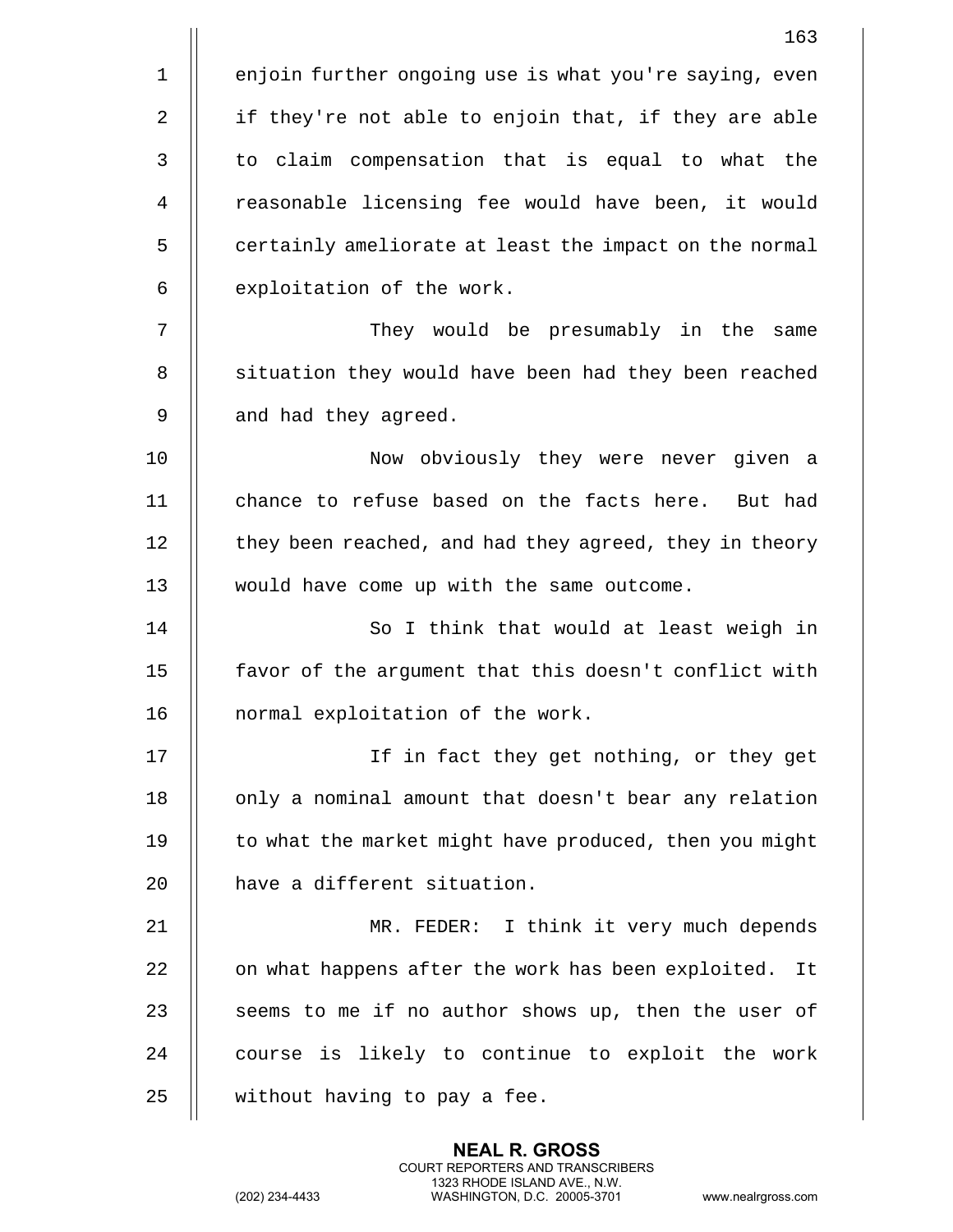|             | 164                                                      |
|-------------|----------------------------------------------------------|
| $\mathbf 1$ | And by the way, this is tangential, but                  |
| 2           | the Canadian system, if I understand it correctly,       |
| 3           | would have obliged the user who couldn't locate the      |
| 4           | work to deposit a fee, a fixed fee, probably a modest    |
| 5           | fee, with the CCB, and then they would distribute it     |
| 6           | to the artists as the artist does appear.                |
| 7           | This is something, as I pointed out                      |
| 8           | before, that the collecting societies are prepared to    |
| 9           | do and do do in different European countries.            |
| 10          | So one scenario is that nobody shows up to               |
| 11          | claim interest in the work so it continues.              |
| 12          | Another is when the artist shows up, and                 |
| 13          | what do you do at that time? Do you negotiate for the    |
| 14          | future?                                                  |
| 15          | Logic would say yes. Now the artist may                  |
| 16          | not want the thing to be on the market, and that is a    |
| 17          | little bit like that the old NIE and restoration, you    |
| 18          | had to decide what to do on the basis of the artist      |
| 19          | showing up and making a claim.                           |
| 20          | There is an issue of course as to whether                |
| 21          | it's possible to make a deal which involves<br>a         |
| 22          | retroactive payment as well as a future payment.         |
| 23          | And the third, but it's the most dangerous               |
| 24          | thing, is there should be no piggybacking on the first   |
| 25          | In other words, a second or third or fourth user<br>use. |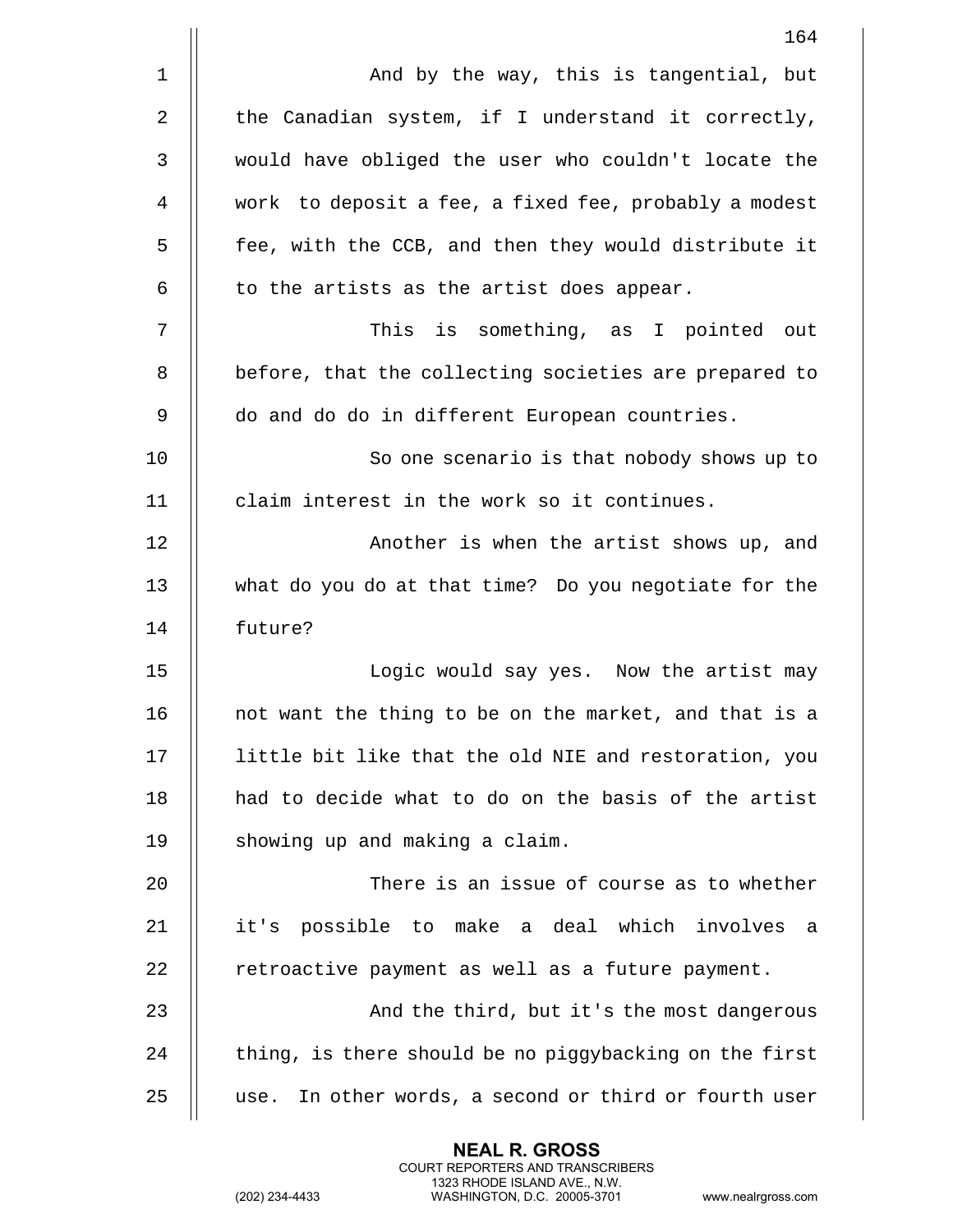|                | 165                                                    |
|----------------|--------------------------------------------------------|
| $\mathbf 1$    | should not come along and say, because the first       |
| $\overline{2}$ | person cleared the rights, I can now<br>that<br>use    |
| $\mathbf{3}$   | clearance and go on and make exploitations.            |
| $\overline{4}$ | But I think the marketplace tends to                   |
| 5              | resolve these issues. I think it's an important fact.  |
| 6              | I think it is intuitively<br>MR. CUNARD:               |
| 7              | appealing to say that where the copyright owner is     |
| 8              | unlocatable, and is not exploiting the work, that the  |
| 9              | exploitation of the work by the user does not conflict |
| 10             | with the normal exploitation of the copyright owner.   |
| 11             | That seems to be intuitively appealing.                |
| 12             | I realize others wish to poke holes in that intuition, |
| 13             | but to me that just seems like a matter of common      |
| 14             | sense.                                                 |
| 15             | The question is whether or not when the                |
| 16             | copyright owner comes forward, there is a conflict     |
| 17             | then between the users continued use and the normal    |
| 18             | expectations of the copyright owner.                   |
| 19             | And to be sure there may not be agreement              |
| 20             | for the reasons we've all talked about here, but there |
| 21             | would be a sort of limited set of remedies of one sort |
| 22             | or another that would be made available to the         |
| 23             | copyright owner, and I accept for the moment and for   |
| 24             | the sake of argument that a reasonable license fee     |
| 25             | would be more appealing from a three-step point of     |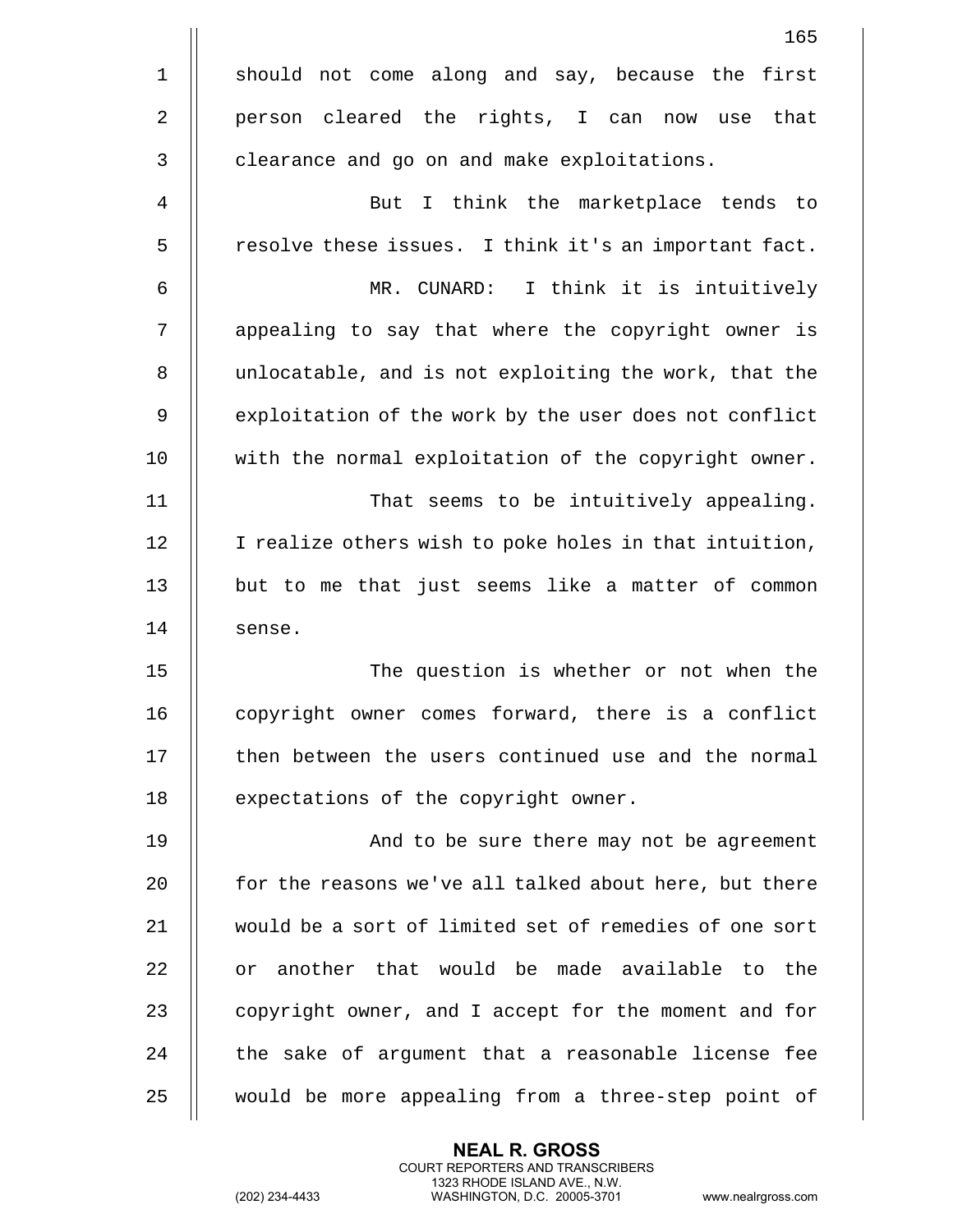|             | 166                                                    |
|-------------|--------------------------------------------------------|
| $\mathbf 1$ | view.                                                  |
| 2           | But I don't accept for the argument that               |
| 3           | a cap approach is necessary inconsistent with Bern in  |
| 4           | these circumstances.                                   |
| 5           | MR. TAFT: As someone who doesn't really                |
| 6           | know the international law on this, I wonder about the |
| 7           | concept of normal exploitation, especially as applied  |
| 8           | to traditional cultural expression.                    |
| 9           | Normal exploitation might be<br>in<br>а                |
| 10          | completely noncommercial context, and how does that    |
| 11          | relate when a commercial entity wants to use some      |
| 12          | piece of art from a traditional cultural expression.   |
| 13          | For Chris<br>MR. METZGER:<br>I think<br>$\mathbf{I}$   |
| 14          | understood you to say that there would be a difference |
| 15          | between a compulsory license and a limitation on       |
| 16          | remedies.                                              |
| 17          | And I'm just trying to understand, under               |
| 18          | some of the systems contemplated here, what would be   |
| 19          | the difference between a compulsory license and a use  |
| 20          | without permission for a fixed fee?                    |
| 21          | MR. SPRIGMAN: Both the Stockholm revision              |
| 22          | statement and the single WTO panel dispute, the 110.5  |
| 23          | panel dispute that dealt with this, both deal with     |
| 24          | compulsory licenses that are set for a fee of zero,    |
| 25          | okay, gratis uses.                                     |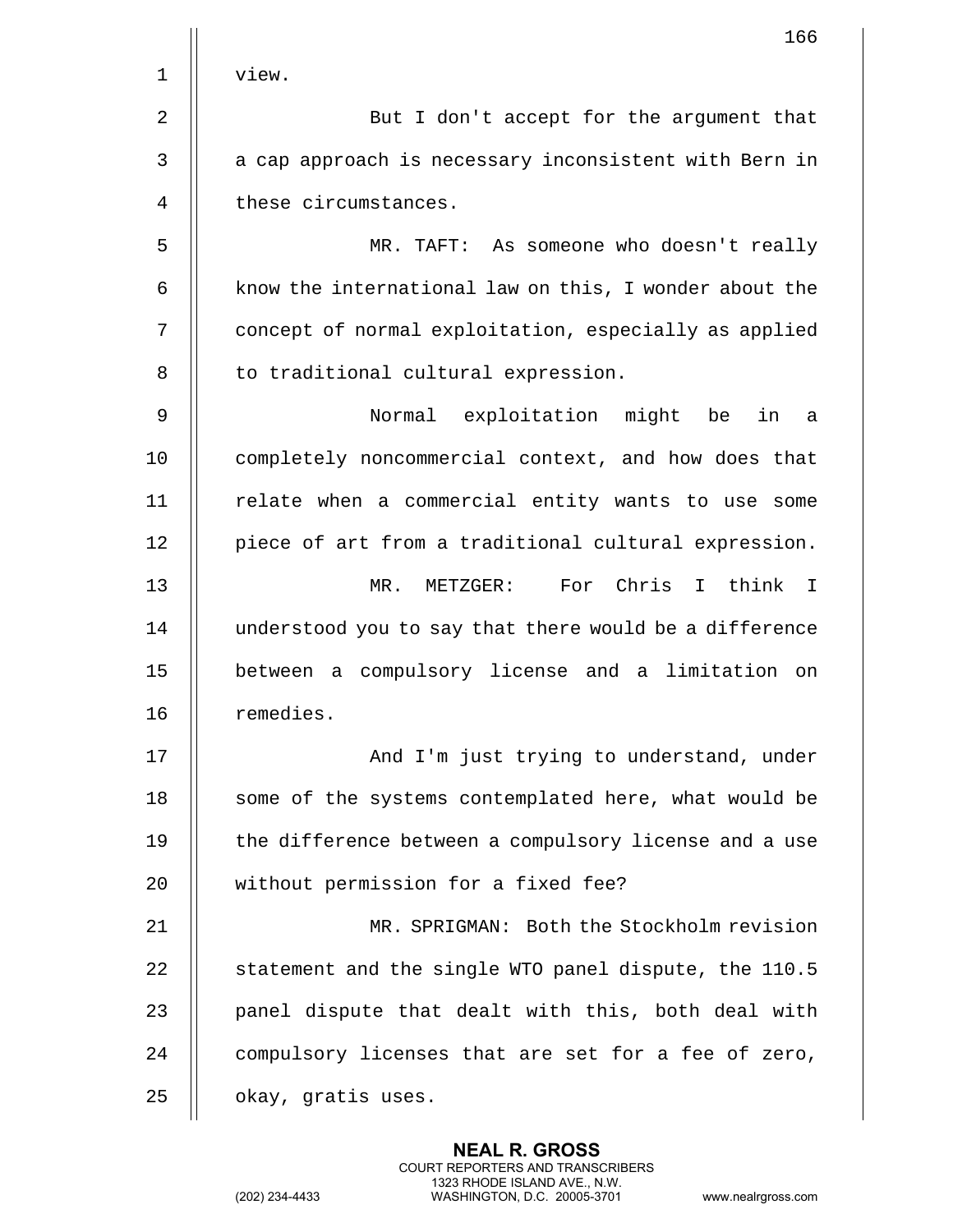|             | 167                                                      |
|-------------|----------------------------------------------------------|
| $\mathbf 1$ | And the difference would be, at least                    |
| 2           | under our proposal, that we are trying to use a real     |
| 3           | market mechanism, not some false or unreliable market    |
| 4           | mechanism, like a judge looking I don't know at what     |
| 5           | to try to figure out what a bargain for exchange would   |
| 6           | have looked like.                                        |
| 7           | We're using a real market mechanism, which               |
| 8           | is a signal sent by the user about the commercial        |
| 9           | value of a work. And that signal I think the             |
| 10          | Copyright Office data suggest that that signal is        |
| 11          | pretty robust.                                           |
| 12          | We're using that signal to set a price,                  |
| 13          | and we're pricing a default license at that price.       |
| 14          | Now what would the price be? You can                     |
| 15          | think of the price of the default license, the fee       |
| 16          | that gets paid to the rights holder, as a cost of        |
| 17          | complying with the requisite formalities.                |
| 18          | So the requisite formality in the first                  |
| 19          | instance would be registration, and then keeping yo8ur   |
| 20          | address up to date, or your contact information, or      |
| 21          | nominating an agent to handle this for you.              |
| 22          | You could come up with that price, and if                |
| 23          | a work was expected to return below that price, the      |
| 24          | person would basically choose the default license.<br>Ιf |
| 25          | the work was expected to return above that price, the    |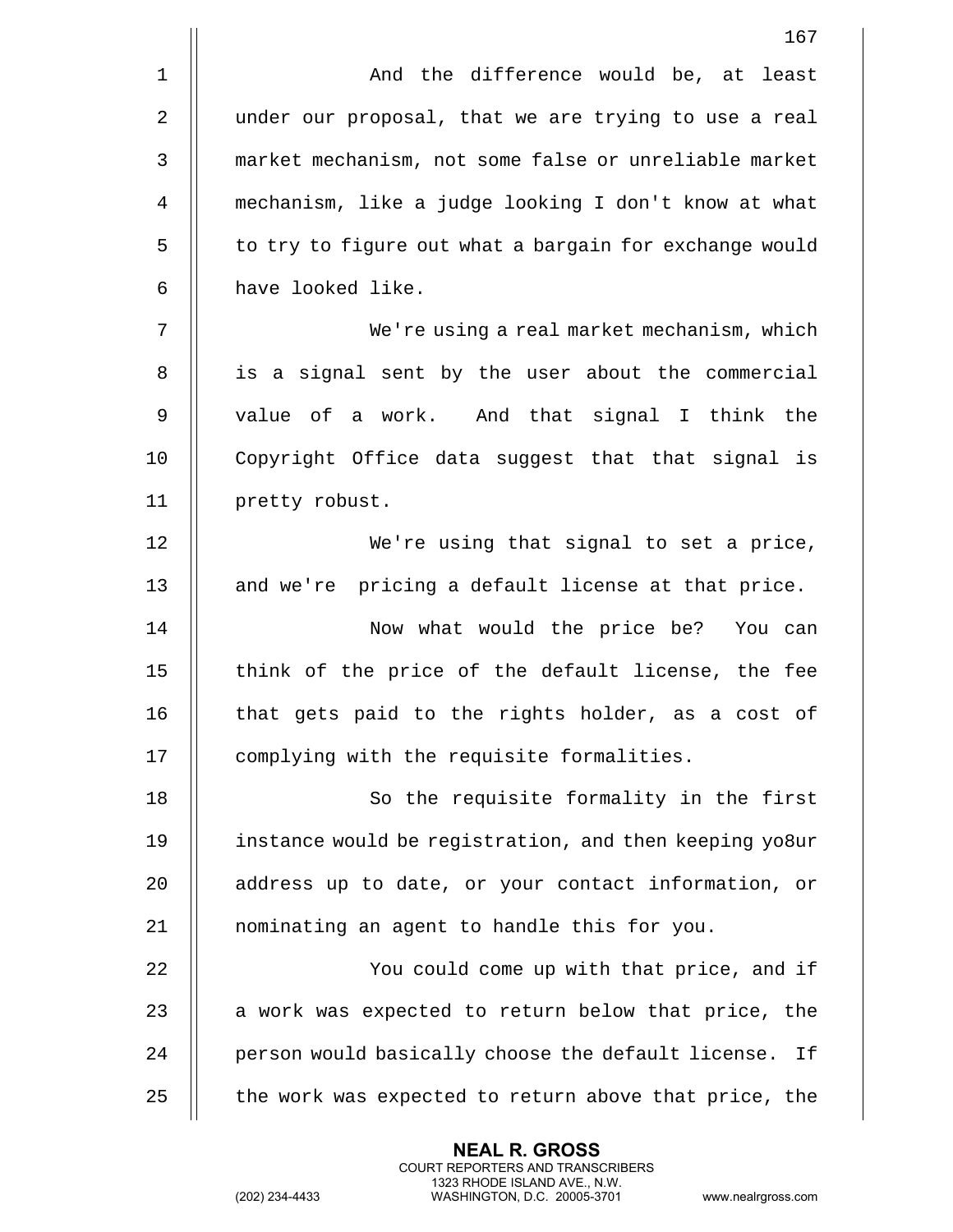|                | 168                                                   |
|----------------|-------------------------------------------------------|
| $\mathbf{1}$   | person would choose to use the formality and retain   |
| $\overline{2}$ | all their remedies.                                   |
| 3              | And the point there is, you actually get              |
| 4              | a market mechanism. That sends a price signal. And    |
| 5              | the compensation you would get from the license is    |
| 6              | actually the closest thing you can get to a market    |
| 7              | rate.                                                 |
| 8              | So I also think that cap damages, capped              |
| 9              | at a certain level, would be acceptable under Bern,   |
| 10             | but I think that the default license system is a      |
| 11             | better system because it makes use of the information |
| 12             | we can actually get.                                  |
| 13             | I think that copyright arbitration panels             |
| 14             | come up with a market price. I think they come up     |
| 15             | with some notion of equity. But the market,           |
| 16             | typically, equity is kind of a subsidiary concern.    |
| 17             | It's supply and demand, and that's typically what the |
| 18             | economy runs on, and that's what we're trying to      |
| 19             | provide.                                              |
| 20             | MR. SIGALL: Can I ask you a follow up                 |
| 21             | question clarifying? I want to make sure I understand |
| 22             | your position, especially with respect - because much |
| 23             | of your position I think hinges on the notion that    |
| 24             | failure to register is a signal by the copy owner of  |
| 25             | the value of the work.                                |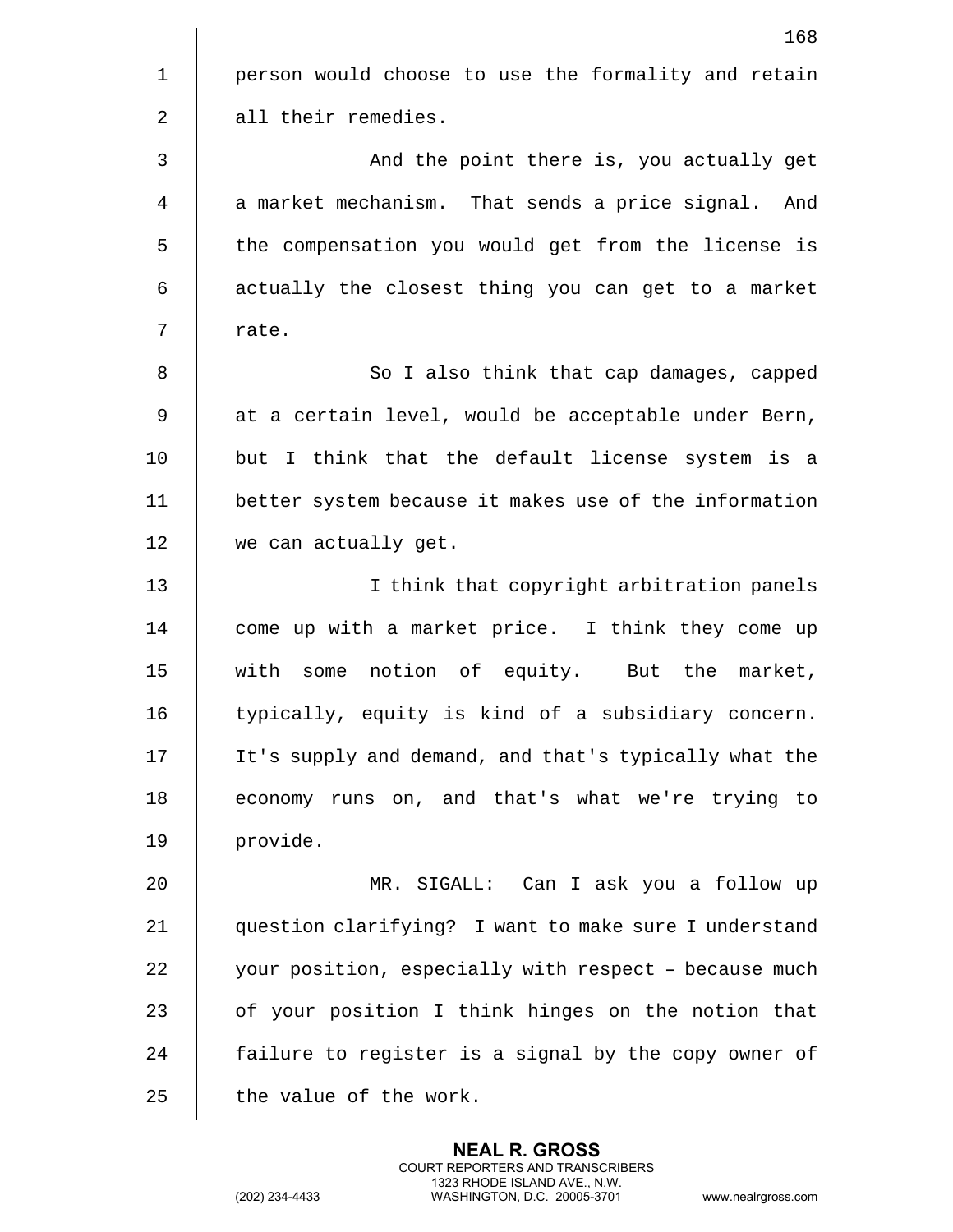|                | 169                                                    |
|----------------|--------------------------------------------------------|
| $\mathbf 1$    | So let's take a specific example from a                |
| 2              | Supreme Court case. The documentary television film,   |
| 3              | what was it called, Crusades in Europe, produced -     |
| $\overline{4}$ | about General Eisenhower, General Eisenhower's memoirs |
| 5              | from World War II, it was produced and exhibited on    |
| 6              | television in the '50s and '60s.                       |
| 7              | It was not renewed in 1978 or so, or                   |
| 8              | somewhere thereabouts, and therefore fell into the     |
| 9              | public domain, which allowed the company, Day Star, to |
| 10             | repackage it and avoid copyright issues with respect   |
| 11             | to the case that went to the Supreme Court.            |
| 12             | I guess I'm understanding your position to             |
| 13             | say the fact that it was not renewed in 1973, say, for |
| 14             | example, was a signal by the creators of that work     |
| 15             | that their work was worth less than \$10 or however    |
| 16             | much it was - cost to register at that point.          |
| 17             | That's what we should, the marketplace                 |
| 18             | should conclude about that activity?                   |
| 19             | MR. SPRIGMAN: Right, so the way to look                |
| 20             | at that example is to say, as economists would, that   |
| 21             | in any regulatory system error is endogenous, which    |
| 22             | means basically that individuals will make errors, but |
| 23             | we rely on incentives to properly incentivize classes  |
| 24             | of people. And you can deal with individual error      |
| 25             | within our proposal. I'll get to that in a minute.     |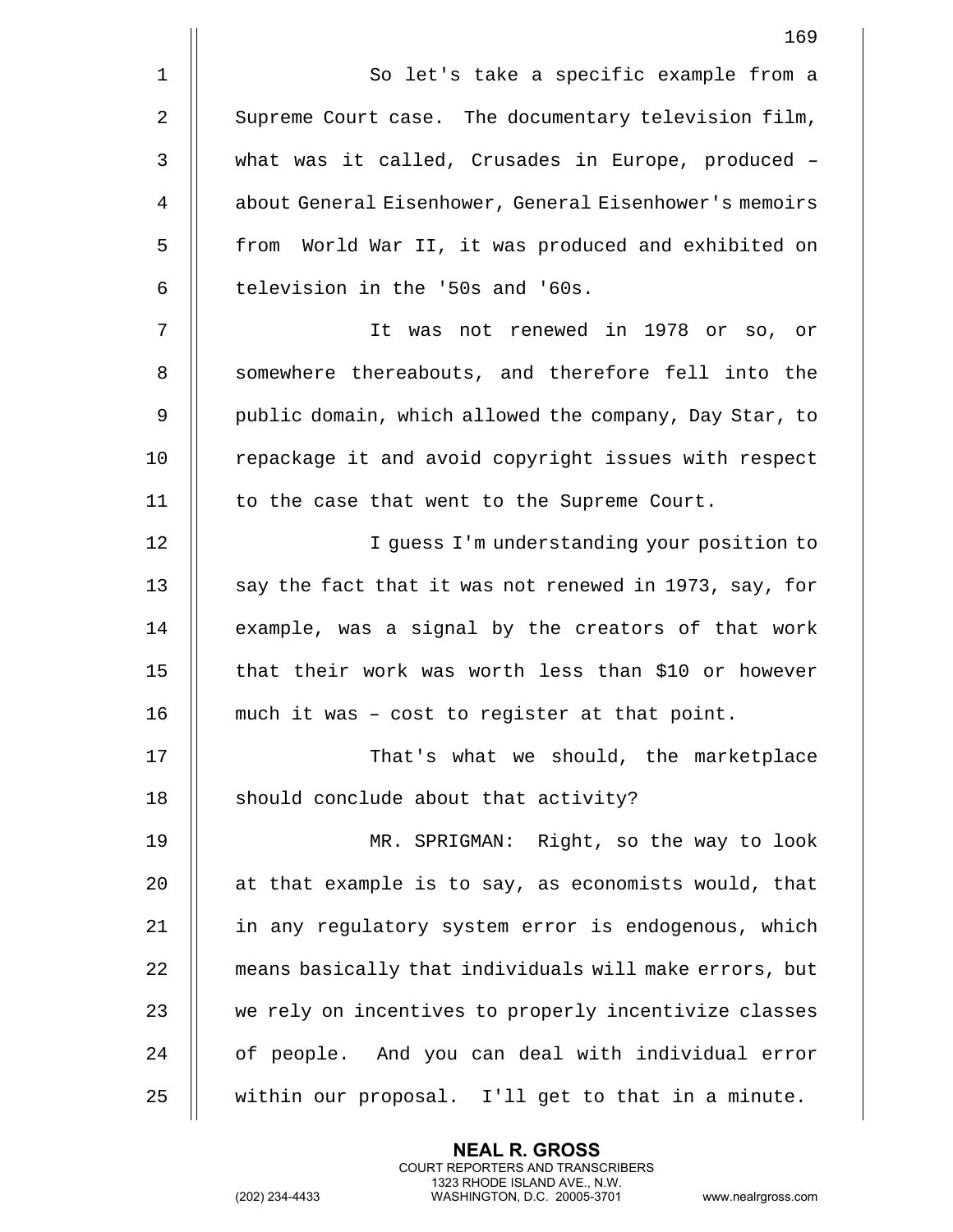|                | But the real question is, for 95 percent               |
|----------------|--------------------------------------------------------|
| $\overline{a}$ | of rational individuals, will they respond to          |
| 3              | incentives?<br>And the evidence that we see in the     |
| $\overline{4}$ | historical data suggests that, yes, they do respond to |
| 5              | incentives.                                            |
|                |                                                        |

6 And we see that today. There is no 7 | requirement that you register your copyright, and yet 8 || thousands and thousands of people a month, and 9 || corporations, do, because they have valuable 10 || properties, and they wish to have the very important 11 || remedies of statutory damages and attorneys' fees 12 | available to them. And so they take advantage, they 13 || invest, in that protection, because it's an 14 investment. It's an investment of money and time. 15 Not a large one, but it's an investment.

 So okay, properly incentivize your 17 | rational person. And then how do you deal with error? Well, in our proposal we try to deal with  $\parallel$  error in two ways. One of which we talk a lot about,  $\parallel$  the other I talked a little bit about yesterday.

21 The first way of dealing with error is, 22  $\parallel$  don't make the formality immediate. Wait. We suggest 23 || waiting a quarter century for most works. Allow 24 | people to understand what their value is.

> **NEAL R. GROSS** COURT REPORTERS AND TRANSCRIBERS 1323 RHODE ISLAND AVE., N.W.

25 || You're not going to deal with the orphan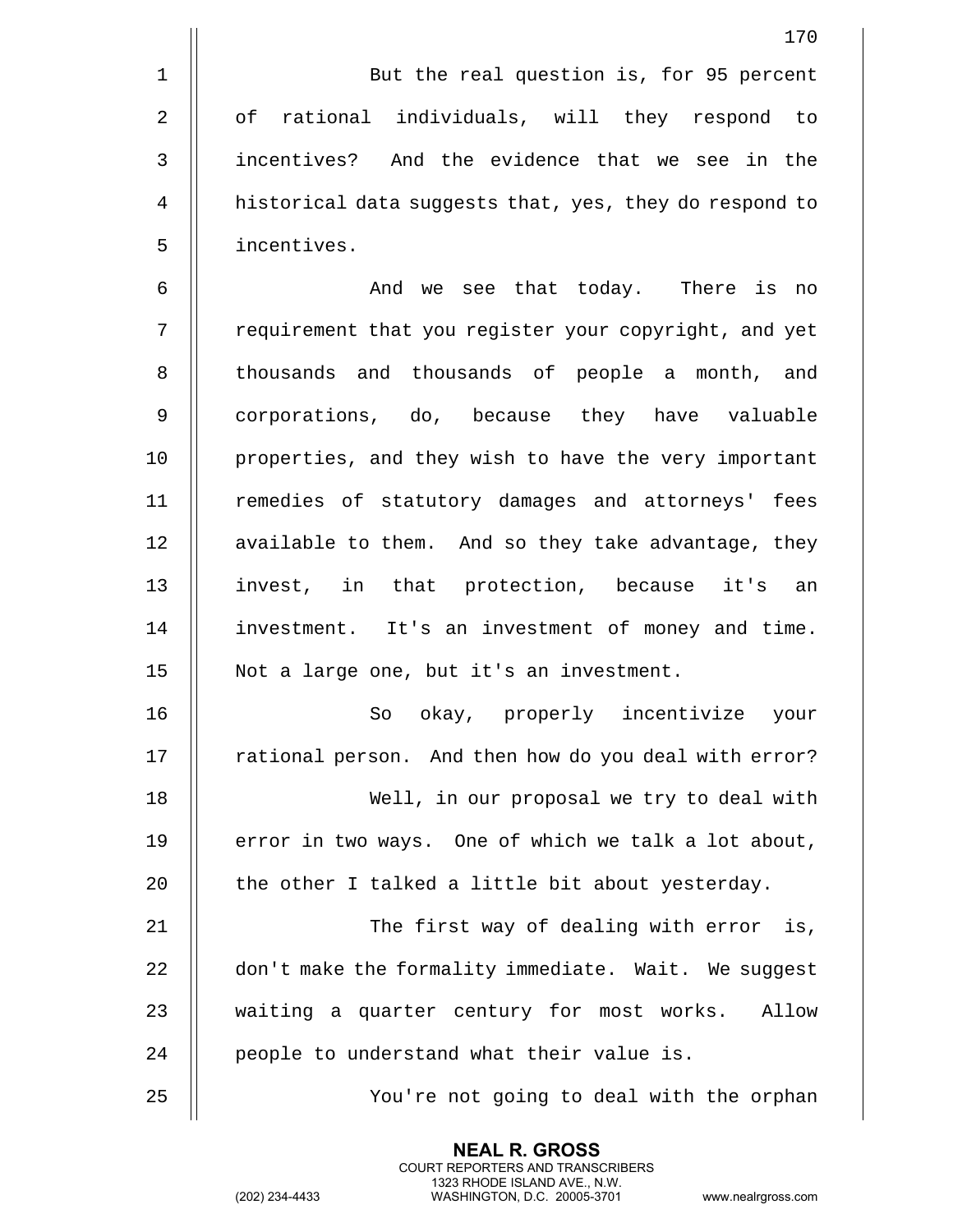|             | 171                                                    |
|-------------|--------------------------------------------------------|
| $\mathbf 1$ | works problem in full, but you're going to reduce the  |
| 2           | risk of error individual cases.                        |
| 3           | The other thing that we talk about a                   |
| 4           | little bit is this possibility of reclamation. If you  |
| 5           | turn out to be wrong, you can cut off future uses      |
| 6           | prospectively by complying with the formality.         |
| 7           | You may in fact not be able to cut off the             |
| 8           | use that was made before you registered, but that's    |
| 9           | kind of life. That's a necessity for the system to     |
| 10          | work.                                                  |
| 11          | There is one other thing that I think is               |
| 12          | worth saying, and that is, that our experience with    |
| 13          | formalities was lengthy. We had almost two centuries   |
| 14          | of them. But we had formalities under the old regime   |
| 15          | of paper and nail and you know copies on carbon paper. |
| 16          | We are living in an age where a system of              |
| 17          | formalities can be made very cheap, very efficient,    |
| 18          | and in fact, largely privatized, so the collecting     |
| 19          | rights societies, they collect enough information      |
| 20          | where they can format it properly and feed it into a   |
| 21          | registry. I can happen like that.                      |
| 22          | And<br>for creators that aren't<br>in a                |
| 23          | collecting rights society, businesses could compete to |
| 24          | solicit their information as well.                     |
| 25          | We have competition in the Internet domain             |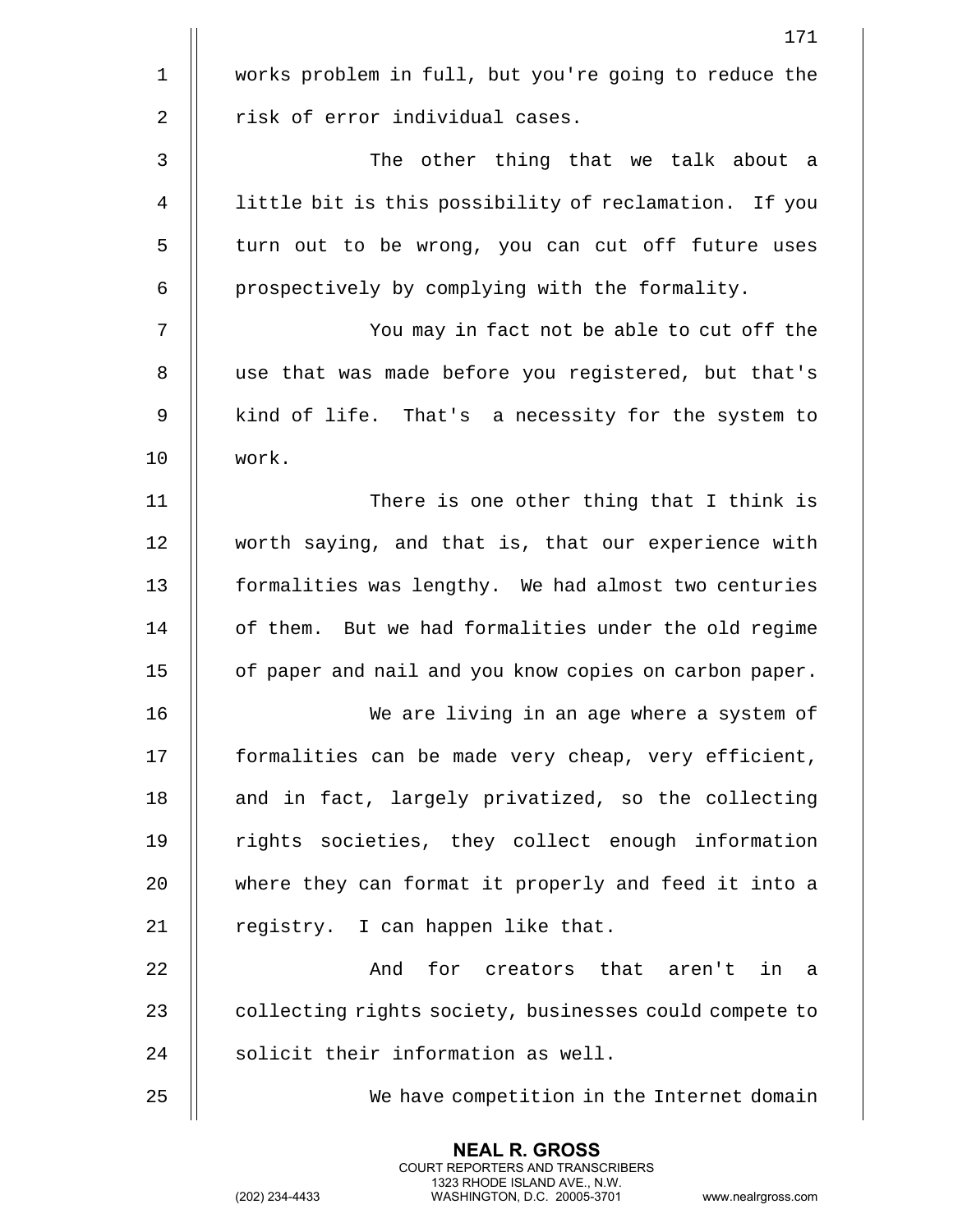|             | 172                                                     |
|-------------|---------------------------------------------------------|
| $\mathbf 1$ | name space, and registration has gotten easier, and     |
| 2           | it's gotten cheaper.                                    |
| 3           | So this is the model. And the idea is, we               |
| 4           | are using the market mechanism where we can find it.    |
| 5           | MR. SIGALL: I guess - I understand the                  |
| 6           | point about error. But what I don't understand is the   |
| 7           | point that you can conclude something about the value   |
| 8           | of the work from the failure to register.               |
| 9           | Imagine the situation in 1976, where you                |
| 10          | have both the seller and the buyer of that particular   |
| 11          | work completely ignorant of both the copyright law and  |
| 12          | the current situation in the Copyright Office with      |
| 13          | respect to the renewal of that work.                    |
| 14          | It seems impossible to me that if they                  |
| 15          | negotiated to make VHS, maybe a Betamax version of      |
| 16          | that work, for sale to the consumer, that if they came  |
| 17          | to a conclusion that a reasonably fair price for the    |
| 18          | license to do that was \$10,000, I don't understand how |
| 19          | that - that seems to be completely at odds with the     |
| 20          | notion that the value of the default license should be  |
| 21          | somehow pegged to the value of paying - of not          |
| 22          | registering or registering.                             |
| 23          | I guess I don't see that - I'm trying to                |
| 24          | understand how that's an argument against the use of    |
| 25          | a reasonable royalty approach, or as a measure of       |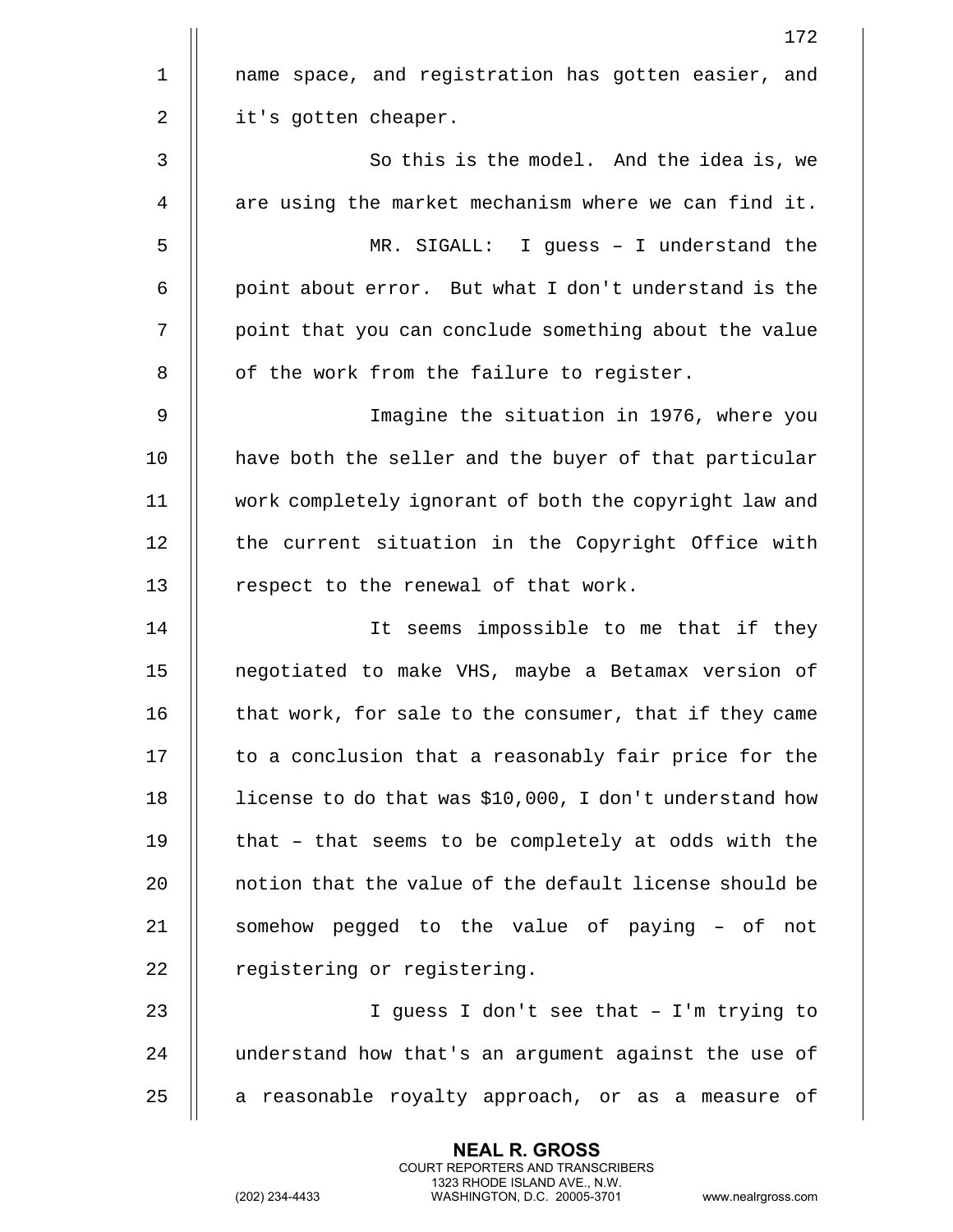|                | 173                                                    |
|----------------|--------------------------------------------------------|
| $\mathbf{1}$   | fixing the value that the user should pay for the use  |
| $\overline{2}$ | of the work.                                           |
| 3              | MR. SPRIGMAN: Okay, so the argument                    |
| 4              | against a market or a reasonably royalty approach is   |
| 5              | that there is neither a market nor in most cases       |
| 6              | reason, there is just a few guesses as to what this    |
| 7              | might be worth.                                        |
| 8              | The author comes in saying, I'm Picasso,               |
| 9              | and the user comes in says, no, you're Joe Schmoe.     |
| 10             | And the value is set somewhere between Picasso and Joe |
| 11             | Schmoe, but there are no principles or test that tell  |
| 12             | you how to do that.                                    |
| 13             | The argument that a decision whether or                |
| 14             | not to comply with formalities suggest something about |
| 15             | prices, the argument is not that it suggests exactly   |
| 16             | what the work is worth, because that's a bargain for   |
| 17             | exchange; we only know that later. But it suggests a   |
| 18             | threshold. It suggests either that the work is above   |
| 19             | a threshold or below it.                               |
| 20             | And the threshold is the value of the time             |
| 21             | taken to educate oneself about and comply with the     |
| 22             | formality, and the actual expense of complying with    |
| 23             | the formality. That is the threshold.                  |
| 24             | Now the case of a videotape, people put                |
| 25             | idiosyncratic values on things. So it might be, I      |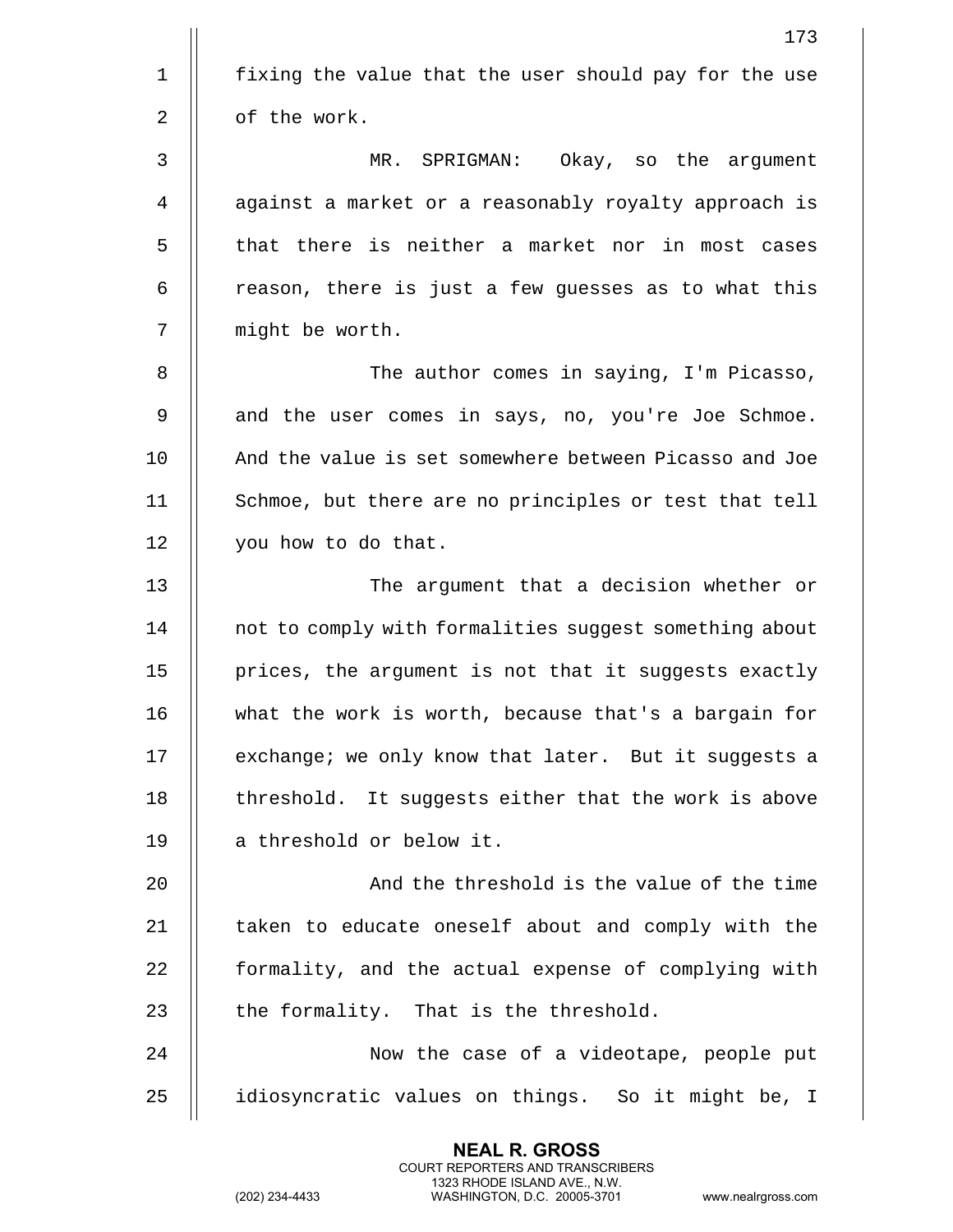|                | 174                                                    |
|----------------|--------------------------------------------------------|
| $\mathbf 1$    | don't know who owned that, Time-Warner? Okay, it       |
| $\overline{2}$ | might be that Fox made a mistake about what they       |
| 3              | thought it was worth. That ended up being a Lanham     |
| 4              | Act case because of that mistake they made.            |
| 5              | But it may be that they made a mistake                 |
| 6              | about what that was worth.<br>It may be that they      |
| 7              | screwed up and just didn't think about it, and they    |
| 8              | let it fall into the public domain. That will happen   |
| 9              | too.                                                   |
| 10             | If you make the formalities simpler and                |
| 11             | more straightforward, and keep the rules simple, that  |
| 12             | will happen less. You will push the rate of error      |
| 13             | down, but you will never get rid of it, and there will |
| 14             | always be error.                                       |
| 15             | And so you come up with mechanisms to try              |
| 16             | to remediate error as much as you can. That is the     |
| 17             | 25-year delay, which gives people time to think about  |
| 18             | it and get educated.                                   |
| 19             | And you come up with mechanisms even after             |
| 20             | they make the error for them to vindicate as much of   |
| 21             | their right as they can. That's the reclamation idea.  |
| 22             | But again, the concept of the copyright                |
| 23             | law as it applies to orphan works is, can we free up   |
| 24             | some of these risks for good valuable socially         |
| 25             | valuable pieces? And we could spend a lot of money     |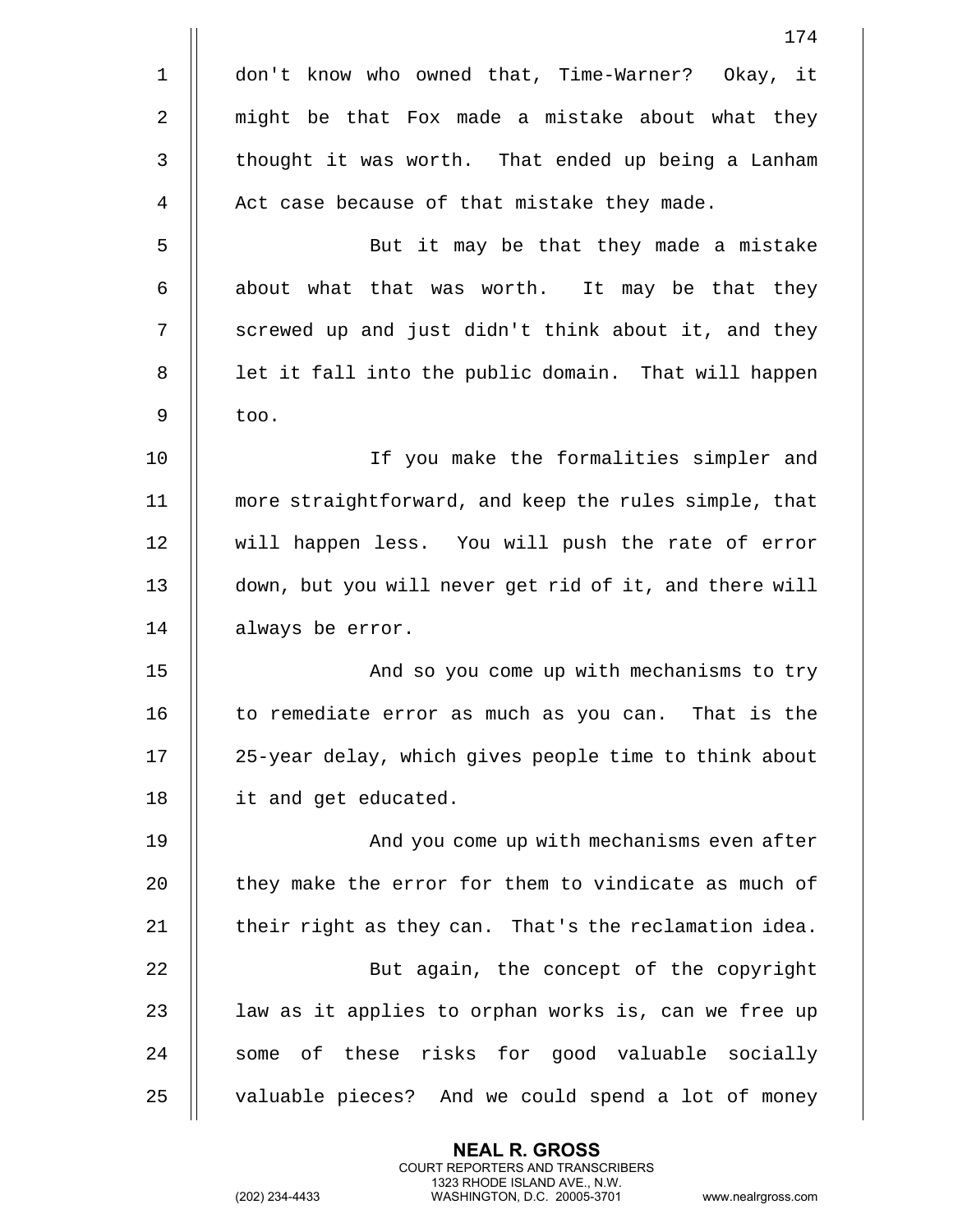|             | 175                                                    |
|-------------|--------------------------------------------------------|
| $\mathbf 1$ | and a lot of time on a complicated system, and we      |
| 2           | could still get error. We're going to get so-called    |
| 3           | market licensing fees that are either above or below   |
| 4           | market. There's going to be error in the system, no    |
| 5           | matter what system you pick.                           |
| 6           | MR. FEDER: You cannot reinstate                        |
| 7           | formalities without incurring the great displeasure of |
| 8           | the WTO and the rest of the Bern members. I mean       |
| 9           | there is just no question about it.                    |
| 10          | I mean the formalities as they were so                 |
| 11          | long practiced by the United States, some of which     |
| 12          | still survive, are really a dead letter as far as our  |
| 13          | Bern partners are concerned. It just won't fly.        |
| 14          | MS. SHAFTEL: I'm pretty much surrounded                |
| 15          | by IP lawyers, and there is a lot of legalese going    |
| 16          | around, and I'm visualizing a lot of ivory towers.     |
| 17          | So I want to throw out a little reality                |
| 18          | check for those sitting in the ivory towers.           |
| 19          | I know how many people are members of the              |
| 20          | Graphic Artists Guild. I have a pretty good idea of    |
| 21          | how many people are members of the Illustrators        |
| 22          | Partnership and the other organizations within their   |
| 23          | coalition.                                             |
| 24          | I read a really interesting statistic a                |
| 25          | couple of months ago out of the blue that the IRS for  |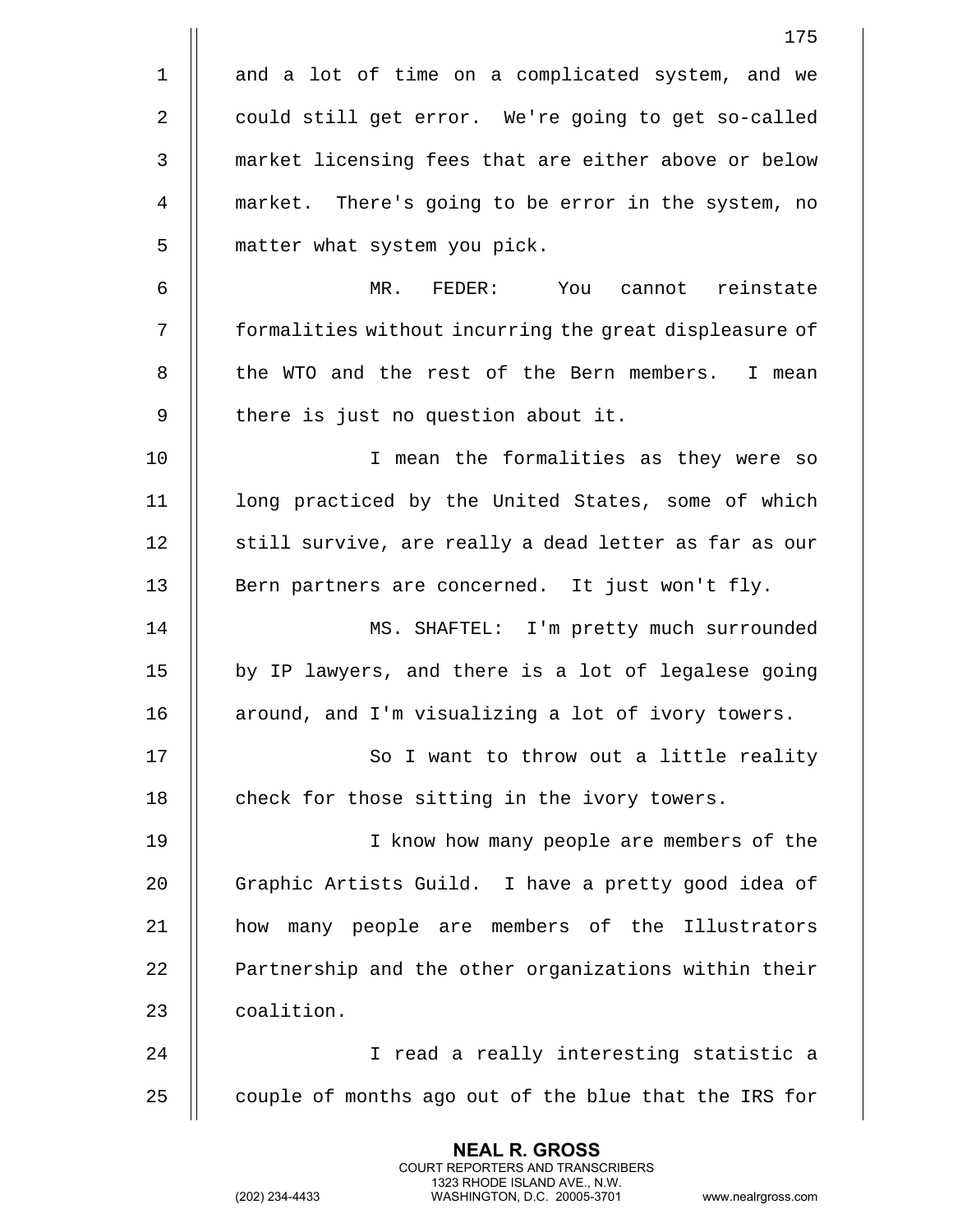|              | 176                                                    |
|--------------|--------------------------------------------------------|
| $\mathbf 1$  | 2003 recorded that some 120,000 people claimed that    |
| $\mathbf{2}$ | their profession was an artist.                        |
| 3            | don't have 120,000 members in the<br>We                |
| 4            | Graphic Artists Guild. There are a lot of people out   |
| 5            | there who are, at least to the IRS, claiming that they |
| 6            | are artists, whatever that means to them, however much |
| 7            | of their income is from that, who are not going to     |
| 8            | join an organization; who are creating works that they |
| 9            | are not registering.                                   |
| 10           | The information about copyright has been               |
| 11           | out from quite some time now, certainly since 1976,    |
| 12           | the requirement for formal registration has been       |
| 13           | dropped.                                               |
| 14           | I didn't learn any intellectual property               |
| 15           | law in my so-called professional program in arts       |
| 16           | school, right through a master's degree. And as much   |
| 17           | effort and time as the Graphic Artists Guild and the   |
| 18           | Illustrators Partnership and other organizations put   |
| 19           | into educating our members in artists about copyright, |
| 20           | the hordes are not registering.                        |
| 21           | And it's not because they don't think                  |
| 22           | their work is valuable. They either, as Ted said, do   |
| 23           | not want to be part of that system, don't think they   |
| 24           | should have to be, whether they realize it in that     |
| 25           | sense or not believe in their moral rights of the      |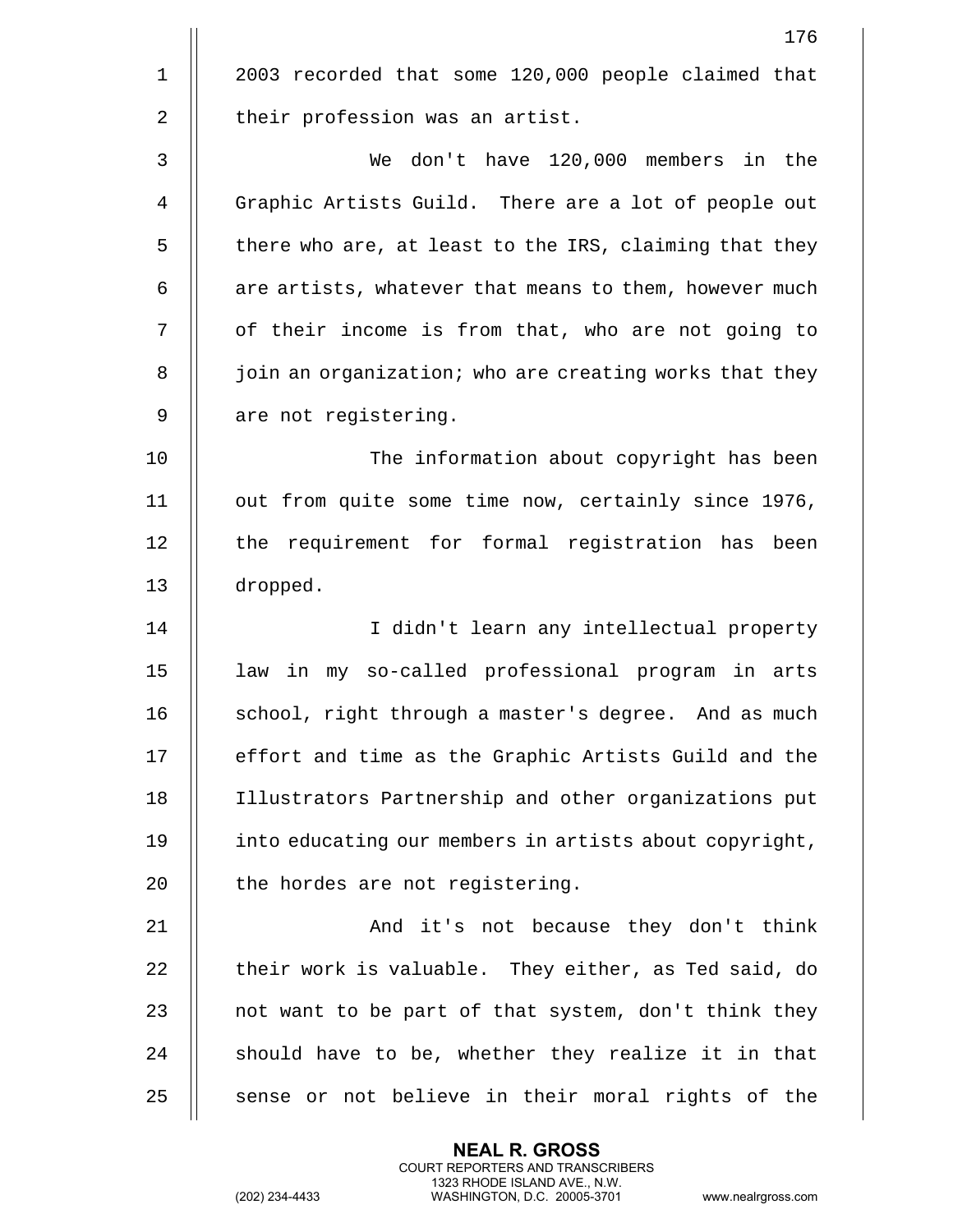1 || inherent ownership of their work, and do believe that 2 || their work has intrinsic value.

3 And just because I don't have a client for 4 || something that I create today, or a nearly final 5 || sketch that I create for a client is rejected because 6  $\parallel$  they decide they want something else doesn't mean that 7 || somewhere down the road there isn't a client who's 8 | going to come up who describes to me they want exactly 9 what's sitting in my portfolio from a couple of years 10 || ago, and I can pull it out, tweak it, and it's worth 11 || the market value of what that usage is that that 12 | client is going to use it for.

13 || And yes, of course, Pablo Picasso is going 14 | to command more money than my niece. That's obvious. 15 || And it also has to do with usage. And as I discussed 16 || yesterday at least for illustration and graphic art 17 || and all the related fields, there is some 18 documentation of the range of fees charged by artists 19 || that has been documented for the last 20 years in the 20 | Graphic Artists Guild pricing and ethical quidelines. 21 || The information is there. 22 I also want to define some misconceptions 23  $\parallel$  that a lot of Americans have about what is an artist  $24$   $\parallel$  and what is art. And I hear this said in this room  $25$   $\parallel$  today, and I hear this all the time. You say the

> **NEAL R. GROSS** COURT REPORTERS AND TRANSCRIBERS 1323 RHODE ISLAND AVE., N.W.

177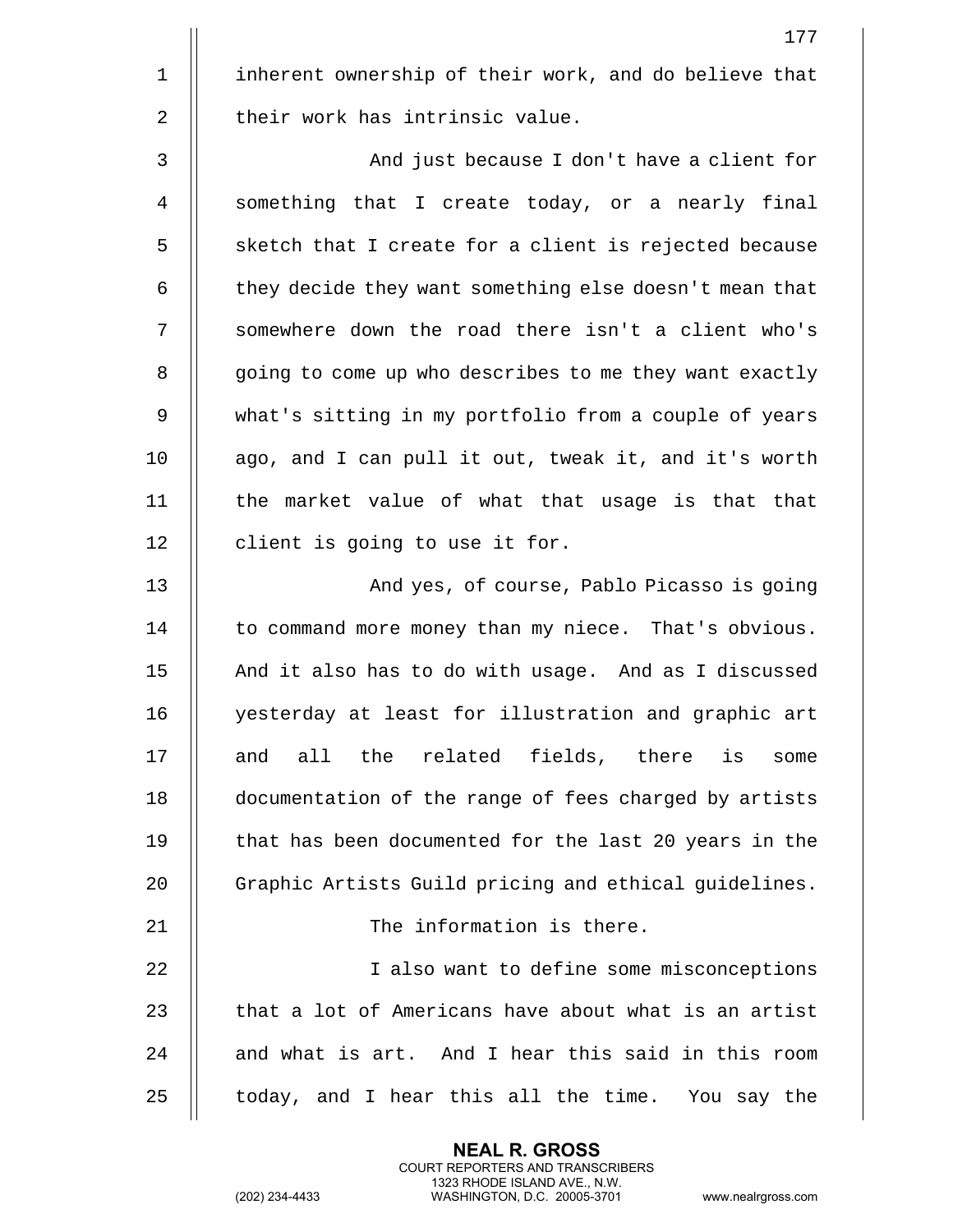|             | 178                                                   |
|-------------|-------------------------------------------------------|
| $\mathbf 1$ | word, artist, to a person, and I get this. What do    |
| 2           | you do for a living? I'm an artist. And the           |
| 3           | immediate thought that people have is the smock, the  |
| 4           | beret, an easel, a canvas, oil paint, and a little    |
| 5           | brush, tickle tickle and I'm making paintings and I'm |
| 6           | selling in a gallery.                                 |
| 7           | The number of Americans that actually do              |
| 8           | that are about this many. The number of Americans who |
| 9           | do that who make a living selling those paintings in  |
| 10          | a gallery are abou8t that many.                       |
| 11          | There used to be two different terms -                |
| 12          | fine artists and commercial artists. And fine artists |
| 13          | and commercial artists both resented both of these,   |
| 14          | because the implication was if you were a fine artist |
| 15          | your work had no commercial value. You were doing it  |
| 16          | for the love of making art.                           |
| 17          | And if you were a commercial artist, well,            |
| 18          | it wasn't fine art work, you weren't a real artist.   |
| 19          | So now we have this generic term. We have             |
| 20          | politically correct. We have new words now for        |
| 21          | everything. We are graphic artists, one who creates   |
| 22          | graphical works. And any artwork, whether it is fine  |
| 23          | art, whether it is folk art, whether it is an         |
| 24          | illustration, has commercial value.                   |
| 25          | A painting can be scanned or photographed             |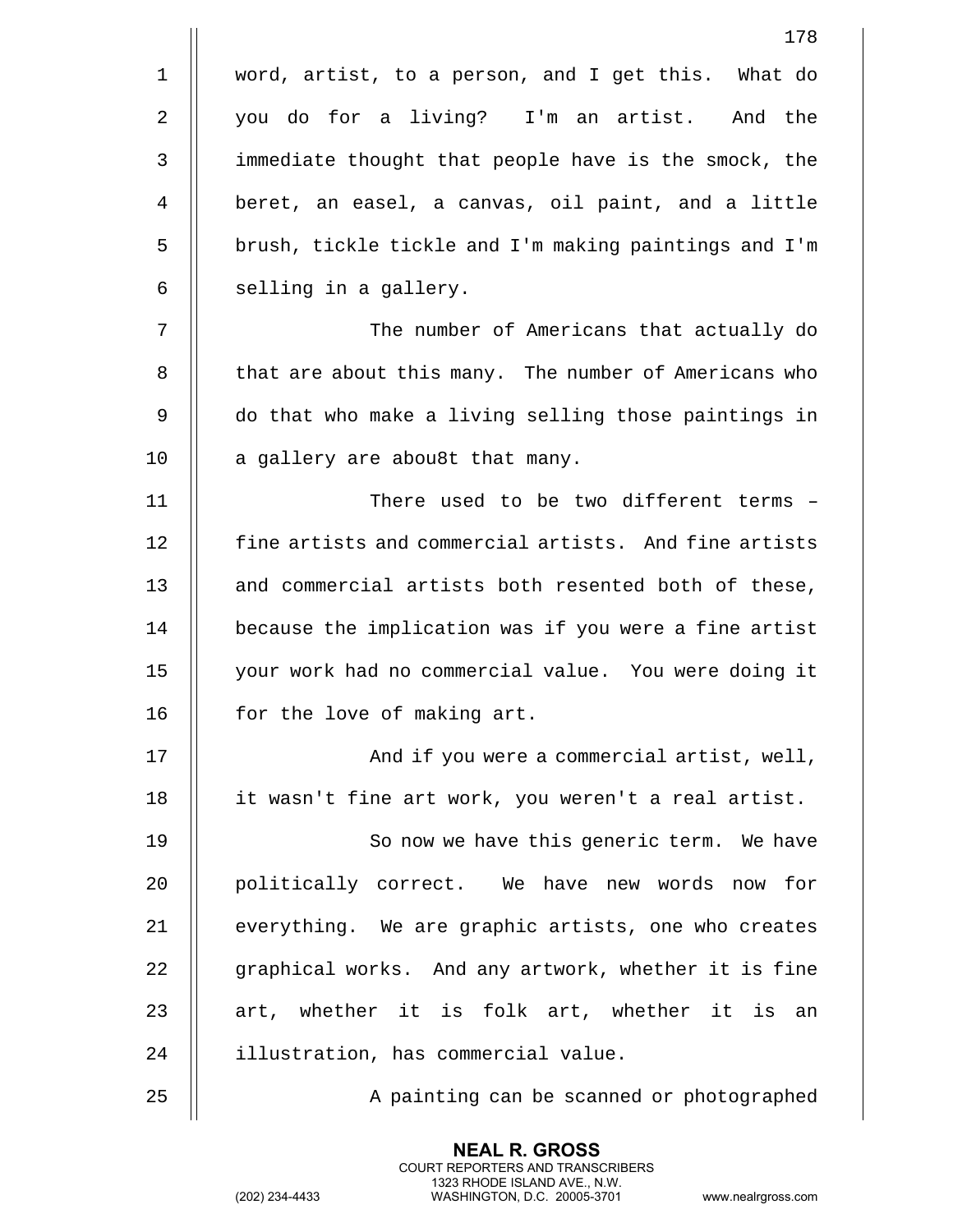|             | 179                                                    |
|-------------|--------------------------------------------------------|
| $\mathbf 1$ | and then reproduced.                                   |
| 2           | An illustration that is created digitally              |
| 3           | in an immediately reproducible format obviously can be |
| 4           | reproduced.                                            |
| 5           | Chrissy Tenter (phonetic) who Brad                     |
| 6           | mentioned who heads up the Australian reprographics    |
| 7           | rights royalties organization, told me that she is     |
| 8           | oddly and inadvertently found herself in a situation   |
| 9           | of actually acting as an agent on behalf of the        |
| 10          | aboriginal artists in Australia. And it has become     |
| 11          | very popular in Australia to use aboriginal artwork,   |
| 12          | those patterns, those designs, in commercial           |
| 13          | reproduction of clothing textile patterns, what have   |
| 14          | you, and those artists never registered their          |
| 15          | copyright, and in many cases aren't traceable.         |
| 16          | And she is inadvertently found herself in              |
| 17          | a situation of negotiating usage rights on behalf of   |
| 18          | that work, and returning that monies to aboriginal     |
| 19          | tribal councils.                                       |
| 20          | So that batik block print that maybe was               |
| 21          | produced as a one off for a sarong could possibly be   |
| 22          | commercial art, and there is nothing to say that the   |
| 23          | original illustration, perhaps, that was done on       |
| 24          | traditional media doesn't have a separate value as a   |
| 25          | work of fine art unto itself, aside from its value to  |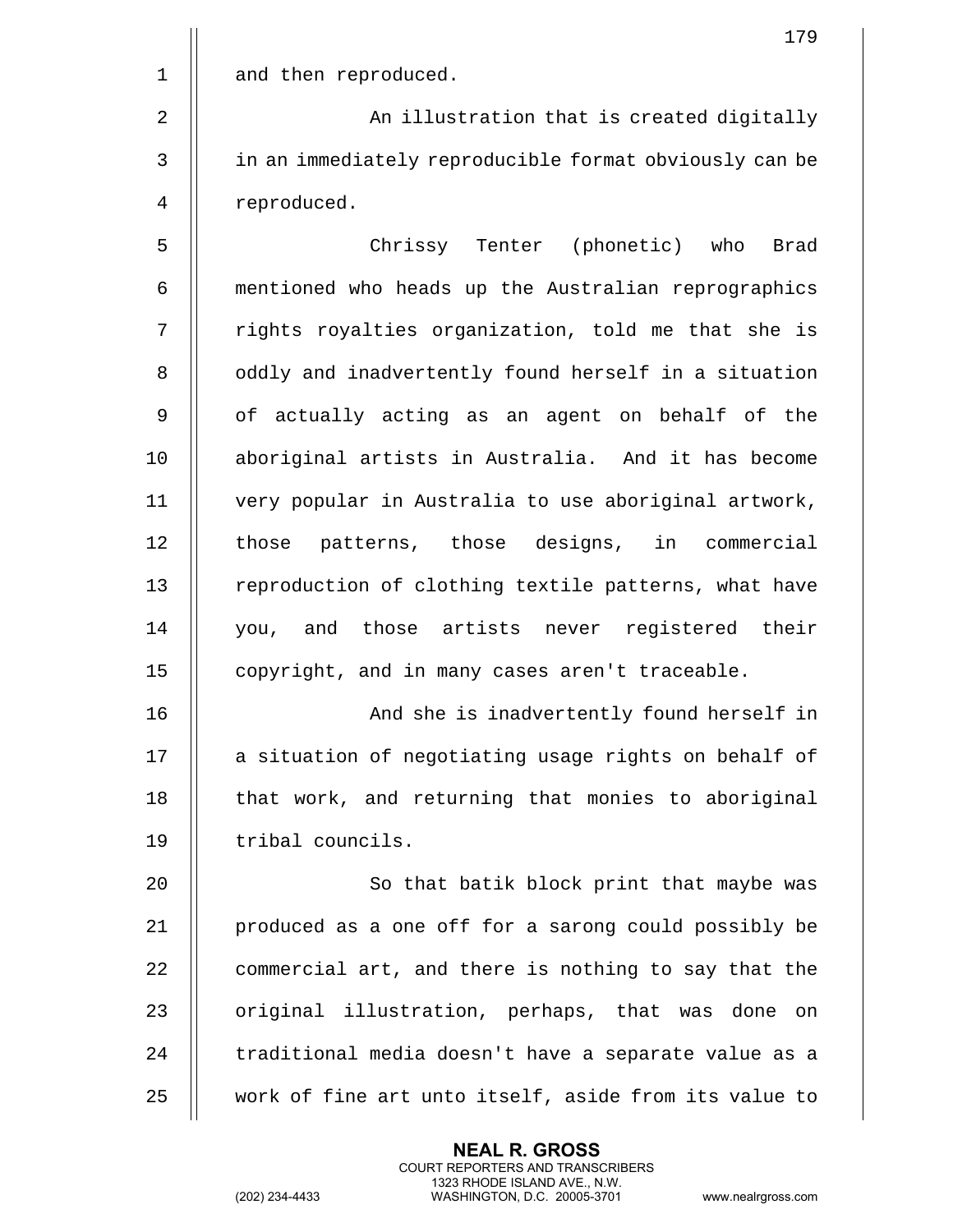|             | 180                                                   |
|-------------|-------------------------------------------------------|
| $\mathbf 1$ | be licensed or reproduced.                            |
| $\sqrt{2}$  | MR. CUNARD: So the position of Brad and               |
| 3           | Lisa is, I've found the picture of the batik in a     |
| 4           | book, and I want to use it in a book that I'm doing,  |
| 5           | studying images of batik art or indigenous folk art   |
| 6           | around the world.                                     |
| 7           | The position of Brad and Lisa, as I                   |
| 8           | understand it after two days is, you should not be    |
| 9           | able to do that because you cannot find the artist,   |
| 10          | period, end of story. That is your position.          |
| 11          | MS. SHAFTEL: That's not what we said at               |
| 12          | all.                                                  |
| 13          | MR. CUNARD: That's what I'm hearing.                  |
| 14          | MS. SHAFTEL: No, what we said was, we                 |
| 15          | both agreed, after due diligence search.              |
| 16          | MR. CUNARD: Which is going to be hard. So             |
| 17          | if the image was created sometime between 1940 and    |
| 18          | 1975, in Indonesia.                                   |
| 19          | MS. SHAFTEL: If the search was in good                |
| 20          | faith, and Ted gave the example of a disclaimer, for  |
| 21          | lack of a better legal word - correct me if I use the |
| 22          | wrong one - that can be attached to the publication,  |
| 23          | which says, sorry we tried, if you turn up come       |
| 24          | contact us, we'll pay you.                            |
| 25          | That is the best case scenario, but what              |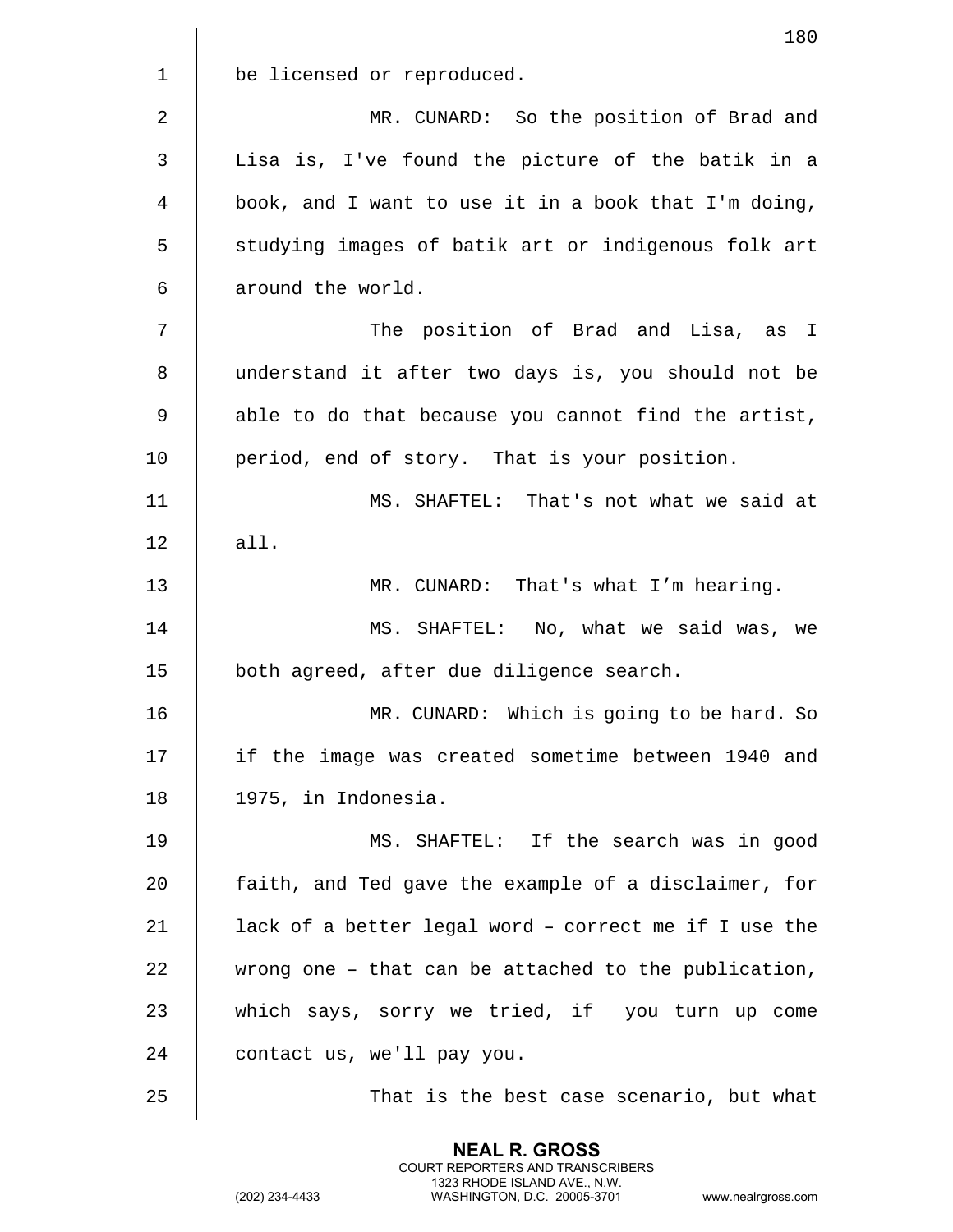|             | 181                                                    |
|-------------|--------------------------------------------------------|
| $\mathbf 1$ | we are concerned about as creators is that there is no |
| 2           | free lunch. Any time a work is used there should be    |
| 3           | payment made, and that keeps the integrity of the      |
| 4           | whole legal principle of copyright intact. You must    |
| 5           | pay for usage, even if there isn't an individual to be |
| 6           | paid; you must pay for usage.                          |
| 7           | Because otherwise works that are truly                 |
| 8           | orphaned are free, and that devalues other works where |
| 9           | the creator does exist.                                |
| 10          | So<br>in my example, the great grandson of             |
| 11          | the grandson of the person - purported grandson of the |
| 12          | person rings me up after my book has been published by |
| 13          | Abrams, by some major commercial publisher, and says,  |
| 14          | that was an important batik print of my grandfather,   |
| 15          | who lived on such and such an island. Please pay me    |
| 16          | \$10,000. And the book has only sold 1,000 copies at   |
| 17          | \$20 apiece and has made no money.                     |
| 18          | So the Brad/Lisa view of the world is, the             |
| 19          | person should be able to go to court and get an        |
| 20          | injunction against the publication of that book, get   |
| 21          | attorneys' fees, and if I don't - unless I pay the     |
| 22          | \$5,000 - that as I understand is your proposal?       |
| 23          | MR. HOLLAND: Yeah, if I can just speak                 |
| 24          | for myself for a second, I'm reminded of the fact that |
| 25          | of all the people who would love to have a Van Gogh    |

(202) 234-4433 WASHINGTON, D.C. 20005-3701 www.nealrgross.com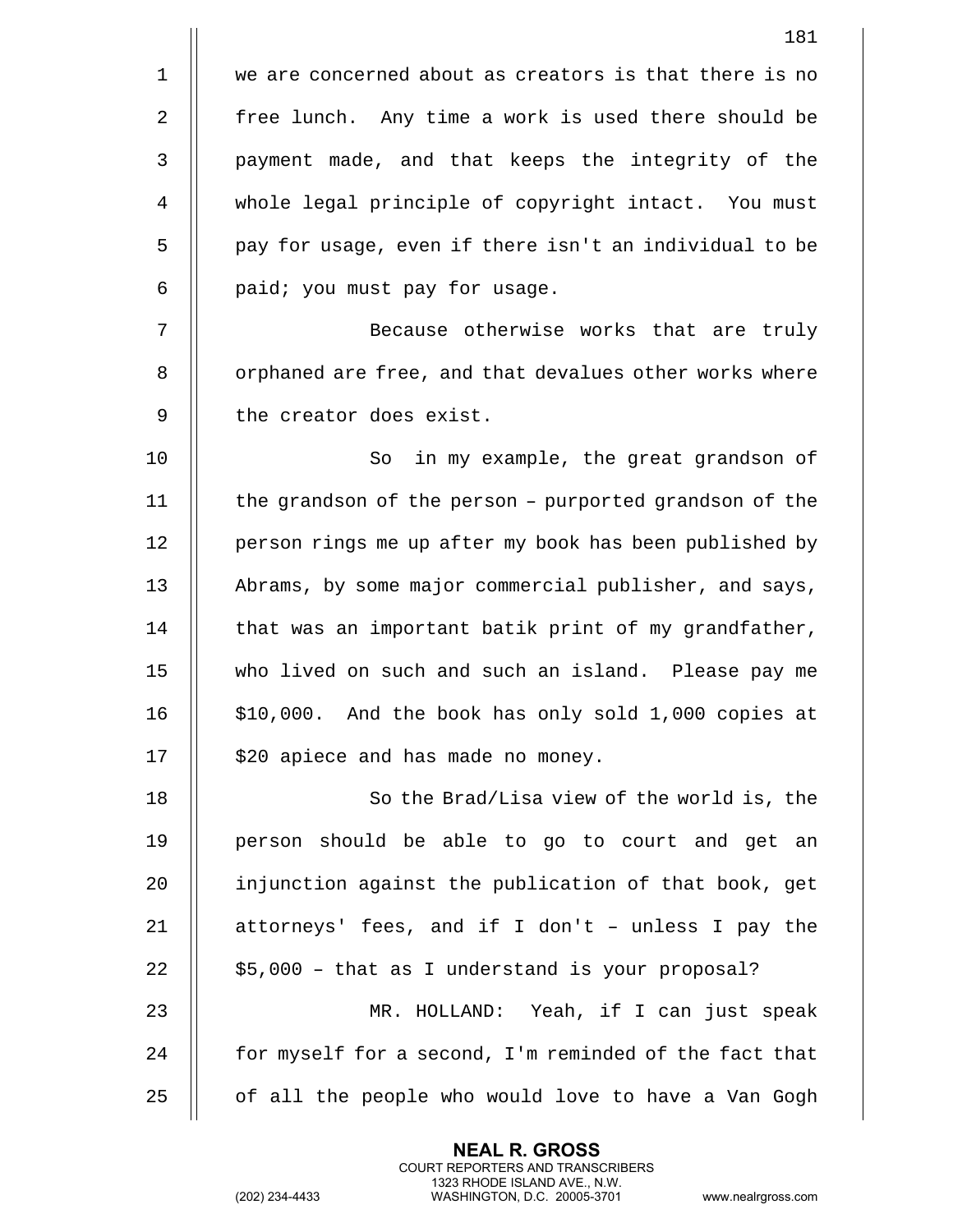|                | 182                                                    |
|----------------|--------------------------------------------------------|
| $\mathbf 1$    | painting hanging in their dining room, very few of     |
| $\overline{2}$ | them would probably want to have him over for dinner   |
| $\mathbf{3}$   | because of some kind of scene he might make.           |
| 4              | I don't understand the disdain of users                |
| 5              | who say they're having difficulty clearing the rights  |
| 6              | from artists for self help efforts by artists to find  |
| 7              | means of clearing their rights for users.              |
| 8              | We're basically like a neighborhood watch              |
| 9              | organization that has gotten together to try to find   |
| 10             | some way to police our neighborhood when the law isn't |
| 11             | exactly doing the job.                                 |
| 12             | Now I - the examples that you have given               |
| 13             | of folk artists and so on, I have great respect for,   |
| 14             | I've learned a lot from folk artists. And I don't      |
| 15             | think that the case that we're making here as artists  |
| 16             | is much different than those folk artists would make   |
| 17             | if they were here in our place.                        |
| 18             | I don't know that they would want to be                |
| 19             | patronized by people who say that their work is        |
| 20             | basically worthless and therefore should --            |
| 21             | MR. CUNARD: I didn't say that. As you                  |
| 22             | know, I didn't say that. No one would be publishing    |
| 23             | an entire book about it, somebody's life, somebody's   |
| 24             | work, somebody's career, is going to be based on       |
| 25             | republishing it.                                       |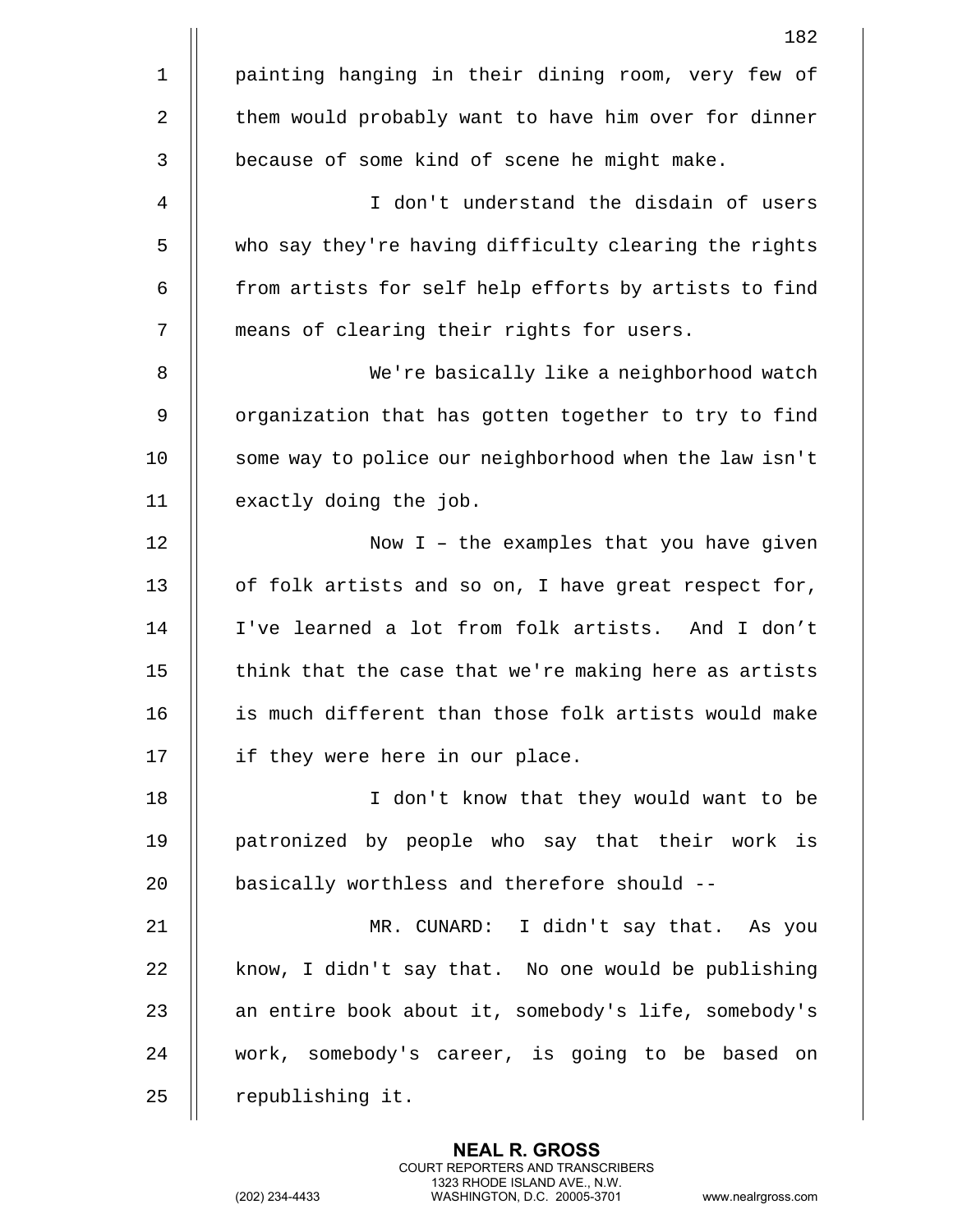|             | 183                                                       |
|-------------|-----------------------------------------------------------|
| $\mathbf 1$ | I'm saying precisely the opposite.<br>$\mathbb{I}$        |
| 2           | think it's important to understand that that work has     |
| 3           | as much validity and as much dignity as the work of       |
| 4           | your membership and as the work of Lisa's membership,     |
| 5           | and those people should be entitled to be paid.           |
| 6           | The question is, how much do you pay them                 |
| 7           | when there is no market rate available, as there is       |
| 8           | for the work that you and your membership create?         |
| 9           | MR. FEDER: I would just pick up on some                   |
| 10          | of the things Brad said.                                  |
| 11          | seems to me that there is a market<br>It                  |
| 12          | rate, but you've postulated a guy in Bora Bora as the     |
| 13          | grandson of the original batik maker who is going to      |
| 14          | get hold of a lawyer, an intellectual property            |
| 15          | specialist in the state, going to get him to demand a     |
| 16          | very large sum of money, and it's going to take the       |
| 17          | time and effort to track this. It just doesn't happen     |
| 18          | that way. Real life is not that way. It is not that       |
| 19          | way in almost every case. It's very exceptional, the      |
| 20          | person will actually go to court.                         |
| 21          | And why won't they? This is true of our                   |
| 22          | European members and American members. Because they       |
| 23          | know it's a nightmare to go to court in the United        |
| 24          | States on copyright questions. It gets dragged out.       |
| 25          | many provisions in American<br>There<br>law,<br>SO<br>are |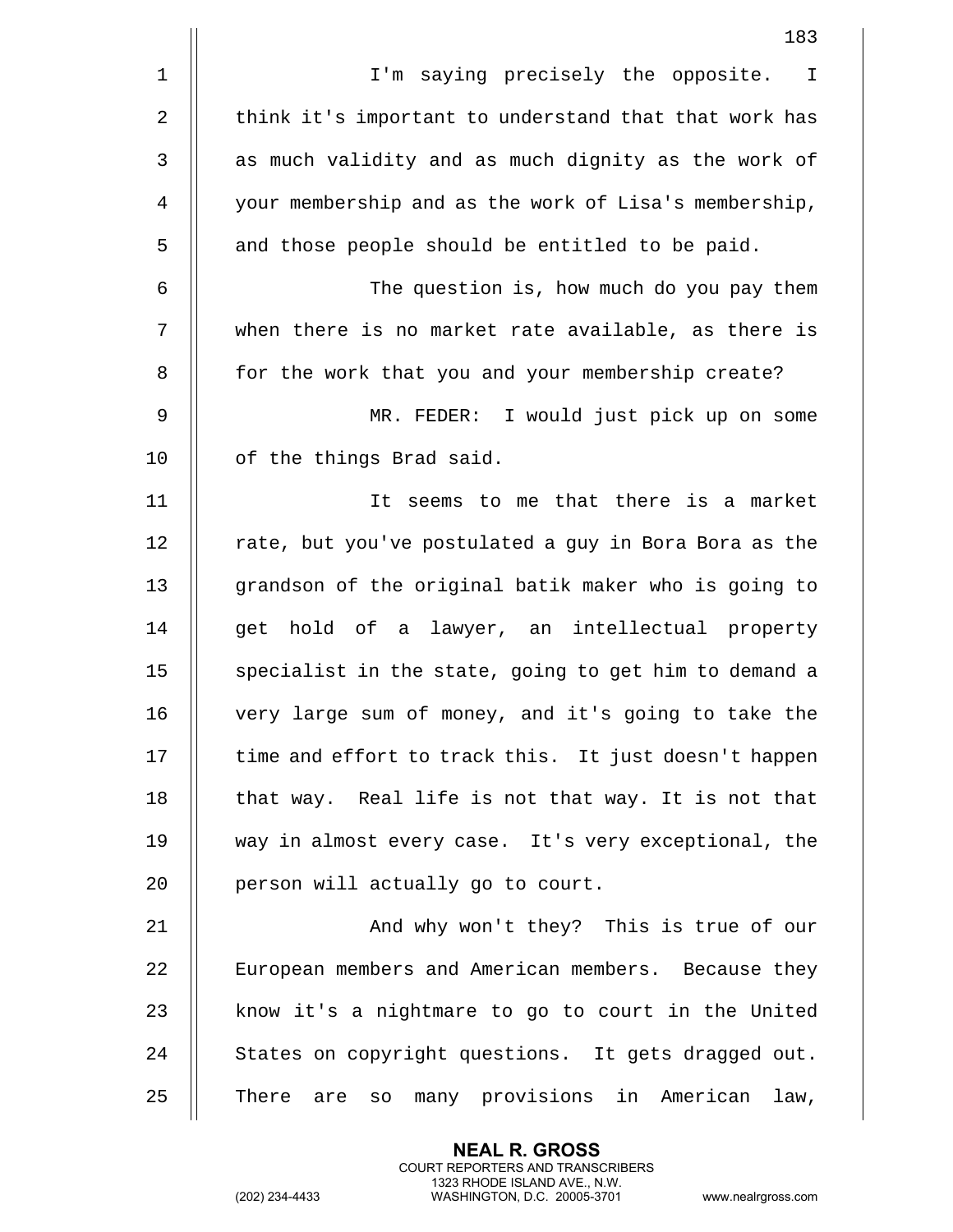|              | 184                                                   |
|--------------|-------------------------------------------------------|
| $\mathbf{1}$ | especially those that survived from before 1978, and  |
| 2            | have to do with formalities, that it drives these     |
| 3            | people insane.                                        |
| 4            | And even when they have money, like the               |
| 5            | Matisses, they don't want any part of it. And what    |
| 6            | they will do increasingly is, they'll try to bring an |
| 7            | action if possible in their own countries, where the  |
| 8            | law is more favorable to them.                        |
| 9            | I'm talking about things that<br>are                  |
| 10           | distributed not only in the United States but abroad  |
| 11           | as well.                                              |
| 12           | MR. TAFT: Yes, I want to go back to what              |
| 13           | Lisa said about 120,000 people saying their artists.  |
| 14           | In fact that's the tip of the iceberg. It's really    |
| 15           | everybody. We're all creators in one way or another,  |
| 16           | and you never know if something you create, whether   |
| 17           | it's an email or a song you sing, will somebody - if  |
| 18           | it's been recorded - become of value.                 |
| 19           | And there's just no way until that                    |
| 20           | particular item is used that you can put a value on   |
| 21           | it.                                                   |
| 22           | And I hate the thought, for instance,                 |
| 23           | Chris, what you were saying, that those of us who are |
| 24           | not even in that 120,000 are somehow left out because |
| 25           | they would have absolutely no idea that what they are |
|              |                                                       |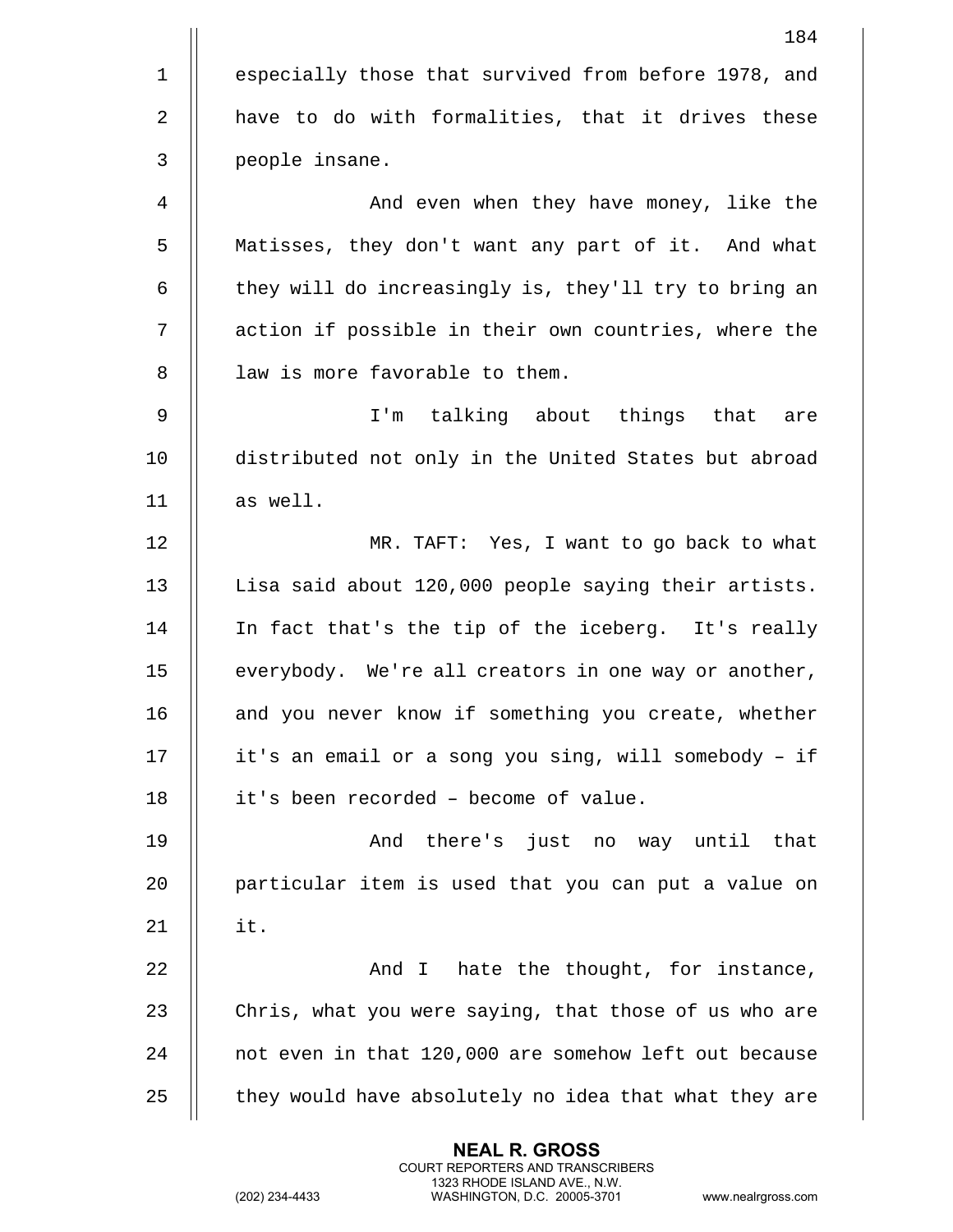|    | 185                                                    |
|----|--------------------------------------------------------|
| 1  | considering is - will ever have any value.             |
| 2  | And again, I bring back the case I brought             |
| 3  | up yesterday, the arrangement that Poor Lazarus sung   |
| 4  | in the film, "Oh Brother Where Art Thou?" by a         |
| 5  | prisoner from the 1950s or whatever.                   |
| 6  | Now there is a good chance that that would             |
| 7  | have been a orphaned work, and the prisoner would have |
| 8  | been out of luck. After the film came out, then went   |
| 9  | to the producer and said, I want some money for this,  |
| 10 | he may have been out of luck, under certain regimes,   |
| 11 | Chris, perhaps what you were talking about.            |
| 12 | Fortunately, he was found before, and he               |
| 13 | got a check for six figures or five figures,           |
| 14 | something. He got a good check for singing that song.  |
| 15 | So I guess that's my concern with sort of              |
| 16 | having some kind of cutoff for those who don't         |
| 17 | consider themselves as artists, who don't consider     |
| 18 | their creativity to be of value.                       |
| 19 | MR. SPRIGMAN: Yes, again, I agree with                 |
| 20 | Michael's predicate, which is that we are all in some  |
| 21 | sense creators. I mean the stronger version of that    |
| 22 | is that creativity is just becoming more and more      |
| 23 | dispersed, and people are able to get their creativity |
| 24 | distributed in more ways than before. And that's       |
| 25 | important, and it's good.                              |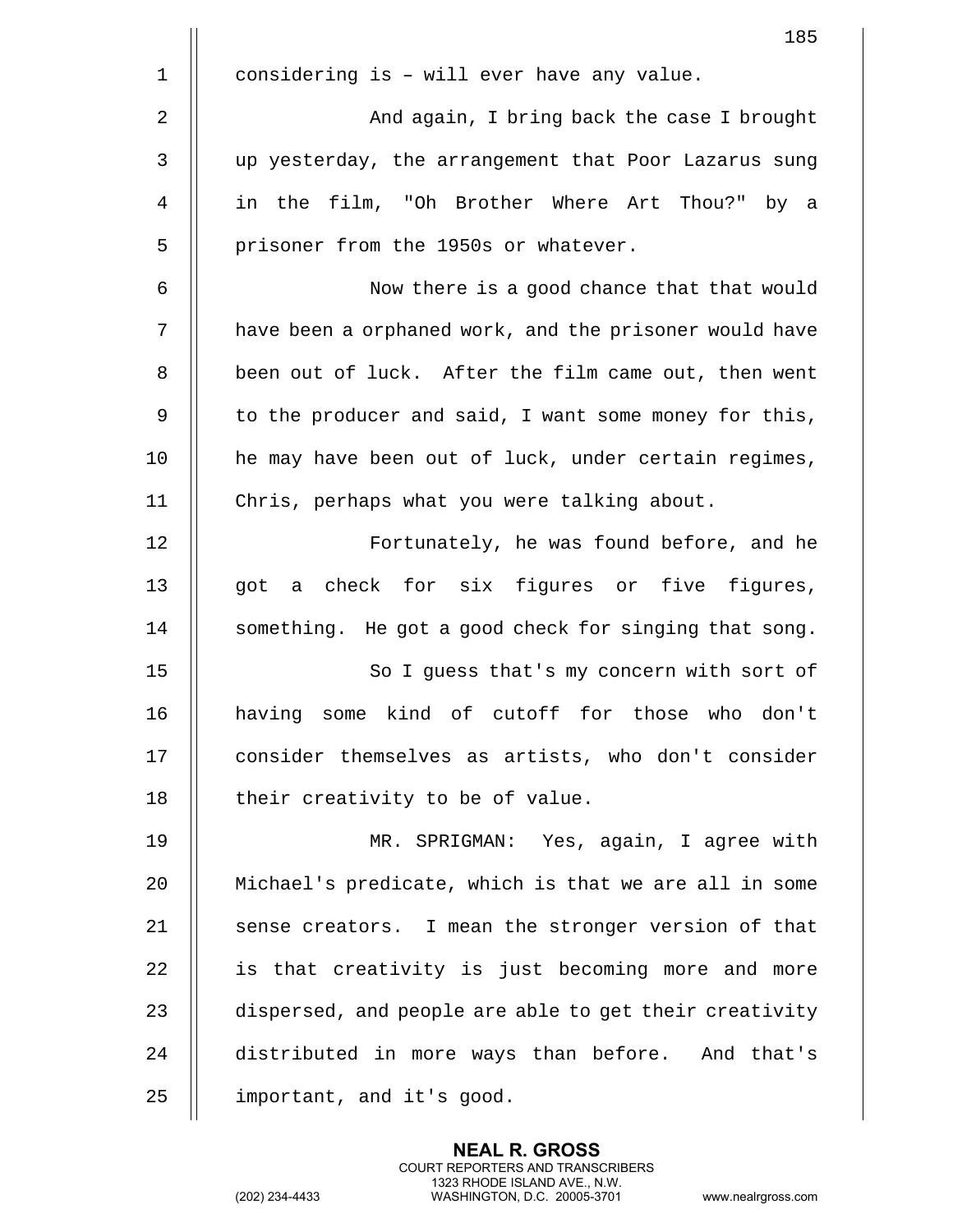|              | 186                                                    |
|--------------|--------------------------------------------------------|
| 1            | And then I don't agree with the subsequent             |
| $\mathbf{2}$ | point, though, that there is a danger of being left of |
| 3            | it, it being the copyright system.                     |
| 4            | The copyright system is not a lottery,                 |
| 5            | okay. Just like very few people hit the lottery, very  |
| 6            | few people hit the lottery with a creative work as     |
| 7            | well. This is the domain of exceedingly few people.    |
| 8            | Most people don't make money from their works.<br>Not  |
| 9            | all artistic works have a market value; exceedingly    |
| 10           | few do.                                                |
| 11           | They may have wonderful values in other                |
| 12           | ways, important values culturally, academically. But   |
| 13           | many works do not have market value.                   |
| 14           | So the question is, if these works are not             |
| 15           | being exploited through the copyright system, and      |
| 16           | there is no revenue being recovered by the vast        |
| 17           | majority of works through the copyright system, then   |
| 18           | what do we do with them?                               |
| 19           | And any system that is expensive and                   |
| 20           | expends a lot of money deciding what to do with them   |
| 21           | is a system that won't be used.                        |
| 22           | this whole discussion<br>about<br>And                  |
| 23           | litigation, the costs of litigation and the costs of   |
| 24           | coming into U.S. court I think makes the point         |
| 25           | exactly, that if you design a system that depends on   |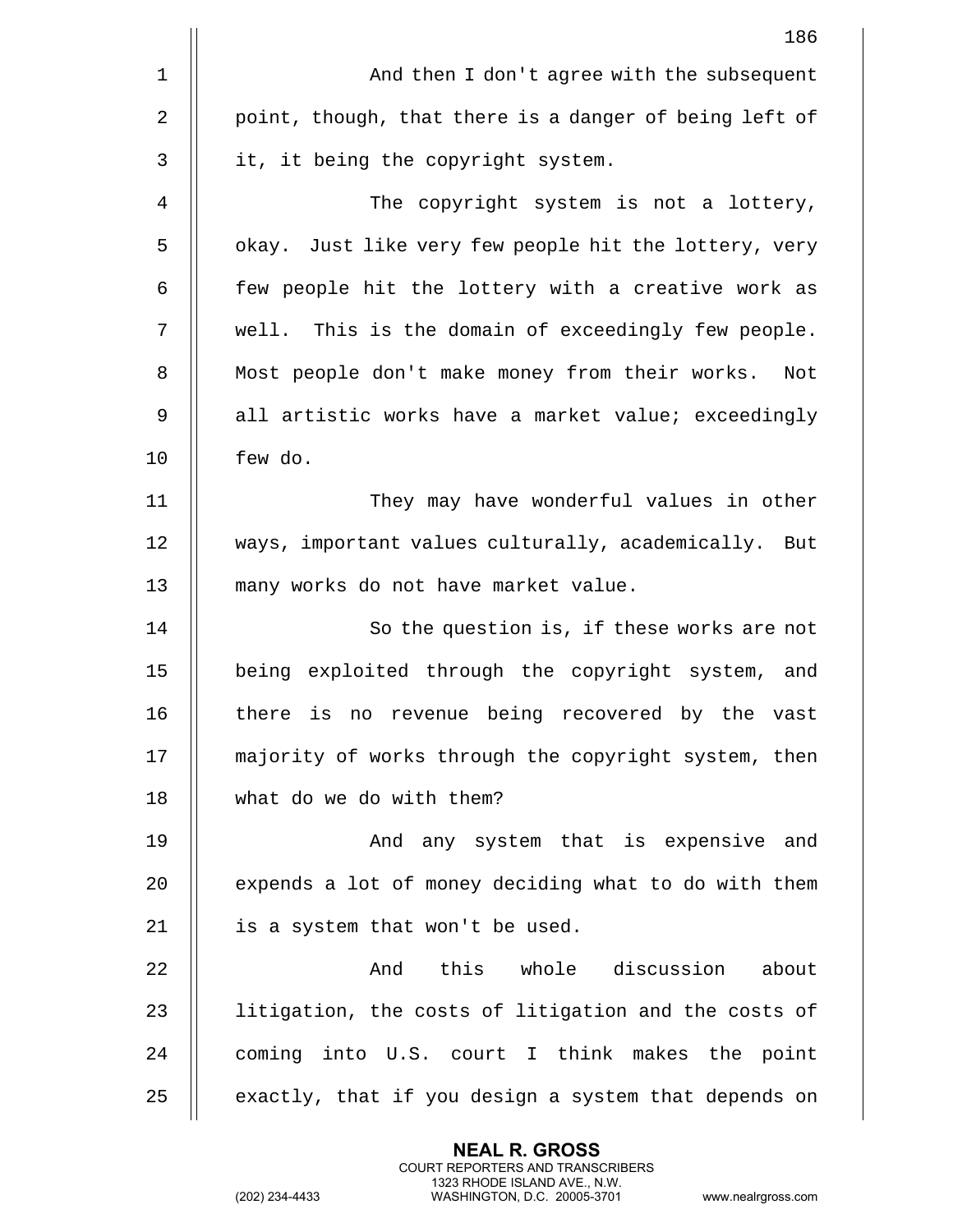187 1 || litigation, expensive litigation, people get very 2 | little relief. 3 MR. SIGALL: I guess on that last point, 4 I guess just for argument's sake to take a contrary 5 || point on this, the prospect of very expensive 6 || litigation for both sides, owner and user, may 7 || actually prompt them to sit down and avoid that 8 | litigation in some respects. 9 I think much of the discussion between 10 Jeff and Lisa could in part boil down and be resolved 11 || to the question of, when the owner resurfaces, what 12 | are they entitled to receive? 13 || If you have a system that essentially they  $14$  | could not receive an injunction against the continuing 15 ongoing use, and that they were entitled to some 16 | compensation, it may come down to the question of what  $17$   $\parallel$  the statute says about what that level of compensation 18 is. 19 || And the question, I think, is, you have to 20  $\parallel$  100k at it in terms of whether, if you say that the 21 **compensation is capped at a certain amount, what that** 22 does to the question of expense and uncertainty in the 23  $\parallel$  minds of the parties who are considering litigation, 24 || and what that does to their incentives to avoid 25 | litigation.

> **NEAL R. GROSS** COURT REPORTERS AND TRANSCRIBERS 1323 RHODE ISLAND AVE., N.W.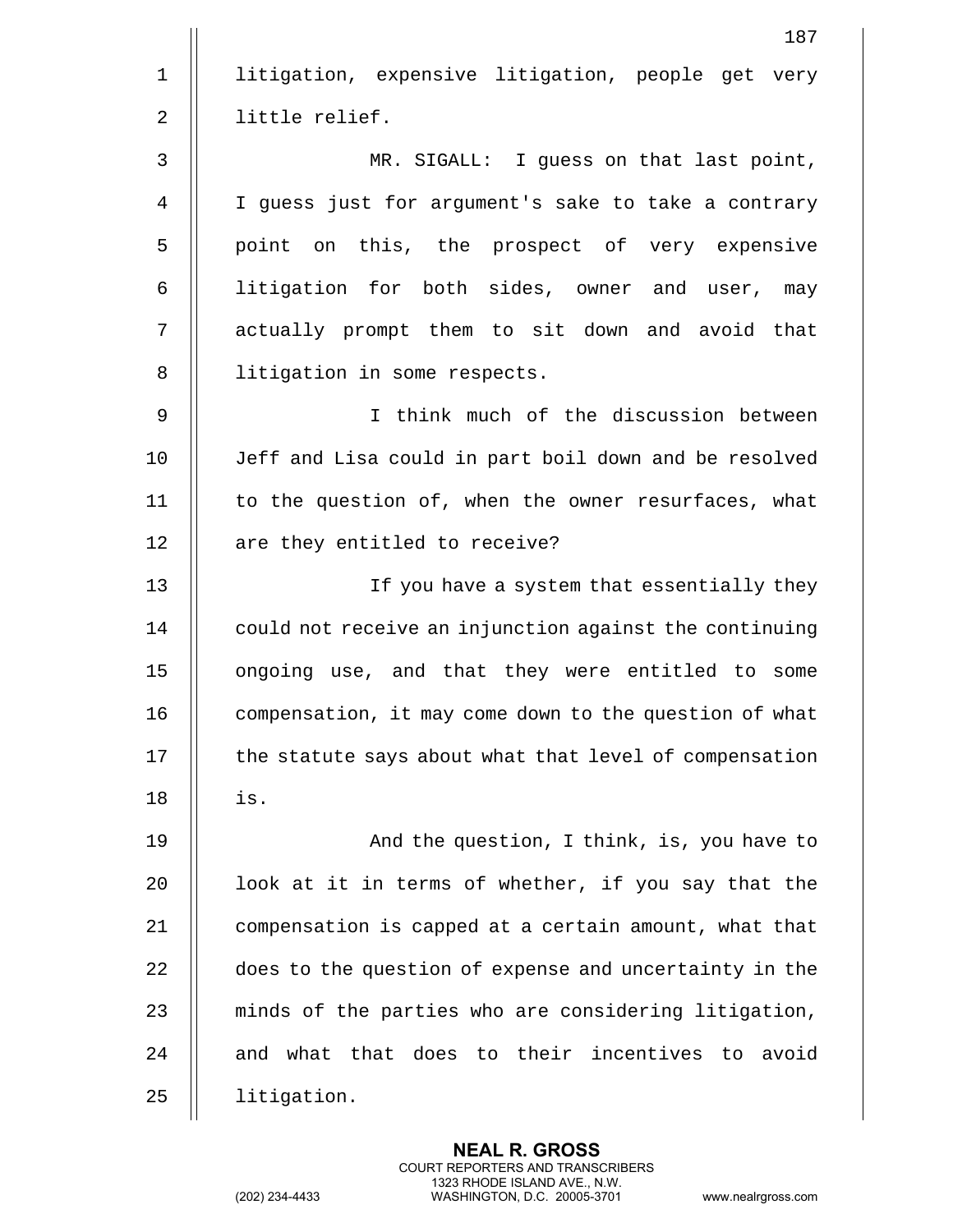1 || I think I've heard some people say that if 2 | the cap is too low, it prompts some people to do what 3 | I think the AAP is trying to avoid in their submission 4 of saying, the user saying I'm just not going to pay 5 you at all, go sue me in federal court for the \$500 I 6 might owe you. I'm just going to completely let you  $7$   $\parallel$  - so sue me approach that some people might take in 8 || that circumstance.

9 The question is, would B the task is I 10 || think to try and pick a statement of the amount of 11 compensation that doesn't push either side to avoid, 12 || I mean in the question of marketplace rate, you hear 13 || it from Jeff and others, you say it's a marketplace  $14$  | rate, that prompts the owner to put a hold up value in 15 || front of the user, saying, \$30,000, that's my 16 || reasonable rate, here's my evidence of it's  $17$  | reasonableness, and so therefore, I am going to sue 18 || and I don't really care what you say. I'm going to 19 ignore your reasonable counteroffer, in the other 20 || construct.

21 || And the question I think in part, and I 22  $\parallel$  think generally, is if you can calculate, if you can 23  $\parallel$  calibrate and state a level of compensation that tries 24  $\parallel$  to give - I don't want to say it this way, I guess, 25 | but create uncertainty, enough uncertainty that people

> **NEAL R. GROSS** COURT REPORTERS AND TRANSCRIBERS 1323 RHODE ISLAND AVE., N.W.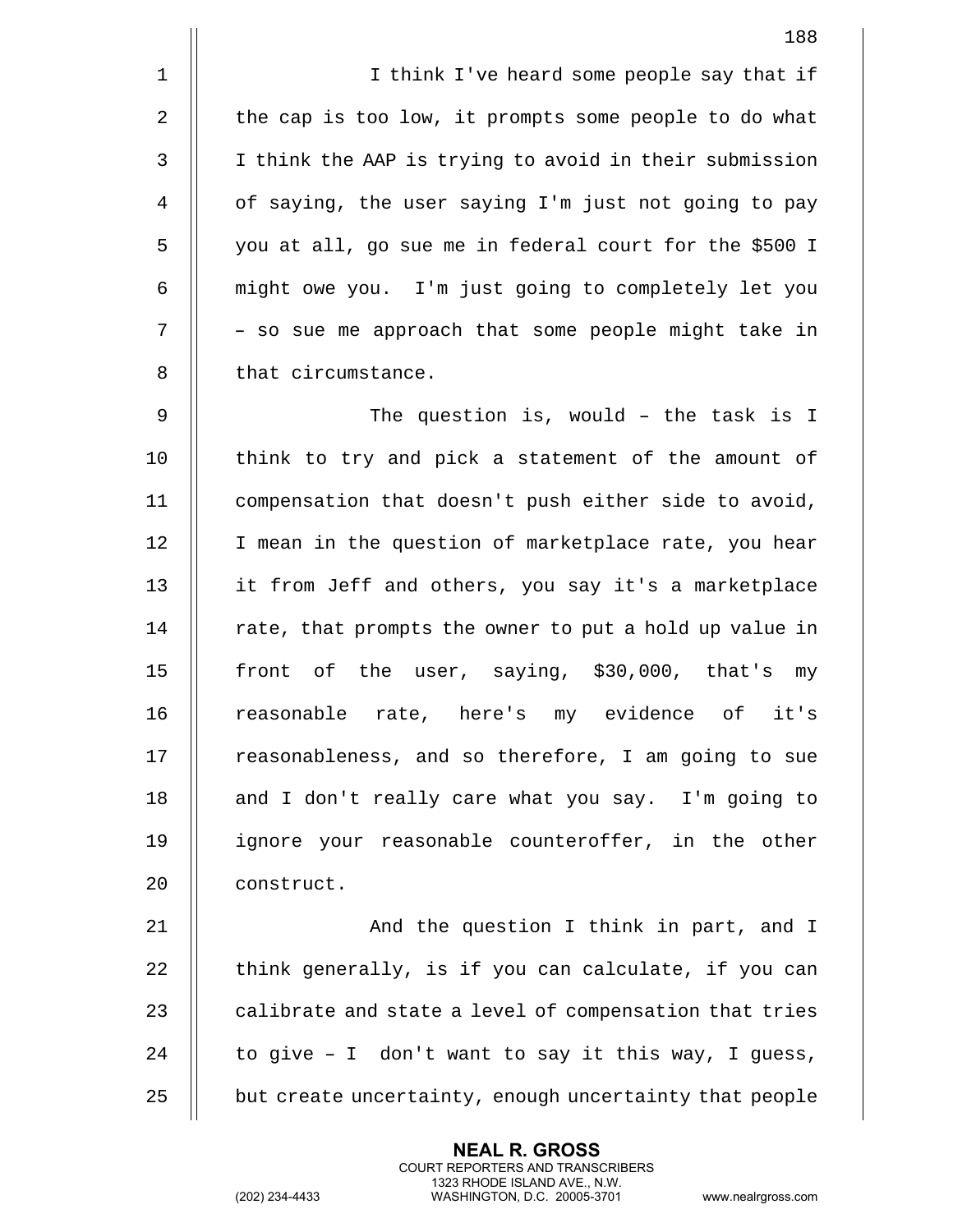|                | 189                                                    |
|----------------|--------------------------------------------------------|
| $\mathbf 1$    | will actually try to avoid litigation by coming to     |
| $\overline{2}$ | reasonable fair results outside of litigation.         |
| 3              | That might be the goal and the hope that               |
| 4              | you have, and it's a question I think of trying to     |
| 5              | avoid at least other statements of the value, or other |
| 6              | statements of the amount of compensation that would    |
| 7              | prompt litigation one way or the other, or not         |
| 8              | encourage that settlement.                             |
| 9              | So at least from what I take from the                  |
| 10             | discussion of the past couple of days, that's one way  |
| 11             | to try to address the question, try to resolve a lot   |
| 12             | of the problems.                                       |
| 13             | There may be other practical questions                 |
| 14             | about actually getting paid that amount, and how you   |
| 15             | do that. That's at least the way I view part of our    |
| 16             | task, is to try to deal with that in that way.         |
| 17             | MR. METALITZ: I know we've gotten very                 |
| 18             | far afield from the international issues, but I just   |
| 19             | wanted to emphasize what I heard from Ted and from     |
| 20             | others here as well, which is, as a practical matter,  |
| 21             | once you have a situation in which the user and the    |
| 22             | right holder are in contact, you're often able to -    |
| 23             | very often able to arrive at some negotiated solution, |
| 24             | because a lot of things would have to fall in place    |
| 25             | for Jeff's nightmare scenario of the \$30,000 demand   |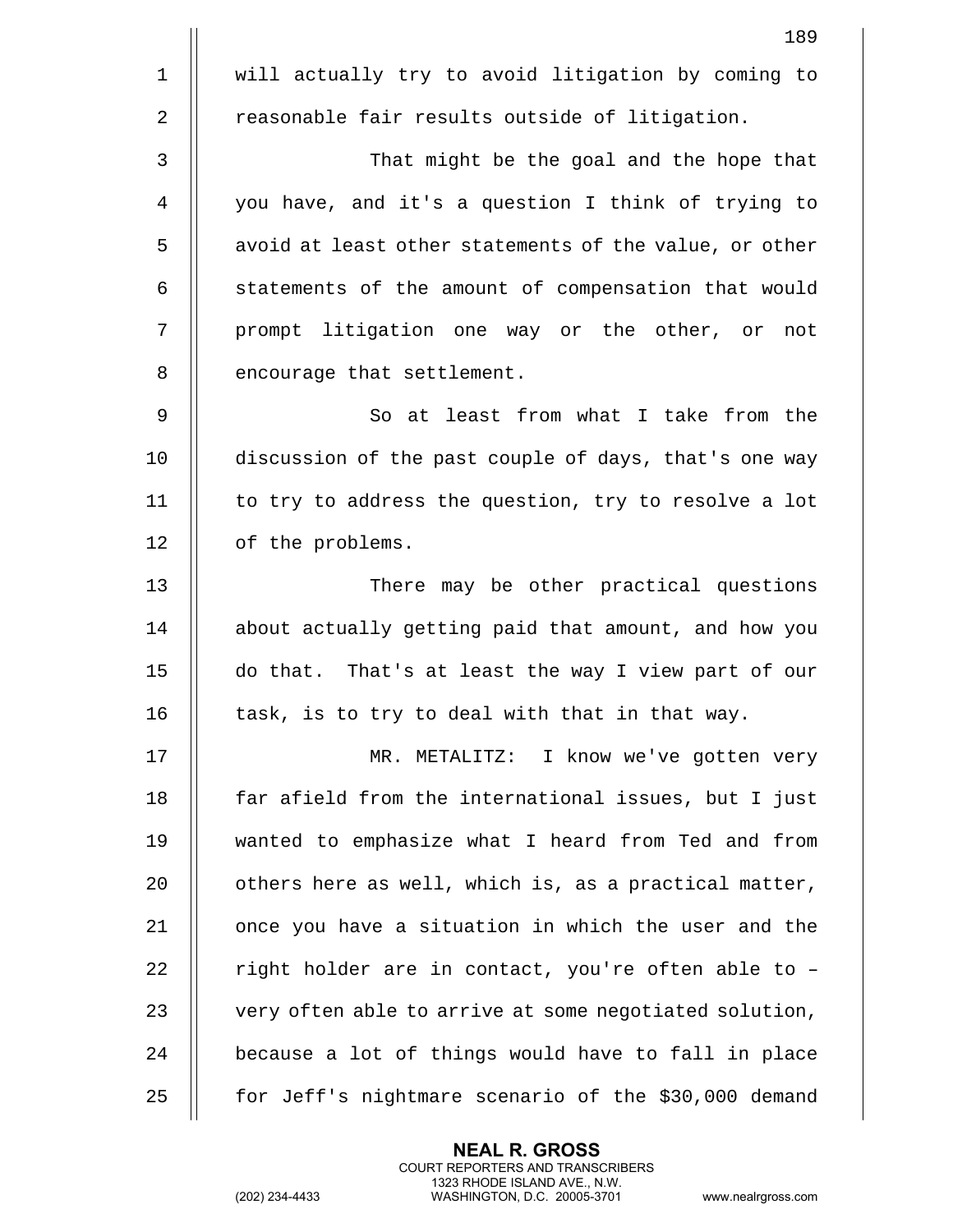|             | 190                                                    |
|-------------|--------------------------------------------------------|
| $\mathbf 1$ | from Indonesia to come into play.                      |
| 2           | So I think that means that in what we                  |
| 3           | hope will be a small percentage of cases in which due  |
| 4           | diligence does not enable someone to locate and        |
| 5           | identify the copyright holder, in the small percentage |
| 6           | of that small percentage in which the copyright owner  |
| 7           | then comes forward, I think you are right to focus on  |
| $\, 8$      | what is the background, what is the default we want to |
| 9           | have there that will most likely encourage them to     |
| 10          | reach a quick amicable solution at some level.         |
| 11          | My view is that it is probably best to say             |
| 12          | that if they can't decide, if they can't decide then   |
| 13          | someone will have to decide what the market rate would |
| 14          | That's what they're trying to do, and didn't<br>be.    |
| 15          | succeed for whatever reason. And while it will be      |
| 16          | difficult in some cases, maybe there weren't any books |
| 17          | published about Indonesian batik last year, maybe      |
| 18          | there was one published on Malaysian textiles, and     |
| 19          | maybe there was one published about - there was a      |
| 20          | compilation recording of Indonesian Gamelan music, and |
| 21          | maybe there was enough play - and there were some      |
| 22          | actual licensed transactions in those works - maybe    |
| 23          | there is enough evidence to be able to come up with    |
| 24          | that.                                                  |
| 25          | So in the very rare, hopefully exceedingly             |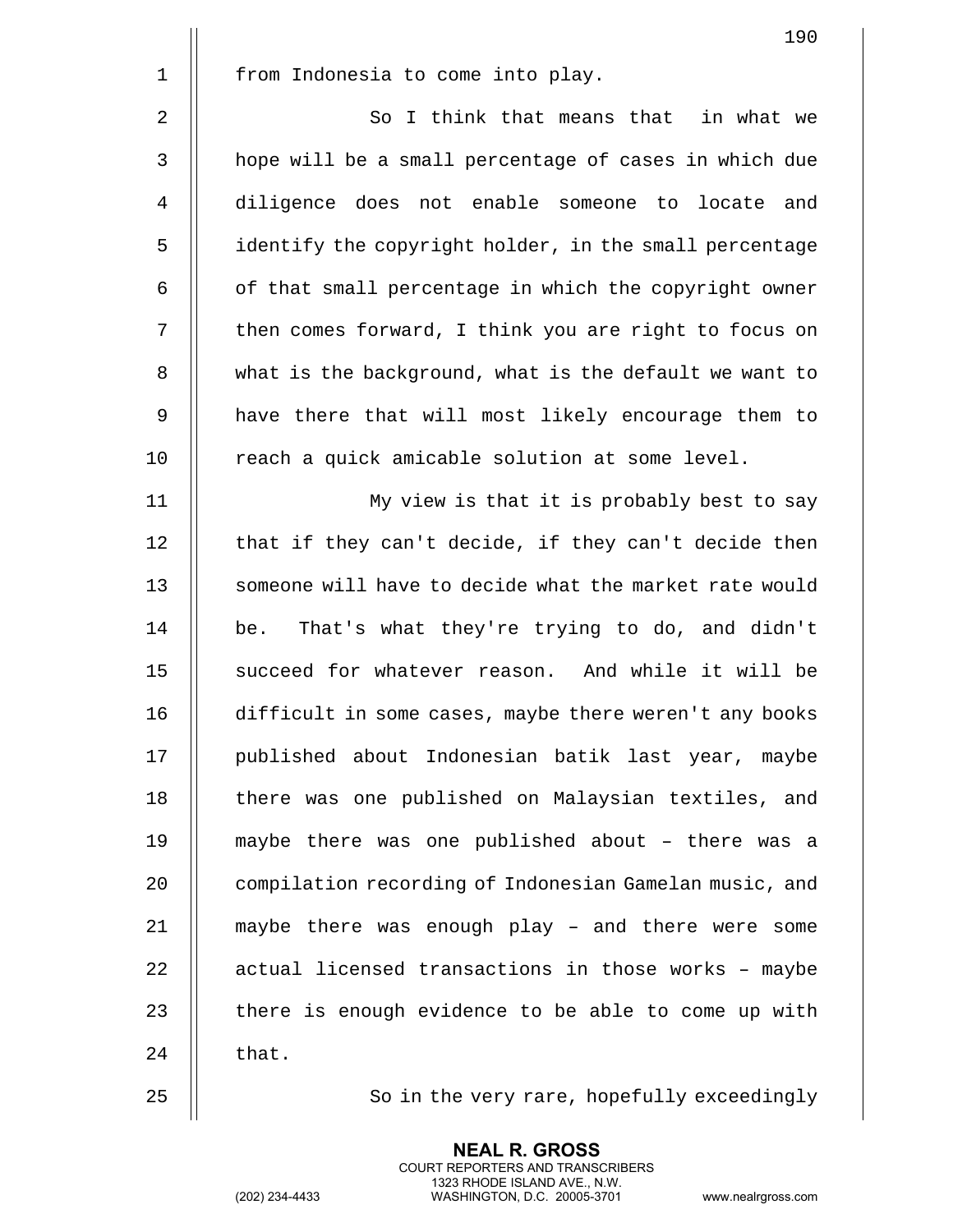$1$  | rare, case in which this does have to be litigated -2 | and again, I would urge that we think whether in cases 3 where infringement is not really in dispute, or 4 | authorship is not really in dispute, finding a quick  $5$   $\parallel$  administrative way to do this, I just think this is  $6$   $\parallel$  the best we can do to try and create the situation 7 | that you're talking about.

8 MR. SIGALL: Another thought I had 9 || yesterday, and I don't think I expressed it here, was 10 || that maybe part of the system is in addition to 11 | creating a record, and users creating a record of 12 | their reasonable search, at the same time that they do 13  $\parallel$  that, it would seem anyway in many cases it would not 14 be hard for them to also create the record of what a 15 | reasonable payment might be for that use. Because in 16 many cases they'll be clearing rights to similar 17 works. They will probably be in the exact same 18 || context. It would seem that you will have a variety 19 || of results in clearing your rights to a particular 20 || book for example or a documentary film. You'll have 21 works that you found the owner. You'll have works 22  $\parallel$  that the owner says you can use it for free. You will 23  $\parallel$  have works that the owner says you pay this much. 24 || So at the same time the user creates two

25 || records, a record of their reasonably diligent efforts

**NEAL R. GROSS** COURT REPORTERS AND TRANSCRIBERS 1323 RHODE ISLAND AVE., N.W.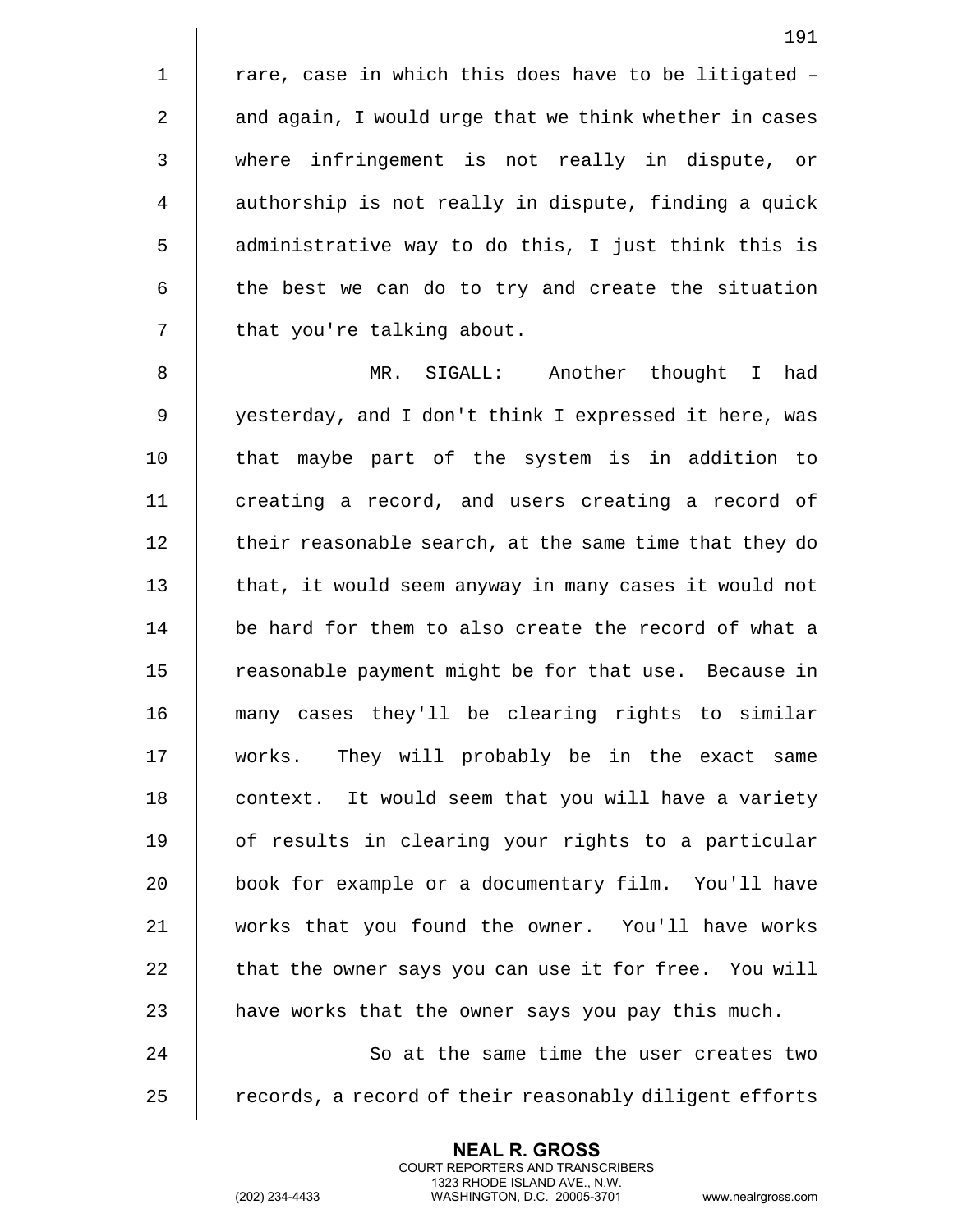|                | 192                                                    |
|----------------|--------------------------------------------------------|
| $\mathbf 1$    | to find the owner, but also a record that they've paid |
| $\overline{2}$ | this much for these works. They haven't paid at all    |
| $\mathsf{3}$   | for these works. These were provided for free. And     |
| 4              | they sort of create that record in the event, that's   |
| 5              | part of the insurance that they're obtaining in the    |
| 6              | event the copyright owner arrives.                     |
| 7              | They can ideally present this evidence to              |
| 8              | a surfacing copyright owner and say, look, here's what |
| 9              | I have. I have a very clear record of making a         |
| 10             | diligent search. I have a very clear record of the     |
| 11             | kinds of payments I have made, including the fact that |
| 12             | for all of these works that I used I didn't pay        |
| 13             | anything, because I'm a library or I'm an archive. So  |
| 14             | I think I have a very strong case of zero royalty      |
| 15             | here.                                                  |
| 16             | ideally you would have copyright<br>And                |
| 17             | owners who could take that and would react to that in  |
| 18             | a way that doesn't say, that would forestall the       |
| 19             | \$30,000 demand or forestall the threat of litigation  |
| 20             | over a \$30,000 demand.                                |
| 21             | So that's at least the concept, I think,               |
| 22             | that might be - that you might encourage users to make |
| 23             | those kinds of recordkeeping and those kinds of case   |
| 24             | building in the course of doing their search.          |
| 25             | The last part of the international thing               |

(202) 234-4433 WASHINGTON, D.C. 20005-3701 www.nealrgross.com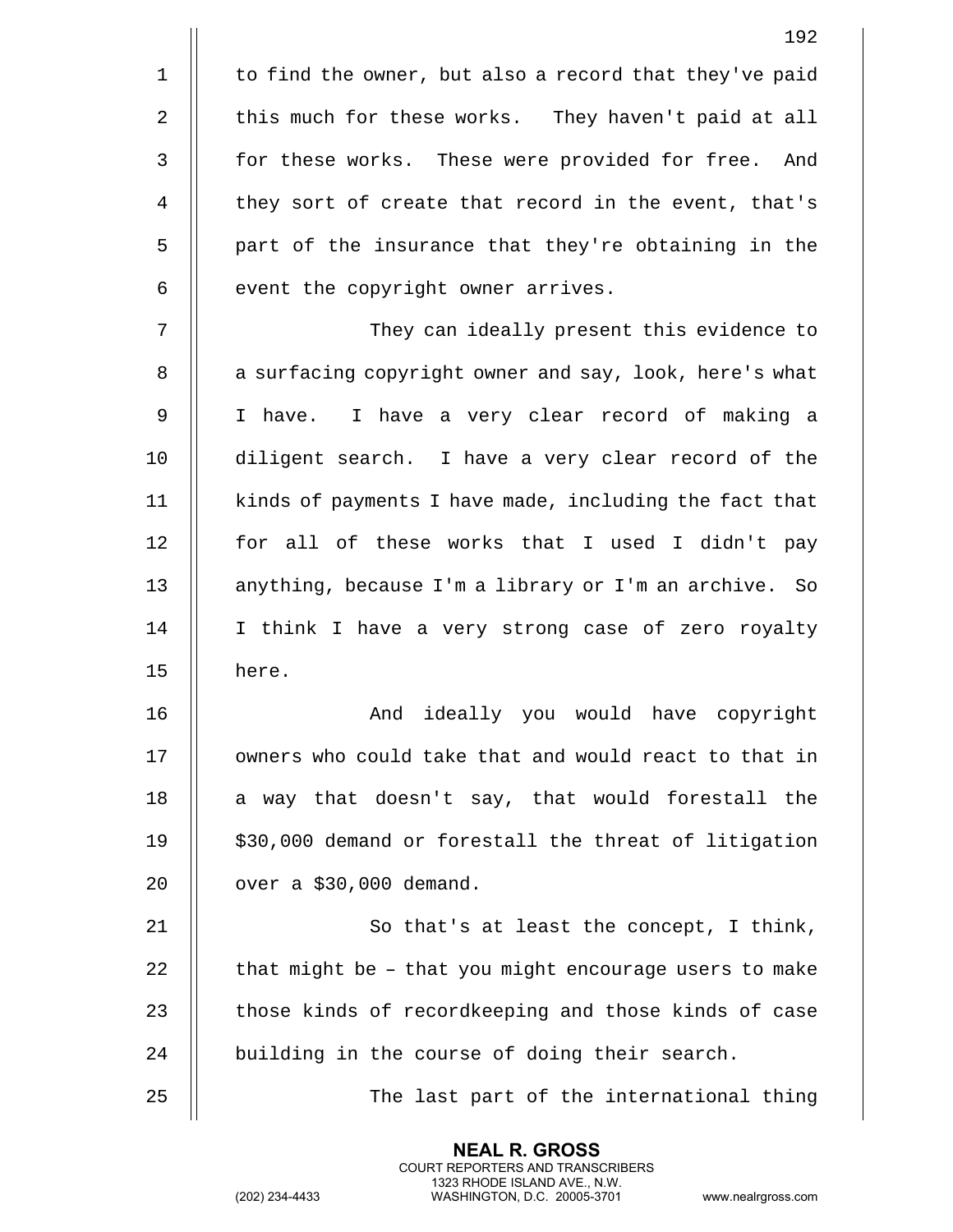1 | that I wanted to get across, or discuss and bring out, 2  $\parallel$  was the question of whether - I think Steve has 3 proposed it, and I think Jeff has expressed an 4 | interest in talking about it - of excluding foreign 5 | works from this system for at least an initial period,  $6$  || and just to get the reactions of those around the 7 | table to that proposal, and the pros and cons of that 8 | approach. 9 I think Jeff had -- 10 MR. CUNARD: Well, I know you skipped over 11 || the third part of the TRIPS test, and I want to say 12 || that I don't believe that the schemes that are 13 || proposed here would unreasonably prejudice the 14 | legitimate interests of copyright owners, and we could  $15$  | qo into that in writing at some later date. 16 I think with respect to foreign works, 17 || actually the vast majority of works created in the 18 world are foreign works. That should be obvious. 19 The vast majority of works that are 20 || orphaned works are likely to be foreign works. I 21 mean there is no question about it. It is absolutely 22  $\parallel$  a core element of not only U.S. culture and history 23 | but global culture and history to work with works from 24 || around the world, whether it's native Americans who 25  $\parallel$  happen to be located within the 50 states, or native

> **NEAL R. GROSS** COURT REPORTERS AND TRANSCRIBERS 1323 RHODE ISLAND AVE., N.W.

(202) 234-4433 WASHINGTON, D.C. 20005-3701 www.nealrgross.com

193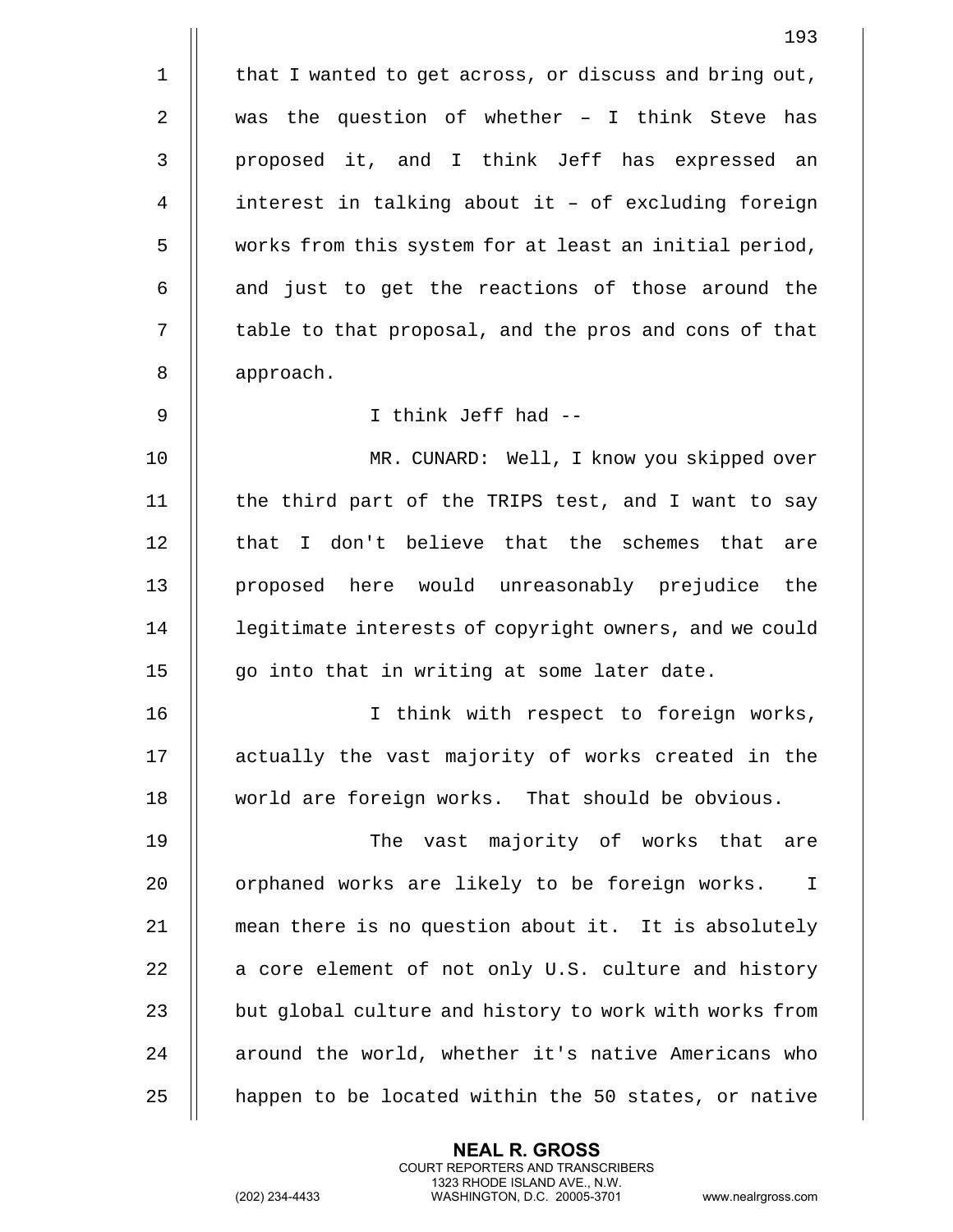1 || Americans who are located just north of the border or 2 | just south of the border; whether it's art historical 3 || scholarship involving artists who were born in Europe 4 | and moved to the United States; whether you're filming 5 | a documentary of World War II and you're using a photo 6 | taken in France of the GIs marching ashore at Omaha 7 || Beach, it would be a woefully pathetically incomplete 8 || view of a solution to orphan works only to focus on 9 | U.S. based works.

10 || And that leaves aside the question, which 11 is not unimportant, raised by Steve, which is, how do 12 | you know if a work is truly orphaned, and you can't 13 || even identify the copyright owner, how do you know 14 whether the photo was actually taken in Normandy by a 15 || French person who was brought back to the United 16 || States, was painted by someone who was in an 17 || internment camp in Europe, or was painted in the 18 || United States after they came - were free. Those are 19 || some intractable problems, but per haps don't apply to 20 || some subset of works that are clearly American.

 MR. OAKLEY: Well, I certainly understand why Steve proposes the idea of doing this in two  $\parallel$  parts, to try to deal with the area that is relatively 24 | certain, which is our own people first, and come to  $\parallel$  the more difficult question later.

> **NEAL R. GROSS** COURT REPORTERS AND TRANSCRIBERS 1323 RHODE ISLAND AVE., N.W.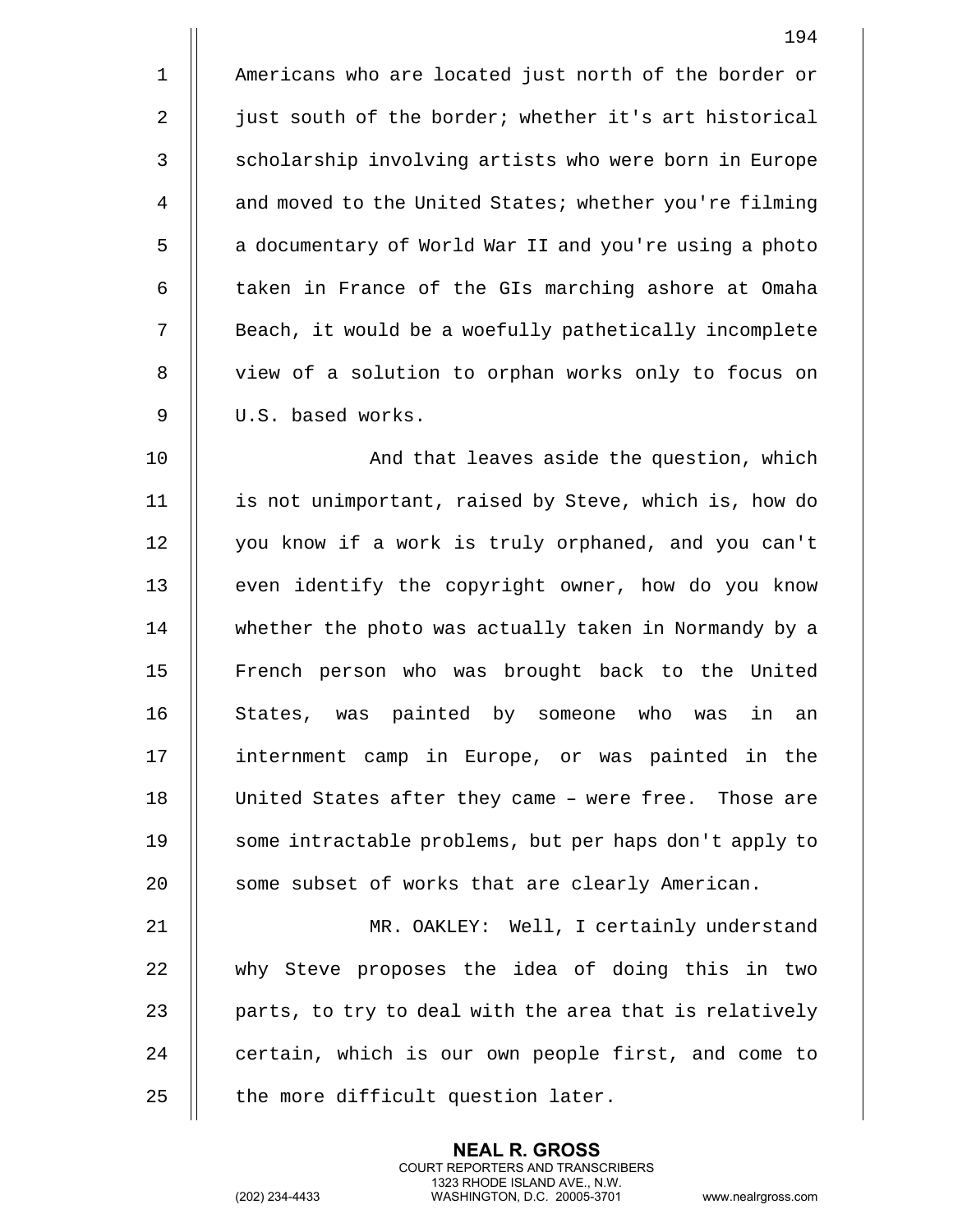|                | 195                                                    |
|----------------|--------------------------------------------------------|
| 1              | But I think, as Jeff says, that would                  |
| $\overline{2}$ | really be inadequate. And it's important once we're    |
| 3              | engaged in this process to try to push harder, and try |
| 4              | to think it through, and try to get<br>a<br>more       |
| 5              | comprehensive solution.                                |
| 6              | Certainly the need is no less for foreign              |
| 7              | works. The same problems must exist out there,         |
| 8              | particularly because they haven't had formalities for  |
| 9              | such a long time. There's no doubt a lot of works out  |
| 10             | there that are not being exploited.                    |
| 11             | particular from<br>the<br>library<br>In                |
| 12             | perspective, substantial parts I don't have a number,  |
| 13             | it's got to be at least half of<br>but<br>library      |
| 14             | collections must have come from foreign jurisdictions, |
| 15             | and library initiatives in terms of preservation, that |
| 16             | many libraries are now undertaking, would like to      |
| 17             | include those, and if we don't include those, then our |
| 18             | efforts are inadequate.                                |
| 19             | And it's going to be divided into the same             |
| 20             | two parts. People are going to have to do half now     |
| 21             | and half later, and it will be quite inadequate.       |
| 22             | And so it seems to me that a solution that             |
| 23             | excludes foreign works is really only half a solution. |
| 24             |                                                        |
| 25             | MR. METALITZ: Well, I think I'm making                 |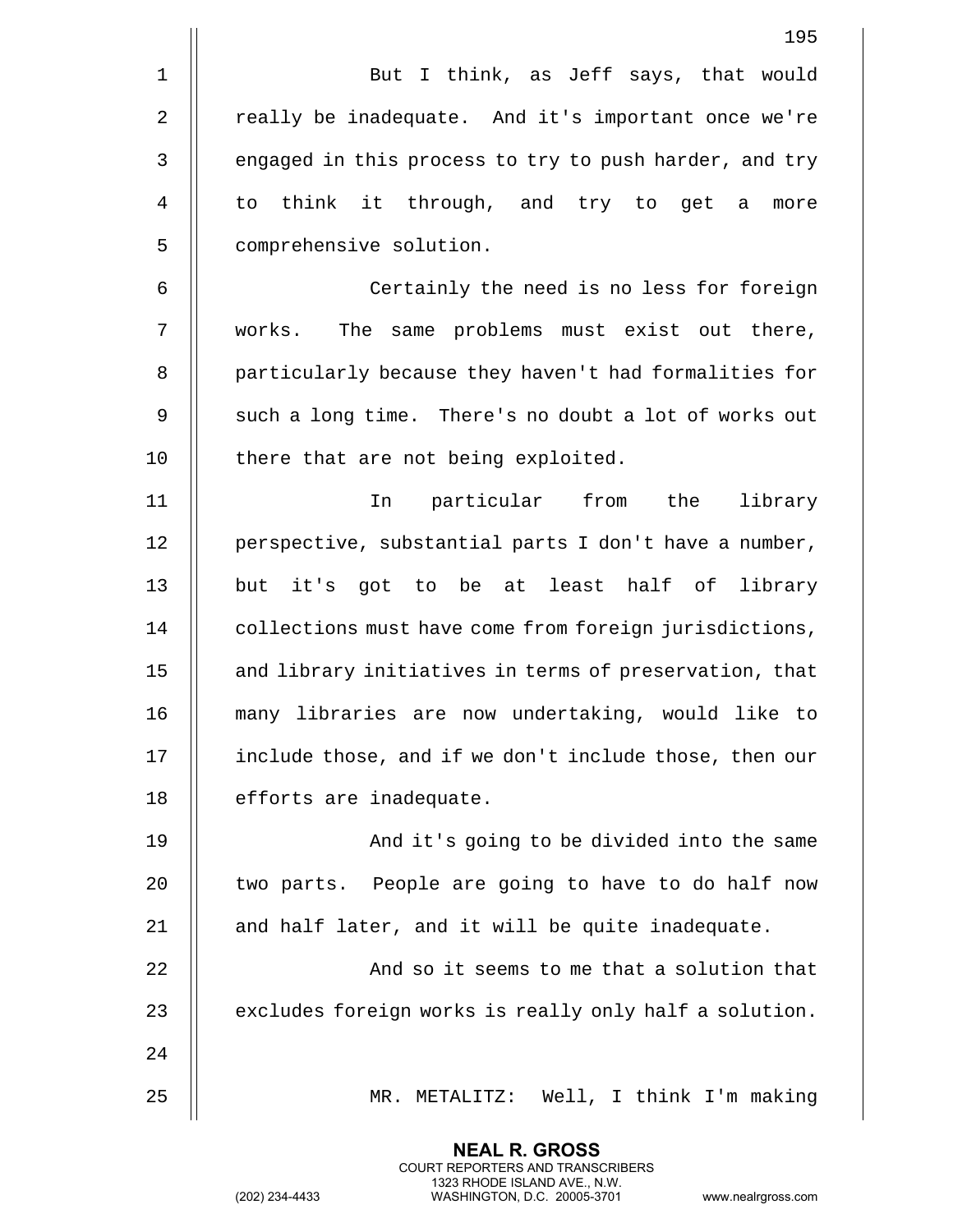|                | 196                                                    |
|----------------|--------------------------------------------------------|
| $\mathbf 1$    | progress here. Jeff thought my idea was pathetically   |
| $\overline{2}$ | incomplete, and now Bob says it's at least half a      |
| 3              | solution. So the trend is good.                        |
| 4              | Let me just offer very briefly three                   |
| 5              | reasons why -- although I agree, it's an incomplete,   |
| 6              | it's not a very satisfactory solution - three reasons  |
| 7              | why it would be the best first step to take.           |
| 8              | One I've already mentioned, which is that              |
| 9              | it just avoids these questions about compliance with   |
| 10             | Bern and TRIPS, and I think some experience under an   |
| 11             | orphan works regime might shed some light for example  |
| 12             | on how special a case is this. It might shed some      |
| 13             | light on how it impacts the normal exploitation of a   |
| 14             | work, or even legitimate interests of authors. We can  |
| 15             | make a lot of abstract pronouncements about it, but    |
| 16             | maybe we will know more after we have some experience. |
| 17             | The second reason is that, again, coming               |
| 18             | back to something I said yesterday, and others said as |
| 19             | well, if one of the goals - and I would say the        |
| 20             | paramount goal of this process is to try to reduce the |
| 21             | population of the orphanage, increase the level of     |
| 22             | information about the whereabouts and the identity of  |
| 23             | right holders and bring them together with users, we   |
| 24             | have a paradigm here in the U.S. that we may make      |
| 25             | progress on that with an orphan works system, but      |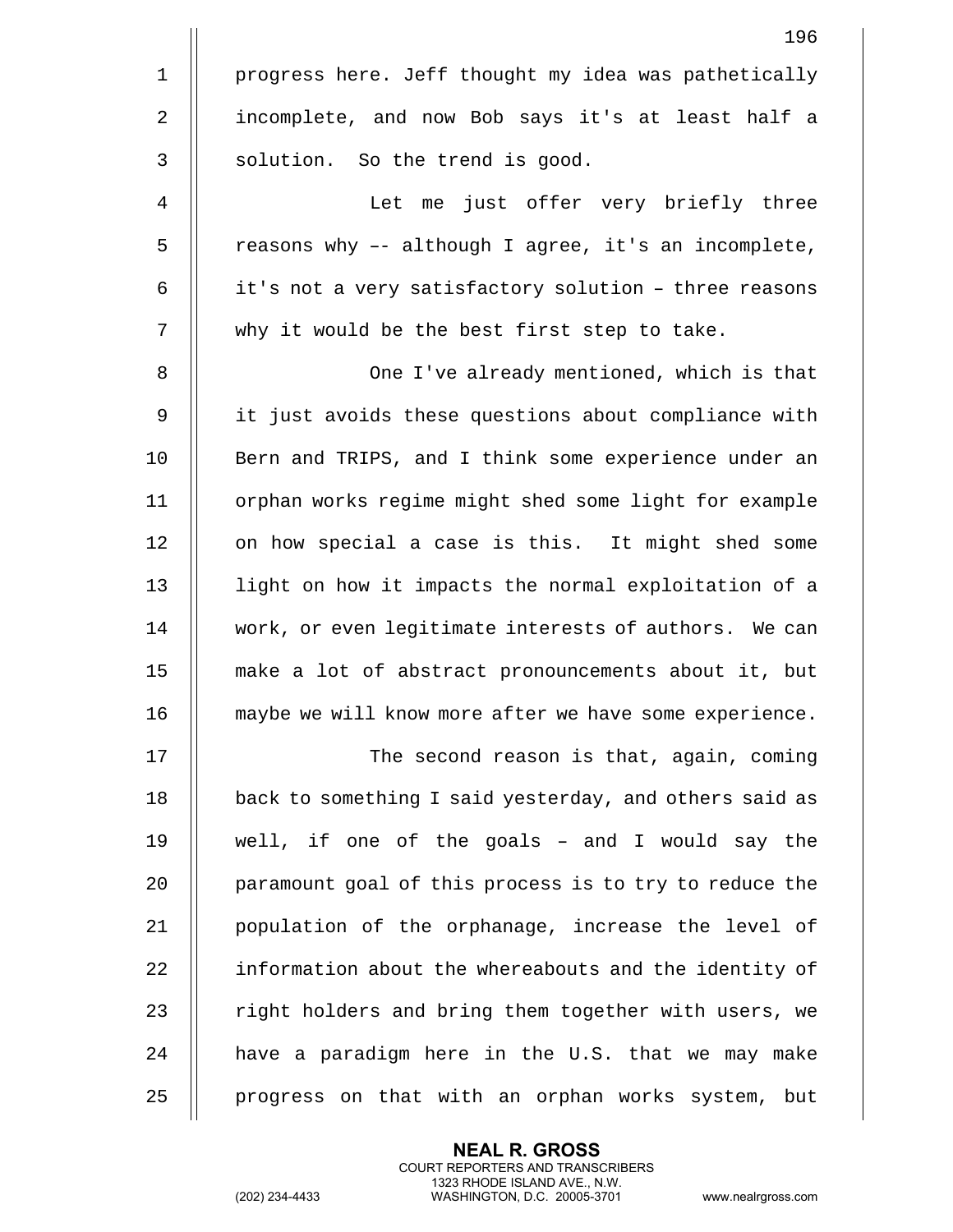|             | 197                                                    |
|-------------|--------------------------------------------------------|
| $\mathbf 1$ | there is no reason to think it would have any such     |
| 2           | impact outside the United States.                      |
| 3           | I mean we don't know, or at least Jeff                 |
| 4           | probably has clients that do know, but most of us      |
| 5           | don't know much about the database of Haitian painters |
| 6           | and how that can be brought online and made more       |
| 7           | accessible to people who want to make use of Haitian   |
| 8           | paintings.                                             |
| 9           | When we bring our works together, I think,             |
| 10          | in sectoral roundtables, if that were to happen, I     |
| 11          | think we would learn a lot more about how to find      |
| 12          | copyright owners and authors in the United States, and |
| 13          | much, much less about how to find them outside the     |
| 14          | United States.                                         |
| 15          | So it is not clear to me that - and you                |
| 16          | know, the standards of due diligence would be much     |
| 17          | harder to formulate, I think, on a worldwide basis     |
| 18          | than it would be on a U.S. basis.                      |
| 19          | And the third reason quite frankly is I                |
| 20          | think we have to be looking at this with an eye        |
| 21          | towards what other countries may do in similar         |
| 22          | circumstances.                                         |
| 23          | This orphan works issue is, people have                |
| 24          | pointed out, is not unique to the United States, and   |
| 25          | I think we have to be concerned about how if we bring  |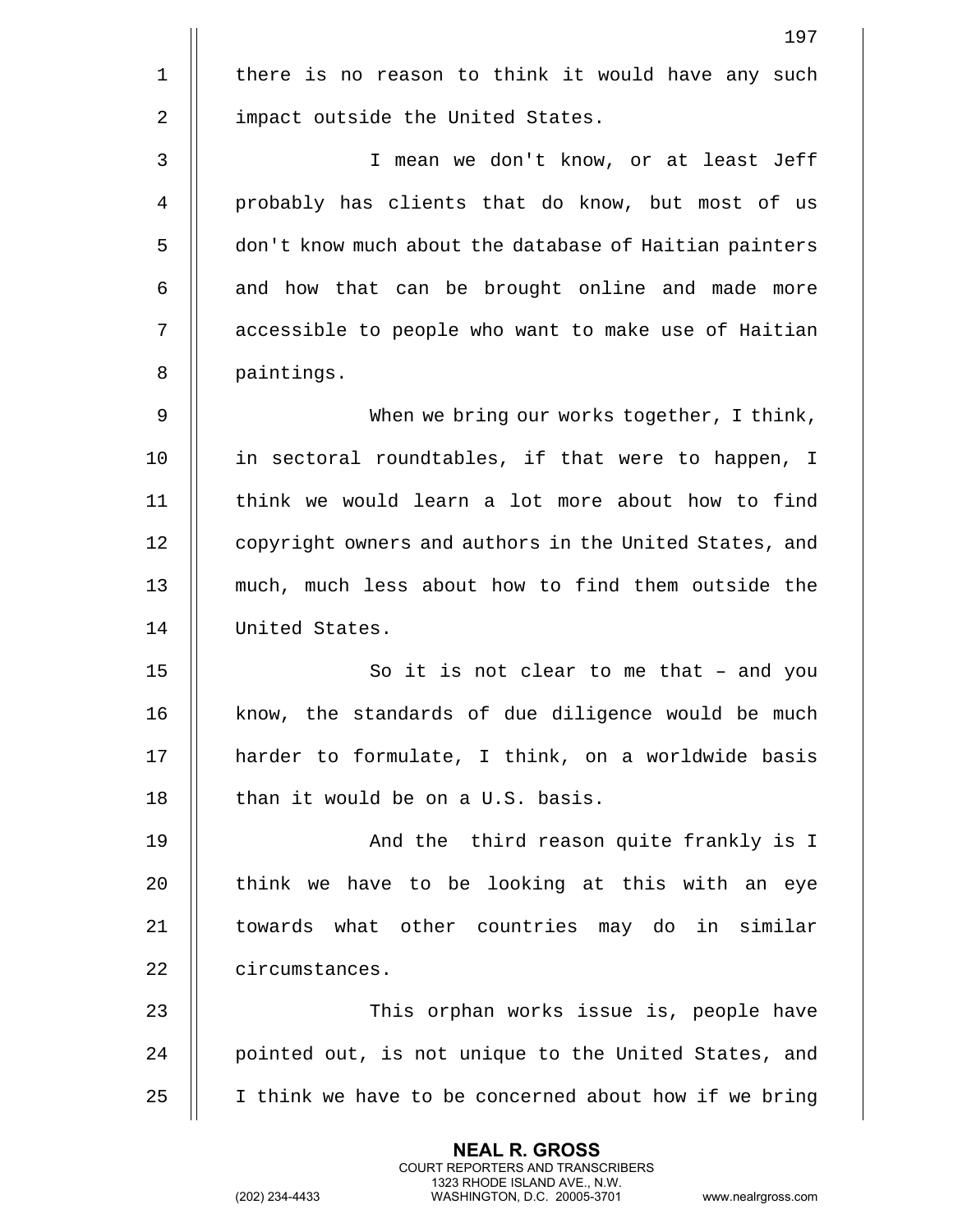And I think the care and attention and 8 || effort to cast a broad net that this proceeding 9 || represents, and I think also the goodwill that we've 10 || heard to a great extent around the table for the last few days may not be present in other countries, which may approach this much less transparently, and in a way that provides much less input for all the interested parties.

6 works in a similar regime.

15 || And you end up with a situation where 16 people in most countries are given a path to 17 designating what's an orphaned work and thereby making 18 || a free or uncompensated or virtually uncompensated use 19  $\parallel$  of it, I think then we have a lot to be concerned 20 | about.

21 || So again, I think those are three good 22  $\parallel$  reasons why, although there are a lot of problems with 23  $\parallel$  excluding foreign works, I agree with that. It leaves 24  $\parallel$  a lot of the problem unsolved. I think it's still the 25 | most prudent way to proceed.

> **NEAL R. GROSS** COURT REPORTERS AND TRANSCRIBERS 1323 RHODE ISLAND AVE., N.W.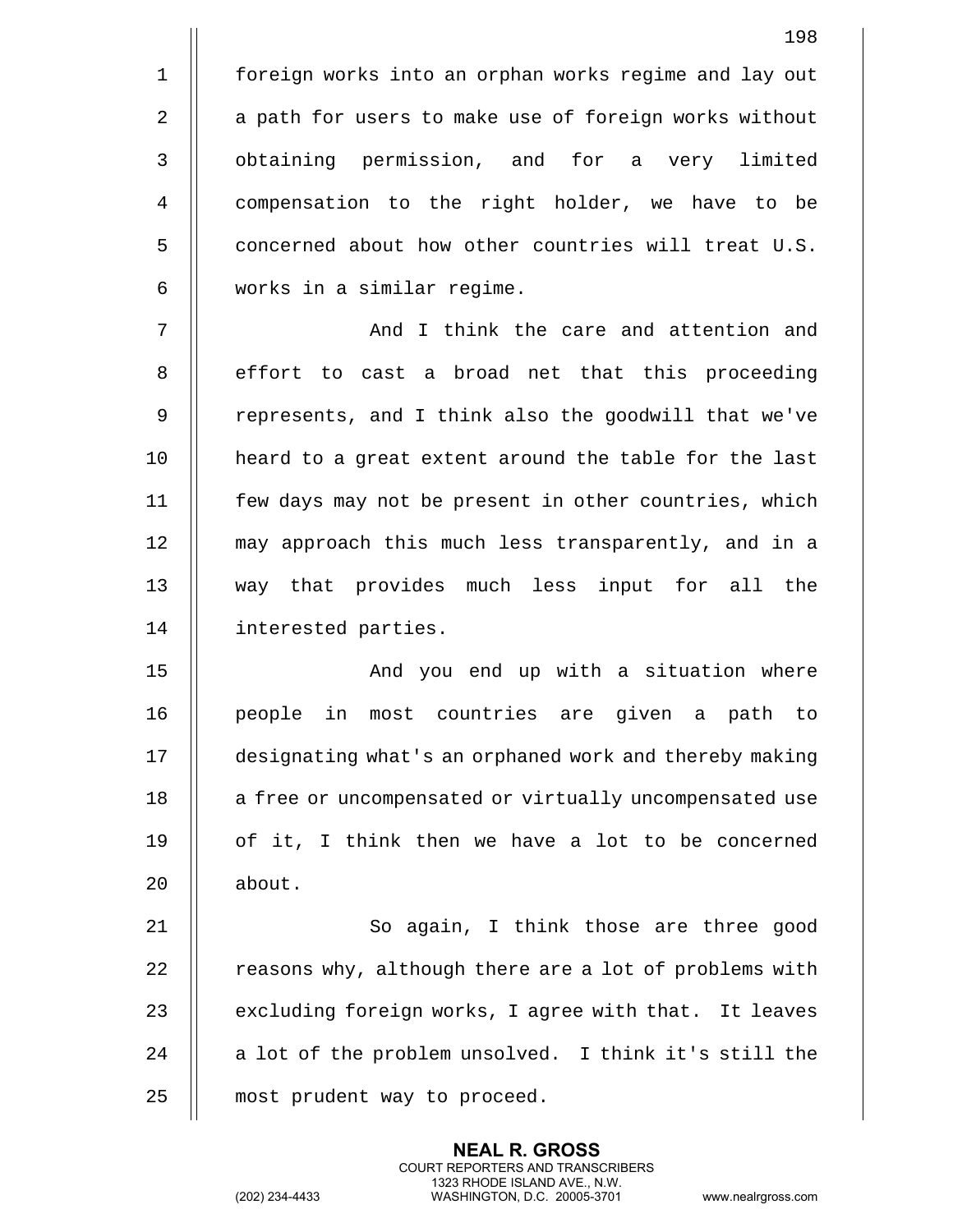1 || MR. FEDER: This proposal about orphaned 2 works, it is important to point out, is essentially a 3 | unique United States proposal. It's not as if all the 4 European countries have comparable things on the 5 || board, or practice orphan works as we've been 6 discussing them. 7 The closest they get, as I mentioned 8 || before, is, a society may receive money for artists 9 who have not been located, but they then will 10 distribute the monies to the artist. But there is no 11 notion that the works of these artists has fallen into 12 | some orphan unprotectable kind of domain. 13 The mere notion of orphan works 14  $\parallel$  contributes to the dissolution of the Bern Convention 15 || as we know it, and Bern is meant to protect copyrights 16 || and not to contribute to their loss. 17 || So I just - it will not be tolerated on 18 || the part of our partners. I think they're going to 19 have to feel that retaliation of some kind is in  $20$  | order. I'm sorry to say that. And the copyrights 21 || that deserve protections of American works will be 22 | under pressure in a number of European countries. 23 There is one other thing I want to 24 mention. It goes a little bit far afield in a way,  $25$  || but if I may. And that is that there is orphan users

> **NEAL R. GROSS** COURT REPORTERS AND TRANSCRIBERS 1323 RHODE ISLAND AVE., N.W.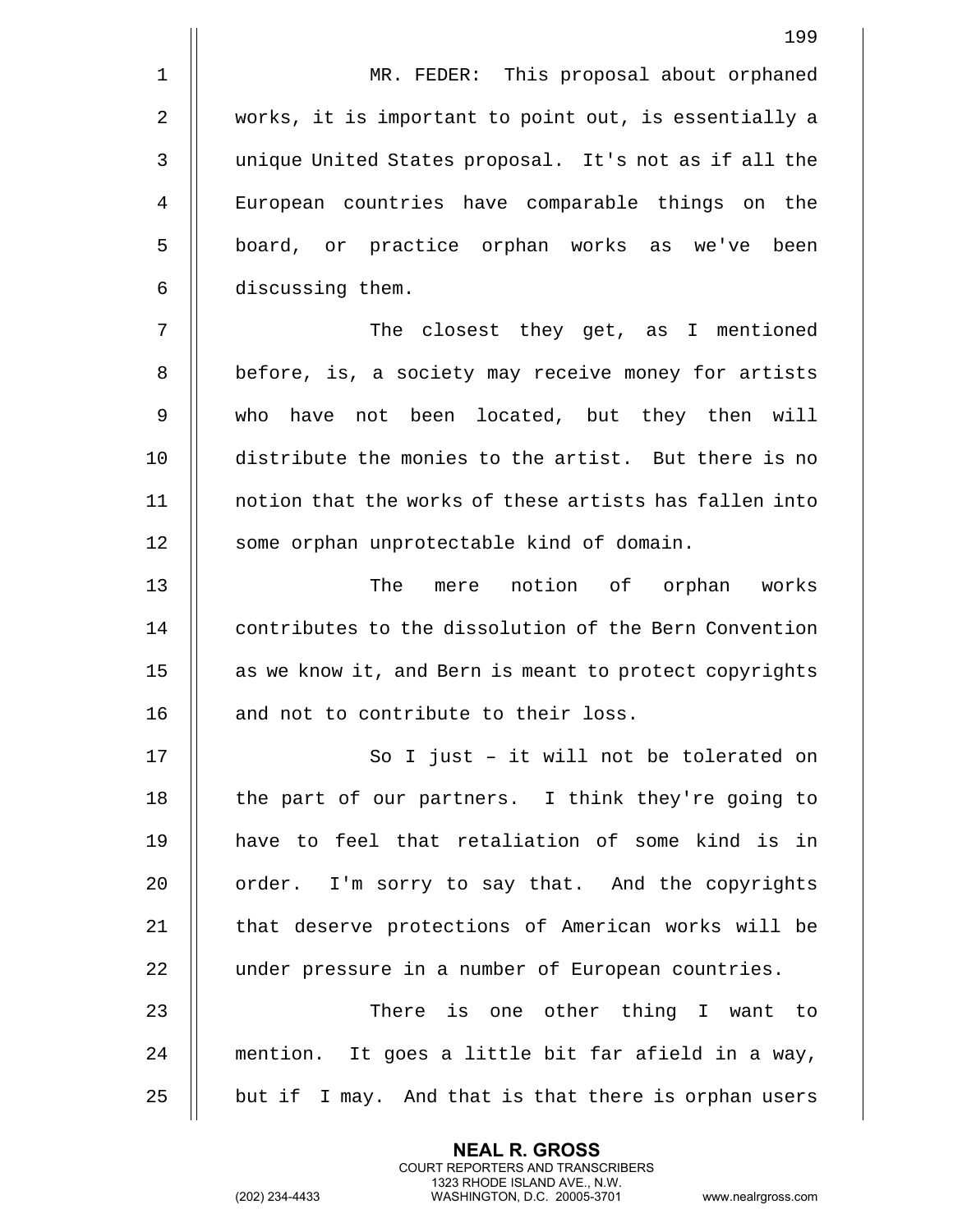| 200                                                    |
|--------------------------------------------------------|
| as well as orphan works. And I'm talking about those   |
| people who use works without the permission of the     |
| creators, perhaps on the basis of their being          |
| unlocatable, and exploit these works. They're very,    |
| very difficult to track by societies. We've tried to   |
| do so in a great many instances, and they are often    |
| untrackable by virtue of their being essentially fly   |
| by night.                                              |
| It would be ludicrous for us to ask the                |
| government to compensate creators for the loss and     |
| illegal taking of their works by such people, totally  |
| ludicrous.                                             |
| But it's<br>no less ludicrous for the                  |
| government to sanction the unauthorized taking of      |
| creative works by the users on the mere claim that the |
| users couldn't find the creator in question.           |
| And once again there is a system for users             |
| to employ works without the permission of the          |
| creators. It's called, for noncommercial works, for    |
| a user, commercial works it's analysis, market         |
| analysis, risk analysis.                               |
| And thirdly, I talked about the use of the             |
| disclaimer. I think those three things are more than   |
| adequate to cover the whole spectrum of what we're     |
| talking about. And orphaned works is just extraneous   |
|                                                        |

(202) 234-4433 WASHINGTON, D.C. 20005-3701 www.nealrgross.com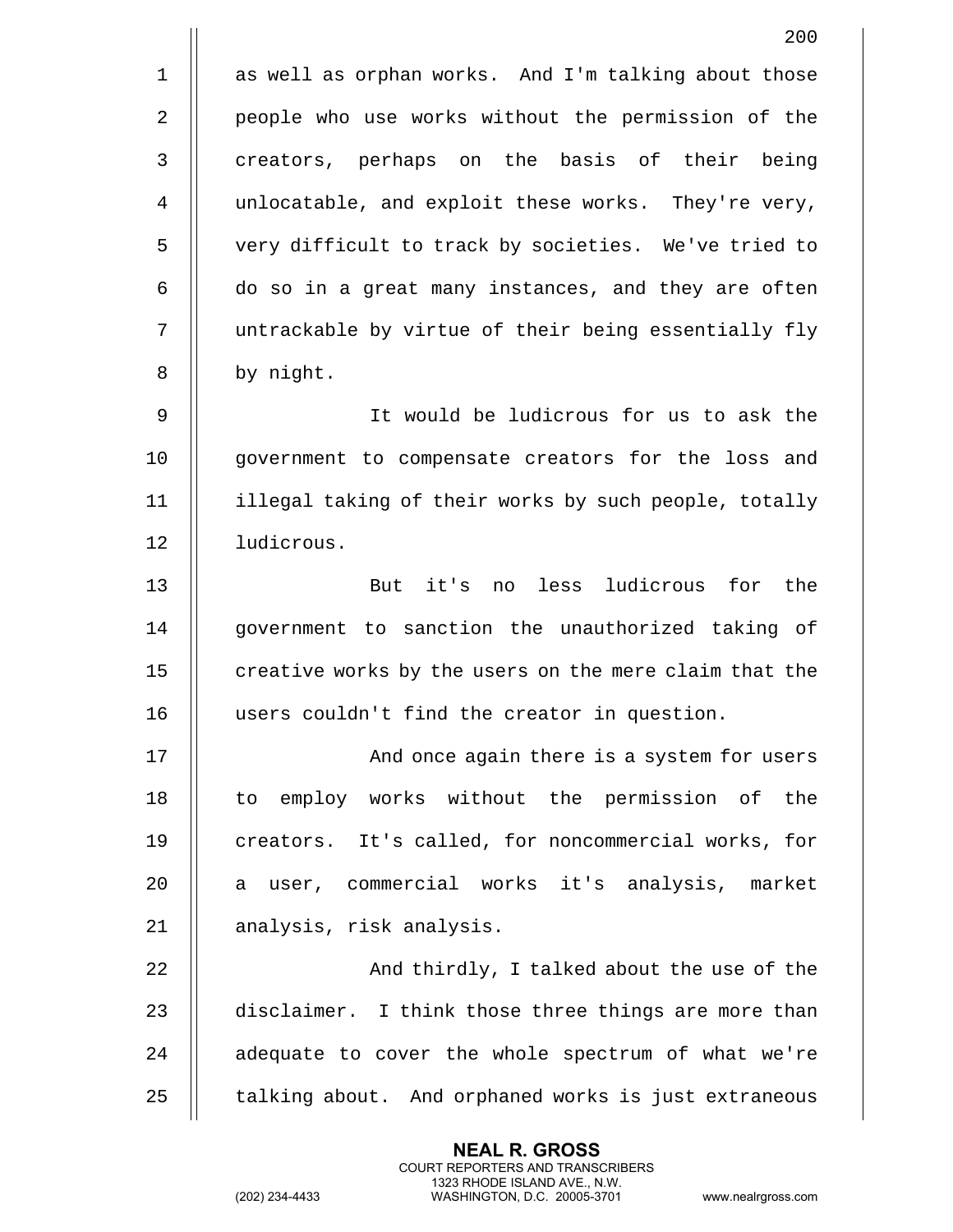|                | 201                                                    |
|----------------|--------------------------------------------------------|
| $\mathbf 1$    | as far as I'm concerned. Everything that should be     |
| $\overline{2}$ | done is already available to users.                    |
| $\mathsf{3}$   | MR. SPRIGMAN: Well, that last part just                |
| 4              | blinkers a lot of what was said earlier here today     |
| 5              | about the entire part of our culture that is orphaned. |
| 6              | And this process has produced hundreds of comments     |
| 7              | detailing cases where works are orphaned. So           |
| 8              | obviously fair use, and collecting societies and risk  |
| 9              | analysis are not taking care of the problem.           |
| 10             | Otherwise we wouldn't have all these hundreds of       |
| 11             | comments.                                              |
| 12             | But I want to go back to the idea that                 |
| 13             | Bern binds us. I don't think Bern binds us. And in     |
| 14             | any event we here in the States have our own copyright |
| 15             | tradition, which is distinct in some ways from the     |
| 16             | Europeans.                                             |
| 17             | And people overblow this. They say that                |
| 18             | we have a utilitarian tradition; the Europeans have a  |
| 19             | natural rights tradition. And this is deeper than we   |
| 20             | probably want to go at the moment, but I think our     |
| 21             | traditions, both ours and theirs, are mongrel. There   |
| 22             | is no purity to either system.                         |
| 23             | strike a somewhat different balance<br>We              |
| 24             | between the interests of authors and the interest of   |
| 25             | the public in access. The Europeans strike a somewhat  |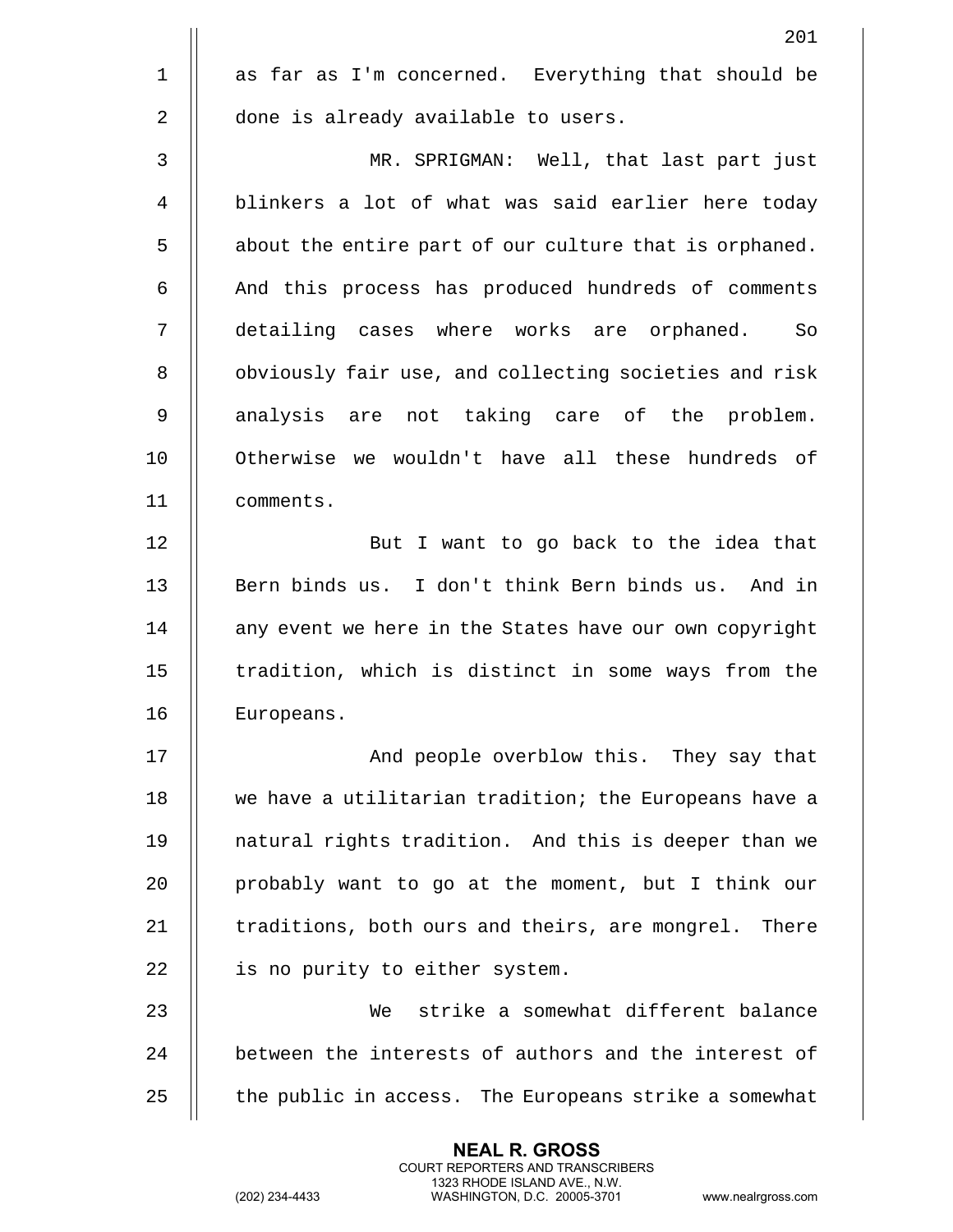|                | 202                                                    |
|----------------|--------------------------------------------------------|
| $\mathbf{1}$   | different balance from us, but we're both striking a   |
| $\overline{2}$ | balance.                                               |
| 3              | European copyrights are not perpetual, so              |
| 4              | they have utilitarian aspects to their system as well, |
| 5              | and that's all to the good.                            |
| 6              | So in other instances where we in the                  |
| 7              | states decide that there is some important policy      |
| 8              | objective in intellectual property laws, we have no    |
| 9              | hesitancy in patiently, respectfully, pressing these   |
| 10             | views on our European friends.                         |
| 11             | The Europeans have a different regime than             |
| 12             | we do for example with respect to software patents.    |
| 13             | And I know for a fact that there are both on the       |
| 14             | government level and in the private sector there are   |
| 15             | people working to align the European regime with ours. |
| 16             | And that's our policy. Now what we're                  |
| 17             | talking about here in the orphaned works area is a     |
| 18             | policy that would better balance the interests of      |
| 19             | users with the interests of creators for this category |
| 20             | of orphaned works.                                     |
| 21             | If we have some convincing to do, we                   |
| 22             | should start doing it. This is an issue that has       |
| 23             | come up perhaps first in America, because our culture, |
| 24             | our vibrant culture, our wired culture, is producing   |
| 25             | a lot of uses of orphaned works, and is bringing this  |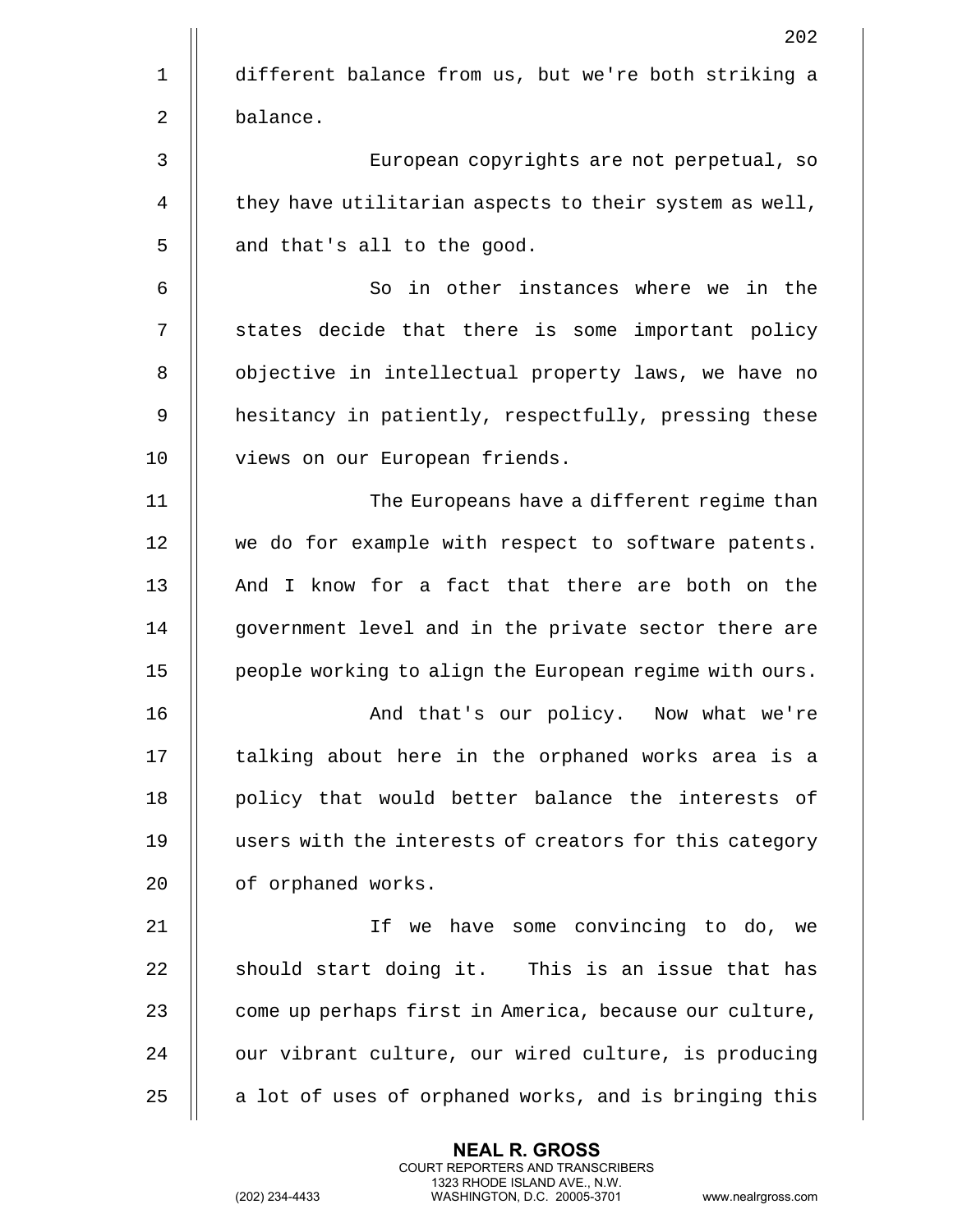|                | 203                                                    |
|----------------|--------------------------------------------------------|
| $\mathbf 1$    | problem up.                                            |
| $\overline{2}$ | But the Europeans are going to get there.              |
| $\mathbf{3}$   | And when they get there, they are going to see some of |
| 4              | the same policy issues that we do, and we should start |
| 5              | talking to them now.                                   |
| 6              | In the meantime I would not exclude the                |
| 7              | majority of works, which are foreign works, from this  |
| 8              | system. I think we can be protective of their works,   |
| 9              | and when we lay out the policy, whether it's a         |
| 10             | reasonable search policy or a finality based policy,   |
| 11             | I think we will be able to convince them that this is  |
| 12             | in everybody's interest.                               |
| 13             | MR. HOLLAND: In response to the hundreds               |
| 14             | of letters that you're referring to on behalf of       |
| 15             | people concerned about orphaned works, I would point   |
| 16             | out that we put together on very short notice, and we  |
| 17             | had to create - we had to create our own network,      |
| 18             | because one didn't exist in February. We had to put    |
| 19             | up a website to reach people by mass email, and to try |
| 20             | to locate artists who there were no existing websites  |
| 21             | to find, there was no existing list of artists to      |
| 22             | find, we had to create the list from scratch.          |
| 23             | In that short period of time, in a matter              |
| 24             | of a couple of weeks, we found over 1,500 individual   |
| 25             | artists who took the time to express their own concern |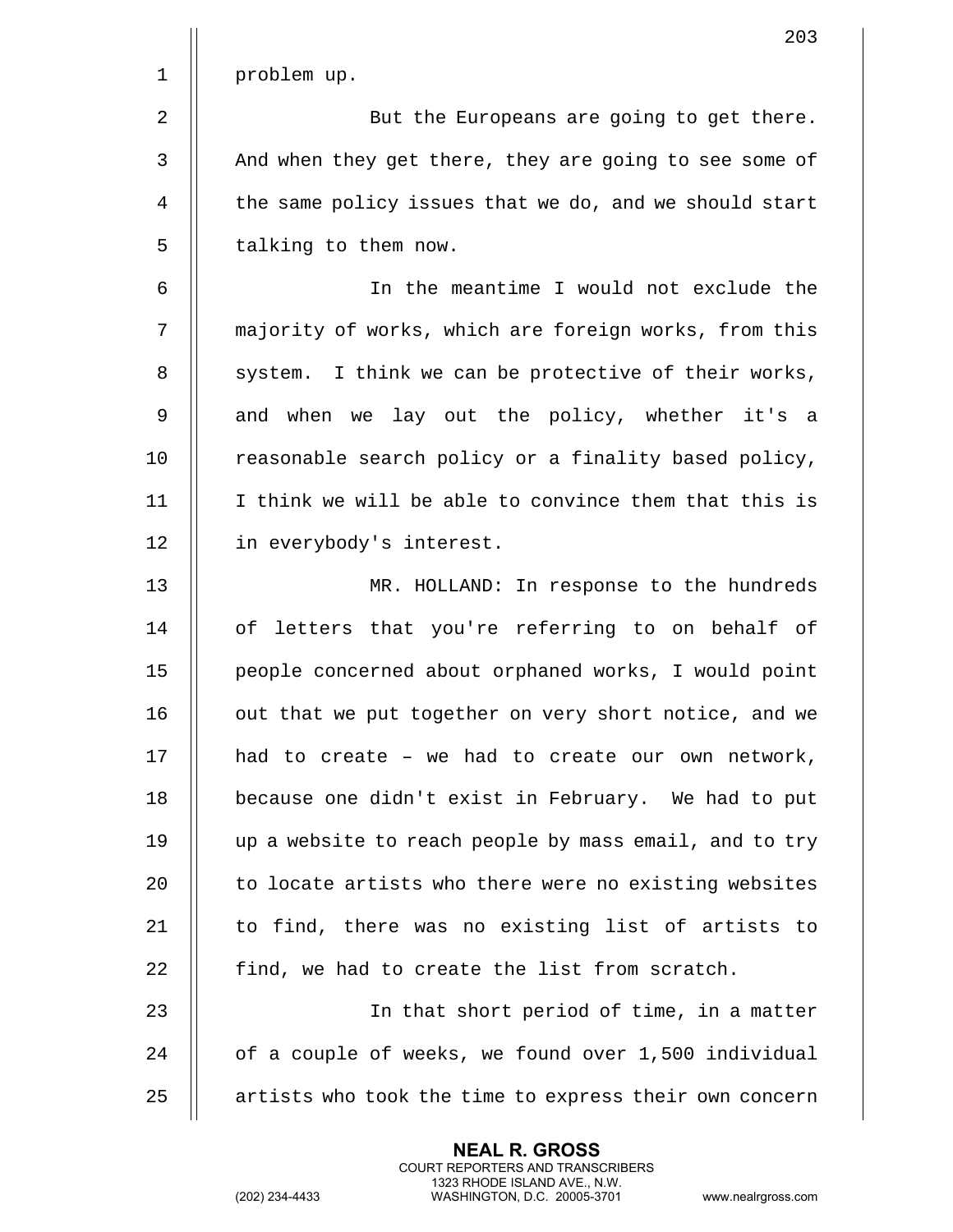1 | about this orphaned works issue, and that includes 42 2 | artists organizations, I think 20 of which come from 3 | overseas, from collecting societies as experienced as 4 Copinar (phonetic) and artists associations like the 5 | Association of Illustrators in England.

6 || So this does concern people in other  $7$   $\parallel$  countries. And the - this idea that - one of the 8 | things that I think Creative Commons has done is, it's  $9$   $\parallel$  tried to describe all artists as a species of users. 10 || I know that in speeches, Professor Lessig has talked 11 about how all art is based on art of the past. That's 12 | not necessarily true. Collage is a form of art, but 13 || creativity is not a form of collage. Creativity is a 14 | much more complex things, as psychologists, or artists 15 || or even kindergarten teachers can tell you, the 16 || ability to take something and make something out of 17 | nothing is a very complex thing.

18 It's not as simple as going on the website 19 || and remixing. So I think the concern that we located 20  $\parallel$  just in a short period of time, based on - starting  $21$  | from scratch, indicates that there is a concern on the 22 || part of artists around the world about what's 23 || happening with this study in the United States. 24 MR. CUNARD: I just want to respond I

 $25$   $\parallel$  think to Steve's second point, which is, we need to

**NEAL R. GROSS** COURT REPORTERS AND TRANSCRIBERS 1323 RHODE ISLAND AVE., N.W.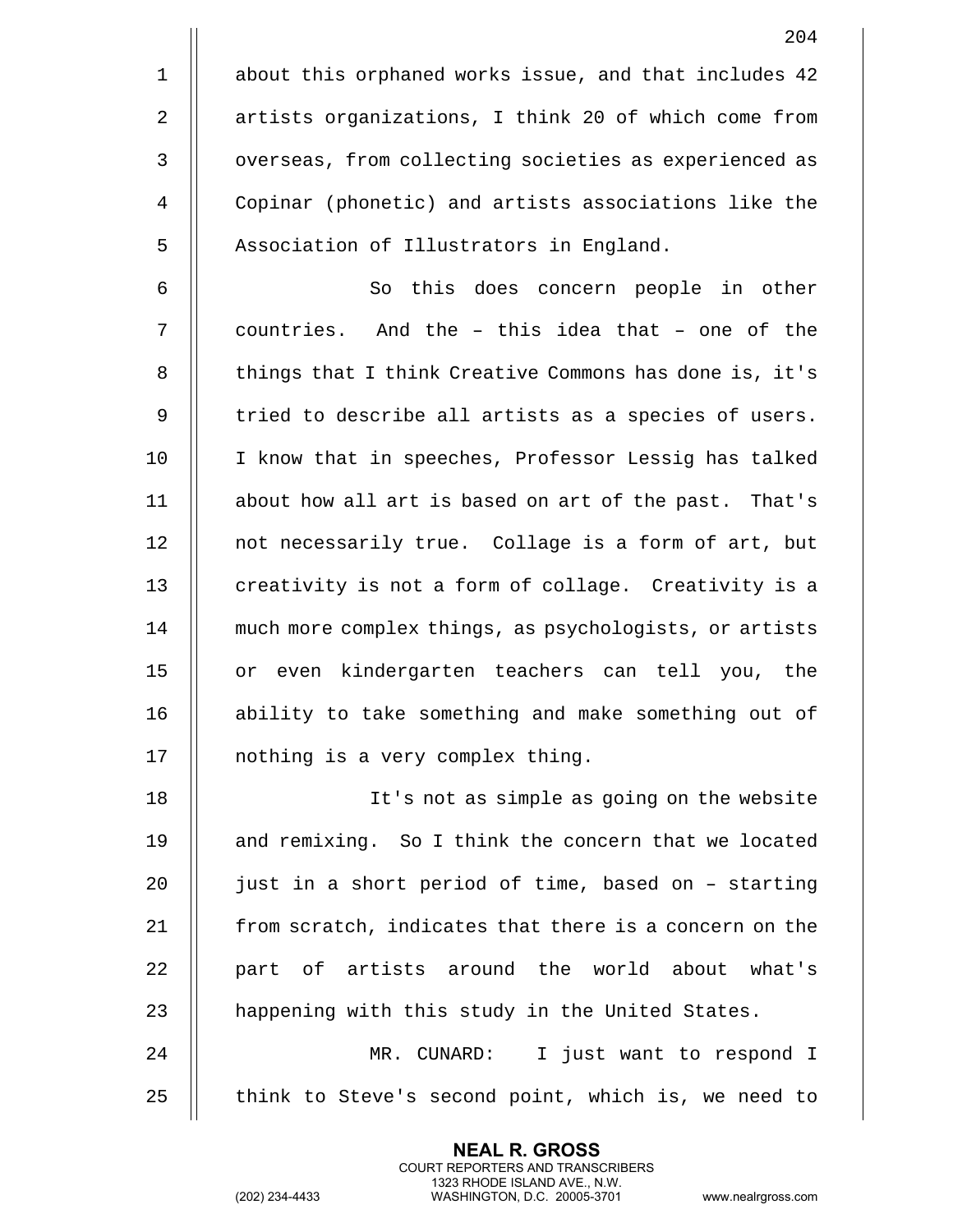|                | 205                                                    |
|----------------|--------------------------------------------------------|
| $\mathbf 1$    | distinguish between the separation of U.S. and non-    |
| $\overline{2}$ | U.S. works, and the possibility that whatever uses are |
| $\mathbf{3}$   | made of works in the United States will be perceived   |
| 4              | or displayed or performed or distributed overseas.     |
| 5              | Once a work is in the United States,                   |
| 6              | whether it's a U.S. work or a foreign work, it's       |
| 7              | essentially entitled to the same treatment.<br>And     |
| 8              | whether it's a U.S. or foreign work, if it's put into  |
| 9              | a book and a book is distributed overseas it's only    |
| 10             | going to be subject to orphaned works treatment, and   |
| 11             | frankly only subject to fair use treatment, in the     |
| 12             | United States.                                         |
| 13             | So even today, to Ted's point, scholars                |
| 14             | and artists live with territoriality, and it's         |
| 15             | limitations, in deciding whether to make fair use of   |
| 16             | a particular work. And that's an incomplete solution,  |
| 17             | because books are now distributed globally. Websites   |
| 18             | are accessible globally.                               |
| 19             | And so I think people similarly would be               |
| 20             | cognizant of the fact that whatever benefits they get  |
| 21             | from orphan work status, that is to say, a limitation  |
| 22             | on remedies in a lawsuit brought in a U.S. court,      |
| 23             | however unlikely that would be, isn't going to benefit |
| 24             | them at all overseas whether it's a U.S. work or a     |
| 25             | non-U.S. work.                                         |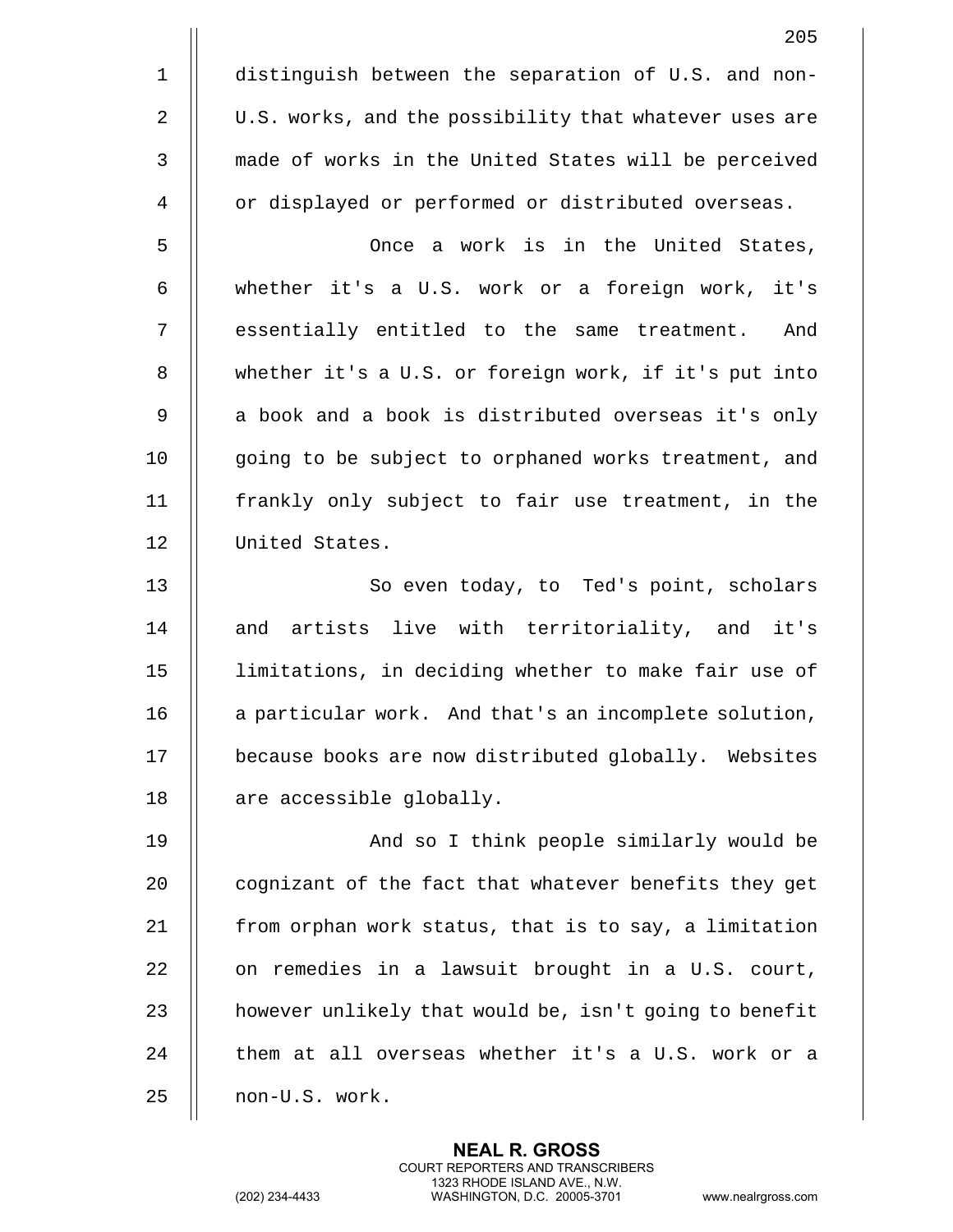1 MR. METALITZ: I think I didn't express 2 || myself very clearly, because that wasn't the point I 3 was trying to make, although I think you're right that 4 || there is going to be this question of what are 5 | people's expectations about once they have the orphan  $6$   $\parallel$  work status and there is an educational effort to 7 undertake it to make it clear that it only affects 8 || rights under U.S. law.

9 My concern was a little bit different, 10 which was not with the status quo of what laws are 11 | outside the United States, although I would note that 12 many countries have orphan works provisions on the 13 || books. Just to name two not insignificant markets, 14 | Japan and Korea. And Korea is now moving to make its 15 || orphan works provision, which is basically an 16 || authority to a government ministry to set a license  $17$  || rate. It's similar to the Canadian provision.

18 They're moving to make that applicable 19 || only to Korean works. And for the reason, the stated 20  $\parallel$  reason, by the way, that they are not sure that to 21 make it applicable to foreign works would comply with 22 | their Bern obligations.

23 Those countries already have laws on the 24 || books, but my concern is with what other countries 25 will do if the U.S. moves toward an orphan works

> **NEAL R. GROSS** COURT REPORTERS AND TRANSCRIBERS 1323 RHODE ISLAND AVE., N.W.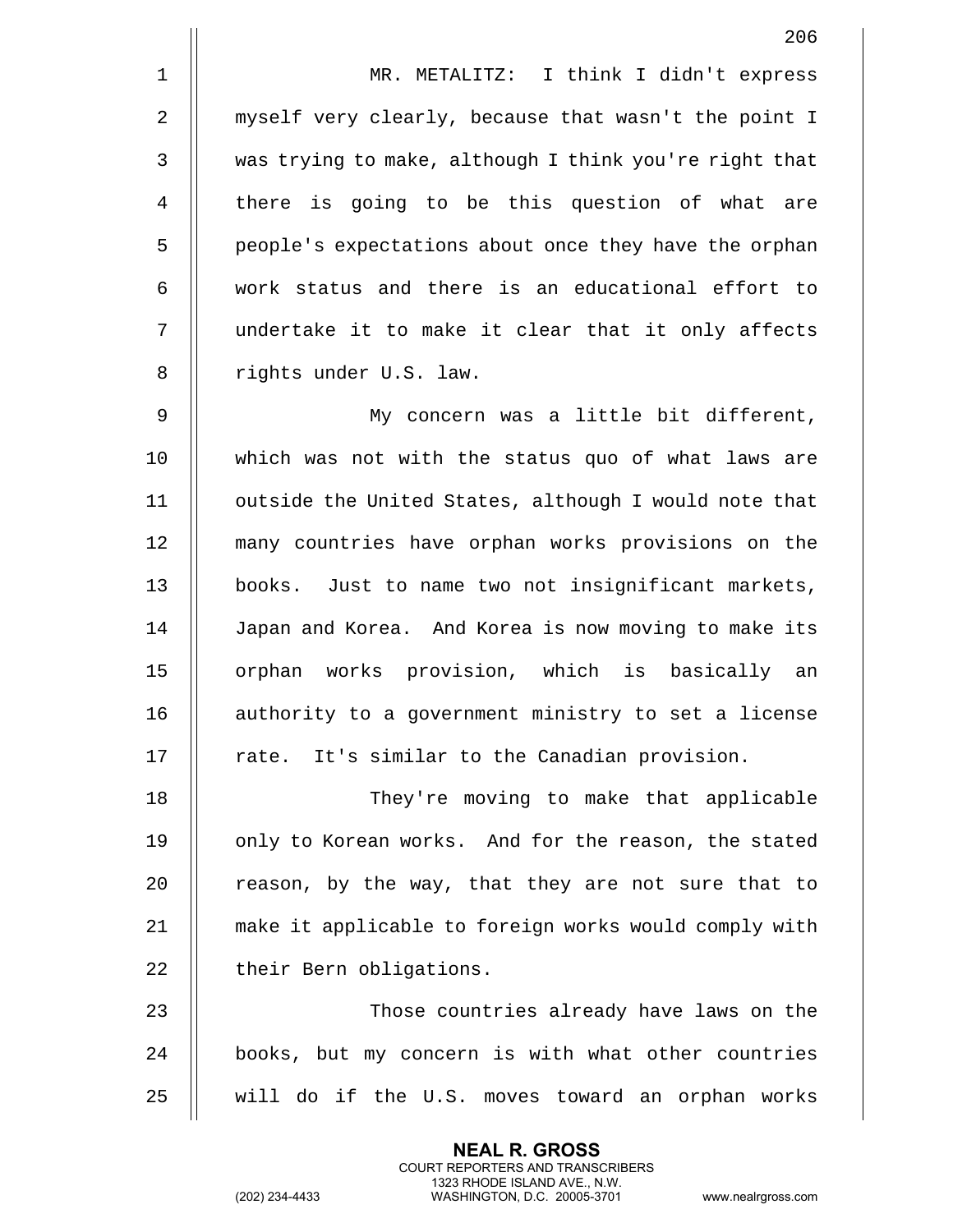|                | 207                                                    |
|----------------|--------------------------------------------------------|
| $\mathbf 1$    | regime, and what impact that would have on foreign     |
| $\overline{2}$ | works in those countries, particularly U.S. ones.      |
| $\mathsf 3$    | So this I think is a reason to move                    |
| $\overline{4}$ | cautiously in this area. I'd emphasize again that      |
| 5              | from the perspective of the recording industry as a    |
| 6              | user, it would probably benefit us to have this regime |
| 7              | apply to foreign works, because there are foreign      |
| 8              | works which we want to make use of and we can't        |
| 9              | through due diligence locate or identify the copyright |
| 10             | owner. So it would be good from that perspective.      |
| 11             | But I think from the other perspective, we             |
| 12             | should be cautious about how it would impact the       |
| 13             | protection of U.S. works in other countries.           |
| 14             | MR. SIGALL: Jeff hopefully reminded me                 |
| 15             | that I did skip over that last prong of the three-step |
| 16             | We did actually have a specific question<br>test.      |
| 17             | related to that. And it plays off of - and I think     |
| 18             | this will be the last topic that we have - it plays    |
| 19             | off of a discussion yesterday that would involve the   |
| 20             | question of how you put unpublished works within this  |
| 21             | system.                                                |
| 22             | A lot of concern was expressed about                   |
| 23             | including unpublished works in this system regarding   |
| 24             | the creator's ability to keep works that it wouldn't   |
| 25             | want published away from the public.                   |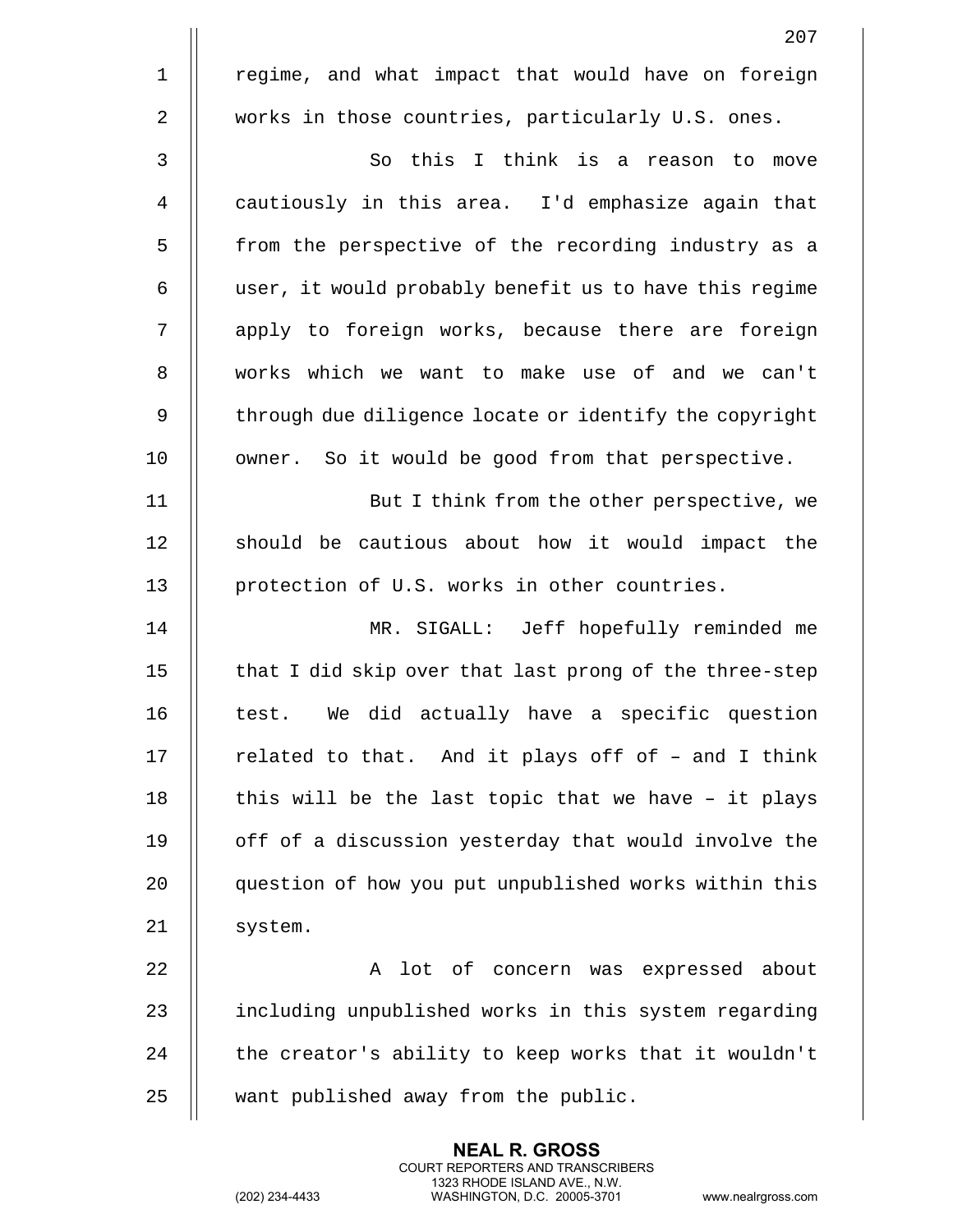|             | 208                                                    |
|-------------|--------------------------------------------------------|
| $\mathbf 1$ | I'm thinking most specifically in this                 |
| 2           | case of works that for creative reasons they think     |
| 3           | aren't the ones that should be out there representing  |
| 4           | them, to avoid questions of privacy and other laws.    |
| 5           | If we could stick to that kind of example.             |
| 6           | And I guess the question is, in an orphan works regime |
| 7           | that would be applicable to unpublished works, and     |
| 8           | that would result in a situation where the user could  |
| 9           | make use of an unpublished work, and then even after   |
| 10          | the owner surfaced and said, that's not - that's my    |
| 11          | work and I don't want it published, if a regime would  |
| 12          | not permit some sort of injunction to stop the use of  |
| 13          | the work, but only require compensation, how does that |
| 14          | square with the command of the three-step test to not  |
| 15          | unreasonably prejudice the legitimate interests of the |
| 16          | right holder?                                          |
| 17          | I guess we're talking about interests in               |
| 18          | the form of nonmonetary creative control interests of  |
| 19          | the right holder, particularly in light of the         |
| 20          | perspective of European countries with respect to      |
| 21          | moral rights and other rights of integrity with        |
| 22          | respect to works, that kind of analysis in light of    |
| 23          | their approach to that issue, how does this work, if   |

  $\parallel$  we had a system that would permit use of these 25 | unpublished works requiring only some form of

> **NEAL R. GROSS** COURT REPORTERS AND TRANSCRIBERS 1323 RHODE ISLAND AVE., N.W.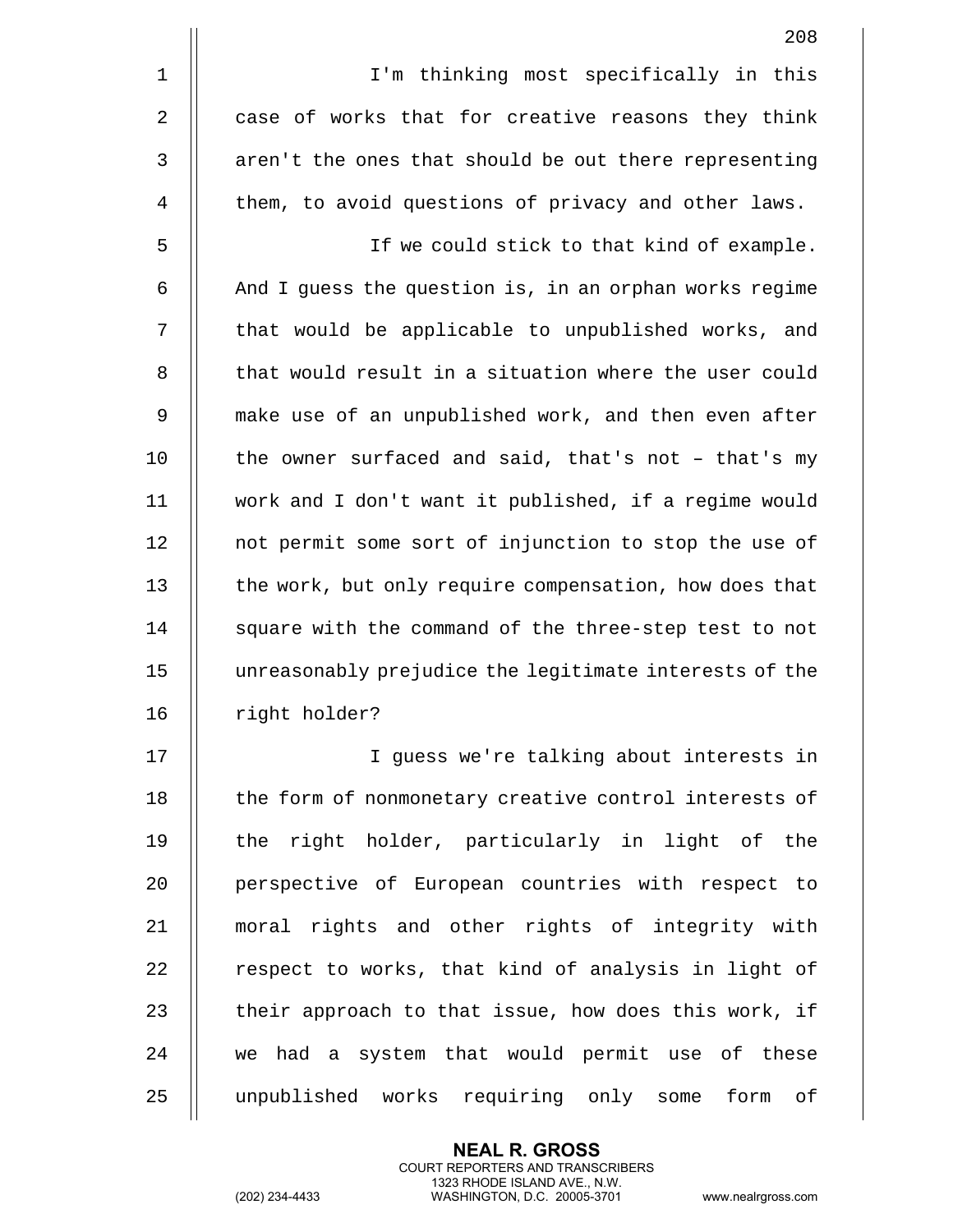1 | compensation.

2 MR. SPRIGMAN: Obviously the scope of 3 moral rights is an issue on which our U.S. outlook is 4 || somewhat different from the kind of norm among 5 || Europeans, although it's wrong to say that the 6 | Europeans are monolithic on this. They actually 7 differ amongst themselves. So to speak of a European 8 || approach to this is a little too broad.

9 || But crudely, we here in the States have 10 insisted for some time that the combination of the 11 incidents of copyright law and the Lanham Act and 12 | state defamation law and state unfair competition law, 13 || you put those altogether, that equals sufficient 14 | respect for moral rights for us to actually accede to  $15$  || Bern and to satisfy its standards.

16 || And that has been our position for a long 17 || time, and that continues to be our position. And 18 || there are some complaints, but there isn't a 19 || tremendous amount of pressure on that position, and I 20 | don't foresee a tremendous amount of pressure on that 21 | position.

22 || So that position was reiterated what is it 23  $\parallel$  last term by the Supreme Court in the Daystar case, 24 || where they basically said that the right which was 25 || sought, which was kind of a permanent right of

> **NEAL R. GROSS** COURT REPORTERS AND TRANSCRIBERS 1323 RHODE ISLAND AVE., N.W.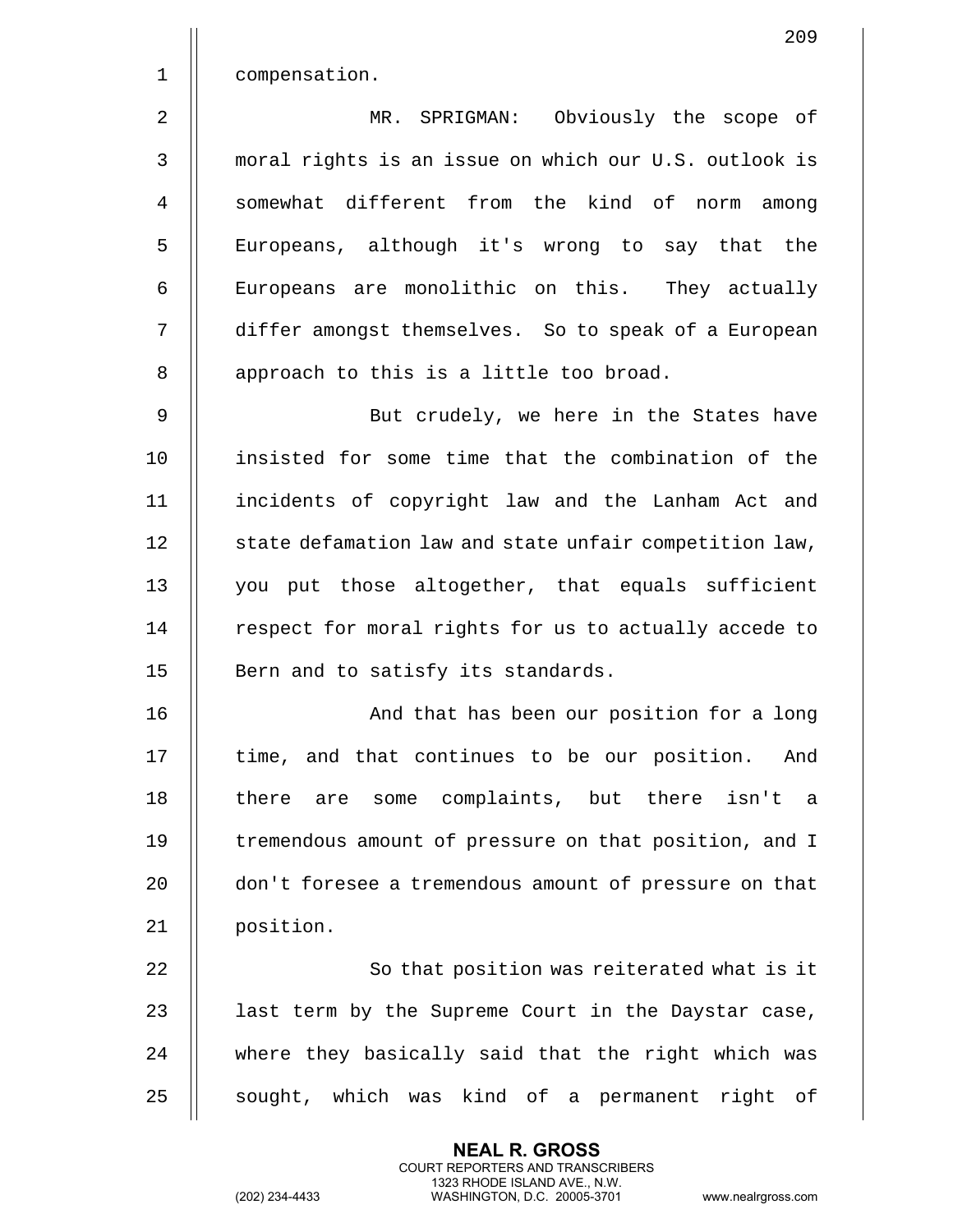|                | 210                                                     |
|----------------|---------------------------------------------------------|
| $\mathbf 1$    | attribution was not available under the Lanham Act for  |
| $\overline{2}$ | this particular piece of property, and the copyright    |
| 3              | law didn't provide it either, so it did not exist.      |
| 4              | So again the narrowness of our conception               |
| 5              | of moral rights is pretty clearly established in U.S.   |
| 6              | law.                                                    |
| 7              | There is nothing in the systems that we've              |
| 8              | been talking about, either the reasonable effort        |
| 9              | system or the kind of categorical system that we favor  |
| 10             | that would detract from the level of respect for moral  |
| 11             | rights that the U.S. already accords.                   |
| 12             | We have the Visual Artists Rights Act, we               |
| 13             | have these narrow incidents where we have special       |
| 14             | rights. None of that goes away.                         |
| 15             | think<br>that this question<br>So<br>оf<br>$\mathbf{I}$ |
| 16             | reasonable interests, reasonable author's interests,    |
| 17             | is untouched.                                           |
| 18             | MR. SIGALL: Let me clarify my question.                 |
| 19             | I probably shouldn't have mentioned moral rights at     |
| 20             | the end. That may have confused the question.           |
| 21             | don't think it's a controversial<br>T.                  |
| 22             | statement to say that many authors and copyright        |
| 23             | owners believe that it is their interests of copyright  |
| 24             | to control first publication of their work separate     |
| 25             | and apart from a question of whether that's a moral     |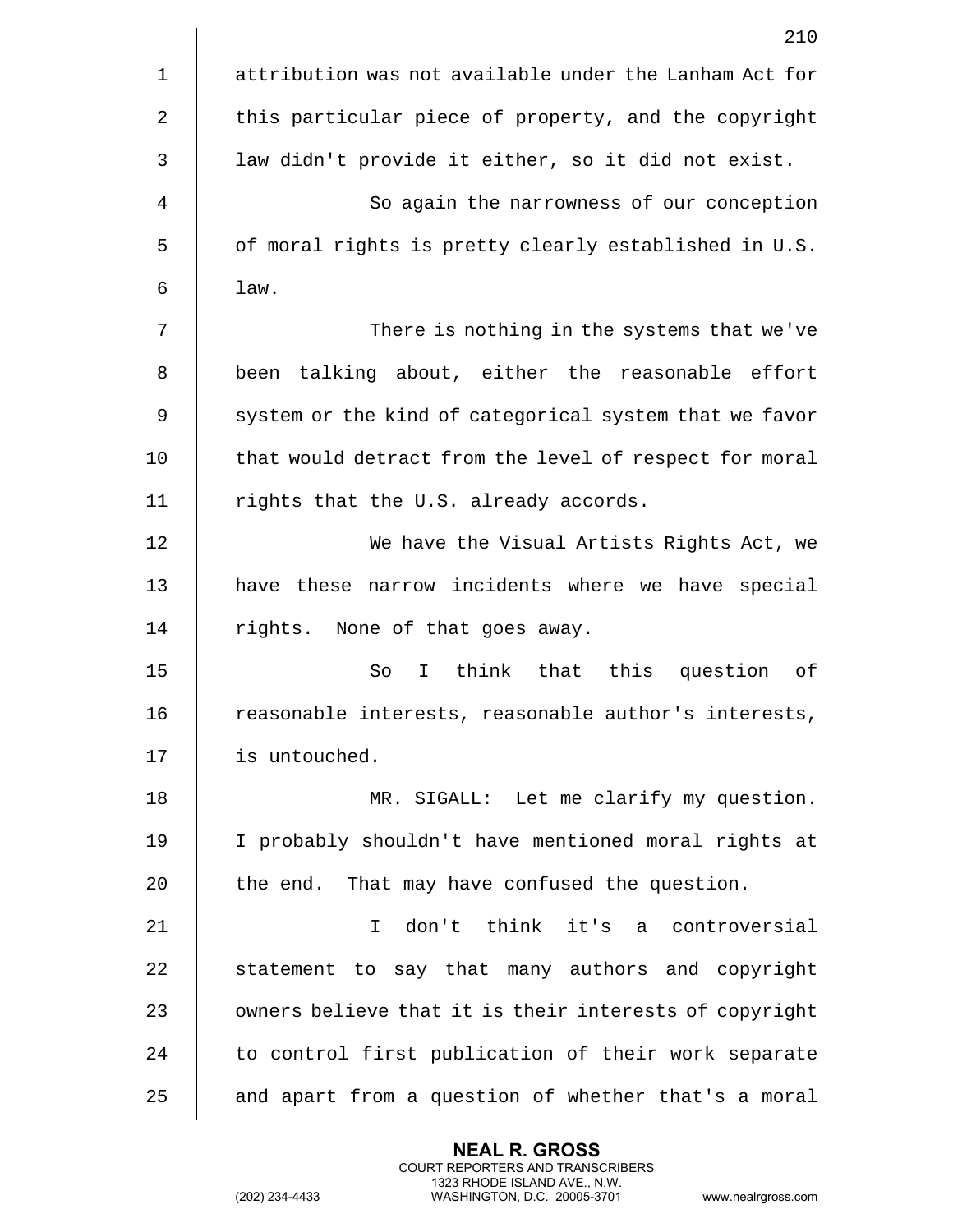5 || So I'm trying to focus mostly on what  $6$  | everyone would agree U.S. copyright law does give an  $7$   $\parallel$  author, which is the ability to do that, and I think 8 || that's reaffirmed in the Harper & Roe case in the 9 || Supreme Court, the question of first publication 10 || predominantly.

11 That, the question is whether that 12 || expectation and that legitimate interest of a 13 || copyright owner in the context of this, an orphan 14 works regime like the one we are describing and 15 || talking about yesterday, whether that raises 16 || international issues, and how a third prong of the  $17$   $\parallel$  three part test affects that type analysis in that 18 || specific situation to give us some frame of reference 19 | to analyze these issues.

20 MR. CUNARD: What the third prong says, 21 || and that do not unreasonably prejudice the legitimate 22 | interests of the right holder.

23 || So people have analyzed what is meant by 24 unreasonably prejudice and legitimate interests. And 25 | a position that would say that unpublished works could

> **NEAL R. GROSS** COURT REPORTERS AND TRANSCRIBERS 1323 RHODE ISLAND AVE., N.W.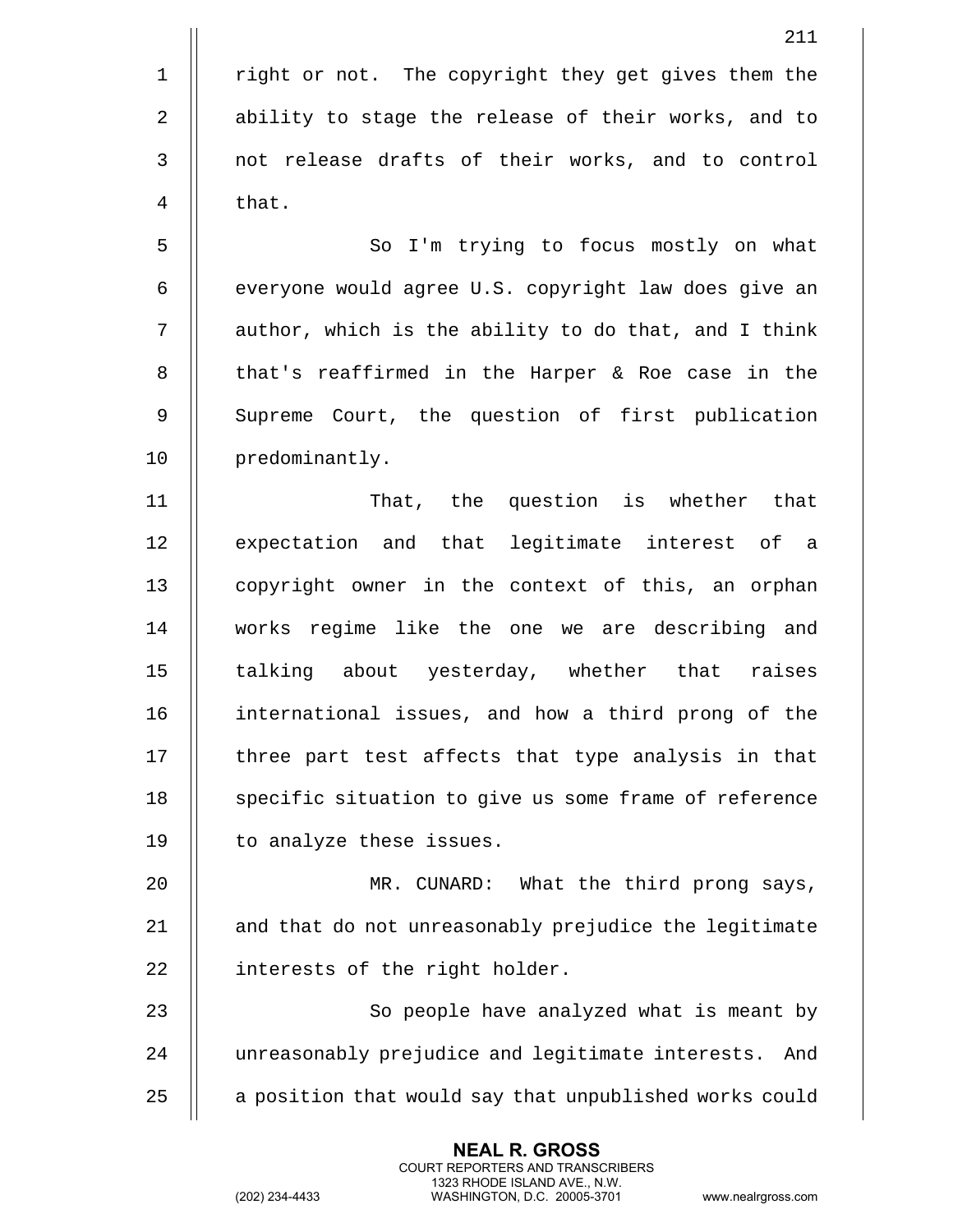1 || never be the subject of this Bern exception would take 2 | the position that any use of an unpublished work, not 3 | matter how small, no matter whether it had an economic 4 | effect on the copyright owner or not, unreasonably  $5$  | prejudices the rights of the copyright owner. 6 || And I think United States law pretty

7 | conclusively responds to your question by saying that 8 in 1992, when Section 107 was amended, Congress 9 || specifically acknowledged that fair use could be made 10 || of unpublished works, presumably in conformity with 11 || Bern, and presumably because people thought that fair 12 | uses, which by the way are not limited to particular 13 limited sense of Yiddish songs from Lodz, but apply 14 || qenerally to every conceivable kind of copyrights work 15 under the horizon, that those kinds of fair uses did 16 || not unreasonably prejudice the legitimate interests of 17 | the copyright holder.

18 || And as I said at the beginning of this, 19 it's ultimately up to Congress to make the 20 **determination as to what unreasonably prejudices those** 21 legitimate interests. We concluded, I think, in 1992 22 | that unpublished works were not categorically excluded 23 | from special treatment by virtue of the third prong of 24 | the Bern test.

25 MR. KASUNIC: Well, I certainly am not

**NEAL R. GROSS** COURT REPORTERS AND TRANSCRIBERS 1323 RHODE ISLAND AVE., N.W.

212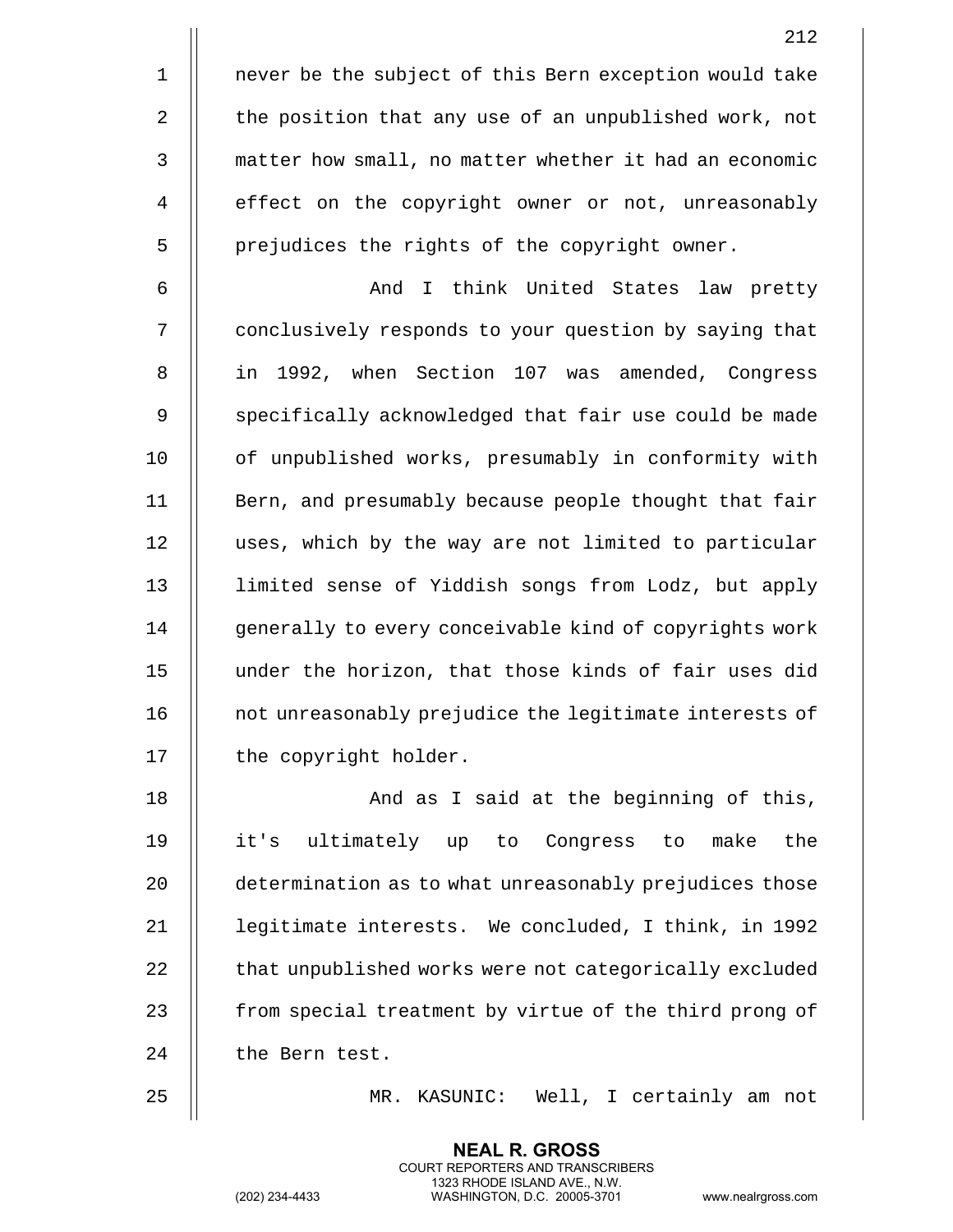|             | 213                                                    |
|-------------|--------------------------------------------------------|
| $\mathbf 1$ | either. But in terms of comparing orphan works and     |
| 2           | fair use, I think we have some significant differences |
| 3           | between the two, when we're talking about commercial   |
| 4           | use of works for any purpose, as opposed to in the     |
| 5           | fair use context where you have a limited scope or a   |
| 6           | limited purpose on a case-by-case basis.               |
| 7           | Here we are talking about whole classes of             |
| 8           | works involving every - we're talking about all works, |
| 9           | and scope is really not in anyway limited.             |
| 10          | MR. CUNARD: Well, I was really responding              |
| 11          | to the threshold question, which was, sort of          |
| 12          | categorically could - would unpublished works always   |
| 13          | run afoul of the third prong of the Bern test. And I   |
| 14          | think the answer to that is no.                        |
| 15          | But then I think you're right that we                  |
| 16          | would need to analyze on its own bottom the question   |
| 17          | of whether an orphan work regime with respect to       |
| 18          | either published or unpublished work would run afoul   |
| 19          | of that third prong.                                   |
| 20          | And as I alluded to earlier, I don't think             |
| 21          | that it does, because I don't think that<br>it         |
| 22          | unreasonably prejudices the legitimate interests of    |
| 23          | the rights holder. And for that even though the panel  |
| 24          | decision might be viewed as having gone in the         |
| 25          | opposite direction from those who would propose an     |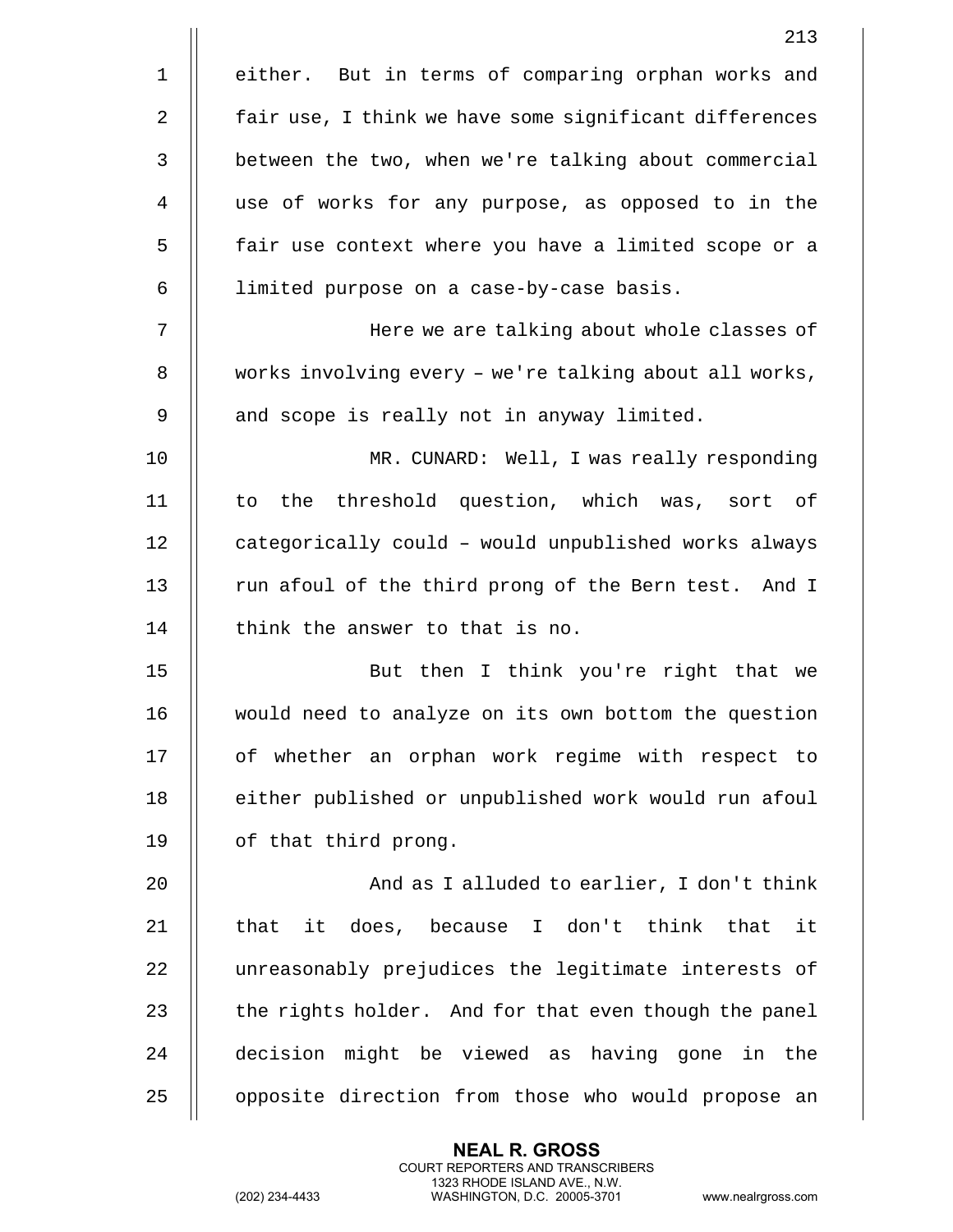1 | | orphan works regime here, I think there is language 2 | through the panel decision which would say that in 3 | this situation where somebody isn't enjoying actual or 4 | potential revenues from the exploitation of the work, 5 | there is no loss to or prejudice to the economic 6 interests of the copyright owner that would run afoul 7 | of that prong.

8 I mean this is the kind of issue that I 9  $\parallel$  think frankly is better not described in this setting, 10 || or discussed in this setting, but perhaps either in a 11 || kind of written analysis or in a sort of more intimate 12 | environment, because it's really hard to sort of work 13 with all the legal precedents, even those of us who 14 || are sometimes in ivory towers and sometimes now would 15 prefer perhaps just to sit down and talk about it in 16 || a small room setting.

17 UNIDENTIFIED SPEAKER: I graduated from a 18 marble tower to an ivory tower, and I submitted this 19 written work, and this analyzes these issues.

 The way I would characterize the panel decision is, on balance, it's actually favorable for 22 | a system to address orphan works. And the owners of  $\parallel$  the works, subject to the 110.5 provision, were 24 || actually receiving some fraction of revenues from the  $\parallel$  establishments that they were serving.

> **NEAL R. GROSS** COURT REPORTERS AND TRANSCRIBERS 1323 RHODE ISLAND AVE., N.W.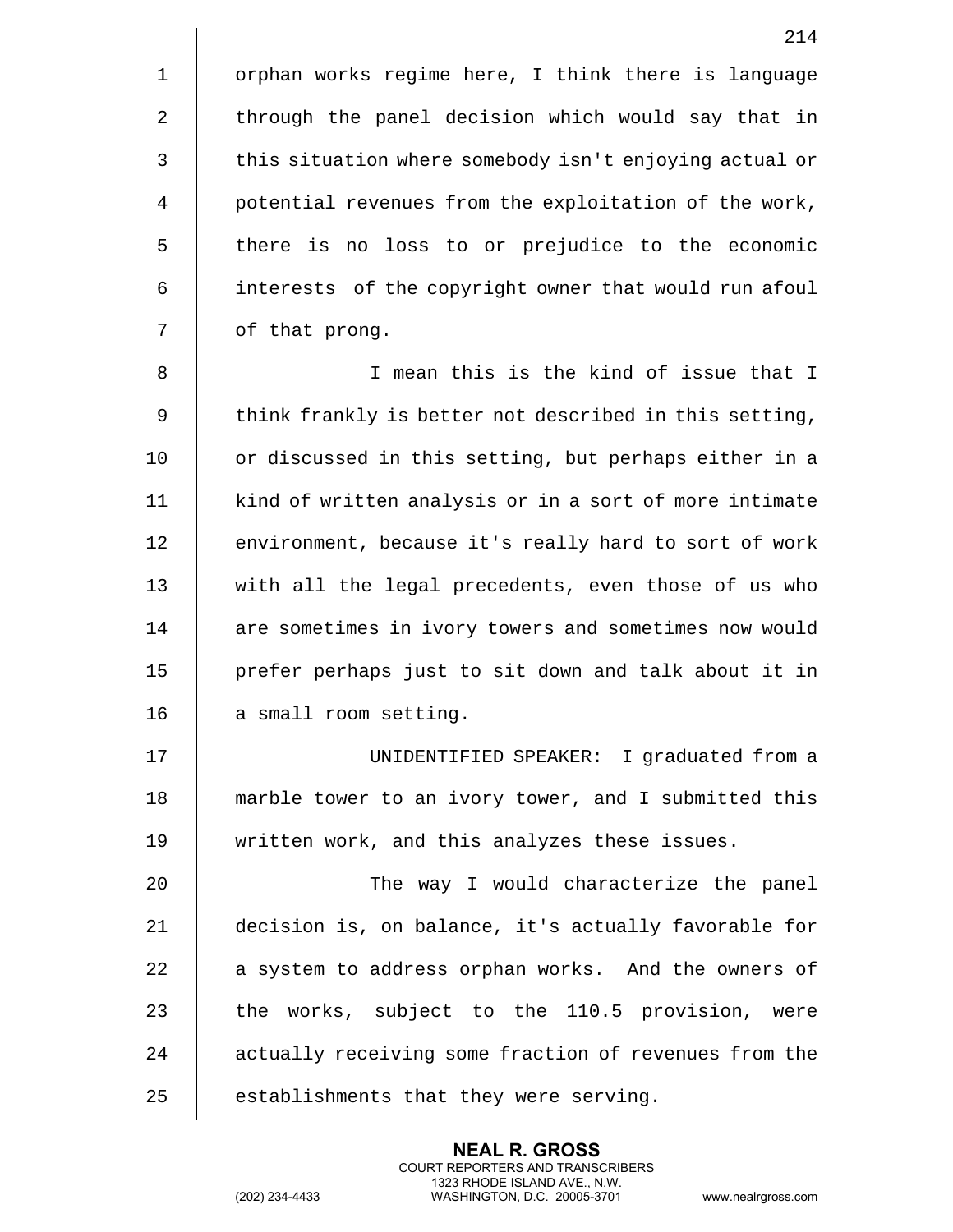1 || It was the compulsory license put into 2 | place that deprived them of any revenues. So it's not 3 || a categorical imperative that there be no deprivation 4 of income. The question is whether it's an 5 unreasonable deprivation of income, given the kind of  $6$  || policy that you are pursuing. 7 || So I think again the complexities of the 8 | 110.5 decision are deep, but it involves compulsory 9 || licenses that are not really similar to what we're 10 || talking about. And even so it approved many of the 11 uses that were sought under 110.5. 12 MR. FEDER: Suppose you came across a 10- 13 || page Salinger short story. Or a part of a short story 14 if you will. And he kept writing Salinger and he 15 didn't answer. Salinger is a well known recluse. And 16 || you couldn't get hold of him, and you kept writing, 17 || kept writing. And finally you published the work. 18 It's going to have a strong impact on the financial 19 || value of that work when and if he comes to publish it 20 | himself, or if his heirs come to do it. 21 MR. CUNARD: But I think even the most 22 | radical proponents of an orphaned works regime would 23  $\parallel$  not consider that use subject to orphan works status. 24 || MR. HOLLAND: Why not?

25 MR. CUNARD: We covered this at great

**NEAL R. GROSS** COURT REPORTERS AND TRANSCRIBERS 1323 RHODE ISLAND AVE., N.W.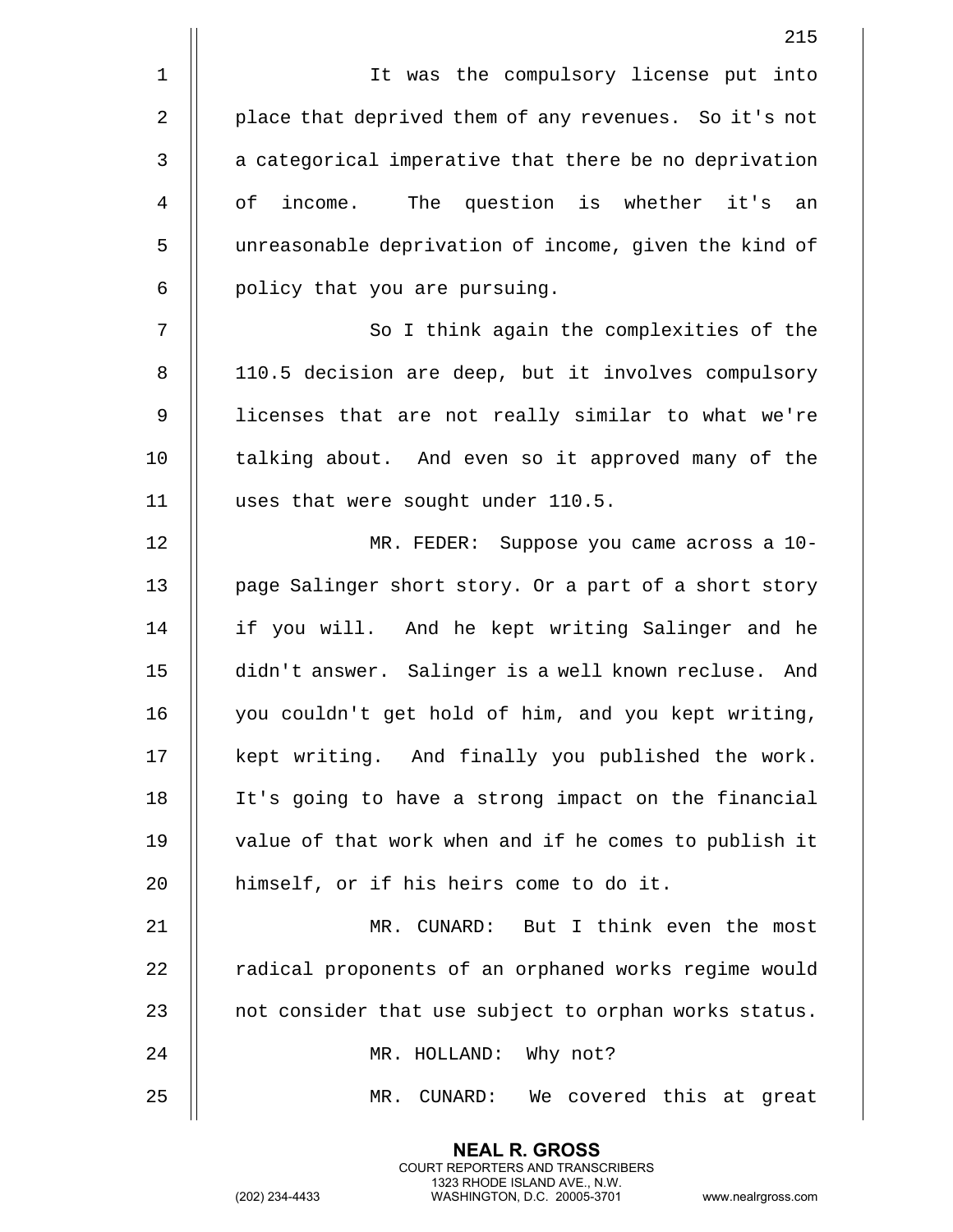|             | 216                                                    |
|-------------|--------------------------------------------------------|
| $\mathbf 1$ | length yesterday. Because the owner has expressly      |
| 2           | made it clear that he refuses to license it. It's      |
| 3           | absolutely within the right of the copyright owner to  |
| 4           | express his or her refusal to license.                 |
| 5           | That is clearly not a<br>оf<br>case                    |
| 6           | unidentifiable, unlocatable copyright owner.           |
| 7           | MR. METALITZ: I was just going to say, I               |
| 8           | think Jeff is too moderate to speak for the radical    |
| 9           | view of orphaned works, because we certainly saw many  |
| 10          | submissions in this proceeding that said, in that      |
| 11          | circumstance where you get no answer, no answer and no |
| 12          | answer, can you be charged with notice that J.D.       |
| 13          | Salinger has this view?                                |
| 14          | Maybe it's not J.D. Salinger, it's the                 |
| 15          | next author who is not such a well known recluse.      |
| 16          | Some people do think that's an orphaned work. I        |
| 17          | don't. And I think it should be made clear that it's   |
| 18          | not.                                                   |
| 19          | But that's a universally held view.                    |
| 20          | MR. HOLLAND: Steve just made my point.                 |
| 21          | You're basing your argument on the assumption that     |
| 22          | since J.D. Salinger is known as a recluse that that    |
| 23          | would count some sort of due diligence.                |
| 24          | If he weren't well known but had the same              |
| 25          | proclivities, would he be entitled to the same rights  |
|             |                                                        |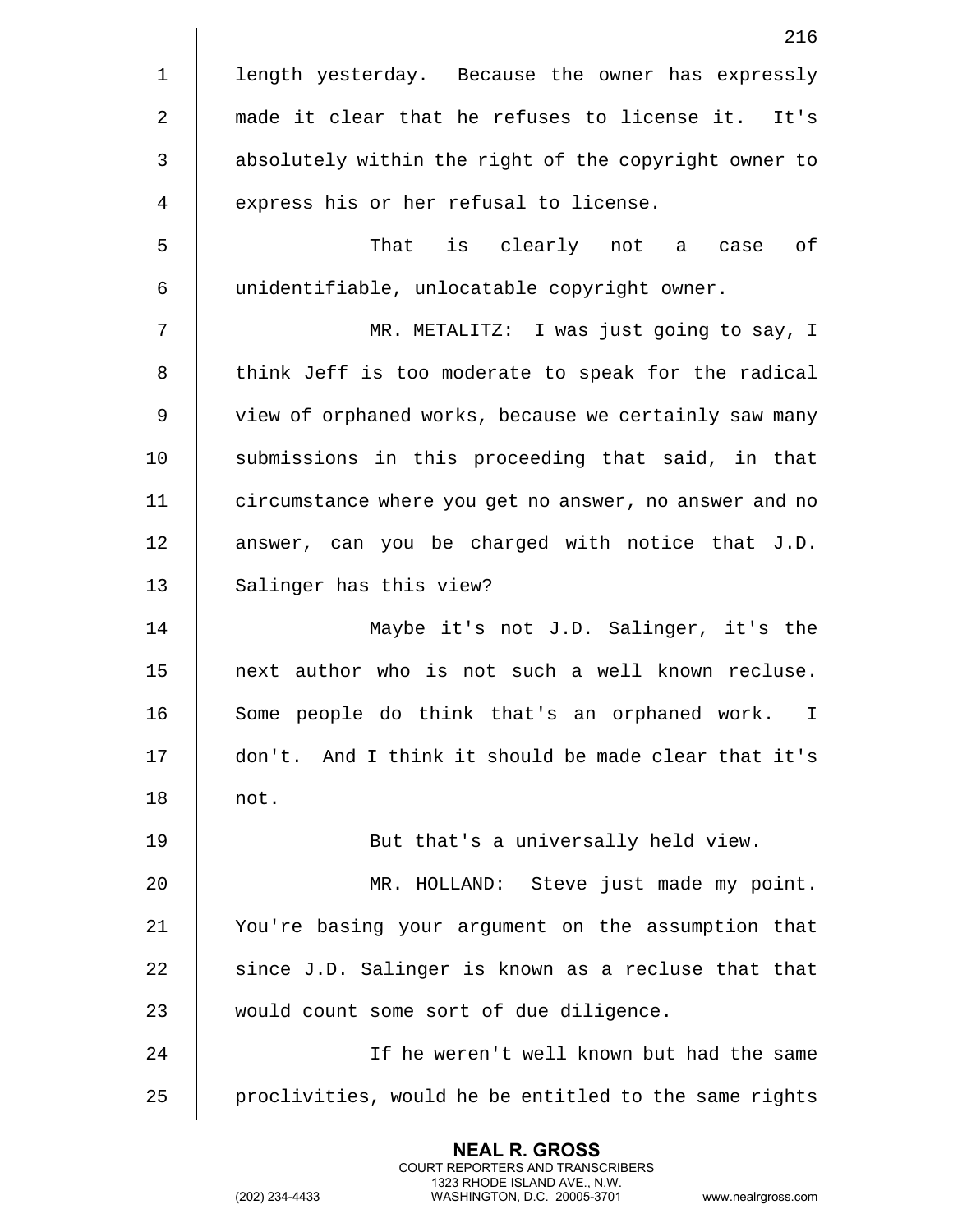|             | 217                                                    |
|-------------|--------------------------------------------------------|
| $\mathbf 1$ | not to see his work used?                              |
| 2           | MR. CUNARD:<br>Yes, the<br>hypothetical,               |
| 3           | whether it's J.D. Salinger or not, is that there is a  |
| 4           | known person whose name is associated with; that       |
| 5           | you've contacted that person; that person has refused  |
| 6           | to authorize permission.                               |
| 7           | That's different from a situation where                |
| 8           | you're sending a letter out to 20 people and saying,   |
| 9           | are you the copyright owner? You have no idea whether  |
| 10          | any of them is the copyright owner. And they all       |
| 11          | refuse to answer the letter.                           |
| 12          | The hypothetical was, it's either J.D.                 |
| 13          | Salinger or somebody else who is a known identifiable  |
| 14          | findable individual who refuses to license the work.   |
| 15          | And I would say $-$ I don't know what every            |
| 16          | comment would say, but I would say that at least our   |
| 17          | position and the position I think of many people would |
| 18          | be that that is not an orphaned work situation.        |
| 19          | MR. SPRIGMAN: That would be our position               |
| 20          | too.                                                   |
| 21          | MR. HOLLAND: Just one follow up to that.               |
| 22          | I know of artists who entered the business about the   |
| 23          | time I did, 30 some years ago, who dropped out of the  |
| 24          | business as I mentioned earlier today.                 |
| 25          | I'm sure they still value their work, but              |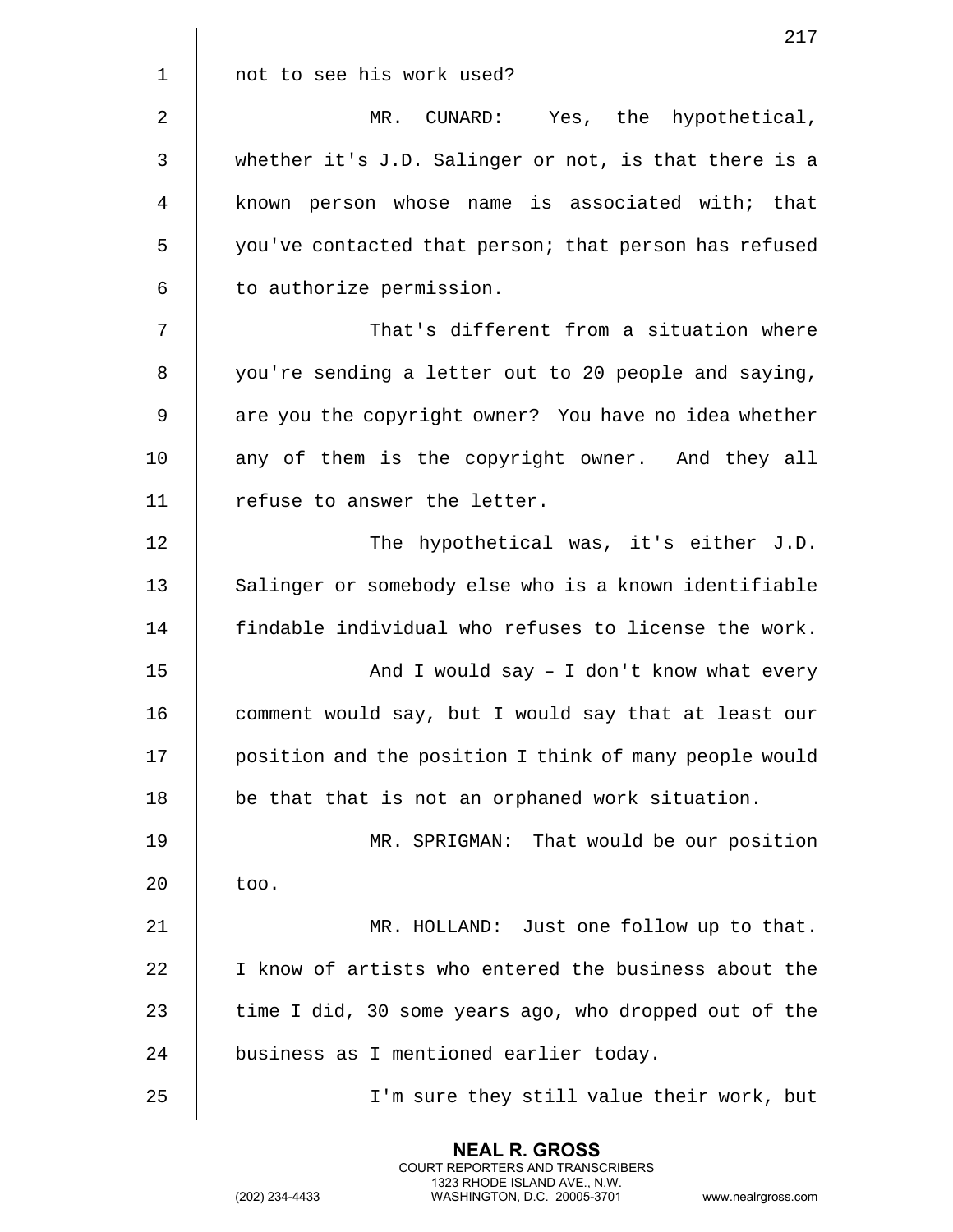|             | 218                                                      |
|-------------|----------------------------------------------------------|
| $\mathbf 1$ | they also valued their families and had to do            |
| 2           | something to make a living.                              |
| 3           | I don't - these are people who were                      |
| 4           | colleagues of mine and somewhere over the years, even    |
| 5           | though I had their phone numbers, I couldn't locate      |
| 6           | them myself right now.                                   |
| 7           | If I had access to their work, I would                   |
| 8           | have a known commodity. Would I be permitted to          |
| 9           | publish that work because I don't know how to find the   |
| 10          | person any longer?                                       |
| 11          | MR. CUNARD: Well, the question isn't                     |
| 12          | whether you're permitted to. You wouldn't have any       |
| 13          | license to do so. And so if the person emerged and       |
| 14          | sued you, the question is, what would you do?            |
| 15          | Really all of this boils down, I think as                |
| 16          | Jule had said, whether you are going to pay the person   |
| 17          | a reasonable license fee? Does the person get a right    |
| 18          | to enjoin the use? Or do you pay him or her some         |
| 19          | capped amount or actual damages or something like        |
| 20          | that?                                                    |
| 21          | That's really what all this boils down to                |
| 22          | in my view.                                              |
| 23          | MR. HOLLAND: If it were capped, at some                  |
| 24          | of the sums that I've seen here, \$100 or \$500, I might |
| 25          | figure it's just a reasonable business expense to go     |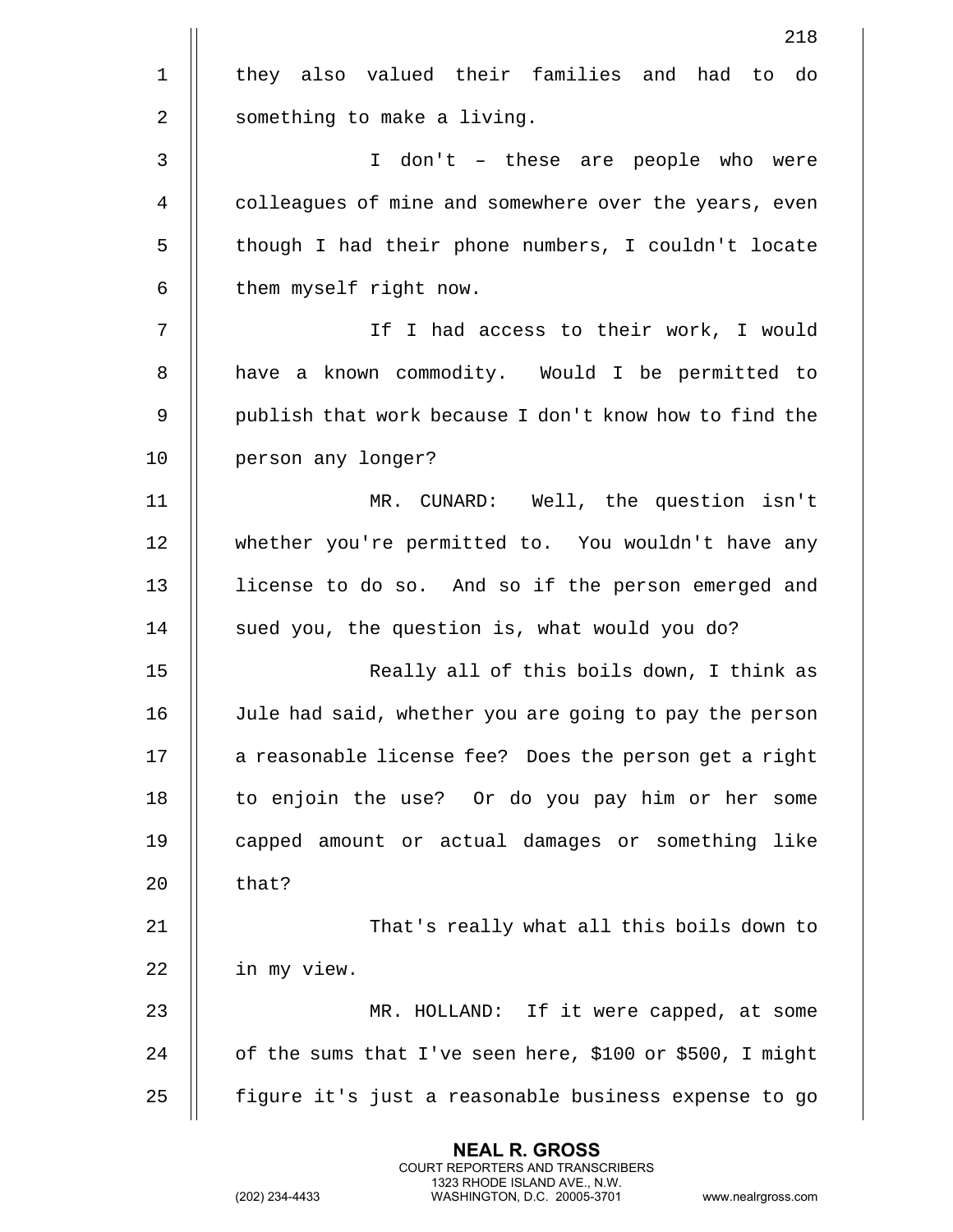|              | 219                                                          |
|--------------|--------------------------------------------------------------|
| $\mathbf 1$  | ahead and publish it and pay it as if it were a fine         |
| 2            | for a misdemeanor.                                           |
| $\mathbf{3}$ | MR. CUNARD: Or you could conclude that                       |
| 4            | the person is going to come forward and say, all             |
| 5            | right, the reasonable license fee for this, my work at       |
| 6            | the time was going for, pick a number, \$400, \$500, you     |
| 7            | have to tell me what his or her work was going for at        |
| 8            | the time.                                                    |
| 9            | And even at that, the guy will come                          |
| 10           | forward, and I'll risk having to pay him \$4-500 at the      |
| 11           | time. The point is that you wouldn't have a license          |
| 12           | to use the work. All of this is really about what's          |
| 13           | the remedy, and in your case, really, what's the risk        |
| 14           | analysis you're going through in deciding whether or         |
| 15           | not to publish without getting permission.                   |
| 16           | think Oliver<br>$\mathbf{I}$<br>has<br>MR.<br>SIGALL:<br>a a |
| 17           | question, final question.                                    |
| 18           | MR. METZGER: On this third step in the                       |
| 19           | three-step test, I have a question for the archives          |
| 20           | and libraries. It seems like we've discussed often           |
| 21           | the sort of paradigmatic example of taking a lot of          |
| 22           | photographs from the basement and making them more           |
| 23           | available. I assume that means putting them on some          |
| 24           | type of website.                                             |
| 25           | We've also heard that sometimes making an                    |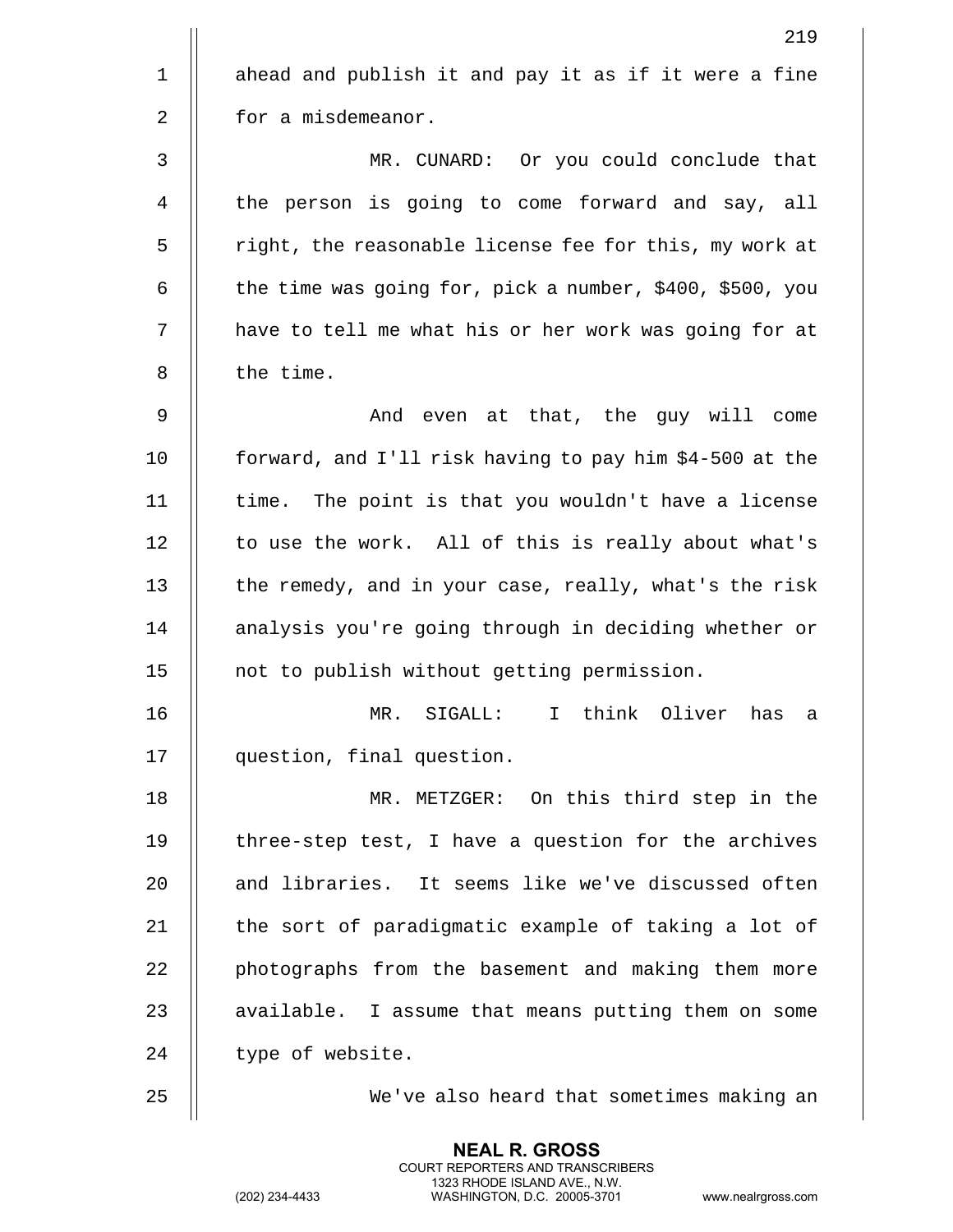|             | 220                                                    |
|-------------|--------------------------------------------------------|
| $\mathbf 1$ | item available in digital form on the web can          |
| 2           | permanent end the market value, however much that      |
| 3           | exists, for that work. I think Kay said earlier for    |
| 4           | novels that would probably be the case, that once it's |
| 5           | out, a publisher would no longer publish it.           |
| 6           | So I'm just wondering, in the example,                 |
| 7           | like the setup that Jule gave us was, in a regime      |
| 8           | where continuing use can continue even after the owner |
| 9           | reappears, if Cornell or whatever has its 300,000      |
| 10          | photos up there, is the 300,000 or even if one of      |
| 11          | those users comes back and says, okay, please take it  |
| 12          | down, and they say fine, we'll take it down, how would |
| 13          | that interplay with the unreasonably prejudice the     |
| 14          | legitimate interests of the right holder?              |
| 15          | I mean my concern obviously is, is the                 |
| 16          | right holder going to say, it was up there for six     |
| 17          | months. Who knows how many copies were made.<br>$I'$ m |
| 18          | never going to be able to publish that again.          |
| 19          | MR. OAKLEY: Yes, I think one of the key                |
| 20          | things to remember that we're assuming that there is   |
| 21          | going to be a relatively small, maybe very small,      |
| 22          | number of people coming forward. Many of these works   |
| 23          | are very old and have not been economically exploited  |
| 24          | for a very long time.                                  |
| 25          | I think that Jonathan said yesterday that              |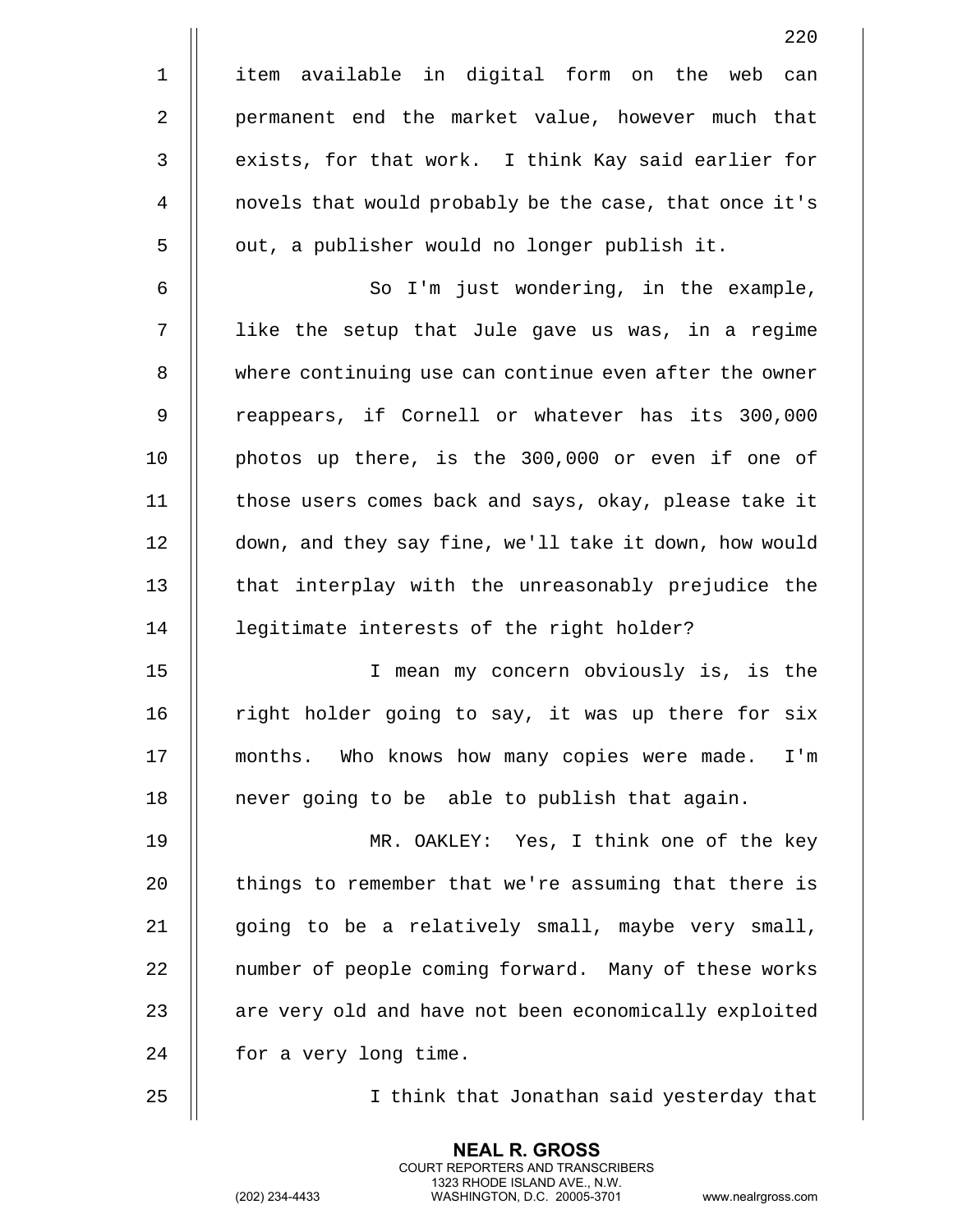|             | 221                                                    |
|-------------|--------------------------------------------------------|
| $\mathbf 1$ | in the case of a digital use of the work, some kind of |
| 2           | notice and take down kind of thing, would be           |
| 3           | definitely a possibility. That's different from the    |
| 4           | case of other kinds of uses of the works, such as when |
| 5           | it gets incorporated into a new book or movie or       |
| 6           | something that's out there on the market. You can't    |
| 7           | pull that back in the same kind of way.                |
| 8           | So I think the library community would                 |
| 9           | accept some kind of notice and take down provision.    |
| 10          | Whether that completely eliminates the market for that |
| 11          | work is a more difficult question. It's really hard    |
| 12          | to sort of know what that market might have been.      |
| 13          | Certainly, there hasn't been any market for it up to   |
| 14          | that point.                                            |
| 15          | MR. METALITZ: I just want to say, first                |
| 16          | of all I see that my mike comes on when yours comes    |
| 17          | You raise a very interesting question we only<br>on.   |
| 18          | barely touched on, and I'm sure we're not going to get |
| 19          | into now at this hour of the second day, and that is,  |
| 20          | is there some category of use that is so invasive of   |
| 21          | a copyright owner's interest that it shouldn't be      |
| 22          | subject to orphan work status, it shouldn't have these |
| 23          | limitations.                                           |
| 24          | I think you put your finger on it by                   |
| 25          | saying if there is a kind of use that totally destroys |

(202) 234-4433 WASHINGTON, D.C. 20005-3701 www.nealrgross.com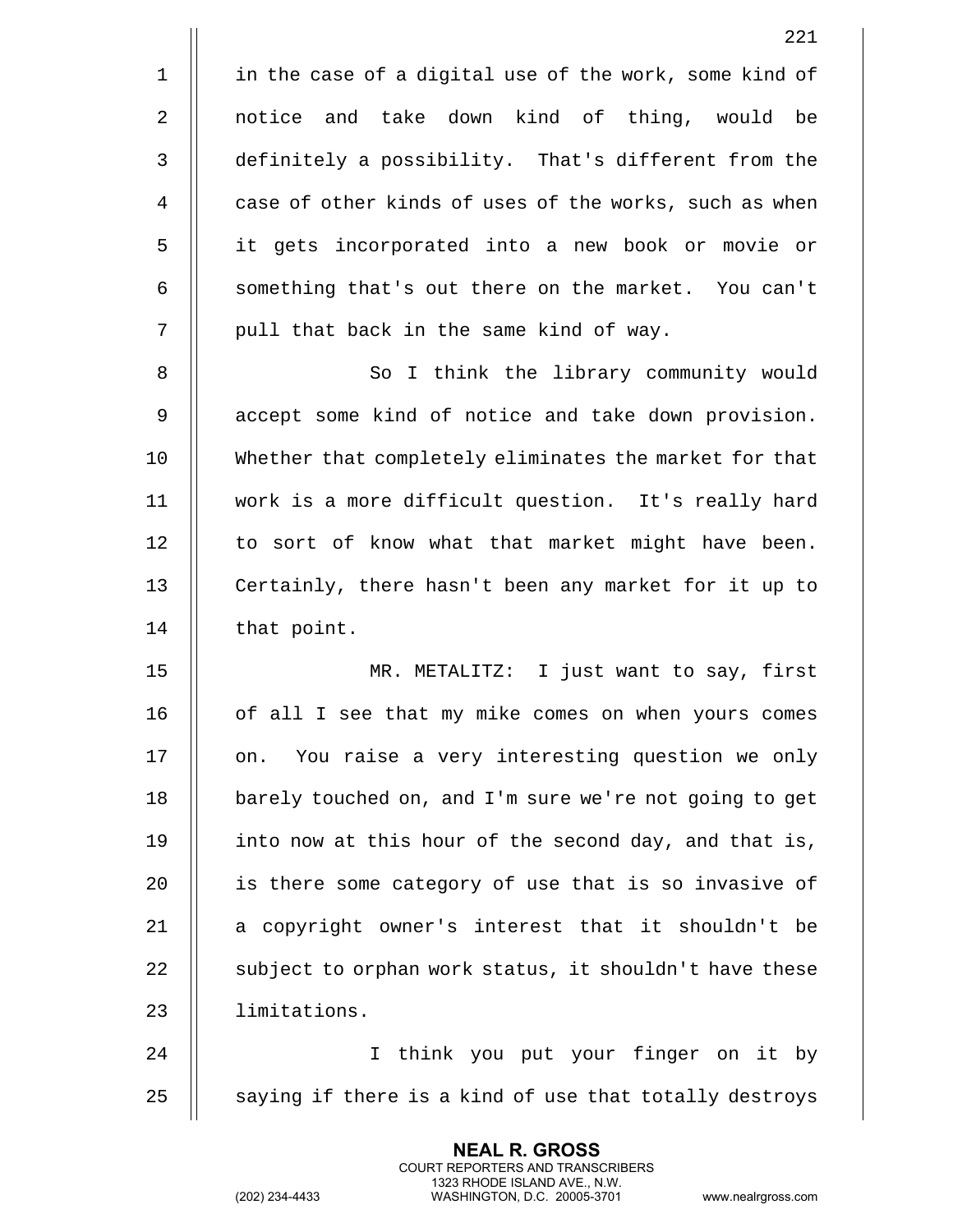|             | 222                                                    |
|-------------|--------------------------------------------------------|
| $\mathbf 1$ | the future market value of the work, I would certainly |
| 2           | be uneasy with the idea that that would be subject to  |
| 3           | orphan works treatment, the same way as all the other  |
| 4           | uses we've been talking about here, the library and    |
| 5           | archives uses, and many others, even commercial uses,  |
| 6           | that don't necessarily destroy the future value.       |
| 7           | It's a little hard to say what that kind               |
| 8           | of use might be. It might have to be something that    |
| 9           | very time sensitive, for example, because<br>is        |
| 10          | otherwise, works that are used once often do have an   |
| 11          | afterlife.                                             |
| 12          | But I think it's worth noting, to think                |
| 13          | about whether there is some such category that         |
| 14          | shouldn't be subject to orphan works treatment.        |
| 15          | MR. HOLLAND: I think one of the concerns               |
| 16          | we've tried to express is that the more esoteric       |
| 17          | categories of, say, cultural work not become a wedge   |
| 18          | that opens up an expanded kind of royalty-free stock   |
| 19          | house of other people's work.                          |
| 20          | I don't think anyone anticipated when the              |
| 21          | copyright law was written that the work for hire thing |
| 22          | would be expanded into this forever and in perpetuity  |
| 23          | clause, and used under threat of not being able to     |
| 24          | work for a client.                                     |
| 25          | We saw a kind of situation this morning                |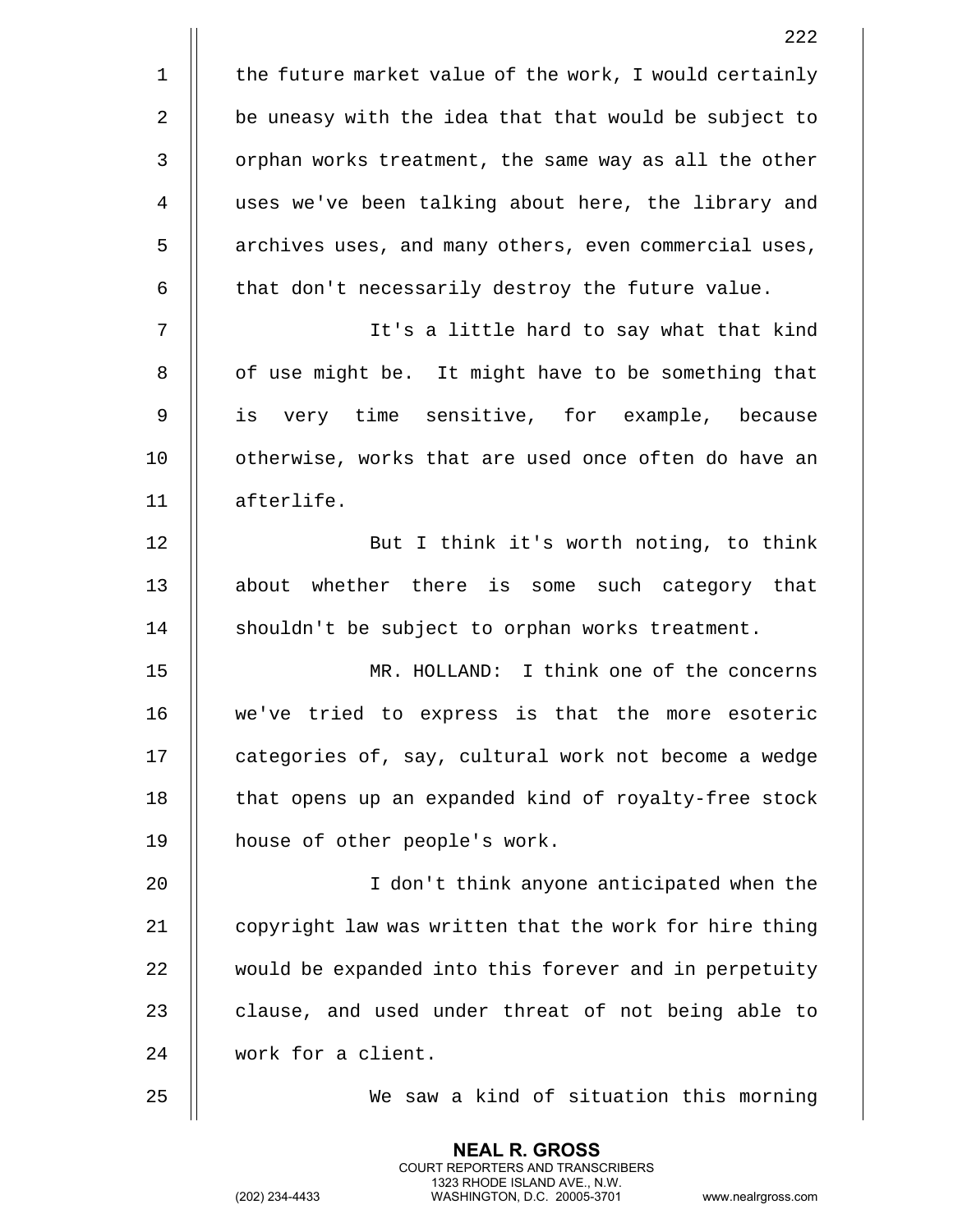|             | 223                                                    |
|-------------|--------------------------------------------------------|
| $\mathbf 1$ | where Paul suggested that these work for hire          |
| 2           | agreements would limit the number of orphaned works,   |
| 3           | because they would be going to large corporations like |
| 4           | Conde Nast.                                            |
| 5           | Well, that would give Conde Nast greater               |
| 6           | bargaining power to demand work for hire agreements    |
| 7           | from artists. And if anything, artists would love to   |
| 8           | see the work for hire provision reformed, rather than  |
| 9           | given greater - rather than see orphan works used to   |
| 10          | give it greater bargaining power in our negotiations   |
| 11          | with clients.                                          |
| 12          | MR. SIGALL: Okay, I think we've exhausted              |
| 13          | our topics. And I think we had a good discussion on    |
| 14          | this last panel.                                       |
| 15          | I think that will conclude<br>And<br>the               |
| 16          | roundtables here in Washington.                        |
| 17          | I would like to thank all the participants             |
| 18          | here for a very cordial and thoughtful and productive  |
| 19          | discussion. I know that we may have succeeded only in  |
| 20          | multiplying the number of issues and uncertainties and |
| 21          | questions in trying to resolve this problem, but       |
| 22          | that's always the first step towards actually getting  |
| 23          | something that is right and useful.                    |
| 24          | So I think by that measure our goal, from              |
| 25          | office's perspective, was accomplished, and<br>the     |